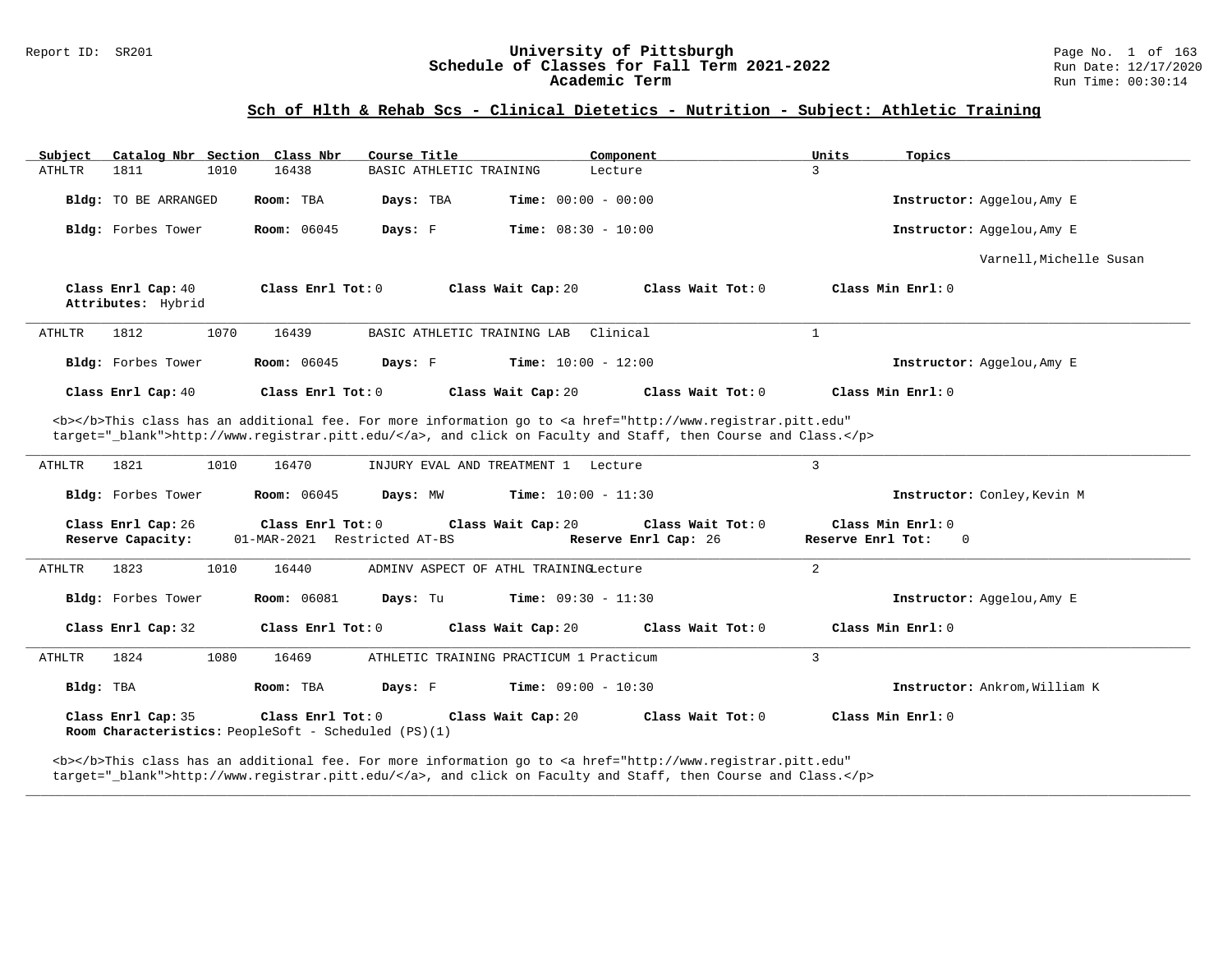#### Report ID: SR201 **University of Pittsburgh** Page No. 2 of 163 **Schedule of Classes for Fall Term 2021-2022** Run Date: 12/17/2020 **Academic Term** Run Time: 00:30:14

# **Sch of Hlth & Rehab Scs - Clinical Dietetics - Nutrition - Subject: Athletic Training**

| Catalog Nbr Section Class Nbr<br>Course Title<br>Component<br>Subject                                                                                                                                                              | Units<br>Topics                     |
|------------------------------------------------------------------------------------------------------------------------------------------------------------------------------------------------------------------------------------|-------------------------------------|
| 1831<br>1040<br>16471<br>THERAPEUTIC MODALITIES AND LAELecture<br>ATHLTR                                                                                                                                                           | $\overline{4}$                      |
| Bldg: Forbes Tower<br><b>Room: 05069</b><br>Days: TuTh<br><b>Time:</b> $08:00 - 10:00$                                                                                                                                             | Instructor: Conley, Shane           |
| Class Enrl Cap: 26<br>Class Enrl Tot: $0$<br>Class Wait Cap: 20<br>Class Wait Tot: 0                                                                                                                                               | Class Min Enrl: 0                   |
| 1841<br>1050<br>16472<br>ATHLETIC TRAINING PRACTICUM 3 Practicum<br>ATHLTR                                                                                                                                                         | $\overline{3}$                      |
| <b>Time:</b> $10:30 - 11:55$<br>Bldg: TBA<br>Room: TBA<br>Days: W                                                                                                                                                                  | Instructor: Ankrom, William K       |
|                                                                                                                                                                                                                                    | Varnell, Michelle Susan             |
| Class Enrl Cap: 25<br>Class Enrl Tot: 0<br>Class Wait Cap: 20<br>Class Wait Tot: 0<br>Room Characteristics: PeopleSoft - Scheduled (PS)(1)                                                                                         | Class Min Enrl: 0                   |
| <b></b> This class has an additional fee. For more information go to <a <br="" href="http://www.registrar.pitt.edu">target="_blank"&gt;http://www.registrar.pitt.edu/</a> , and click on Faculty and Staff, then Course and Class. |                                     |
| 1885<br>1025<br>ATHLTR<br>24219<br>INTRO TO EVIDENCE BASED REHAB Lecture                                                                                                                                                           | 3                                   |
| Time: $08:30 - 09:55$<br>Bldg: TBA<br>Room: TBA<br>Days: MW                                                                                                                                                                        | Instructor: Varnell, Michelle Susan |
| Class Enrl Cap: 25<br>Class Enrl Tot: 0<br>Class Wait Cap: 20<br>Class Wait Tot: 0<br>Room Characteristics: PeopleSoft - Scheduled (PS)(1)                                                                                         | Class Min Enrl: 0                   |
| <b>ATHLTR</b><br>1899<br>1010<br>26912<br>INDEPENDENT STUDY<br>Independent Study                                                                                                                                                   | $1 - 3$                             |
| Room: TBA<br>Days: TBA<br><b>Time:</b> $00:00 - 00:00$<br><b>Bldg:</b> TO BE ARRANGED                                                                                                                                              | Instructor: Ankrom, William K       |
| Class Enrl Tot: 0<br>Class Wait Tot: 0<br>Class Enrl Cap: 15<br>Class Wait Cap: 10                                                                                                                                                 | Class Min Enrl: 0                   |
| <b>ATHLTR</b><br>1899<br>1020<br>26913<br>INDEPENDENT STUDY<br>Independent Study                                                                                                                                                   | $1 - 3$                             |
| Bldg: TO BE ARRANGED<br>Days: TBA<br><b>Time:</b> $00:00 - 00:00$<br>Room: TBA                                                                                                                                                     | Instructor: Aggelou, Amy E          |
| Class Enrl Cap: 15<br>Class Enrl Tot: $0$<br>Class Wait Cap: 10<br>Class Wait Tot: 0                                                                                                                                               | Class Min Enrl: 0                   |
| 1899<br>1030<br>26914<br>Independent Study<br>ATHLTR<br>INDEPENDENT STUDY                                                                                                                                                          | $1 - 3$                             |
| Days: TBA<br><b>Time:</b> $00:00 - 00:00$<br>Bldg: TO BE ARRANGED<br>Room: TBA                                                                                                                                                     | Instructor: Conley, Kevin M         |
| Class Enrl Cap: 15<br>Class Enrl Tot: 0<br>Class Wait Cap: 10<br>Class Wait Tot: 0                                                                                                                                                 | Class Min Enrl: 0                   |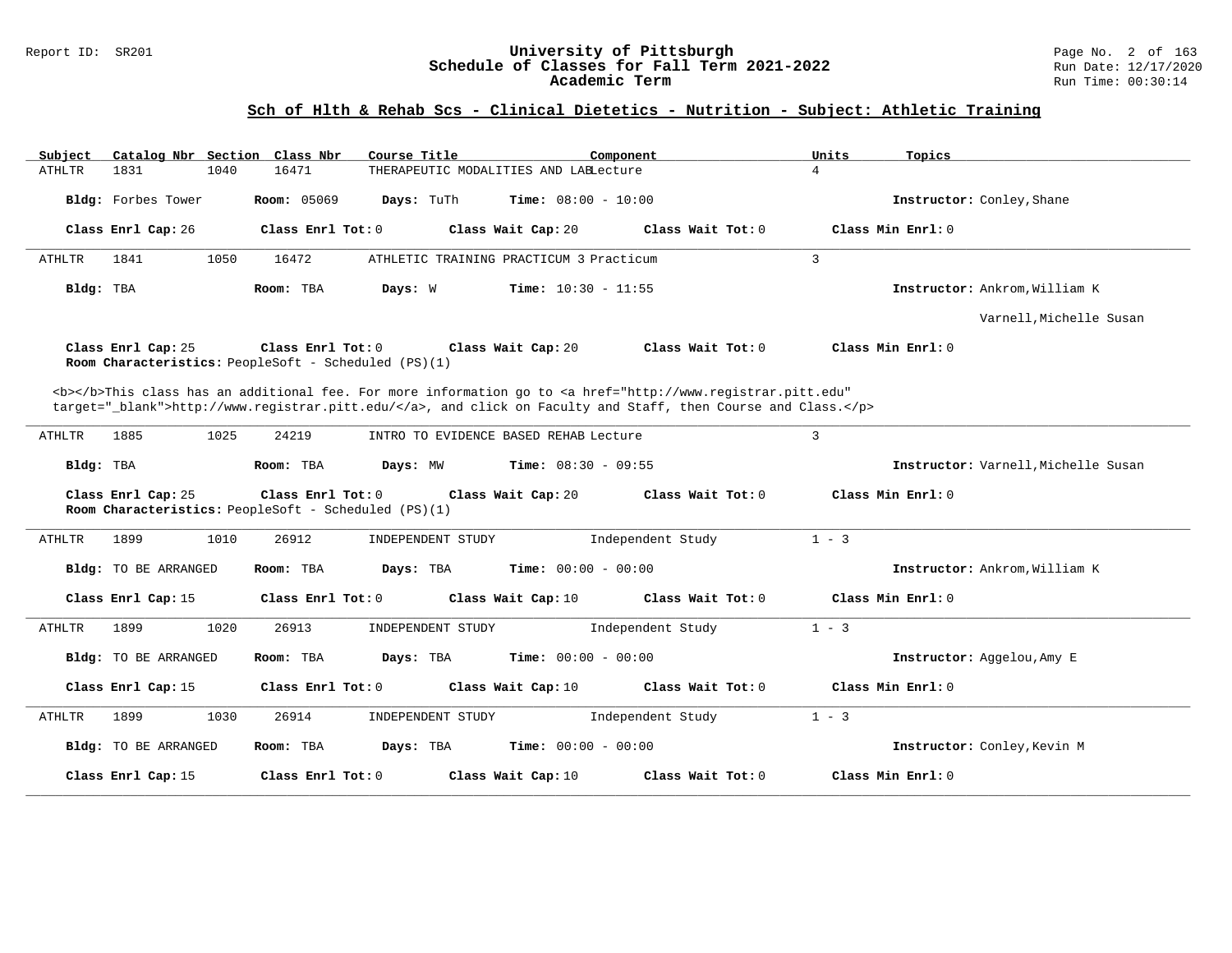### Report ID: SR201 **University of Pittsburgh** Page No. 3 of 163 **Schedule of Classes for Fall Term 2021-2022** Run Date: 12/17/2020 **Academic Term** Run Time: 00:30:14

# **Sch of Hlth & Rehab Scs - Clinical Dietetics - Nutrition - Subject: Athletic Training**

| Subject |                             | Catalog Nbr Section Class Nbr | Course Title       | Component                    | Units<br>Topics                        |  |
|---------|-----------------------------|-------------------------------|--------------------|------------------------------|----------------------------------------|--|
| ATHLTR  | 1899                        | 1040<br>26915                 | INDEPENDENT STUDY  | Independent Study            | $1 - 3$                                |  |
|         | <b>Bldg:</b> TO BE ARRANGED | Room: TBA                     | Days: TBA          | <b>Time:</b> $00:00 - 00:00$ | Instructor: Murray, Mary E             |  |
|         | Class Enrl Cap: 15          | Class Enrl Tot: $0$           | Class Wait Cap: 10 | Class Wait Tot: $0$          | Class Min Enrl: 0                      |  |
| ATHLTR  | 1899                        | 1050<br>26916                 | INDEPENDENT STUDY  | Independent Study            | $1 - 3$                                |  |
|         | <b>Bldg:</b> TO BE ARRANGED | Room: TBA                     | Days: TBA          | <b>Time:</b> $00:00 - 00:00$ | Instructor: Allison, Katelyn Fleishman |  |
|         | Class Enrl Cap: 15          | Class Enrl Tot: 0             | Class Wait Cap: 10 | Class Wait Tot: 0            | Class Min Enrl: 0                      |  |
| ATHLTR  | 1899                        | 1060<br>26917                 | INDEPENDENT STUDY  | Independent Study            | $1 - 3$                                |  |
|         | <b>Bldg:</b> TO BE ARRANGED | Room: TBA                     | Days: TBA          | <b>Time:</b> $00:00 - 00:00$ | Instructor: Conley, Shane              |  |
|         | Class Enrl Cap: 15          | Class Enrl Tot: 0             | Class Wait Cap: 10 | Class Wait Tot: 0            | Class Min Enrl: 0                      |  |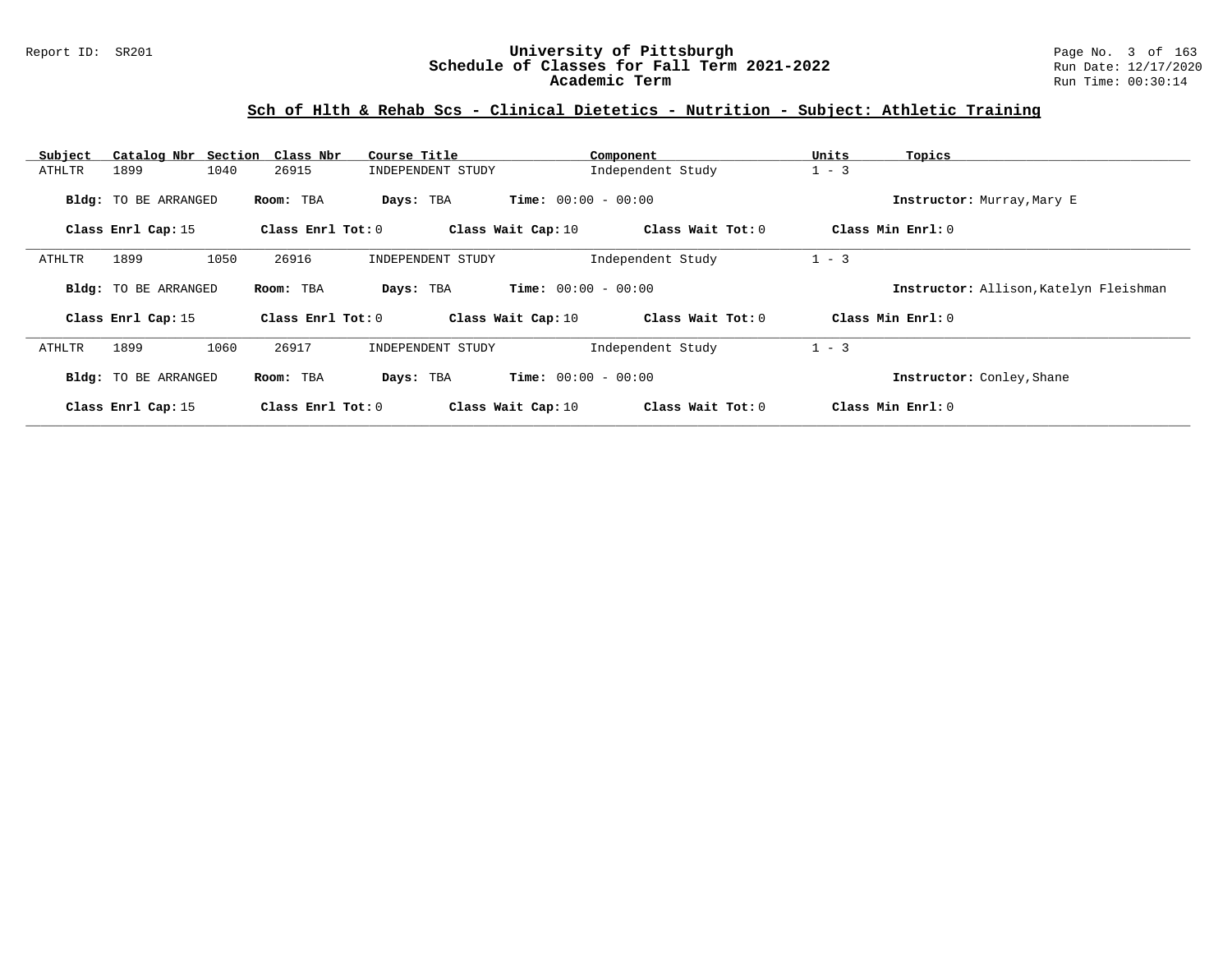#### Report ID: SR201 **University of Pittsburgh** Page No. 4 of 163 **Schedule of Classes for Fall Term 2021-2022** Run Date: 12/17/2020 **Academic Term** Run Time: 00:30:14

### **Sch of Hlth & Rehab Scs - Communication Science and Disorders - Subject: Comm Science and Disorders**

| Subject    | Catalog Nbr Section Class Nbr                                              |      |                    | Course Title                               |                         |                    | Component                                                      |                   | Units         | Topics              |                                      |
|------------|----------------------------------------------------------------------------|------|--------------------|--------------------------------------------|-------------------------|--------------------|----------------------------------------------------------------|-------------------|---------------|---------------------|--------------------------------------|
| CSD        | 1020                                                                       | 1060 | 13858              |                                            | NATURE OF LANGUAGE      |                    | Lecture                                                        |                   | $\mathcal{L}$ |                     |                                      |
|            | Bldg: TBA                                                                  |      | Room: TBA          | Days: W                                    |                         |                    | <b>Time:</b> $12:00 - 14:50$                                   |                   |               |                     | Instructor: Vance, Janice Elizabeth  |
|            | Class Enrl Cap: 93<br>Room Characteristics: PeopleSoft - Scheduled (PS)(1) |      | Class Enrl Tot: 0  |                                            |                         | Class Wait Cap: 20 |                                                                | Class Wait Tot: 0 |               | Class Min Enrl: 0   |                                      |
|            | Reserve Capacity:                                                          |      |                    |                                            |                         |                    | 01-MAR-2021 Restricted to NCDCSD-ND Stdnts Reserve Enrl Cap: 9 |                   |               | Reserve Enrl Tot:   | $\Omega$                             |
|            |                                                                            |      |                    | 01-MAR-2021 RESTRICTED TO CSD-BA or BPH    |                         |                    |                                                                | 9                 |               |                     | $\Omega$                             |
|            |                                                                            |      |                    | 26-APR-2021 Restricted to NCDCSD-ND Stdnts |                         |                    |                                                                | $\mathbf 0$       |               |                     | $\Omega$                             |
| CSD        | 1022                                                                       | 1060 | 13839              |                                            | TRANSCRIPTION PHONETICS |                    | Lecture                                                        |                   | $\mathcal{L}$ |                     |                                      |
|            | Bldg: TBA                                                                  |      | Room: TBA          | Days: TuTh                                 |                         |                    | <b>Time:</b> $08:00 - 09:20$                                   |                   |               |                     | Instructor: Hayes, Rebecca Anne      |
|            | Class Enrl Cap: 93<br>Room Characteristics: PeopleSoft - Scheduled (PS)(1) |      | Class Enrl Tot: 0  |                                            |                         | Class Wait Cap: 20 |                                                                | Class Wait Tot: 0 |               | Class Min Enrl: 0   |                                      |
|            | Reserve Capacity:                                                          |      |                    |                                            |                         |                    | 01-MAR-2021 RESTRICTED TO CSD-BA or BPH Reserve Enrl Cap: 93   |                   |               | Reserve Enrl Tot: 0 |                                      |
| CSD        | 1023                                                                       | 1070 | 13850              |                                            |                         |                    | ANATMY & PHYSIOLOGY OF SPEECH Lecture                          |                   | $\mathbf{3}$  |                     |                                      |
|            |                                                                            |      |                    |                                            |                         |                    |                                                                |                   |               |                     |                                      |
|            | Bldg: TBA                                                                  |      | Room: TBA          | Days: TuTh                                 |                         |                    | <b>Time:</b> $13:00 - 14:20$                                   |                   |               |                     | Instructor: Kimelman, Susan S        |
|            | Class Enrl Cap: 93<br>Room Characteristics: PeopleSoft - Scheduled (PS)(1) |      | Class Enrl Tot: 0  |                                            |                         | Class Wait Cap: 20 |                                                                | Class Wait Tot: 0 |               | Class Min Enrl: 0   |                                      |
|            | Reserve Capacity:                                                          |      |                    |                                            |                         |                    | 01-MAR-2021 RESTRICTED TO CSD-BA or BPH Reserve Enrl Cap: 93   |                   |               | Reserve Enrl Tot:   | $\Omega$                             |
|            | 1024                                                                       | 1070 | 13840              |                                            |                         |                    | ANATMY & PHYSIOLOGY OF HEARINGLecture                          |                   | $\mathbf{3}$  |                     |                                      |
|            | Bldg: TBA                                                                  |      | Room: TBA          | Days: MW                                   |                         |                    | $Time: 15:00 - 16:20$                                          |                   |               |                     | Instructor: Corbin, Nicole Elizabeth |
|            |                                                                            |      |                    |                                            |                         |                    |                                                                |                   |               |                     | Zambetti, Ashley A                   |
|            | Class Enrl Cap: 90                                                         |      | Class Enrl Tot: 0  |                                            | Class Wait Cap: 20      |                    |                                                                | Class Wait Tot: 0 |               | Class Min Enrl: 0   |                                      |
|            | Room Characteristics: PeopleSoft - Scheduled (PS)(1)<br>Reserve Capacity:  |      |                    |                                            |                         |                    | 01-MAR-2021 RESTRICTED TO CSD-BA or BPH Reserve Enrl Cap: 90   |                   |               | Reserve Enrl Tot:   | $\Omega$                             |
|            | 1027                                                                       | 1050 | 22046              |                                            |                         |                    | LAB IN ANAT/PHYSIOLGY OF SPCH Credit Laboratory                |                   | $\mathbf{1}$  |                     |                                      |
| CSD<br>CSD | Bldg: Forbes Tower                                                         |      | <b>Room:</b> 06010 | Days: M                                    |                         |                    | <b>Time:</b> $08:00 - 09:00$                                   |                   |               |                     | Instructor: Kimelman, Susan S        |
|            | Class Enrl Cap: 10                                                         |      | Class Enrl Tot: 0  |                                            |                         | Class Wait Cap: 10 |                                                                | Class Wait Tot: 0 |               | Class Min $Enr1: 0$ |                                      |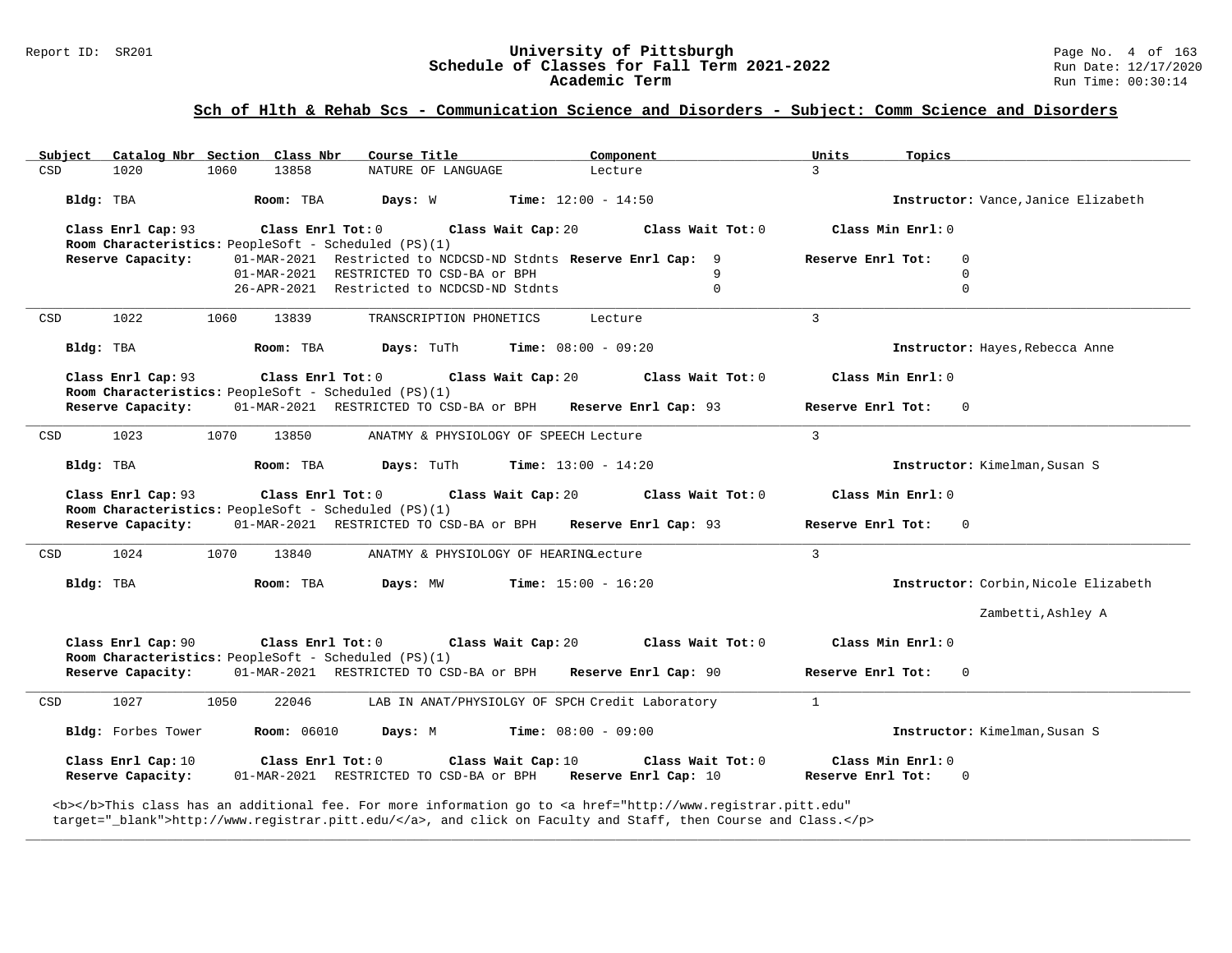#### Report ID: SR201 **University of Pittsburgh** Page No. 5 of 163 **Schedule of Classes for Fall Term 2021-2022** Run Date: 12/17/2020 **Academic Term** Run Time: 00:30:14

| Subject<br>Catalog Nbr Section Class Nbr                                                                                                                                                                                           | Course Title                                                  | Component<br>Units                                             | Topics                           |
|------------------------------------------------------------------------------------------------------------------------------------------------------------------------------------------------------------------------------------|---------------------------------------------------------------|----------------------------------------------------------------|----------------------------------|
| CSD<br>1027<br>1060<br>22047                                                                                                                                                                                                       | LAB IN ANAT/PHYSIOLGY OF SPCH Credit Laboratory               | $\mathbf{1}$                                                   |                                  |
| <b>Room: 06010</b><br>Bldg: Forbes Tower                                                                                                                                                                                           | <b>Time:</b> $09:00 - 10:00$<br>Days: M                       |                                                                | Instructor: Kimelman, Susan S    |
| Class Enrl Cap: 10<br>Class Enrl Tot: 0                                                                                                                                                                                            | Class Wait Cap: 10                                            | Class Wait Tot: 0                                              | Class Min Enrl: 0                |
| Reserve Capacity:                                                                                                                                                                                                                  | 01-MAR-2021 RESTRICTED TO CSD-BA or BPH                       | Reserve Enrl Cap: 10<br>Reserve Enrl Tot:                      | $\mathbf 0$                      |
| <b></b> This class has an additional fee. For more information go to <a <br="" href="http://www.registrar.pitt.edu">target="_blank"&gt;http://www.registrar.pitt.edu/</a> , and click on Faculty and Staff, then Course and Class. |                                                               |                                                                |                                  |
| CSD<br>1027<br>1065<br>22048                                                                                                                                                                                                       | LAB IN ANAT/PHYSIOLGY OF SPCH Credit Laboratory               | $\mathbf{1}$                                                   |                                  |
| Bldg: Forbes Tower<br><b>Room:</b> 06010                                                                                                                                                                                           | Time: $10:00 - 11:00$<br>Days: M                              |                                                                | Instructor: Kimelman, Susan S    |
| Class Enrl Cap: 10<br>Class Enrl Tot: 0                                                                                                                                                                                            | Class Wait Cap: 10                                            | Class Wait Tot: 0                                              | Class Min Enrl: 0                |
| Reserve Capacity:                                                                                                                                                                                                                  | 01-MAR-2021 RESTRICTED TO CSD-BA or BPH                       | Reserve Enrl Cap: 10<br>Reserve Enrl Tot:                      | $\mathbf 0$                      |
| <b></b> This class has an additional fee. For more information go to <a <="" href="http://www.registrar.pitt.edu" td=""><td></td><td></td><td></td></a>                                                                            |                                                               |                                                                |                                  |
| target="_blank">http://www.registrar.pitt.edu/, and click on Faculty and Staff, then Course and Class.                                                                                                                             |                                                               |                                                                |                                  |
| 1027<br>1070<br>22049<br>CSD                                                                                                                                                                                                       | LAB IN ANAT/PHYSIOLGY OF SPCH Credit Laboratory               | $\mathbf{1}$                                                   |                                  |
| Bldg: Forbes Tower<br><b>Room: 06010</b>                                                                                                                                                                                           | Days: M<br><b>Time:</b> $11:00 - 12:00$                       |                                                                | Instructor: Kimelman, Susan S    |
|                                                                                                                                                                                                                                    |                                                               |                                                                |                                  |
| Class Enrl Cap: 10<br>Class Enrl Tot: 0<br>Reserve Capacity:                                                                                                                                                                       | Class Wait Cap: 10<br>01-MAR-2021 RESTRICTED TO CSD-BA or BPH | Class Wait Tot: 0<br>Reserve Enrl Cap: 10<br>Reserve Enrl Tot: | Class Min Enrl: 0<br>$\mathbf 0$ |
| <b></b> This class has an additional fee. For more information go to <a <br="" href="http://www.registrar.pitt.edu">target="_blank"&gt;http://www.registrar.pitt.edu/</a> , and click on Faculty and Staff, then Course and Class. |                                                               |                                                                |                                  |
| 1027<br>1075<br>22050<br>CSD                                                                                                                                                                                                       | LAB IN ANAT/PHYSIOLGY OF SPCH Credit Laboratory               | $\mathbf{1}$                                                   |                                  |
| Bldg: Forbes Tower<br><b>Room: 06010</b>                                                                                                                                                                                           | <b>Time:</b> $09:00 - 10:00$<br>Days: F                       |                                                                | Instructor: Kimelman, Susan S    |
| Class Enrl Cap: 10<br>Class Enrl Tot: 0<br>Reserve Capacity:                                                                                                                                                                       | Class Wait Cap: 10<br>01-MAR-2021 RESTRICTED TO CSD-BA or BPH | Class Wait Tot: 0<br>Reserve Enrl Cap: 10<br>Reserve Enrl Tot: | Class Min Enrl: 0<br>$\mathbf 0$ |
| <b></b> This class has an additional fee. For more information go to <a <br="" href="http://www.registrar.pitt.edu">target="_blank"&gt;http://www.registrar.pitt.edu/</a> , and click on Faculty and Staff, then Course and Class. |                                                               |                                                                |                                  |
| 1027<br>1080<br>22051<br>CSD                                                                                                                                                                                                       | LAB IN ANAT/PHYSIOLGY OF SPCH Credit Laboratory               | $\mathbf{1}$                                                   |                                  |
| Bldg: Forbes Tower<br><b>Room: 06010</b>                                                                                                                                                                                           | Days: F<br><b>Time:</b> $10:00 - 11:00$                       |                                                                | Instructor: Kimelman, Susan S    |
| Class Enrl Cap: 10<br>Class Enrl Tot: 0<br>Reserve Capacity:                                                                                                                                                                       | Class Wait Cap: 10<br>01-MAR-2021 RESTRICTED TO CSD-BA or BPH | Class Wait Tot: 0<br>Reserve Enrl Cap: 10<br>Reserve Enrl Tot: | Class Min Enrl: 0<br>0           |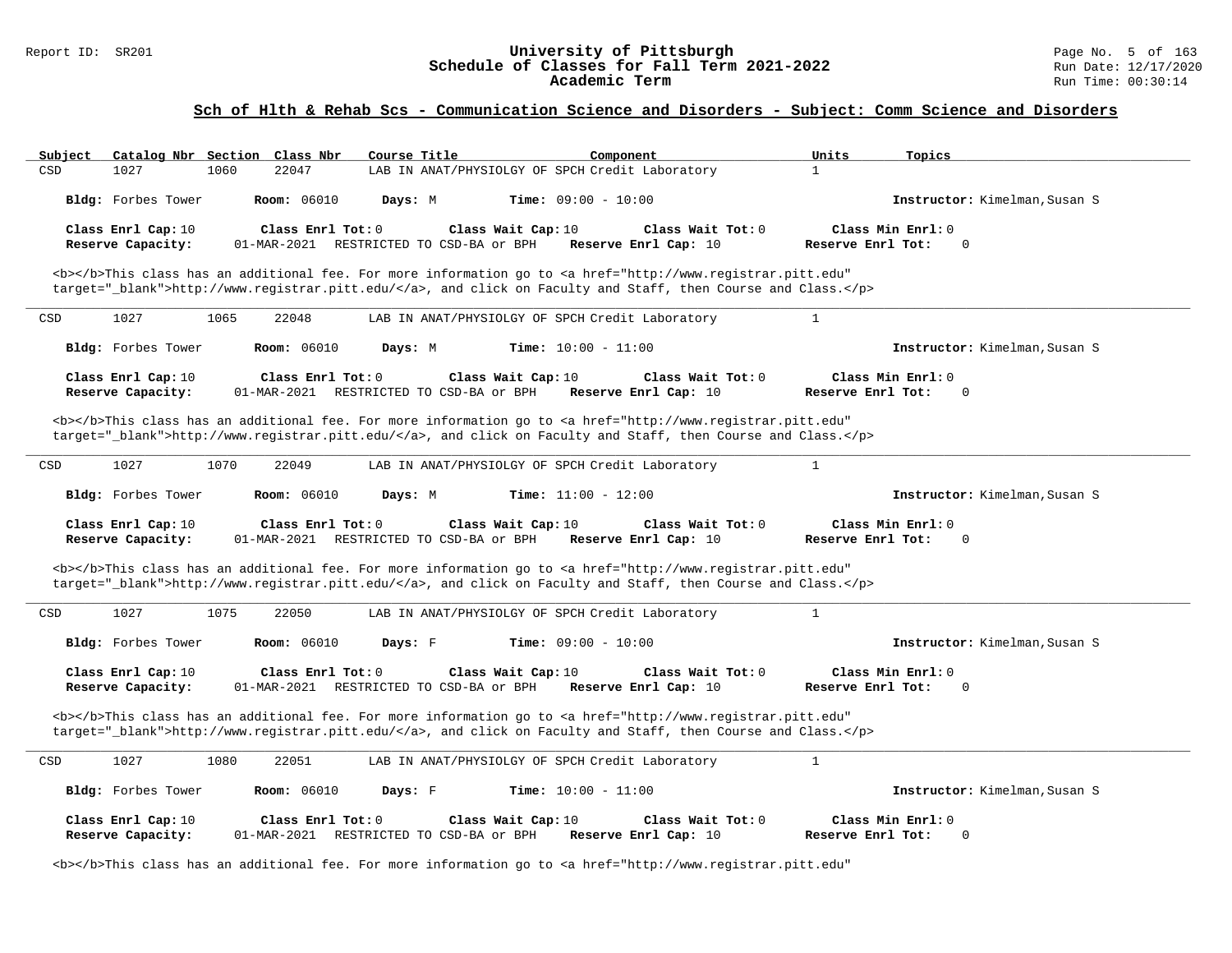| target="_biank">nttp://www.registrar.pitt.edu/, and click on raculty and stall, then course and class.                                                                                                                                                                                                                                                                                |                                                       |
|---------------------------------------------------------------------------------------------------------------------------------------------------------------------------------------------------------------------------------------------------------------------------------------------------------------------------------------------------------------------------------------|-------------------------------------------------------|
| 1027<br>1090<br>22052<br>CSD<br>LAB IN ANAT/PHYSIOLGY OF SPCH Credit Laboratory                                                                                                                                                                                                                                                                                                       | $\mathbf{1}$                                          |
| Bldg: Forbes Tower<br><b>Room: 06010</b><br>Time: $11:00 - 12:00$<br>Days: F                                                                                                                                                                                                                                                                                                          | Instructor: Kimelman, Susan S                         |
| Class Enrl Cap: 10<br>Class Enrl Tot: 0<br>Class Wait Cap: 10<br>Class Wait Tot: 0<br>Reserve Capacity:<br>01-MAR-2021 RESTRICTED TO CSD-BA or BPH<br>Reserve Enrl Cap: 10                                                                                                                                                                                                            | Class Min Enrl: 0<br>Reserve Enrl Tot:<br>$\mathbf 0$ |
| <b></b> This class has an additional fee. For more information go to <a <br="" href="http://www.registrar.pitt.edu">target="_blank"&gt;http://www.registrar.pitt.edu/</a> , and click on Faculty and Staff, then Course and Class.                                                                                                                                                    |                                                       |
| 1027<br>1100<br>22053<br>CSD<br>LAB IN ANAT/PHYSIOLGY OF SPCH Credit Laboratory                                                                                                                                                                                                                                                                                                       | $1\,$                                                 |
| Bldg: Forbes Tower<br>Room: 06010<br>Days: F<br><b>Time:</b> $12:00 - 13:00$                                                                                                                                                                                                                                                                                                          | Instructor: Kimelman, Susan S                         |
| Class Enrl Cap: 10<br>Class Enrl Tot: 0<br>Class Wait Cap: 10<br>Class Wait Tot: 0<br>Reserve Capacity:<br>01-MAR-2021 RESTRICTED TO CSD-BA or BPH<br>Reserve Enrl Cap: 10<br><b></b> This class has an additional fee. For more information go to <a <="" href="http://www.registrar.pitt.edu" td=""><td>Class Min Enrl: 0<br/>Reserve Enrl Tot:<br/><math>\mathbf 0</math></td></a> | Class Min Enrl: 0<br>Reserve Enrl Tot:<br>$\mathbf 0$ |
| target="_blank">http://www.registrar.pitt.edu/, and click on Faculty and Staff, then Course and Class.                                                                                                                                                                                                                                                                                |                                                       |
| 1029<br>1010<br>22054<br>CSD<br>LAB IN ANAT/PHYSLGY OF HEARNG Credit Laboratory                                                                                                                                                                                                                                                                                                       | $\mathbf{1}$                                          |
| Bldg: Forbes Tower<br><b>Room:</b> 06061<br>Days: M<br><b>Time:</b> $10:00 - 10:55$                                                                                                                                                                                                                                                                                                   | Instructor: Corbin, Nicole Elizabeth                  |
|                                                                                                                                                                                                                                                                                                                                                                                       | Zambetti, Ashley A                                    |
|                                                                                                                                                                                                                                                                                                                                                                                       |                                                       |
| Class Enrl Cap: 15<br>Class Enrl Tot: 0<br>Class Wait Cap: 10<br>Class Wait Tot: 0<br>Reserve Capacity:<br>01-MAR-2021 RESTRICTED TO CSD-BA or BPH<br>Reserve Enrl Cap: 15                                                                                                                                                                                                            | Class Min Enrl: 0<br>Reserve Enrl Tot:<br>$\mathbf 0$ |
| <b></b> This class has an additional fee. For more information go to <a <br="" href="http://www.registrar.pitt.edu">target="_blank"&gt;http://www.registrar.pitt.edu/</a> , and click on Faculty and Staff, then Course and Class.                                                                                                                                                    |                                                       |
| 1029<br>CSD<br>1015<br>22055<br>LAB IN ANAT/PHYSLGY OF HEARNG Credit Laboratory                                                                                                                                                                                                                                                                                                       | $\mathbf{1}$                                          |
| Bldg: Forbes Tower<br><b>Room: 06061</b><br>Time: $11:00 - 11:55$<br>Days: M                                                                                                                                                                                                                                                                                                          | Instructor: Corbin, Nicole Elizabeth                  |
|                                                                                                                                                                                                                                                                                                                                                                                       | Zambetti, Ashley A                                    |
| Class Enrl Cap: 15<br>Class Enrl Tot: 0<br>Class Wait Cap: 10<br>Class Wait Tot: 0<br>01-MAR-2021 RESTRICTED TO CSD-BA or BPH<br>Reserve Capacity:<br>Reserve Enrl Cap: 15                                                                                                                                                                                                            | Class Min Enrl: 0<br>Reserve Enrl Tot:<br>$\mathbf 0$ |
| <b></b> This class has an additional fee. For more information go to <a <br="" href="http://www.registrar.pitt.edu">target="_blank"&gt;http://www.registrar.pitt.edu/</a> , and click on Faculty and Staff, then Course and Class.                                                                                                                                                    |                                                       |
| 1029<br>CSD<br>1020<br>22056<br>LAB IN ANAT/PHYSLGY OF HEARNG Credit Laboratory                                                                                                                                                                                                                                                                                                       | $\mathbf{1}$                                          |
| Bldg: Forbes Tower<br><b>Room: 06061</b><br>Days: M<br>Time: $12:00 - 12:55$                                                                                                                                                                                                                                                                                                          | Instructor: Corbin, Nicole Elizabeth                  |
|                                                                                                                                                                                                                                                                                                                                                                                       | Zambetti, Ashley A                                    |

<b></b>This class has an additional fee. For more information go to <a href="http://www.registrar.pitt.edu"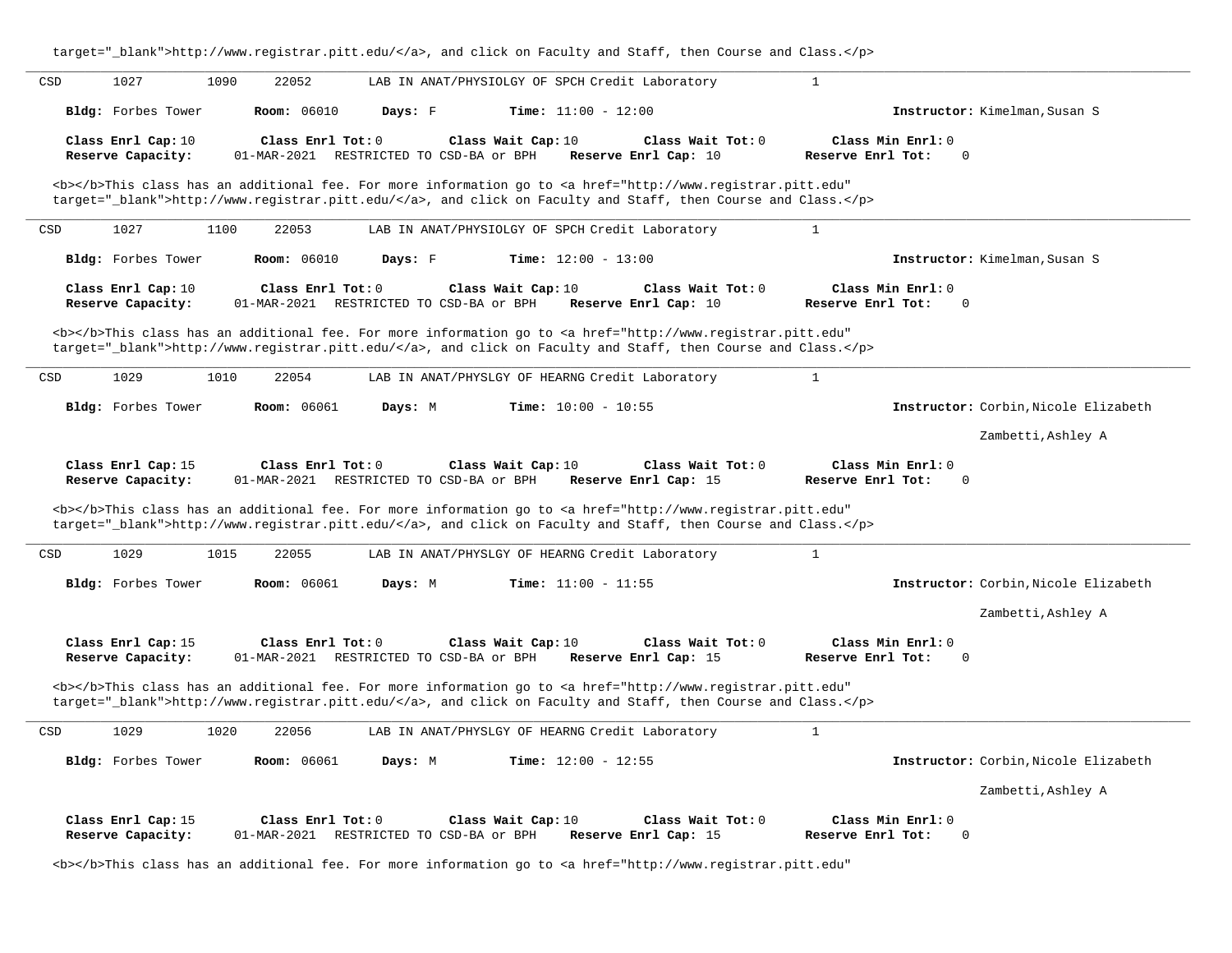|           | 1029                                                                       | 1025        | 22057              |            | LAB IN ANAT/PHYSLGY OF HEARNG Credit Laboratory                                                                                                                                                                                                                                       |                              |                                           |                   | $\mathbf{1}$      |                                  |                                      |
|-----------|----------------------------------------------------------------------------|-------------|--------------------|------------|---------------------------------------------------------------------------------------------------------------------------------------------------------------------------------------------------------------------------------------------------------------------------------------|------------------------------|-------------------------------------------|-------------------|-------------------|----------------------------------|--------------------------------------|
|           | Bldg: Forbes Tower                                                         |             | <b>Room:</b> 06061 | Days: M    |                                                                                                                                                                                                                                                                                       | <b>Time:</b> $13:00 - 13:55$ |                                           |                   |                   |                                  | Instructor: Corbin, Nicole Elizabeth |
|           |                                                                            |             |                    |            |                                                                                                                                                                                                                                                                                       |                              |                                           |                   |                   |                                  | Zambetti, Ashley A                   |
|           | Class Enrl Cap: 15<br>Reserve Capacity:                                    |             | Class Enrl Tot: 0  |            | Class Wait Cap: 10<br>01-MAR-2021 RESTRICTED TO CSD-BA or BPH                                                                                                                                                                                                                         |                              | Class Wait Tot: 0<br>Reserve Enrl Cap: 15 |                   | Reserve Enrl Tot: | Class Min Enrl: 0<br>$\mathbf 0$ |                                      |
|           |                                                                            |             |                    |            | <b></b> This class has an additional fee. For more information go to <a <br="" href="http://www.registrar.pitt.edu">target="_blank"&gt;http://www.registrar.pitt.edu/</a> , and click on Faculty and Staff, then Course and Class.                                                    |                              |                                           |                   |                   |                                  |                                      |
| CSD       | 1029                                                                       | 1030        | 22058              |            | LAB IN ANAT/PHYSLGY OF HEARNG Credit Laboratory                                                                                                                                                                                                                                       |                              |                                           |                   | $\mathbf{1}$      |                                  |                                      |
|           | Bldg: Forbes Tower                                                         |             | <b>Room: 06061</b> | Days: M    |                                                                                                                                                                                                                                                                                       | <b>Time:</b> $14:00 - 14:55$ |                                           |                   |                   |                                  | Instructor: Corbin, Nicole Elizabeth |
|           |                                                                            |             |                    |            |                                                                                                                                                                                                                                                                                       |                              |                                           |                   |                   |                                  | Zambetti, Ashley A                   |
|           | Class Enrl Cap: 15<br>Reserve Capacity:                                    |             | Class Enrl Tot: 0  |            | Class Wait Cap: 10<br>01-MAR-2021 RESTRICTED TO CSD-BA or BPH                                                                                                                                                                                                                         |                              | Reserve Enrl Cap: 15                      | Class Wait Tot: 0 | Reserve Enrl Tot: | Class Min Enrl: 0<br>$\mathbf 0$ |                                      |
| CSD       | 1029                                                                       | 1050        | 22059              |            | <b></b> This class has an additional fee. For more information go to <a <br="" href="http://www.registrar.pitt.edu">target="_blank"&gt;http://www.registrar.pitt.edu/</a> , and click on Faculty and Staff, then Course and Class.<br>LAB IN ANAT/PHYSLGY OF HEARNG Credit Laboratory |                              |                                           |                   | $\mathbf{1}$      |                                  |                                      |
|           |                                                                            |             |                    |            |                                                                                                                                                                                                                                                                                       |                              |                                           |                   |                   |                                  |                                      |
|           | Bldg: Forbes Tower                                                         |             | <b>Room:</b> 06061 | Days: Tu   |                                                                                                                                                                                                                                                                                       | <b>Time:</b> $15:00 - 15:55$ |                                           |                   |                   |                                  |                                      |
|           |                                                                            |             |                    |            |                                                                                                                                                                                                                                                                                       |                              |                                           |                   |                   |                                  | Zambetti, Ashley A                   |
|           | Class Enrl Cap: 15<br>Reserve Capacity:                                    |             | Class Enrl Tot: 0  |            | Class Wait Cap: 10<br>01-MAR-2021 RESTRICTED TO CSD-BA or BPH                                                                                                                                                                                                                         |                              | Class Wait Tot: 0<br>Reserve Enrl Cap: 15 |                   | Reserve Enrl Tot: | Class Min Enrl: 0<br>0           |                                      |
|           |                                                                            |             |                    |            | <b></b> This class has an additional fee. For more information go to <a <br="" href="http://www.registrar.pitt.edu">target="_blank"&gt;http://www.registrar.pitt.edu/</a> , and click on Faculty and Staff, then Course and Class.                                                    |                              |                                           |                   |                   |                                  |                                      |
|           | 1232                                                                       | 1030        | 13841              |            | INTRODUCTION TO AUDIOLOGY                                                                                                                                                                                                                                                             |                              | Lecture                                   |                   | $\overline{3}$    |                                  |                                      |
| Bldg: TBA |                                                                            |             | Room: TBA          | Days: MW   |                                                                                                                                                                                                                                                                                       | <b>Time:</b> $08:00 - 09:20$ |                                           |                   |                   |                                  | Instructor: Mormer, Elaine A.        |
| CSD       | Class Enrl Cap: 93<br>Room Characteristics: PeopleSoft - Scheduled (PS)(1) |             | Class Enrl Tot: 0  |            | Class Wait Cap: 20                                                                                                                                                                                                                                                                    |                              |                                           | Class Wait Tot: 0 |                   | Class Min Enrl: 0                |                                      |
|           | Reserve Capacity:                                                          | 29-MAR-2021 |                    |            | 01-MAR-2021 RESTRICTED TO CSD-BA or BPH<br>RESTRICTED TO CSD-BA or BPH                                                                                                                                                                                                                |                              | Reserve Enrl Cap: 93                      | $\mathbf 0$       | Reserve Enrl Tot: | $\mathbf 0$<br>$\mathsf 0$       | Instructor: Corbin, Nicole Elizabeth |
| CSD       | 1233                                                                       | 1010        | 27710              |            | INTRODUCTION TO RESEARCH                                                                                                                                                                                                                                                              |                              | Lecture                                   |                   | $\overline{3}$    |                                  |                                      |
| Bldg: TBA |                                                                            |             | Room: TBA          | Days: TuTh |                                                                                                                                                                                                                                                                                       | <b>Time:</b> $09:30 - 10:50$ |                                           |                   |                   |                                  | Instructor: Bohland, Jason W         |

target="\_blank">http://www.registrar.pitt.edu/</a>, and click on Faculty and Staff, then Course and Class.</p>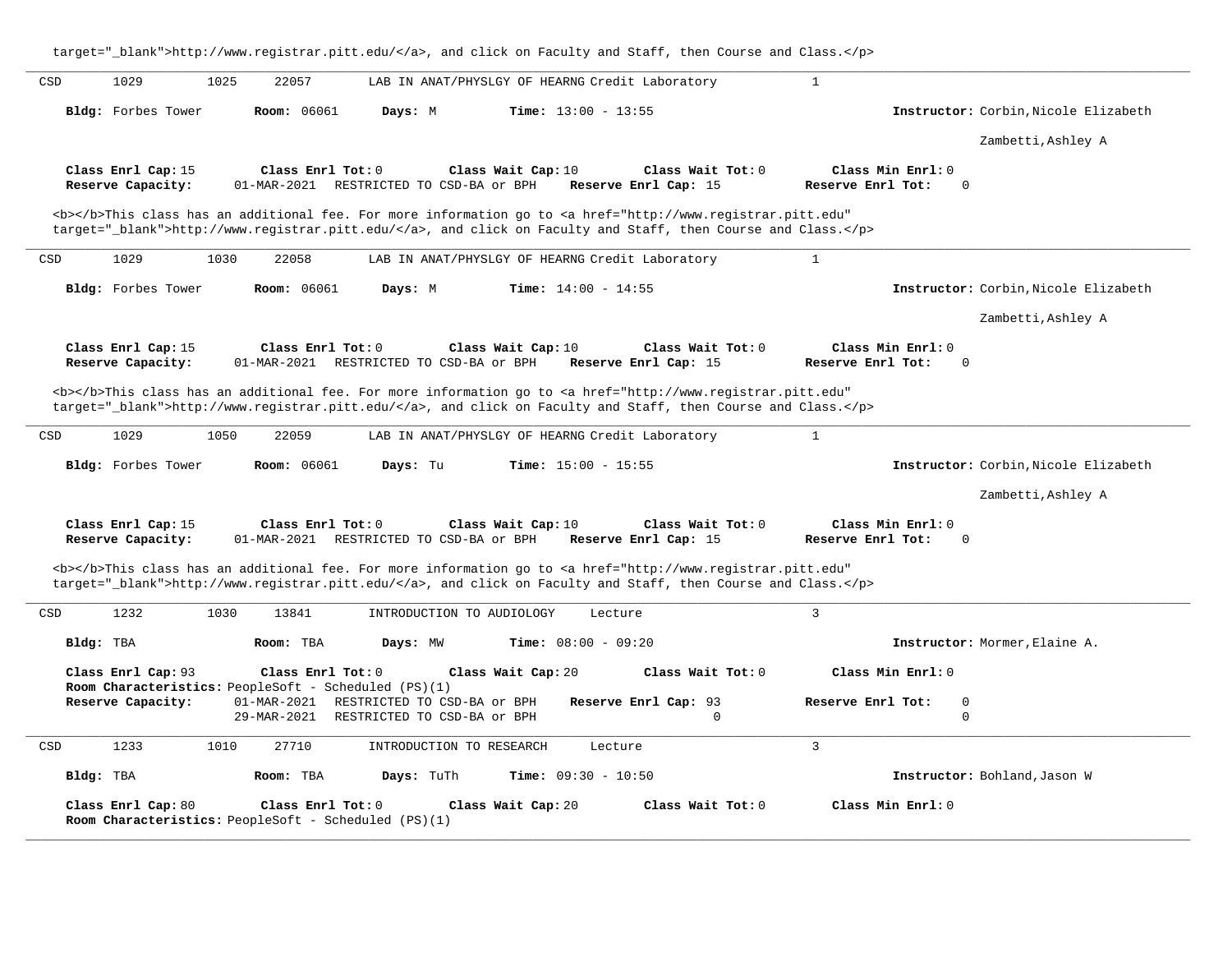#### Report ID: SR201 **University of Pittsburgh** Page No. 8 of 163 **Schedule of Classes for Fall Term 2021-2022** Run Date: 12/17/2020 **Academic Term** Run Time: 00:30:14

| Subject | Catalog Nbr Section Class Nbr | Course Title           |                                                                                                     | Component         | Units<br>Topics   |                                      |
|---------|-------------------------------|------------------------|-----------------------------------------------------------------------------------------------------|-------------------|-------------------|--------------------------------------|
| CSD     | 2000<br>1020                  | 14011                  | RESEARCH & THESIS MASTR'S DEGRThesis Research                                                       |                   | $1 - 6$           |                                      |
|         | Bldg: TO BE ARRANGED          | Room: TBA<br>Days: TBA | <b>Time:</b> $00:00 - 00:00$                                                                        |                   |                   | Instructor: Evans, William Streicher |
|         |                               |                        | Class Enrl Cap: 35 Class Enrl Tot: 0 Class Wait Cap: 0 Class Wait Tot: 0 Class Min Enrl: 0          |                   |                   |                                      |
| CSD     | 2000                          | 1025 14012             | RESEARCH & THESIS MASTR'S DEGRThesis Research                                                       |                   | $1 - 6$           |                                      |
|         | Bldg: TO BE ARRANGED          | Room: TBA              | <b>Days:</b> TBA <b>Time:</b> $00:00 - 00:00$                                                       |                   |                   | Instructor: Palmer, Catherine        |
|         | Class Enrl Cap: 35            |                        | Class Enrl Tot: 0 Class Wait Cap: 0                                                                 | Class Wait Tot: 0 | Class Min Enrl: 0 |                                      |
| CSD     | 2000<br>1030                  | 14013                  | RESEARCH & THESIS MASTR'S DEGRThesis Research                                                       |                   | $1 - 6$           |                                      |
|         | Bldg: TO BE ARRANGED          |                        | <b>Room:</b> TBA <b>Days:</b> TBA <b>Time:</b> 00:00 - 00:00                                        |                   |                   | Instructor: Pratt, Sheila            |
|         |                               |                        | Class Enrl Cap: 35 $\qquad$ Class Enrl Tot: 0 $\qquad$ Class Wait Cap: 0 $\qquad$ Class Wait Tot: 0 |                   | Class Min Enrl: 0 |                                      |
| CSD     | 2000<br>1035                  | 14014                  | RESEARCH & THESIS MASTR'S DEGRINesis Research                                                       |                   | $1 - 6$           |                                      |
|         | Bldg: TO BE ARRANGED          |                        | Room: TBA $Days:$ TBA $Time: 00:00 - 00:00$                                                         |                   |                   | Instructor: Kimelman, Susan S        |
|         | Class Enrl Cap: 35            |                        | Class Enrl Tot: $0$ Class Wait Cap: $0$ Class Wait Tot: $0$                                         |                   | Class Min Enrl: 0 |                                      |
| CSD     | 2000 000                      | 1045 14015             | RESEARCH & THESIS MASTR'S DEGRThesis Research                                                       |                   | $1 - 6$           |                                      |
|         | Bldg: TO BE ARRANGED          | Room: TBA              | <b>Days:</b> TBA <b>Time:</b> $00:00 - 00:00$                                                       |                   |                   | Instructor: Vento, Barbara           |
|         |                               |                        | Class Enrl Cap: 35 Class Enrl Tot: 0 Class Wait Cap: 0 Class Wait Tot: 0                            |                   | Class Min Enrl: 0 |                                      |
| CSD     | 2000<br>1050                  | 14016                  | RESEARCH & THESIS MASTR'S DEGRINesis Research                                                       |                   | $1 - 6$           |                                      |
|         | Bldg: TO BE ARRANGED          |                        | Room: TBA $Days:$ TBA $Time: 00:00 - 00:00$                                                         |                   |                   | Instructor: Helou, Leah Bernadette   |
|         |                               |                        | Class Enrl Cap: 35 Class Enrl Tot: 0 Class Wait Cap: 0 Class Wait Tot: 0 Class Min Enrl: 0          |                   |                   |                                      |
| CSD     | 2000<br>1060                  | 14361                  | RESEARCH & THESIS MASTR'S DEGRThesis Research                                                       |                   | $1 - 6$           |                                      |
|         | Bldg: TO BE ARRANGED          | Days: TBA<br>Room: TBA | <b>Time:</b> $00:00 - 00:00$                                                                        |                   |                   | Instructor: Chandrasekaran, Bharath  |
|         | Class Enrl Cap: 35            |                        | Class Enrl Tot: 0 Class Wait Cap: 0 Class Wait Tot: 0                                               |                   | Class Min Enrl: 0 |                                      |
| CSD     | 2000<br>1070                  | 16570                  | RESEARCH & THESIS MASTR'S DEGRThesis Research                                                       |                   | $1 - 6$           |                                      |
|         | Bldg: TO BE ARRANGED          |                        | Room: TBA $Days: TBA$ Time: $00:00 - 00:00$                                                         |                   |                   | Instructor: Coyle, James L.          |
|         | Class Enrl Cap: 35            |                        | Class Enrl Tot: $0$ Class Wait Cap: $0$                                                             | Class Wait Tot: 0 | Class Min Enrl: 0 |                                      |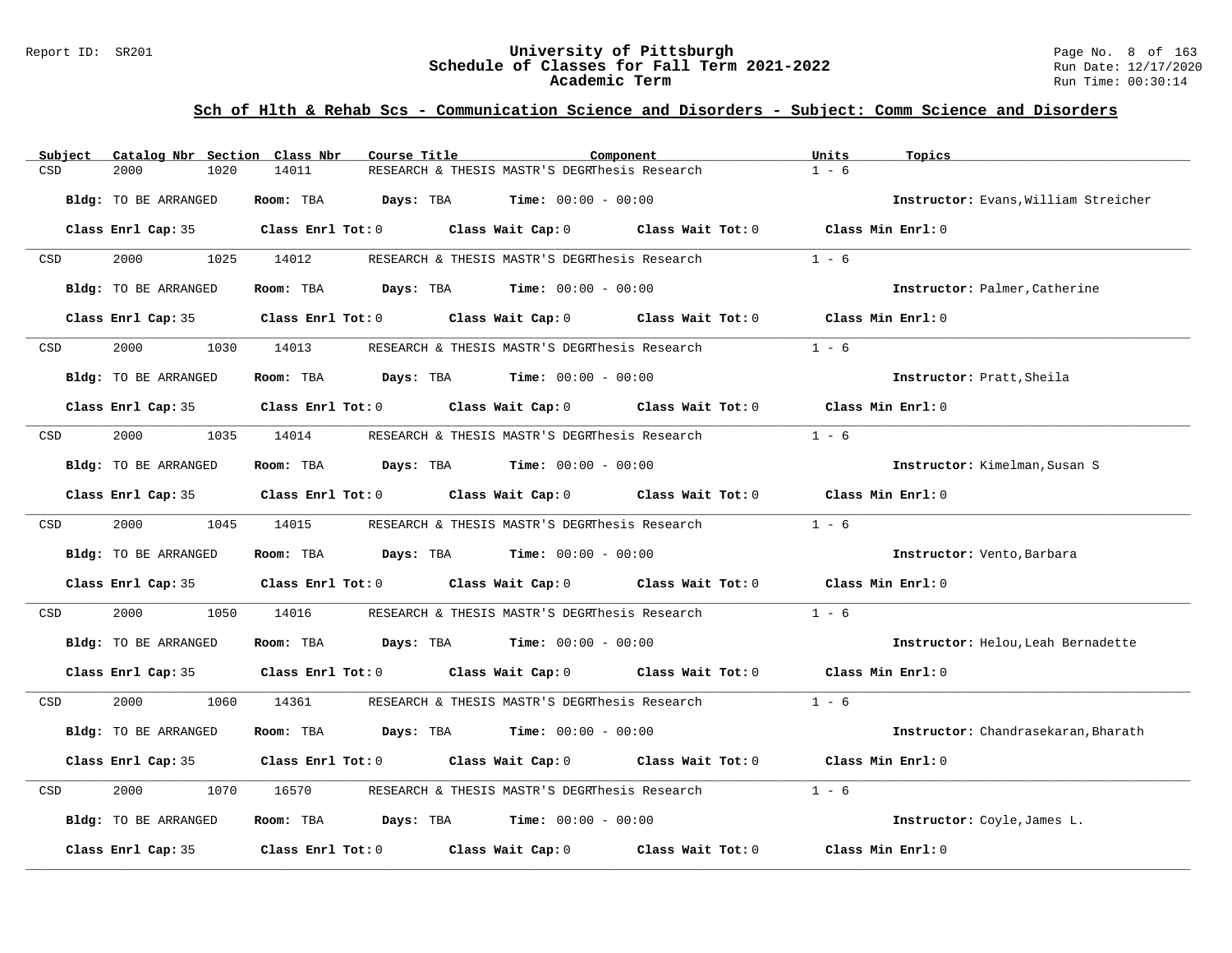| CSD |                  | 2000<br>1100         | 16571 | RESEARCH & THESIS MASTR'S DEGRThesis Research                                                       | $1 - 6$                          |
|-----|------------------|----------------------|-------|-----------------------------------------------------------------------------------------------------|----------------------------------|
|     |                  | Bldg: TO BE ARRANGED |       | Room: TBA $Days:$ TBA $Time: 00:00 - 00:00$                                                         | Instructor: Staff                |
|     |                  |                      |       | Class Enrl Cap: 35 Class Enrl Tot: 0 Class Wait Cap: 0 Class Wait Tot: 0 Class Min Enrl: 0          |                                  |
|     | CSD <sub>2</sub> |                      |       | 2000 1110 17777 RESEARCH & THESIS MASTR'S DEGRThesis Research                                       | $1 - 6$                          |
|     |                  | Bldg: TO BE ARRANGED |       | Room: TBA $Days:$ TBA Time: $00:00 - 00:00$                                                         | Instructor: Rousseau, Bernard    |
|     |                  |                      |       | Class Enrl Cap: 35 Class Enrl Tot: 0 Class Wait Cap: 0 Class Wait Tot: 0 Class Min Enrl: 0          |                                  |
|     |                  |                      |       | CSD 2000 1120 21451 RESEARCH & THESIS MASTR'S DEGRThesis Research 1 - 6                             |                                  |
|     |                  |                      |       | Bldg: TO BE ARRANGED Room: TBA Days: TBA Time: 00:00 - 00:00                                        | Instructor: Bohland, Jason W     |
|     |                  |                      |       | Class Enrl Cap: 35 $\qquad$ Class Enrl Tot: 0 $\qquad$ Class Wait Cap: 0 $\qquad$ Class Wait Tot: 0 | Class Min Enrl: 0                |
|     | <b>CSD</b>       |                      |       | 2000 1140 21452 RESEARCH & THESIS MASTR'S DEGRINES SR Research                                      | $1 - 6$                          |
|     |                  | Bldg: TO BE ARRANGED |       | Room: TBA $Days:$ TBA $Time: 00:00 - 00:00$                                                         | Instructor: Duff, Dawna Margaret |
|     |                  |                      |       | Class Enrl Cap: 35 Class Enrl Tot: 0 Class Wait Cap: 0 Class Wait Tot: 0 Class Min Enrl: 0          |                                  |
|     | CSD <sub>c</sub> |                      |       | 2000 1150 21453 RESEARCH & THESIS MASTR'S DEGRThesis Research 1 - 6                                 |                                  |
|     |                  | Bldg: TO BE ARRANGED |       | Room: TBA $Days: TBA$ Time: $00:00 - 00:00$                                                         | Instructor: Mormer, Elaine A.    |
|     |                  |                      |       | Class Enrl Cap: 35 Class Enrl Tot: 0 Class Wait Cap: 0 Class Wait Tot: 0 Class Min Enrl: 0          |                                  |
|     | CSD <sub>c</sub> |                      |       | 2000 1160 21454 RESEARCH & THESIS MASTR'S DEGRThesis Research                                       | $1 - 6$                          |
|     |                  | Bldg: TO BE ARRANGED |       | Room: TBA $Days:$ TBA $Time: 00:00 - 00:00$                                                         | Instructor: Messick, Cheryl K    |
|     |                  |                      |       | Class Enrl Cap: 35 $\qquad$ Class Enrl Tot: 0 $\qquad$ Class Wait Cap: 0 $\qquad$ Class Wait Tot: 0 | Class Min Enrl: 0                |
|     | CSD              |                      |       | 2000 1170 21455 RESEARCH & THESIS MASTR'S DEGRINES SR Research                                      | $1 - 6$                          |
|     |                  | Bldg: TO BE ARRANGED |       | Room: TBA $Days:$ TBA Time: $00:00 - 00:00$                                                         | Instructor: Hill, Katharine J.   |
|     |                  |                      |       | Class Enrl Cap: 35 Class Enrl Tot: 0 Class Wait Cap: 0 Class Wait Tot: 0                            | Class Min Enrl: 0                |
|     |                  |                      |       | CSD 2000 1180 21456 RESEARCH & THESIS MASTR'S DEGRThesis Research 1 - 6                             |                                  |
|     |                  | Bldg: TO BE ARRANGED |       | Room: TBA $\rule{1em}{0.15mm}$ Days: TBA $\rule{1.15mm}]{0.15mm}$ Time: $0.000 - 0.000$             | Instructor: Cohn, Ellen R        |
|     |                  |                      |       | Class Enrl Cap: 35 Class Enrl Tot: 0 Class Wait Cap: 0 Class Wait Tot: 0 Class Min Enrl: 0          |                                  |
|     |                  |                      |       | CSD 2000 1190 21457 RESEARCH & THESIS MASTR'S DEGRThesis Research 1 - 6                             |                                  |
|     |                  | Bldg: TO BE ARRANGED |       | Room: TBA $Days:$ TBA $Time: 00:00 - 00:00$                                                         | Instructor: Brown, Christopher A |
|     |                  | Class Enrl Cap: 35   |       | Class Enrl Tot: $0$ Class Wait Cap: $0$ Class Wait Tot: $0$                                         | Class Min Enrl: 0                |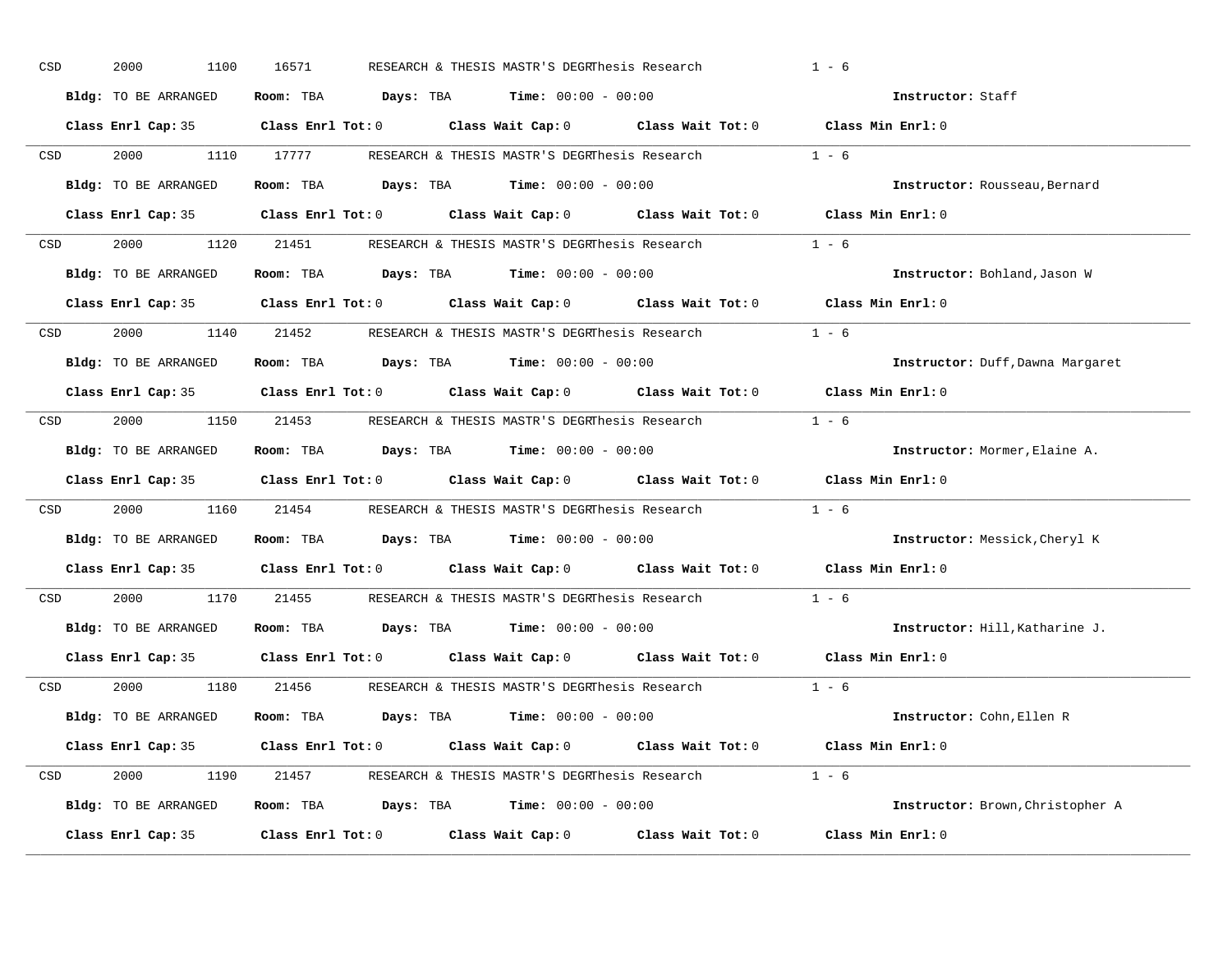#### Report ID: SR201 **University of Pittsburgh** Page No. 10 of 163 **Schedule of Classes for Fall Term 2021-2022** Run Date: 12/17/2020 **Academic Term** Run Time: 00:30:14

### **Sch of Hlth & Rehab Scs - Communication Science and Disorders - Subject: Comm Science and Disorders**

| Subject   |                      |      | Catalog Nbr Section Class Nbr                                             | Course Title            |                                               | Component                                                                                                                                                                                                                          | Units         | Topics                           |
|-----------|----------------------|------|---------------------------------------------------------------------------|-------------------------|-----------------------------------------------|------------------------------------------------------------------------------------------------------------------------------------------------------------------------------------------------------------------------------------|---------------|----------------------------------|
| CSD       | 2020                 | 1030 | 13954                                                                     |                         | AUDIOLOGCAL ASSMNT SLP STUDNTSLecture         |                                                                                                                                                                                                                                    | $\mathbf{1}$  |                                  |
| Bldg: TBA |                      |      | Room: TBA                                                                 | Days: Tu                | <b>Time:</b> $17:00 - 20:00$                  |                                                                                                                                                                                                                                    |               | Instructor: Vento, Barbara       |
|           | Class Enrl Cap: 40   |      | Class Enrl Tot: 0<br>Room Characteristics: PeopleSoft - Scheduled (PS)(1) |                         | Class Wait Cap: 0                             | Class Wait Tot: 0                                                                                                                                                                                                                  |               | Class Min Enrl: 0                |
| CSD       | 2021                 | 1085 | 18574                                                                     |                         | CLINICAL PROCEDURES LAB 1-1 Clinical          |                                                                                                                                                                                                                                    | $\mathbf{1}$  |                                  |
|           | Bldg: Forbes Tower   |      | <b>Room:</b> 05047                                                        |                         | <b>Days:</b> Th <b>Time:</b> $17:00 - 18:00$  |                                                                                                                                                                                                                                    |               | Instructor: Boss, Benjamin M     |
|           | Class Enrl Cap: 15   |      | Class Enrl Tot: 0                                                         |                         | Class Wait Cap: 0                             | Class Wait Tot: 0                                                                                                                                                                                                                  |               | Class Min Enrl: 0                |
| CSD       | 2021                 | 1090 | 18575                                                                     |                         | CLINICAL PROCEDURES LAB 1-1 Clinical          |                                                                                                                                                                                                                                    | $\mathbf{1}$  |                                  |
|           | Bldg: Forbes Tower   |      | <b>Room:</b> 05047                                                        | Days: Th                | $Time: 18:00 - 19:00$                         |                                                                                                                                                                                                                                    |               | Instructor: Boss, Benjamin M     |
|           | Class Enrl Cap: 15   |      | Class Enrl Tot: 0                                                         |                         | Class Wait Cap: 0                             | Class Wait Tot: 0                                                                                                                                                                                                                  |               | Class Min Enrl: 0                |
| CSD       | 2022                 | 1080 | 18572                                                                     |                         | CLINICAL PROCEDURES LAB 2-2 Clinical          |                                                                                                                                                                                                                                    | $\mathbf{1}$  |                                  |
|           | Bldg: TO BE ARRANGED |      | Room: OCTBA                                                               |                         | <b>Days:</b> M <b>Time:</b> $17:30 - 18:30$   |                                                                                                                                                                                                                                    |               | Instructor: Milne, Virginia A    |
|           | Class Enrl Cap: 35   |      | Class Enrl Tot: 0                                                         |                         | Class Wait Cap: 0                             | Class Wait Tot: 0                                                                                                                                                                                                                  |               | Class Min Enrl: 0                |
| CSD       | 2022                 | 1090 | 18573                                                                     |                         | CLINICAL PROCEDURES LAB 2-2 Clinical          |                                                                                                                                                                                                                                    | $\mathbf{1}$  |                                  |
|           | Bldg: TO BE ARRANGED |      | Room: OCTBA                                                               | Days: M                 | <b>Time:</b> $18:30 - 19:30$                  |                                                                                                                                                                                                                                    |               | Instructor: Milne, Virginia A    |
|           | Class Enrl Cap: 35   |      | Class Enrl Tot: 0                                                         |                         | Class Wait Cap: 0                             | Class Wait Tot: 0                                                                                                                                                                                                                  |               | Class Min Enrl: 0                |
| CSD       | 2040                 | 1030 | 13895                                                                     | AUDIOLOGICAL ASSESSMENT |                                               | Lecture                                                                                                                                                                                                                            | $\mathcal{L}$ |                                  |
| Bldg: TBA |                      |      | Room: TBA                                                                 | Days: TBA               | Time: TBA                                     |                                                                                                                                                                                                                                    |               | Instructor: Staff                |
|           | Class Enrl Cap: 20   |      | Class Enrl Tot: 0                                                         |                         | Class Wait Cap: 0                             | Class Wait Tot: 0                                                                                                                                                                                                                  |               | Class Min Enrl: 0                |
| CSD       | 2042                 | 1040 | 22060                                                                     |                         | AUDIOLOGICAL ASSESSMENT LAB Credit Laboratory |                                                                                                                                                                                                                                    | $\mathbf{1}$  |                                  |
|           | Bldg: TO BE ARRANGED |      | Room: OCTBA                                                               | Days: W                 | $Time: 16:00 - 18:00$                         |                                                                                                                                                                                                                                    |               | Instructor: Jedlicka, David Paul |
|           | Class Enrl Cap: 37   |      | Class Enrl Tot: 0                                                         |                         | Class Wait Cap: 0                             | Class Wait Tot: 0                                                                                                                                                                                                                  |               | Class Min Enrl: 0                |
|           |                      |      |                                                                           |                         |                                               | <b></b> This class has an additional fee. For more information go to <a <br="" href="http://www.registrar.pitt.edu">target="_blank"&gt;http://www.registrar.pitt.edu/</a> , and click on Faculty and Staff, then Course and Class. |               |                                  |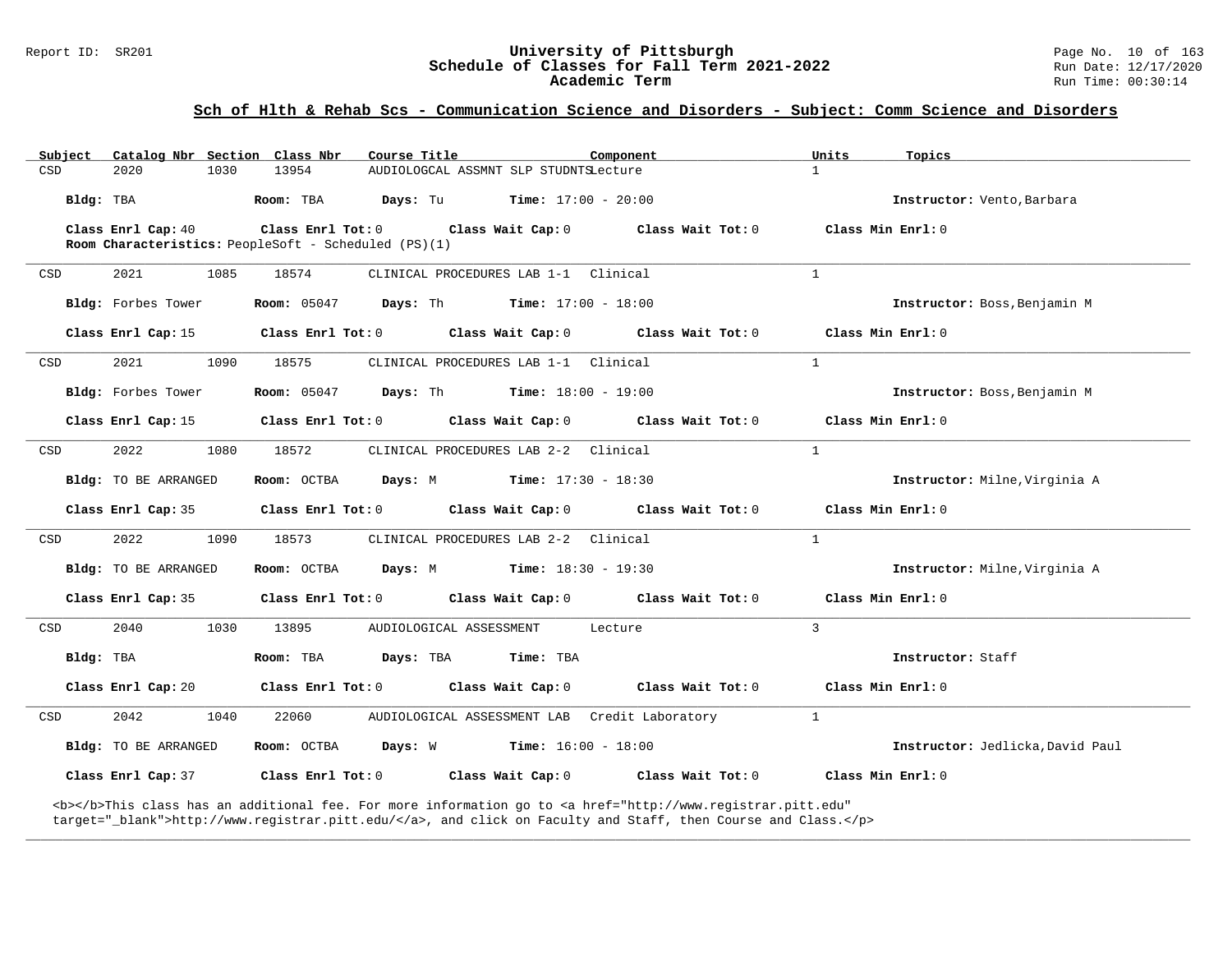| Subject            | Catalog Nbr Section Class Nbr |                     | Course Title                              | Component                                                                                                                                                                                                                          | Units<br>Topics   |                                      |
|--------------------|-------------------------------|---------------------|-------------------------------------------|------------------------------------------------------------------------------------------------------------------------------------------------------------------------------------------------------------------------------------|-------------------|--------------------------------------|
| CSD<br>2042        | 1060                          | 22061               | AUDIOLOGICAL ASSESSMENT LAB               | Credit Laboratory                                                                                                                                                                                                                  | $\mathbf{1}$      |                                      |
| Bldg: Forbes Tower |                               | <b>Room: 06048</b>  | Time: $13:30 - 15:20$<br>Days: F          |                                                                                                                                                                                                                                    |                   | Instructor: Corbin. Nicole Elizabeth |
| Class Enrl Cap: 35 |                               | Class Enrl Tot: 0   | Class Wait Cap: 0                         | Class Wait Tot: 0                                                                                                                                                                                                                  | Class Min Enrl: 0 |                                      |
|                    |                               |                     |                                           | <b></b> This class has an additional fee. For more information go to <a <br="" href="http://www.registrar.pitt.edu">target="_blank"&gt;http://www.registrar.pitt.edu/</a> , and click on Faculty and Staff, then Course and Class. |                   |                                      |
| 2042<br>CSD        | 1120                          | 22062               | AUDIOLOGICAL ASSESSMENT LAB               | Credit Laboratory                                                                                                                                                                                                                  | $\mathbf{1}$      |                                      |
|                    | Bldg: TO BE ARRANGED          | Room: OCTBA         | Days: W<br><b>Time:</b> $18:00 - 20:00$   |                                                                                                                                                                                                                                    |                   | Instructor: Jedlicka, David Paul     |
| Class Enrl Cap: 12 |                               | Class Enrl Tot: 0   | Class Wait Cap: 0                         | Class Wait Tot: 0                                                                                                                                                                                                                  | Class Min Enrl: 0 |                                      |
|                    |                               |                     |                                           | <b></b> This class has an additional fee. For more information go to <a <br="" href="http://www.registrar.pitt.edu">target="_blank"&gt;http://www.registrar.pitt.edu/</a> , and click on Faculty and Staff, then Course and Class. |                   |                                      |
| 2047<br>CSD        | 1070                          | 13920               | AMPLIFICATION 1                           | Lecture                                                                                                                                                                                                                            | 3                 |                                      |
| Bldg: Forbes Tower |                               | <b>Room: 06081</b>  | Days: Th<br><b>Time:</b> $08:00 - 11:00$  |                                                                                                                                                                                                                                    |                   | Instructor: Palmer, Catherine        |
| Class Enrl Cap: 30 |                               | Class Enrl Tot: 0   | Class Wait Cap: 0                         | Class Wait Tot: 0                                                                                                                                                                                                                  | Class Min Enrl: 0 |                                      |
| 2056<br>CSD        | 1010                          | 13894               | AUDIOLOGY PRAC NETWORK - AUD Practicum    |                                                                                                                                                                                                                                    | $1 - 6$           |                                      |
|                    | Bldg: TO BE ARRANGED          | Room: TBA           | <b>Time:</b> $00:00 - 00:00$<br>Days: TBA |                                                                                                                                                                                                                                    |                   | Instructor: Mormer, Elaine A.        |
| Class Enrl Cap: 30 |                               | Class Enrl Tot: 0   | Class Wait Cap: 0                         | Class Wait Tot: 0                                                                                                                                                                                                                  | Class Min Enrl: 0 |                                      |
| 2056<br>CSD        | 1020                          | 18557               | AUDIOLOGY PRAC NETWORK - AUD Practicum    |                                                                                                                                                                                                                                    | $1 - 6$           |                                      |
|                    | Bldg: TO BE ARRANGED          | Room: TBA           | Days: TBA<br><b>Time:</b> $00:00 - 00:00$ |                                                                                                                                                                                                                                    |                   | Instructor: Palmer, Catherine        |
|                    |                               |                     |                                           |                                                                                                                                                                                                                                    |                   | Mormer, Elaine A.                    |
| Class Enrl Cap: 35 |                               | Class Enrl Tot: 0   | Class Wait Cap: 0                         | Class Wait Tot: 0                                                                                                                                                                                                                  | Class Min Enrl: 0 |                                      |
| 2056<br>CSD        | 1030                          | 18558               | AUDIOLOGY PRAC NETWORK - AUD Practicum    |                                                                                                                                                                                                                                    | $1 - 6$           |                                      |
|                    | Bldg: TO BE ARRANGED          | Room: TBA           | Days: TBA<br><b>Time:</b> $00:00 - 00:00$ |                                                                                                                                                                                                                                    |                   | Instructor: Vento, Barbara           |
|                    |                               |                     |                                           |                                                                                                                                                                                                                                    |                   | Mormer, Elaine A.                    |
| Class Enrl Cap: 35 |                               | Class Enrl Tot: $0$ | Class Wait Cap: 0                         | Class Wait Tot: 0                                                                                                                                                                                                                  | Class Min Enrl: 0 |                                      |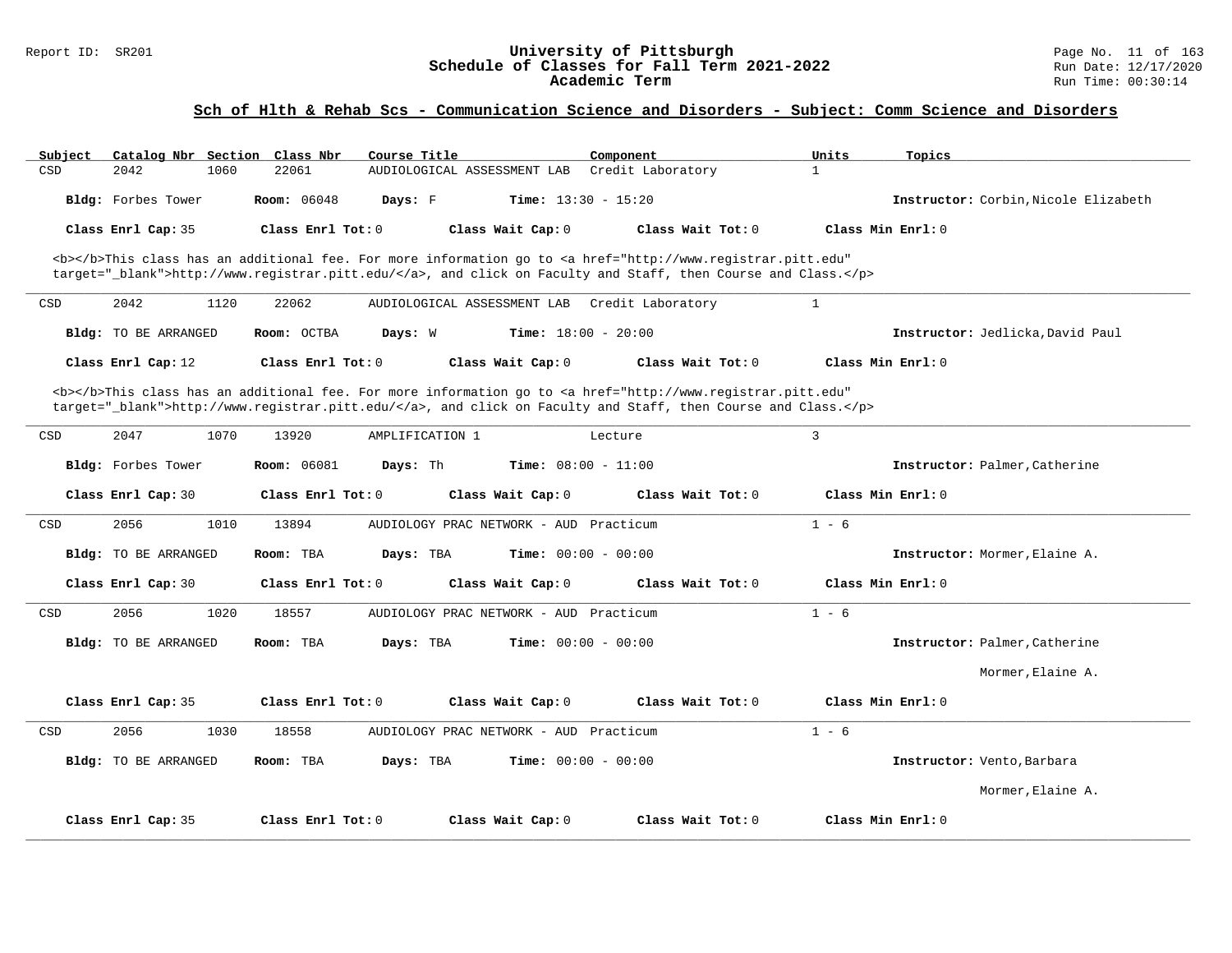#### Report ID: SR201 **University of Pittsburgh** Page No. 12 of 163 **Schedule of Classes for Fall Term 2021-2022** Run Date: 12/17/2020 **Academic Term** Run Time: 00:30:14

| Catalog Nbr Section Class Nbr<br>Subject | Component<br>Course Title                                                                                          | Units<br>Topics                           |
|------------------------------------------|--------------------------------------------------------------------------------------------------------------------|-------------------------------------------|
| 2056<br>1040<br>CSD                      | 27711<br>AUDIOLOGY PRAC NETWORK - AUD Practicum                                                                    | $1 - 6$                                   |
| Bldg: TO BE ARRANGED                     | Room: TBA<br>Days: TBA<br>Time: TBA                                                                                | Instructor: Corbin, Nicole Elizabeth      |
| Class Enrl Cap: 35                       | Class Enrl Tot: $0$ Class Wait Cap: $0$ Class Wait Tot: $0$ Class Min Enrl: $0$                                    |                                           |
| 2057<br>1010<br>CSD                      | 13896<br>AUDIOLGY PRACTICUM OUTPLACMENTPracticum                                                                   | $1 - 6$                                   |
| Bldg: TO BE ARRANGED                     | Room: TBA<br><b>Days:</b> TBA <b>Time:</b> $00:00 - 00:00$                                                         | Instructor: Mormer, Elaine A.             |
| Class Enrl Cap: 30                       | Class Enrl Tot: $0$ Class Wait Cap: $0$ Class Wait Tot: $0$ Class Min Enrl: $0$                                    |                                           |
| 2057<br>1020<br>CSD                      | 27120<br>AUDIOLGY PRACTICUM OUTPLACMENTPracticum                                                                   | $1 - 6$                                   |
| Bldg: TO BE ARRANGED                     | Room: TBA<br>$\texttt{Davis:}$ TBA $\texttt{Time:}$ 00:00 - 00:00                                                  | Instructor: Mormer, Elaine A.             |
| Class Enrl Cap: 35                       | Class Enrl Tot: 0 Class Wait Cap: 0<br>Class Wait Tot: 0                                                           | Class Min Enrl: 0                         |
| CSD<br>2059<br>1010                      | 18563<br>AUDIOLOGY PRAC NETWORK - SLP Practicum                                                                    | $1 - 6$                                   |
| Bldg: TO BE ARRANGED                     | <b>Days:</b> TBA <b>Time:</b> $00:00 - 00:00$<br>Room: TBA                                                         | Instructor: Vellody, Kathleen Louise      |
| Class Enrl Cap: 35                       | Class Enrl Tot: 0 Class Wait Cap: 0 Class Wait Tot: 0                                                              | Class Min Enrl: 0                         |
| 2059<br>1015<br>CSD                      | 23391<br>AUDIOLOGY PRAC NETWORK - SLP Practicum                                                                    | $1 - 6$                                   |
| Bldg: TO BE ARRANGED                     | Room: TBA<br><b>Days:</b> TBA <b>Time:</b> $00:00 - 00:00$                                                         | Instructor: Vellody, Kathleen Louise      |
| Class Enrl Cap: 35                       | Class Enrl Tot: 0 $\qquad$ Class Wait Cap: 0 $\qquad$ Class Wait Tot: 0 $\qquad$ Class Min Enrl: 0                 |                                           |
| 2060<br>1010<br>CSD                      | Seminar<br>13851<br>PROSEMINAR - MA                                                                                | $\Omega$                                  |
| Bldg: TO BE ARRANGED                     | Room: TBA<br><b>Days:</b> TBA <b>Time:</b> $00:00 - 00:00$                                                         | Instructor: Cohn, Ellen R                 |
| Class Enrl Cap: 200                      | $Class$ $Enr1$ $Tot: 0$<br>Class Wait Cap: 0 Class Wait Tot: 0                                                     | Class Min Enrl: 0                         |
| 2064<br>1070<br>CSD                      | 13842<br>INTRO CLINICAL DECISION-MAKINGLecture                                                                     | $\overline{3}$                            |
| Bldg: Forbes Tower                       | <b>Room:</b> 05068 <b>Days:</b> Th <b>Time:</b> $12:00 - 15:00$                                                    | Instructor: Lundblom, Erin Elizabeth Gill |
| Class Enrl Cap: 40                       | Class Enrl Tot: 0 Class Wait Cap: 0<br>Class Wait Tot: $0$<br>Room Characteristics: PeopleSoft - Scheduled (PS)(1) | Class Min Enrl: 0                         |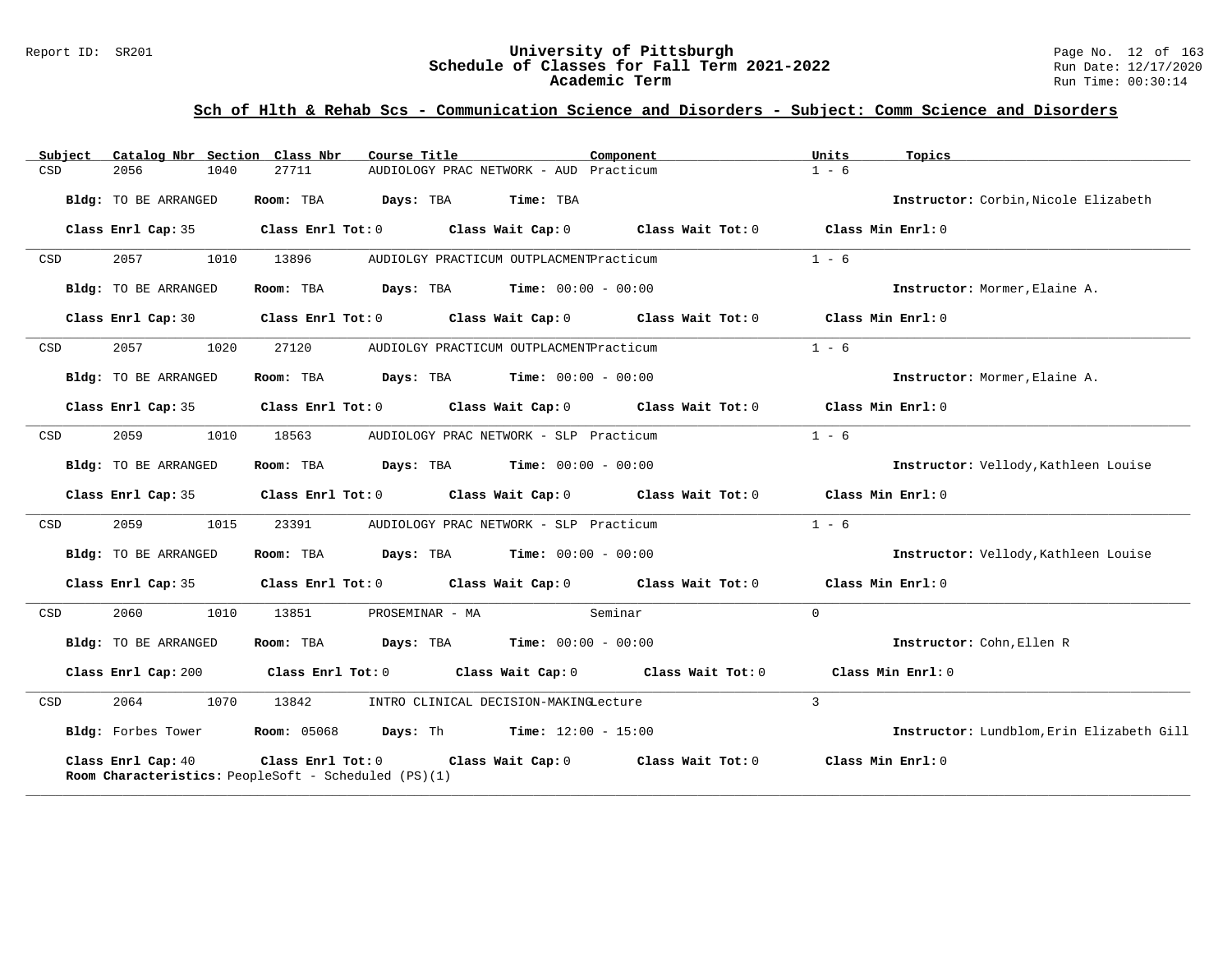#### Report ID: SR201 **University of Pittsburgh** Page No. 13 of 163 **Schedule of Classes for Fall Term 2021-2022** Run Date: 12/17/2020 **Academic Term** Run Time: 00:30:14

### **Sch of Hlth & Rehab Scs - Communication Science and Disorders - Subject: Comm Science and Disorders**

| Subject              | Catalog Nbr Section Class Nbr | Course Title             | Component                                                                                                                                                                                                                          | Units             | Topics                                    |
|----------------------|-------------------------------|--------------------------|------------------------------------------------------------------------------------------------------------------------------------------------------------------------------------------------------------------------------------|-------------------|-------------------------------------------|
| CSD<br>2065          | 13843<br>1010                 | SPEECH PRACTICUM NETWORK | Practicum                                                                                                                                                                                                                          | $1 - 3$           |                                           |
| Bldg: TO BE ARRANGED | Room: TBA                     | Days: TBA                | Time: $00:00 - 00:00$                                                                                                                                                                                                              |                   | Instructor: Lundblom, Erin Elizabeth Gill |
| Class Enrl Cap: 50   | Class Enrl Tot: 0             | Class Wait Cap: 0        | Class Wait Tot: 0                                                                                                                                                                                                                  | Class Min Enrl: 0 |                                           |
|                      |                               |                          | <b></b> This class has an additional fee. For more information go to <a <br="" href="http://www.registrar.pitt.edu">target="_blank"&gt;http://www.registrar.pitt.edu/</a> , and click on Faculty and Staff, then Course and Class. |                   |                                           |
| 2065<br>CSD          | 1015<br>18562                 | SPEECH PRACTICUM NETWORK | Practicum                                                                                                                                                                                                                          | $1 - 3$           |                                           |
| Bldg: TO BE ARRANGED | Room: TBA                     | Days: TBA                | <b>Time:</b> $00:00 - 00:00$                                                                                                                                                                                                       |                   | Instructor: Metzler, Robin S              |
|                      |                               |                          |                                                                                                                                                                                                                                    |                   | Lundblom, Erin Elizabeth Gill             |
| Class Enrl Cap: 35   | Class Enrl Tot: 0             | Class Wait Cap: 0        | Class Wait Tot: 0                                                                                                                                                                                                                  | Class Min Enrl: 0 |                                           |
|                      |                               |                          | <b></b> This class has an additional fee. For more information go to <a <br="" href="http://www.registrar.pitt.edu">target=" blank"&gt;http://www.reqistrar.pitt.edu/</a> , and click on Faculty and Staff, then Course and Class. |                   |                                           |
| CSD<br>2065          | 1020<br>18559                 | SPEECH PRACTICUM NETWORK | Practicum                                                                                                                                                                                                                          | $1 - 3$           |                                           |
| Bldg: TO BE ARRANGED | Room: TBA                     | Days: TBA                | <b>Time:</b> $00:00 - 00:00$                                                                                                                                                                                                       |                   | Instructor: Coyle, James L.               |
|                      |                               |                          |                                                                                                                                                                                                                                    |                   | Lundblom, Erin Elizabeth Gill             |
| Class Enrl Cap: 35   | Class Enrl Tot: 0             | Class Wait Cap: 0        | Class Wait Tot: 0                                                                                                                                                                                                                  | Class Min Enrl: 0 |                                           |
|                      |                               |                          | <b></b> This class has an additional fee. For more information go to <a <br="" href="http://www.registrar.pitt.edu">target="_blank"&gt;http://www.registrar.pitt.edu/</a> , and click on Faculty and Staff, then Course and Class. |                   |                                           |
| 2065<br>CSD          | 18560<br>1030                 | SPEECH PRACTICUM NETWORK | Practicum                                                                                                                                                                                                                          | $1 - 3$           |                                           |
| Bldg: TO BE ARRANGED | Room: TBA                     | Days: TBA                | <b>Time:</b> $00:00 - 00:00$                                                                                                                                                                                                       |                   | Instructor: Matthews, Christine Therese   |
|                      |                               |                          |                                                                                                                                                                                                                                    |                   | Lundblom, Erin Elizabeth Gill             |
| Class Enrl Cap: 35   | $Class$ $Enr1$ $Tot: 0$       | Class Wait Cap: 0        | Class Wait Tot: 0                                                                                                                                                                                                                  | Class Min Enrl: 0 |                                           |
|                      |                               |                          | <b></b> This class has an additional fee. For more information go to <a <br="" href="http://www.registrar.pitt.edu">target="_blank"&gt;http://www.registrar.pitt.edu/</a> , and click on Faculty and Staff, then Course and Class. |                   |                                           |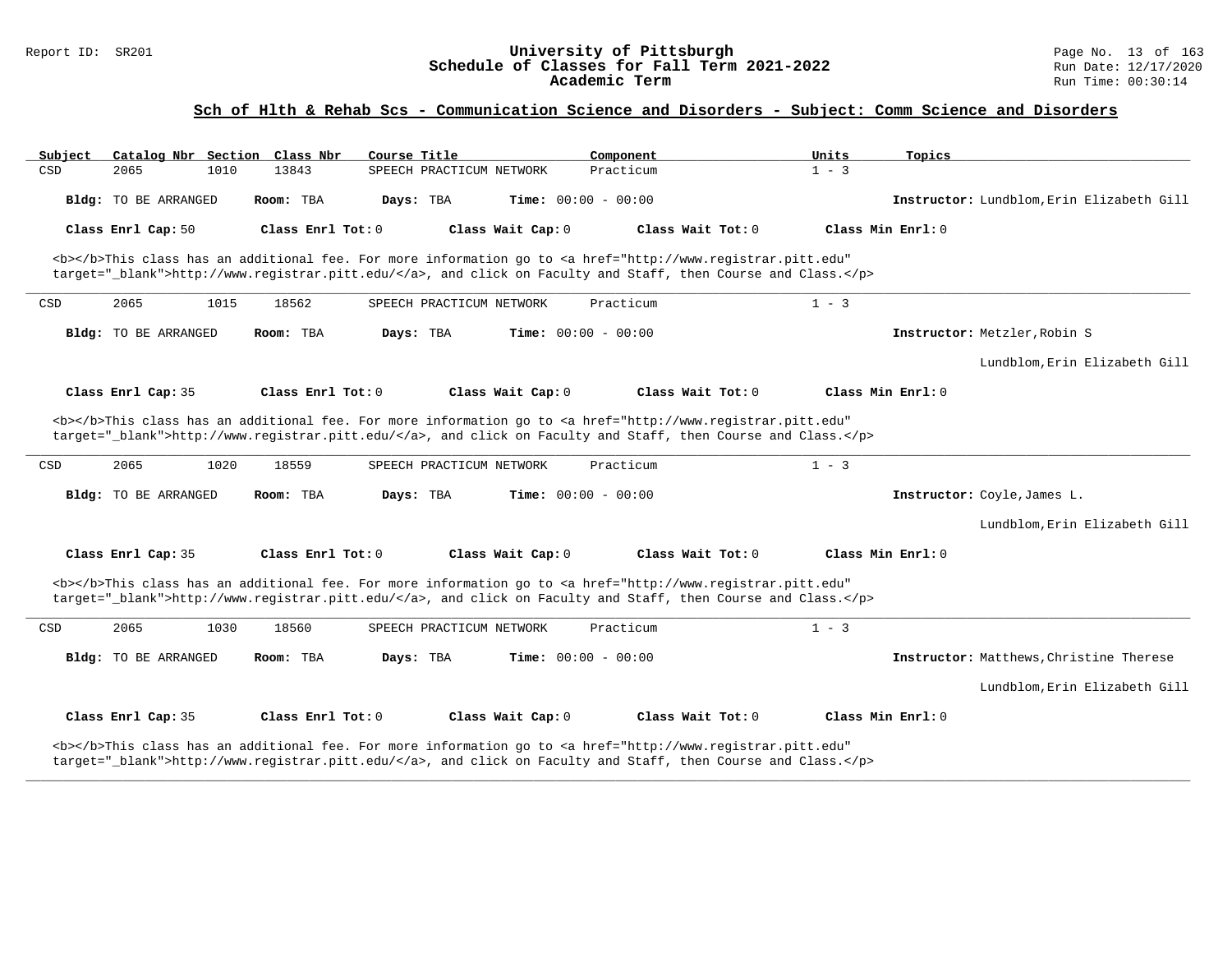#### Report ID: SR201 **University of Pittsburgh** Page No. 14 of 163 **Schedule of Classes for Fall Term 2021-2022** Run Date: 12/17/2020 **Academic Term** Run Time: 00:30:14

### **Sch of Hlth & Rehab Scs - Communication Science and Disorders - Subject: Comm Science and Disorders**

| Subject |                      |      | Catalog Nbr Section Class Nbr | Course Title |                                         | Component                    |                                                                                                                                                                                                                                    | Units             | Topics            |                                           |
|---------|----------------------|------|-------------------------------|--------------|-----------------------------------------|------------------------------|------------------------------------------------------------------------------------------------------------------------------------------------------------------------------------------------------------------------------------|-------------------|-------------------|-------------------------------------------|
| CSD     | 2065                 | 1040 | 18561                         |              | SPEECH PRACTICUM NETWORK                | Practicum                    |                                                                                                                                                                                                                                    | $1 - 3$           |                   |                                           |
|         | Bldg: TO BE ARRANGED |      | Room: TBA                     | Days: TBA    |                                         | <b>Time:</b> $00:00 - 00:00$ |                                                                                                                                                                                                                                    |                   |                   | Instructor: Fredericks, Geoffrey V        |
|         |                      |      |                               |              |                                         |                              |                                                                                                                                                                                                                                    |                   |                   | Lundblom, Erin Elizabeth Gill             |
|         | Class Enrl Cap: 35   |      | Class Enrl Tot: 0             |              | Class Wait Cap: 0                       |                              | Class Wait Tot: 0                                                                                                                                                                                                                  |                   | Class Min Enrl: 0 |                                           |
|         |                      |      |                               |              |                                         |                              | <b></b> This class has an additional fee. For more information go to <a <br="" href="http://www.registrar.pitt.edu">target="_blank"&gt;http://www.registrar.pitt.edu/</a> , and click on Faculty and Staff, then Course and Class. |                   |                   |                                           |
| CSD     | 2065                 | 1050 | 23392                         |              | SPEECH PRACTICUM NETWORK                | Practicum                    |                                                                                                                                                                                                                                    | $1 - 3$           |                   |                                           |
|         | Bldg: TO BE ARRANGED |      | Room: TBA                     | Days: TBA    |                                         | <b>Time:</b> $00:00 - 00:00$ |                                                                                                                                                                                                                                    |                   |                   | Instructor: Lundblom, Erin Elizabeth Gill |
|         |                      |      |                               |              |                                         |                              |                                                                                                                                                                                                                                    |                   |                   | Hill, Katharine J.                        |
|         | Class Enrl Cap: 6    |      | Class Enrl Tot: 0             |              | Class Wait Cap: 0                       |                              | Class Wait Tot: 0                                                                                                                                                                                                                  | Class Min Enrl: 0 |                   |                                           |
|         |                      |      |                               |              |                                         |                              | <b></b> This class has an additional fee. For more information go to <a <br="" href="http://www.registrar.pitt.edu">target="_blank"&gt;http://www.registrar.pitt.edu/</a> , and click on Faculty and Staff, then Course and Class. |                   |                   |                                           |
| CSD     | 2066                 | 1010 | 13860                         |              | SPEECH PRACTICUM OUTPLACEMENT Practicum |                              |                                                                                                                                                                                                                                    | $1 - 9$           |                   |                                           |
|         | Bldg: TO BE ARRANGED |      | Room: TBA                     | Days: TBA    |                                         | <b>Time:</b> $00:00 - 00:00$ |                                                                                                                                                                                                                                    |                   |                   | Instructor: Lundblom, Erin Elizabeth Gill |
|         | Class Enrl Cap: 50   |      | Class Enrl Tot: 0             |              | Class Wait Cap: 0                       |                              | Class Wait Tot: 0                                                                                                                                                                                                                  |                   | Class Min Enrl: 0 |                                           |
|         |                      |      |                               |              |                                         |                              | <b></b> This class has an additional fee. For more information go to <a <br="" href="http://www.registrar.pitt.edu">target="_blank"&gt;http://www.registrar.pitt.edu/</a> , and click on Faculty and Staff, then Course and Class. |                   |                   |                                           |
| CSD     | 2066                 | 1020 | 27121                         |              | SPEECH PRACTICUM OUTPLACEMENT Practicum |                              |                                                                                                                                                                                                                                    | $1 - 9$           |                   |                                           |
|         | Bldg: TO BE ARRANGED |      | Room: TBA                     | Days: TBA    |                                         | <b>Time:</b> $00:00 - 00:00$ |                                                                                                                                                                                                                                    |                   |                   | Instructor: Lundblom, Erin Elizabeth Gill |
|         | Class Enrl Cap: 35   |      | Class Enrl Tot: 0             |              | Class Wait Cap: 0                       |                              | Class Wait Tot: 0                                                                                                                                                                                                                  |                   | Class Min Enrl: 0 |                                           |
| CSD     | 2067                 | 1010 | 13844                         |              | SPCH PRAC OUTPLACEMENT SCHOOLSPracticum |                              |                                                                                                                                                                                                                                    | $1 - 6$           |                   |                                           |
|         | Bldg: TO BE ARRANGED |      | Room: TBA                     | Days: TBA    |                                         | <b>Time:</b> $00:00 - 00:00$ |                                                                                                                                                                                                                                    |                   |                   | Instructor: Sustich, Linda M              |
|         | Class Enrl Cap: 50   |      | Class Enrl Tot: $0$           |              | Class Wait Cap: 0                       |                              | Class Wait $Tot: 0$                                                                                                                                                                                                                |                   | Class Min Enrl: 0 |                                           |
|         |                      |      |                               |              |                                         |                              | <b></b> This class has an additional fee. For more information go to <a <br="" href="http://www.registrar.pitt.edu">target="_blank"&gt;http://www.registrar.pitt.edu/</a> , and click on Faculty and Staff, then Course and Class. |                   |                   |                                           |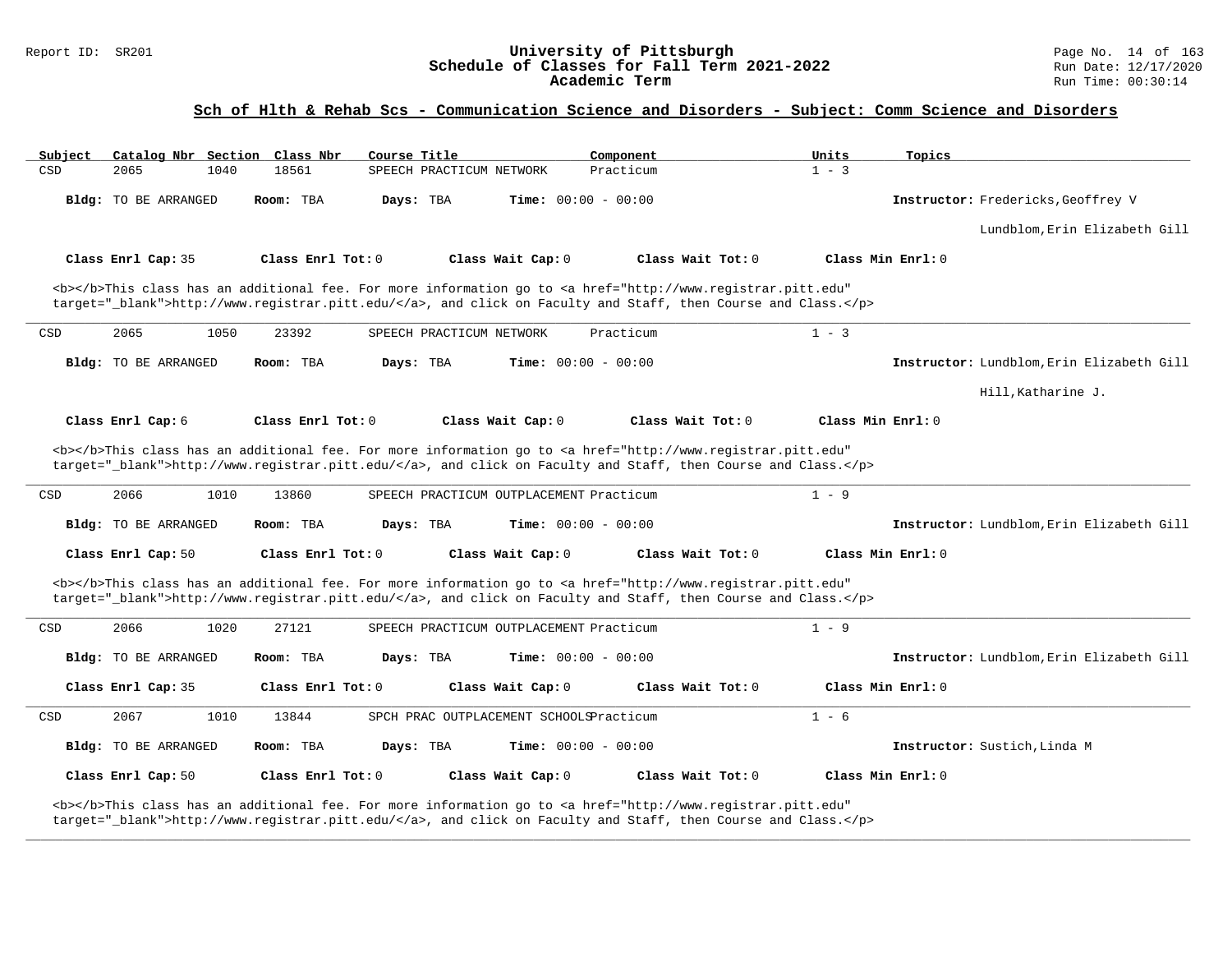#### Report ID: SR201 **University of Pittsburgh** Page No. 15 of 163 **Schedule of Classes for Fall Term 2021-2022** Run Date: 12/17/2020 **Academic Term** Run Time: 00:30:14

### **Sch of Hlth & Rehab Scs - Communication Science and Disorders - Subject: Comm Science and Disorders**

| Subject   | Catalog Nbr Section Class Nbr |                                                      | Course Title                                                                                        | Component                                                                                           | Units<br>Topics                  |                                   |
|-----------|-------------------------------|------------------------------------------------------|-----------------------------------------------------------------------------------------------------|-----------------------------------------------------------------------------------------------------|----------------------------------|-----------------------------------|
| CSD       | 2068<br>1050                  | 18551                                                | SPEECH PRACTICUM NETWORK - AUDPracticum                                                             |                                                                                                     | $1 - 3$                          |                                   |
|           | Bldg: TO BE ARRANGED          | Room: TBA                                            | <b>Days:</b> TBA <b>Time:</b> $00:00 - 00:00$                                                       |                                                                                                     | Instructor: Sustich, Linda M     |                                   |
|           | Class Enrl Cap: 40            |                                                      | Class Enrl Tot: $0$ Class Wait Cap: $0$ Class Wait Tot: $0$                                         |                                                                                                     | Class Min Enrl: 0                |                                   |
| CSD       | 2069<br>1140                  | 16274                                                | SLP MASTERS COMPREHENSIVE                                                                           | Seminar                                                                                             | $\mathbf{1}$                     |                                   |
|           | Bldg: TBA                     | Room: TBA                                            | <b>Days:</b> Th <b>Time:</b> $17:30 - 19:00$                                                        |                                                                                                     | Instructor: Cohn, Ellen R        |                                   |
|           | Class Enrl Cap: 25            | Room Characteristics: PeopleSoft - Scheduled (PS)(1) | Class Enrl Tot: 0 Class Wait Cap: 0 Class Wait Tot: 0                                               |                                                                                                     | Class Min Enrl: 0                |                                   |
| CSD       | 2069<br>1150                  | 18681                                                | SLP MASTERS COMPREHENSIVE                                                                           | Seminar                                                                                             | 1                                |                                   |
|           | Bldg: TBA                     |                                                      | <b>Room:</b> TBA <b>Days:</b> Th <b>Time:</b> $19:00 - 20:30$                                       |                                                                                                     | Instructor: Cohn, Ellen R        |                                   |
|           | Class Enrl Cap: 25            | Room Characteristics: PeopleSoft - Scheduled (PS)(1) | Class Enrl Tot: $0$ Class Wait Cap: $0$ Class Wait Tot: $0$                                         |                                                                                                     | Class Min Enrl: 0                |                                   |
| CSD       | 2070<br>1030                  | 13845                                                | ARTICLTN & PHONOLOGCAL DISORDRLecture                                                               |                                                                                                     | $\mathbf{3}$                     |                                   |
|           | Bldg: Forbes Tower            |                                                      | <b>Room:</b> 05068 <b>Days:</b> W <b>Time:</b> $17:00 - 19:50$                                      |                                                                                                     |                                  | Instructor: Brydon, Melissa Marie |
|           |                               |                                                      |                                                                                                     | Class Enrl Cap: 40 $\qquad$ Class Enrl Tot: 0 $\qquad$ Class Wait Cap: 0 $\qquad$ Class Wait Tot: 0 | Class Min Enrl: 0                |                                   |
| CSD       | 2071<br>1030                  | 13961                                                | CHILD LANGUAGE DISORDERS 1 Lecture                                                                  |                                                                                                     | $\mathbf{3}$                     |                                   |
|           | Bldg: Forbes Tower            |                                                      | <b>Room:</b> 05068 <b>Days:</b> Tu <b>Time:</b> $13:00 - 16:00$                                     |                                                                                                     | Instructor: Duff, Dawna Margaret |                                   |
|           |                               |                                                      | Class Enrl Cap: 40 $\qquad$ Class Enrl Tot: 0 $\qquad$ Class Wait Cap: 0 $\qquad$ Class Wait Tot: 0 |                                                                                                     | Class Min Enrl: 0                |                                   |
| CSD       | 2076<br>1070                  | 13938                                                | DYSPHAGIA                                                                                           | Lecture                                                                                             | $\mathbf{3}$                     |                                   |
|           | Bldg: Forbes Tower            |                                                      | <b>Room:</b> 05068 <b>Days:</b> Tu <b>Time:</b> $08:00 - 11:00$                                     |                                                                                                     | Instructor: Coyle, James L.      |                                   |
|           | Class Enrl Cap: 40            |                                                      | Class Enrl Tot: 0 Class Wait Cap: 0 Class Wait Tot: 0                                               |                                                                                                     | Class Min Enrl: 0                |                                   |
| CSD       | 2077<br>1030                  | 13991                                                | AUGMENTATIVE COMMUNICATION Lecture                                                                  |                                                                                                     | $\mathcal{L}$                    |                                   |
| Bldg: TBA |                               | Room: TBA                                            | Days: M<br><b>Time:</b> $17:30 - 20:30$                                                             |                                                                                                     | Instructor: Hill, Katharine J.   |                                   |
| Bldg: TBA |                               | Room: TBA                                            | <b>Days:</b> M <b>Time:</b> $17:30 - 20:30$                                                         |                                                                                                     | Instructor: Hill, Katharine J.   |                                   |
|           | Class Enrl Cap: 35            | Room Characteristics: PeopleSoft - Scheduled (PS)(1) | Class Enrl Tot: 0 Class Wait Cap: 0                                                                 | Class Wait Tot: 0                                                                                   | Class Min Enrl: 0                |                                   |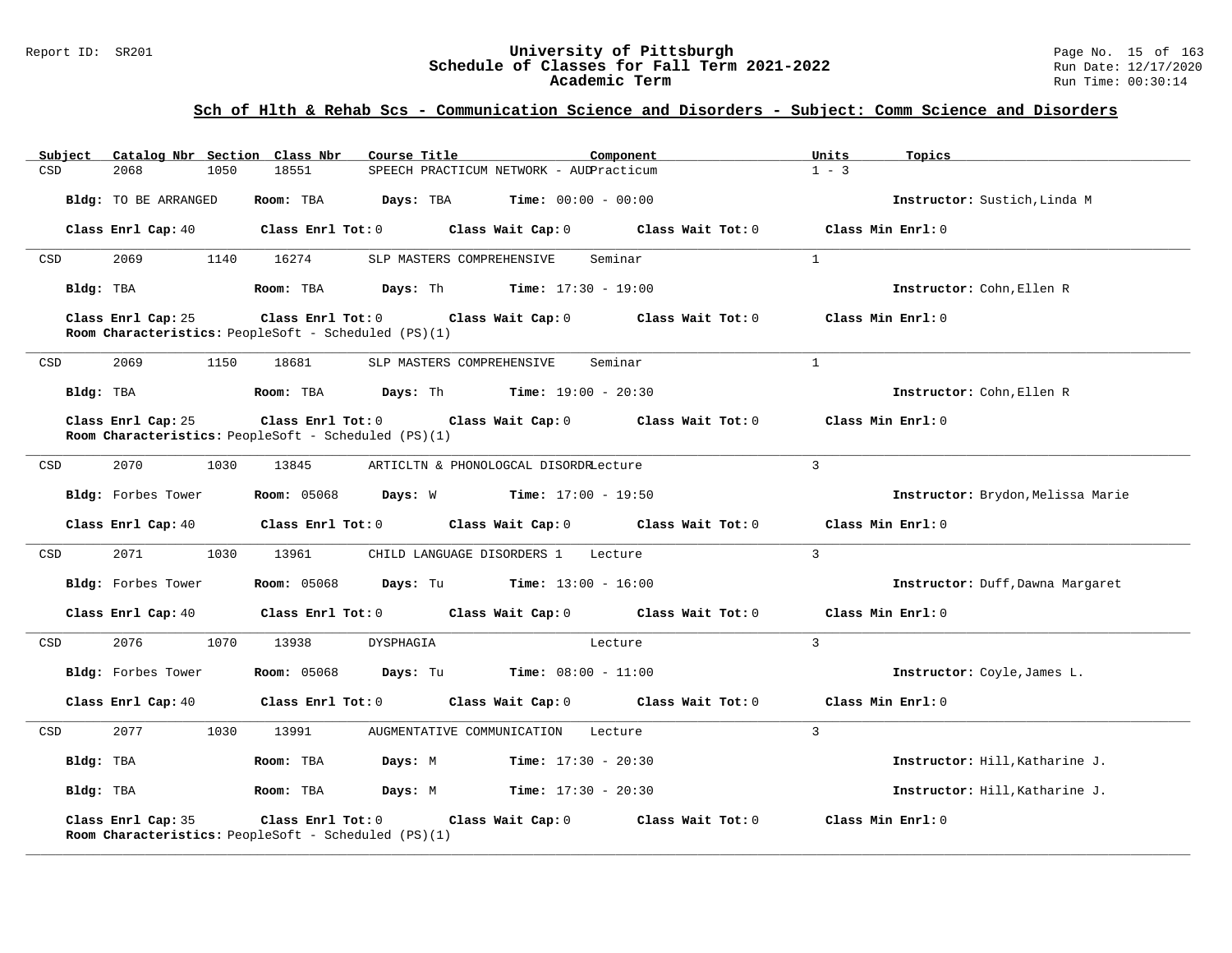### Report ID: SR201 **1988 Constrained Subset Constrained Bully Constrained Bully Constrained Bully Page No. 16 of 163<br><b>Schedule of Classes for Fall Term 2021-2022** 1999 Run Date: 12/17/2020 **Schedule of Classes for Fall Term 2021-2022** Run Date: 12/17/2020 **Academic Term** Run Time: 00:30:14

| Catalog Nbr Section Class Nbr<br>Subject | Course Title                                                                                                               | Component | Units<br>Topics                      |
|------------------------------------------|----------------------------------------------------------------------------------------------------------------------------|-----------|--------------------------------------|
| 2078<br>1150<br>CSD                      | 25686<br>PHYS, PHYSLGY & PSY OF SOUND Lecture                                                                              |           | $\mathcal{L}$                        |
| Bldg: Forbes Tower                       | <b>Room:</b> 06010 <b>Days:</b> M <b>Time:</b> 17:00 - 19:50                                                               |           | Instructor: Brown, Christopher A     |
| Class Enrl Cap: 35                       | $\texttt{Class}$ $\texttt{Enrl}$ Tot: $0$ $\texttt{Class}$ Wait Cap: $0$ $\texttt{Class}$ Wait Tot: $0$                    |           | Class Min Enrl: 0                    |
| 2081<br>1040<br>CSD                      | 13939<br>RESEARCH STRATEGIES & TACTICS Lecture                                                                             |           | $\mathbf{3}$                         |
| Bldg: TBA                                | Room: TBA $Days: W$ Time: $17:30 - 20:30$                                                                                  |           | Instructor: Kimelman, Susan S        |
| Class Enrl Cap: 50                       | Class Enrl Tot: $0$ Class Wait Cap: $0$ Class Wait Tot: $0$<br>Room Characteristics: PeopleSoft - Scheduled (PS)(1)        |           | Class Min $Enr1:0$                   |
| 2230<br>1010<br>CSD                      | 26372<br>NEUROGENIC LANG COGV COM DIS 2Lecture                                                                             |           | $\overline{3}$                       |
| Bldg: TBA                                | Room: TBA $Days: F$ Time: $08:30 - 11:30$                                                                                  |           | Instructor: Evans, William Streicher |
| Class Enrl Cap: 44                       | Class Enrl Tot: $0$ Class Wait Cap: $0$ Class Wait Tot: $0$<br><b>Room Characteristics:</b> PeopleSoft - Scheduled (PS)(1) |           | Class Min Enrl: 0                    |
| CSD<br>2451<br>1010                      | 26176<br>AUDIOLOGY MASTERS COMPREHNSV Seminar                                                                              |           | $\mathbf{1}$                         |
| Bldg: TO BE ARRANGED                     | Room: TBA $Days:$ TBA $Time: 00:00 - 00:00$                                                                                |           | Instructor: Palmer, Catherine        |
| Class Enrl Cap: 5                        | Class Enrl Tot: $0$ Class Wait Cap: $0$ Class Wait Tot: $0$ Class Min Enrl: $0$                                            |           |                                      |
| 2454<br>1010<br>CSD                      | 27709<br>AMPLIFICATION 2<br>Lecture                                                                                        |           | $\mathbf{3}$                         |
| Bldg: Forbes Tower                       | <b>Room:</b> $06081$ <b>Days:</b> Th <b>Time:</b> $12:00 - 15:00$                                                          |           | Instructor: Palmer, Catherine        |
|                                          | Class Enrl Cap: 30 Class Enrl Tot: 0 Class Wait Cap: 0 Class Wait Tot: 0 Class Min Enrl: 0                                 |           |                                      |
| 2507<br>1030<br>CSD                      | PROFESSIONAL WRITING 3 Directed Studies<br>16578                                                                           |           | $\mathbf{1}$                         |
| Bldg: TO BE ARRANGED                     | Room: TBA $\rule{1em}{0.15mm}$ Days: TBA $\rule{1.5mm}{0.15mm}$ Time: $00:00 - 00:00$                                      |           | Instructor: Kimelman, Susan S        |
| Class Enrl Cap: 35                       | Class Enrl Tot: $0$ Class Wait Cap: $0$ Class Wait Tot: $0$ Class Min Enrl: $0$                                            |           |                                      |
| 2507<br>CSD<br>1040                      | 16579<br>PROFESSIONAL WRITING 3 Directed Studies                                                                           |           | $\mathbf{1}$                         |
| Bldg: TO BE ARRANGED                     | Room: TBA $Days:$ TBA $Time: 00:00 - 00:00$                                                                                |           | Instructor: Coyle, James L.          |
| Class Enrl Cap: 35                       | Class Enrl Tot: $0$ Class Wait Cap: $0$ Class Wait Tot: $0$                                                                |           | Class Min Enrl: 0                    |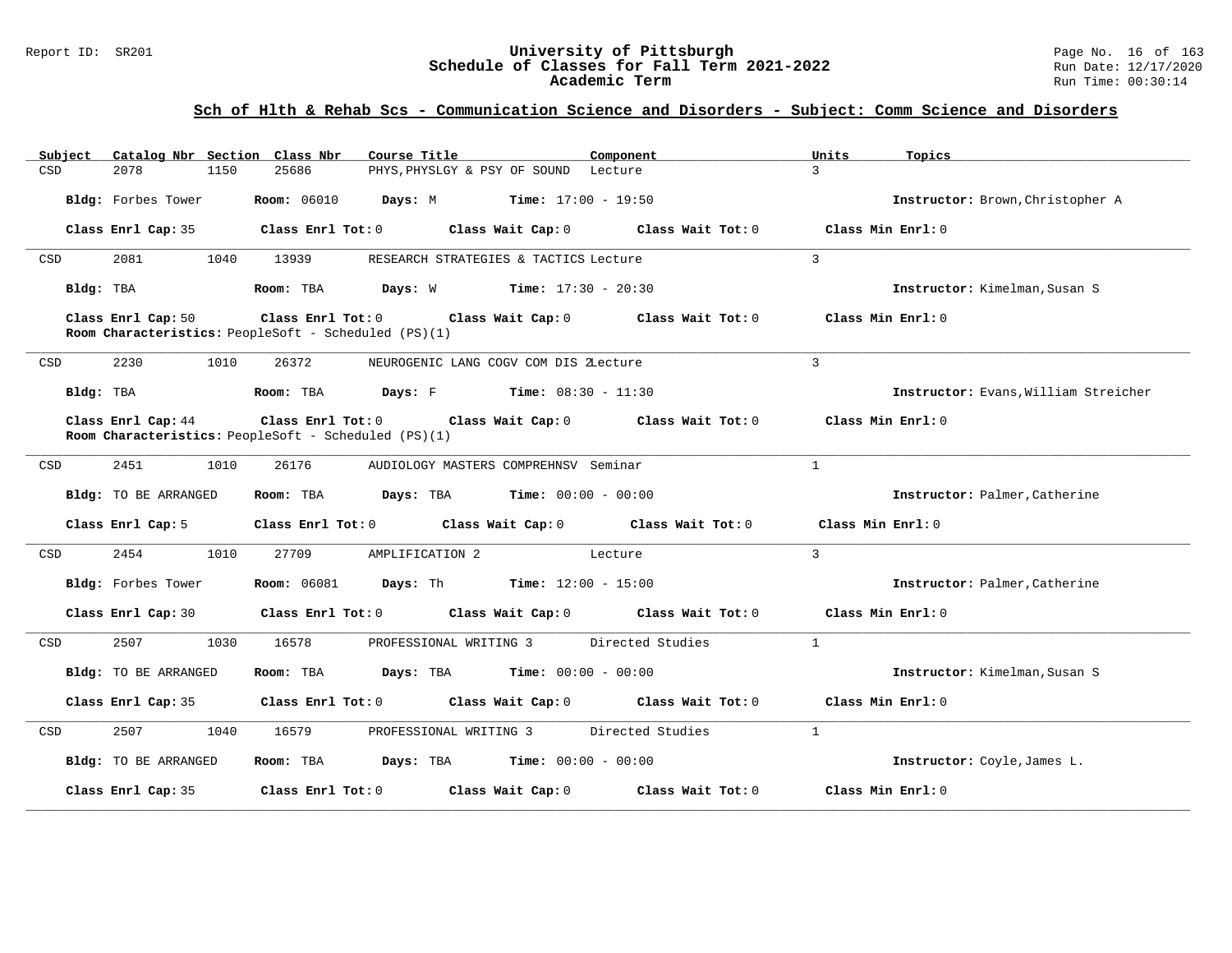#### Report ID: SR201 **University of Pittsburgh** Page No. 17 of 163 **Schedule of Classes for Fall Term 2021-2022** Run Date: 12/17/2020 **Academic Term** Run Time: 00:30:14

| Subject    | Catalog Nbr Section Class Nbr | Course Title                                                             | Component                               | Units<br>Topics                           |
|------------|-------------------------------|--------------------------------------------------------------------------|-----------------------------------------|-------------------------------------------|
| CSD        | 2507<br>1050                  | 16580<br>PROFESSIONAL WRITING 3                                          | Directed Studies                        | $\mathbf{1}$                              |
|            | Bldg: TO BE ARRANGED          | Room: TBA<br>Days: TBA                                                   | <b>Time:</b> $00:00 - 00:00$            | Instructor: Lundblom, Erin Elizabeth Gill |
|            |                               | Class Enrl Cap: 35 Class Enrl Tot: 0 Class Wait Cap: 0                   | Class Wait Tot: $0$                     | Class Min Enrl: 0                         |
| CSD        | 2508<br>1050                  | 16671<br>RESEARCH AND CLINICAL FORUM Seminar                             |                                         | $\Omega$                                  |
|            | Bldg: TO BE ARRANGED          | Room: TBA<br><b>Days:</b> TBA <b>Time:</b> $00:00 - 00:00$               |                                         | Instructor: Messick, Cheryl K             |
|            | Class Enrl Cap: 30            | Class Enrl Tot: 0 Class Wait Cap: 0                                      | Class Wait Tot: 0                       | Class Min Enrl: 0                         |
| CSD        | 2513<br>1060                  | 14381<br>NON SLP CLINICAL ROTATIONS                                      | Internship                              | $1 - 7$                                   |
|            | Bldg: TO BE ARRANGED          | Room: TBA<br>$\texttt{DayS:}$ TBA $\texttt{Time:}$ 00:00 - 00:00         |                                         | Instructor: Messick, Cheryl K             |
|            |                               | Class Enrl Cap: 35 Class Enrl Tot: 0 Class Wait Cap: 0 Class Wait Tot: 0 |                                         | Class Min Enrl: 0                         |
| CSD        | 2520<br>1020                  | 14382<br>MENTORED CLINICAL INTERNSHIP Internship                         |                                         | $1 - 6$                                   |
|            | Bldg: TO BE ARRANGED          | Room: TBA<br><b>Days:</b> TBA <b>Time:</b> $00:00 - 00:00$               |                                         | Instructor: Matthews, Christine Therese   |
|            | Class Enrl Cap: 35            | Class Enrl Tot: 0 Class Wait Cap: 0 Class Wait Tot: 0                    |                                         | Class Min Enrl: 0                         |
| <b>CSD</b> | 2520                          | 1030 14383<br>MENTORED CLINICAL INTERNSHIP Internship                    |                                         | $1 - 6$                                   |
|            | Bldg: TO BE ARRANGED          | Room: TBA<br>$\texttt{Davis:}$ TBA $\texttt{Time:}$ 00:00 - 00:00        |                                         | Instructor: Evans, William Streicher      |
|            | Class Enrl Cap: 35            | Class Enrl Tot: 0 Class Wait Cap: 0 Class Wait Tot: 0                    |                                         | Class Min Enrl: 0                         |
| CSD        | 2520<br>1060                  | 14384<br>MENTORED CLINICAL INTERNSHIP Internship                         |                                         | $1 - 6$                                   |
|            | Bldg: TO BE ARRANGED          | Room: TBA<br><b>Days:</b> TBA <b>Time:</b> $00:00 - 00:00$               |                                         | Instructor: Coyle, James L.               |
|            | Class Enrl Cap: 35            | Class Enrl Tot: 0 Class Wait Cap: 0 Class Wait Tot: 0                    |                                         | Class Min Enrl: 0                         |
| CSD        | 2520<br>1070                  | 14385<br>MENTORED CLINICAL INTERNSHIP Internship                         |                                         | $1 - 6$                                   |
|            | Bldg: TO BE ARRANGED          | Room: TBA<br>$\texttt{Davis:}$ TBA $\texttt{Time:}$ 00:00 - 00:00        |                                         | Instructor: Messick, Cheryl K             |
|            | Class Enrl Cap: 35            | Class Enrl Tot: 0                                                        | Class Wait Cap: $0$ Class Wait Tot: $0$ | Class Min Enrl: 0                         |
| CSD        | 2520<br>1090                  | MENTORED CLINICAL INTERNSHIP Internship<br>15295                         |                                         | $1 - 6$                                   |
|            | Bldg: TO BE ARRANGED          | <b>Days:</b> TBA <b>Time:</b> $00:00 - 00:00$<br>Room: TBA               |                                         | Instructor: Hill, Katharine J.            |
|            | Class Enrl Cap: 35            | Class Enrl Tot: 0 Class Wait Cap: 0                                      | Class Wait Tot: 0                       | Class Min Enrl: 0                         |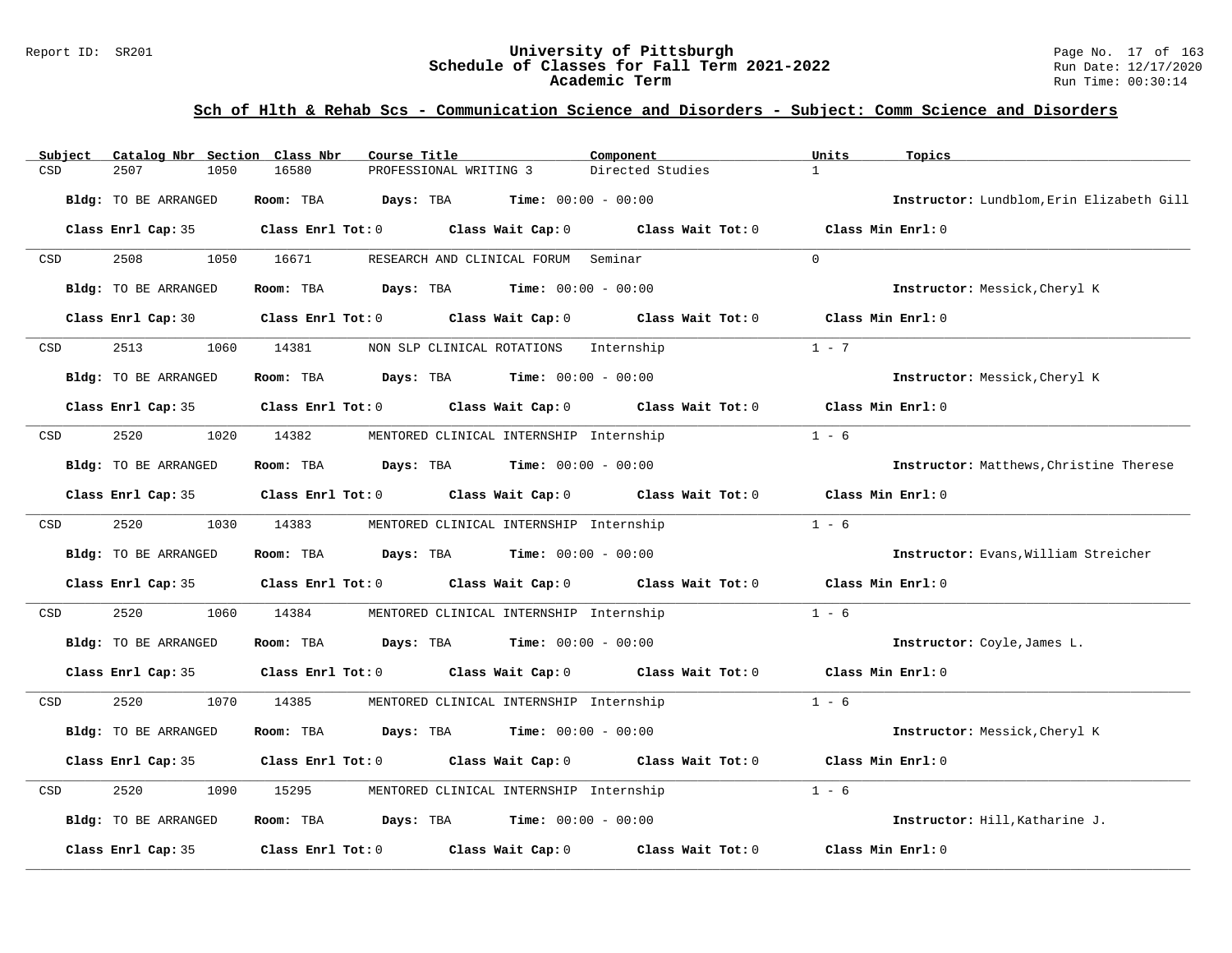| CSD                                                                                                             | 2572<br>1030         | 18094<br>COMPREHENSIVE EXAMS                                                                                                   | Clinical   | $\mathbf{1}$                         |
|-----------------------------------------------------------------------------------------------------------------|----------------------|--------------------------------------------------------------------------------------------------------------------------------|------------|--------------------------------------|
|                                                                                                                 | Bldg: TO BE ARRANGED | Room: TBA $Days:$ TBA $Time: 00:00 - 00:00$                                                                                    |            | Instructor: Messick, Cheryl K        |
|                                                                                                                 |                      | Class Enrl Cap: 35 Class Enrl Tot: 0 Class Wait Cap: 0 Class Wait Tot: 0 Class Min Enrl: 0                                     |            |                                      |
| <b>CSD</b>                                                                                                      | 2600                 | 1010 13936<br>INTER-PROFESSIONAL ROTATION Lecture                                                                              |            | $\overline{1}$                       |
|                                                                                                                 | Bldg: Forbes Tower   | <b>Room:</b> $06061$ <b>Days:</b> Th <b>Time:</b> $09:00 - 10:00$                                                              |            | Instructor: Corbin, Nicole Elizabeth |
|                                                                                                                 |                      | Class Enrl Cap: 16 Class Enrl Tot: 0 Class Wait Cap: 0 Class Wait Tot: 0 Class Min Enrl: 0                                     |            |                                      |
| CSD                                                                                                             | 2601 1030 13955      | SUPERVISION                                                                                                                    | Lecture    | 1                                    |
|                                                                                                                 | Bldg: TBA            | <b>Room:</b> TBA <b>Days:</b> M <b>Time:</b> 17:30 - 19:30                                                                     |            | Instructor: Messick, Cheryl K        |
|                                                                                                                 | Class Enrl Cap: 20   | Class Enrl Tot: 0 Class Wait Cap: 0 Class Wait Tot: 0<br>Room Characteristics: PeopleSoft - Scheduled (PS)(1)                  |            | Class Min Enrl: 0                    |
| CSD                                                                                                             | 2656<br>1070         | 14398<br>ADV AUDLGY CLN PRACTICE-NTWRK Practicum                                                                               |            | $1 - 4$                              |
|                                                                                                                 | Bldg: TO BE ARRANGED | Room: TBA $Days:$ TBA Time: $00:00 - 00:00$                                                                                    |            | Instructor: Mormer, Elaine A.        |
|                                                                                                                 |                      | Class Enrl Cap: 35 Class Enrl Tot: 0 Class Wait Cap: 0 Class Wait Tot: 0                                                       |            | Class Min Enrl: 0                    |
| CSD                                                                                                             | 2659                 | 1010 13935 AUDIOLOGY EXTERNSHIP                                                                                                | Internship | $1 - 9$                              |
|                                                                                                                 | Bldg: TO BE ARRANGED | <b>Room:</b> TBA $\qquad \qquad$ Days: TBA $\qquad \qquad$ Time: $00:00 - 00:00$                                               |            | Instructor: Vento, Barbara           |
|                                                                                                                 |                      | Class Enrl Cap: 25 Class Enrl Tot: 0 Class Wait Cap: 0 Class Wait Tot: 0                                                       |            | Class Min Enrl: 0                    |
| CSD and the control of the control of the control of the control of the control of the control of the control o | 2660                 | 1050 18556 ADVANCED CLINICAL SEMINAR 4-2 Seminar                                                                               |            | $\overline{1}$                       |
|                                                                                                                 | Bldg: TO BE ARRANGED | Room: TBA $Days:$ TBA $Time: 00:00 - 00:00$                                                                                    |            | Instructor: Vento, Barbara           |
|                                                                                                                 |                      | Class Enrl Cap: 25 Class Enrl Tot: 0 Class Wait Cap: 0 Class Wait Tot: 0 Class Min Enrl: 0                                     |            |                                      |
| CSD                                                                                                             |                      | 2661 1110 18577 ADVANCED CLINICAL SEMINAR 3-2 Seminar                                                                          |            | $\overline{1}$                       |
|                                                                                                                 |                      | Bldg: Forbes Tower Room: 06061 Days: Th Time: 10:30 - 11:30                                                                    |            | Instructor: Vento, Barbara           |
|                                                                                                                 |                      | Class Enrl Cap: 16 $\qquad$ Class Enrl Tot: 0 $\qquad$ Class Wait Cap: 0 $\qquad$ Class Wait Tot: 0 $\qquad$ Class Min Enrl: 0 |            |                                      |
| CSD                                                                                                             |                      | 2902 1020 14017 DIRECTED STUDY Directed Studies 1 - 9                                                                          |            |                                      |
|                                                                                                                 | Bldg: TO BE ARRANGED | Room: TBA $\rule{1em}{0.15mm}$ Days: TBA Time: $00:00 - 00:00$                                                                 |            | Instructor: Helou, Leah Bernadette   |
|                                                                                                                 |                      | Class Enrl Cap: 35 Class Enrl Tot: 0 Class Wait Cap: 0 Class Wait Tot: 0 Class Min Enrl: 0                                     |            |                                      |
| CSD                                                                                                             |                      | 2902 1025 14018 DIRECTED STUDY Directed Studies 1 - 9                                                                          |            |                                      |
|                                                                                                                 | Bldg: TO BE ARRANGED | Room: TBA $Days:$ TBA $Time: 00:00 - 00:00$                                                                                    |            | Instructor: Palmer, Catherine        |
|                                                                                                                 | Class Enrl Cap: 35   | Class Enrl Tot: $0$ Class Wait Cap: $0$ Class Wait Tot: $0$                                                                    |            | Class Min Enrl: 0                    |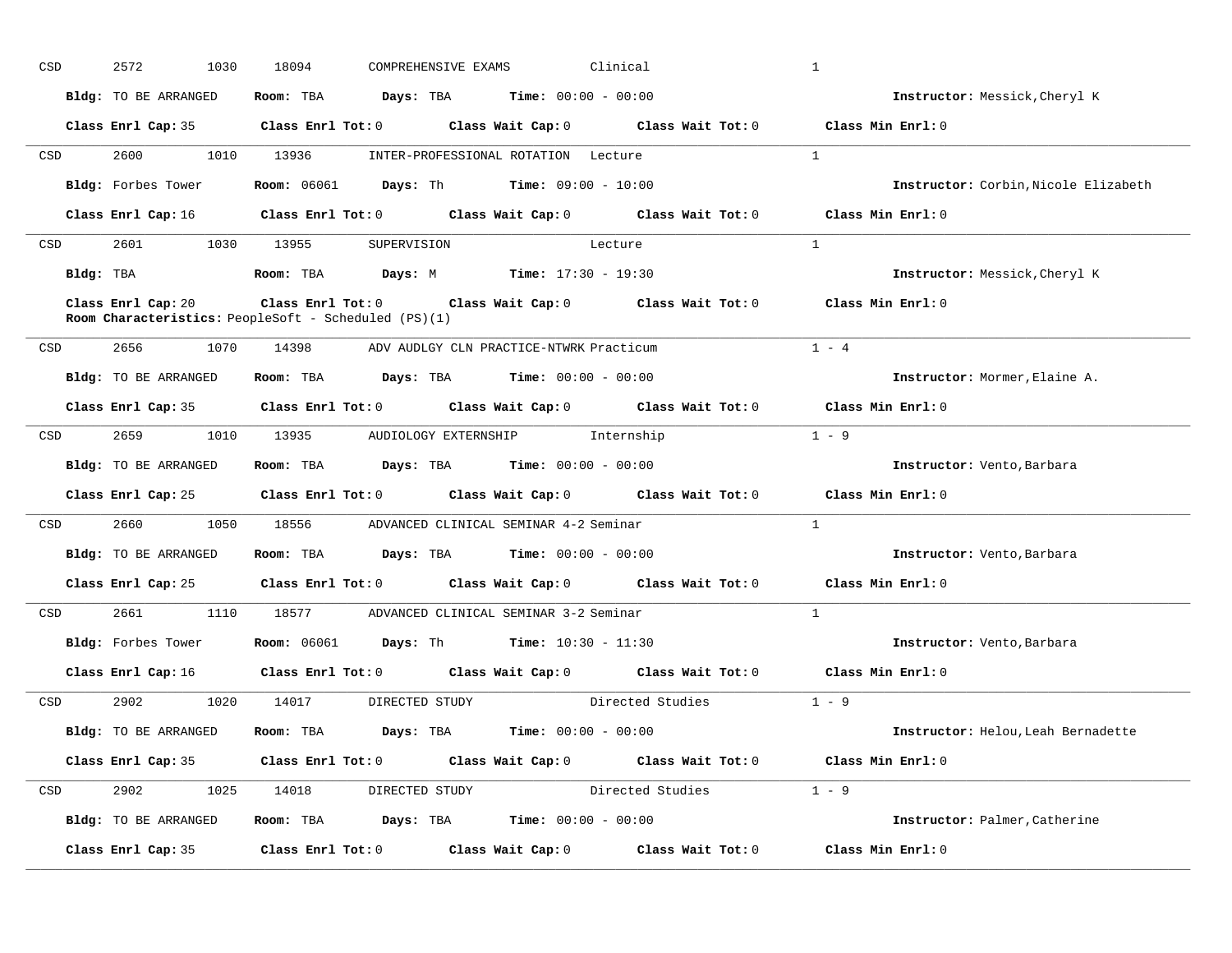| CSD |                  | 2902<br>1030         | 14019<br>DIRECTED STUDY            |                                                                                                     | Directed Studies       | $1 - 9$                                   |
|-----|------------------|----------------------|------------------------------------|-----------------------------------------------------------------------------------------------------|------------------------|-------------------------------------------|
|     |                  | Bldg: TO BE ARRANGED |                                    | Room: TBA $Days:$ TBA $Time: 00:00 - 00:00$                                                         |                        | Instructor: Pratt, Sheila                 |
|     |                  |                      |                                    | Class Enrl Cap: 35 Class Enrl Tot: 0 Class Wait Cap: 0 Class Wait Tot: 0 Class Min Enrl: 0          |                        |                                           |
|     | CSD              | 2902 1035 14020      |                                    | DIRECTED STUDY Directed Studies 1 - 9                                                               |                        |                                           |
|     |                  | Bldg: TO BE ARRANGED |                                    | Room: TBA $Days:$ TBA Time: $00:00 - 00:00$                                                         |                        | Instructor: Kimelman, Susan S             |
|     |                  |                      |                                    | Class Enrl Cap: 35 Class Enrl Tot: 0 Class Wait Cap: 0 Class Wait Tot: 0 Class Min Enrl: 0          |                        |                                           |
|     |                  |                      |                                    | CSD 2902 1045 14021 DIRECTED STUDY Directed Studies 1 - 9                                           |                        |                                           |
|     |                  |                      |                                    | Bldg: TO BE ARRANGED Room: TBA Days: TBA Time: 00:00 - 00:00                                        |                        | Instructor: Vento, Barbara                |
|     |                  |                      |                                    | Class Enrl Cap: 35 Class Enrl Tot: 0 Class Wait Cap: 0 Class Wait Tot: 0 Class Min Enrl: 0          |                        |                                           |
|     |                  |                      | CSD 2902 1050 14022 DIRECTED STUDY | Directed Studies                                                                                    | $1 - 9$                |                                           |
|     |                  | Bldg: TO BE ARRANGED |                                    | Room: TBA $Days:$ TBA $Time: 00:00 - 00:00$                                                         |                        | Instructor: Hampton Wray, Amanda Michelle |
|     |                  |                      |                                    | Class Enrl Cap: 35 Class Enrl Tot: 0 Class Wait Cap: 0 Class Wait Tot: 0 Class Min Enrl: 0          |                        |                                           |
|     |                  |                      |                                    | CSD 2902 1060 14362 DIRECTED STUDY Directed Studies 1 - 9                                           |                        |                                           |
|     |                  | Bldg: TO BE ARRANGED |                                    | Room: TBA $Days:$ TBA $Time: 00:00 - 00:00$                                                         |                        | Instructor: Fredericks, Geoffrey V        |
|     |                  |                      |                                    | Class Enrl Cap: 35 Class Enrl Tot: 0 Class Wait Cap: 0 Class Wait Tot: 0 Class Min Enrl: 0          |                        |                                           |
|     | CSD <sub>c</sub> |                      |                                    | 2902 1065 14363 DIRECTED STUDY Directed Studies 1 - 9                                               |                        |                                           |
|     |                  | Bldg: TO BE ARRANGED |                                    | Room: TBA $Days:$ TBA $Time: 00:00 - 00:00$                                                         |                        | Instructor: Hill, Katharine J.            |
|     |                  |                      |                                    | Class Enrl Cap: 35 Class Enrl Tot: 0 Class Wait Cap: 0 Class Wait Tot: 0                            |                        | Class Min $Enr1:0$                        |
|     | CSD              | 2902 1070 14364      |                                    | DIRECTED STUDY Directed Studies                                                                     |                        | $1 - 9$                                   |
|     |                  |                      |                                    | Bldg: TO BE ARRANGED Room: TBA Days: TBA Time: 00:00 - 00:00                                        |                        | Instructor: Messick, Cheryl K             |
|     |                  |                      |                                    | Class Enrl Cap: 35 $\qquad$ Class Enrl Tot: 0 $\qquad$ Class Wait Cap: 0 $\qquad$ Class Wait Tot: 0 |                        | Class Min Enrl: 0                         |
|     |                  |                      | CSD 2902 1075 14365 DIRECTED STUDY |                                                                                                     | Directed Studies 1 - 9 |                                           |
|     |                  | Bldg: TO BE ARRANGED |                                    | Room: TBA $Days:$ TBA $Time: 00:00 - 00:00$                                                         |                        | Instructor: Coyle, James L.               |
|     |                  |                      |                                    | Class Enrl Cap: 35 Class Enrl Tot: 0 Class Wait Cap: 0 Class Wait Tot: 0 Class Min Enrl: 0          |                        |                                           |
|     |                  |                      |                                    | CSD 2902 1085 15296 DIRECTED STUDY Directed Studies 1 - 9                                           |                        |                                           |
|     |                  | Bldg: TO BE ARRANGED |                                    | Room: TBA $Days:$ TBA $Time: 00:00 - 00:00$                                                         |                        | Instructor: Evans, William Streicher      |
|     |                  | Class Enrl Cap: 35   |                                    | Class Enrl Tot: 0 Class Wait Cap: 0 Class Wait Tot: 0 Class Min Enrl: 0                             |                        |                                           |
|     |                  |                      |                                    |                                                                                                     |                        |                                           |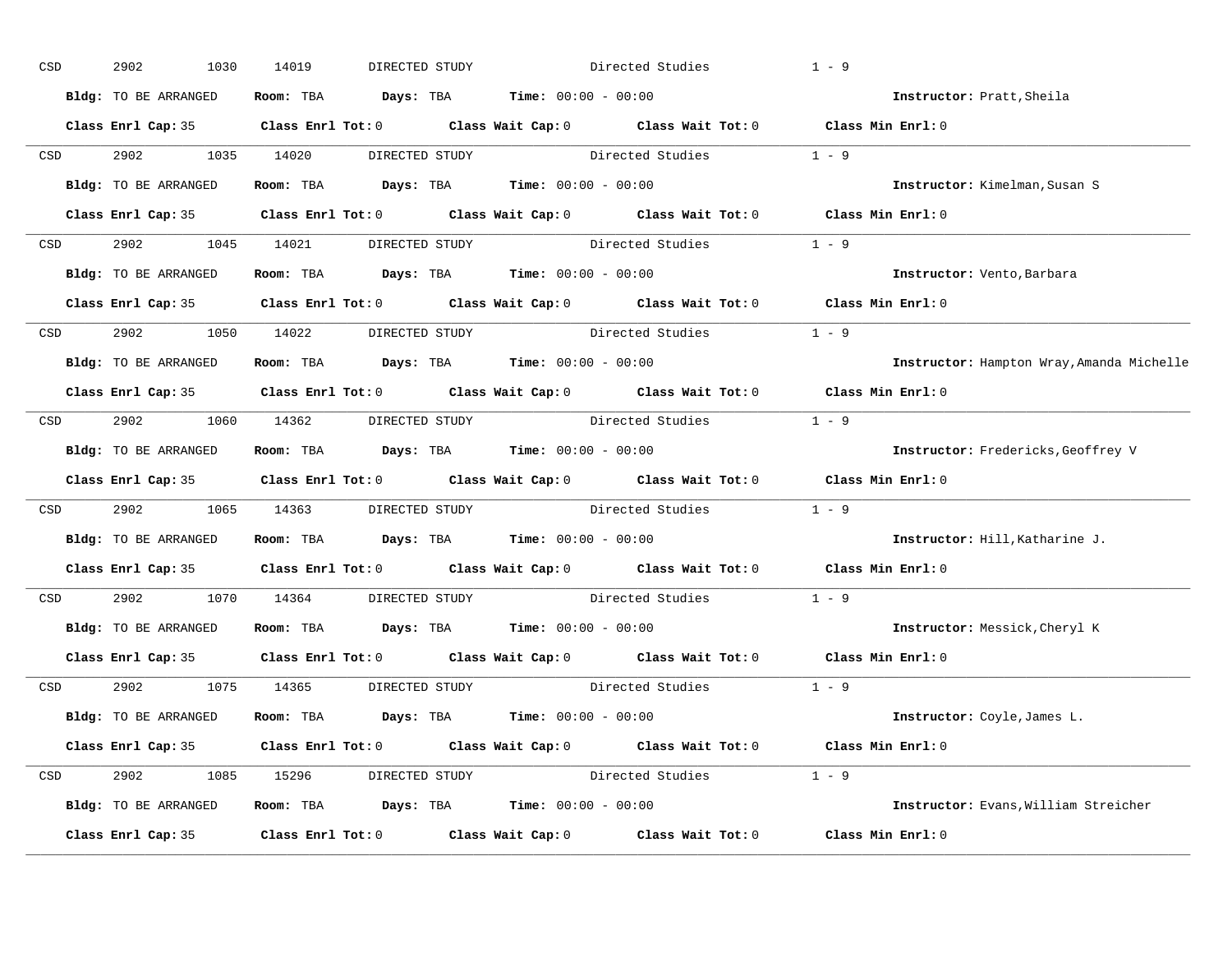#### Report ID: SR201 **University of Pittsburgh** Page No. 20 of 163 **Schedule of Classes for Fall Term 2021-2022** Run Date: 12/17/2020 **Academic Term** Run Time: 00:30:14

| Subject                                                                                                         | Catalog Nbr Section Class Nbr |            | Course Title   | Component                                                      |                                                                                            | Units   | Topics                              |
|-----------------------------------------------------------------------------------------------------------------|-------------------------------|------------|----------------|----------------------------------------------------------------|--------------------------------------------------------------------------------------------|---------|-------------------------------------|
| CSD                                                                                                             | 2902<br>1120                  | 21458      | DIRECTED STUDY |                                                                | Directed Studies                                                                           | $1 - 9$ |                                     |
|                                                                                                                 | Bldg: TO BE ARRANGED          |            |                | Room: TBA $Days:$ TBA $Time: 00:00 - 00:00$                    |                                                                                            |         | Instructor: Brown, Christopher A    |
|                                                                                                                 |                               |            |                |                                                                | Class Enrl Cap: 35 Class Enrl Tot: 0 Class Wait Cap: 0 Class Wait Tot: 0 Class Min Enrl: 0 |         |                                     |
| CSD and the control of the control of the control of the control of the control of the control of the control o | 2902 1130 21459               |            | DIRECTED STUDY |                                                                | Directed Studies                                                                           | $1 - 9$ |                                     |
|                                                                                                                 | Bldg: TO BE ARRANGED          |            |                | Room: TBA $Days:$ TBA $Time: 00:00 - 00:00$                    |                                                                                            |         | Instructor: Bohland, Jason W        |
|                                                                                                                 |                               |            |                |                                                                | Class Enrl Cap: 35 Class Enrl Tot: 0 Class Wait Cap: 0 Class Wait Tot: 0 Class Min Enrl: 0 |         |                                     |
| <b>CSD</b>                                                                                                      | 2902 200                      | 1150 21460 | DIRECTED STUDY | Directed Studies                                               |                                                                                            | $1 - 9$ |                                     |
|                                                                                                                 | Bldg: TO BE ARRANGED          |            |                | Room: TBA $Days:$ TBA Time: $00:00 - 00:00$                    |                                                                                            |         | Instructor: Chandrasekaran, Bharath |
|                                                                                                                 |                               |            |                |                                                                | Class Enrl Cap: 35 Class Enrl Tot: 0 Class Wait Cap: 0 Class Wait Tot: 0 Class Min Enrl: 0 |         |                                     |
| CSD <sub>c</sub>                                                                                                |                               |            |                | 2902 1160 21461 DIRECTED STUDY Directed Studies                |                                                                                            | $1 - 9$ |                                     |
|                                                                                                                 | Bldg: TO BE ARRANGED          |            |                | Room: TBA $Days:$ TBA $Time: 00:00 - 00:00$                    |                                                                                            |         | Instructor: Mormer, Elaine A.       |
|                                                                                                                 |                               |            |                |                                                                | Class Enrl Cap: 35 Class Enrl Tot: 0 Class Wait Cap: 0 Class Wait Tot: 0 Class Min Enrl: 0 |         |                                     |
|                                                                                                                 | CSD 2902 1170 21462           |            |                |                                                                | DIRECTED STUDY Directed Studies 1 - 9                                                      |         |                                     |
|                                                                                                                 | Bldg: TO BE ARRANGED          |            |                | Room: TBA $Days:$ TBA $Time: 00:00 - 00:00$                    |                                                                                            |         | Instructor: Rousseau, Bernard       |
|                                                                                                                 |                               |            |                |                                                                | Class Enrl Cap: 35 Class Enrl Tot: 0 Class Wait Cap: 0 Class Wait Tot: 0 Class Min Enrl: 0 |         |                                     |
| CSD                                                                                                             | 2902<br>1180                  | 21463      |                |                                                                | DIRECTED STUDY Directed Studies                                                            | $1 - 9$ |                                     |
|                                                                                                                 | Bldg: TO BE ARRANGED          |            |                | Room: TBA $Days:$ TBA $Time: 00:00 - 00:00$                    |                                                                                            |         | Instructor: Cohn, Ellen R           |
|                                                                                                                 |                               |            |                |                                                                | Class Enrl Cap: 35 Class Enrl Tot: 0 Class Wait Cap: 0 Class Wait Tot: 0 Class Min Enrl: 0 |         |                                     |
|                                                                                                                 |                               |            |                | CSD 2970 1025 14023 TEACHING PRACTICUM Practicum               |                                                                                            | $1 - 3$ |                                     |
|                                                                                                                 | Bldg: TO BE ARRANGED          |            |                | Room: TBA $Days:$ TBA $Time: 00:00 - 00:00$                    |                                                                                            |         | Instructor: Palmer, Catherine       |
|                                                                                                                 |                               |            |                |                                                                | Class Enrl Cap: 35 Class Enrl Tot: 0 Class Wait Cap: 0 Class Wait Tot: 0 Class Min Enrl: 0 |         |                                     |
| CSD                                                                                                             | 2970                          |            |                | 1030 14024 TEACHING PRACTICUM Practicum                        |                                                                                            | $1 - 3$ |                                     |
|                                                                                                                 | Bldg: TO BE ARRANGED          |            |                | Room: TBA $\rule{1em}{0.15mm}$ Days: TBA Time: $00:00 - 00:00$ |                                                                                            |         | Instructor: Pratt, Sheila           |
|                                                                                                                 |                               |            |                |                                                                | Class Enrl Cap: 35 Class Enrl Tot: 0 Class Wait Cap: 0 Class Wait Tot: 0 Class Min Enrl: 0 |         |                                     |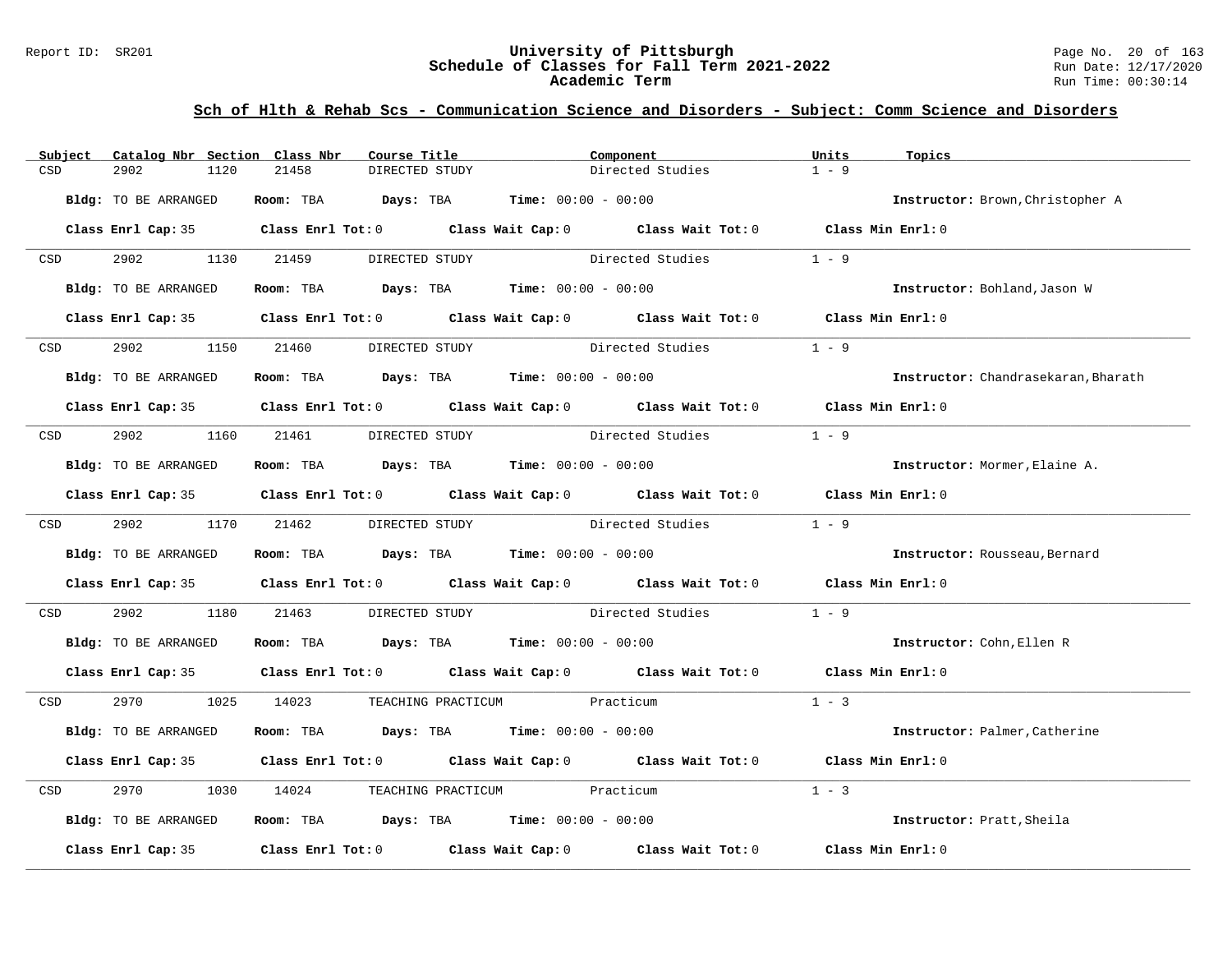| CSD |                  | 2970<br>1035         | 14025<br>TEACHING PRACTICUM                                                                         | Practicum | $1 - 3$                                   |
|-----|------------------|----------------------|-----------------------------------------------------------------------------------------------------|-----------|-------------------------------------------|
|     |                  | Bldg: TO BE ARRANGED | Room: TBA $Days: TBA$ Time: $00:00 - 00:00$                                                         |           | Instructor: Kimelman, Susan S             |
|     |                  |                      | Class Enrl Cap: 35 Class Enrl Tot: 0 Class Wait Cap: 0 Class Wait Tot: 0 Class Min Enrl: 0          |           |                                           |
|     | CSD              |                      | 2970 1045 14026 TEACHING PRACTICUM Practicum                                                        |           | $1 - 3$                                   |
|     |                  | Bldg: TO BE ARRANGED | Room: TBA $Days:$ TBA $Time: 00:00 - 00:00$                                                         |           | Instructor: Vento, Barbara                |
|     |                  |                      | Class Enrl Cap: 35 Class Enrl Tot: 0 Class Wait Cap: 0 Class Wait Tot: 0 Class Min Enrl: 0          |           |                                           |
|     |                  |                      | CSD 2970 1050 14027 TEACHING PRACTICUM Practicum                                                    |           | $1 - 3$                                   |
|     |                  | Bldg: TO BE ARRANGED | Room: TBA $Days:$ TBA $Time: 00:00 - 00:00$                                                         |           | Instructor: Lundblom, Erin Elizabeth Gill |
|     |                  |                      | Class Enrl Cap: 35 $\qquad$ Class Enrl Tot: 0 $\qquad$ Class Wait Cap: 0 $\qquad$ Class Wait Tot: 0 |           | Class Min Enrl: 0                         |
|     | <b>CSD</b>       |                      | 2970 1060 14366 TEACHING PRACTICUM Practicum                                                        |           | $1 - 3$                                   |
|     |                  | Bldg: TO BE ARRANGED | Room: TBA $Days: TBA$ Time: $00:00 - 00:00$                                                         |           | Instructor: Mormer, Elaine A.             |
|     |                  |                      | Class Enrl Cap: 35 Class Enrl Tot: 0 Class Wait Cap: 0 Class Wait Tot: 0                            |           | Class Min Enrl: 0                         |
|     | CSD <sub>c</sub> |                      | 2970 1065 14367 TEACHING PRACTICUM Practicum                                                        |           | $1 - 3$                                   |
|     |                  | Bldg: TO BE ARRANGED | Room: TBA $Days: TBA$ Time: $00:00 - 00:00$                                                         |           | Instructor: Hill, Katharine J.            |
|     |                  |                      | Class Enrl Cap: 35 Class Enrl Tot: 0 Class Wait Cap: 0 Class Wait Tot: 0                            |           | Class Min Enrl: 0                         |
| CSD |                  |                      | 2970 1075 14368 TEACHING PRACTICUM Practicum                                                        |           | $1 - 3$                                   |
|     |                  | Bldg: TO BE ARRANGED | Room: TBA $Days:$ TBA $Time: 00:00 - 00:00$                                                         |           | Instructor: Coyle, James L.               |
|     |                  |                      | Class Enrl Cap: 35 Class Enrl Tot: 0 Class Wait Cap: 0 Class Wait Tot: 0                            |           | Class Min Enrl: 0                         |
|     | CSD              | 2970 70              | 1085 15297 TEACHING PRACTICUM Practicum                                                             |           | $1 - 3$                                   |
|     |                  |                      | Bldg: TO BE ARRANGED Room: TBA Days: TBA Time: 00:00 - 00:00                                        |           | Instructor: Hampton Wray, Amanda Michelle |
|     |                  |                      | Class Enrl Cap: 35 $\qquad$ Class Enrl Tot: 0 $\qquad$ Class Wait Cap: 0 $\qquad$ Class Wait Tot: 0 |           | Class Min Enrl: 0                         |
|     |                  |                      | CSD 2970 1105 21474 TEACHING PRACTICUM Practicum                                                    |           | $1 - 3$                                   |
|     |                  | Bldg: TO BE ARRANGED | Room: TBA $Days:$ TBA $Time: 00:00 - 00:00$                                                         |           | Instructor: Brown, Christopher A          |
|     |                  |                      | Class Enrl Cap: 35 Class Enrl Tot: 0 Class Wait Cap: 0 Class Wait Tot: 0 Class Min Enrl: 0          |           |                                           |
|     |                  |                      | CSD 2970 1110 27704 TEACHING PRACTICUM Practicum                                                    |           | $1 - 3$                                   |
|     |                  | Bldg: TO BE ARRANGED | Room: TBA Days: TBA Time: TBA                                                                       |           | Instructor: Rousseau, Bernard             |
|     |                  | Class Enrl Cap: 35   | Class Enrl Tot: $0$ Class Wait Cap: $0$ Class Wait Tot: $0$                                         |           | Class Min Enrl: 0                         |
|     |                  |                      |                                                                                                     |           |                                           |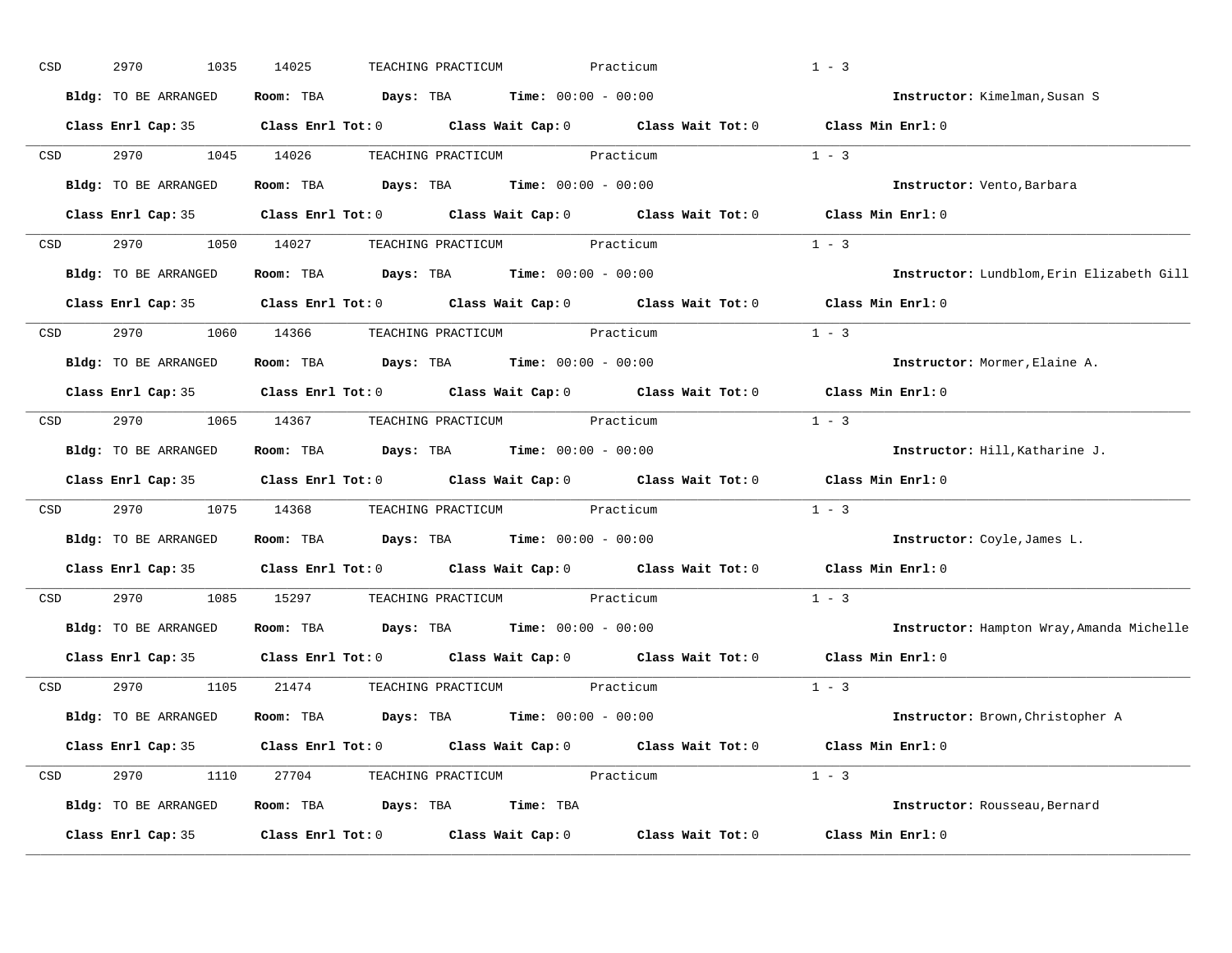#### Report ID: SR201 **University of Pittsburgh** Page No. 22 of 163 **Schedule of Classes for Fall Term 2021-2022** Run Date: 12/17/2020 **Academic Term** Run Time: 00:30:14

| Subject    | Catalog Nbr Section Class Nbr | Course Title                                                                                        | Component | Units<br>Topics                      |
|------------|-------------------------------|-----------------------------------------------------------------------------------------------------|-----------|--------------------------------------|
| CSD        | 2970<br>1120                  | 27705<br>TEACHING PRACTICUM                                                                         | Practicum | $1 - 3$                              |
|            | <b>Bldg:</b> TO BE ARRANGED   | Room: TBA<br>Days: TBA<br>Time: TBA                                                                 |           | Instructor: Chandrasekaran, Bharath  |
|            |                               | Class Enrl Cap: 35 Class Enrl Tot: 0 Class Wait Cap: 0 Class Wait Tot: 0 Class Min Enrl: 0          |           |                                      |
| CSD        | 2970<br>1130                  | 27706<br>TEACHING PRACTICUM Practicum                                                               |           | $1 - 3$                              |
|            | Bldg: TO BE ARRANGED          | Room: TBA<br>Days: TBA Time: TBA                                                                    |           | Instructor: Helou, Leah Bernadette   |
|            |                               | Class Enrl Cap: 35 Class Enrl Tot: 0 Class Wait Cap: 0 Class Wait Tot: 0                            |           | Class Min Enrl: 0                    |
| CSD        | 2970<br>1140                  | 27712<br>TEACHING PRACTICUM Practicum                                                               |           | $1 - 3$                              |
|            | <b>Bldg:</b> TO BE ARRANGED   | Room: TBA Days: TBA Time: TBA                                                                       |           | Instructor: Evans, William Streicher |
|            |                               | Class Enrl Cap: 35 $\qquad$ Class Enrl Tot: 0 $\qquad$ Class Wait Cap: 0 $\qquad$ Class Wait Tot: 0 |           | Class Min Enrl: 0                    |
| CSD        | 2971                          | 1020 14028 RESEARCH PRACTICUM Practicum                                                             |           | $1 - 6$                              |
|            | Bldg: TO BE ARRANGED          | Room: TBA $Days:$ TBA $Time: 00:00 - 00:00$                                                         |           | Instructor: Evans, William Streicher |
|            |                               | Class Enrl Cap: 35 Class Enrl Tot: 0 Class Wait Cap: 0 Class Wait Tot: 0                            |           | Class Min Enrl: 0                    |
| <b>CSD</b> | 2971                          | 1025 14029<br>RESEARCH PRACTICUM Practicum                                                          |           | $1 - 6$                              |
|            | Bldg: TO BE ARRANGED          | Room: TBA $Days:$ TBA $Time: 00:00 - 00:00$                                                         |           | Instructor: Palmer, Catherine        |
|            |                               | Class Enrl Cap: 35 Class Enrl Tot: 0 Class Wait Cap: 0 Class Wait Tot: 0                            |           | Class Min Enrl: 0                    |
| CSD        | 2971<br>1030                  | RESEARCH PRACTICUM Practicum<br>14030                                                               |           | $1 - 6$                              |
|            | Bldg: TO BE ARRANGED          | Room: TBA $Days:$ TBA $Time: 00:00 - 00:00$                                                         |           | Instructor: Pratt, Sheila            |
|            |                               | Class Enrl Cap: 35 Class Enrl Tot: 0 Class Wait Cap: 0 Class Wait Tot: 0 Class Min Enrl: 0          |           |                                      |
| CSD        | 2971<br>1035                  | 14031<br>RESEARCH PRACTICUM Practicum                                                               |           | $1 - 6$                              |
|            | Bldg: TO BE ARRANGED          | Room: TBA $Days:$ TBA $Time: 00:00 - 00:00$                                                         |           | Instructor: Kimelman, Susan S        |
|            |                               | Class Enrl Cap: 35 Class Enrl Tot: 0 Class Wait Cap: 0 Class Wait Tot: 0                            |           | $Class$ Min $Enrl: 0$                |
| CSD        | 2971<br>1045                  | RESEARCH PRACTICUM Practicum<br>14032                                                               |           | $1 - 6$                              |
|            | Bldg: TO BE ARRANGED          | Room: TBA $\rule{1em}{0.15mm}$ Days: TBA $\rule{1.15mm}]{0.15mm}$ Time: $0.000 - 0.0000$            |           | Instructor: Vento, Barbara           |
|            | Class Enrl Cap: 35            | Class Enrl Tot: $0$ Class Wait Cap: $0$ Class Wait Tot: $0$                                         |           | Class Min Enrl: 0                    |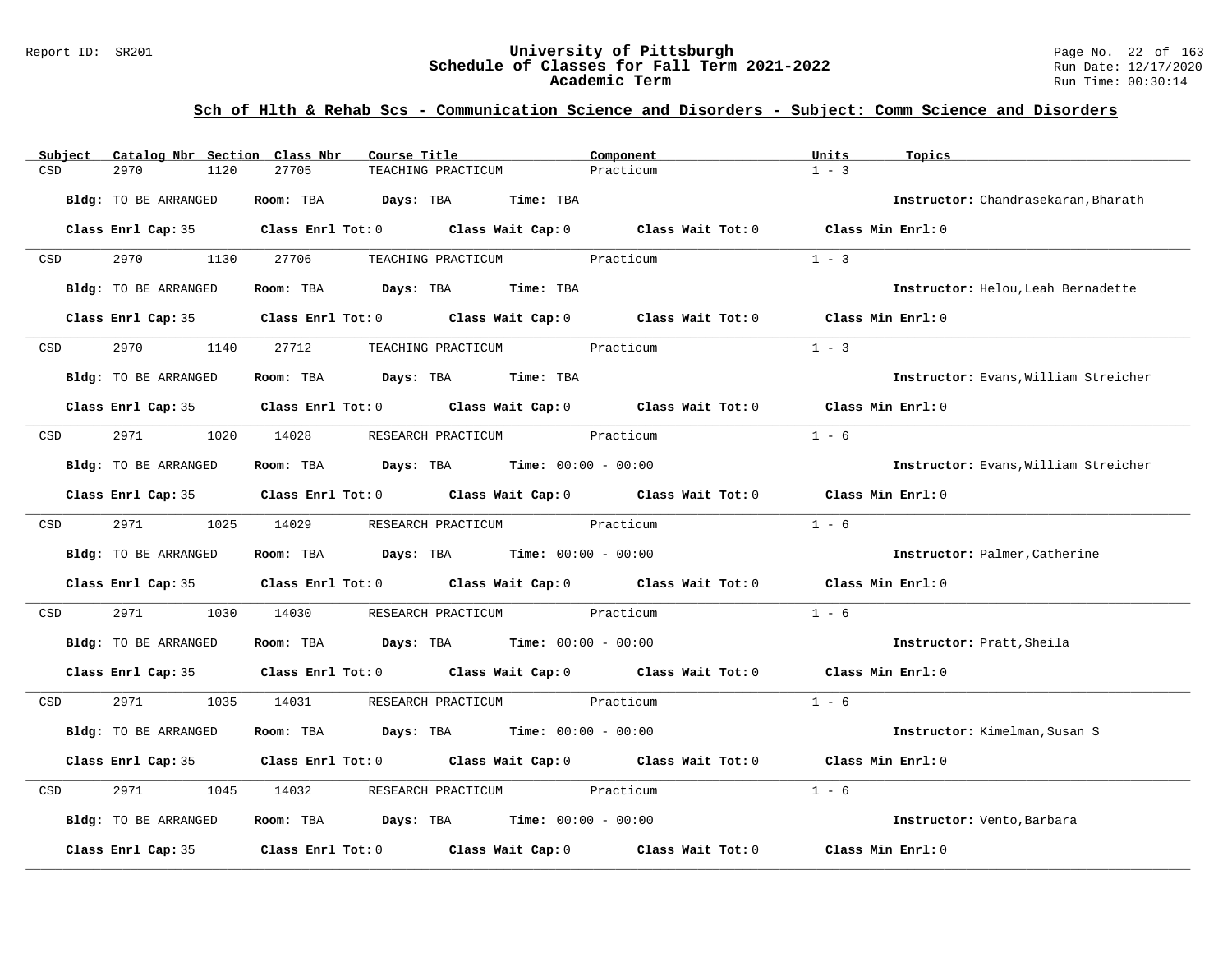| $_{\tt CSD}$     | 2971<br>1060         | 14369<br>RESEARCH PRACTICUM                                                                | Practicum         | $1 - 6$                                   |
|------------------|----------------------|--------------------------------------------------------------------------------------------|-------------------|-------------------------------------------|
|                  | Bldg: TO BE ARRANGED | <b>Days:</b> TBA <b>Time:</b> $00:00 - 00:00$<br>Room: TBA                                 |                   | Instructor: Lundblom, Erin Elizabeth Gill |
|                  |                      | Class Enrl Cap: 35 Class Enrl Tot: 0 Class Wait Cap: 0 Class Wait Tot: 0 Class Min Enrl: 0 |                   |                                           |
| CSD              | 2971<br>1065         | 14370<br>RESEARCH PRACTICUM Practicum                                                      |                   | $1 - 6$                                   |
|                  | Bldg: TO BE ARRANGED | Room: TBA $Days:$ TBA $Time: 00:00 - 00:00$                                                |                   | Instructor: Hill, Katharine J.            |
|                  |                      | Class Enrl Cap: 35 Class Enrl Tot: 0 Class Wait Cap: 0 Class Wait Tot: 0 Class Min Enrl: 0 |                   |                                           |
| CSD              |                      | 2971 1075 14371 RESEARCH PRACTICUM Practicum                                               |                   | $1 - 6$                                   |
|                  | Bldg: TO BE ARRANGED | Room: TBA Days: TBA Time: $00:00 - 00:00$                                                  |                   | Instructor: Coyle, James L.               |
|                  |                      | Class Enrl Cap: 35 Class Enrl Tot: 0 Class Wait Cap: 0 Class Wait Tot: 0 Class Min Enrl: 0 |                   |                                           |
| CSD              | 2971 1085 15298      | RESEARCH PRACTICUM Practicum                                                               |                   | $1 - 6$                                   |
|                  | Bldg: TO BE ARRANGED | Room: TBA $Days:$ TBA $Time: 00:00 - 00:00$                                                |                   | Instructor: Corbin, Nicole Elizabeth      |
|                  |                      | Class Enrl Cap: 35 Class Enrl Tot: 0 Class Wait Cap: 0 Class Wait Tot: 0 Class Min Enrl: 0 |                   |                                           |
| CSD <sub>c</sub> |                      | 2971 1100 21469 RESEARCH PRACTICUM Practicum                                               |                   | $1 - 6$                                   |
|                  | Bldg: TO BE ARRANGED | $\texttt{Days:}$ TBA $\texttt{Time:}$ 00:00 - 00:00<br>Room: TBA                           |                   | Instructor: Bohland, Jason W              |
|                  |                      | Class Enrl Cap: 35 Class Enrl Tot: 0 Class Wait Cap: 0 Class Wait Tot: 0                   |                   | Class Min Enrl: 0                         |
| CSD              | 2971<br>1105         | 21470<br>RESEARCH PRACTICUM Practicum                                                      |                   | $1 - 6$                                   |
|                  | Bldg: TO BE ARRANGED | Room: TBA<br>$\texttt{DayS:}$ TBA $\texttt{Time:}$ 00:00 - 00:00                           |                   | Instructor: Mormer, Elaine A.             |
|                  |                      | Class Enrl Cap: 35 Class Enrl Tot: 0 Class Wait Cap: 0 Class Wait Tot: 0                   |                   | Class Min Enrl: 0                         |
| CSD              | 2971<br>1110         | 21471<br>RESEARCH PRACTICUM                                                                | Practicum         | $1 - 6$                                   |
|                  | Bldg: TO BE ARRANGED | Room: TBA $Days:$ TBA $Time: 00:00 - 00:00$                                                |                   | Instructor: Messick, Cheryl K             |
|                  |                      | Class Enrl Cap: 35 Class Enrl Tot: 0 Class Wait Cap: 0 Class Wait Tot: 0                   |                   | Class Min Enrl: 0                         |
| CSD              | 2971                 | 1115 21472<br>RESEARCH PRACTICUM Practicum                                                 |                   | $1 - 6$                                   |
|                  | Bldg: TO BE ARRANGED | Room: TBA $\rule{1em}{0.15mm}$ Days: TBA $\rule{1.15mm}]{0.15mm}$ Time: $0.000 - 0.0000$   |                   | Instructor: Cohn, Ellen R                 |
|                  |                      | Class Enrl Cap: 35 Class Enrl Tot: 0 Class Wait Cap: 0 Class Wait Tot: 0 Class Min Enrl: 0 |                   |                                           |
| CSD              | 2971 1120            | 21473 RESEARCH PRACTICUM Practicum                                                         |                   | $1 - 6$                                   |
|                  | Bldg: TO BE ARRANGED | <b>Room:</b> TBA $\qquad \qquad$ Days: TBA $\qquad \qquad$ Time: $00:00 - 00:00$           |                   | Instructor: Brown, Christopher A          |
|                  | Class Enrl Cap: 35   | Class Enrl Tot: 0 Class Wait Cap: 0                                                        | Class Wait Tot: 0 | Class Min Enrl: 0                         |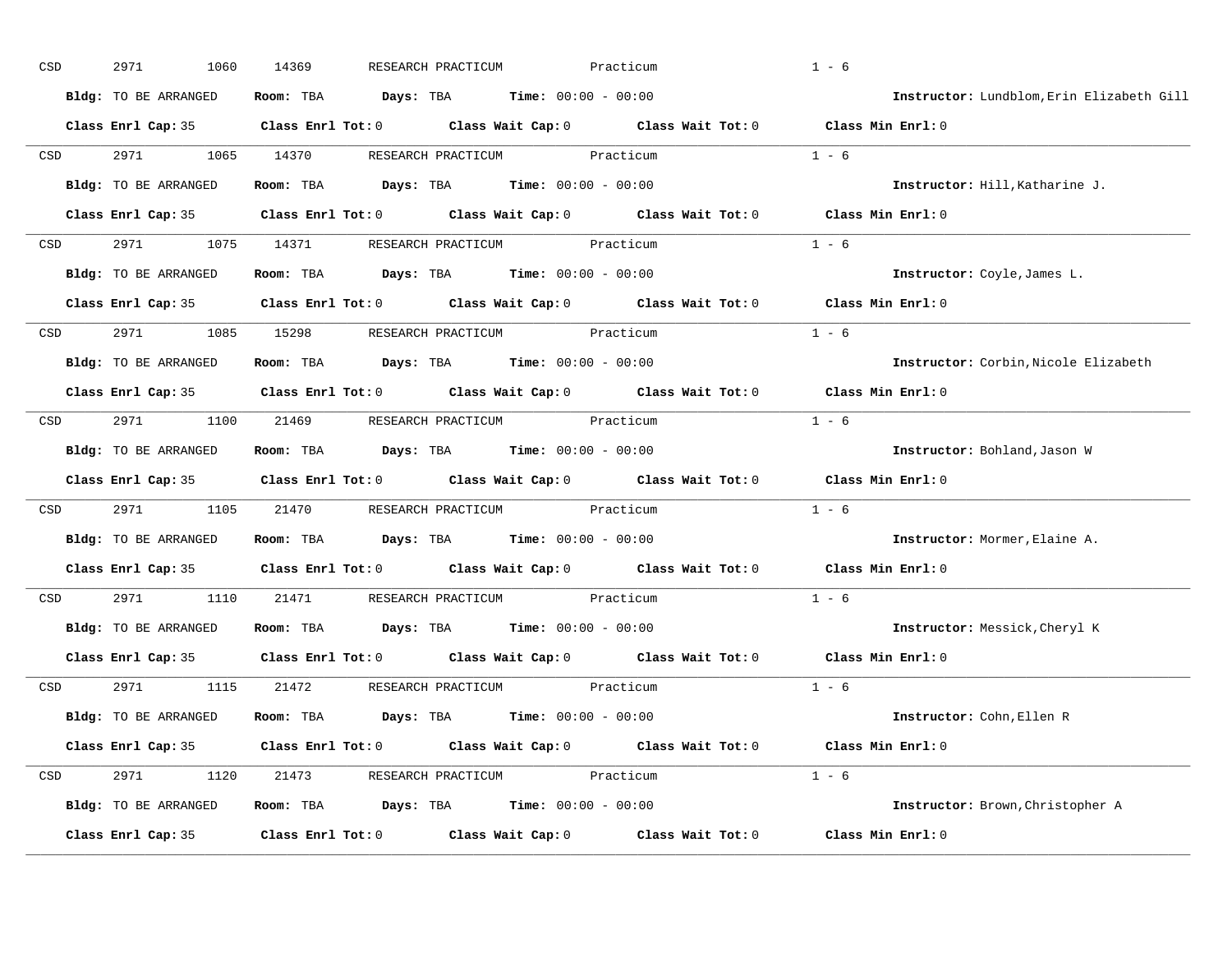#### Report ID: SR201 **University of Pittsburgh** Page No. 24 of 163 **Schedule of Classes for Fall Term 2021-2022** Run Date: 12/17/2020 **Academic Term** Run Time: 00:30:14

| Subject | Catalog Nbr Section Class Nbr | Course Title                                                                          |                                            | Component                                                                                           | Units<br>Topics                           |
|---------|-------------------------------|---------------------------------------------------------------------------------------|--------------------------------------------|-----------------------------------------------------------------------------------------------------|-------------------------------------------|
| CSD     | 2971<br>1130                  | 27695                                                                                 | RESEARCH PRACTICUM                         | Practicum                                                                                           | $1 - 6$                                   |
|         | Bldg: TO BE ARRANGED          | Room: TBA<br>Days: TBA                                                                | Time: TBA                                  |                                                                                                     | Instructor: Rousseau, Bernard             |
|         |                               |                                                                                       |                                            | Class Enrl Cap: 35 Class Enrl Tot: 0 Class Wait Cap: 0 Class Wait Tot: 0 Class Min Enrl: 0          |                                           |
| CSD     | 2971<br>1140                  | 27696                                                                                 | RESEARCH PRACTICUM                         | Practicum                                                                                           | $1 - 6$                                   |
|         | Bldg: TO BE ARRANGED          | Room: TBA                                                                             | Days: TBA Time: TBA                        |                                                                                                     | Instructor: Chandrasekaran, Bharath       |
|         |                               | Class Enrl Cap: 35 Class Enrl Tot: 0 Class Wait Cap: 0 Class Wait Tot: 0              |                                            |                                                                                                     | Class Min Enrl: 0                         |
| CSD     | 2971<br>1150                  | 27707                                                                                 | RESEARCH PRACTICUM                         | Practicum                                                                                           | $1 - 6$                                   |
|         | Bldg: TO BE ARRANGED          | Room: TBA Days: TBA                                                                   | <b>Time:</b> TBA                           |                                                                                                     | Instructor: Helou, Leah Bernadette        |
|         |                               |                                                                                       |                                            | Class Enrl Cap: 35 $\qquad$ Class Enrl Tot: 0 $\qquad$ Class Wait Cap: 0 $\qquad$ Class Wait Tot: 0 | Class Min Enrl: 0                         |
| CSD     | 2971<br>1160                  | 27708                                                                                 | RESEARCH PRACTICUM Practicum               |                                                                                                     | $1 - 6$                                   |
|         | Bldg: TO BE ARRANGED          | Room: TBA                                                                             | Days: TBA Time: TBA                        |                                                                                                     | Instructor: Hampton Wray, Amanda Michelle |
|         | Class Enrl Cap: 35            |                                                                                       |                                            | Class Enrl Tot: $0$ Class Wait Cap: $0$ Class Wait Tot: $0$                                         | Class Min Enrl: 0                         |
| CSD     | 2972<br>1020                  | 14033<br>EXAMINATION                                                                  |                                            | Independent Study                                                                                   | $1 - 3$                                   |
|         | Bldg: TO BE ARRANGED          | Room: TBA                                                                             | $\texttt{DayS:}$ TBA Time: $00:00 - 00:00$ |                                                                                                     | Instructor: Evans, William Streicher      |
|         | Class Enrl Cap: 35            |                                                                                       |                                            | Class Enrl Tot: 0 Class Wait Cap: 0 Class Wait Tot: 0                                               | Class Min Enrl: 0                         |
| CSD     | 2972<br>1025                  | 14034<br>EXAMINATION                                                                  |                                            | Independent Study                                                                                   | $1 - 3$                                   |
|         | Bldg: TO BE ARRANGED          | Room: TBA $Days:$ TBA $Time: 00:00 - 00:00$                                           |                                            |                                                                                                     | Instructor: Palmer, Catherine             |
|         | Class Enrl Cap: 35            |                                                                                       |                                            | Class Enrl Tot: 0 $\qquad$ Class Wait Cap: 0 $\qquad$ Class Wait Tot: 0 $\qquad$ Class Min Enrl: 0  |                                           |
| CSD     | 2972<br>1030                  | 14035<br>EXAMINATION                                                                  |                                            | Independent Study                                                                                   | $1 - 3$                                   |
|         | Bldg: TO BE ARRANGED          | Room: TBA                                                                             | $Days: TBA$ Time: $00:00 - 00:00$          |                                                                                                     | Instructor: Pratt, Sheila                 |
|         |                               | Class Enrl Cap: 35 Class Enrl Tot: 0 Class Wait Cap: 0 Class Wait Tot: 0              |                                            |                                                                                                     | Class Min Enrl: 0                         |
| CSD     | 2972<br>1035                  | 14036<br>EXAMINATION                                                                  |                                            | Independent Study                                                                                   | $1 - 3$                                   |
|         | Bldg: TO BE ARRANGED          | Room: TBA $\rule{1em}{0.15mm}$ Days: TBA $\rule{1.5mm}{0.15mm}$ Time: $00:00 - 00:00$ |                                            |                                                                                                     | Instructor: Kimelman, Susan S             |
|         | Class Enrl Cap: 35            | Class Enrl Tot: 0 Class Wait Cap: 0                                                   |                                            | Class Wait Tot: 0                                                                                   | Class Min Enrl: 0                         |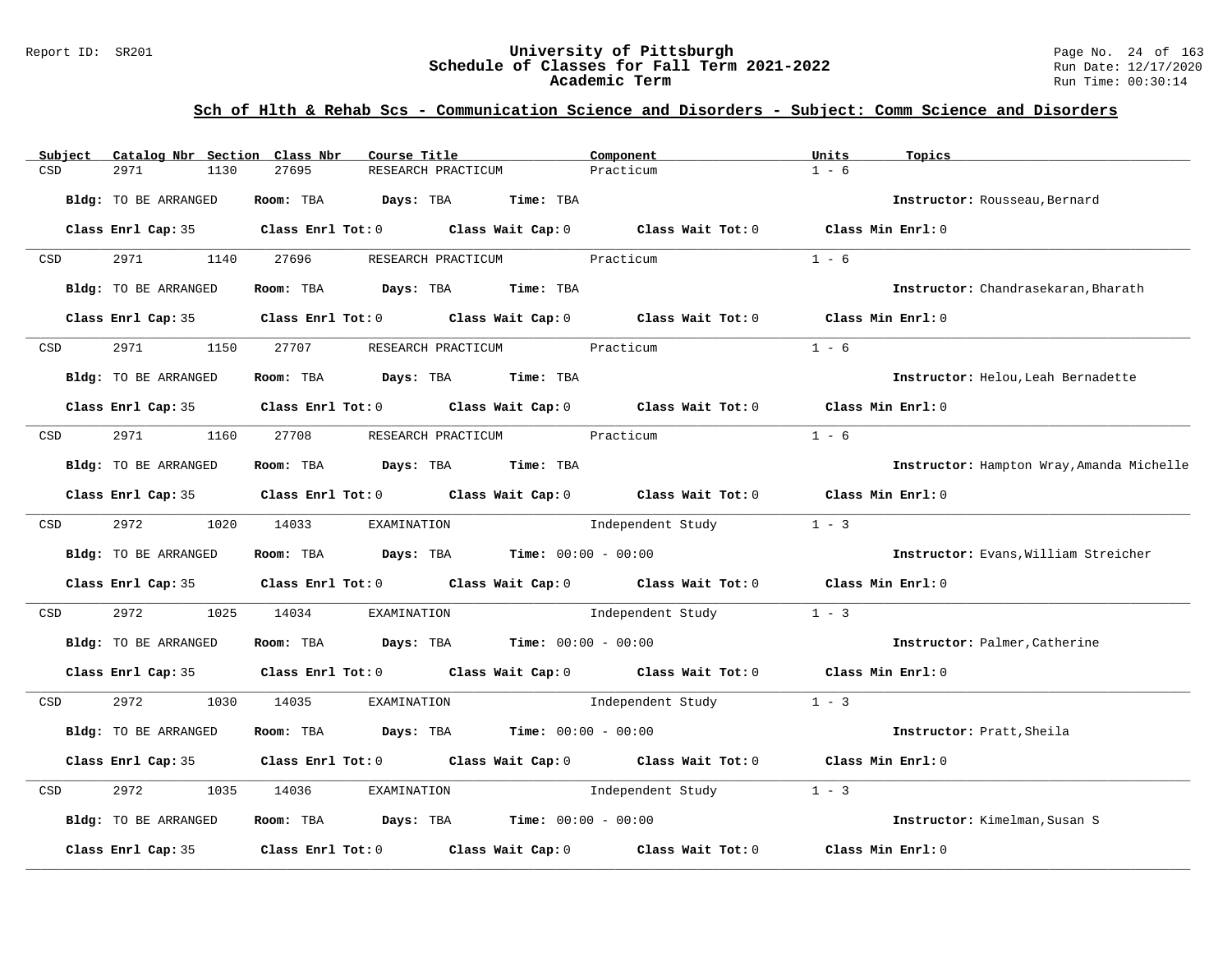| CSD |                  | 2972<br>1045                    | 14037 | EXAMINATION                                                                             | Independent Study                                                                          | $1 - 3$                                   |
|-----|------------------|---------------------------------|-------|-----------------------------------------------------------------------------------------|--------------------------------------------------------------------------------------------|-------------------------------------------|
|     |                  | Bldg: TO BE ARRANGED            |       | Room: TBA $Days:$ TBA $Time: 00:00 - 00:00$                                             |                                                                                            | Instructor: Vento, Barbara                |
|     |                  |                                 |       |                                                                                         | Class Enrl Cap: 35 Class Enrl Tot: 0 Class Wait Cap: 0 Class Wait Tot: 0 Class Min Enrl: 0 |                                           |
|     | CSD              | 2972 1065 14372                 |       | EXAMINATION                                                                             | Independent Study 1 - 3                                                                    |                                           |
|     |                  | Bldg: TO BE ARRANGED            |       | Room: TBA $Days:$ TBA Time: $00:00 - 00:00$                                             |                                                                                            | Instructor: Coyle, James L.               |
|     |                  |                                 |       |                                                                                         | Class Enrl Cap: 35 Class Enrl Tot: 0 Class Wait Cap: 0 Class Wait Tot: 0 Class Min Enrl: 0 |                                           |
|     |                  | CSD 2972 1070 14373 EXAMINATION |       |                                                                                         | Independent Study 1 - 3                                                                    |                                           |
|     |                  | Bldg: TO BE ARRANGED            |       | Room: TBA $Days:$ TBA $Time: 00:00 - 00:00$                                             |                                                                                            | Instructor: Lundblom, Erin Elizabeth Gill |
|     |                  |                                 |       |                                                                                         | Class Enrl Cap: 35 Class Enrl Tot: 0 Class Wait Cap: 0 Class Wait Tot: 0 Class Min Enrl: 0 |                                           |
|     | <b>CSD</b>       |                                 |       | 2972 1075 14374 EXAMINATION                                                             | Independent Study 1 - 3                                                                    |                                           |
|     |                  | Bldg: TO BE ARRANGED            |       | Room: TBA $Days:$ TBA $Time: 00:00 - 00:00$                                             |                                                                                            | Instructor: Hill, Katharine J.            |
|     |                  |                                 |       |                                                                                         | Class Enrl Cap: 35 Class Enrl Tot: 0 Class Wait Cap: 0 Class Wait Tot: 0 Class Min Enrl: 0 |                                           |
|     |                  |                                 |       | CSD 2972 1085 15300 EXAMINATION                                                         | Independent Study 1 - 3                                                                    |                                           |
|     |                  | Bldg: TO BE ARRANGED            |       | Room: TBA $Days:$ TBA $Time: 00:00 - 00:00$                                             |                                                                                            | Instructor: Hampton Wray, Amanda Michelle |
|     |                  |                                 |       |                                                                                         | Class Enrl Cap: 35 Class Enrl Tot: 0 Class Wait Cap: 0 Class Wait Tot: 0 Class Min Enrl: 0 |                                           |
|     | CSD <sub>c</sub> |                                 |       | 2972 1090 21464 EXAMINATION                                                             | Independent Study 1 - 3                                                                    |                                           |
|     |                  | Bldg: TO BE ARRANGED            |       | Room: TBA $Days:$ TBA Time: $00:00 - 00:00$                                             |                                                                                            | Instructor: Bohland, Jason W              |
|     |                  |                                 |       |                                                                                         | Class Enrl Cap: 35 Class Enrl Tot: 0 Class Wait Cap: 0 Class Wait Tot: 0 Class Min Enrl: 0 |                                           |
|     | <b>CSD</b>       | 2972 1095 21465                 |       | EXAMINATION                                                                             | Independent Study 1 - 3                                                                    |                                           |
|     |                  | Bldg: TO BE ARRANGED            |       | Room: TBA $Days:$ TBA Time: $00:00 - 00:00$                                             |                                                                                            | Instructor: Mormer, Elaine A.             |
|     |                  |                                 |       |                                                                                         | Class Enrl Cap: 35 Class Enrl Tot: 0 Class Wait Cap: 0 Class Wait Tot: 0                   | Class Min Enrl: 0                         |
|     |                  |                                 |       | CSD 2972 1100 21466 EXAMINATION                                                         | Independent Study 1 - 3                                                                    |                                           |
|     |                  | Bldg: TO BE ARRANGED            |       | Room: TBA $Days:$ TBA $Time: 00:00 - 00:00$                                             |                                                                                            | Instructor: Messick, Cheryl K             |
|     |                  |                                 |       |                                                                                         | Class Enrl Cap: 35 Class Enrl Tot: 0 Class Wait Cap: 0 Class Wait Tot: 0 Class Min Enrl: 0 |                                           |
|     |                  | CSD 2972 1105 21467 EXAMINATION |       |                                                                                         | Independent Study 1 - 3                                                                    |                                           |
|     |                  | Bldg: TO BE ARRANGED            |       | Room: TBA $\rule{1em}{0.15mm}$ Days: TBA $\rule{1.15mm}]{0.15mm}$ Time: $0.000 - 0.000$ |                                                                                            | Instructor: Cohn, Ellen R                 |
|     |                  | Class Enrl Cap: 35              |       |                                                                                         | Class Enrl Tot: $0$ Class Wait Cap: $0$ Class Wait Tot: $0$ Class Min Enrl: $0$            |                                           |
|     |                  |                                 |       |                                                                                         |                                                                                            |                                           |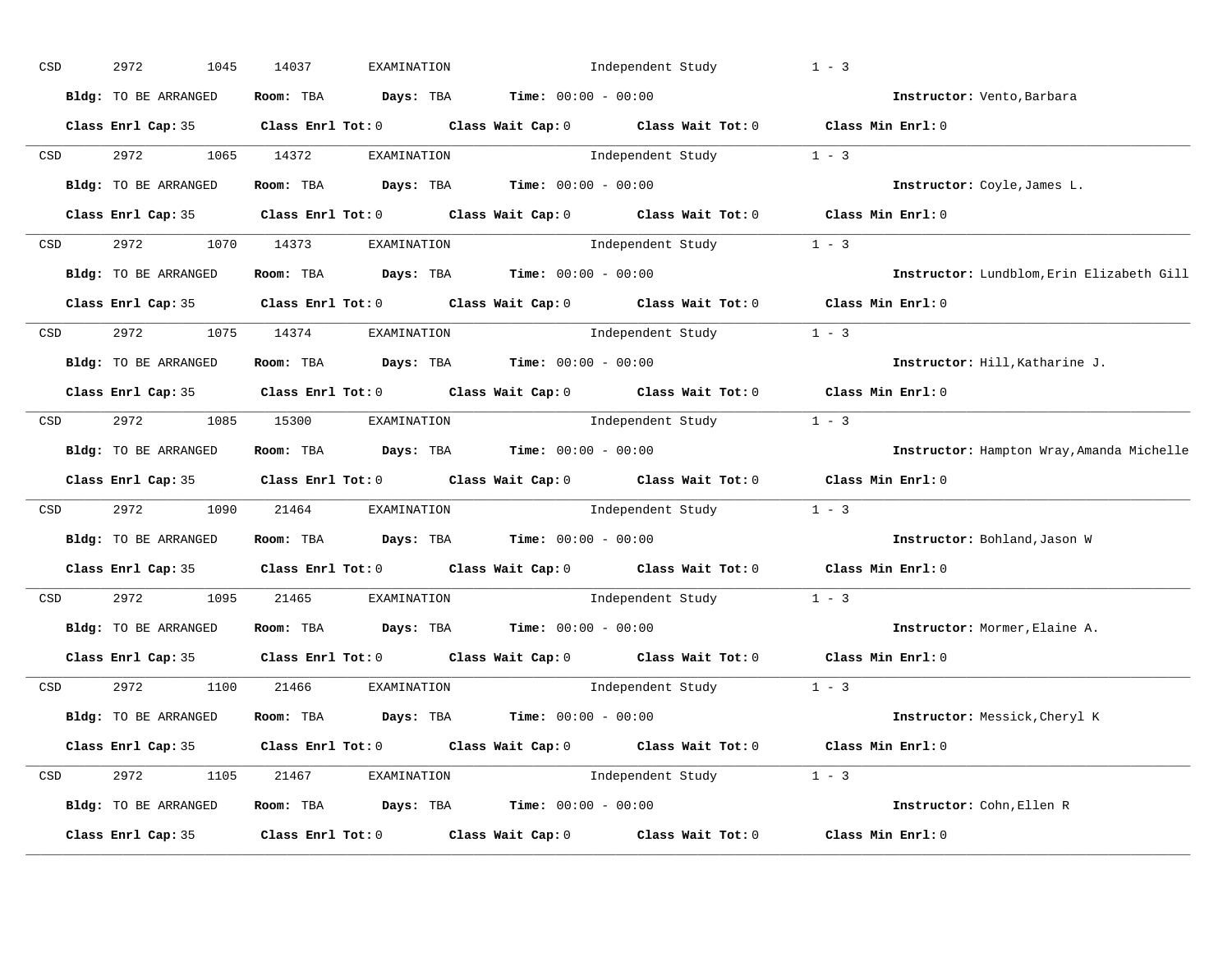#### Report ID: SR201 **University of Pittsburgh** Page No. 26 of 163 **Schedule of Classes for Fall Term 2021-2022** Run Date: 12/17/2020 **Academic Term** Run Time: 00:30:14

| Subject | Catalog Nbr Section Class Nbr | Course Title                                                                                        | Component                                                                                  | Units<br>Topics                                |
|---------|-------------------------------|-----------------------------------------------------------------------------------------------------|--------------------------------------------------------------------------------------------|------------------------------------------------|
| CSD     | 2972<br>1120                  | 21468<br>EXAMINATION                                                                                | Independent Study                                                                          | $1 - 3$                                        |
|         | Bldg: TO BE ARRANGED          | Room: TBA<br>Days: TBA                                                                              | <b>Time:</b> $00:00 - 00:00$                                                               | Instructor: Brown, Christopher A               |
|         |                               |                                                                                                     |                                                                                            |                                                |
|         |                               |                                                                                                     | Class Enrl Cap: 35 Class Enrl Tot: 0 Class Wait Cap: 0 Class Wait Tot: 0 Class Min Enrl: 0 |                                                |
| CSD     | 2972<br>1130                  | 27697<br>EXAMINATION                                                                                | Independent Study                                                                          | $1 - 3$                                        |
|         | Bldg: TO BE ARRANGED          | Room: TBA Days: TBA                                                                                 | Time: TBA                                                                                  | Instructor: Rousseau, Bernard                  |
|         | Class Enrl Cap: 35            |                                                                                                     | Class Enrl Tot: $0$ Class Wait Cap: $0$ Class Wait Tot: $0$                                | Class Min Enrl: 0                              |
| CSD     | 2972<br>1140                  | 27698<br>EXAMINATION                                                                                | Independent Study                                                                          | $1 - 3$                                        |
|         |                               |                                                                                                     |                                                                                            |                                                |
|         | Bldg: TO BE ARRANGED          | Room: TBA Days: TBA Time: TBA                                                                       |                                                                                            | Instructor: Chandrasekaran, Bharath            |
|         |                               |                                                                                                     | Class Enrl Cap: 35 Class Enrl Tot: 0 Class Wait Cap: 0 Class Wait Tot: 0 Class Min Enrl: 0 |                                                |
| CSD     | 2972<br>1150                  | 27699<br>EXAMINATION                                                                                | Independent Study                                                                          | $1 - 3$                                        |
|         | <b>Bldg:</b> TO BE ARRANGED   | Room: TBA Days: TBA Time: TBA                                                                       |                                                                                            | Instructor: Helou, Leah Bernadette             |
|         | Class Enrl Cap: 35            |                                                                                                     | Class Enrl Tot: $0$ Class Wait Cap: $0$ Class Wait Tot: $0$ Class Min Enrl: $0$            |                                                |
| CSD     | 2973 and $\sim$               | 1050 15793<br>PRACTICUM IN CLINC SUPERVISIONPracticum                                               |                                                                                            | $1 - 3$                                        |
|         | Bldg: TO BE ARRANGED          | Room: TBA $Days:$ TBA $Time: 00:00 - 00:00$                                                         |                                                                                            | Instructor: Messick, Cheryl K                  |
|         |                               | Class Enrl Cap: 35 $\qquad$ Class Enrl Tot: 0 $\qquad$ Class Wait Cap: 0 $\qquad$ Class Wait Tot: 0 |                                                                                            | Class Min Enrl: 0                              |
| CSD     | 2973<br>1060                  | 24902                                                                                               | PRACTICUM IN CLINC SUPERVISIONPracticum                                                    | $1 - 3$                                        |
|         | Bldg: TO BE ARRANGED          | Room: TBA $Days:$ TBA $Time: 00:00 - 00:00$                                                         |                                                                                            | <b>Instructor:</b> Matthews, Christine Therese |
|         | Class Enrl Cap: 35            |                                                                                                     | Class Enrl Tot: 0 Class Wait Cap: 0 Class Wait Tot: 0 Class Min Enrl: 0                    |                                                |
| CSD     | 2990<br>1020                  | 14038                                                                                               | $1 - 9$<br>INDEPENDENT STUDY 1ndependent Study                                             |                                                |
|         | Bldg: TO BE ARRANGED          | <b>Days:</b> TBA <b>Time:</b> $00:00 - 00:00$<br>Room: TBA                                          |                                                                                            | Instructor: Evans, William Streicher           |
|         | Class Enrl Cap: 35            | Class Enrl Tot: 0 Class Wait Cap: 0 Class Wait Tot: 0                                               |                                                                                            | Class Min $Enrl: 0$                            |
| CSD     | 2990<br>1025                  | 14039<br>INDEPENDENT STUDY                                                                          | Independent Study                                                                          | $1 - 9$                                        |
|         | Bldg: TO BE ARRANGED          | Room: TBA $Days:$ TBA $Time: 00:00 - 00:00$                                                         |                                                                                            | Instructor: Palmer, Catherine                  |
|         | Class Enrl Cap: 35            | Class Enrl Tot: $0$ Class Wait Cap: $0$                                                             | Class Wait Tot: 0                                                                          | Class Min Enrl: 0                              |
|         |                               |                                                                                                     |                                                                                            |                                                |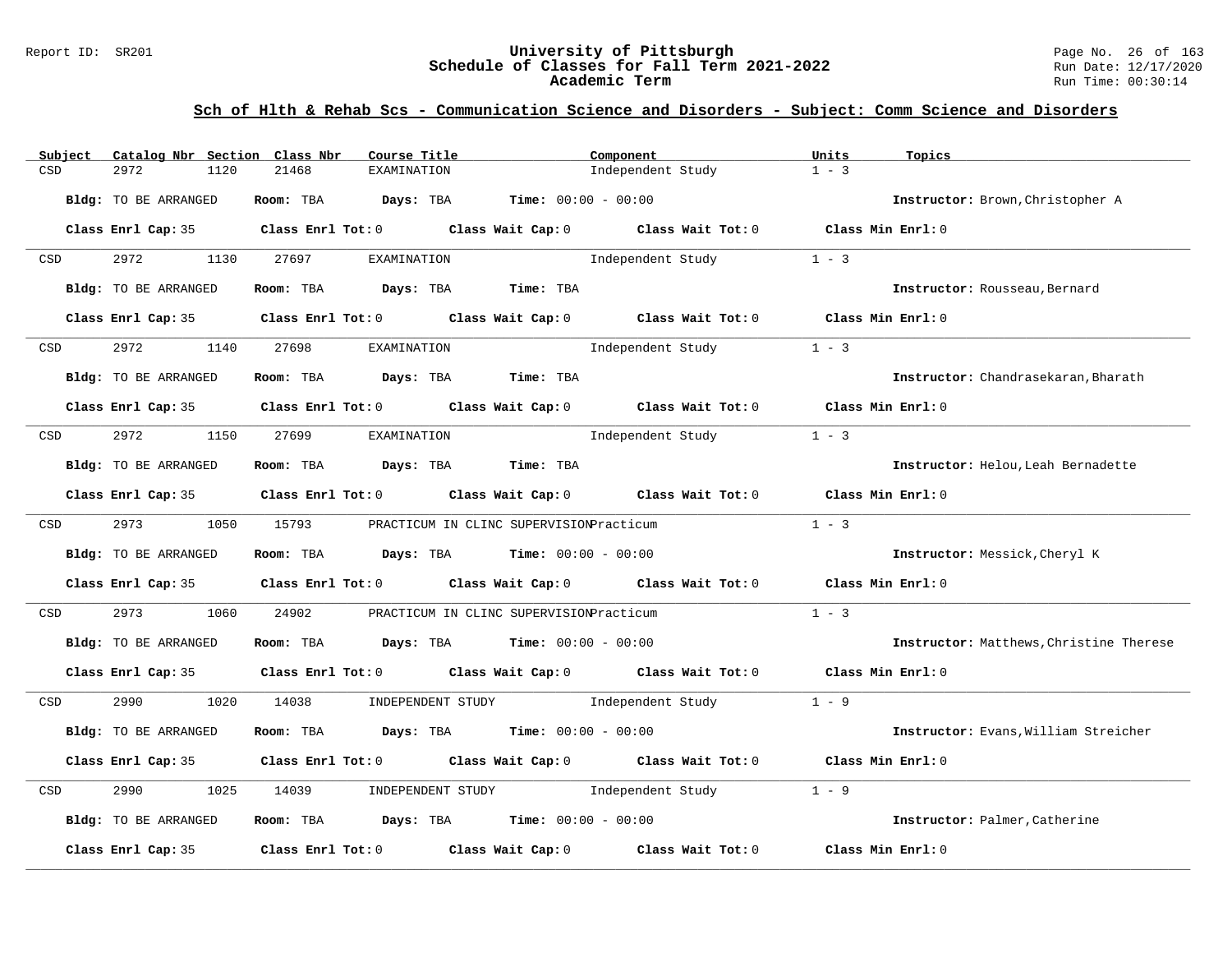| Room: TBA $Days:$ TBA $Time: 00:00 - 00:00$<br>Bldg: TO BE ARRANGED<br>Instructor: Pratt, Sheila<br>Class Enrl Cap: 35 Class Enrl Tot: 0 Class Wait Cap: 0 Class Wait Tot: 0 Class Min Enrl: 0<br>CSD 2990 1035 14041 INDEPENDENT STUDY Independent Study 1 - 9<br>Room: TBA $\rule{1em}{0.15mm}$ Days: TBA Time: $00:00 - 00:00$<br>Bldg: TO BE ARRANGED<br>Instructor: Kimelman, Susan S<br>Class Enrl Cap: 35 Class Enrl Tot: 0 Class Wait Cap: 0 Class Wait Tot: 0 Class Min Enrl: 0<br>CSD 2990 1045 14042 INDEPENDENT STUDY Independent Study 1 - 9<br>Bldg: TO BE ARRANGED ROOM: TBA Days: TBA Time: 00:00 - 00:00<br>Instructor: Vento, Barbara<br>Class Enrl Cap: 35 Class Enrl Tot: 0 Class Wait Cap: 0 Class Wait Tot: 0 Class Min Enrl: 0<br>CSD 2990 1060 14303 INDEPENDENT STUDY Independent Study 1 - 9<br>Room: TBA $\rule{1em}{0.15mm}$ Days: TBA $\rule{1.5mm}{0.15mm}$ Time: $00:00 - 00:00$<br>Bldg: TO BE ARRANGED<br>Instructor: Cohn, Ellen R<br>Class Enrl Cap: 35 Class Enrl Tot: 0 Class Wait Cap: 0 Class Wait Tot: 0 Class Min Enrl: 0<br>CSD 2990 1070 14375 INDEPENDENT STUDY Independent Study 1 - 9<br>Room: TBA $\rule{1em}{0.15mm}$ Days: TBA $\rule{1.15mm}]{0.15mm}$ Time: $00:00 - 00:00$<br>Bldg: TO BE ARRANGED<br>Class Enrl Cap: 35 Class Enrl Tot: 0 Class Wait Cap: 0 Class Wait Tot: 0 Class Min Enrl: 0<br>2990 1075 14376 INDEPENDENT STUDY Independent Study 1 - 9<br><b>CSD</b><br>Room: TBA $\rule{1em}{0.15mm}$ Days: TBA Time: $00:00 - 00:00$<br>Bldg: TO BE ARRANGED<br>Instructor: Hill, Katharine J.<br>Class Enrl Cap: 35 Class Enrl Tot: 0 Class Wait Cap: 0 Class Wait Tot: 0 Class Min Enrl: 0<br>2990 1080 14377 INDEPENDENT STUDY Independent Study 1 - 9<br>CSD<br>Room: TBA $\rule{1em}{0.15mm}$ Days: TBA $\rule{1.5mm}{0.15mm}$ Time: $00:00 - 00:00$<br>Bldg: TO BE ARRANGED<br>Instructor: Coyle, James L.<br>Class Enrl Cap: 35 Class Enrl Tot: 0 Class Wait Cap: 0 Class Wait Tot: 0 Class Min Enrl: 0<br>CSD 2990 1090 15301 INDEPENDENT STUDY Independent Study 1 - 9<br>Room: TBA $Days:$ TBA $Time:$ $00:00 - 00:00$<br>Bldg: TO BE ARRANGED<br>Class Enrl Cap: 35 Class Enrl Tot: 0 Class Wait Cap: 0 Class Wait Tot: 0 Class Min Enrl: 0<br>CSD 2990 1110 16810 INDEPENDENT STUDY Independent Study 1 - 9<br><b>Bldg:</b> TO BE ARRANGED <b>ROOM:</b> TBA <b>Days:</b> TBA <b>Time:</b> $00:00 - 00:00$<br>Instructor: Messick, Cheryl K<br>Class Enrl Cap: 35 Class Enrl Tot: 0 Class Wait Cap: 0 Class Wait Tot: 0 Class Min Enrl: 0 | CSD | 2990<br>1030 | 14040 | INDEPENDENT STUDY Independent Study | $1 - 9$                                   |
|-------------------------------------------------------------------------------------------------------------------------------------------------------------------------------------------------------------------------------------------------------------------------------------------------------------------------------------------------------------------------------------------------------------------------------------------------------------------------------------------------------------------------------------------------------------------------------------------------------------------------------------------------------------------------------------------------------------------------------------------------------------------------------------------------------------------------------------------------------------------------------------------------------------------------------------------------------------------------------------------------------------------------------------------------------------------------------------------------------------------------------------------------------------------------------------------------------------------------------------------------------------------------------------------------------------------------------------------------------------------------------------------------------------------------------------------------------------------------------------------------------------------------------------------------------------------------------------------------------------------------------------------------------------------------------------------------------------------------------------------------------------------------------------------------------------------------------------------------------------------------------------------------------------------------------------------------------------------------------------------------------------------------------------------------------------------------------------------------------------------------------------------------------------------------------------------------------------------------------------------------------------------------------------------------------------------------------------------------------------------------------------------------------------------------------------------------------------------------------------------------------------------|-----|--------------|-------|-------------------------------------|-------------------------------------------|
|                                                                                                                                                                                                                                                                                                                                                                                                                                                                                                                                                                                                                                                                                                                                                                                                                                                                                                                                                                                                                                                                                                                                                                                                                                                                                                                                                                                                                                                                                                                                                                                                                                                                                                                                                                                                                                                                                                                                                                                                                                                                                                                                                                                                                                                                                                                                                                                                                                                                                                                   |     |              |       |                                     |                                           |
|                                                                                                                                                                                                                                                                                                                                                                                                                                                                                                                                                                                                                                                                                                                                                                                                                                                                                                                                                                                                                                                                                                                                                                                                                                                                                                                                                                                                                                                                                                                                                                                                                                                                                                                                                                                                                                                                                                                                                                                                                                                                                                                                                                                                                                                                                                                                                                                                                                                                                                                   |     |              |       |                                     |                                           |
|                                                                                                                                                                                                                                                                                                                                                                                                                                                                                                                                                                                                                                                                                                                                                                                                                                                                                                                                                                                                                                                                                                                                                                                                                                                                                                                                                                                                                                                                                                                                                                                                                                                                                                                                                                                                                                                                                                                                                                                                                                                                                                                                                                                                                                                                                                                                                                                                                                                                                                                   |     |              |       |                                     |                                           |
|                                                                                                                                                                                                                                                                                                                                                                                                                                                                                                                                                                                                                                                                                                                                                                                                                                                                                                                                                                                                                                                                                                                                                                                                                                                                                                                                                                                                                                                                                                                                                                                                                                                                                                                                                                                                                                                                                                                                                                                                                                                                                                                                                                                                                                                                                                                                                                                                                                                                                                                   |     |              |       |                                     |                                           |
|                                                                                                                                                                                                                                                                                                                                                                                                                                                                                                                                                                                                                                                                                                                                                                                                                                                                                                                                                                                                                                                                                                                                                                                                                                                                                                                                                                                                                                                                                                                                                                                                                                                                                                                                                                                                                                                                                                                                                                                                                                                                                                                                                                                                                                                                                                                                                                                                                                                                                                                   |     |              |       |                                     |                                           |
|                                                                                                                                                                                                                                                                                                                                                                                                                                                                                                                                                                                                                                                                                                                                                                                                                                                                                                                                                                                                                                                                                                                                                                                                                                                                                                                                                                                                                                                                                                                                                                                                                                                                                                                                                                                                                                                                                                                                                                                                                                                                                                                                                                                                                                                                                                                                                                                                                                                                                                                   |     |              |       |                                     |                                           |
|                                                                                                                                                                                                                                                                                                                                                                                                                                                                                                                                                                                                                                                                                                                                                                                                                                                                                                                                                                                                                                                                                                                                                                                                                                                                                                                                                                                                                                                                                                                                                                                                                                                                                                                                                                                                                                                                                                                                                                                                                                                                                                                                                                                                                                                                                                                                                                                                                                                                                                                   |     |              |       |                                     |                                           |
|                                                                                                                                                                                                                                                                                                                                                                                                                                                                                                                                                                                                                                                                                                                                                                                                                                                                                                                                                                                                                                                                                                                                                                                                                                                                                                                                                                                                                                                                                                                                                                                                                                                                                                                                                                                                                                                                                                                                                                                                                                                                                                                                                                                                                                                                                                                                                                                                                                                                                                                   |     |              |       |                                     |                                           |
|                                                                                                                                                                                                                                                                                                                                                                                                                                                                                                                                                                                                                                                                                                                                                                                                                                                                                                                                                                                                                                                                                                                                                                                                                                                                                                                                                                                                                                                                                                                                                                                                                                                                                                                                                                                                                                                                                                                                                                                                                                                                                                                                                                                                                                                                                                                                                                                                                                                                                                                   |     |              |       |                                     |                                           |
|                                                                                                                                                                                                                                                                                                                                                                                                                                                                                                                                                                                                                                                                                                                                                                                                                                                                                                                                                                                                                                                                                                                                                                                                                                                                                                                                                                                                                                                                                                                                                                                                                                                                                                                                                                                                                                                                                                                                                                                                                                                                                                                                                                                                                                                                                                                                                                                                                                                                                                                   |     |              |       |                                     |                                           |
|                                                                                                                                                                                                                                                                                                                                                                                                                                                                                                                                                                                                                                                                                                                                                                                                                                                                                                                                                                                                                                                                                                                                                                                                                                                                                                                                                                                                                                                                                                                                                                                                                                                                                                                                                                                                                                                                                                                                                                                                                                                                                                                                                                                                                                                                                                                                                                                                                                                                                                                   |     |              |       |                                     |                                           |
|                                                                                                                                                                                                                                                                                                                                                                                                                                                                                                                                                                                                                                                                                                                                                                                                                                                                                                                                                                                                                                                                                                                                                                                                                                                                                                                                                                                                                                                                                                                                                                                                                                                                                                                                                                                                                                                                                                                                                                                                                                                                                                                                                                                                                                                                                                                                                                                                                                                                                                                   |     |              |       |                                     |                                           |
|                                                                                                                                                                                                                                                                                                                                                                                                                                                                                                                                                                                                                                                                                                                                                                                                                                                                                                                                                                                                                                                                                                                                                                                                                                                                                                                                                                                                                                                                                                                                                                                                                                                                                                                                                                                                                                                                                                                                                                                                                                                                                                                                                                                                                                                                                                                                                                                                                                                                                                                   |     |              |       |                                     | Instructor: Lundblom, Erin Elizabeth Gill |
|                                                                                                                                                                                                                                                                                                                                                                                                                                                                                                                                                                                                                                                                                                                                                                                                                                                                                                                                                                                                                                                                                                                                                                                                                                                                                                                                                                                                                                                                                                                                                                                                                                                                                                                                                                                                                                                                                                                                                                                                                                                                                                                                                                                                                                                                                                                                                                                                                                                                                                                   |     |              |       |                                     |                                           |
|                                                                                                                                                                                                                                                                                                                                                                                                                                                                                                                                                                                                                                                                                                                                                                                                                                                                                                                                                                                                                                                                                                                                                                                                                                                                                                                                                                                                                                                                                                                                                                                                                                                                                                                                                                                                                                                                                                                                                                                                                                                                                                                                                                                                                                                                                                                                                                                                                                                                                                                   |     |              |       |                                     |                                           |
|                                                                                                                                                                                                                                                                                                                                                                                                                                                                                                                                                                                                                                                                                                                                                                                                                                                                                                                                                                                                                                                                                                                                                                                                                                                                                                                                                                                                                                                                                                                                                                                                                                                                                                                                                                                                                                                                                                                                                                                                                                                                                                                                                                                                                                                                                                                                                                                                                                                                                                                   |     |              |       |                                     |                                           |
|                                                                                                                                                                                                                                                                                                                                                                                                                                                                                                                                                                                                                                                                                                                                                                                                                                                                                                                                                                                                                                                                                                                                                                                                                                                                                                                                                                                                                                                                                                                                                                                                                                                                                                                                                                                                                                                                                                                                                                                                                                                                                                                                                                                                                                                                                                                                                                                                                                                                                                                   |     |              |       |                                     |                                           |
|                                                                                                                                                                                                                                                                                                                                                                                                                                                                                                                                                                                                                                                                                                                                                                                                                                                                                                                                                                                                                                                                                                                                                                                                                                                                                                                                                                                                                                                                                                                                                                                                                                                                                                                                                                                                                                                                                                                                                                                                                                                                                                                                                                                                                                                                                                                                                                                                                                                                                                                   |     |              |       |                                     |                                           |
|                                                                                                                                                                                                                                                                                                                                                                                                                                                                                                                                                                                                                                                                                                                                                                                                                                                                                                                                                                                                                                                                                                                                                                                                                                                                                                                                                                                                                                                                                                                                                                                                                                                                                                                                                                                                                                                                                                                                                                                                                                                                                                                                                                                                                                                                                                                                                                                                                                                                                                                   |     |              |       |                                     |                                           |
|                                                                                                                                                                                                                                                                                                                                                                                                                                                                                                                                                                                                                                                                                                                                                                                                                                                                                                                                                                                                                                                                                                                                                                                                                                                                                                                                                                                                                                                                                                                                                                                                                                                                                                                                                                                                                                                                                                                                                                                                                                                                                                                                                                                                                                                                                                                                                                                                                                                                                                                   |     |              |       |                                     |                                           |
|                                                                                                                                                                                                                                                                                                                                                                                                                                                                                                                                                                                                                                                                                                                                                                                                                                                                                                                                                                                                                                                                                                                                                                                                                                                                                                                                                                                                                                                                                                                                                                                                                                                                                                                                                                                                                                                                                                                                                                                                                                                                                                                                                                                                                                                                                                                                                                                                                                                                                                                   |     |              |       |                                     |                                           |
|                                                                                                                                                                                                                                                                                                                                                                                                                                                                                                                                                                                                                                                                                                                                                                                                                                                                                                                                                                                                                                                                                                                                                                                                                                                                                                                                                                                                                                                                                                                                                                                                                                                                                                                                                                                                                                                                                                                                                                                                                                                                                                                                                                                                                                                                                                                                                                                                                                                                                                                   |     |              |       |                                     | Instructor: Hampton Wray, Amanda Michelle |
|                                                                                                                                                                                                                                                                                                                                                                                                                                                                                                                                                                                                                                                                                                                                                                                                                                                                                                                                                                                                                                                                                                                                                                                                                                                                                                                                                                                                                                                                                                                                                                                                                                                                                                                                                                                                                                                                                                                                                                                                                                                                                                                                                                                                                                                                                                                                                                                                                                                                                                                   |     |              |       |                                     |                                           |
|                                                                                                                                                                                                                                                                                                                                                                                                                                                                                                                                                                                                                                                                                                                                                                                                                                                                                                                                                                                                                                                                                                                                                                                                                                                                                                                                                                                                                                                                                                                                                                                                                                                                                                                                                                                                                                                                                                                                                                                                                                                                                                                                                                                                                                                                                                                                                                                                                                                                                                                   |     |              |       |                                     |                                           |
|                                                                                                                                                                                                                                                                                                                                                                                                                                                                                                                                                                                                                                                                                                                                                                                                                                                                                                                                                                                                                                                                                                                                                                                                                                                                                                                                                                                                                                                                                                                                                                                                                                                                                                                                                                                                                                                                                                                                                                                                                                                                                                                                                                                                                                                                                                                                                                                                                                                                                                                   |     |              |       |                                     |                                           |
|                                                                                                                                                                                                                                                                                                                                                                                                                                                                                                                                                                                                                                                                                                                                                                                                                                                                                                                                                                                                                                                                                                                                                                                                                                                                                                                                                                                                                                                                                                                                                                                                                                                                                                                                                                                                                                                                                                                                                                                                                                                                                                                                                                                                                                                                                                                                                                                                                                                                                                                   |     |              |       |                                     |                                           |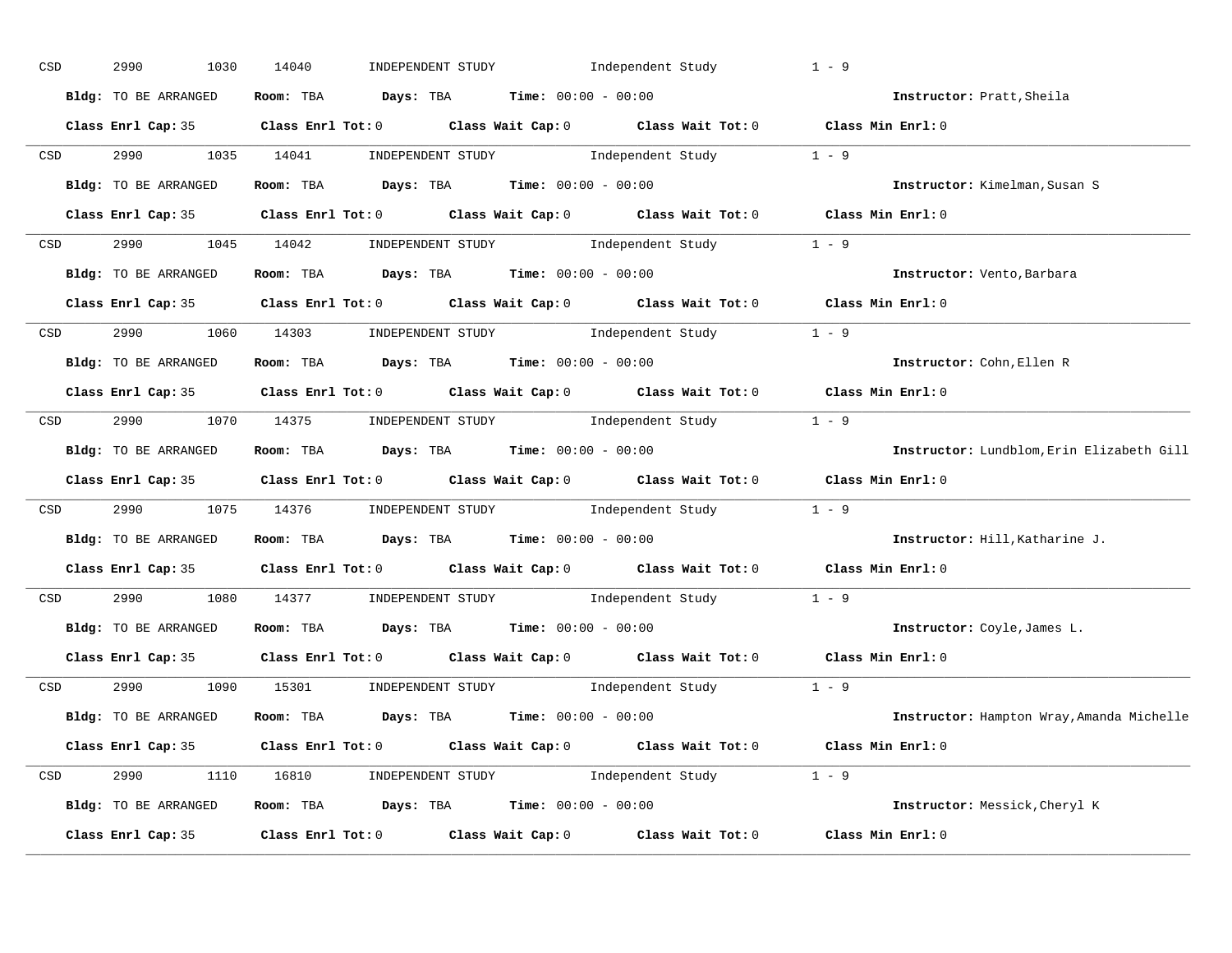#### Report ID: SR201 **University of Pittsburgh** Page No. 28 of 163 **Schedule of Classes for Fall Term 2021-2022** Run Date: 12/17/2020 **Academic Term** Run Time: 00:30:14

| Catalog Nbr Section Class Nbr<br>Subject | Course Title                                                                               | Component         | Units<br>Topics                      |
|------------------------------------------|--------------------------------------------------------------------------------------------|-------------------|--------------------------------------|
| CSD<br>2990<br>1115                      | 21477<br>INDEPENDENT STUDY                                                                 | Independent Study | $1 - 9$                              |
| Bldg: TO BE ARRANGED                     | Room: TBA<br>Days: TBA<br><b>Time:</b> $00:00 - 00:00$                                     |                   | Instructor: Bohland, Jason W         |
|                                          | Class Enrl Cap: 35 Class Enrl Tot: 0 Class Wait Cap: 0 Class Wait Tot: 0 Class Min Enrl: 0 |                   |                                      |
| 2990<br>1120<br>CSD                      | 21478<br>INDEPENDENT STUDY                                                                 | Independent Study | $1 - 9$                              |
| Bldg: TO BE ARRANGED                     | Room: TBA $Days:$ TBA $Time: 00:00 - 00:00$                                                |                   | Instructor: Mormer, Elaine A.        |
| Class Enrl Cap: 35                       | Class Enrl Tot: 0 Class Wait Cap: 0 Class Wait Tot: 0                                      |                   | Class Min Enrl: 0                    |
| 2990<br>1125<br>CSD                      | 21479<br>INDEPENDENT STUDY                                                                 | Independent Study | $1 - 9$                              |
| Bldg: TO BE ARRANGED                     | Room: TBA $Days:$ TBA $Time: 00:00 - 00:00$                                                |                   | Instructor: Brown, Christopher A     |
|                                          | Class Enrl Cap: 35 Class Enrl Tot: 0 Class Wait Cap: 0 Class Wait Tot: 0 Class Min Enrl: 0 |                   |                                      |
| 2990<br>1130<br>CSD                      | INDEPENDENT STUDY 1ndependent Study<br>27700                                               |                   | $1 - 9$                              |
| Bldg: TO BE ARRANGED                     | Room: TBA Days: TBA Time: TBA                                                              |                   | Instructor: Rousseau, Bernard        |
|                                          | Class Enrl Cap: 35 Class Enrl Tot: 0 Class Wait Cap: 0 Class Wait Tot: 0                   |                   | Class Min Enrl: 0                    |
| 2990<br>1140<br>CSD                      | 27701<br>INDEPENDENT STUDY 1ndependent Study                                               |                   | $1 - 9$                              |
| Bldg: TO BE ARRANGED                     | Room: TBA Days: TBA<br>Time: TBA                                                           |                   | Instructor: Chandrasekaran, Bharath  |
| Class Enrl Cap: 35                       | Class Enrl Tot: $0$ Class Wait Cap: $0$ Class Wait Tot: $0$                                |                   | Class Min Enrl: 0                    |
| 2990<br>1150<br>CSD                      | 27702<br>INDEPENDENT STUDY 1ndependent Study                                               |                   | $1 - 9$                              |
| Bldg: TO BE ARRANGED                     | Room: TBA<br>Days: TBA Time: TBA                                                           |                   | Instructor: Helou, Leah Bernadette   |
|                                          | Class Enrl Cap: 35 Class Enrl Tot: 0 Class Wait Cap: 0 Class Wait Tot: 0 Class Min Enrl: 0 |                   |                                      |
| CSD<br>3000<br>1015                      | 14043<br>DISSERTATION RESEARCH PHD DEGRThesis Research                                     |                   | $1 - 9$                              |
| Bldg: TO BE ARRANGED                     | Room: TBA<br><b>Days:</b> TBA <b>Time:</b> $00:00 - 00:00$                                 |                   | Instructor: Fredericks, Geoffrey V   |
| Class Enrl Cap: 35                       | Class Enrl Tot: 0 Class Wait Cap: 0 Class Wait Tot: 0                                      |                   | Class Min $Err1:0$                   |
| 3000<br>1020<br>CSD                      | 14044<br>DISSERTATION RESEARCH PHD DEGRThesis Research                                     |                   | $1 - 9$                              |
| Bldg: TO BE ARRANGED                     | Room: TBA $Days:$ TBA $Time: 00:00 - 00:00$                                                |                   | Instructor: Evans, William Streicher |
| Class Enrl Cap: 35                       | Class Enrl Tot: $0$ Class Wait Cap: $0$                                                    | Class Wait Tot: 0 | Class Min Enrl: 0                    |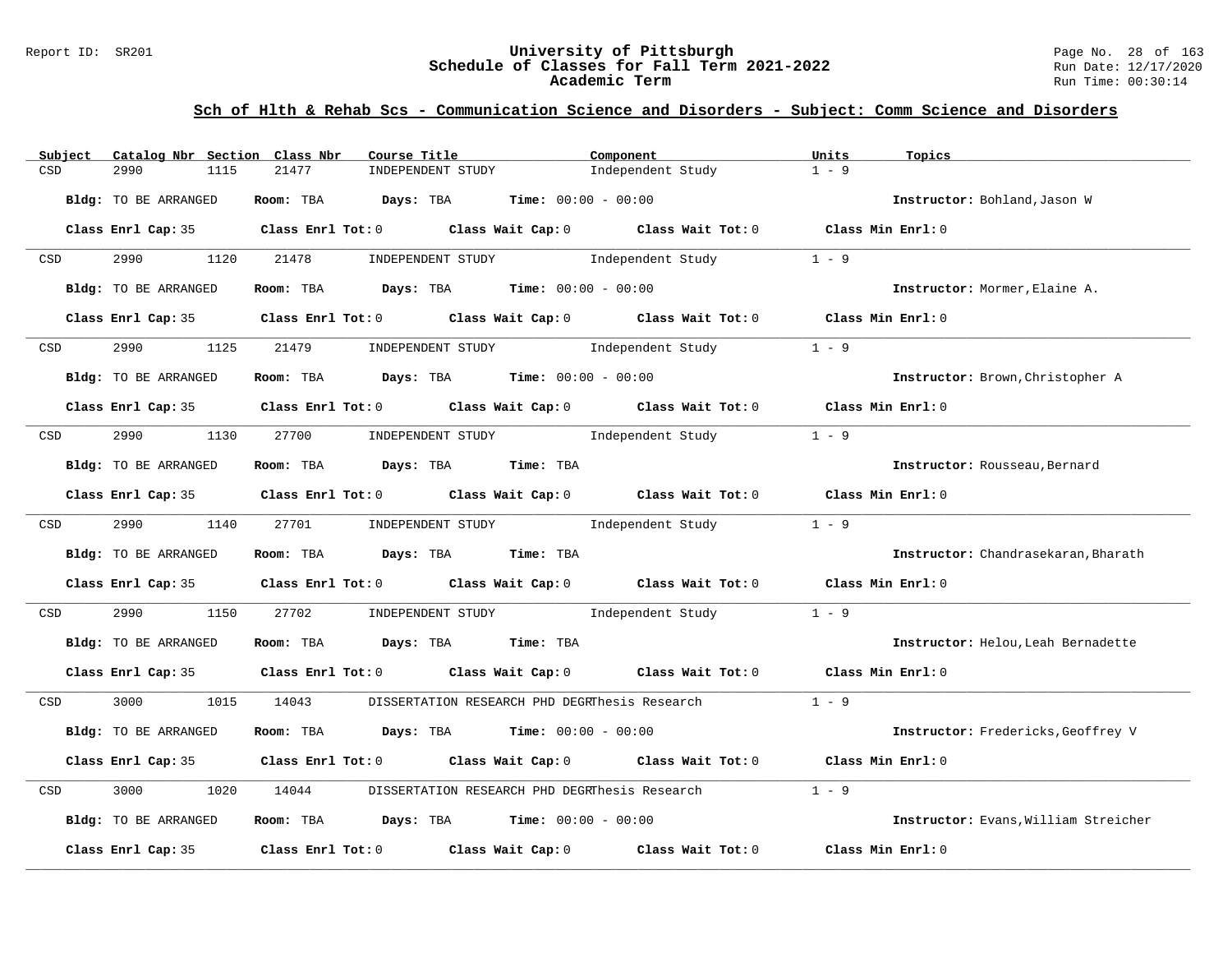| CSD | 3000<br>1025 | 14045                                                                                                                                                                                                                               |                                                                                             | $1 - 9$                                                                                                                                                                                                                                                                                                                                                                                                                                                                                                                                                                                                                                                                                                                                                                                                                                                                                                                                                                                                                                                                                                                                                                                                                                                                                                                                                                                                                                                                                                                                                                                                                                                                                                                                                                                                                                    |
|-----|--------------|-------------------------------------------------------------------------------------------------------------------------------------------------------------------------------------------------------------------------------------|---------------------------------------------------------------------------------------------|--------------------------------------------------------------------------------------------------------------------------------------------------------------------------------------------------------------------------------------------------------------------------------------------------------------------------------------------------------------------------------------------------------------------------------------------------------------------------------------------------------------------------------------------------------------------------------------------------------------------------------------------------------------------------------------------------------------------------------------------------------------------------------------------------------------------------------------------------------------------------------------------------------------------------------------------------------------------------------------------------------------------------------------------------------------------------------------------------------------------------------------------------------------------------------------------------------------------------------------------------------------------------------------------------------------------------------------------------------------------------------------------------------------------------------------------------------------------------------------------------------------------------------------------------------------------------------------------------------------------------------------------------------------------------------------------------------------------------------------------------------------------------------------------------------------------------------------------|
|     |              |                                                                                                                                                                                                                                     |                                                                                             | Instructor: Palmer, Catherine                                                                                                                                                                                                                                                                                                                                                                                                                                                                                                                                                                                                                                                                                                                                                                                                                                                                                                                                                                                                                                                                                                                                                                                                                                                                                                                                                                                                                                                                                                                                                                                                                                                                                                                                                                                                              |
|     |              |                                                                                                                                                                                                                                     |                                                                                             |                                                                                                                                                                                                                                                                                                                                                                                                                                                                                                                                                                                                                                                                                                                                                                                                                                                                                                                                                                                                                                                                                                                                                                                                                                                                                                                                                                                                                                                                                                                                                                                                                                                                                                                                                                                                                                            |
|     | 3000 000     |                                                                                                                                                                                                                                     |                                                                                             | $1 - 9$                                                                                                                                                                                                                                                                                                                                                                                                                                                                                                                                                                                                                                                                                                                                                                                                                                                                                                                                                                                                                                                                                                                                                                                                                                                                                                                                                                                                                                                                                                                                                                                                                                                                                                                                                                                                                                    |
|     |              |                                                                                                                                                                                                                                     |                                                                                             | Instructor: Pratt, Sheila                                                                                                                                                                                                                                                                                                                                                                                                                                                                                                                                                                                                                                                                                                                                                                                                                                                                                                                                                                                                                                                                                                                                                                                                                                                                                                                                                                                                                                                                                                                                                                                                                                                                                                                                                                                                                  |
|     |              |                                                                                                                                                                                                                                     |                                                                                             |                                                                                                                                                                                                                                                                                                                                                                                                                                                                                                                                                                                                                                                                                                                                                                                                                                                                                                                                                                                                                                                                                                                                                                                                                                                                                                                                                                                                                                                                                                                                                                                                                                                                                                                                                                                                                                            |
| CSD |              |                                                                                                                                                                                                                                     |                                                                                             |                                                                                                                                                                                                                                                                                                                                                                                                                                                                                                                                                                                                                                                                                                                                                                                                                                                                                                                                                                                                                                                                                                                                                                                                                                                                                                                                                                                                                                                                                                                                                                                                                                                                                                                                                                                                                                            |
|     |              |                                                                                                                                                                                                                                     |                                                                                             | Instructor: Kimelman, Susan S                                                                                                                                                                                                                                                                                                                                                                                                                                                                                                                                                                                                                                                                                                                                                                                                                                                                                                                                                                                                                                                                                                                                                                                                                                                                                                                                                                                                                                                                                                                                                                                                                                                                                                                                                                                                              |
|     |              |                                                                                                                                                                                                                                     |                                                                                             | Class Min Enrl: 0                                                                                                                                                                                                                                                                                                                                                                                                                                                                                                                                                                                                                                                                                                                                                                                                                                                                                                                                                                                                                                                                                                                                                                                                                                                                                                                                                                                                                                                                                                                                                                                                                                                                                                                                                                                                                          |
|     |              |                                                                                                                                                                                                                                     |                                                                                             | $1 - 9$                                                                                                                                                                                                                                                                                                                                                                                                                                                                                                                                                                                                                                                                                                                                                                                                                                                                                                                                                                                                                                                                                                                                                                                                                                                                                                                                                                                                                                                                                                                                                                                                                                                                                                                                                                                                                                    |
|     |              |                                                                                                                                                                                                                                     |                                                                                             | Instructor: Rousseau, Bernard                                                                                                                                                                                                                                                                                                                                                                                                                                                                                                                                                                                                                                                                                                                                                                                                                                                                                                                                                                                                                                                                                                                                                                                                                                                                                                                                                                                                                                                                                                                                                                                                                                                                                                                                                                                                              |
|     |              |                                                                                                                                                                                                                                     |                                                                                             | Class Min Enrl: 0                                                                                                                                                                                                                                                                                                                                                                                                                                                                                                                                                                                                                                                                                                                                                                                                                                                                                                                                                                                                                                                                                                                                                                                                                                                                                                                                                                                                                                                                                                                                                                                                                                                                                                                                                                                                                          |
| CSD |              |                                                                                                                                                                                                                                     |                                                                                             |                                                                                                                                                                                                                                                                                                                                                                                                                                                                                                                                                                                                                                                                                                                                                                                                                                                                                                                                                                                                                                                                                                                                                                                                                                                                                                                                                                                                                                                                                                                                                                                                                                                                                                                                                                                                                                            |
|     |              |                                                                                                                                                                                                                                     |                                                                                             | Instructor: Vento, Barbara                                                                                                                                                                                                                                                                                                                                                                                                                                                                                                                                                                                                                                                                                                                                                                                                                                                                                                                                                                                                                                                                                                                                                                                                                                                                                                                                                                                                                                                                                                                                                                                                                                                                                                                                                                                                                 |
|     |              |                                                                                                                                                                                                                                     |                                                                                             |                                                                                                                                                                                                                                                                                                                                                                                                                                                                                                                                                                                                                                                                                                                                                                                                                                                                                                                                                                                                                                                                                                                                                                                                                                                                                                                                                                                                                                                                                                                                                                                                                                                                                                                                                                                                                                            |
| CSD | 3000         |                                                                                                                                                                                                                                     |                                                                                             | $1 - 9$                                                                                                                                                                                                                                                                                                                                                                                                                                                                                                                                                                                                                                                                                                                                                                                                                                                                                                                                                                                                                                                                                                                                                                                                                                                                                                                                                                                                                                                                                                                                                                                                                                                                                                                                                                                                                                    |
|     |              |                                                                                                                                                                                                                                     |                                                                                             | Instructor: Helou, Leah Bernadette                                                                                                                                                                                                                                                                                                                                                                                                                                                                                                                                                                                                                                                                                                                                                                                                                                                                                                                                                                                                                                                                                                                                                                                                                                                                                                                                                                                                                                                                                                                                                                                                                                                                                                                                                                                                         |
|     |              |                                                                                                                                                                                                                                     |                                                                                             | Class Min Enrl: 0                                                                                                                                                                                                                                                                                                                                                                                                                                                                                                                                                                                                                                                                                                                                                                                                                                                                                                                                                                                                                                                                                                                                                                                                                                                                                                                                                                                                                                                                                                                                                                                                                                                                                                                                                                                                                          |
|     | 3000 000     |                                                                                                                                                                                                                                     |                                                                                             | $1 - 9$                                                                                                                                                                                                                                                                                                                                                                                                                                                                                                                                                                                                                                                                                                                                                                                                                                                                                                                                                                                                                                                                                                                                                                                                                                                                                                                                                                                                                                                                                                                                                                                                                                                                                                                                                                                                                                    |
|     |              |                                                                                                                                                                                                                                     |                                                                                             | Instructor: Hill, Katharine J.                                                                                                                                                                                                                                                                                                                                                                                                                                                                                                                                                                                                                                                                                                                                                                                                                                                                                                                                                                                                                                                                                                                                                                                                                                                                                                                                                                                                                                                                                                                                                                                                                                                                                                                                                                                                             |
|     |              |                                                                                                                                                                                                                                     |                                                                                             | Class Min Enrl: 0                                                                                                                                                                                                                                                                                                                                                                                                                                                                                                                                                                                                                                                                                                                                                                                                                                                                                                                                                                                                                                                                                                                                                                                                                                                                                                                                                                                                                                                                                                                                                                                                                                                                                                                                                                                                                          |
|     |              |                                                                                                                                                                                                                                     |                                                                                             |                                                                                                                                                                                                                                                                                                                                                                                                                                                                                                                                                                                                                                                                                                                                                                                                                                                                                                                                                                                                                                                                                                                                                                                                                                                                                                                                                                                                                                                                                                                                                                                                                                                                                                                                                                                                                                            |
|     |              |                                                                                                                                                                                                                                     |                                                                                             | Instructor: Hampton Wray, Amanda Michelle                                                                                                                                                                                                                                                                                                                                                                                                                                                                                                                                                                                                                                                                                                                                                                                                                                                                                                                                                                                                                                                                                                                                                                                                                                                                                                                                                                                                                                                                                                                                                                                                                                                                                                                                                                                                  |
|     |              |                                                                                                                                                                                                                                     |                                                                                             |                                                                                                                                                                                                                                                                                                                                                                                                                                                                                                                                                                                                                                                                                                                                                                                                                                                                                                                                                                                                                                                                                                                                                                                                                                                                                                                                                                                                                                                                                                                                                                                                                                                                                                                                                                                                                                            |
| CSD |              |                                                                                                                                                                                                                                     |                                                                                             |                                                                                                                                                                                                                                                                                                                                                                                                                                                                                                                                                                                                                                                                                                                                                                                                                                                                                                                                                                                                                                                                                                                                                                                                                                                                                                                                                                                                                                                                                                                                                                                                                                                                                                                                                                                                                                            |
|     |              |                                                                                                                                                                                                                                     |                                                                                             | Instructor: Coyle, James L.                                                                                                                                                                                                                                                                                                                                                                                                                                                                                                                                                                                                                                                                                                                                                                                                                                                                                                                                                                                                                                                                                                                                                                                                                                                                                                                                                                                                                                                                                                                                                                                                                                                                                                                                                                                                                |
|     |              |                                                                                                                                                                                                                                     |                                                                                             | Class Min Enrl: 0                                                                                                                                                                                                                                                                                                                                                                                                                                                                                                                                                                                                                                                                                                                                                                                                                                                                                                                                                                                                                                                                                                                                                                                                                                                                                                                                                                                                                                                                                                                                                                                                                                                                                                                                                                                                                          |
|     |              | Bldg: TO BE ARRANGED<br><b>CSD</b><br>Bldg: TO BE ARRANGED<br>Bldg: TO BE ARRANGED<br>CSD<br>Bldg: TO BE ARRANGED<br>Bldg: TO BE ARRANGED<br>CSD <sub>c</sub><br>Bldg: TO BE ARRANGED<br>Bldg: TO BE ARRANGED<br>Class Enrl Cap: 35 | 1030 14046<br>3000 1040 14048<br>Bldg: TO BE ARRANGED<br>1060 14378<br>Bldg: TO BE ARRANGED | DISSERTATION RESEARCH PHD DEGRThesis Research<br>Room: TBA $Days:$ TBA $Time: 00:00 - 00:00$<br>Class Enrl Cap: 35 Class Enrl Tot: 0 Class Wait Cap: 0 Class Wait Tot: 0 Class Min Enrl: 0<br>DISSERTATION RESEARCH PHD DEGRThesis Research<br>Room: TBA $Days:$ TBA $Time: 00:00 - 00:00$<br>Class Enrl Cap: 35 Class Enrl Tot: 0 Class Wait Cap: 0 Class Wait Tot: 0 Class Min Enrl: 0<br>3000 1035 14047 DISSERTATION RESEARCH PHD DEGRThesis Research 1 - 9<br>Room: TBA $Days:$ TBA Time: $00:00 - 00:00$<br>Class Enrl Cap: 35 $\qquad$ Class Enrl Tot: 0 $\qquad$ Class Wait Cap: 0 $\qquad$ Class Wait Tot: 0<br>DISSERTATION RESEARCH PHD DEGRThesis Research<br>Room: TBA $Days:$ TBA $Time: 00:00 - 00:00$<br>Class Enrl Cap: 35 Class Enrl Tot: 0 Class Wait Cap: 0 Class Wait Tot: 0<br>3000 1045 14049 DISSERTATION RESEARCH PHD DEGRThesis Research 1 - 9<br><b>Room:</b> TBA $\qquad \qquad$ Days: TBA $\qquad \qquad$ Time: $00:00 - 00:00$<br>Class Enrl Cap: 35 Class Enrl Tot: 0 Class Wait Cap: 0 Class Wait Tot: 0 Class Min Enrl: 0<br>1050 14050 DISSERTATION RESEARCH PHD DEGRThesis Research<br>Room: TBA $Days:$ TBA $Time: 00:00 - 00:00$<br>Class Enrl Cap: 35 Class Enrl Tot: 0 Class Wait Cap: 0 Class Wait Tot: 0<br>DISSERTATION RESEARCH PHD DEGRThesis Research<br>Room: TBA $Days:$ TBA $Time: 00:00 - 00:00$<br>Class Enrl Cap: 35 Class Enrl Tot: 0 Class Wait Cap: 0 Class Wait Tot: 0<br>CSD 3000 1075 15302 DISSERTATION RESEARCH PHD DEGRThesis Research 1 - 9<br>Room: TBA $Days:$ TBA $Time: 00:00 - 00:00$<br>Class Enrl Cap: 35 Class Enrl Tot: 0 Class Wait Cap: 0 Class Wait Tot: 0 Class Min Enrl: 0<br>3000 1085 21475 DISSERTATION RESEARCH PHD DEGRThesis Research 1 - 9<br>Room: TBA $Days:$ TBA $Time: 00:00 - 00:00$<br>Class Enrl Tot: $0$ Class Wait Cap: $0$ Class Wait Tot: $0$ |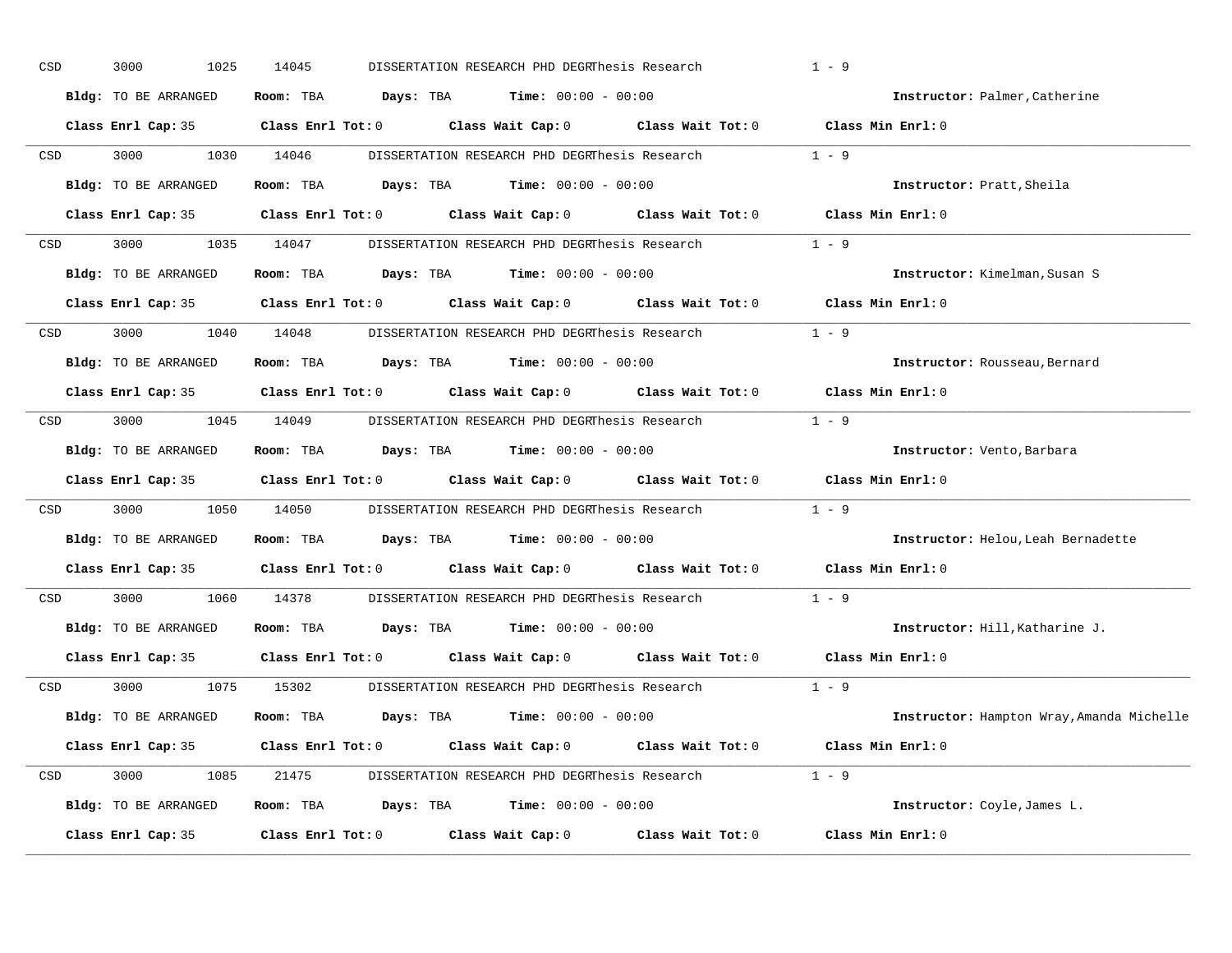### Report ID: SR201 **1988 Constrained Superversity of Pittsburgh** Page No. 30 of 163<br>**Schedule of Classes for Fall Term 2021-2022** 2011 Page No. 30 of 163 **Schedule of Classes for Fall Term 2021-2022** Run Date: 12/17/2020 **Academic Term** Run Time: 00:30:14

| Subject   | Catalog Nbr Section Class Nbr | Course Title                                         | Component                                                                       | Units<br>Topics                      |
|-----------|-------------------------------|------------------------------------------------------|---------------------------------------------------------------------------------|--------------------------------------|
| CSD       | 3000<br>1090                  | 21476                                                | DISSERTATION RESEARCH PHD DEGRThesis Research                                   | $1 - 9$                              |
|           | Bldg: TO BE ARRANGED          | Room: TBA<br>Days: TBA                               | Time: $00:00 - 00:00$                                                           | Instructor: Brown, Christopher A     |
|           | Class Enrl Cap: 35            | Class Enrl Tot: 0 Class Wait Cap: 0                  | Class Wait Tot: 0                                                               | Class Min Enrl: 0                    |
| CSD       | 3000<br>1100                  | 27703                                                | DISSERTATION RESEARCH PHD DEGRThesis Research                                   | $1 - 9$                              |
|           | Bldg: TO BE ARRANGED          | Days: TBA<br>Room: TBA                               | Time: TBA                                                                       | Instructor: Chandrasekaran, Bharath  |
|           | Class Enrl Cap: 35            |                                                      | Class Enrl Tot: $0$ Class Wait Cap: $0$ Class Wait Tot: $0$ Class Min Enrl: $0$ |                                      |
| CSD       | 3049<br>1010                  | 25023<br>PH.D. SEMINAR IN AUDIOLOGY                  | Seminar                                                                         | $\mathcal{E}$                        |
|           | Bldg: Forbes Tower            | <b>Room:</b> 06010                                   | <b>Days:</b> W <b>Time:</b> $17:00 - 20:00$                                     | Instructor: Brown, Christopher A     |
|           | Class Enrl Cap: 10            |                                                      | Class Enrl Tot: $0$ Class Wait Cap: $0$ Class Wait Tot: $0$ Class Min Enrl: $0$ |                                      |
| CSD       | 3060<br>1010                  | 13972<br>PHD PROSEMINAR                              | Seminar                                                                         | $\Omega$                             |
| Bldg: TBA |                               | Room: TBA                                            | <b>Days:</b> W <b>Time:</b> $11:30 - 13:00$                                     | Instructor: Chandrasekaran, Bharath  |
|           | Class Enrl Cap: 20            | Room Characteristics: PeopleSoft - Scheduled (PS)(1) | Class Enrl Tot: 0 Class Wait Cap: 0 Class Wait Tot: 0                           | Class Min $Err1:0$                   |
| CSD       | 3902<br>1020                  | DIRECTED STUDY<br>14051                              | Directed Studies                                                                | $1 - 9$                              |
|           | Bldg: TO BE ARRANGED          | Room: TBA                                            | <b>Days:</b> TBA <b>Time:</b> $00:00 - 00:00$                                   | Instructor: Evans, William Streicher |
|           | Class Enrl Cap: 35            |                                                      | Class Enrl Tot: 0 Class Wait Cap: 0 Class Wait Tot: 0 Class Min Enrl: 0         |                                      |
| CSD       | 3902<br>1025                  | 14052<br>DIRECTED STUDY                              | Directed Studies                                                                | $1 - 9$                              |
|           | Bldg: TO BE ARRANGED          | Room: TBA                                            | $\texttt{Davis:}$ TBA $\texttt{Time:}$ 00:00 - 00:00                            | Instructor: Palmer, Catherine        |
|           | Class Enrl Cap: 35            |                                                      | Class Enrl Tot: 0 Class Wait Cap: 0 Class Wait Tot: 0                           | Class Min Enrl: 0                    |
| CSD       | 3902<br>1030                  | 14053<br>DIRECTED STUDY                              | Directed Studies                                                                | $1 - 9$                              |
|           | Bldg: TO BE ARRANGED          | Room: TBA $Days:$ TBA $Time: 00:00 - 00:00$          |                                                                                 | Instructor: Pratt, Sheila            |
|           | Class Enrl Cap: 35            | Class Enrl Tot: 0 Class Wait Cap: 0                  | Class Wait Tot: 0                                                               | Class Min Enrl: 0                    |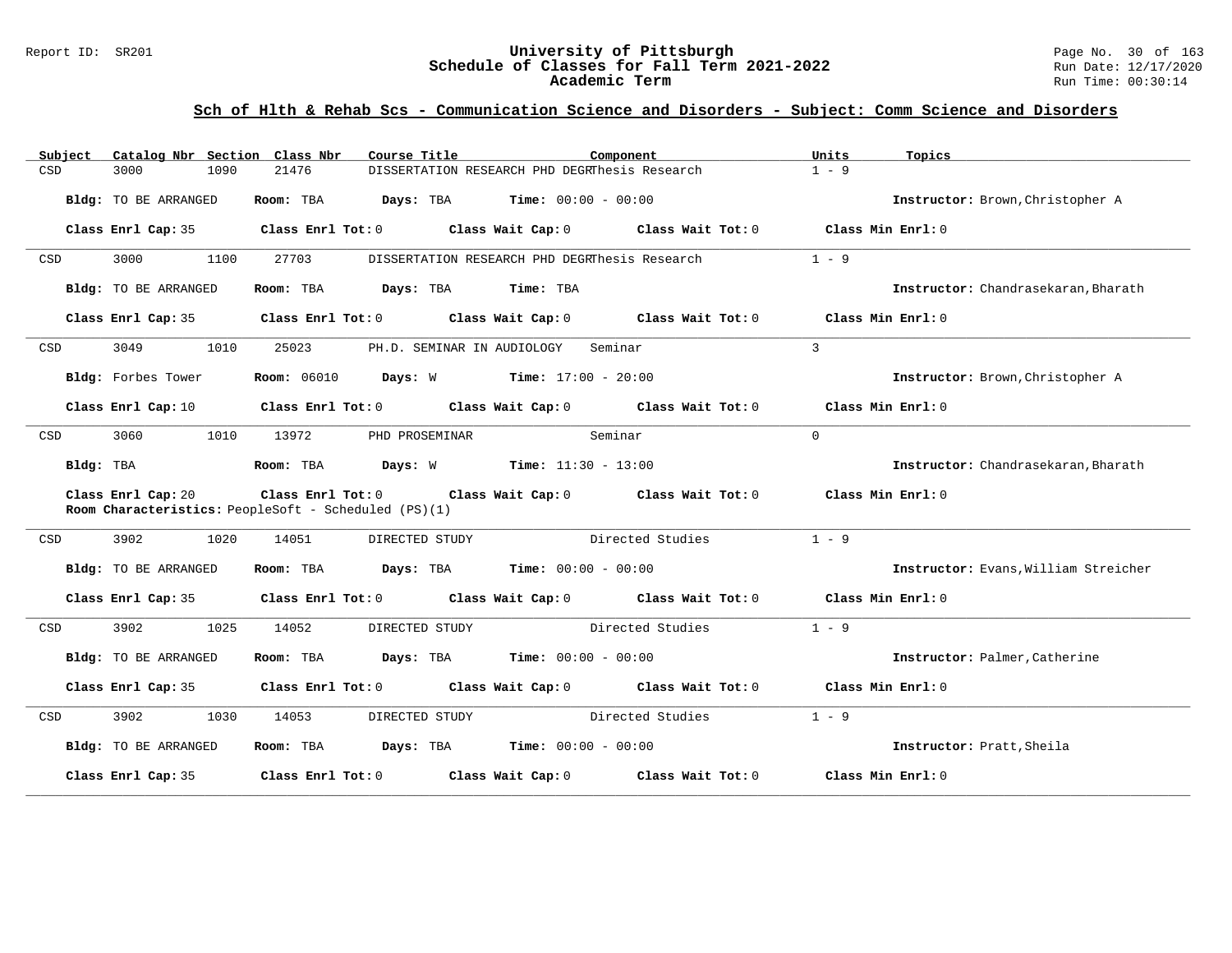#### Report ID: SR201 **University of Pittsburgh** Page No. 31 of 163 **Schedule of Classes for Fall Term 2021-2022** Run Date: 12/17/2020 **Academic Term** Run Time: 00:30:14

| Subject                                                                                                         | Catalog Nbr Section Class Nbr | Course Title                                                   |                                 | Component                                                                                  | Units   | Topics                             |
|-----------------------------------------------------------------------------------------------------------------|-------------------------------|----------------------------------------------------------------|---------------------------------|--------------------------------------------------------------------------------------------|---------|------------------------------------|
| CSD<br>3902                                                                                                     | 14054<br>1035                 | DIRECTED STUDY                                                 |                                 | Directed Studies                                                                           | $1 - 9$ |                                    |
| Bldg: TO BE ARRANGED                                                                                            |                               | Room: TBA $Days:$ TBA $Time: 00:00 - 00:00$                    |                                 |                                                                                            |         | Instructor: Kimelman, Susan S      |
|                                                                                                                 |                               |                                                                |                                 | Class Enrl Cap: 35 Class Enrl Tot: 0 Class Wait Cap: 0 Class Wait Tot: 0 Class Min Enrl: 0 |         |                                    |
| CSD and the control of the control of the control of the control of the control of the control of the control o | 3902 1045 14055               | DIRECTED STUDY                                                 |                                 | Directed Studies                                                                           | $1 - 9$ |                                    |
| Bldg: TO BE ARRANGED                                                                                            |                               | Room: TBA $\rule{1em}{0.15mm}$ Days: TBA Time: $00:00 - 00:00$ |                                 |                                                                                            |         | Instructor: Vento, Barbara         |
|                                                                                                                 |                               |                                                                |                                 | Class Enrl Cap: 35 Class Enrl Tot: 0 Class Wait Cap: 0 Class Wait Tot: 0 Class Min Enrl: 0 |         |                                    |
| 3902 390<br>CSD                                                                                                 | 1050 14056                    | DIRECTED STUDY                                                 |                                 | Directed Studies                                                                           | $1 - 9$ |                                    |
| Bldg: TO BE ARRANGED                                                                                            |                               | Room: TBA $Days:$ TBA Time: $00:00 - 00:00$                    |                                 |                                                                                            |         | Instructor: Helou, Leah Bernadette |
|                                                                                                                 |                               |                                                                |                                 | Class Enrl Cap: 35 Class Enrl Tot: 0 Class Wait Cap: 0 Class Wait Tot: 0 Class Min Enrl: 0 |         |                                    |
| CSD                                                                                                             | 3902 1060 14379               | DIRECTED STUDY                                                 |                                 | Directed Studies                                                                           | $1 - 9$ |                                    |
| Bldg: TO BE ARRANGED                                                                                            |                               | Room: TBA $Days:$ TBA $Time: 00:00 - 00:00$                    |                                 |                                                                                            |         | Instructor: Rousseau, Bernard      |
|                                                                                                                 |                               |                                                                |                                 | Class Enrl Cap: 35 Class Enrl Tot: 0 Class Wait Cap: 0 Class Wait Tot: 0 Class Min Enrl: 0 |         |                                    |
| CSD 3902 1070 14380                                                                                             |                               |                                                                |                                 | DIRECTED STUDY Directed Studies 1 - 9                                                      |         |                                    |
| Bldg: TO BE ARRANGED                                                                                            |                               | Room: TBA $Days: TBA$ Time: $00:00 - 00:00$                    |                                 |                                                                                            |         | Instructor: Hill, Katharine J.     |
|                                                                                                                 |                               |                                                                |                                 | Class Enrl Cap: 35 Class Enrl Tot: 0 Class Wait Cap: 0 Class Wait Tot: 0 Class Min Enrl: 0 |         |                                    |
| 3902<br>CSD                                                                                                     | 1080<br>15303                 |                                                                |                                 | DIRECTED STUDY Directed Studies                                                            | $1 - 9$ |                                    |
| Bldg: TO BE ARRANGED                                                                                            |                               | Room: TBA $Days:$ TBA $Time: 00:00 - 00:00$                    |                                 |                                                                                            |         | Instructor: Sayce, Leanne Jane     |
|                                                                                                                 |                               |                                                                |                                 | Class Enrl Cap: 35 Class Enrl Tot: 0 Class Wait Cap: 0 Class Wait Tot: 0 Class Min Enrl: 0 |         |                                    |
| 3902 1095<br>CSD <sub>c</sub>                                                                                   | 21483                         |                                                                |                                 | DIRECTED STUDY Directed Studies 1 - 9                                                      |         |                                    |
| Bldg: TO BE ARRANGED                                                                                            |                               | Room: TBA $Days:$ TBA $Time: 00:00 - 00:00$                    |                                 |                                                                                            |         | Instructor: Coyle, James L.        |
|                                                                                                                 |                               |                                                                |                                 | Class Enrl Cap: 35 Class Enrl Tot: 0 Class Wait Cap: 0 Class Wait Tot: 0 Class Min Enrl: 0 |         |                                    |
| 3902<br>CSD                                                                                                     | 1100<br>21484                 |                                                                | DIRECTED STUDY Directed Studies |                                                                                            | $1 - 9$ |                                    |
| Bldg: TO BE ARRANGED                                                                                            |                               | Room: TBA $Days:$ TBA $Time: 00:00 - 00:00$                    |                                 |                                                                                            |         | Instructor: Brown, Christopher A   |
|                                                                                                                 |                               |                                                                |                                 | Class Enrl Cap: 35 Class Enrl Tot: 0 Class Wait Cap: 0 Class Wait Tot: 0 Class Min Enrl: 0 |         |                                    |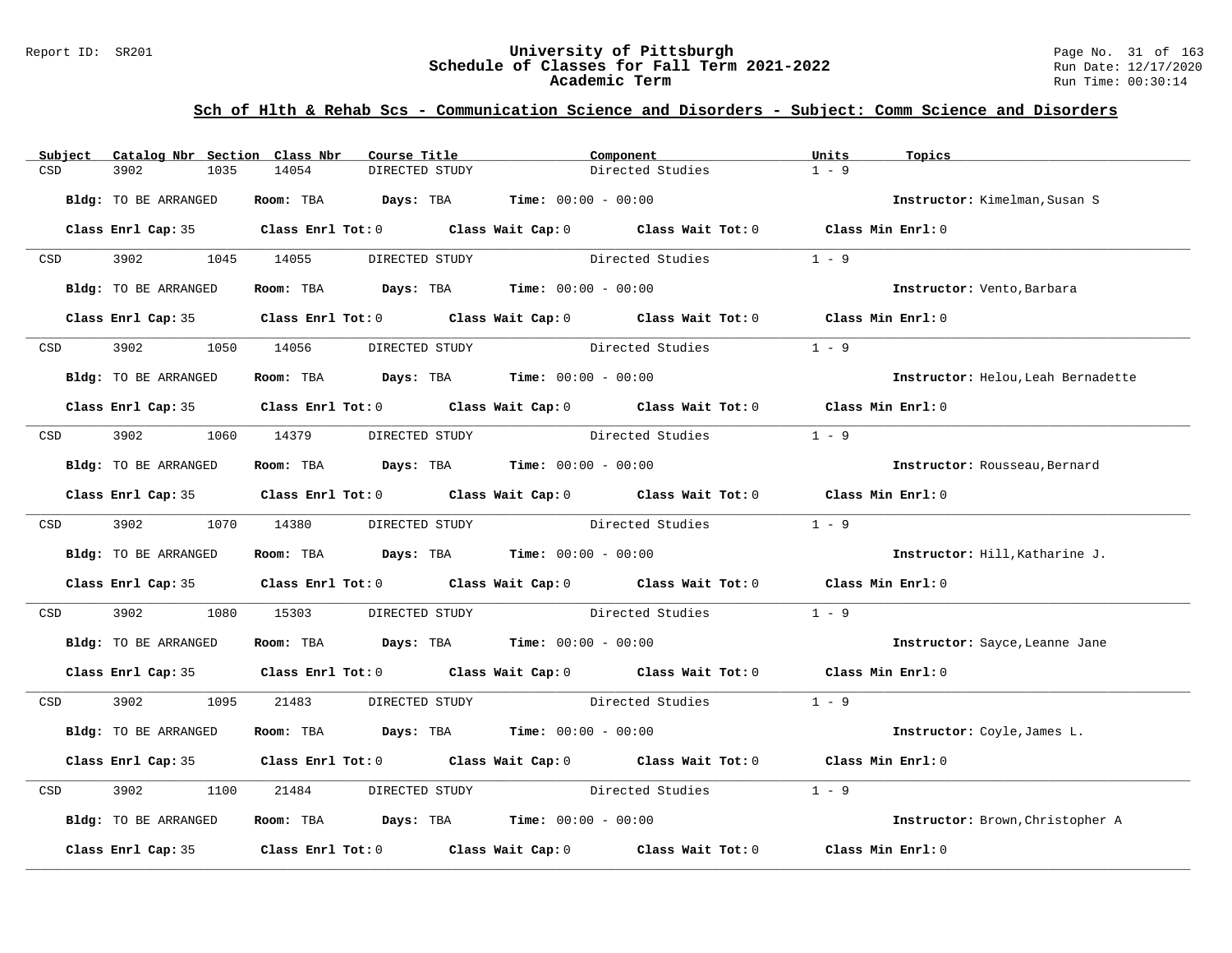| CSD |     | 3971<br>1010         | 13915 | RES PRACTICUM FOR PHD STUDENTSPracticum                                                    | $1 - 9$                                   |
|-----|-----|----------------------|-------|--------------------------------------------------------------------------------------------|-------------------------------------------|
|     |     | Bldg: TO BE ARRANGED |       | Room: TBA $Days:$ TBA Time: $00:00 - 00:00$                                                | Instructor: Hill, Katharine J.            |
|     |     |                      |       | Class Enrl Cap: 25 Class Enrl Tot: 0 Class Wait Cap: 0 Class Wait Tot: 0 Class Min Enrl: 0 |                                           |
|     |     | CSD 3971             |       | 1020 14057 RES PRACTICUM FOR PHD STUDENTSPracticum                                         | $1 - 9$                                   |
|     |     | Bldg: TO BE ARRANGED |       | Room: TBA $Days:$ TBA $Time: 00:00 - 00:00$                                                | Instructor: Evans, William Streicher      |
|     |     |                      |       | Class Enrl Cap: 35 Class Enrl Tot: 0 Class Wait Cap: 0 Class Wait Tot: 0 Class Min Enrl: 0 |                                           |
| CSD |     |                      |       | 3971 1025 14058 RES PRACTICUM FOR PHD STUDENTSPracticum                                    | $1 - 9$                                   |
|     |     | Bldg: TO BE ARRANGED |       | Room: TBA $Days:$ TBA $Time:$ $00:00 - 00:00$                                              | Instructor: Palmer, Catherine             |
|     |     |                      |       | Class Enrl Cap: 35 Class Enrl Tot: 0 Class Wait Cap: 0 Class Wait Tot: 0                   | Class Min Enrl: 0                         |
|     |     |                      |       | CSD 3971 1030 14059 RES PRACTICUM FOR PHD STUDENTSPracticum                                | $1 - 9$                                   |
|     |     | Bldg: TO BE ARRANGED |       | Room: TBA $Days:$ TBA $Time: 00:00 - 00:00$                                                | Instructor: Pratt, Sheila                 |
|     |     |                      |       | Class Enrl Cap: 35 Class Enrl Tot: 0 Class Wait Cap: 0 Class Wait Tot: 0                   | Class Min Enrl: 0                         |
| CSD |     |                      |       | 3971 1035 14060 RES PRACTICUM FOR PHD STUDENTSPracticum                                    | $1 - 9$                                   |
|     |     | Bldg: TO BE ARRANGED |       | Room: TBA $Days:$ TBA $Time: 00:00 - 00:00$                                                | Instructor: Kimelman, Susan S             |
|     |     |                      |       | Class Enrl Cap: 35 Class Enrl Tot: 0 Class Wait Cap: 0 Class Wait Tot: 0                   | Class Min Enrl: 0                         |
| CSD |     | 3971 397             |       | 1045 14061 RES PRACTICUM FOR PHD STUDENTSPracticum                                         | $1 - 9$                                   |
|     |     | Bldg: TO BE ARRANGED |       | Room: TBA $Days:$ TBA $Time: 00:00 - 00:00$                                                | Instructor: Vento, Barbara                |
|     |     |                      |       | Class Enrl Cap: 35 Class Enrl Tot: 0 Class Wait Cap: 0 Class Wait Tot: 0                   | $Class$ Min $Enrl: 0$                     |
|     | CSD | 3971 3971            |       | 1050 14062 RES PRACTICUM FOR PHD STUDENTSPracticum                                         | $1 - 9$                                   |
|     |     | Bldg: TO BE ARRANGED |       | Room: TBA $Days:$ TBA $Time: 00:00 - 00:00$                                                | Instructor: Helou, Leah Bernadette        |
|     |     | Class Enrl Cap: 35   |       | Class Enrl Tot: $0$ Class Wait Cap: $0$ Class Wait Tot: $0$                                | Class Min Enrl: 0                         |
|     |     | CSD 3971             |       | 1060 15304 RES PRACTICUM FOR PHD STUDENTSPracticum                                         | $1 - 9$                                   |
|     |     | Bldg: TO BE ARRANGED |       | Room: TBA $Days:$ TBA $Time: 00:00 - 00:00$                                                | Instructor: Hampton Wray, Amanda Michelle |
|     |     |                      |       | Class Enrl Cap: 35 Class Enrl Tot: 0 Class Wait Cap: 0 Class Wait Tot: 0 Class Min Enrl: 0 |                                           |
| CSD |     |                      |       | 3971 1075 21480 RES PRACTICUM FOR PHD STUDENTSPracticum                                    | $1 - 9$                                   |
|     |     | Bldg: TO BE ARRANGED |       | Room: TBA $Days:$ TBA $Time: 00:00 - 00:00$                                                | Instructor: Brown, Christopher A          |
|     |     | Class Enrl Cap: 35   |       | Class Enrl Tot: $0$ Class Wait Cap: $0$ Class Wait Tot: $0$                                | Class Min Enrl: 0                         |
|     |     |                      |       |                                                                                            |                                           |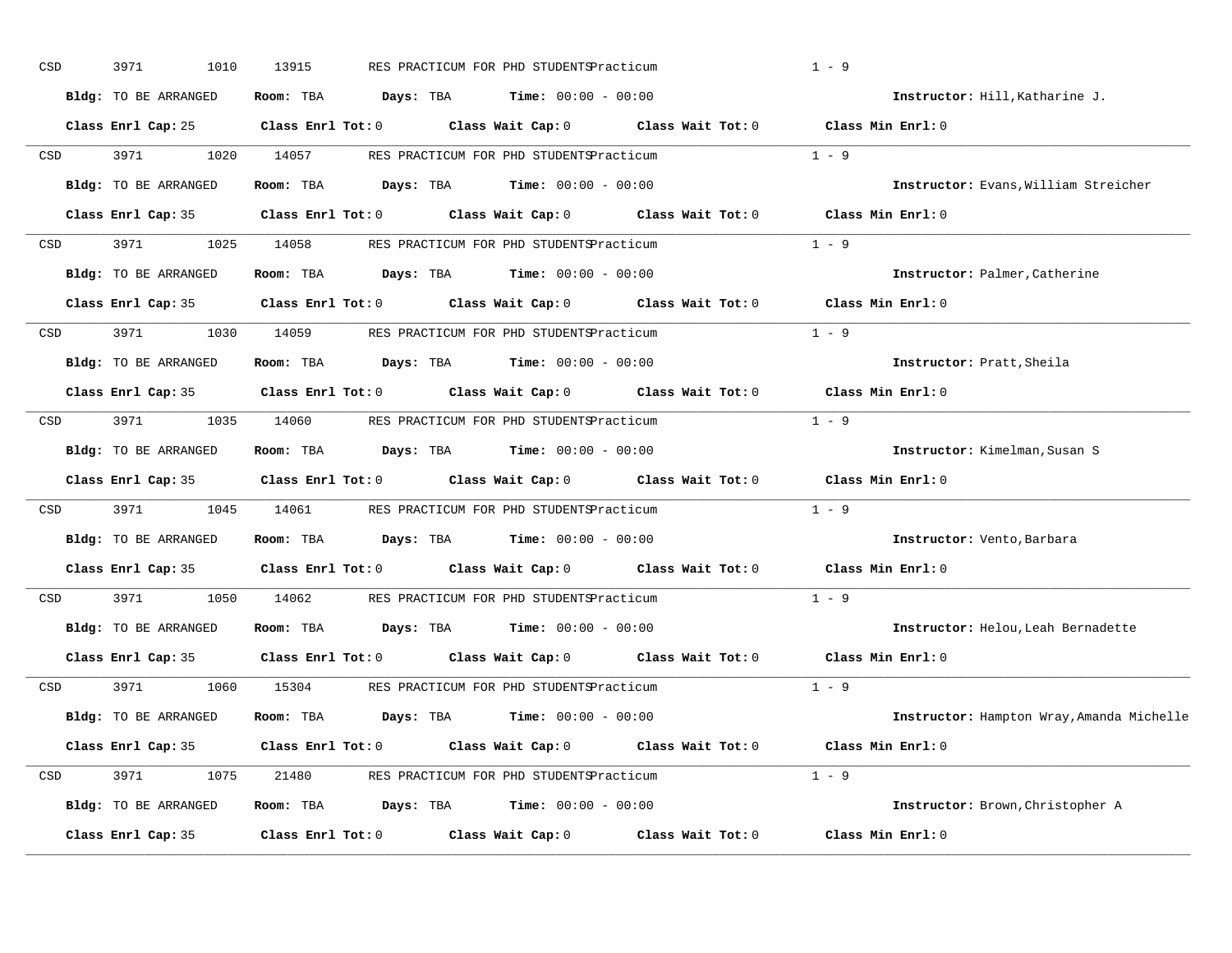### Report ID: SR201 **University of Pittsburgh University of Pittsburgh** Page No. 33 of 163<br>**Schedule of Classes for Fall Term 2021-2022** Run Date: 12/17/2020 **Schedule of Classes for Fall Term 2021-2022** Run Date: 12/17/2020 **Academic Term** Run Time: 00:30:14

| Subject | Catalog Nbr Section Class Nbr |      |                     | Course Title                            |                              | Component           | Units   | Topics                        |
|---------|-------------------------------|------|---------------------|-----------------------------------------|------------------------------|---------------------|---------|-------------------------------|
| CSD     | 3971                          | 1080 | 21481               | RES PRACTICUM FOR PHD STUDENTSPracticum |                              |                     | $-9$    |                               |
|         | <b>Bldg:</b> TO BE ARRANGED   |      | Room: TBA           | Days: TBA                               | <b>Time:</b> $00:00 - 00:00$ |                     |         | Instructor: Coyle, James L.   |
|         | Class Enrl Cap: 35            |      | Class Enrl Tot: $0$ |                                         | Class Wait Cap: 0            | Class Wait $Tot: 0$ |         | Class Min Enrl: 0             |
| CSD     | 3971                          | 1085 | 21482               | RES PRACTICUM FOR PHD STUDENTSPracticum |                              |                     | $1 - 9$ |                               |
|         | <b>Bldg:</b> TO BE ARRANGED   |      | Room: TBA           | Days: TBA                               | <b>Time:</b> $00:00 - 00:00$ |                     |         | Instructor: Rousseau, Bernard |
|         | Class Enrl Cap: 35            |      | Class Enrl Tot: $0$ |                                         | Class Wait Cap: 0            | Class Wait $Tot: 0$ |         | Class Min $Enrl: 0$           |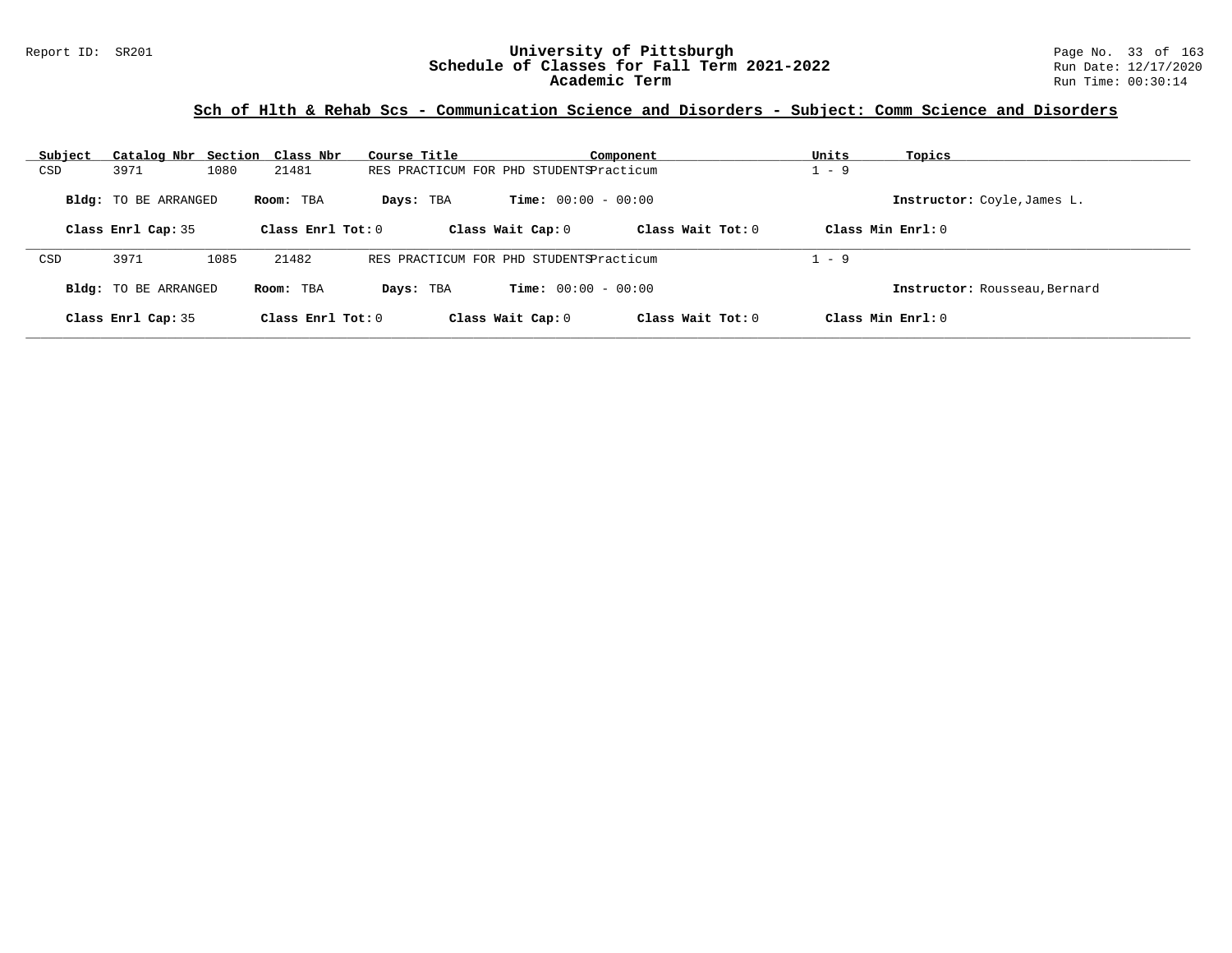#### Report ID: SR201 **University of Pittsburgh** Page No. 34 of 163 **Schedule of Classes for Fall Term 2021-2022** Run Date: 12/17/2020 **Academic Term** Run Time: 00:30:14

# **Sch of Hlth & Rehab Scs - Emergency Medicine - Subject: Emergency Medicine**

|    | Subject |                      |      | Catalog Nbr Section Class Nbr | Course Title              |                                       | Component         | Units          | Topics                         |
|----|---------|----------------------|------|-------------------------------|---------------------------|---------------------------------------|-------------------|----------------|--------------------------------|
| EМ |         | 1111                 | 1010 | 13927                         |                           | FOUNDATIONS OF EMERGENCY CARE Lecture |                   | $\mathbf{R}$   |                                |
|    |         | Bldg: TO BE ARRANGED |      | Room: OCTBA                   | Days: M                   | <b>Time:</b> $13:00 - 15:55$          |                   |                | Instructor: Pierce, John F     |
|    |         | Class Enrl Cap: 48   |      | Class Enrl Tot: 0             |                           | Class Wait Cap: 20                    | Class Wait Tot: 0 |                | Class Min Enrl: 0              |
| ЕM |         | 1112                 | 1010 | 13910                         | PATHOPHYSIOLOGY           |                                       | Lecture           | $\overline{3}$ |                                |
|    |         | Bldg: TO BE ARRANGED |      | Room: OCTBA                   | Days: M                   | Time: $17:00 - 19:55$                 |                   |                | Instructor: Seitz, Samuel R    |
|    |         | Class Enrl Cap: 48   |      | Class Enrl Tot: 0             |                           | Class Wait Cap: 20                    | Class Wait Tot: 0 |                | Class Min Enrl: 0              |
| ЕM |         | 1114                 | 1010 | 22063                         | MEDICATION ADMINISTRATION |                                       | Credit Laboratory | $\mathbf{1}$   |                                |
|    |         | Bldg: TO BE ARRANGED |      | Room: OCTBA                   | Days: M                   | $Time: 08:00 - 09:55$                 |                   |                | Instructor: Cecchini, Nicole M |
|    |         |                      |      |                               |                           |                                       |                   |                | Cutsumbis, Nicholas            |
|    |         | Class Enrl Cap: 12   |      | Class Enrl Tot: 0             |                           | Class Wait Cap: 10                    | Class Wait Tot: 0 |                | Class Min Enrl: 0              |
| ЕM |         | 1114                 | 1050 | 22064                         | MEDICATION ADMINISTRATION |                                       | Credit Laboratory | $\mathbf{1}$   |                                |
|    |         | Bldg: TO BE ARRANGED |      | Room: OCTBA                   | Days: M                   | <b>Time:</b> $10:00 - 11:55$          |                   |                | Instructor: Cecchini, Nicole M |
|    |         |                      |      |                               |                           |                                       |                   |                | Cutsumbis, Nicholas            |
|    |         | Class Enrl Cap: 12   |      | Class Enrl Tot: 0             |                           | Class Wait Cap: 10                    | Class Wait Tot: 0 |                | Class Min Enrl: 0              |
| EМ |         | 1114                 | 1090 | 22065                         | MEDICATION ADMINISTRATION |                                       | Credit Laboratory | $\mathbf{1}$   |                                |
|    |         | Bldg: TO BE ARRANGED |      | Room: OCTBA                   | Days: W                   | <b>Time:</b> $08:00 - 09:55$          |                   |                | Instructor: Cecchini, Nicole M |
|    |         |                      |      |                               |                           |                                       |                   |                | Cutsumbis, Nicholas            |
|    |         | Class Enrl Cap: 12   |      | Class Enrl Tot: 0             |                           | Class Wait Cap: 10                    | Class Wait Tot: 0 |                | Class Min Enrl: 0              |
| ЕM |         | 1114                 | 1110 | 22066                         | MEDICATION ADMINISTRATION |                                       | Credit Laboratory | $\mathbf{1}$   |                                |
|    |         | Bldg: TO BE ARRANGED |      | Room: OCTBA                   | Days: W                   | $Time: 10:00 - 11:55$                 |                   |                | Instructor: Cecchini, Nicole M |
|    |         |                      |      |                               |                           |                                       |                   |                | Cutsumbis, Nicholas            |
|    |         | Class Enrl Cap: 12   |      | Class Enrl Tot: 0             |                           | Class Wait Cap: 10                    | Class Wait Tot: 0 |                | Class Min Enrl: 0              |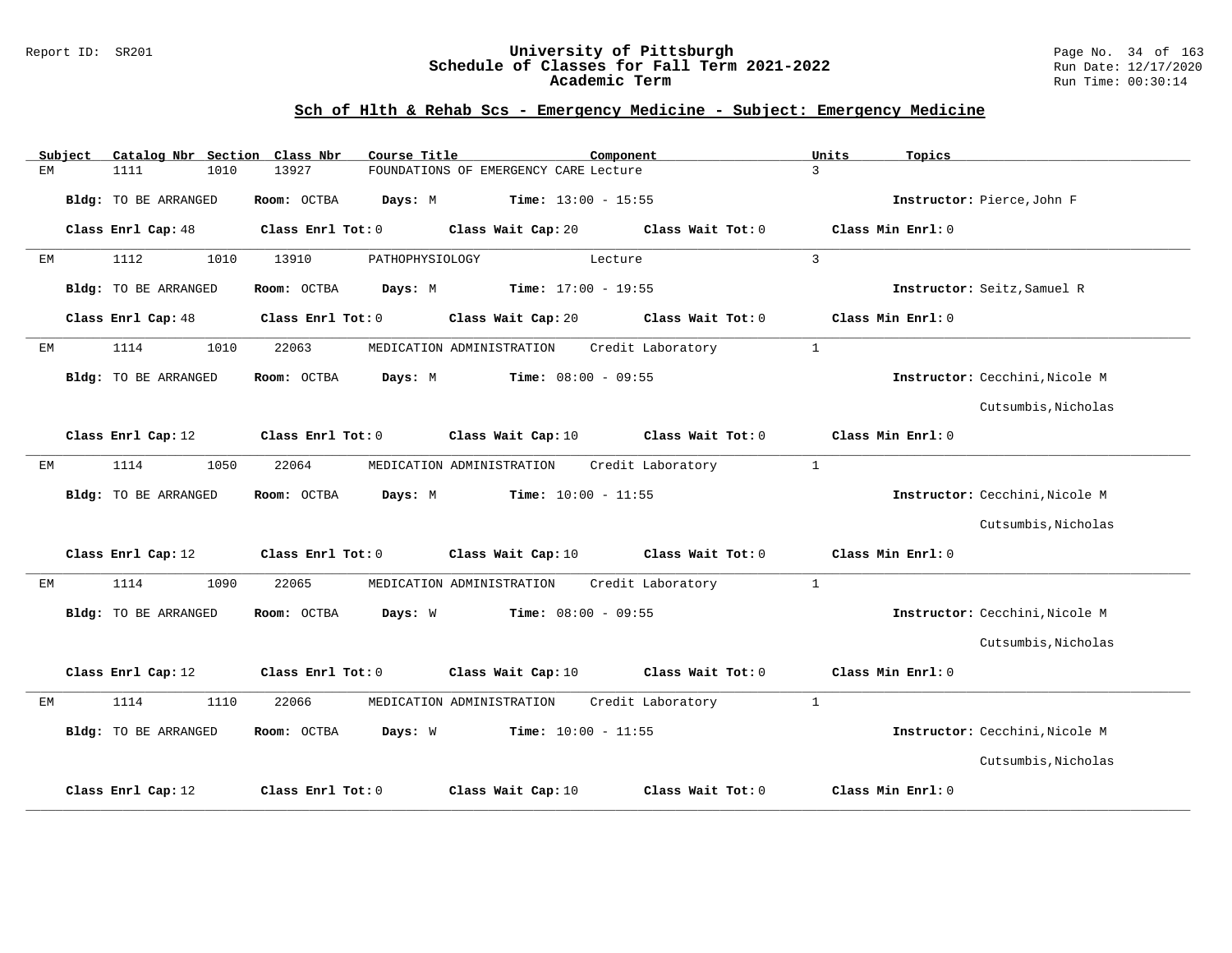#### Report ID: SR201 **University of Pittsburgh** Page No. 35 of 163 **Schedule of Classes for Fall Term 2021-2022** Run Date: 12/17/2020 **Academic Term** Run Time: 00:30:14

# **Sch of Hlth & Rehab Scs - Emergency Medicine - Subject: Emergency Medicine**

|    | Subject |                      |      | Catalog Nbr Section Class Nbr | Course Title      |                            |                                      | Component |                   |                | Units | Topics            |                                  |
|----|---------|----------------------|------|-------------------------------|-------------------|----------------------------|--------------------------------------|-----------|-------------------|----------------|-------|-------------------|----------------------------------|
| ЕM |         | 1115                 | 1030 | 13893                         |                   |                            | INTRO TO PHYSICAL ASSESSMENT Lecture |           |                   | $\mathbf{3}$   |       |                   |                                  |
|    |         | Bldg: TO BE ARRANGED |      | Room: OCTBA                   | Days: W           |                            | <b>Time:</b> $17:00 - 19:55$         |           |                   |                |       |                   | Instructor: Traynor, Owen T.     |
|    |         |                      |      |                               |                   |                            |                                      |           |                   |                |       |                   | Stoy, Walt A                     |
|    |         | Class Enrl Cap: 48   |      | Class Enrl Tot: 0             |                   |                            | Class Wait Cap: 20                   |           | Class Wait Tot: 0 |                |       | Class Min Enrl: 0 |                                  |
| ЕM |         | 1116                 | 1030 | 22067                         | PHYSICAL EXAM LAB |                            |                                      |           | Credit Laboratory | $\mathbf{1}$   |       |                   |                                  |
|    |         | Bldg: TO BE ARRANGED |      | Room: OCTBA                   | Days: W           |                            | $Time: 08:00 - 09:55$                |           |                   |                |       |                   | Instructor: Seitz, Samuel R      |
|    |         |                      |      |                               |                   |                            |                                      |           |                   |                |       |                   | Prunty, Stuart A                 |
|    |         | Class Enrl Cap: 12   |      | Class Enrl Tot: 0             |                   |                            | Class Wait Cap: 10                   |           | Class Wait Tot: 0 |                |       | Class Min Enrl: 0 |                                  |
| ЕM |         | 1116                 | 1070 | 22068                         | PHYSICAL EXAM LAB |                            |                                      |           | Credit Laboratory | $\mathbf{1}$   |       |                   |                                  |
|    |         | Bldg: TO BE ARRANGED |      | Room: OCTBA                   | Days: M           |                            | Time: $08:00 - 09:55$                |           |                   |                |       |                   | Instructor: Seitz, Samuel R      |
|    |         |                      |      |                               |                   |                            |                                      |           |                   |                |       |                   | Prunty, Stuart A                 |
|    |         | Class Enrl Cap: 12   |      | Class Enrl Tot: 0             |                   |                            | Class Wait Cap: 10                   |           | Class Wait Tot: 0 |                |       | Class Min Enrl: 0 |                                  |
| ЕM |         | 1116                 | 1110 | 22069                         | PHYSICAL EXAM LAB |                            |                                      |           | Credit Laboratory | $\mathbf{1}$   |       |                   |                                  |
|    |         | Bldg: TO BE ARRANGED |      | Room: OCTBA                   | Days: M           |                            | <b>Time:</b> $10:00 - 11:55$         |           |                   |                |       |                   | Instructor: Seitz, Samuel R      |
|    |         |                      |      |                               |                   |                            |                                      |           |                   |                |       |                   | Prunty, Stuart A                 |
|    |         | Class Enrl Cap: 12   |      | Class Enrl Tot: 0             |                   |                            | Class Wait Cap: 10                   |           | Class Wait Tot: 0 |                |       | Class Min Enrl: 0 |                                  |
| ЕM |         | 1116                 | 1130 | 22070                         | PHYSICAL EXAM LAB |                            |                                      |           | Credit Laboratory | $\mathbf{1}$   |       |                   |                                  |
|    |         | Bldg: TO BE ARRANGED |      | Room: OCTBA                   | Days: W           |                            | $Time: 10:00 - 11:55$                |           |                   |                |       |                   | Instructor: Seitz, Samuel R      |
|    |         |                      |      |                               |                   |                            |                                      |           |                   |                |       |                   | Prunty, Stuart A                 |
|    |         | Class Enrl Cap: 12   |      | Class Enrl Tot: 0             |                   |                            | Class Wait Cap: 10                   |           | Class Wait Tot: 0 |                |       | Class Min Enrl: 0 |                                  |
| ЕM |         | 1122                 | 1040 | 14388                         |                   | CARDIOLOGY AND RESPIRATORY |                                      | Lecture   |                   | $\overline{3}$ |       |                   |                                  |
|    |         | Bldg: TO BE ARRANGED |      | Room: OCTBA                   | Days: W           |                            | <b>Time:</b> $13:00 - 15:55$         |           |                   |                |       |                   | Instructor: Platt, Thomas Edward |
|    |         | Class Enrl Cap: 48   |      | Class Enrl Tot: 0             |                   |                            | Class Wait Cap: 20                   |           | Class Wait Tot: 0 |                |       | Class Min Enrl: 0 |                                  |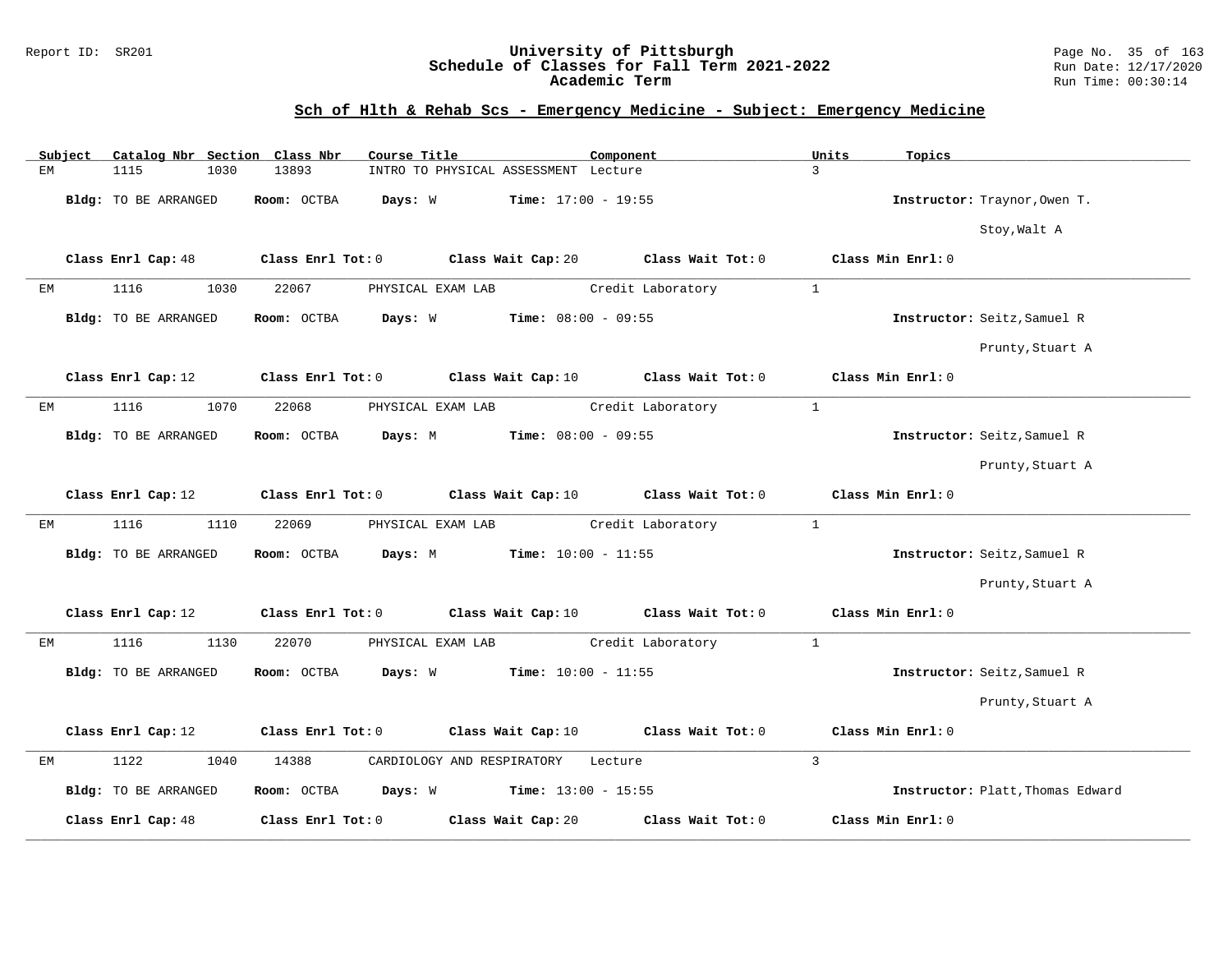#### Report ID: SR201 **University of Pittsburgh** Page No. 36 of 163 **Schedule of Classes for Fall Term 2021-2022** Run Date: 12/17/2020 **Academic Term** Run Time: 00:30:14

# **Sch of Hlth & Rehab Scs - Emergency Medicine - Subject: Emergency Medicine**

| Catalog Nbr Section Class Nbr<br>Subject | Course Title                                                                                         | Component         | Units<br>Topics                   |
|------------------------------------------|------------------------------------------------------------------------------------------------------|-------------------|-----------------------------------|
| ЕM<br>1152<br>1030                       | 13969<br>ISSUES IN HEALTH CARE                                                                       | Lecture           | $\overline{2}$                    |
| Bldg: TO BE ARRANGED                     | <b>Room:</b> OCTBA <b>Days:</b> Tu <b>Time:</b> $12:00 - 13:55$                                      |                   | Instructor: Stoy, Walt A          |
|                                          | Class Enrl Cap: 54 Class Enrl Tot: 0 Class Wait Cap: 20 Class Wait Tot: 0                            |                   | Class Min Enrl: 0                 |
| 1153<br>1070<br>EМ                       | 14390<br>ISSUES IN HEALTH CARE EDUCATIOLecture                                                       |                   | $\overline{2}$                    |
| Bldg: TO BE ARRANGED                     | Room: OCTBA $Days: Tu$ Time: $14:00 - 15:55$                                                         |                   | Instructor: Platt, Thomas Edward  |
| Class Enrl Cap: 54                       | Class Enrl Tot: 0 Class Wait Cap: 20 Class Wait Tot: 0                                               |                   | Class Min Enrl: 0                 |
| 1154<br>1070<br>ЕM                       | 14392<br>HEALTH CARE RESEARCH                                                                        | Lecture           | 2                                 |
| Bldg: Forbes Tower                       | <b>Room: 05068</b><br><b>Days:</b> Th <b>Time:</b> $08:00 - 10:00$                                   |                   | Instructor: Platt, Thomas Edward  |
|                                          |                                                                                                      |                   | Patterson, Paul Daniel            |
|                                          | Class Enrl Cap: 54 $\hbox{Class Enrl Tot: 0}$ $\hbox{Class Wait Cap: 20}$ $\hbox{Class Mail Tot: 0}$ |                   | Class Min Enrl: 0                 |
| 1158<br>1040<br>EМ                       | 15273<br>FINC & ACCT FOR HEALTH CARE Lecture                                                         |                   | 2                                 |
| Bldg: TO BE ARRANGED                     | Room: OCTBA $Days: Th$ Time: $13:00 - 14:55$                                                         |                   | Instructor: Marasco, Edward Ralph |
|                                          |                                                                                                      |                   | Seitz, Samuel R                   |
|                                          | Class Enrl Cap: 54 Class Enrl Tot: 0 Class Wait Cap: 20 Class Wait Tot: 0                            |                   | Class Min Enrl: 0                 |
| 1166<br>1010<br>EМ                       | 26246<br>SENIOR INTERNSHIP Internship                                                                |                   | 1                                 |
| Bldg: TO BE ARRANGED                     | <b>Days:</b> TBA <b>Time:</b> $00:00 - 00:00$<br>Room: TBA                                           |                   | Instructor: Stoy, Walt A          |
| Class Enrl Cap: 54                       | Class Enrl Tot: 0 Class Wait Cap: 20 Class Wait Tot: 0                                               |                   | Class Min Enrl: 0                 |
| 1010<br>1170<br>EМ                       | 26375<br>CRITICAL CARE MEDICINE 1                                                                    | Lecture           | 3                                 |
| Bldg: TO BE ARRANGED                     | Room: OCTBA<br><b>Days:</b> Tu <b>Time:</b> $08:00 - 10:50$                                          |                   | Instructor: Pierce, John F        |
| Class Enrl Cap: 54                       | Class Enrl Tot: 0 Class Wait Cap: 20 Class Wait Tot: 0                                               |                   | Class Min Enrl: 0                 |
| 1176<br>1010<br>EM                       | 26247<br>SENIOR INTERNSHIP - WEB                                                                     | Internship        | $\mathbf{1}$                      |
| Bldg: WEB Based Class                    | Room: TBA<br><b>Days:</b> TBA <b>Time:</b> $00:00 - 00:00$                                           |                   | Instructor: Stoy, Walt A          |
| Class Enrl Cap: 20<br>Attributes: Online | Class Enrl Tot: 0 Class Wait Cap: 20                                                                 | Class Wait Tot: 0 | Class Min Enrl: 0                 |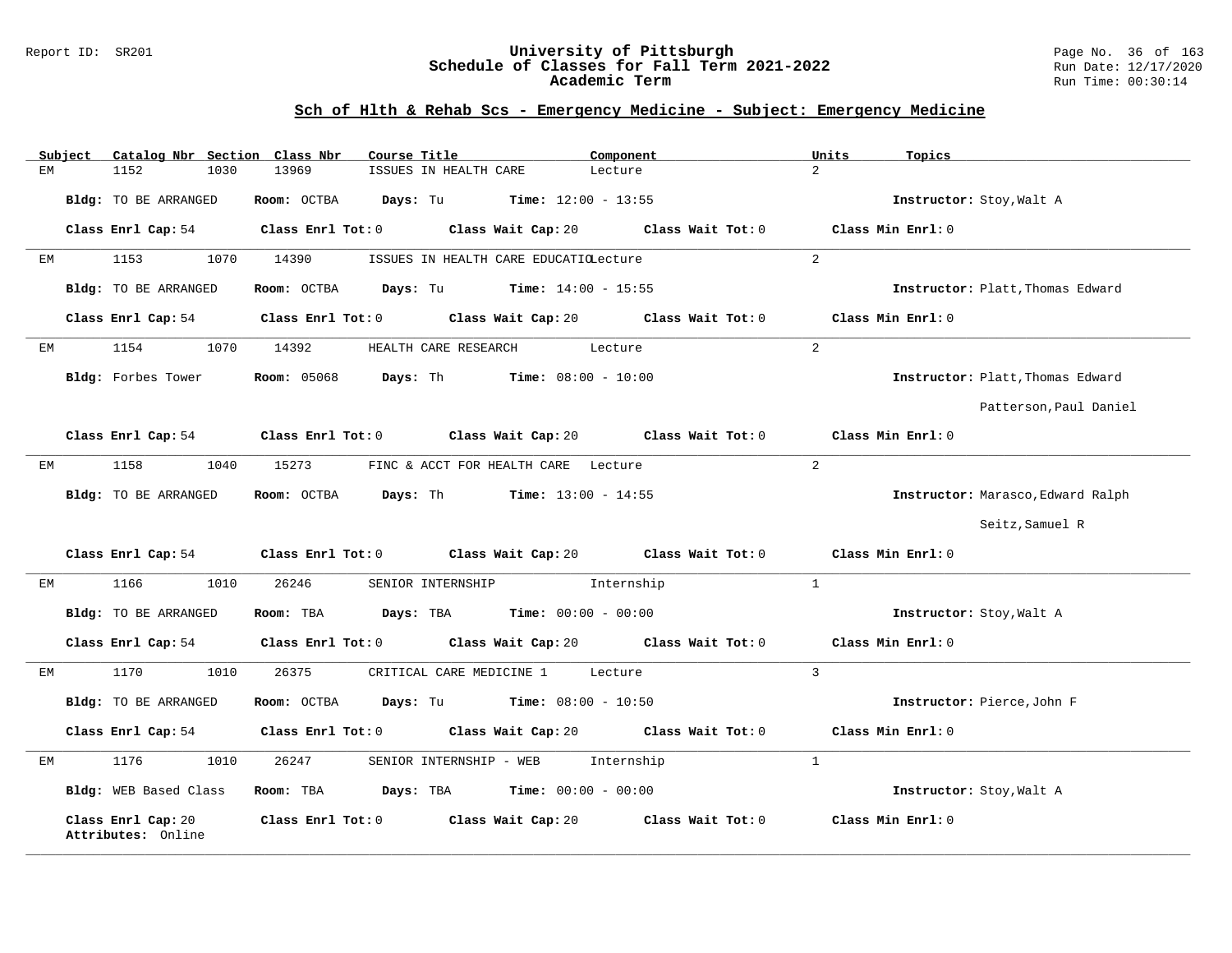#### Report ID: SR201 **University of Pittsburgh** Page No. 37 of 163 **Schedule of Classes for Fall Term 2021-2022** Run Date: 12/17/2020 **Academic Term** Run Time: 00:30:14

# **Sch of Hlth & Rehab Scs - Emergency Medicine - Subject: Emergency Medicine**

| Subject | Catalog Nbr Section Class Nbr            |                                                          | Course Title                             | Component                                 | Units<br>Topics                                       |                                      |
|---------|------------------------------------------|----------------------------------------------------------|------------------------------------------|-------------------------------------------|-------------------------------------------------------|--------------------------------------|
| ЕM      | 1180<br>1060                             | 14395                                                    | HEALTH CARE MANAGEMENT                   | Lecture                                   | $\overline{a}$                                        |                                      |
|         | Bldg: Forbes Tower                       | <b>Room: 05068</b>                                       | Days: Th<br><b>Time:</b> $10:00 - 12:00$ |                                           |                                                       | Instructor: Komondor, Eugene Michael |
|         |                                          |                                                          |                                          |                                           |                                                       | Seitz, Samuel R                      |
|         | Class Enrl Cap: 54                       | Class Enrl Tot: 0                                        | Class Wait Cap: 20                       | Class Wait Tot: 0                         | Class Min Enrl: 0                                     |                                      |
| EM      | 1010<br>1190                             | 26374                                                    | CRITICAL CARE MEDICINE 1 - WEBLecture    |                                           | $\overline{3}$                                        |                                      |
|         | Bldg: WEB Based Class                    | Room: TBA                                                | Time: $00:00 - 00:00$<br>Days: TBA       |                                           |                                                       | Instructor: Pierce, John F           |
|         | Class Enrl Cap: 20<br>Attributes: Online | Class Enrl Tot: 0                                        | Class Wait Cap: 20                       | Class Wait Tot: 0                         | Class Min Enrl: 0                                     |                                      |
| ЕM      | 1250<br>1010                             | 23576                                                    | INTRO TO COMMUNITY HEALTH                | Lecture                                   | $\overline{a}$                                        |                                      |
|         | <b>Bldg:</b> TO BE ARRANGED              | Room: TBA                                                | Days: Tu<br><b>Time:</b> $16:00 - 17:55$ |                                           |                                                       | Instructor: Pierce, John F           |
|         |                                          |                                                          |                                          |                                           |                                                       | Cornelius, Christie Rose             |
|         |                                          |                                                          |                                          |                                           |                                                       | Seitz, Samuel R                      |
|         | Class Enrl Cap: 54<br>Reserve Capacity:  | Class Enrl Tot: 0<br>01-MAR-2021 Restricted EM BS Majors | Class Wait Cap: 20                       | Class Wait Tot: 0<br>Reserve Enrl Cap: 54 | Class Min Enrl: 0<br>Reserve Enrl Tot:<br>$\mathbf 0$ |                                      |
| ЕM      | 1260<br>1010                             | 26248                                                    | COGNITIVE PSYCH DECISION MAKNGLecture    |                                           | 2                                                     |                                      |
|         | <b>Bldg:</b> TO BE ARRANGED              | Room: OCTBA                                              | <b>Time:</b> $09:00 - 10:50$<br>Days: W  |                                           |                                                       | Instructor: Paris, Paul M            |
|         |                                          |                                                          |                                          |                                           |                                                       | Stoy, Walt A                         |
|         | Class Enrl Cap: 12                       | Class Enrl Tot: 0                                        | Class Wait Cap: 10                       | Class Wait Tot: 0                         | Class Min Enrl: 0                                     |                                      |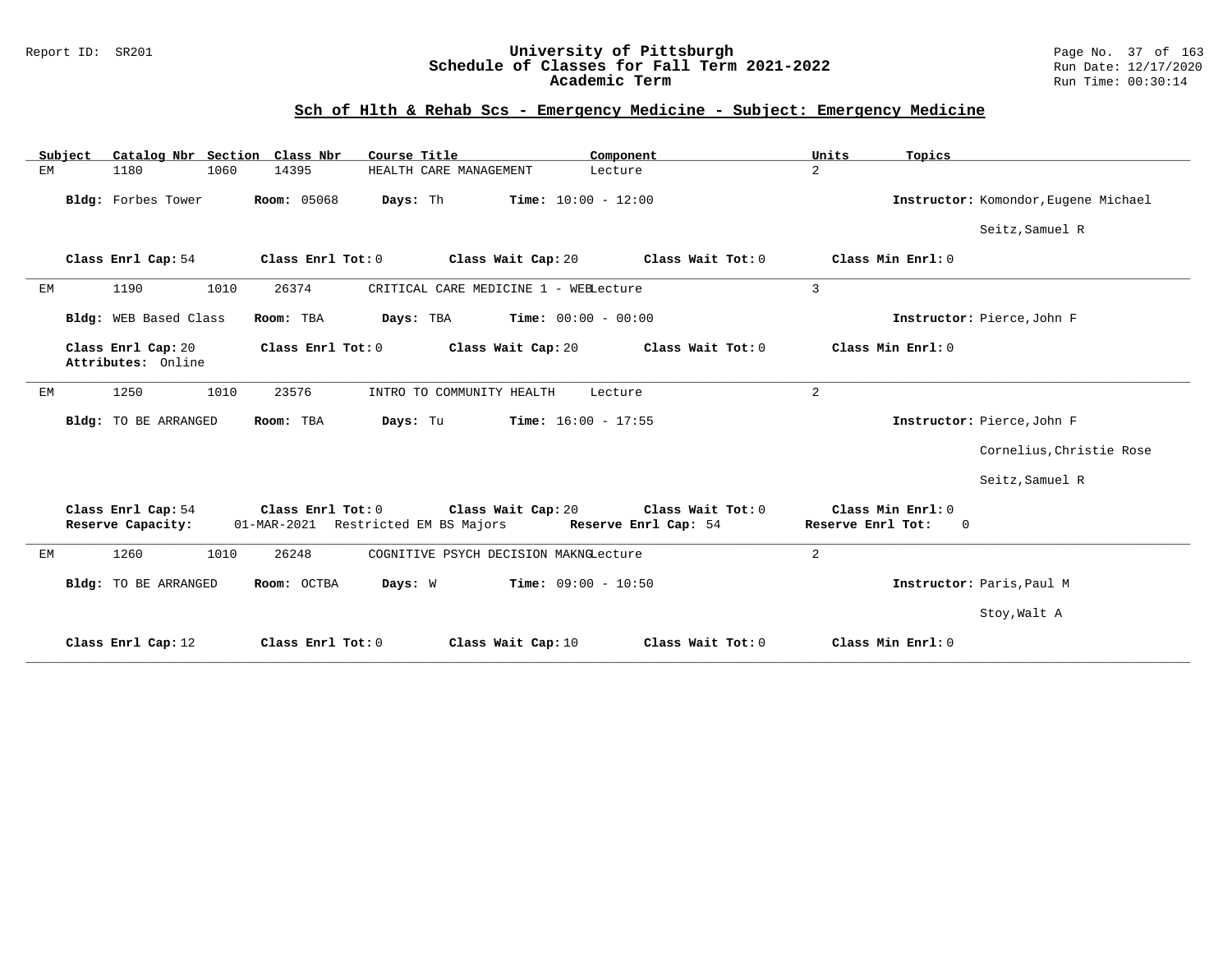#### Report ID: SR201 **University of Pittsburgh** Page No. 38 of 163 **Schedule of Classes for Fall Term 2021-2022** Run Date: 12/17/2020 **Academic Term** Run Time: 00:30:14

# **Sch of Hlth & Rehab Scs - Health Infomatics - Subject: Health Informatics**

|    | Subject   | Catalog Nbr Section Class Nbr |      |                                                                           | Course Title     |                             |                                       | Component        |                   | Units          | Topics            |                                  |
|----|-----------|-------------------------------|------|---------------------------------------------------------------------------|------------------|-----------------------------|---------------------------------------|------------------|-------------------|----------------|-------------------|----------------------------------|
| HI |           | 2210                          | 1010 | 28935                                                                     |                  | HEALTH INFO AND HEALTH CARE |                                       | Lecture          |                   | 3              |                   |                                  |
|    | Bldg: TBA |                               |      | Room: TBA                                                                 | Days: M          |                             | <b>Time:</b> $17:00 - 20:00$          |                  |                   |                |                   | Instructor: Watzlaf, Valerie J   |
|    |           |                               |      |                                                                           |                  |                             |                                       |                  |                   |                |                   | Anania-Firouzan, Patricia        |
|    |           |                               |      |                                                                           |                  |                             |                                       |                  |                   |                |                   | DeAlmeida, Dilhari R             |
|    |           | Class Enrl Cap: 50            |      | Class Enrl Tot: 0<br>Room Characteristics: PeopleSoft - Scheduled (PS)(1) |                  |                             | Class Wait Cap: 0                     |                  | Class Wait Tot: 0 |                | Class Min Enrl: 0 |                                  |
| HI |           | 2250                          | 1010 | 28936                                                                     |                  |                             | FOUNDATIONS OF HEALTH INFORMATLecture |                  |                   | $\overline{3}$ |                   |                                  |
|    |           | Bldg: Forbes Tower            |      | <b>Room: 06050</b>                                                        | Days: Tu         |                             | <b>Time:</b> $17:00 - 20:00$          |                  |                   |                |                   | Instructor: Saptono, Andi        |
|    |           |                               |      |                                                                           |                  |                             |                                       |                  |                   |                |                   | DeAlmeida, Dilhari R             |
|    |           |                               |      |                                                                           |                  |                             |                                       |                  |                   |                |                   | Zhou, Leming                     |
|    |           |                               |      |                                                                           |                  |                             |                                       |                  |                   |                |                   | Parmanto, Bambang                |
|    |           | Class Enrl Cap: 30            |      | Class Enrl Tot: 0                                                         |                  |                             | Class Wait Cap: 0                     |                  | Class Wait Tot: 0 |                | Class Min Enrl: 0 |                                  |
| HI |           | 2410                          | 1010 | 28938                                                                     |                  |                             | HLT VOCAB, TRMLGY CLASSFCT SYSLecture |                  |                   | $\overline{3}$ |                   |                                  |
|    |           | Bldg: Forbes Tower            |      | <b>Room: 06050</b>                                                        | Days: Th         |                             | Time: $17:00 - 20:00$                 |                  |                   |                |                   | Instructor: DeAlmeida, Dilhari R |
|    |           |                               |      |                                                                           |                  |                             |                                       |                  |                   |                |                   | Anania-Firouzan, Patricia        |
|    |           | Class Enrl Cap: 32            |      | Class Enrl Tot: 0                                                         |                  |                             | Class Wait Cap: 0                     |                  | Class Wait Tot: 0 |                | Class Min Enrl: 0 |                                  |
| ΗI |           | 2450                          | 1010 | 28937                                                                     |                  |                             | SECURITY, PRIVACY, LGL & ETHCLLecture |                  |                   | $\overline{3}$ |                   |                                  |
|    |           | Bldg: Forbes Tower            |      | <b>Room: 06048</b>                                                        | Days: W          |                             | Time: $17:00 - 20:00$                 |                  |                   |                |                   | Instructor: Zhou, Leming         |
|    |           |                               |      |                                                                           |                  |                             |                                       |                  |                   |                |                   | Watzlaf, Valerie J               |
|    |           | Class Enrl Cap: 35            |      | Class Enrl Tot: 0                                                         |                  |                             | Class Wait Cap: 0                     |                  | Class Wait Tot: 0 |                | Class Min Enrl: 0 |                                  |
| ΗI |           | 2902                          | 1010 | 29651                                                                     | DIRECTED STUDIES |                             |                                       | Directed Studies |                   | $1 - 9$        |                   |                                  |
|    |           | <b>Bldg:</b> TO BE ARRANGED   |      | Room: TBA                                                                 | Days: TBA        |                             | <b>Time:</b> $00:00 - 00:00$          |                  |                   |                |                   | Instructor: Zhou, Leming         |
|    |           | Class Enrl Cap: 35            |      | Class Enrl Tot: 0                                                         |                  |                             | Class Wait Cap: 0                     |                  | Class Wait Tot: 0 |                | Class Min Enrl: 0 |                                  |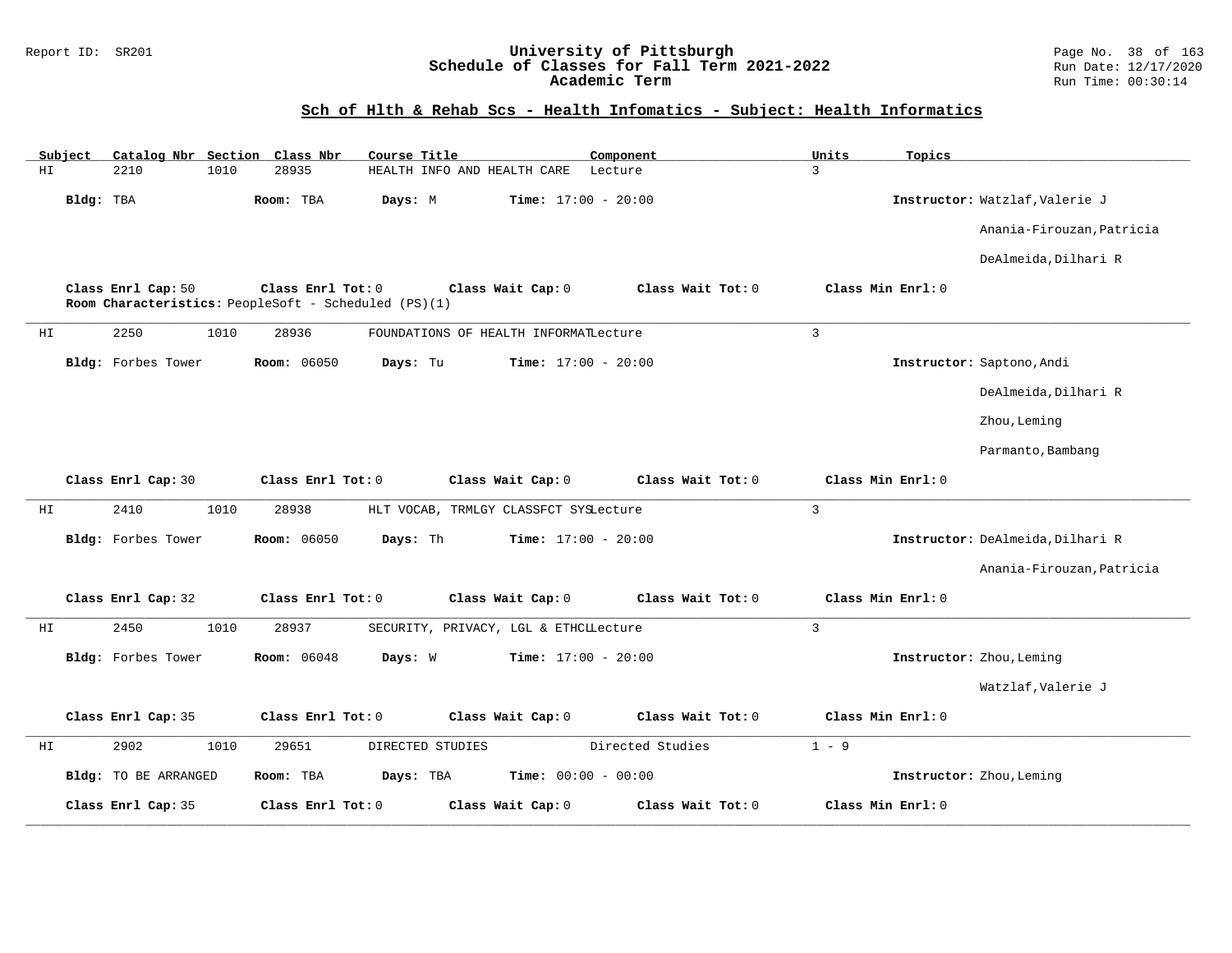#### Report ID: SR201 **University of Pittsburgh** Page No. 39 of 163 **Schedule of Classes for Fall Term 2021-2022** Run Date: 12/17/2020 **Academic Term** Run Time: 00:30:14

### **Sch of Hlth & Rehab Scs - Health Infomatics - Subject: Health Informatics**

| Subject | Catalog Nbr Section Class Nbr            |                   | Course Title                              | Component                    | Units<br>Topics           |
|---------|------------------------------------------|-------------------|-------------------------------------------|------------------------------|---------------------------|
| ΗI      | 1010<br>2999                             | 29011             | INDEPENDENT STUDY                         | Independent Study            | $1 - 6$                   |
|         | Bldg: TO BE ARRANGED                     | Room: TBA         | Days: TBA                                 | <b>Time:</b> $00:00 - 00:00$ | Instructor: Zhou, Leming  |
|         | Class Enrl Cap: 35                       | Class Enrl Tot: 0 | Class Wait Cap: 0                         | Class Wait Tot: 0            | Class Min Enrl: 0         |
| ΗI      | 1020<br>2999                             | 29012             | INDEPENDENT STUDY                         | Independent Study            | $1 - 6$                   |
|         | Bldg: WEB Based Class                    | Room: TBA         | <b>Time:</b> $00:00 - 00:00$<br>Days: TBA |                              | Instructor: Zhou, Leming  |
|         | Class Enrl Cap: 35<br>Attributes: Online | Class Enrl Tot: 0 | Class Wait Cap: 0                         | Class Wait Tot: 0            | Class Min Enrl: 0         |
| HI      | 1030<br>2999                             | 29185             | INDEPENDENT STUDY                         | Independent Study            | $1 - 6$                   |
|         | Bldg: TO BE ARRANGED                     | Room: TBA         | Days: TBA                                 | <b>Time:</b> $00:00 - 00:00$ | Instructor: Saptono, Andi |
|         | Class Enrl Cap: 35                       | Class Enrl Tot: 0 | Class Wait Cap: 0                         | Class Wait Tot: 0            | Class Min Enrl: 0         |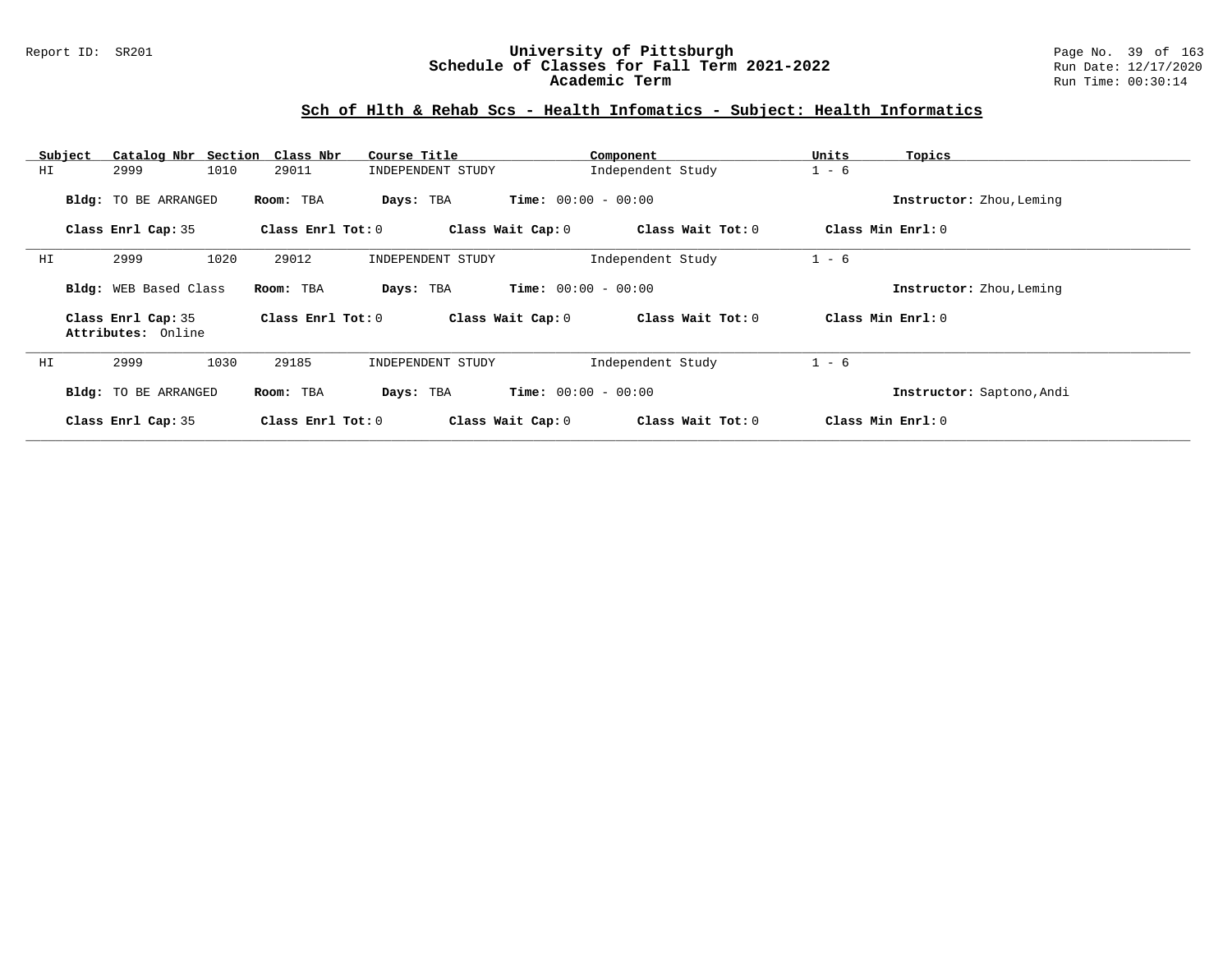# **Sch of Hlth & Rehab Scs - Health Information Management - Subject: Health Information Management**

| Subject |                    |      | Catalog Nbr Section Class Nbr                                                                       | Course Title                         |                                       | Component         | Units | Topics                          |
|---------|--------------------|------|-----------------------------------------------------------------------------------------------------|--------------------------------------|---------------------------------------|-------------------|-------|---------------------------------|
| HIM     | 1470               | 1030 | 13868                                                                                               |                                      | SUPERVISION HUMAN RESOURCES HCLecture |                   | 3     |                                 |
|         | Bldg: TBA          |      | Room: TBA                                                                                           | Days: Tu                             | $Time: 17:30 - 20:30$                 |                   |       | Instructor: Lindsay, Page C.    |
|         |                    |      | Class Enrl Cap: 40 Class Enrl Tot: 0<br><b>Room Characteristics:</b> PeopleSoft - Scheduled (PS)(1) | Class Wait Cap: 20                   |                                       | Class Wait Tot: 0 |       | Class Min Enrl: 0               |
| HIM     | 1475               | 1030 | 13869                                                                                               | HIM NON-TRADITIONAL SETTING          |                                       | Lecture           | 3     |                                 |
|         | Bldg: TBA          |      | Room: TBA                                                                                           | Days: M                              | $Time: 13:00 - 16:00$                 |                   |       | Instructor: Watzlaf, Valerie J  |
|         | Class Enrl Cap: 40 |      | <b>Room Characteristics:</b> PeopleSoft - Scheduled (PS)(1)                                         | Class Enrl Tot: 0 Class Wait Cap: 20 |                                       | Class Wait Tot: 0 |       | Class Min Enrl: 0               |
| HIM     | 1485               | 1040 | 13872                                                                                               |                                      | PROJECT MANAG & SYSTEMS ANALYSLecture |                   | 3     |                                 |
|         | Bldg: TBA          |      | Room: TBA                                                                                           | Days: W                              | $Time: 16:00 - 19:00$                 |                   |       | Instructor: Paone, Suzanne Jane |
|         | Class Enrl Cap: 35 |      | <b>Room Characteristics:</b> PeopleSoft - Scheduled (PS)(1)                                         | Class Enrl Tot: 0 Class Wait Cap: 20 |                                       | Class Wait Tot: 0 |       | Class Min Enrl: 0               |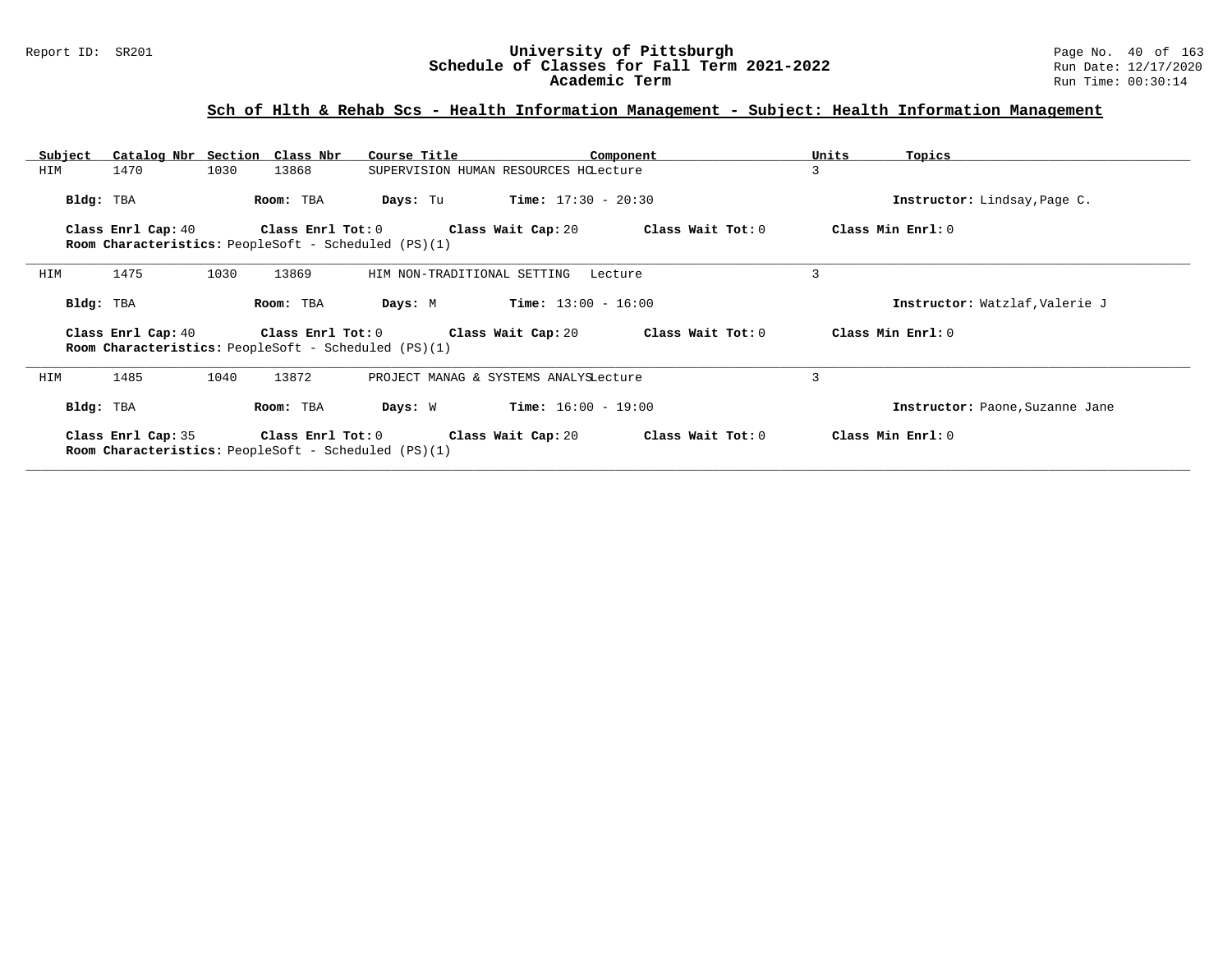#### Report ID: SR201 **University of Pittsburgh** Page No. 41 of 163 **Schedule of Classes for Fall Term 2021-2022** Run Date: 12/17/2020 **Academic Term** Run Time: 00:30:14

# **Sch of Hlth & Rehab Scs - Occupational Therapy - Subject: Occupational Therapy**

| Subject | Catalog Nbr Section Class Nbr | Course Title           |                              | Component                                                                                                                                      | Units<br>Topics                     |  |
|---------|-------------------------------|------------------------|------------------------------|------------------------------------------------------------------------------------------------------------------------------------------------|-------------------------------------|--|
| OT      | 2101<br>1030                  | 13918                  | HUMAN MOVEMENT ANALYSIS      | Lecture                                                                                                                                        | 3                                   |  |
|         | Bldg: TO BE ARRANGED          | Room: TBA<br>Days: TBA | <b>Time:</b> $00:00 - 00:00$ |                                                                                                                                                | Instructor: Baird, Joanne Merante   |  |
|         | Class Enrl Cap: 10            | Class Enrl Tot: $0$    | Class Wait Cap: 0            | Class Wait $Tot: 0$                                                                                                                            | Class Min $Enrl: 0$                 |  |
|         |                               |                        |                              | <b></b> This class has an additional fee. For more information go to <a <="" href="http://www.registrar.pitt.edu" td=""><td></td><td></td></a> |                                     |  |
|         |                               |                        |                              | target="_blank">http://www.registrar.pitt.edu/, and click on Faculty and Staff, then Course and Class.                                         |                                     |  |
| ОT      | 2101<br>1040                  | 13919                  | HUMAN MOVEMENT ANALYSIS      | Laboratory                                                                                                                                     | $\overline{3}$                      |  |
|         | Bldg: TO BE ARRANGED          | Room: TBA<br>Days: TBA | <b>Time:</b> $00:00 - 00:00$ |                                                                                                                                                | Instructor: Baird, Joanne Merante   |  |
|         | Class Enrl Cap: 10            | Class Enrl Tot: 0      | Class Wait Cap: 0            | Class Wait Tot: 0                                                                                                                              | Class Min Enrl: 0                   |  |
|         |                               |                        |                              | <b></b> This class has an additional fee. For more information go to <a <="" href="http://www.registrar.pitt.edu" td=""><td></td><td></td></a> |                                     |  |
|         |                               |                        |                              | target="_blank">http://www.registrar.pitt.edu/, and click on Faculty and Staff, then Course and Class.                                         |                                     |  |
| ОT      | 2104<br>1030                  | 13917                  | CLINICAL PSYCHIATRY          | Lecture                                                                                                                                        | $\mathbf{1}$                        |  |
|         | Bldg: TO BE ARRANGED          | Room: TBA<br>Days: TBA | <b>Time:</b> $00:00 - 00:00$ |                                                                                                                                                | Instructor: White, Jennifer Suzanne |  |
|         | Class Enrl Cap: 10            | Class Enrl Tot: $0$    | Class Wait Cap: 0            | Class Wait Tot: 0                                                                                                                              | Class Min Enrl: 0                   |  |
| ОT      | 2105<br>1030                  | 13916                  | CLINICAL MEDICINE            | Lecture                                                                                                                                        | 2                                   |  |
|         | Bldg: TO BE ARRANGED          | Room: TBA<br>Days: TBA | <b>Time:</b> $00:00 - 00:00$ |                                                                                                                                                | Instructor: White, Jennifer Suzanne |  |
|         | Class Enrl Cap: 10            | Class Enrl Tot: 0      | Class Wait Cap: 0            | Class Wait Tot: 0                                                                                                                              | Class Min Enrl: 0                   |  |
| ОT      | 2106<br>1010                  | 25042                  | CLINICAL RESEARCH FOR OT     | Lecture                                                                                                                                        | 2                                   |  |
|         | Bldg: TO BE ARRANGED          | Room: TBA<br>Days: TBA | Time: $00:00 - 00:00$        |                                                                                                                                                | Instructor: Rodakowski, Juleen L    |  |
|         | Class Enrl Cap: 10            | Class Enrl Tot: 0      | Class Wait Cap: 0            | Class Wait Tot: 0                                                                                                                              | Class Min Enrl: 0                   |  |
| OT      | 1010<br>2109                  | 25043                  | NEUROBEHAVIORAL SCIENCE/MOT  | Lecture                                                                                                                                        | 3                                   |  |
|         | Bldg: TO BE ARRANGED          | Room: TBA<br>Days: TBA | <b>Time:</b> $00:00 - 00:00$ |                                                                                                                                                | Instructor: Sethi, Amit             |  |
|         | Class Enrl Cap: 10            | Class Enrl Tot: 0      | Class Wait Cap: 0            | Class Wait Tot: 0                                                                                                                              | Class Min Enrl: 0                   |  |
|         |                               |                        |                              |                                                                                                                                                |                                     |  |
| ОT      | 2109<br>1015                  | 25044                  | NEUROBEHAVIORAL SCIENCE/MOT  | Laboratory                                                                                                                                     | 3                                   |  |
|         | <b>Bldg:</b> TO BE ARRANGED   | Room: TBA<br>Days: TBA | <b>Time:</b> $00:00 - 00:00$ |                                                                                                                                                | Instructor: Sethi, Amit             |  |
|         | Class Enrl Cap: 10            | Class Enrl Tot: 0      | Class Wait Cap: 0            | Class Wait Tot: 0                                                                                                                              | Class Min Enrl: 0                   |  |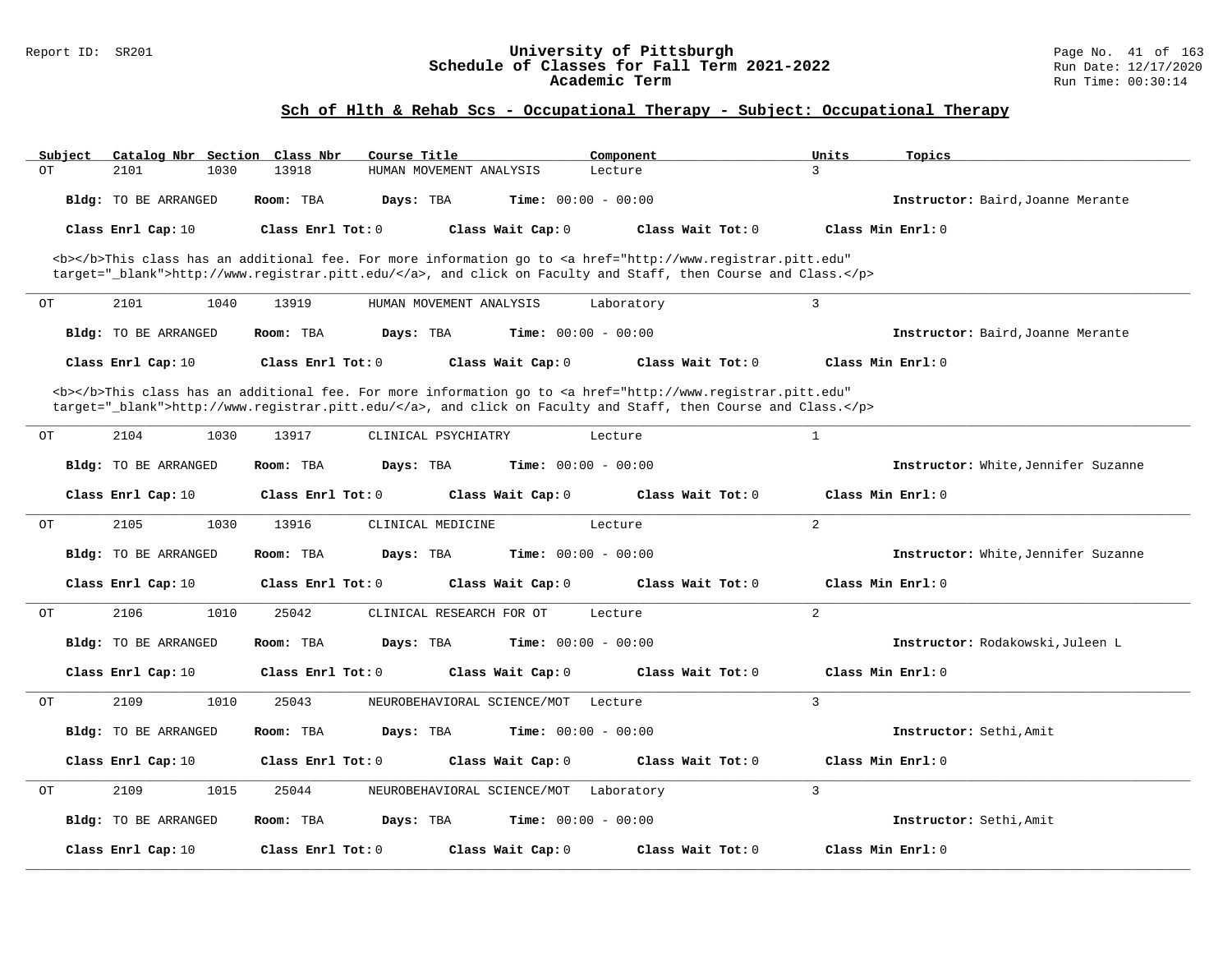| OT | 2115<br>1010                | 13924                         | DEVELOPMENTAL THRY & PRAC/MOT Lecture                                                                                                                                                                                              |                   | $\overline{4}$                     |
|----|-----------------------------|-------------------------------|------------------------------------------------------------------------------------------------------------------------------------------------------------------------------------------------------------------------------------|-------------------|------------------------------------|
|    | Bldg: TO BE ARRANGED        | Room: TBA<br>Days: M          | <b>Time:</b> $00:00 - 00:00$                                                                                                                                                                                                       |                   | Instructor: Caldwell, Angela Renee |
|    | Class Enrl Cap: 10          | Class Enrl Tot: 0             | Class Wait Cap: 0                                                                                                                                                                                                                  | Class Wait Tot: 0 | Class Min Enrl: 0                  |
|    |                             |                               | <b></b> This class has an additional fee. For more information go to <a <br="" href="http://www.registrar.pitt.edu">target="_blank"&gt;http://www.registrar.pitt.edu/</a> , and click on Faculty and Staff, then Course and Class. |                   |                                    |
| OT | 2115<br>1015                | 13925                         | DEVELOPMENTAL THRY & PRAC/MOT Laboratory                                                                                                                                                                                           |                   | $\overline{4}$                     |
|    | <b>Bldg:</b> TO BE ARRANGED | Room: TBA<br>Days: TBA        | <b>Time:</b> $00:00 - 00:00$                                                                                                                                                                                                       |                   | Instructor: Caldwell, Angela Renee |
|    | Class Enrl Cap: 10          | Class Enrl Tot: $0$           | Class Wait Cap: 0                                                                                                                                                                                                                  | Class Wait Tot: 0 | Class Min Enrl: 0                  |
|    |                             |                               | <b></b> This class has an additional fee. For more information go to <a <br="" href="http://www.registrar.pitt.edu">target="_blank"&gt;http://www.registrar.pitt.edu/</a> , and click on Faculty and Staff, then Course and Class. |                   |                                    |
| ОT | 2116<br>1040                | 13922                         | INTEGRATIVE CAPSTONE SEMINAR Seminar                                                                                                                                                                                               |                   | $\overline{3}$                     |
|    | Bldg: Forbes Tower          | <b>Room: 05047</b><br>Days: F | <b>Time:</b> $08:00 - 10:50$                                                                                                                                                                                                       |                   | Instructor: Skidmore, Elizabeth R. |
|    | Class Enrl Cap: 10          | Class Enrl Tot: 0             | Class Wait Cap: 0                                                                                                                                                                                                                  | Class Wait Tot: 0 | Class Min Enrl: 0                  |
| ОT | 2117<br>1070                | 13921                         | MANAGEMENT OF OT PRA/MOT<br>Lecture                                                                                                                                                                                                |                   | $\overline{3}$                     |
|    | Bldg: TO BE ARRANGED        | Room: TBA<br>Days: M          | <b>Time:</b> $00:00 - 00:00$                                                                                                                                                                                                       |                   | Instructor: Marsico, Ann M         |
|    | Class Enrl Cap: 10          | Class Enrl Tot: 0             | Class Wait Cap: 0                                                                                                                                                                                                                  | Class Wait Tot: 0 | Class Min Enrl: 0                  |
| ОT | 2118<br>1040                | 13923                         | SP TOPICS OT THEORY & PRACTICELecture                                                                                                                                                                                              |                   | $\overline{3}$                     |
|    | <b>Bldg:</b> TO BE ARRANGED | Room: TBA<br>Days: TBA        | <b>Time:</b> $00:00 - 00:00$                                                                                                                                                                                                       |                   | Instructor: Toto, Pamela Ellen     |
|    | Class Enrl Cap: 10          | Class Enrl Tot: 0             | Class Wait Cap: 0                                                                                                                                                                                                                  | Class Wait Tot: 0 | Class Min Enrl: 0                  |
| OT | 2119<br>1010                | 13941                         | OT FIELDWORK EDUCATION A (FW2)Clinical                                                                                                                                                                                             |                   | $1 - 10$                           |
|    | Bldg: TO BE ARRANGED        | Room: TBA<br>Days: TBA        | <b>Time:</b> $00:00 - 00:00$                                                                                                                                                                                                       |                   | Instructor: Marsico, Ann M         |
|    | Class Enrl Cap: 60          | Class Enrl Tot: 0             | Class Wait Cap: 0                                                                                                                                                                                                                  | Class Wait Tot: 0 | Class Min Enrl: 0                  |
| OT | 2120<br>1010                | 13942                         | OT FIELDWORK EDUCATION B (FW2)Clinical                                                                                                                                                                                             |                   | $1 - 10$                           |
|    | Bldg: TO BE ARRANGED        | Room: TBA<br>Days: TBA        | <b>Time:</b> $00:00 - 00:00$                                                                                                                                                                                                       |                   | Instructor: Marsico, Ann M         |
|    | Class Enrl Cap: 60          | Class Enrl Tot: 0             | Class Wait Cap: 0                                                                                                                                                                                                                  | Class Wait Tot: 0 | Class Min Enrl: 0                  |
| OT | 2121<br>1010                | 14359                         | OT FIELDWORK EDUCATION C<br>Clinical                                                                                                                                                                                               |                   | $1 - 6$                            |
|    | Bldg: TO BE ARRANGED        | Room: TBA<br>Days: TBA        | <b>Time:</b> $00:00 - 00:00$                                                                                                                                                                                                       |                   | Instructor: Marsico, Ann M         |
|    | Class Enrl Cap: 10          | Class Enrl Tot: 0             | Class Wait Cap: 0                                                                                                                                                                                                                  | Class Wait Tot: 0 | Class Min Enrl: 0                  |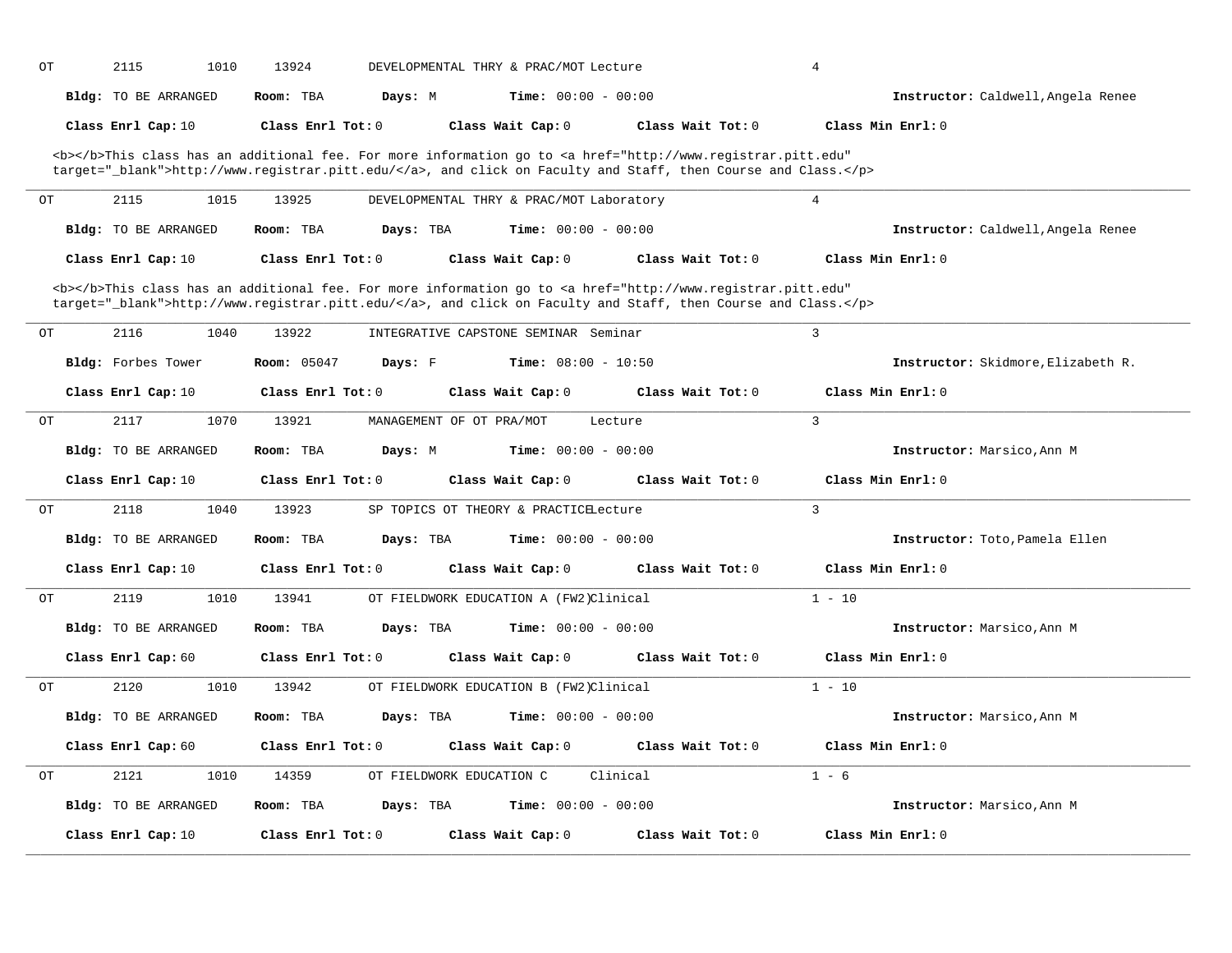#### Report ID: SR201 **University of Pittsburgh** Page No. 43 of 163 **Schedule of Classes for Fall Term 2021-2022** Run Date: 12/17/2020 **Academic Term** Run Time: 00:30:14

# **Sch of Hlth & Rehab Scs - Occupational Therapy - Subject: Occupational Therapy**

|    | Subject | Catalog Nbr Section Class Nbr | Course Title                                                                                       | Component                               | Units<br>Topics                     |
|----|---------|-------------------------------|----------------------------------------------------------------------------------------------------|-----------------------------------------|-------------------------------------|
| OТ |         | 2199<br>1025                  | 22240<br>INDEPENDENT STUDY                                                                         | Independent Study                       | $1 - 6$                             |
|    |         | Bldg: TO BE ARRANGED          | Room: TBA $Days:$ TBA $Time: 00:00 - 00:00$                                                        |                                         | Instructor: Bendixen, Roxanna Marie |
|    |         |                               |                                                                                                    |                                         |                                     |
|    |         |                               | Class Enrl Cap: 35 Class Enrl Tot: 0 Class Wait Cap: 0 Class Wait Tot: 0 Class Min Enrl: 0         |                                         |                                     |
| OT |         | 2199                          | 1030 16674                                                                                         | INDEPENDENT STUDY 1ndependent Study     | $1 - 6$                             |
|    |         | Bldg: TO BE ARRANGED          | Room: TBA $Days:$ TBA $Time: 00:00 - 00:00$                                                        |                                         | Instructor: Skidmore, Elizabeth R.  |
|    |         | Class Enrl Cap: 35            | Class Enrl Tot: $0$ Class Wait Cap: $0$ Class Wait Tot: $0$ Class Min Enrl: $0$                    |                                         |                                     |
|    | OT TO   | 2199<br>1035                  | 22241                                                                                              | INDEPENDENT STUDY<br>Independent Study  | $1 - 6$                             |
|    |         | Bldg: TO BE ARRANGED          | Room: TBA $Days:$ TBA $Time: 00:00 - 00:00$                                                        |                                         | Instructor: Sethi, Amit             |
|    |         |                               | Class Enrl Cap: 35 Class Enrl Tot: 0 Class Wait Cap: 0 Class Wait Tot: 0 Class Min Enrl: 0         |                                         |                                     |
| OT |         | 2199                          | 1040 16675                                                                                         | INDEPENDENT STUDY 1ndependent Study     | $1 - 6$                             |
|    |         | Bldg: TO BE ARRANGED          | Room: TBA $Days:$ TBA $Time: 00:00 - 00:00$                                                        |                                         | Instructor: Caldwell, Angela Renee  |
|    |         |                               | Class Enrl Cap: 35 Class Enrl Tot: 0 Class Wait Cap: 0 Class Wait Tot: 0 Class Min Enrl: 0         |                                         |                                     |
|    | OT      | 2199                          | 1050 16676                                                                                         | INDEPENDENT STUDY The Independent Study | $1 - 6$                             |
|    |         | Bldg: TO BE ARRANGED          | Room: TBA $Days: TBA$ Time: $00:00 - 00:00$                                                        |                                         | Instructor: White, Jennifer Suzanne |
|    |         |                               | Class Enrl Cap: 35 Class Enrl Tot: 0 Class Wait Cap: 0 Class Wait Tot: 0 Class Min Enrl: 0         |                                         |                                     |
| OT |         | 2199<br>1060                  | 16677                                                                                              | INDEPENDENT STUDY 1ndependent Study     | $1 - 6$                             |
|    |         | Bldg: TO BE ARRANGED          | Room: TBA $Days:$ TBA $Time: 00:00 - 00:00$                                                        |                                         | Instructor: Chisholm, Denise        |
|    |         |                               | Class Enrl Cap: 35 Class Enrl Tot: 0 Class Wait Cap: 0 Class Wait Tot: 0 Class Min Enrl: 0         |                                         |                                     |
| OT |         | 2199                          | 1080 16678                                                                                         | INDEPENDENT STUDY 1 - 6                 |                                     |
|    |         | Bldg: TO BE ARRANGED          | Room: TBA $Days:$ TBA $Time: 00:00 - 00:00$                                                        |                                         | Instructor: Baird, Joanne Merante   |
|    |         | Class Enrl Cap: 35            | Class Enrl Tot: 0 $\qquad$ Class Wait Cap: 0 $\qquad$ Class Wait Tot: 0 $\qquad$ Class Min Enrl: 0 |                                         |                                     |
| OT |         | 2199<br>1090                  | 18465                                                                                              | INDEPENDENT STUDY 1ndependent Study     | $1 - 6$                             |
|    |         | Bldg: TO BE ARRANGED          | Room: TBA $Days:$ TBA $Time: 00:00 - 00:00$                                                        |                                         | Instructor: Toto, Pamela Ellen      |
|    |         | Class Enrl Cap: 35            | Class Enrl Tot: $0$ Class Wait Cap: $0$ Class Wait Tot: $0$                                        |                                         | Class Min Enrl: 0                   |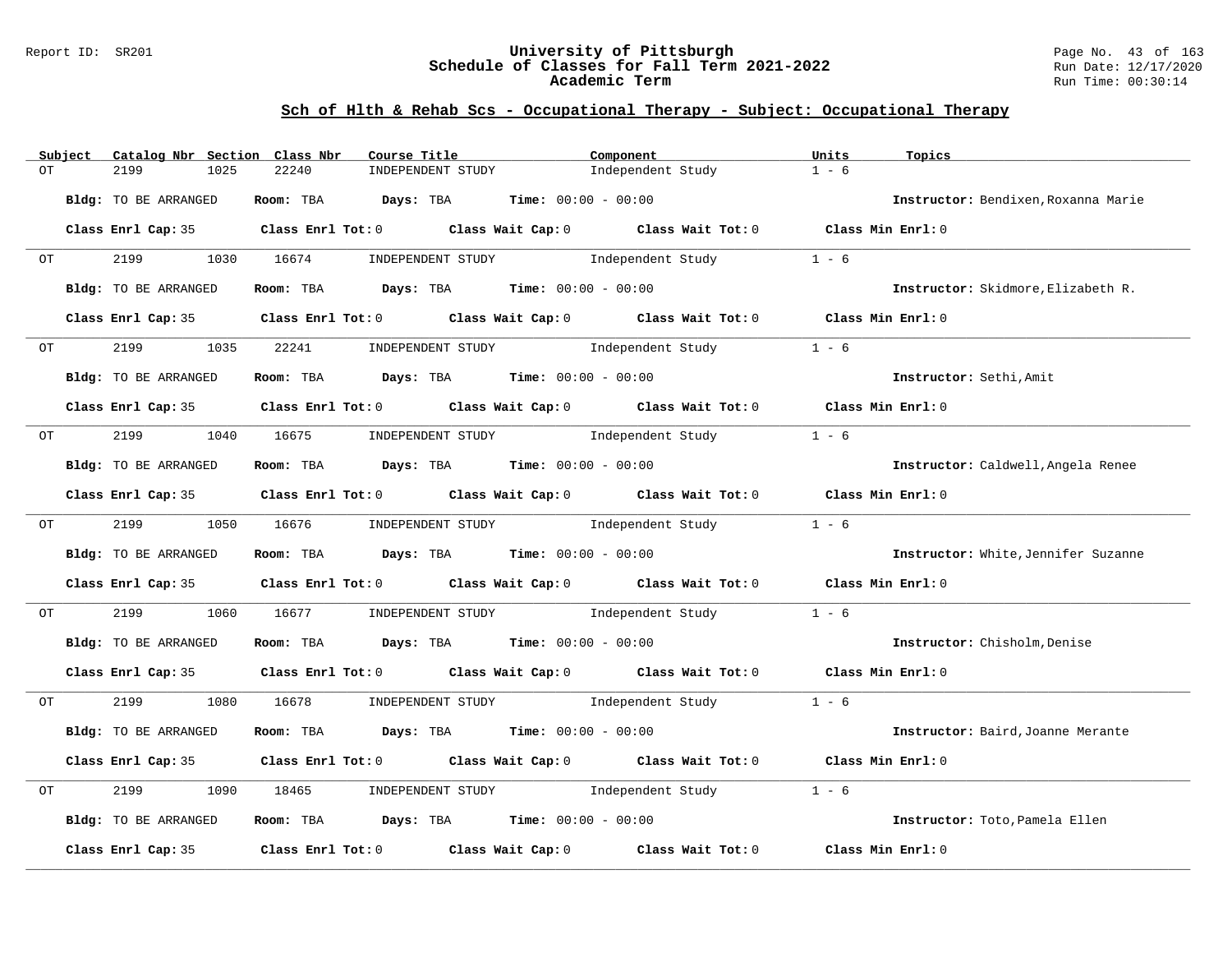| ОT | 2199<br>1095                                                                      | 23393 | INDEPENDENT STUDY                                                                    | Independent Study                                                                                                              | $1 - 6$                               |
|----|-----------------------------------------------------------------------------------|-------|--------------------------------------------------------------------------------------|--------------------------------------------------------------------------------------------------------------------------------|---------------------------------------|
|    | Bldg: TO BE ARRANGED                                                              |       | Room: TBA $Days: TBA$ Time: $00:00 - 00:00$                                          |                                                                                                                                | Instructor: Rodakowski, Juleen L      |
|    |                                                                                   |       |                                                                                      | Class Enrl Cap: 35 Class Enrl Tot: 0 Class Wait Cap: 0 Class Wait Tot: 0 Class Min Enrl: 0                                     |                                       |
|    | OT 2199                                                                           |       |                                                                                      | 1100 23394 INDEPENDENT STUDY Independent Study 1 - 6                                                                           |                                       |
|    | Bldg: TO BE ARRANGED                                                              |       | Room: TBA $Days:$ TBA $Time: 00:00 - 00:00$                                          |                                                                                                                                | Instructor: Terhorst, Lauren          |
|    |                                                                                   |       |                                                                                      | Class Enrl Cap: 35 Class Enrl Tot: 0 Class Wait Cap: 0 Class Wait Tot: 0 Class Min Enrl: 0                                     |                                       |
| OT |                                                                                   |       |                                                                                      | 2199 1105 24516 INDEPENDENT STUDY Independent Study 1 - 6                                                                      |                                       |
|    | Bldg: TO BE ARRANGED                                                              |       | Room: TBA $\rule{1em}{0.15mm}$ Days: TBA Time: $00:00 - 00:00$                       |                                                                                                                                | Instructor: Marsico, Ann M            |
|    |                                                                                   |       |                                                                                      | Class Enrl Cap: 35 Class Enrl Tot: 0 Class Wait Cap: 0 Class Wait Tot: 0 Class Min Enrl: 0                                     |                                       |
| OT |                                                                                   |       |                                                                                      | 2199 1110 24517 INDEPENDENT STUDY Independent Study 1 - 6                                                                      |                                       |
|    |                                                                                   |       | Bldg: TO BE ARRANGED Room: TBA Days: TBA Time: 00:00 - 00:00                         |                                                                                                                                | Instructor: Stover, Alyson D          |
|    |                                                                                   |       |                                                                                      | Class Enrl Cap: 35 Class Enrl Tot: 0 Class Wait Cap: 0 Class Wait Tot: 0                                                       | Class Min Enrl: 0                     |
| OT |                                                                                   |       |                                                                                      | 2199 1115 26249 INDEPENDENT STUDY Independent Study 1 - 6                                                                      |                                       |
|    |                                                                                   |       | Bldg: TO BE ARRANGED Room: TBA Days: TBA Time: 00:00 - 00:00                         |                                                                                                                                | Instructor: Leland, Natalie Elizabeth |
|    |                                                                                   |       |                                                                                      |                                                                                                                                |                                       |
|    |                                                                                   |       |                                                                                      | Class Enrl Cap: 10 Class Enrl Tot: 0 Class Wait Cap: 0 Class Wait Tot: 0 Class Min Enrl: 0                                     |                                       |
| OT |                                                                                   |       | 2204 1010 25041 HUMAN PERFORMANCE ANALYSIS Lecture                                   |                                                                                                                                | $\mathbf{3}$                          |
|    | Bldg: TO BE ARRANGED                                                              |       | Room: TBA $\rule{1em}{0.15mm}$ Days: Tu $\rule{1em}{0.15mm}$ Time: $0.8:00 - 0.9:50$ |                                                                                                                                | Instructor: Baird, Joanne Merante     |
|    |                                                                                   |       |                                                                                      | Class Enrl Cap: 60 $\qquad$ Class Enrl Tot: 0 $\qquad$ Class Wait Cap: 0 $\qquad$ Class Wait Tot: 0 $\qquad$ Class Min Enrl: 0 |                                       |
| OT |                                                                                   |       | 2204 1020 25222 HUMAN PERFORMANCE ANALYSIS Laboratory                                |                                                                                                                                | $\overline{3}$                        |
|    | Bldg: TO BE ARRANGED                                                              |       | Room: TBA $Days: Th$ Time: $08:00 - 09:50$                                           |                                                                                                                                | Instructor: Baird, Joanne Merante     |
|    |                                                                                   |       |                                                                                      | Class Enrl Cap: 60 $\qquad$ Class Enrl Tot: 0 $\qquad$ Class Wait Cap: 0 $\qquad$ Class Wait Tot: 0 $\qquad$ Class Min Enrl: 0 |                                       |
| OT |                                                                                   |       | 2205 1010 25035 NEUROBEHAVORIAL SCIENCE Lecture                                      |                                                                                                                                | $\mathbf{3}$                          |
|    |                                                                                   |       | Bldg: TBA                  Room: TBA        Days: M          Time: 10:00 - 11:50     |                                                                                                                                | Instructor: Sethi, Amit               |
|    | Class Enrl Cap: 60<br><b>Room Characteristics:</b> PeopleSoft - Scheduled (PS)(1) |       |                                                                                      | Class Enrl Tot: $0$ Class Wait Cap: $0$ Class Wait Tot: $0$ Class Min Enrl: $0$                                                |                                       |
| ОT |                                                                                   |       | 2205 1015 27713 NEUROBEHAVORIAL SCIENCE Laboratory                                   |                                                                                                                                | $\mathbf{3}$                          |
|    |                                                                                   |       | Bldg: TO BE ARRANGED Room: TBA Days: W Time: 10:00 - 11:50                           |                                                                                                                                | Instructor: Sethi, Amit               |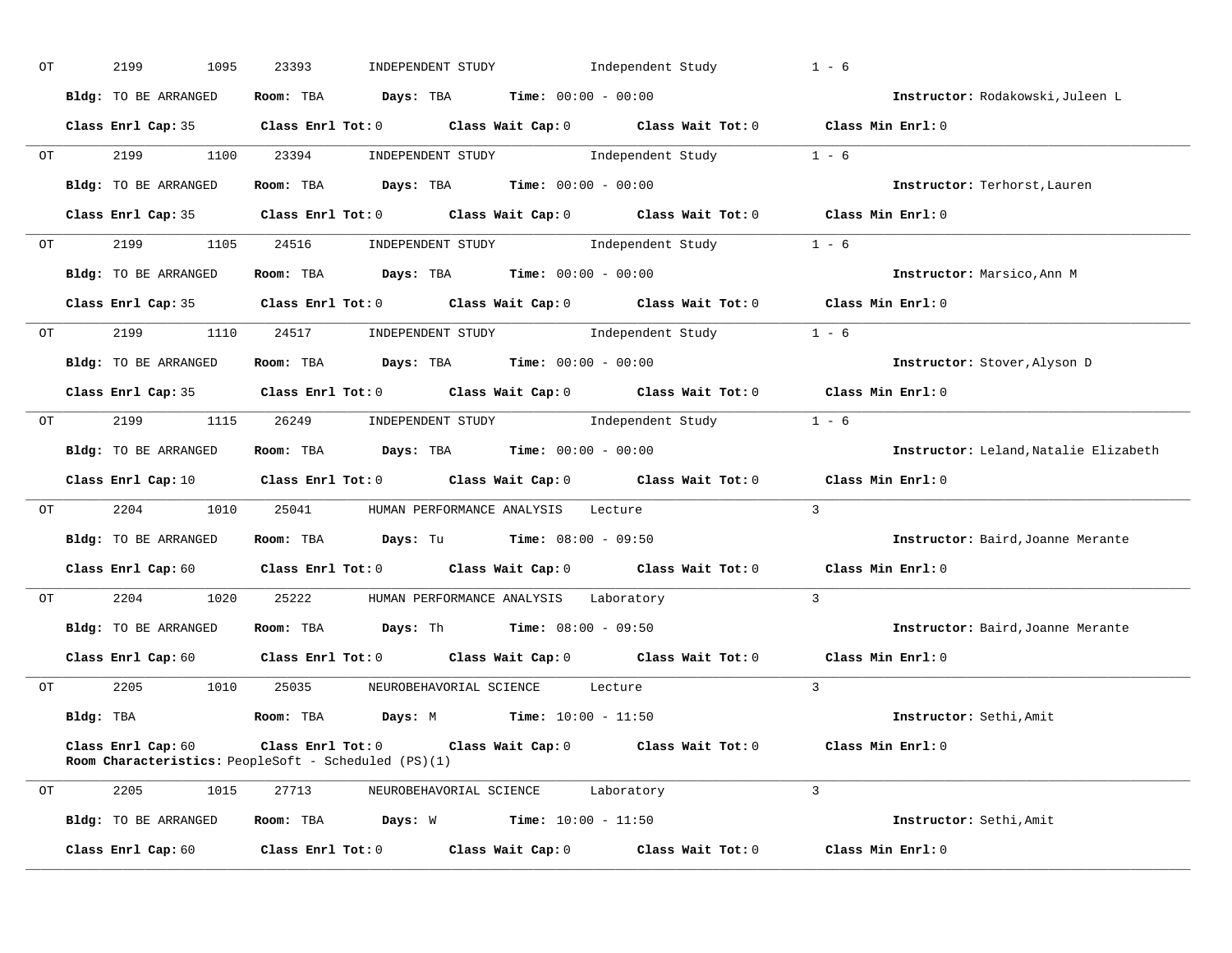| ОT | 2206<br>1010                             | 25036                   | CLINICAL CONDITIONS 1<br>Lecture                                                                                               | $\overline{3}$                      |
|----|------------------------------------------|-------------------------|--------------------------------------------------------------------------------------------------------------------------------|-------------------------------------|
|    | Bldg: TO BE ARRANGED                     | Room: TBA               | <b>Days:</b> MW <b>Time:</b> $08:00 - 09:20$                                                                                   | Instructor: White, Jennifer Suzanne |
|    | Class Enrl Cap: 60                       |                         | Class Enrl Tot: $0$ Class Wait Cap: $0$ Class Wait Tot: $0$                                                                    | Class Min Enrl: 0                   |
| OT | 2207 200                                 | 1010 25037              | PRINCIPLES OF ASSESSMENT<br>Lecture                                                                                            | $\overline{3}$                      |
|    | Bldg: TO BE ARRANGED                     |                         | Room: TBA $Days: Tu$ Time: $10:00 - 11:50$                                                                                     | Instructor: White, Jennifer Suzanne |
|    |                                          |                         | Class Enrl Cap: 65 $\qquad$ Class Enrl Tot: 0 $\qquad$ Class Wait Cap: 0 $\qquad$ Class Wait Tot: 0                            | Class Min Enrl: 0                   |
| OT | 2207 200                                 |                         | 1015 25038 PRINCIPLES OF ASSESSMENT Laboratory                                                                                 | $\mathbf{3}$                        |
|    | Bldg: TO BE ARRANGED                     |                         | <b>Room:</b> TBA <b>Days:</b> Th <b>Time:</b> $10:00 - 11:50$                                                                  | Instructor: White, Jennifer Suzanne |
|    |                                          |                         | Class Enrl Cap: 65 $\qquad$ Class Enrl Tot: 0 $\qquad$ Class Wait Cap: 0 $\qquad$ Class Wait Tot: 0                            | Class Min Enrl: 0                   |
| OT | 2208 1010 25039                          |                         | CRITICAL APPRAISAL OF EVIDENCELecture                                                                                          | $2^{1}$                             |
|    | Bldg: WEB Based Class                    |                         | <b>Room:</b> TBA <b>Days:</b> Tu <b>Time:</b> $13:00 - 14:50$                                                                  | Instructor: Rodakowski, Juleen L    |
|    | Class Enrl Cap: 65<br>Attributes: Online |                         | Class Enrl Tot: 0 Class Wait Cap: 0 Class Wait Tot: 0                                                                          | Class Min Enrl: 0                   |
| OT | 2209<br>1010                             | 25040                   | CLINICAL SEMINAR 2<br>Seminar                                                                                                  | $\mathbf{1}$                        |
|    | <b>Bldg:</b> TO BE ARRANGED              |                         | Room: TBA $Days: Th$ Time: $13:00 - 13:50$                                                                                     | Instructor: Chisholm, Denise        |
|    | Class Enrl Cap: 65                       |                         | Class Enrl Tot: $0$ Class Wait Cap: $0$ Class Wait Tot: $0$                                                                    | Class Min Enrl: 0                   |
| OT | 2221                                     | 1010 26250              | DEVELOPMENTAL THEORY PRACTICE Lecture                                                                                          | $\overline{3}$                      |
|    | Bldg: TO BE ARRANGED                     |                         | Room: TBA $Days: M$ Time: $08:00 - 09:50$                                                                                      | Instructor: Caldwell, Angela Renee  |
|    |                                          |                         | Class Enrl Cap: 60 $\qquad$ Class Enrl Tot: 0 $\qquad$ Class Wait Cap: 0 $\qquad$ Class Wait Tot: 0                            | Class Min Enrl: 0                   |
| OT |                                          |                         | 2221 1020 26251 DEVELOPMENTAL THEORY PRACTICE Laboratory                                                                       | $\mathcal{R}$                       |
|    | Bldg: TO BE ARRANGED                     |                         | Room: TBA $Days: W$ Time: $08:00 - 09:50$                                                                                      | Instructor: Caldwell, Angela Renee  |
|    |                                          |                         | Class Enrl Cap: 60 $\qquad$ Class Enrl Tot: 0 $\qquad$ Class Wait Cap: 0 $\qquad$ Class Wait Tot: 0                            | Class Min Enrl: 0                   |
| OT |                                          |                         | 2222 1010 26252 PRODCTV AGING THRY & PRACTICE Lecture                                                                          | $\mathcal{R}$                       |
|    | Bldg: TO BE ARRANGED                     |                         | Room: TBA $Days: M$ Time: $10:00 - 11:50$                                                                                      | Instructor: Toto, Pamela Ellen      |
|    |                                          |                         | Class Enrl Cap: 60 $\qquad$ Class Enrl Tot: 0 $\qquad$ Class Wait Cap: 0 $\qquad$ Class Wait Tot: 0 $\qquad$ Class Min Enrl: 0 |                                     |
| ОT |                                          |                         | 2222 1020 26253 PRODCTV AGING THRY & PRACTICE Laboratory                                                                       | $\overline{3}$                      |
|    | Bldg: TO BE ARRANGED                     |                         | Room: TBA $Days: W$ Time: $10:00 - 11:50$                                                                                      | Instructor: Toto, Pamela Ellen      |
|    | Class Enrl Cap: 60                       | $Class$ $Enrl$ $Tot: 0$ | Class Wait Cap: 0 Class Wait Tot: 0                                                                                            | Class Min Enrl: 0                   |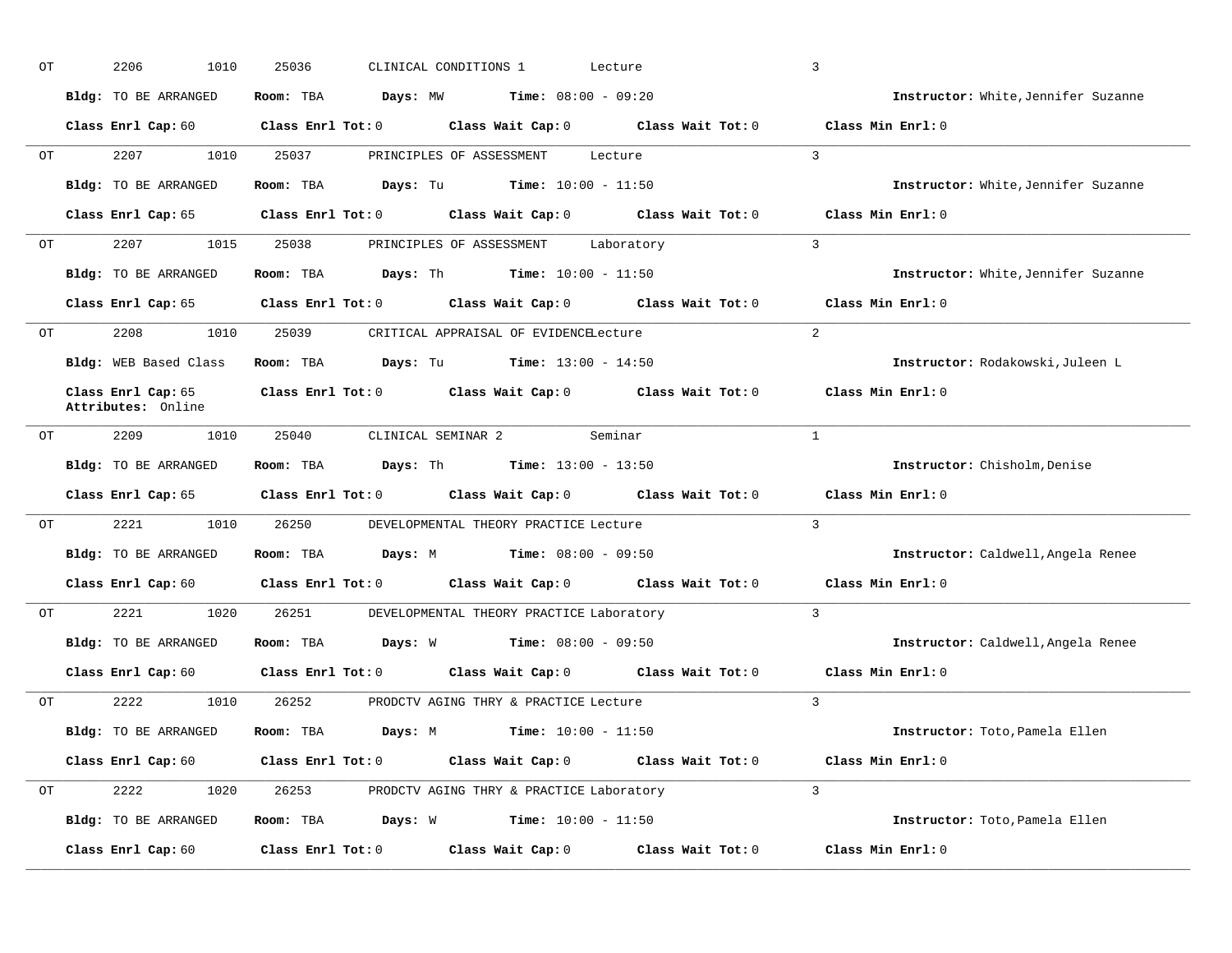| OT |    | 2224<br>1010         | 26254 | MGT OF OCCUP THERAPY PRACTICE Lecture                        |                                                                                                                                | 2                                   |
|----|----|----------------------|-------|--------------------------------------------------------------|--------------------------------------------------------------------------------------------------------------------------------|-------------------------------------|
|    |    | Bldg: TO BE ARRANGED |       | <b>Room:</b> TBA <b>Days:</b> M <b>Time:</b> $13:00 - 14:50$ |                                                                                                                                | Instructor: Marsico, Ann M          |
|    |    |                      |       |                                                              | Class Enrl Cap: 60 $\qquad$ Class Enrl Tot: 0 $\qquad$ Class Wait Cap: 0 $\qquad$ Class Wait Tot: 0 $\qquad$ Class Min Enrl: 0 |                                     |
|    | OT |                      |       | 2225 1010 26255 PROJECT DEVELOPMENT 1 Lecture                |                                                                                                                                | $\mathcal{L}$                       |
|    |    | Bldg: TO BE ARRANGED |       | Room: TBA $Days: F$ Time: $08:00 - 10:50$                    |                                                                                                                                | Instructor: Stover, Alyson D        |
|    |    |                      |       |                                                              | Class Enrl Cap: 60 Class Enrl Tot: 0 Class Wait Cap: 0 Class Wait Tot: 0 Class Min Enrl: 0                                     |                                     |
|    | OT | 2226                 |       | 1010 26256 FIELDWORK EDUCATION C Clinical                    |                                                                                                                                | $\mathbf{1}$                        |
|    |    | Bldg: TO BE ARRANGED |       | Room: TBA $Days: W$ Time: $14:00 - 14:50$                    |                                                                                                                                | Instructor: Marsico, Ann M          |
|    |    |                      |       |                                                              | Class Enrl Cap: 60 $\qquad$ Class Enrl Tot: 0 $\qquad$ Class Wait Cap: 0 $\qquad$ Class Wait Tot: 0 $\qquad$ Class Min Enrl: 0 |                                     |
|    | OT |                      |       | 2227 1010 26257 CLINICAL SEMINAR 5 Seminar                   |                                                                                                                                | $\overline{1}$                      |
|    |    | Bldg: TO BE ARRANGED |       | Room: TBA Days: W Time: 13:00 - 13:50                        |                                                                                                                                | Instructor: Chisholm, Denise        |
|    |    |                      |       |                                                              | Class Enrl Cap: 60 $\qquad$ Class Enrl Tot: 0 $\qquad$ Class Wait Cap: 0 $\qquad$ Class Wait Tot: 0 $\qquad$ Class Min Enrl: 0 |                                     |
|    | OT | 2228<br>1010         |       | 27569 FIELDWORK EDUCATION D Clinical                         |                                                                                                                                | $1 - 10$                            |
|    |    | Bldg: TO BE ARRANGED |       | Room: TBA $Days: TBA$ Time: $00:00 - 00:00$                  |                                                                                                                                | Instructor: Marsico, Ann M          |
|    |    |                      |       |                                                              | Class Enrl Cap: 10 $\qquad$ Class Enrl Tot: 0 $\qquad$ Class Wait Cap: 0 $\qquad$ Class Wait Tot: 0 $\qquad$ Class Min Enrl: 0 |                                     |
|    | OT |                      |       | 2229 1010 27570 FIELDWORK EDUCATION E Clinical               |                                                                                                                                | $1 - 10$                            |
|    |    | Bldg: TO BE ARRANGED |       | Room: TBA $Days:$ TBA $Time: 00:00 - 00:00$                  |                                                                                                                                | Instructor: Marsico, Ann M          |
|    |    |                      |       |                                                              | Class Enrl Cap: 10 $\qquad$ Class Enrl Tot: 0 $\qquad$ Class Wait Cap: 0 $\qquad$ Class Wait Tot: 0 $\qquad$ Class Min Enrl: 0 |                                     |
|    | OT | 2242<br>1010         |       | 26370 CLINICAL PRECEPTORSHIP 2 Clinical                      |                                                                                                                                | $\mathbf{1}$                        |
|    |    | Bldg: TO BE ARRANGED |       | Room: TBA $Days:$ TBA $Time: 00:00 - 00:00$                  |                                                                                                                                | Instructor: Sethi, Amit             |
|    |    |                      |       |                                                              |                                                                                                                                | Marsico,Ann M                       |
|    |    |                      |       |                                                              | Class Enrl Cap: 10 $\qquad$ Class Enrl Tot: 0 $\qquad$ Class Wait Cap: 0 $\qquad$ Class Wait Tot: 0 $\qquad$ Class Min Enrl: 0 |                                     |
|    | OT | 3100<br>1010         |       | 23396 EVIDENCE ANALYSIS & SYNTHESIS Lecture                  |                                                                                                                                | $\overline{4}$                      |
|    |    | Bldg: TO BE ARRANGED |       | Room: TBA $Days:$ TBA $Time: 00:00 - 00:00$                  |                                                                                                                                | Instructor: Bendixen, Roxanna Marie |
|    |    | Class Enrl Cap: 10   |       |                                                              | Class Enrl Tot: 0 Class Wait Cap: 0 Class Wait Tot: 0                                                                          | Class Min Enrl: 0                   |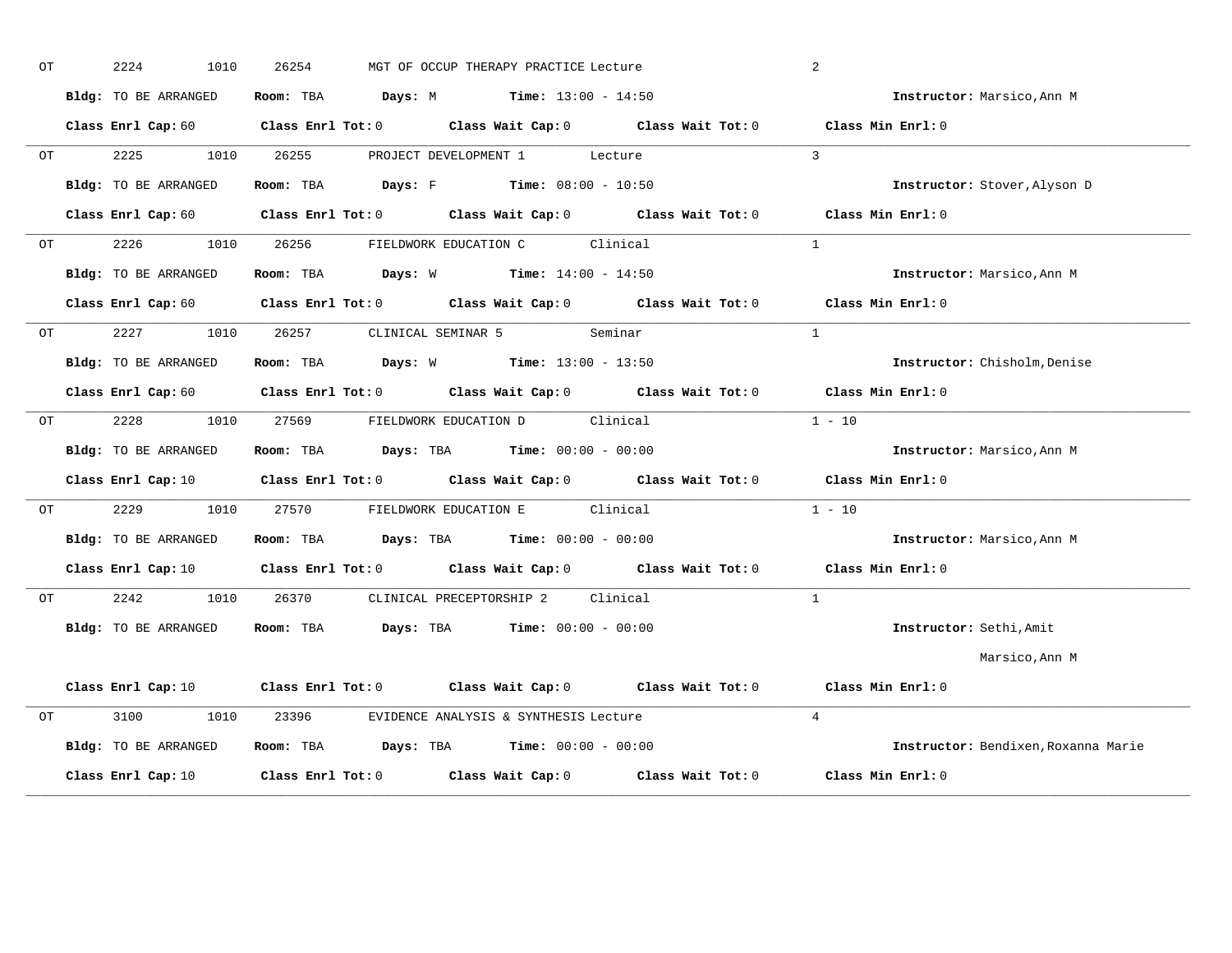#### Report ID: SR201 **University of Pittsburgh** Page No. 47 of 163 **Schedule of Classes for Fall Term 2021-2022** Run Date: 12/17/2020 **Academic Term** Run Time: 00:30:14

# **Sch of Hlth & Rehab Scs - Occupational Therapy - Subject: Occupational Therapy**

|    | Subject | Catalog Nbr Section Class Nbr |                   | Course Title                             |                              | Component         | Units          | Topics                              |
|----|---------|-------------------------------|-------------------|------------------------------------------|------------------------------|-------------------|----------------|-------------------------------------|
| ОT |         | 3101<br>1010                  | 23498             | EVID ANAL CLN INTR: COLLOQUIUMColloquium |                              |                   | $\mathbf{R}$   |                                     |
|    |         | Bldg: TO BE ARRANGED          | Room: TBA         | Days: TBA                                | <b>Time:</b> $00:00 - 00:00$ |                   |                | Instructor: Bendixen, Roxanna Marie |
|    |         | Class Enrl Cap: 10            | Class Enrl Tot: 0 |                                          | Class Wait Cap: 0            | Class Wait Tot: 0 |                | Class Min Enrl: 0                   |
| OT |         | 3203<br>1010                  | 27687             | ADV CONCS IN PRO CLIN RESNG              |                              | Lecture           | $\overline{3}$ |                                     |
|    |         | Bldg: TO BE ARRANGED          | Room: TBA         | Days: TBA                                | Time: TBA                    |                   |                | Instructor: Skidmore, Elizabeth R.  |
|    |         | Class Enrl Cap: 60            | Class Enrl Tot: 0 |                                          | Class Wait Cap: 0            | Class Wait Tot: 0 |                | Class Min Enrl: 0                   |
| OT |         | 3204<br>1010                  | 27688             | ADV CONC HLTH POL ADVOCACY               |                              | Lecture           | 3              |                                     |
|    |         | Bldg: TO BE ARRANGED          | Room: TBA         | Days: TBA                                | Time: TBA                    |                   |                | Instructor: Stover, Alyson D        |
|    |         | Class Enrl Cap: 60            | Class Enrl Tot: 0 |                                          | Class Wait Cap: 0            | Class Wait Tot: 0 |                | Class Min Enrl: 0                   |
| OT |         | 3205<br>1010                  | 27689             | LEADERSHIP DEVELOPMENT                   |                              | Lecture           | $\overline{3}$ |                                     |
|    |         | Bldg: TO BE ARRANGED          | Room: TBA         | Days: TBA                                | Time: TBA                    |                   |                | Instructor: Chisholm, Denise        |
|    |         |                               |                   |                                          |                              |                   |                | Toto, Pamela Ellen                  |
|    |         | Class Enrl Cap: 60            | Class Enrl Tot: 0 | Class Wait Cap: 0                        |                              | Class Wait Tot: 0 |                | Class Min Enrl: 0                   |
| ОT |         | 3206<br>1010                  | 27692             | ADVANCED THEORY AND PRACTICE Lecture     |                              |                   | 3              |                                     |
|    |         | Bldg: TO BE ARRANGED          | Room: TBA         | Days: TBA                                | Time: TBA                    |                   |                | Instructor: Baird, Joanne Merante   |
|    |         | Class Enrl Cap: 60            | Class Enrl Tot: 0 |                                          | Class Wait Cap: 0            | Class Wait Tot: 0 |                | Class Min Enrl: 0                   |
| ОT |         | 3206<br>1020                  | 27693             | ADVANCED THEORY AND PRACTICE Laboratory  |                              |                   | 3              |                                     |
|    |         | Bldg: TO BE ARRANGED          | Room: TBA         | Days: TBA                                | Time: TBA                    |                   |                | Instructor: Baird, Joanne Merante   |
|    |         | Class Enrl Cap: 60            | Class Enrl Tot: 0 |                                          | Class Wait Cap: 0            | Class Wait Tot: 0 |                | Class Min Enrl: 0                   |
| ОT |         | 3207<br>1010                  | 27694             | PROJECT DEVELOPMENT 2                    |                              | Lecture           | $\overline{3}$ |                                     |
|    |         | Bldg: TO BE ARRANGED          | Room: TBA         | Days: TBA                                | Time: TBA                    |                   |                | Instructor: Bendixen, Roxanna Marie |
|    |         | Class Enrl Cap: 60            | Class Enrl Tot: 0 |                                          | Class Wait Cap: 0            | Class Wait Tot: 0 |                | Class Min Enrl: 0                   |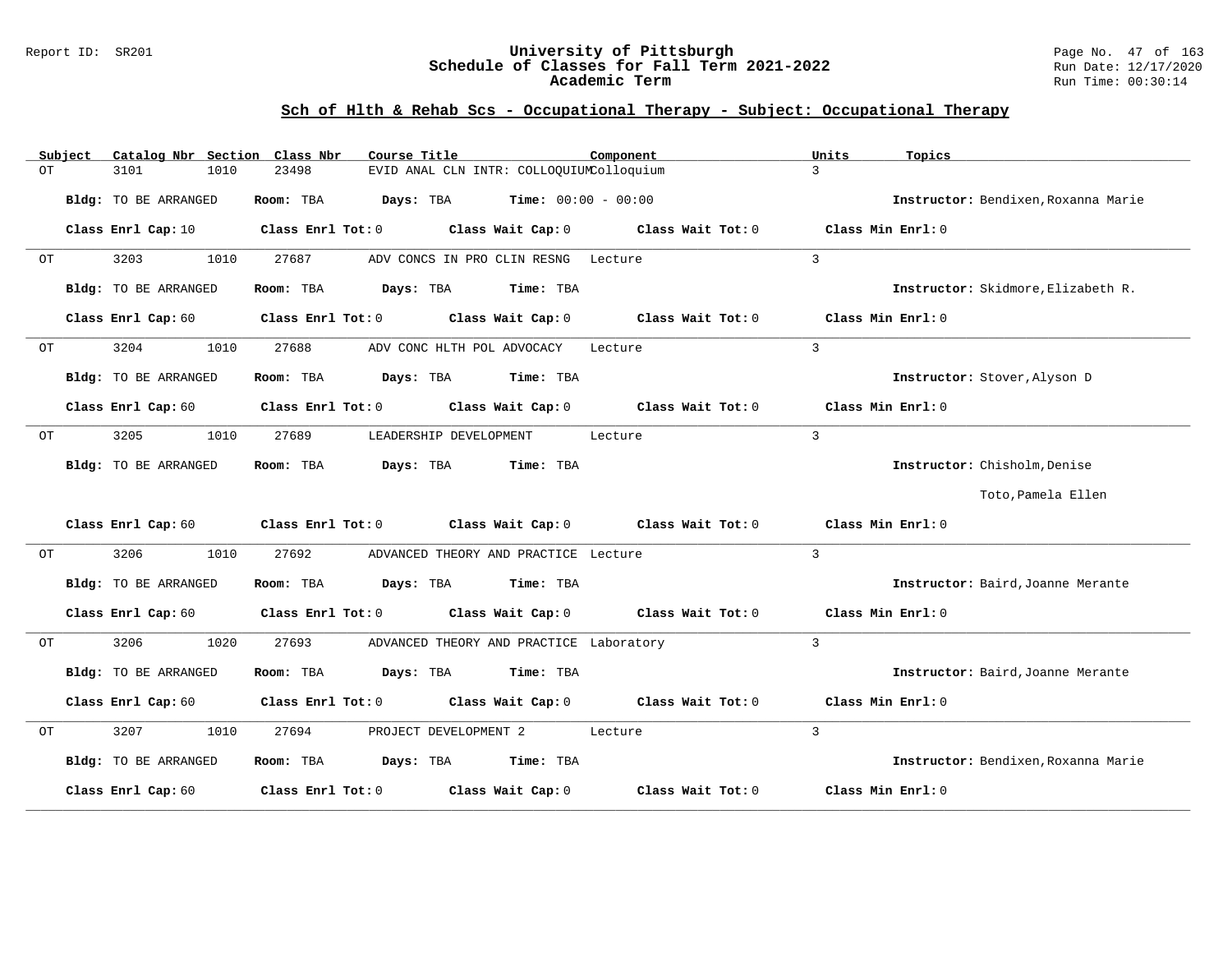#### Report ID: SR201 **University of Pittsburgh** Page No. 48 of 163 **Schedule of Classes for Fall Term 2021-2022** Run Date: 12/17/2020 **Academic Term** Run Time: 00:30:14

| Subject            | Catalog Nbr Section Class Nbr |                   | Course Title        |                                          | Component                                                                                                                                                                                                                          | Units             | Topics                       |
|--------------------|-------------------------------|-------------------|---------------------|------------------------------------------|------------------------------------------------------------------------------------------------------------------------------------------------------------------------------------------------------------------------------------|-------------------|------------------------------|
| 2301<br>PAS        | 1080                          | 17004             |                     | HIST TAKING & PHYSICAL EXAM 2 Lecture    |                                                                                                                                                                                                                                    | 3                 |                              |
|                    | Bldg: TO BE ARRANGED          | Room: TBA         | Davs: TBA           | <b>Time:</b> $00:00 - 00:00$             |                                                                                                                                                                                                                                    |                   | Instructor: Beck Jr. David C |
|                    |                               |                   |                     |                                          |                                                                                                                                                                                                                                    |                   | Rodgers, Christine E         |
|                    | <b>Bldg:</b> TO BE ARRANGED   | Room: TBA         | Days: Th            | <b>Time:</b> $00:00 - 00:00$             |                                                                                                                                                                                                                                    |                   | Instructor: Staff            |
| Class Enrl Cap: 48 |                               | Class Enrl Tot: 0 |                     | Class Wait Cap: 0                        | Class Wait Tot: 0                                                                                                                                                                                                                  | Class Min Enrl: 0 |                              |
|                    |                               |                   |                     |                                          | <b></b> This class has an additional fee. For more information go to <a <br="" href="http://www.registrar.pitt.edu">target="_blank"&gt;http://www.registrar.pitt.edu/</a> , and click on Faculty and Staff, then Course and Class. |                   |                              |
| 2301<br>PAS        | 1090                          | 17005             |                     | HIST TAKING & PHYSICAL EXAM 2 Laboratory |                                                                                                                                                                                                                                    | 3                 |                              |
|                    | Bldg: TO BE ARRANGED          | Room: TBA         | Days: TBA           | <b>Time:</b> $00:00 - 00:00$             |                                                                                                                                                                                                                                    |                   | Instructor: Beck Jr, David C |
|                    |                               |                   |                     |                                          |                                                                                                                                                                                                                                    |                   | Rodgers, Christine E         |
| Class Enrl Cap: 48 |                               | Class Enrl Tot: 0 |                     | Class Wait Cap: 0                        | Class Wait Tot: 0                                                                                                                                                                                                                  | Class Min Enrl: 0 |                              |
|                    |                               |                   |                     |                                          | <b></b> This class has an additional fee. For more information go to <a <br="" href="http://www.registrar.pitt.edu">target="_blank"&gt;http://www.registrar.pitt.edu/</a> , and click on Faculty and Staff, then Course and Class. |                   |                              |
| 2302<br>PAS        | 1050                          | 17006             | CLINICAL MEDICINE 2 | Lecture                                  |                                                                                                                                                                                                                                    | 3                 |                              |
|                    | Bldg: TO BE ARRANGED          | Room: TBA         | Days: TBA           | <b>Time:</b> $00:00 - 00:00$             |                                                                                                                                                                                                                                    |                   | Instructor: Hare, Jason W    |
| Class Enrl Cap: 48 |                               | Class Enrl Tot: 0 |                     | Class Wait Cap: 0                        | Class Wait Tot: 0                                                                                                                                                                                                                  | Class Min Enrl: 0 |                              |
| 2302<br>PAS        | 1060                          | 17007             | CLINICAL MEDICINE 2 |                                          | Laboratory                                                                                                                                                                                                                         | 3                 |                              |
|                    | Bldg: TO BE ARRANGED          | Room: TBA         | Days: TBA           | Time: $00:00 - 00:00$                    |                                                                                                                                                                                                                                    |                   | Instructor: Allias, Mary C   |
| Class Enrl Cap: 48 |                               | Class Enrl Tot: 0 |                     | Class Wait Cap: 0                        | Class Wait Tot: 0                                                                                                                                                                                                                  | Class Min Enrl: 0 |                              |
| 2303<br>PAS        | 1060                          | 17008             |                     | DIAG & THRPUTC PROCDR IN MED 2Lecture    |                                                                                                                                                                                                                                    | $\overline{3}$    |                              |
|                    | Bldg: TO BE ARRANGED          | Room: TBA         | Days: TBA           | Time: $00:00 - 00:00$                    |                                                                                                                                                                                                                                    |                   | Instructor: Hammond, Jamie L |
| Class Enrl Cap: 48 |                               | Class Enrl Tot: 0 |                     | Class Wait Cap: 0                        | Class Wait Tot: 0                                                                                                                                                                                                                  | Class Min Enrl: 0 |                              |
|                    |                               |                   |                     |                                          | <b></b> This class has an additional fee. For more information go to <a <br="" href="http://www.registrar.pitt.edu">target="_blank"&gt;http://www.registrar.pitt.edu/</a> , and click on Faculty and Staff, then Course and Class. |                   |                              |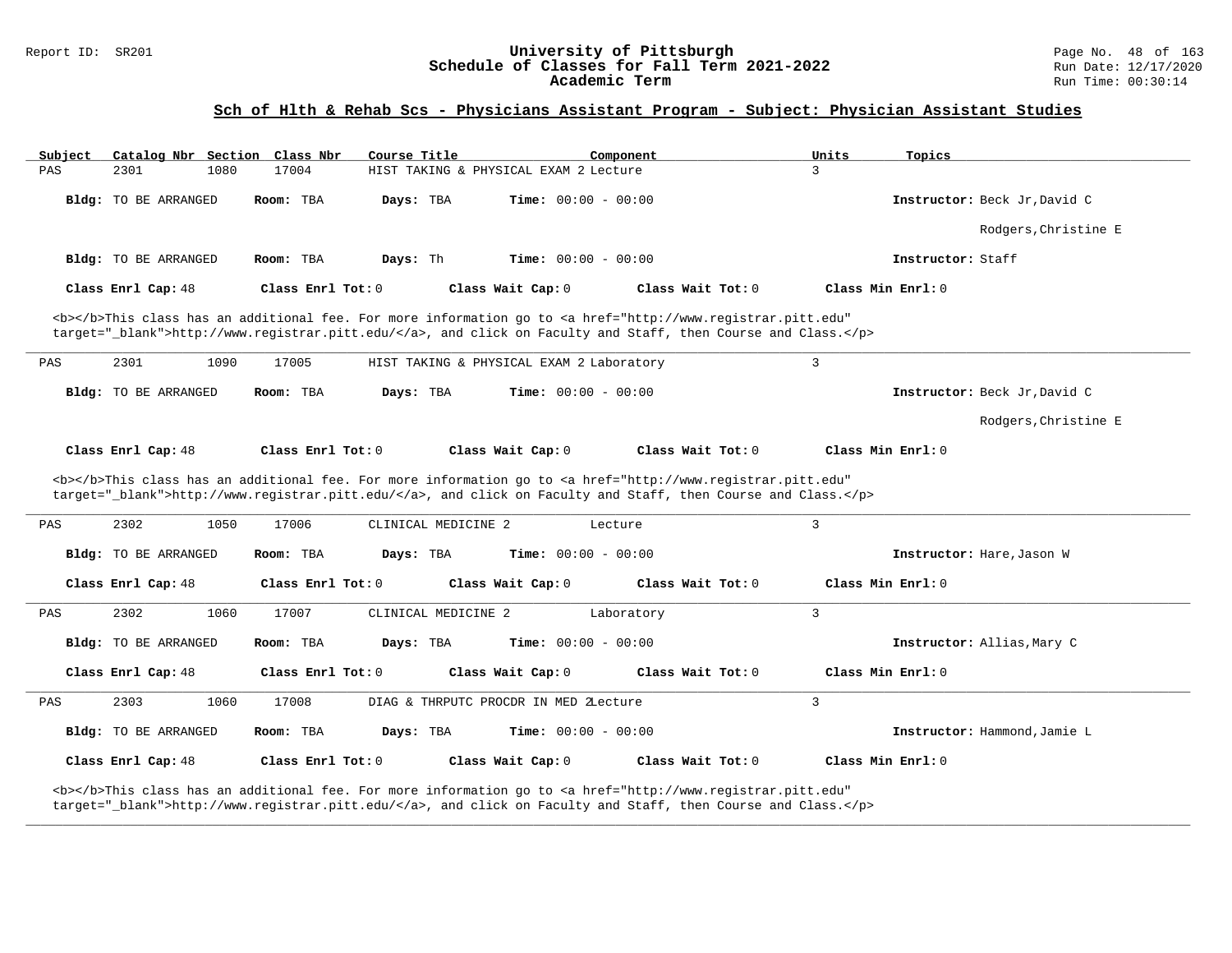| Catalog Nbr Section<br>Subject | Course Title<br>Class Nbr<br>Component                                                                                                | Topics<br>Units                          |
|--------------------------------|---------------------------------------------------------------------------------------------------------------------------------------|------------------------------------------|
| PAS<br>2303<br>1070            | 17010<br>DIAG & THRPUTC PROCDR IN MED ZLaboratory                                                                                     | 3                                        |
| Bldg: TO BE ARRANGED           | Days: TBA<br><b>Time:</b> $00:00 - 00:00$<br>Room: TBA                                                                                | Instructor: Hammond, Jamie L             |
| Class Enrl Cap: 48             | Class Enrl Tot: 0<br>Class Wait Cap: 0                                                                                                | Class Wait Tot: 0<br>Class Min Enrl: 0   |
|                                | <b></b> This class has an additional fee. For more information go to <a <="" href="http://www.registrar.pitt.edu" td=""><td></td></a> |                                          |
|                                | target="_blank">http://www.registrar.pitt.edu/, and click on Faculty and Staff, then Course and Class.                                |                                          |
|                                |                                                                                                                                       |                                          |
| 2304<br>1060<br>PAS            | 17011<br>PHARMACOLOGY 2<br>Lecture                                                                                                    | $\overline{3}$                           |
| Bldg: TO BE ARRANGED           | Room: TBA<br>Days: TBA<br><b>Time:</b> $00:00 - 00:00$                                                                                | Instructor: Firm, Ashley Lynn            |
| Class Enrl Cap: 48             | Class Enrl Tot: 0<br>Class Wait Cap: 0                                                                                                | Class Wait Tot: 0<br>Class Min Enrl: 0   |
| 2305<br>1080<br>PAS            | 17012<br>HEALTH ISSUES ACROSS LIFESPAN Lecture                                                                                        | 2                                        |
| Bldg: TO BE ARRANGED           | Time: $00:00 - 00:00$<br>Room: TBA<br>Days: TBA                                                                                       | Instructor: Allias, Mary C               |
|                                |                                                                                                                                       |                                          |
| Class Enrl Cap: 48             | Class Enrl Tot: $0$<br>Class Wait Cap: 0                                                                                              | Class Min Enrl: 0<br>Class Wait $Tot: 0$ |
| 2306<br>1060<br>PAS            | 17013<br>FUNDAMENTALS OF SURGERY<br>Lecture                                                                                           | $\mathbf{1}$                             |
| Bldg: TO BE ARRANGED           | Days: TBA<br><b>Time:</b> $00:00 - 00:00$<br>Room: TBA                                                                                | Instructor: Reynolds, Benjamin Robb      |
|                                |                                                                                                                                       | Kolowitz, Melissa Ann                    |
| Class Enrl Cap: 48             | Class Enrl Tot: 0<br>Class Wait Cap: 0                                                                                                | Class Wait Tot: 0<br>Class Min Enrl: 0   |
| 2701<br>1010<br>PAS            | Clinical<br>22171<br>CLINICAL ROTATION 1                                                                                              | $\overline{4}$                           |
| Bldg: TO BE ARRANGED           | Days: TBA<br><b>Time:</b> $00:00 - 00:00$<br>Room: TBA                                                                                | Instructor: Murphy, Emily A              |
| Class Enrl Cap: 48             | Class Enrl Tot: 0<br>Class Wait Cap: 0                                                                                                | Class Wait Tot: 0<br>Class Min Enrl: 0   |
| 2702<br>1010<br>PAS            | CLINICAL ROTATION 2<br>Clinical<br>22172                                                                                              | $\overline{4}$                           |
|                                | Room: TBA<br><b>Time:</b> $00:00 - 00:00$                                                                                             |                                          |
| Bldg: TO BE ARRANGED           | Days: TBA                                                                                                                             | Instructor: Murphy, Emily A              |
| Class Enrl Cap: 48             | Class Enrl Tot: 0<br>Class Wait Cap: 0                                                                                                | Class Min Enrl: 0<br>Class Wait Tot: 0   |
| 2703<br>1010<br>PAS            | CLINICAL ROTATION 3<br>Clinical<br>22173                                                                                              | $\overline{4}$                           |
| Bldg: TO BE ARRANGED           | <b>Time:</b> $00:00 - 00:00$<br>Room: TBA<br>Days: TBA                                                                                | <b>Instructor:</b> Murphy, Emily A       |
| Class Enrl Cap: 48             | Class Enrl Tot: 0<br>Class Wait Cap: 0                                                                                                | Class Wait Tot: 0<br>Class Min Enrl: 0   |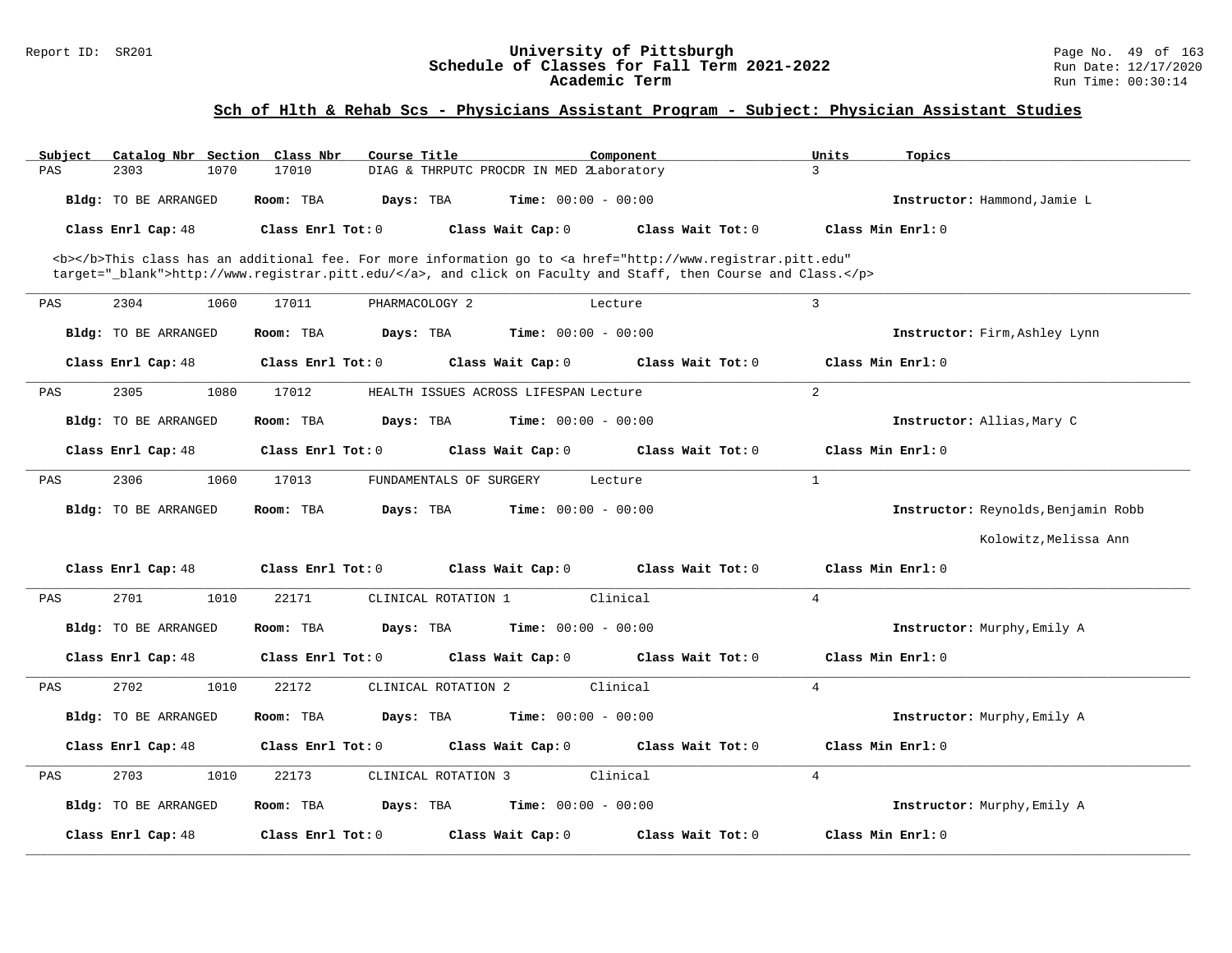#### Report ID: SR201 **University of Pittsburgh** Page No. 50 of 163 **Schedule of Classes for Fall Term 2021-2022** Run Date: 12/17/2020 **Academic Term** Run Time: 00:30:14

| Subject              | Catalog Nbr Section Class Nbr | Course Title                                                                               | Component         | Units<br>Topics             |  |
|----------------------|-------------------------------|--------------------------------------------------------------------------------------------|-------------------|-----------------------------|--|
| 2704<br>PAS          | 22174<br>1010                 | CLINICAL ROTATION 4                                                                        | Clinical          | $\overline{4}$              |  |
| Bldg: TO BE ARRANGED | Room: TBA                     | $Days: TBA$ Time: $00:00 - 00:00$                                                          |                   | Instructor: Murphy, Emily A |  |
| Class Enrl Cap: 48   |                               | Class Enrl Tot: 0 Class Wait Cap: 0 Class Wait Tot: 0 Class Min Enrl: 0                    |                   |                             |  |
| 2705<br>PAS          | 1010<br>22170                 | CLINICAL ROTATION 5                                                                        | Clinical          | $\overline{4}$              |  |
| Bldg: TO BE ARRANGED |                               | Room: TBA $Days:$ TBA $Time: 00:00 - 00:00$                                                |                   | Instructor: Murphy, Emily A |  |
| Class Enrl Cap: 48   |                               | Class Enrl Tot: $0$ Class Wait Cap: $0$ Class Wait Tot: $0$                                |                   | Class Min Enrl: 0           |  |
| 2706<br>PAS          | 1010<br>22175                 | CLINICAL ROTATION 6 Clinical                                                               |                   | $\overline{4}$              |  |
| Bldg: TO BE ARRANGED |                               | Room: TBA $Days:$ TBA $Time: 00:00 - 00:00$                                                |                   | Instructor: Murphy, Emily A |  |
| Class Enrl Cap: 48   |                               | Class Enrl Tot: $0$ Class Wait Cap: $0$ Class Wait Tot: $0$                                |                   | Class Min Enrl: 0           |  |
| 2707<br>PAS          | 1050<br>18468                 | CLINICAL ROTATION 7 Clinical                                                               |                   | $4\overline{ }$             |  |
| Bldg: TO BE ARRANGED |                               | Room: TBA $Days:$ TBA $Time: 00:00 - 00:00$                                                |                   | Instructor: Murphy, Emily A |  |
|                      |                               |                                                                                            |                   | Fannie, Rosa A.             |  |
|                      |                               | Class Enrl Cap: 48 Class Enrl Tot: 0 Class Wait Cap: 0 Class Wait Tot: 0 Class Min Enrl: 0 |                   |                             |  |
| 2709<br>PAS          | 1020<br>17901                 | CLINICAL ROTATION 9 Clinical                                                               |                   | $\overline{4}$              |  |
| Bldg: TO BE ARRANGED |                               | Room: TBA $Days:$ TBA $Time: 00:00 - 00:00$                                                |                   | Instructor: Murphy, Emily A |  |
|                      |                               |                                                                                            |                   | Fannie, Rosa A.             |  |
| Class Enrl Cap: 48   |                               | Class Enrl Tot: $0$ Class Wait Cap: $0$ Class Wait Tot: $0$ Class Min Enrl: $0$            |                   |                             |  |
| 2712<br>PAS          | 1020<br>17902                 | SUMMATIVE EVALUATION                                                                       | Clinical          | $\mathbf{1}$                |  |
| Bldg: TO BE ARRANGED |                               | Room: TBA $Days: TBA$ Time: $00:00 - 00:00$                                                |                   | Instructor: Murphy, Emily A |  |
|                      |                               |                                                                                            |                   | Fannie, Rosa A.             |  |
| Class Enrl Cap: 48   | Class Enrl Tot: 0             | Class Wait Cap: 0                                                                          | Class Wait Tot: 0 | Class Min Enrl: 0           |  |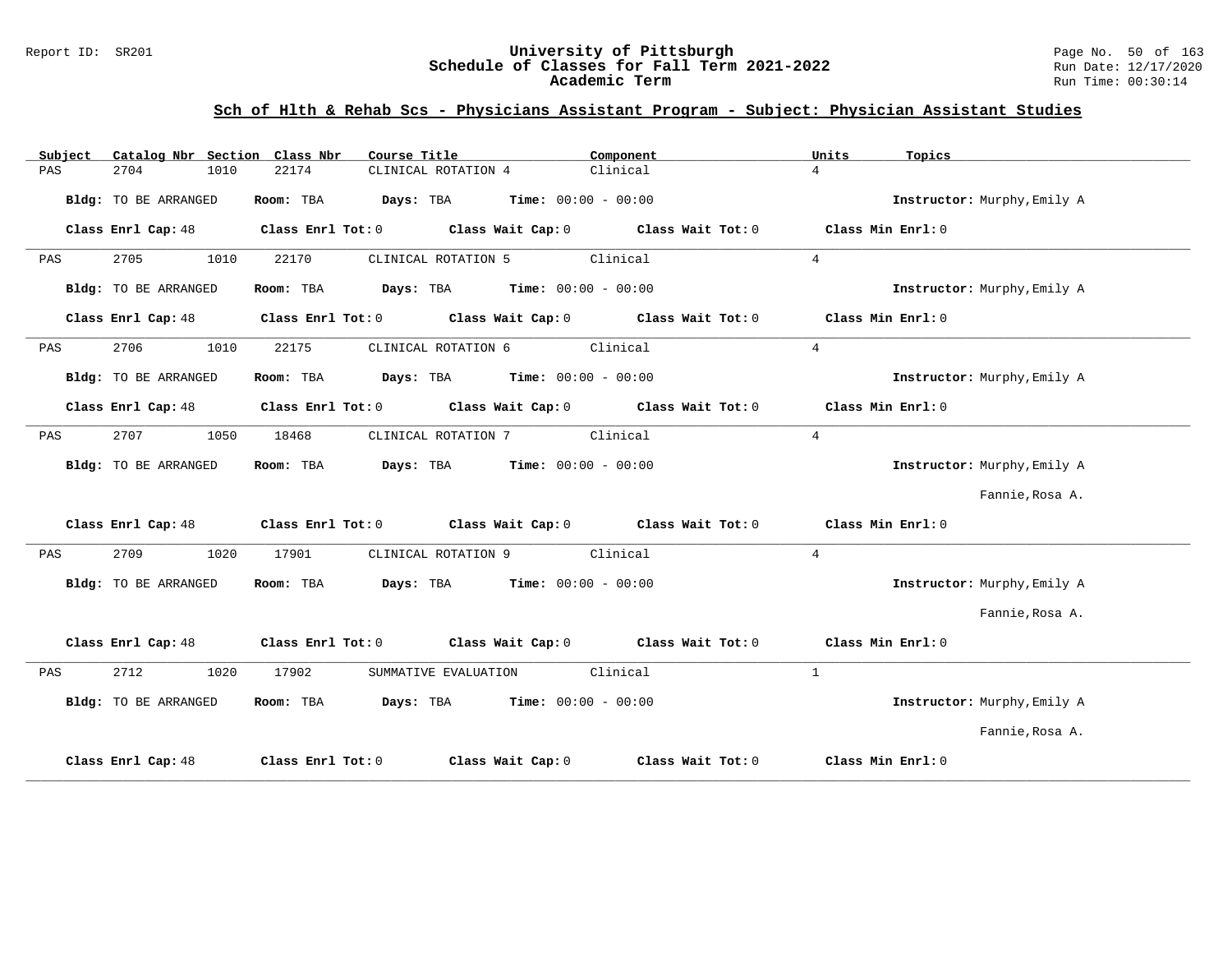#### Report ID: SR201 **University of Pittsburgh** Page No. 51 of 163 **Schedule of Classes for Fall Term 2021-2022** Run Date: 12/17/2020 **Academic Term** Run Time: 00:30:14

| Subject | Catalog Nbr Section Class Nbr |      |                   | Course Title        |                   | Component         | Units | Topics                      |
|---------|-------------------------------|------|-------------------|---------------------|-------------------|-------------------|-------|-----------------------------|
| PAS     | 2713                          | 1010 | 27512             | CLINICAL ROTATION 8 |                   | Clinical          | 4     |                             |
|         | <b>Bldg:</b> TO BE ARRANGED   |      | Room: TBA         | Days: TBA           | Time: TBA         |                   |       | Instructor: Fannie, Rosa A. |
|         |                               |      |                   |                     |                   |                   |       | Murphy,Emily A              |
|         | Class Enrl Cap: 48            |      | Class Enrl Tot: 0 |                     | Class Wait Cap: 0 | Class Wait Tot: 0 |       | Class Min Enrl: 0           |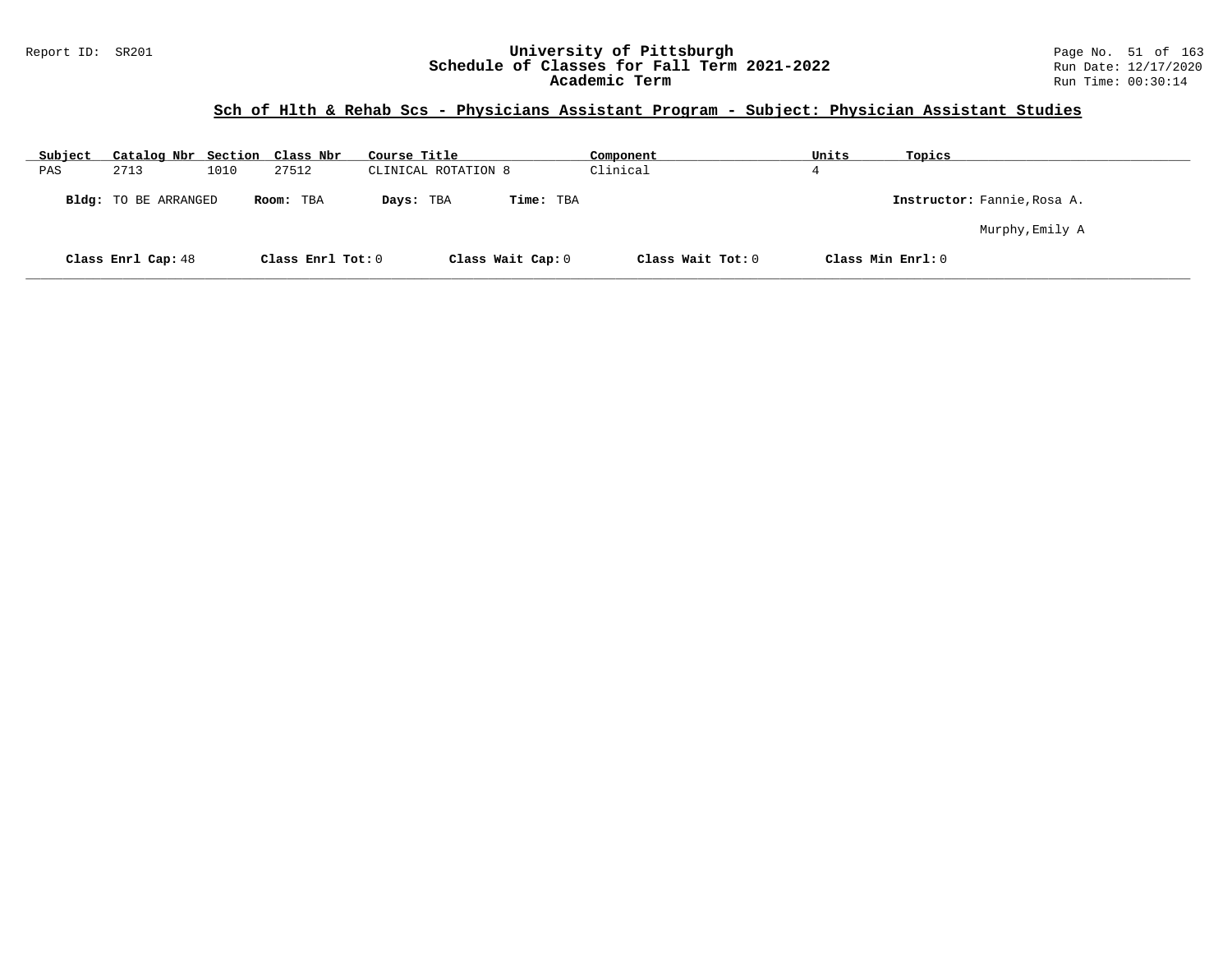#### Report ID: SR201 **University of Pittsburgh** Page No. 52 of 163 **Schedule of Classes for Fall Term 2021-2022** Run Date: 12/17/2020 **Academic Term** Run Time: 00:30:14

|    | Subject |                      |      | Catalog Nbr Section Class Nbr | Course Title        |                                               | Component             |                                                                         | Units          | Topics                          |
|----|---------|----------------------|------|-------------------------------|---------------------|-----------------------------------------------|-----------------------|-------------------------------------------------------------------------|----------------|---------------------------------|
| PT |         | 2026                 | 1070 | 13931                         |                     | CARDIOPULMONARY PT 1                          | Lecture               |                                                                         | $\overline{2}$ |                                 |
|    |         | Bldg: TO BE ARRANGED |      | Room: OCTBA                   |                     |                                               |                       | <b>Days:</b> W $\qquad$ <b>Time:</b> 10:00 - 12:00 CARDIOPULMONARY PT 1 |                | Instructor: Locke, Andrea L     |
|    |         | Class Enrl Cap: 70   |      | Class Enrl Tot: 0             |                     | Class Wait Cap: 0                             |                       | Class Wait Tot: 0                                                       |                | Class Min Enrl: 0               |
| PT |         | 2028                 | 1040 | 13989                         | HEALTH AND WELLNESS |                                               | Lecture               |                                                                         | $\mathbf{1}$   |                                 |
|    |         | Bldg: TO BE ARRANGED |      | Room: OCTBA                   | Days: Th            |                                               | $Time: 13:00 - 14:55$ |                                                                         |                | Instructor: Locke, Andrea L     |
|    |         | Class Enrl Cap: 70   |      | Class Enrl Tot: 0             |                     | Class Wait Cap: 0                             |                       | Class Wait Tot: 0                                                       |                | Class Min Enrl: 0               |
| PT |         | 2031                 | 1010 | 13902                         |                     | MUSCULOSKELETAL PT 1                          | Lecture               |                                                                         | 6              |                                 |
|    |         | Bldg: TO BE ARRANGED |      | Room: OCTBA                   | Days: M             |                                               | $Time: 13:00 - 16:50$ |                                                                         |                | Instructor: Timko, Michael G.   |
|    |         |                      |      |                               |                     |                                               |                       |                                                                         |                | Bise, Christopher G             |
|    |         | Class Enrl Cap: 66   |      |                               |                     | Class Enrl Tot: 0 Class Wait Cap: 0           |                       | Class Wait Tot: 0                                                       |                | Class Min Enrl: 0               |
| РT |         | 2031                 | 1015 | 13863                         |                     | MUSCULOSKELETAL PT 1                          | Laboratory            |                                                                         | 6              |                                 |
|    |         | Bldg: TO BE ARRANGED |      | Room: OCTBA                   | Days: W             |                                               | $Time: 13:00 - 16:50$ |                                                                         |                | Instructor: Bise, Christopher G |
|    |         |                      |      |                               |                     |                                               |                       |                                                                         |                | Timko, Michael G.               |
|    |         | Class Enrl Cap: 66   |      |                               |                     | Class Enrl Tot: 0 Class Wait Cap: 0           |                       | Class Wait Tot: 0                                                       |                | Class Min Enrl: 0               |
| РT |         | 2033                 | 1040 | 13981                         |                     | MUSCULOSKELETAL PT 3                          | Lecture               |                                                                         | $\overline{3}$ |                                 |
|    |         | Bldg: TO BE ARRANGED |      | Room: OCTBA                   | Days: Th            |                                               | $Time: 08:00 - 11:50$ |                                                                         |                | Instructor: Bise, Christopher G |
|    |         |                      |      |                               |                     |                                               |                       |                                                                         |                | Timko, Michael G.               |
|    |         |                      |      |                               |                     |                                               |                       |                                                                         |                | Popchak, Adam James             |
|    |         | Class Enrl Cap: 70   |      | Class Enrl Tot: 0             |                     | Class Wait Cap: 0                             |                       | Class Wait Tot: 0                                                       |                | Class Min Enrl: 0               |
| PТ |         | 2040                 | 1010 | 13930                         |                     | SURVEY OF HUMAN DISEASE 1                     | Lecture               |                                                                         | $\overline{a}$ |                                 |
|    |         | Bldg: TO BE ARRANGED |      | Room: OCTBA                   |                     | <b>Days:</b> $F$ <b>Time:</b> $08:00 - 10:00$ |                       |                                                                         |                | Instructor: Beck Jr, David C    |
|    |         | Class Enrl Cap: 70   |      | Class Enrl Tot: 0             |                     | Class Wait Cap: 0                             |                       | Class Wait Tot: 0                                                       |                | Class Min Enrl: 0               |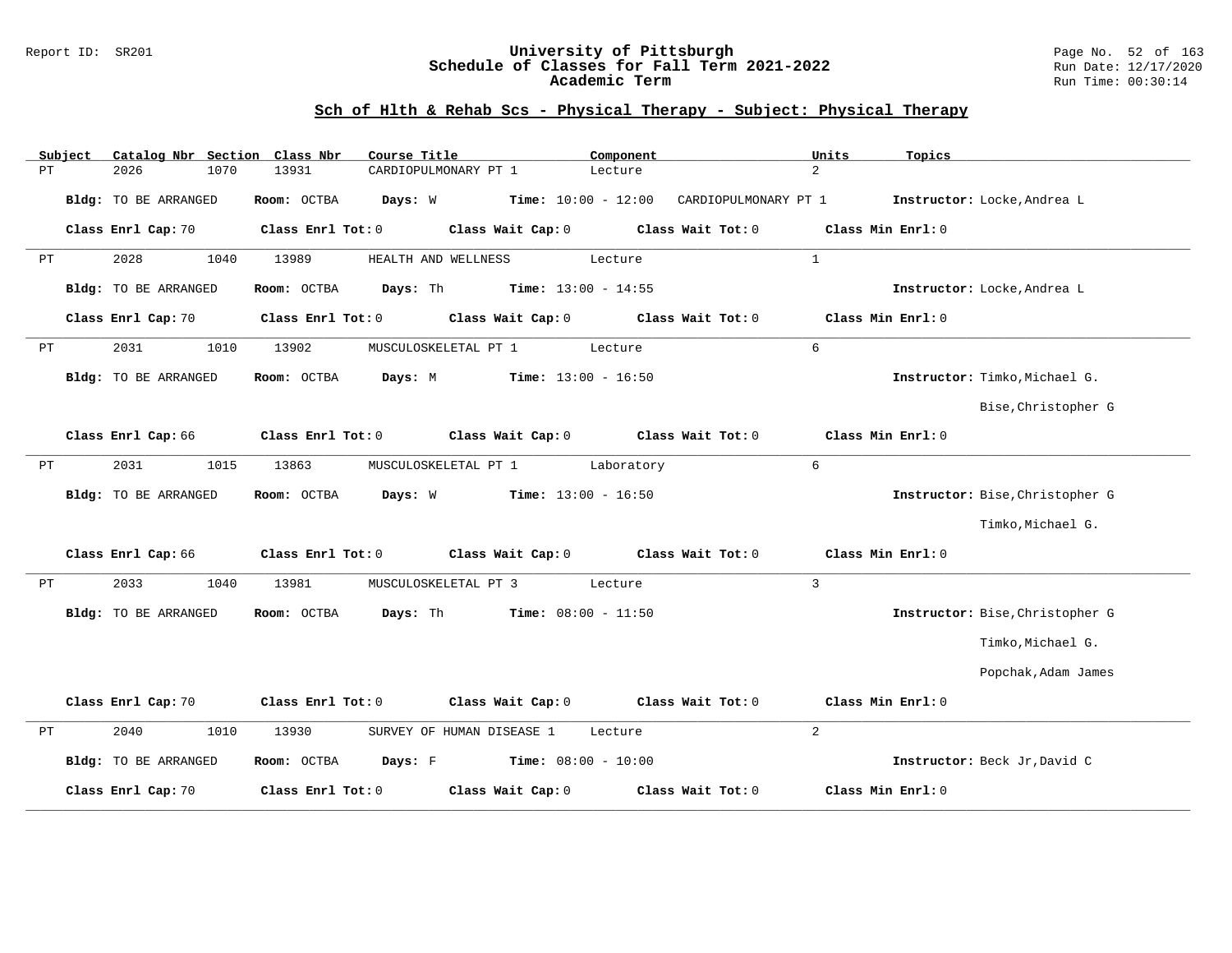#### Report ID: SR201 **University of Pittsburgh** Page No. 53 of 163 **Schedule of Classes for Fall Term 2021-2022** Run Date: 12/17/2020 **Academic Term** Run Time: 00:30:14

| Subject<br>Catalog Nbr Section Class Nbr                                                                                                                                                                                           | Course Title                                                                                                                                                                                                                       | Component                    | Units<br>Topics                   |  |  |  |
|------------------------------------------------------------------------------------------------------------------------------------------------------------------------------------------------------------------------------------|------------------------------------------------------------------------------------------------------------------------------------------------------------------------------------------------------------------------------------|------------------------------|-----------------------------------|--|--|--|
| 2041<br>1040<br>PT                                                                                                                                                                                                                 | 13903<br>PATIENT MANAGEMENT 1                                                                                                                                                                                                      | Lecture                      | $\overline{4}$                    |  |  |  |
| Bldg: TO BE ARRANGED                                                                                                                                                                                                               | Room: TBA<br>Days: F                                                                                                                                                                                                               | <b>Time:</b> $13:30 - 15:30$ | Instructor: Hornyak, Victoria Ann |  |  |  |
| Class Enrl Cap: 66                                                                                                                                                                                                                 | Class Enrl Tot: $0$<br>Class Wait Cap: 0                                                                                                                                                                                           | Class Wait Tot: $0$          | Class Min Enrl: 0                 |  |  |  |
|                                                                                                                                                                                                                                    | <b></b> This class has an additional fee. For more information go to <a <br="" href="http://www.registrar.pitt.edu">target="_blank"&gt;http://www.registrar.pitt.edu/</a> , and click on Faculty and Staff, then Course and Class. |                              |                                   |  |  |  |
| 2041<br>1050<br>PT                                                                                                                                                                                                                 | PATIENT MANAGEMENT 1<br>13864                                                                                                                                                                                                      | Laboratory                   | $\overline{4}$                    |  |  |  |
| Bldg: TO BE ARRANGED                                                                                                                                                                                                               | Room: OCTBA<br>Days: M                                                                                                                                                                                                             | <b>Time:</b> $08:00 - 11:50$ | Instructor: Hornyak, Victoria Ann |  |  |  |
| Class Enrl Cap: 66                                                                                                                                                                                                                 | Class Enrl Tot: 0<br>Class Wait Cap: 0                                                                                                                                                                                             | Class Wait Tot: 0            | Class Min Enrl: 0                 |  |  |  |
|                                                                                                                                                                                                                                    | <b></b> This class has an additional fee. For more information go to <a <br="" href="http://www.registrar.pitt.edu">target="_blank"&gt;http://www.registrar.pitt.edu/</a> , and click on Faculty and Staff, then Course and Class. |                              |                                   |  |  |  |
| 2056<br>1070<br>РT                                                                                                                                                                                                                 | 13940<br>GROWTH AND DEVELOPMENT 2                                                                                                                                                                                                  | Lecture                      | $\overline{2}$                    |  |  |  |
| <b>Bldg:</b> TO BE ARRANGED                                                                                                                                                                                                        | Room: OCTBA<br>Days: Tu                                                                                                                                                                                                            | <b>Time:</b> $08:00 - 09:55$ | Instructor: Kelly, M Kathleen     |  |  |  |
| Class Enrl Cap: 70                                                                                                                                                                                                                 | Class Enrl Tot: 0<br>Class Wait Cap: 0                                                                                                                                                                                             | Class Wait $Tot: 0$          | Class Min Enrl: 0                 |  |  |  |
| 2062<br>1010<br>PТ                                                                                                                                                                                                                 | 13944<br>NEUROMUSCULAR PT 2                                                                                                                                                                                                        | Lecture                      | 5                                 |  |  |  |
| Bldg: TO BE ARRANGED                                                                                                                                                                                                               | Room: OCTBA<br>Days: Tu                                                                                                                                                                                                            | <b>Time:</b> $13:00 - 17:00$ | Instructor: Josbeno, Deborah Ann  |  |  |  |
| Class Enrl Cap: 66                                                                                                                                                                                                                 | Class Enrl Tot: $0$<br>Class Wait Cap: 0                                                                                                                                                                                           | Class Wait $Tot: 0$          | $Class Min$ Enrl: $0$             |  |  |  |
|                                                                                                                                                                                                                                    | <b></b> This class has an additional fee. For more information go to <a <br="" href="http://www.registrar.pitt.edu">target="_blank"&gt;http://www.registrar.pitt.edu/</a> , and click on Faculty and Staff, then Course and Class. |                              |                                   |  |  |  |
| 2062<br>1015<br>PT                                                                                                                                                                                                                 | 13945<br>NEUROMUSCULAR PT 2                                                                                                                                                                                                        | Laboratory                   | 5                                 |  |  |  |
| <b>Bldg:</b> TO BE ARRANGED                                                                                                                                                                                                        | Room: OCTBA<br>Days: F                                                                                                                                                                                                             | <b>Time:</b> $08:00 - 11:50$ | Instructor: Josbeno, Deborah Ann  |  |  |  |
| Class Enrl Cap: 66                                                                                                                                                                                                                 | Class Enrl Tot: $0$<br>Class Wait Cap: 0                                                                                                                                                                                           | Class Wait Tot: 0            | Class Min Enrl: 0                 |  |  |  |
| <b></b> This class has an additional fee. For more information go to <a <br="" href="http://www.registrar.pitt.edu">target="_blank"&gt;http://www.registrar.pitt.edu/</a> , and click on Faculty and Staff, then Course and Class. |                                                                                                                                                                                                                                    |                              |                                   |  |  |  |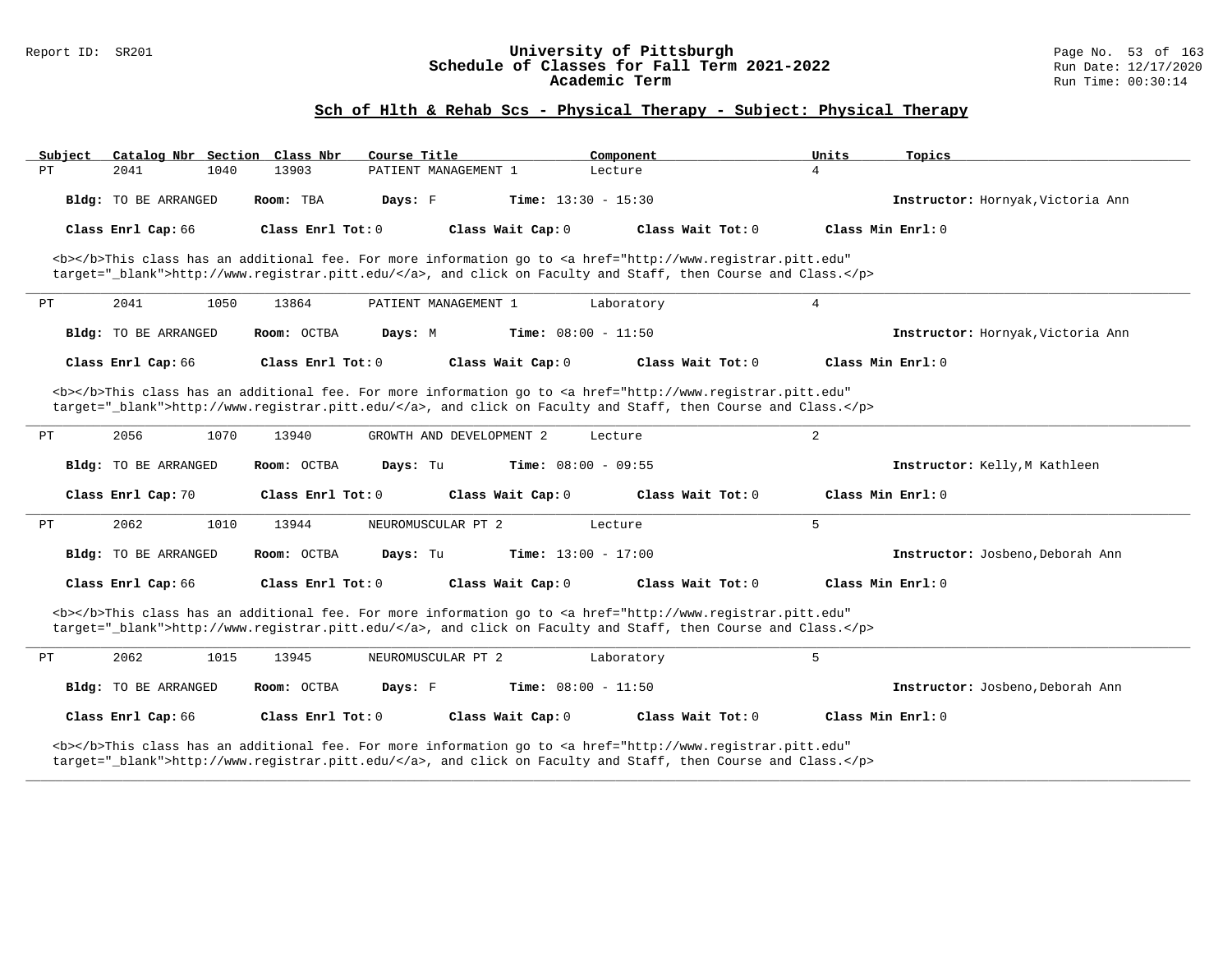#### Report ID: SR201 **University of Pittsburgh** Page No. 54 of 163 **Schedule of Classes for Fall Term 2021-2022** Run Date: 12/17/2020 **Academic Term** Run Time: 00:30:14

| $\overline{a}$<br>2071<br>1010<br>13865<br>РT<br>RESEARCH METHODS IN PT<br>Lecture<br>Bldg: TO BE ARRANGED<br>Room: TBA<br>Days: F<br>$Time: 10:00 - 12:00$<br>Instructor: McDonough, Christine<br>Freburger, Janet<br>Patterson, Charity Galena<br>Class Enrl Cap: 70<br>Class Enrl Tot: 0 Class Wait Cap: 0 Class Wait Tot: 0 Class Min Enrl: 0<br>2074<br>1030<br>13946<br>EVIDENCE-BASED PRACTICE 3<br>$\mathbf{1}$<br>PT<br>Lecture<br><b>Days:</b> Tu <b>Time:</b> $11:00 - 11:55$<br>Instructor: Hankin, Tara R<br>Bldg: TO BE ARRANGED<br>Room: OCTBA<br>Class Enrl Cap: 70<br>Class Enrl Tot: 0 Class Wait Cap: 0 Class Wait Tot: 0<br>Class Min Enrl: 0<br>$\mathbf{1}$<br>2077<br>1010<br>13963<br>EVIDENCE-BASED PRACTICE 6<br>Lecture<br>PT<br>Bldg: TO BE ARRANGED<br>Room: TBA $Days: TBA$ Time: $00:00 - 00:00$<br>Instructor: Irrgang, James J<br>Class Enrl Cap: 70<br>Class Enrl Tot: 0 Class Wait Cap: 0 Class Wait Tot: 0<br>Class Min Enrl: 0<br>$\mathbf{1}$<br>2078<br>26678<br>1010<br>EVIDENCE-BASED PRACTICE 7<br>РT<br>Lecture<br>Room: TBA $Days:$ TBA $Time: 00:00 - 00:00$<br>Bldg: TO BE ARRANGED<br>Instructor: Staff<br>Class Enrl Cap: 35<br>Class Enrl Tot: 0 Class Wait Cap: 0 Class Wait Tot: 0<br>Class Min Enrl: 0<br>2082<br>1040<br>$\overline{1}$<br>13990<br>PT LEADERSHIP & PROF DVLP 2 Lecture<br>PT<br><b>Days:</b> Tu <b>Time:</b> $10:00 - 10:55$<br>Instructor: Wubben, Theresa<br>Bldg: TO BE ARRANGED<br>Room: OCTBA<br>Class Enrl Tot: 0 Class Wait Cap: 0 Class Wait Tot: 0<br>Class Enrl Cap: 70<br>Class Min Enrl: 0<br>$\mathbf{3}$<br>2085<br>ADV THRPUTC EXRCS PT PRACTICE Lecture<br>PT<br>1090<br>25537<br><b>Days:</b> F Time: $16:30 - 20:00$<br>Bldg: TO BE ARRANGED<br>Room: TBA<br>Instructor: Kelly, M Kathleen<br>Joreitz, Richard E<br>Class Enrl Cap: 35<br>Class Min Enrl: 0<br>Class Enrl Tot: 0<br>Class Wait Cap: $0$ Class Wait Tot: $0$<br>$\overline{3}$<br>2085<br>PT<br>1095<br>25538<br>ADV THRPUTC EXRCS PT PRACTICE Laboratory<br>Bldg: TO BE ARRANGED<br>Room: OCTBA $Days: F$ Time: $16:00 - 20:00$<br>Instructor: Staff<br>Class Enrl Cap: 35<br>Class Enrl Tot: 0<br>Class Wait Cap: 0<br>Class Wait Tot: 0<br>Class Min Enrl: 0 | Subject | Catalog Nbr Section Class Nbr | Course Title | Component | Units | Topics |
|------------------------------------------------------------------------------------------------------------------------------------------------------------------------------------------------------------------------------------------------------------------------------------------------------------------------------------------------------------------------------------------------------------------------------------------------------------------------------------------------------------------------------------------------------------------------------------------------------------------------------------------------------------------------------------------------------------------------------------------------------------------------------------------------------------------------------------------------------------------------------------------------------------------------------------------------------------------------------------------------------------------------------------------------------------------------------------------------------------------------------------------------------------------------------------------------------------------------------------------------------------------------------------------------------------------------------------------------------------------------------------------------------------------------------------------------------------------------------------------------------------------------------------------------------------------------------------------------------------------------------------------------------------------------------------------------------------------------------------------------------------------------------------------------------------------------------------------------------------------------------------------------------------------------------------------------------------------------------------------------------------------------------------------------------------------------------------------------------------------------------------------------------------------------------------------------------------------------|---------|-------------------------------|--------------|-----------|-------|--------|
|                                                                                                                                                                                                                                                                                                                                                                                                                                                                                                                                                                                                                                                                                                                                                                                                                                                                                                                                                                                                                                                                                                                                                                                                                                                                                                                                                                                                                                                                                                                                                                                                                                                                                                                                                                                                                                                                                                                                                                                                                                                                                                                                                                                                                        |         |                               |              |           |       |        |
|                                                                                                                                                                                                                                                                                                                                                                                                                                                                                                                                                                                                                                                                                                                                                                                                                                                                                                                                                                                                                                                                                                                                                                                                                                                                                                                                                                                                                                                                                                                                                                                                                                                                                                                                                                                                                                                                                                                                                                                                                                                                                                                                                                                                                        |         |                               |              |           |       |        |
|                                                                                                                                                                                                                                                                                                                                                                                                                                                                                                                                                                                                                                                                                                                                                                                                                                                                                                                                                                                                                                                                                                                                                                                                                                                                                                                                                                                                                                                                                                                                                                                                                                                                                                                                                                                                                                                                                                                                                                                                                                                                                                                                                                                                                        |         |                               |              |           |       |        |
|                                                                                                                                                                                                                                                                                                                                                                                                                                                                                                                                                                                                                                                                                                                                                                                                                                                                                                                                                                                                                                                                                                                                                                                                                                                                                                                                                                                                                                                                                                                                                                                                                                                                                                                                                                                                                                                                                                                                                                                                                                                                                                                                                                                                                        |         |                               |              |           |       |        |
|                                                                                                                                                                                                                                                                                                                                                                                                                                                                                                                                                                                                                                                                                                                                                                                                                                                                                                                                                                                                                                                                                                                                                                                                                                                                                                                                                                                                                                                                                                                                                                                                                                                                                                                                                                                                                                                                                                                                                                                                                                                                                                                                                                                                                        |         |                               |              |           |       |        |
|                                                                                                                                                                                                                                                                                                                                                                                                                                                                                                                                                                                                                                                                                                                                                                                                                                                                                                                                                                                                                                                                                                                                                                                                                                                                                                                                                                                                                                                                                                                                                                                                                                                                                                                                                                                                                                                                                                                                                                                                                                                                                                                                                                                                                        |         |                               |              |           |       |        |
|                                                                                                                                                                                                                                                                                                                                                                                                                                                                                                                                                                                                                                                                                                                                                                                                                                                                                                                                                                                                                                                                                                                                                                                                                                                                                                                                                                                                                                                                                                                                                                                                                                                                                                                                                                                                                                                                                                                                                                                                                                                                                                                                                                                                                        |         |                               |              |           |       |        |
|                                                                                                                                                                                                                                                                                                                                                                                                                                                                                                                                                                                                                                                                                                                                                                                                                                                                                                                                                                                                                                                                                                                                                                                                                                                                                                                                                                                                                                                                                                                                                                                                                                                                                                                                                                                                                                                                                                                                                                                                                                                                                                                                                                                                                        |         |                               |              |           |       |        |
|                                                                                                                                                                                                                                                                                                                                                                                                                                                                                                                                                                                                                                                                                                                                                                                                                                                                                                                                                                                                                                                                                                                                                                                                                                                                                                                                                                                                                                                                                                                                                                                                                                                                                                                                                                                                                                                                                                                                                                                                                                                                                                                                                                                                                        |         |                               |              |           |       |        |
|                                                                                                                                                                                                                                                                                                                                                                                                                                                                                                                                                                                                                                                                                                                                                                                                                                                                                                                                                                                                                                                                                                                                                                                                                                                                                                                                                                                                                                                                                                                                                                                                                                                                                                                                                                                                                                                                                                                                                                                                                                                                                                                                                                                                                        |         |                               |              |           |       |        |
|                                                                                                                                                                                                                                                                                                                                                                                                                                                                                                                                                                                                                                                                                                                                                                                                                                                                                                                                                                                                                                                                                                                                                                                                                                                                                                                                                                                                                                                                                                                                                                                                                                                                                                                                                                                                                                                                                                                                                                                                                                                                                                                                                                                                                        |         |                               |              |           |       |        |
|                                                                                                                                                                                                                                                                                                                                                                                                                                                                                                                                                                                                                                                                                                                                                                                                                                                                                                                                                                                                                                                                                                                                                                                                                                                                                                                                                                                                                                                                                                                                                                                                                                                                                                                                                                                                                                                                                                                                                                                                                                                                                                                                                                                                                        |         |                               |              |           |       |        |
|                                                                                                                                                                                                                                                                                                                                                                                                                                                                                                                                                                                                                                                                                                                                                                                                                                                                                                                                                                                                                                                                                                                                                                                                                                                                                                                                                                                                                                                                                                                                                                                                                                                                                                                                                                                                                                                                                                                                                                                                                                                                                                                                                                                                                        |         |                               |              |           |       |        |
|                                                                                                                                                                                                                                                                                                                                                                                                                                                                                                                                                                                                                                                                                                                                                                                                                                                                                                                                                                                                                                                                                                                                                                                                                                                                                                                                                                                                                                                                                                                                                                                                                                                                                                                                                                                                                                                                                                                                                                                                                                                                                                                                                                                                                        |         |                               |              |           |       |        |
|                                                                                                                                                                                                                                                                                                                                                                                                                                                                                                                                                                                                                                                                                                                                                                                                                                                                                                                                                                                                                                                                                                                                                                                                                                                                                                                                                                                                                                                                                                                                                                                                                                                                                                                                                                                                                                                                                                                                                                                                                                                                                                                                                                                                                        |         |                               |              |           |       |        |
|                                                                                                                                                                                                                                                                                                                                                                                                                                                                                                                                                                                                                                                                                                                                                                                                                                                                                                                                                                                                                                                                                                                                                                                                                                                                                                                                                                                                                                                                                                                                                                                                                                                                                                                                                                                                                                                                                                                                                                                                                                                                                                                                                                                                                        |         |                               |              |           |       |        |
|                                                                                                                                                                                                                                                                                                                                                                                                                                                                                                                                                                                                                                                                                                                                                                                                                                                                                                                                                                                                                                                                                                                                                                                                                                                                                                                                                                                                                                                                                                                                                                                                                                                                                                                                                                                                                                                                                                                                                                                                                                                                                                                                                                                                                        |         |                               |              |           |       |        |
|                                                                                                                                                                                                                                                                                                                                                                                                                                                                                                                                                                                                                                                                                                                                                                                                                                                                                                                                                                                                                                                                                                                                                                                                                                                                                                                                                                                                                                                                                                                                                                                                                                                                                                                                                                                                                                                                                                                                                                                                                                                                                                                                                                                                                        |         |                               |              |           |       |        |
|                                                                                                                                                                                                                                                                                                                                                                                                                                                                                                                                                                                                                                                                                                                                                                                                                                                                                                                                                                                                                                                                                                                                                                                                                                                                                                                                                                                                                                                                                                                                                                                                                                                                                                                                                                                                                                                                                                                                                                                                                                                                                                                                                                                                                        |         |                               |              |           |       |        |
|                                                                                                                                                                                                                                                                                                                                                                                                                                                                                                                                                                                                                                                                                                                                                                                                                                                                                                                                                                                                                                                                                                                                                                                                                                                                                                                                                                                                                                                                                                                                                                                                                                                                                                                                                                                                                                                                                                                                                                                                                                                                                                                                                                                                                        |         |                               |              |           |       |        |
|                                                                                                                                                                                                                                                                                                                                                                                                                                                                                                                                                                                                                                                                                                                                                                                                                                                                                                                                                                                                                                                                                                                                                                                                                                                                                                                                                                                                                                                                                                                                                                                                                                                                                                                                                                                                                                                                                                                                                                                                                                                                                                                                                                                                                        |         |                               |              |           |       |        |
|                                                                                                                                                                                                                                                                                                                                                                                                                                                                                                                                                                                                                                                                                                                                                                                                                                                                                                                                                                                                                                                                                                                                                                                                                                                                                                                                                                                                                                                                                                                                                                                                                                                                                                                                                                                                                                                                                                                                                                                                                                                                                                                                                                                                                        |         |                               |              |           |       |        |
|                                                                                                                                                                                                                                                                                                                                                                                                                                                                                                                                                                                                                                                                                                                                                                                                                                                                                                                                                                                                                                                                                                                                                                                                                                                                                                                                                                                                                                                                                                                                                                                                                                                                                                                                                                                                                                                                                                                                                                                                                                                                                                                                                                                                                        |         |                               |              |           |       |        |
|                                                                                                                                                                                                                                                                                                                                                                                                                                                                                                                                                                                                                                                                                                                                                                                                                                                                                                                                                                                                                                                                                                                                                                                                                                                                                                                                                                                                                                                                                                                                                                                                                                                                                                                                                                                                                                                                                                                                                                                                                                                                                                                                                                                                                        |         |                               |              |           |       |        |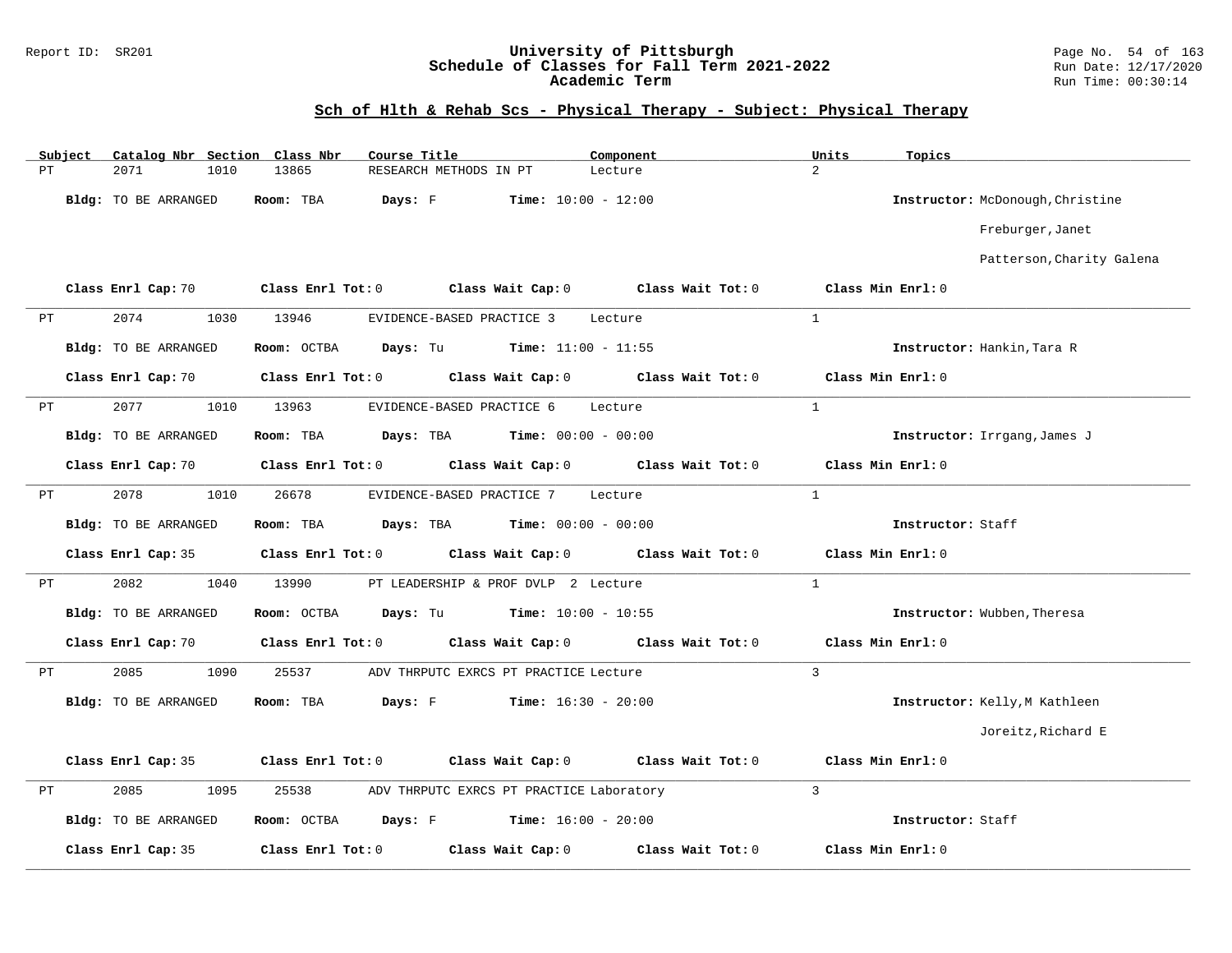| РT | 2089<br>1030         | 18009<br>CLINICAL EDUCATION SEMINAR<br>Seminar                                              | 2                                   |
|----|----------------------|---------------------------------------------------------------------------------------------|-------------------------------------|
|    | Bldg: TO BE ARRANGED | Room: OCTBA Days: W<br><b>Time:</b> $08:00 - 09:50$                                         | Instructor: Fitzgerald, Lynn M.     |
|    |                      | Class Enrl Cap: 66 Class Enrl Tot: 0 Class Wait Cap: 0 Class Wait Tot: 0 Class Min Enrl: 0  |                                     |
| PT | 2092                 | CLINICAL EDUCATION 2 Clinical 1 - 8<br>1070 14386                                           |                                     |
|    | Bldg: TO BE ARRANGED | Room: TBA $Days:$ TBA $Time: 00:00 - 00:00$                                                 | Instructor: Fitzgerald, Lynn M.     |
|    |                      | Class Enrl Cap: 150 Class Enrl Tot: 0 Class Wait Cap: 0 Class Wait Tot: 0 Class Min Enrl: 0 |                                     |
|    |                      | PT 2099 1020 14337 INDEPENDENT STUDY Independent Study 1 - 6                                |                                     |
|    | Bldg: TO BE ARRANGED | Room: TBA Days: TBA Time: $00:00 - 00:00$                                                   | Instructor: Brach, Jennifer Sokol   |
|    |                      | Class Enrl Cap: 35 Class Enrl Tot: 0 Class Wait Cap: 0 Class Wait Tot: 0 Class Min Enrl: 0  |                                     |
| PT | 2099 1030 14338      | INDEPENDENT STUDY 1 - 6                                                                     |                                     |
|    | Bldg: TO BE ARRANGED | Room: TBA $\rule{1em}{0.5em}$ Days: TBA $\qquad$ Time: $00:00 - 00:00$                      | Instructor: Carvell, George E       |
|    |                      | Class Enrl Cap: 35 Class Enrl Tot: 0 Class Wait Cap: 0 Class Wait Tot: 0 Class Min Enrl: 0  |                                     |
|    |                      | PT 2099 1040 14339 INDEPENDENT STUDY Independent Study 1 - 6                                |                                     |
|    | Bldg: TO BE ARRANGED | Room: TBA $\rule{1em}{0.15mm}$ Days: TBA $\rule{1.15mm}{0.15mm}$ Time: $00:00 - 00:00$      | Instructor: Delitto, Anthony        |
|    |                      | Class Enrl Cap: 35 Class Enrl Tot: 0 Class Wait Cap: 0 Class Wait Tot: 0 Class Min Enrl: 0  |                                     |
| PT | 2099<br>1050         | INDEPENDENT STUDY 1 - 6<br>14340                                                            |                                     |
|    | Bldg: TO BE ARRANGED | Room: TBA $Days:$ TBA $Time: 00:00 - 00:00$                                                 | Instructor: Delitto, Ronna S.       |
|    |                      | Class Enrl Cap: 35 Class Enrl Tot: 0 Class Wait Cap: 0 Class Wait Tot: 0 Class Min Enrl: 0  |                                     |
| PT | 2099<br>1060         | INDEPENDENT STUDY 1 - 6<br>14341                                                            |                                     |
|    | Bldg: TO BE ARRANGED | Room: TBA $Days:$ TBA $Time:$ $00:00 - 00:00$                                               | Instructor: Fitzgerald, Lynn M.     |
|    |                      | Class Enrl Cap: 35 Class Enrl Tot: 0 Class Wait Cap: 0 Class Wait Tot: 0                    | Class Min Enrl: 0                   |
| PT | 2099                 | 1070 14342<br>INDEPENDENT STUDY 1 - 6                                                       |                                     |
|    | Bldg: TO BE ARRANGED | Room: TBA $Days:$ TBA $Time:$ $00:00 - 00:00$                                               | Instructor: Fitzgerald, Gerald G.   |
|    |                      | Class Enrl Cap: 35 Class Enrl Tot: 0 Class Wait Cap: 0 Class Wait Tot: 0 Class Min Enrl: 0  |                                     |
| PT | 2099 1080            | 14343 INDEPENDENT STUDY 1ndependent Study 1 - 6                                             |                                     |
|    | Bldg: TO BE ARRANGED | Room: TBA $\rule{1em}{0.15mm}$ Days: TBA $\rule{1.15mm}]{0.15mm}$ Time: $00:00 - 00:00$     | Instructor: Farrokhi, Shawn Shahram |
|    |                      |                                                                                             |                                     |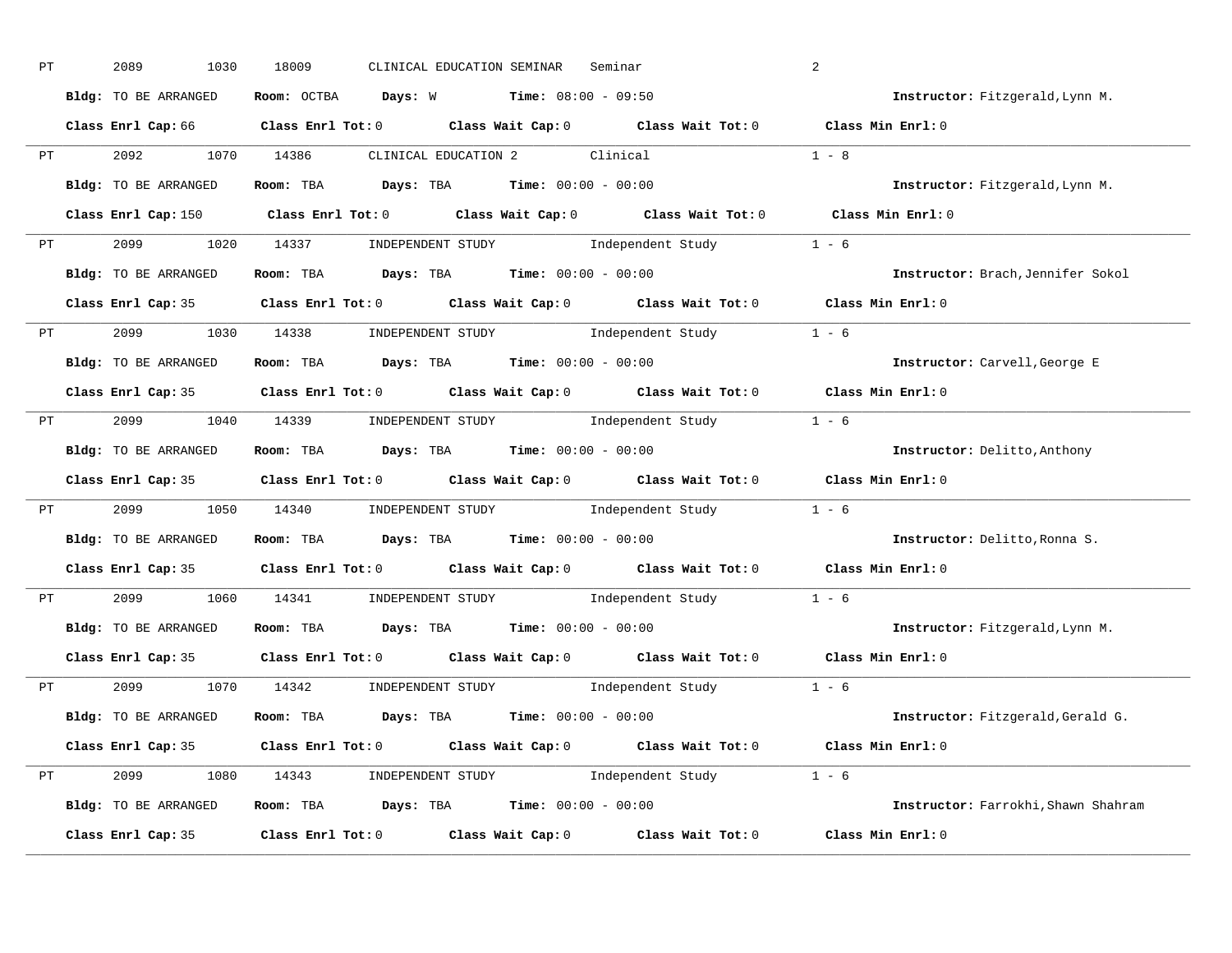#### Report ID: SR201 **University of Pittsburgh** Page No. 56 of 163 **Schedule of Classes for Fall Term 2021-2022** Run Date: 12/17/2020 **Academic Term** Run Time: 00:30:14

|             | Subject                                                                                                                                                                                                                        | Catalog Nbr Section Class Nbr | Course Title                                                                            | Component                                                                                  | Units<br>Topics                  |
|-------------|--------------------------------------------------------------------------------------------------------------------------------------------------------------------------------------------------------------------------------|-------------------------------|-----------------------------------------------------------------------------------------|--------------------------------------------------------------------------------------------|----------------------------------|
| PT          |                                                                                                                                                                                                                                | 1090<br>2099                  | 14344<br>INDEPENDENT STUDY                                                              | Independent Study                                                                          | $1 - 6$                          |
|             |                                                                                                                                                                                                                                | Bldg: TO BE ARRANGED          | Room: TBA $Days:$ TBA $Time: 00:00 - 00:00$                                             |                                                                                            | Instructor: Irrgang, James J     |
|             |                                                                                                                                                                                                                                |                               |                                                                                         | Class Enrl Cap: 35 Class Enrl Tot: 0 Class Wait Cap: 0 Class Wait Tot: 0 Class Min Enrl: 0 |                                  |
|             | PT and the state of the state of the state of the state of the state of the state of the state of the state of the state of the state of the state of the state of the state of the state of the state of the state of the sta |                               |                                                                                         | 2099 1100 14345 INDEPENDENT STUDY Independent Study 1 - 6                                  |                                  |
|             |                                                                                                                                                                                                                                | Bldg: TO BE ARRANGED          | Room: TBA $Days:$ TBA $Time: 00:00 - 00:00$                                             |                                                                                            | Instructor: Josbeno, Deborah Ann |
|             |                                                                                                                                                                                                                                |                               |                                                                                         | Class Enrl Cap: 35 Class Enrl Tot: 0 Class Wait Cap: 0 Class Wait Tot: 0 Class Min Enrl: 0 |                                  |
|             | <b>PT</b>                                                                                                                                                                                                                      | 2099                          |                                                                                         | 1110 14346 INDEPENDENT STUDY 1ndependent Study                                             | $1 - 6$                          |
|             |                                                                                                                                                                                                                                | Bldg: TO BE ARRANGED          | Room: TBA $Days:$ TBA $Time: 00:00 - 00:00$                                             |                                                                                            | Instructor: Kelly, M Kathleen    |
|             |                                                                                                                                                                                                                                |                               |                                                                                         | Class Enrl Cap: 35 Class Enrl Tot: 0 Class Wait Cap: 0 Class Wait Tot: 0 Class Min Enrl: 0 |                                  |
|             | PT FOR THE STATE OF THE STATE STATE STATE STATE STATE STATE STATE STATE STATE STATE STATE STATE STATE STATE STATE STATE STATE STATE STATE STATE STATE STATE STATE STATE STATE STATE STATE STATE STATE STATE STATE STATE STATE  |                               |                                                                                         | 2099 1120 14347 INDEPENDENT STUDY Independent Study                                        | $1 - 6$                          |
|             |                                                                                                                                                                                                                                | Bldg: TO BE ARRANGED          | Room: TBA $\rule{1em}{0.15mm}$ Days: TBA $\rule{1.15mm}]{0.15mm}$ Time: $0.000 - 0.000$ |                                                                                            | Instructor: Locke, Andrea L      |
|             |                                                                                                                                                                                                                                |                               |                                                                                         | Class Enrl Cap: 35 Class Enrl Tot: 0 Class Wait Cap: 0 Class Wait Tot: 0 Class Min Enrl: 0 |                                  |
|             |                                                                                                                                                                                                                                |                               | PT 2099 1130 14348 INDEPENDENT STUDY Independent Study                                  |                                                                                            | $1 - 6$                          |
|             |                                                                                                                                                                                                                                | Bldg: TO BE ARRANGED          | Room: TBA $Days:$ TBA $Time:$ $00:00 - 00:00$                                           |                                                                                            | Instructor: Miller, Debora Lewis |
|             |                                                                                                                                                                                                                                |                               |                                                                                         | Class Enrl Cap: 35 Class Enrl Tot: 0 Class Wait Cap: 0 Class Wait Tot: 0 Class Min Enrl: 0 |                                  |
|             |                                                                                                                                                                                                                                |                               |                                                                                         | PT 2099 1140 14349 INDEPENDENT STUDY Independent Study                                     | $1 - 6$                          |
|             |                                                                                                                                                                                                                                | Bldg: TO BE ARRANGED          | Room: TBA $Days: TBA$ Time: $00:00 - 00:00$                                             |                                                                                            | Instructor: Piva, Sara R         |
|             |                                                                                                                                                                                                                                |                               |                                                                                         | Class Enrl Cap: 35 Class Enrl Tot: 0 Class Wait Cap: 0 Class Wait Tot: 0 Class Min Enrl: 0 |                                  |
|             |                                                                                                                                                                                                                                |                               |                                                                                         | PT 2099 1150 14350 INDEPENDENT STUDY Independent Study                                     | $1 - 6$                          |
|             |                                                                                                                                                                                                                                | Bldg: TO BE ARRANGED          | Room: TBA $Days:$ TBA $Time: 00:00 - 00:00$                                             |                                                                                            | Instructor: Sparto, Patrick J.   |
|             |                                                                                                                                                                                                                                |                               |                                                                                         | Class Enrl Cap: 35 Class Enrl Tot: 0 Class Wait Cap: 0 Class Wait Tot: 0 Class Min Enrl: 0 |                                  |
| $_{\rm PT}$ |                                                                                                                                                                                                                                | 2099                          | 1160 14351                                                                              | INDEPENDENT STUDY The Independent Study                                                    | $1 - 6$                          |
|             |                                                                                                                                                                                                                                | Bldg: TO BE ARRANGED          | Room: TBA $Days:$ TBA $Time: 00:00 - 00:00$                                             |                                                                                            | Instructor: Timko, Michael G.    |
|             |                                                                                                                                                                                                                                |                               |                                                                                         | Class Enrl Cap: 35 Class Enrl Tot: 0 Class Wait Cap: 0 Class Wait Tot: 0                   | Class Min Enrl: 0                |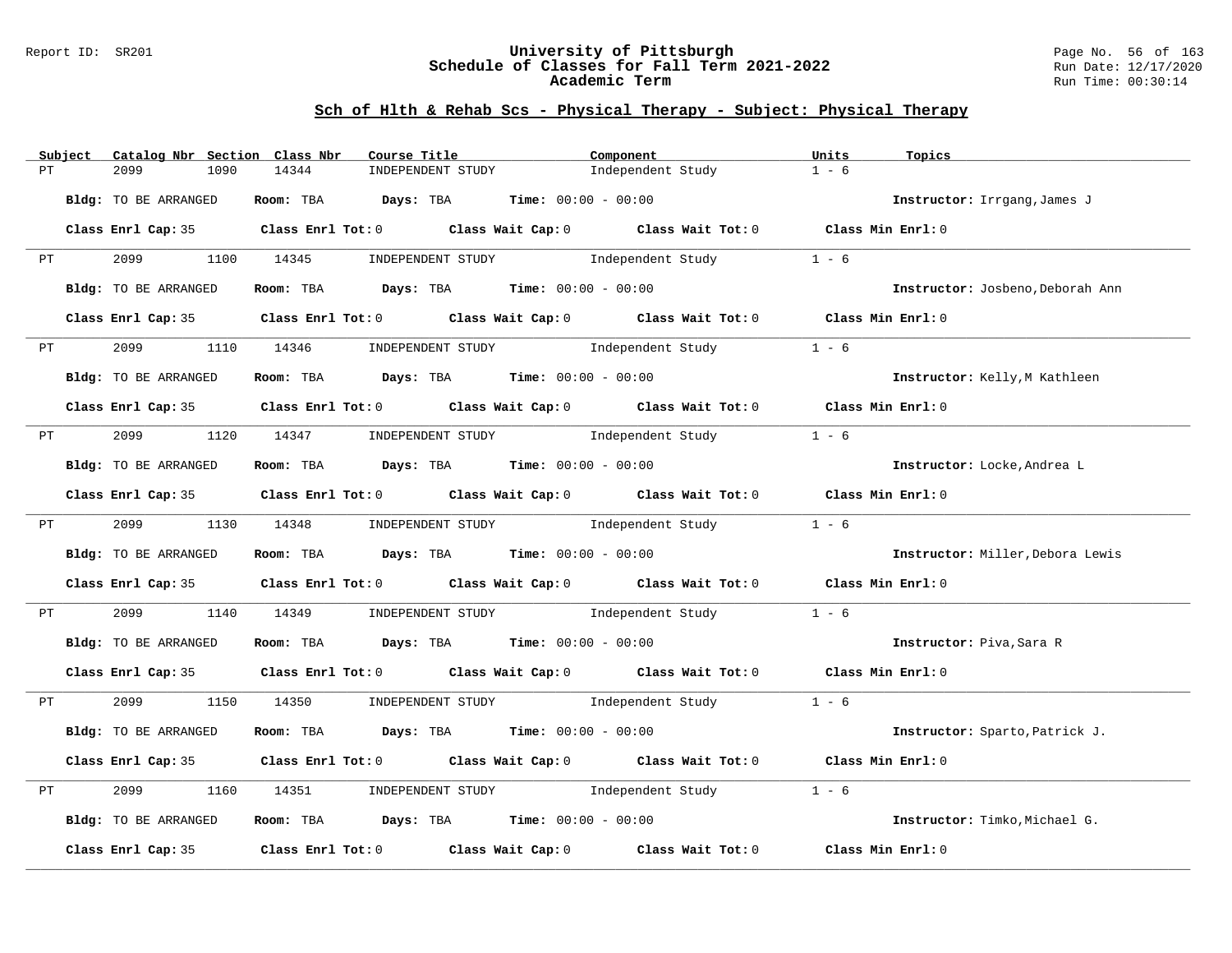| $\rm PT$ | 2107<br>1010                | 13953<br>EVIDENCE BASED PRACTICE | Lecture                              | $\mathbf{3}$                           |                                 |
|----------|-----------------------------|----------------------------------|--------------------------------------|----------------------------------------|---------------------------------|
|          | Bldg: TO BE ARRANGED        | Room: TBA<br>Days: TBA           | <b>Time:</b> $00:00 - 00:00$         |                                        | Instructor: Delitto, Anthony    |
|          | Class Enrl Cap: 70          | Class Enrl Tot: 0                | Class Wait Cap: 0                    | Class Wait Tot: 0<br>Class Min Enrl: 0 |                                 |
| PT       | 2108<br>1010                | 13958<br>EVIDENCE IN PRACTICE 1  | Lecture                              | $\overline{a}$                         |                                 |
|          | <b>Bldg:</b> TO BE ARRANGED | Room: TBA<br>Days: TBA           | <b>Time:</b> $00:00 - 00:00$         |                                        | Instructor: Delitto, Anthony    |
|          |                             |                                  |                                      |                                        | Kelly, M Kathleen               |
|          | Class Enrl Cap: 70          | Class Enrl Tot: 0                | Class Wait Cap: 0                    | Class Wait Tot: 0<br>Class Min Enrl: 0 |                                 |
| PT       | 2109<br>1010                | 13960<br>EVIDENCE IN PRACTICE 2  | Lecture                              | $\overline{a}$                         |                                 |
|          | <b>Bldg:</b> TO BE ARRANGED | Room: TBA<br>Days: TBA           | <b>Time:</b> $00:00 - 00:00$         |                                        | Instructor: Delitto, Anthony    |
|          |                             |                                  |                                      |                                        | Kelly, M Kathleen               |
|          | Class Enrl Cap: 70          | Class Enrl Tot: 0                | Class Wait Cap: 0                    | Class Wait Tot: 0<br>Class Min Enrl: 0 |                                 |
| PT       | 2110<br>1010                | 13959<br>EVIDENCE IN PRACTICE 3  | Lecture                              | $\overline{2}$                         |                                 |
|          | Bldg: TO BE ARRANGED        | Room: TBA<br>Days: TBA           | <b>Time:</b> $00:00 - 00:00$         |                                        | Instructor: Delitto, Anthony    |
|          |                             |                                  |                                      |                                        | Kelly, M Kathleen               |
|          | Class Enrl Cap: 70          | Class Enrl Tot: 0                | Class Wait Cap: 0                    | Class Wait Tot: 0<br>Class Min Enrl: 0 |                                 |
| PT       | 2111<br>1010                | 13967                            | DIFFERENTIAL DIAGNOSIS IN PT Lecture | $\mathbf{3}$                           |                                 |
|          | <b>Bldg:</b> TO BE ARRANGED | Room: TBA<br>Days: TBA           | <b>Time:</b> $00:00 - 00:00$         |                                        | Instructor: Timko, Michael G.   |
|          | Class Enrl Cap: 70          | Class Enrl Tot: 0                | Class Wait Cap: 0                    | Class Wait Tot: 0<br>Class Min Enrl: 0 |                                 |
| PT       | 2130<br>1010                | 23032<br>CLINICAL EDUCATION 1    | Clinical                             | $\overline{a}$                         |                                 |
|          | Bldg: TO BE ARRANGED        | Room: TBA<br>Days: TBA           | Time: $00:00 - 00:00$                |                                        | Instructor: Fitzgerald, Lynn M. |
|          | Class Enrl Cap: 60          | Class Enrl Tot: 0                | Class Wait Cap: 0                    | Class Wait Tot: 0<br>Class Min Enrl: 0 |                                 |
| $\rm PT$ | 2133<br>1010                | 23033<br>CLINICAL EDUCATION 4    | Clinical                             | $\overline{3}$                         |                                 |
|          | Bldg: TO BE ARRANGED        | Room: TBA<br>Days: TBA           | <b>Time:</b> $00:00 - 00:00$         |                                        | Instructor: Fitzgerald, Lynn M. |
|          |                             |                                  |                                      |                                        | Fitzgerald, Gerald G.           |
|          |                             |                                  |                                      |                                        | Bove, Allyn Michele             |
|          |                             |                                  |                                      |                                        | Stevans, Joel M                 |
|          | Class Enrl Cap: 60          | Class Enrl Tot: 0                | Class Wait Cap: 0                    | Class Wait Tot: 0<br>Class Min Enrl: 0 |                                 |
|          |                             |                                  |                                      |                                        |                                 |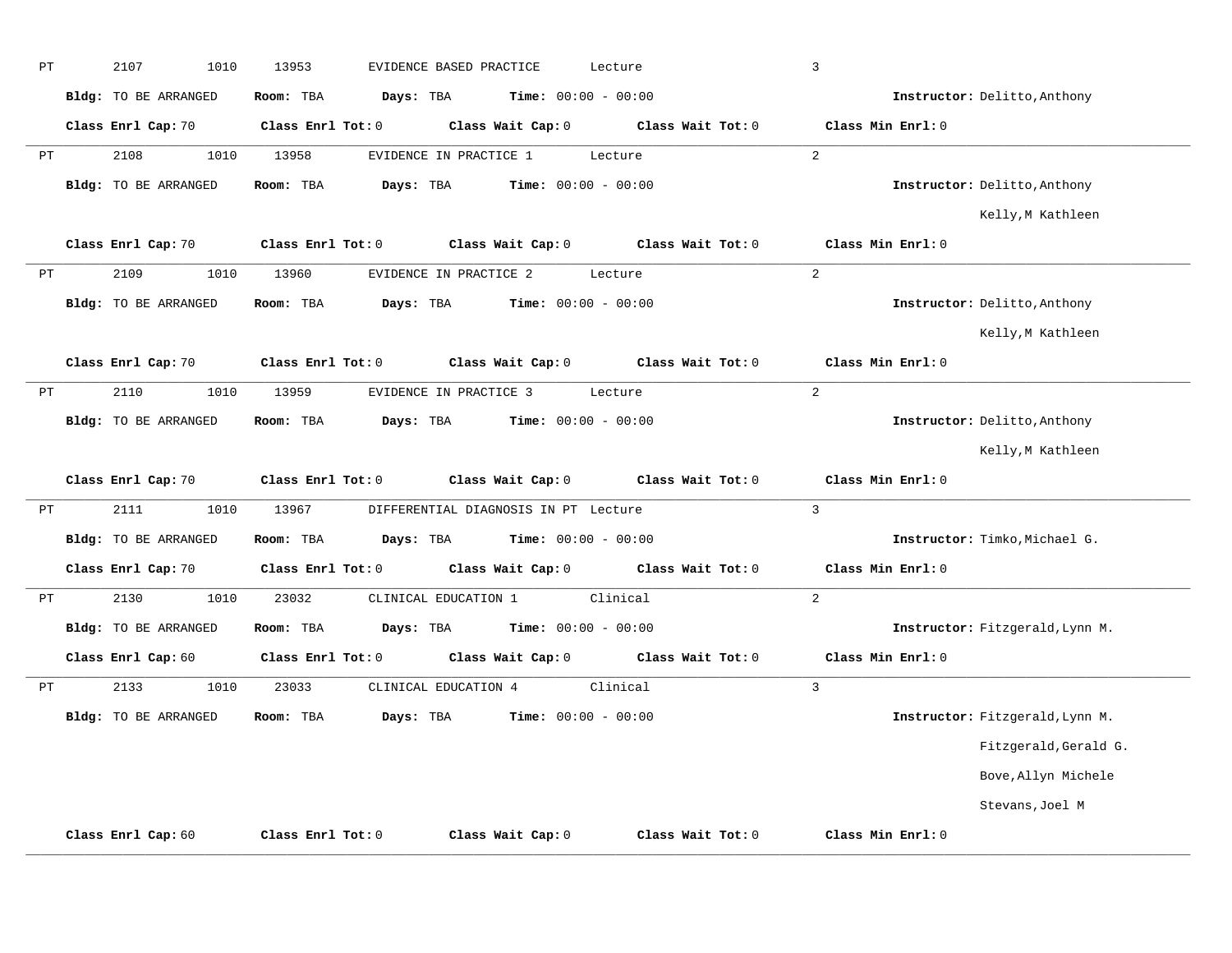#### Report ID: SR201 **University of Pittsburgh** Page No. 58 of 163 **Schedule of Classes for Fall Term 2021-2022** Run Date: 12/17/2020 **Academic Term** Run Time: 00:30:14

| Subject | Catalog Nbr Section Class Nbr | Course Title                                                                                                 | Component                                                                                                                      | Units<br>Topics                 |
|---------|-------------------------------|--------------------------------------------------------------------------------------------------------------|--------------------------------------------------------------------------------------------------------------------------------|---------------------------------|
| PТ      | 2135<br>1010                  | 22754<br>CLINICAL EDUCATION 6                                                                                | Clinical                                                                                                                       | $1 - 8$                         |
|         | Bldg: TO BE ARRANGED          | <b>Days:</b> TBA <b>Time:</b> $00:00 - 00:00$<br>Room: TBA                                                   |                                                                                                                                | Instructor: Fitzgerald, Lynn M. |
|         | Class Enrl Cap: 35            |                                                                                                              | Class Enrl Tot: $0$ Class Wait Cap: $0$ Class Wait Tot: $0$ Class Min Enrl: $0$                                                |                                 |
| PТ      | 2135<br>1015                  | 22755<br>CLINICAL EDUCATION 6                                                                                | Clinical                                                                                                                       | $1 - 8$                         |
|         | Bldg: TO BE ARRANGED          | <b>Days:</b> TBA <b>Time:</b> $00:00 - 00:00$<br>Room: TBA                                                   |                                                                                                                                | Instructor: Fitzgerald, Lynn M. |
|         | Class Enrl Cap: 35            |                                                                                                              | Class Enrl Tot: $0$ Class Wait Cap: $0$ Class Wait Tot: $0$                                                                    | Class Min Enrl: 0               |
| PT      | 2136<br>1010                  | 25536<br>CLINICAL EDUCATION 7                                                                                | Clinical                                                                                                                       | $1 - 8$                         |
|         | Bldg: TO BE ARRANGED          | Room: TBA $Days:$ TBA $Time: 00:00 - 00:00$                                                                  |                                                                                                                                | Instructor: Staff               |
|         | Class Enrl Cap: 35            |                                                                                                              | Class Enrl Tot: $0$ Class Wait Cap: $0$ Class Wait Tot: $0$ Class Min Enrl: $0$                                                |                                 |
| PT      | 2156<br>1020                  | 13978                                                                                                        | CUR EVIDENCE IN NEUROMUS PRACTLecture                                                                                          | $\mathbf{3}$                    |
|         | Bldg: TO BE ARRANGED          | Room: TBA<br>$Days: TBA$ $Time: 00:00 - 00:00$                                                               |                                                                                                                                | Instructor: Carvell, George E   |
|         |                               |                                                                                                              | Class Enrl Cap: 20 Class Enrl Tot: 0 Class Wait Cap: 0 Class Wait Tot: 0 Class Min Enrl: 0                                     |                                 |
| PT      | 2157<br>1010                  | 13966<br>CUR EVIDNC CARDIOPULMONARY PRALecture                                                               |                                                                                                                                | $\overline{2}$                  |
|         | Bldg: TO BE ARRANGED          | $\texttt{Days:}$ TBA $\texttt{Time:}$ 00:00 - 00:00<br>Room: TBA                                             |                                                                                                                                | Instructor: Kelly, M Kathleen   |
|         |                               |                                                                                                              | Class Enrl Cap: 70 $\qquad$ Class Enrl Tot: 0 $\qquad$ Class Wait Cap: 0 $\qquad$ Class Wait Tot: 0 $\qquad$ Class Min Enrl: 0 |                                 |
| PT      | 2158<br>1010                  | 13965<br>CUR EVIDENCE INTEGUMENTARY PRALecture                                                               |                                                                                                                                | $\overline{2}$                  |
|         | Bldg: TO BE ARRANGED          | Room: TBA $Days:$ TBA $Time: 00:00 - 00:00$                                                                  |                                                                                                                                | Instructor: Kelly, M Kathleen   |
|         | Class Enrl Cap: 70            |                                                                                                              | Class Enrl Tot: $0$ Class Wait Cap: $0$ Class Wait Tot: $0$                                                                    | Class Min Enrl: 0               |
| PТ      | 2161<br>1070                  | 13964                                                                                                        | CUR EVIDENCE MUSCULSK PRACT 1 Lecture                                                                                          | $\overline{3}$                  |
|         | Bldg: TO BE ARRANGED          | <b>Room:</b> OCTBA <b>Days:</b> W <b>Time:</b> 17:00 - 20:30                                                 |                                                                                                                                | Instructor: Timko, Michael G.   |
|         | Class Enrl Cap: 10            | Class Enrl Tot: 0 Class Wait Cap: 0<br><b>Combined Section ID:</b> 0139(HRS/2361/PT/2161) - HRS 2361(#13974) | Class Wait Tot: 0                                                                                                              | Class Min Enrl: 0               |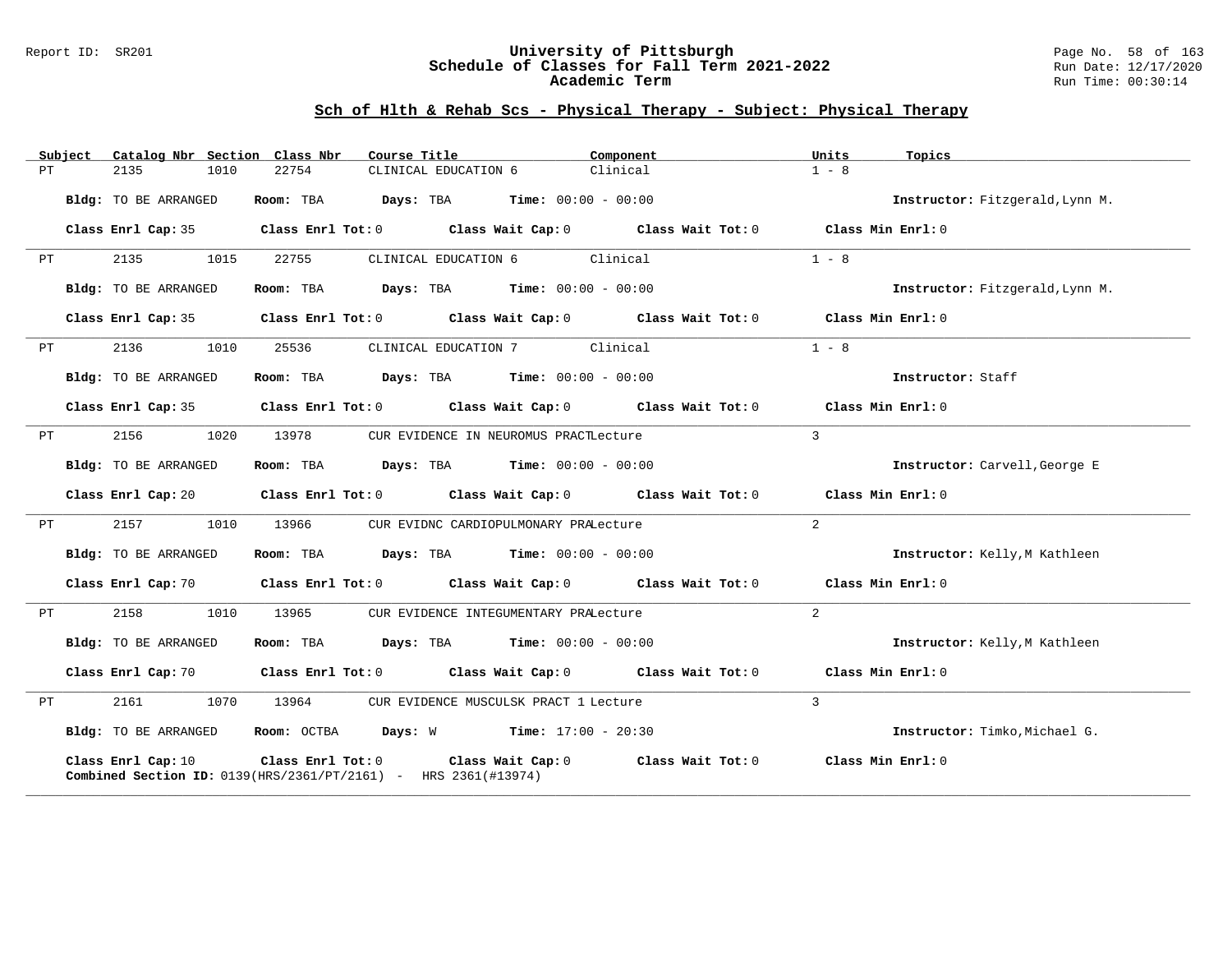#### Report ID: SR201 **University of Pittsburgh** Page No. 59 of 163 **Schedule of Classes for Fall Term 2021-2022** Run Date: 12/17/2020 **Academic Term** Run Time: 00:30:14

| Subject | Catalog Nbr Section Class Nbr | Course Title                                                                                          | Component                                     | Units<br>Topics                 |
|---------|-------------------------------|-------------------------------------------------------------------------------------------------------|-----------------------------------------------|---------------------------------|
| PT      | 1040<br>2162                  | 13952                                                                                                 | CUR EVIDENCE MUSCULSK PRACT 2 Lecture         | 3                               |
|         | Bldg: TO BE ARRANGED          | Room: OCTBA                                                                                           | <b>Days:</b> Th <b>Time:</b> $12:00 - 14:59$  | Instructor: Popchak, Adam James |
|         | Class Enrl Cap: 10            | Class Enrl Tot: 0 Class Wait Cap: 0<br>Combined Section ID: 0140(HRS/2362/PT/2162) - HRS 2362(#13975) | Class Wait Tot: 0                             | Class Min Enrl: 0               |
| PT      | 2172<br>1050                  | 15954                                                                                                 | ADV CLIN PRACT: LOWER OUARTER Lecture         | $\overline{3}$                  |
|         | Bldg: TO BE ARRANGED          | Room: OCTBA                                                                                           | <b>Days:</b> Tu <b>Time:</b> $17:00 - 20:30$  | Instructor: Timko. Michael G.   |
|         | Class Enrl Cap: 10            | Class Enrl Tot: 0 Class Wait Cap: 0<br>Combined Section ID: 0773(PT/2172/HRS/2372) - HRS 2372(#14387) | Class Wait Tot: 0                             | Class Min Enrl: 0               |
| PT      | 2180<br>1010                  | 13951                                                                                                 | CUR EVIDENCE MUSCULSK PRACT 3 Lecture         | 3                               |
|         | Bldg: TO BE ARRANGED          | Room: TBA                                                                                             | <b>Days:</b> TBA <b>Time:</b> $00:00 - 00:00$ | Instructor: Timko, Michael G.   |
|         | Class Enrl Cap: 40            | Class Enrl Tot: 0 Class Wait Cap: 0<br>Combined Section ID: 0113(HRS/2380/PT/2180) - HRS 2380(#13977) | Class Wait Tot: 0                             | Class Min Enrl: 0               |
| PT      | 1010<br>2181                  | 13950                                                                                                 | CUR EVIDENCE MUSCULSK PRACT 4 Lecture         | $\overline{3}$                  |
|         | <b>Bldg:</b> TO BE ARRANGED   | Room: TBA                                                                                             | <b>Days:</b> TBA <b>Time:</b> $00:00 - 00:00$ | Instructor: Hankin, Tara R      |
|         | Class Enrl Cap: 25            | Class Enrl Tot: 0<br>Combined Section ID: 0654(HRS/2381/PT/2181) - HRS 2381(#13976)                   | Class Wait Cap: 0<br>Class Wait Tot: 0        | Class Min $Err1:0$              |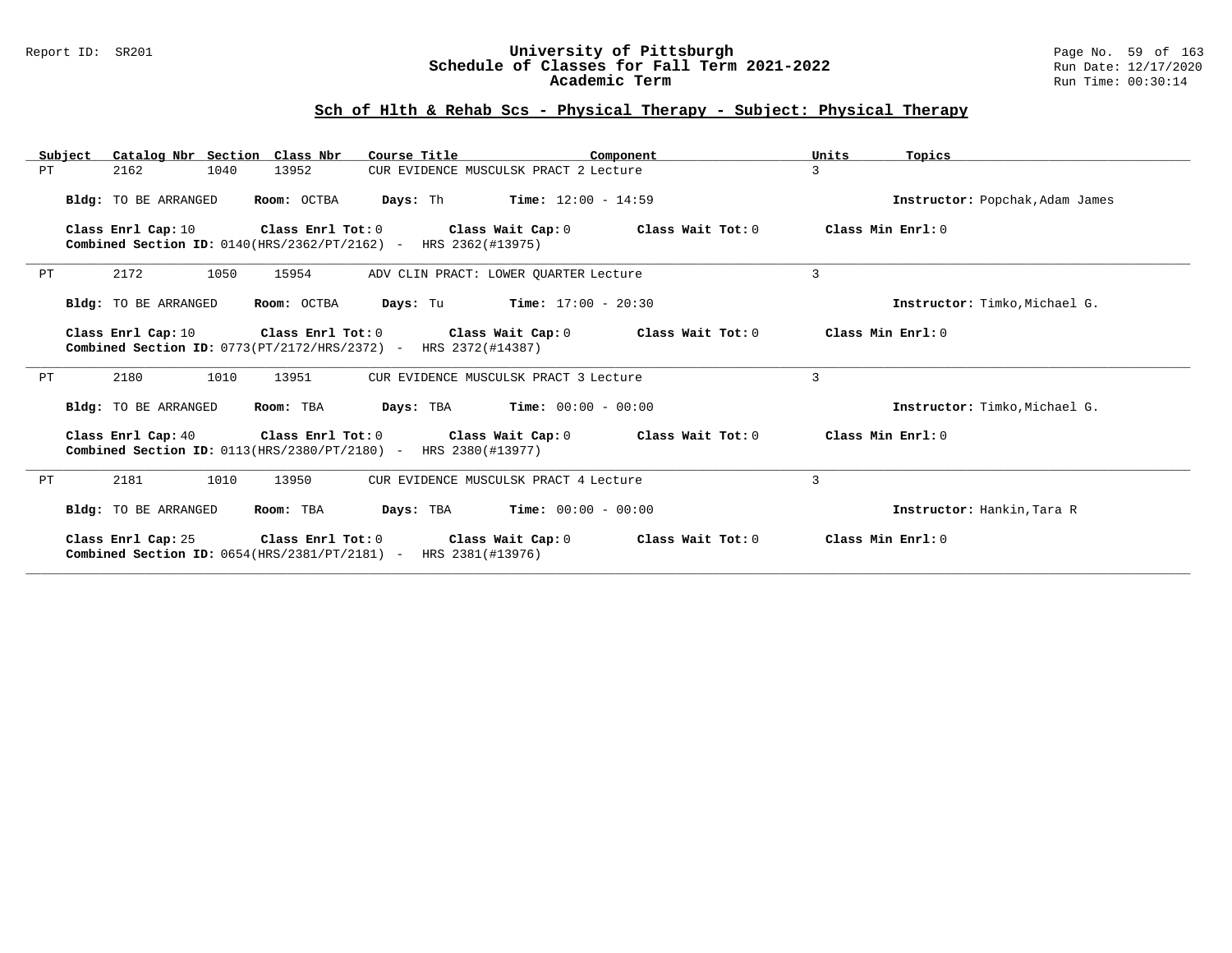#### Report ID: SR201 **University of Pittsburgh** Page No. 60 of 163 **Schedule of Classes for Fall Term 2021-2022** Run Date: 12/17/2020 **Academic Term** Run Time: 00:30:14

### **Sch of Hlth & Rehab Scs - Physical Therapy - Subject: Rehabilitation Science**

| Catalog Nbr Section Class Nbr<br>Subject                                    | Course Title                              | Component                               | Units<br>Topics                  |
|-----------------------------------------------------------------------------|-------------------------------------------|-----------------------------------------|----------------------------------|
| 1020<br>REHSCI<br>1000                                                      | 16551                                     | PRNCPLS OF RESEARCH METHOLOGY Lecture   | $\overline{3}$                   |
| Bldg: TBA                                                                   | Room: TBA<br>Days: MW                     | <b>Time:</b> $13:00 - 14:30$            | Instructor: Songer, Thomas J     |
| Class Enrl Cap: 40                                                          | Class Enrl Tot: 0                         | Class Wait Tot: 0<br>Class Wait Cap: 20 | Class Min Enrl: 0                |
| Room Characteristics: PeopleSoft - Scheduled (PS)(1)                        |                                           |                                         |                                  |
| REHSCI<br>1200<br>1010                                                      | 13911<br>HUMAN ANATOMY                    | Lecture                                 | $\mathbf{3}$                     |
| Bldg: TBA                                                                   | Room: TBA<br>Days: MW                     | <b>Time:</b> $08:00 - 09:50$            | Instructor: Hariharan, Karthik   |
| Class Enrl Cap: 126<br>Room Characteristics: PeopleSoft - Scheduled (PS)(1) | Class Enrl Tot: 0                         | Class Wait Cap: 20<br>Class Wait Tot: 0 | Class Min Enrl: 0                |
| 1205<br>1060<br>REHSCI                                                      | 13909<br>HUMAN PHYSIOLOGY                 | Lecture                                 | $\overline{4}$                   |
| Bldg: TBA                                                                   | Room: TBA<br>Days: TuTh                   | <b>Time:</b> $10:00 - 11:50$            | Instructor: Corey, Sharon E      |
| Class Enrl Cap: 72                                                          | Class Enrl Tot: 0                         | Class Wait Cap: 20<br>Class Wait Tot: 0 | Class Min Enrl: 0                |
| Room Characteristics: PeopleSoft - Scheduled (PS)(1)<br>Reserve Capacity:   | 01-MAR-2021 RESTRICTED AT (BPH, BS, BS-H) | Reserve Enrl Cap: 24                    | Reserve Enrl Tot:<br>$\mathbf 0$ |
| 1210<br>1010<br>REHSCI                                                      | 13929<br>NEUROSCIENCE                     | Lecture                                 | $\overline{4}$                   |
| Bldg: TBA                                                                   | Room: TBA<br>Days: M                      | <b>Time:</b> $08:00 - 10:00$            | Instructor: Carvell, George E    |
|                                                                             |                                           |                                         | Delitto, Ronna S.                |
| Class Enrl Cap: 50<br>Room Characteristics: PeopleSoft - Scheduled (PS)(1)  | Class Enrl Tot: 0<br>Class Wait Cap: 20   | Class Wait Tot: 0                       | Class Min Enrl: 0                |
| 1210<br>1015<br>REHSCI                                                      | 13928<br>NEUROSCIENCE                     | Laboratory                              | $\overline{4}$                   |
| Bldg: TBA                                                                   | Room: TBA<br>Days: F                      | <b>Time:</b> $08:30 - 11:30$            | Instructor: Carvell, George E    |
|                                                                             |                                           |                                         | Delitto, Ronna S.                |
| Class Enrl Cap: 50<br>Room Characteristics: PeopleSoft - Scheduled (PS)(1)  | Class Enrl Tot: 0<br>Class Wait Cap: 20   | Class Wait Tot: 0                       | Class Min Enrl: 0                |
| 1215<br>1010<br>REHSCI                                                      | 23661<br>EXERCISE PHYSIOLOGY              | Lecture                                 | $\overline{2}$                   |
| Bldg: TBA                                                                   | Room: TBA<br>Days: TuTh                   | Time: $08:00 - 09:00$                   | Instructor: Lewis, Courtenay     |
| Class Enrl Cap: 70                                                          | Class Enrl Tot: 0                         | Class Wait Cap: 20<br>Class Wait Tot: 0 | Class Min Enrl: 0                |
| Room Characteristics: PeopleSoft - Scheduled (PS)(1)<br>Reserve Capacity:   | 01-MAR-2021 RESTRICTED AT (BPH, BS, BS-H) | Reserve Enrl Cap: 24                    | Reserve Enrl Tot:<br>$\Omega$    |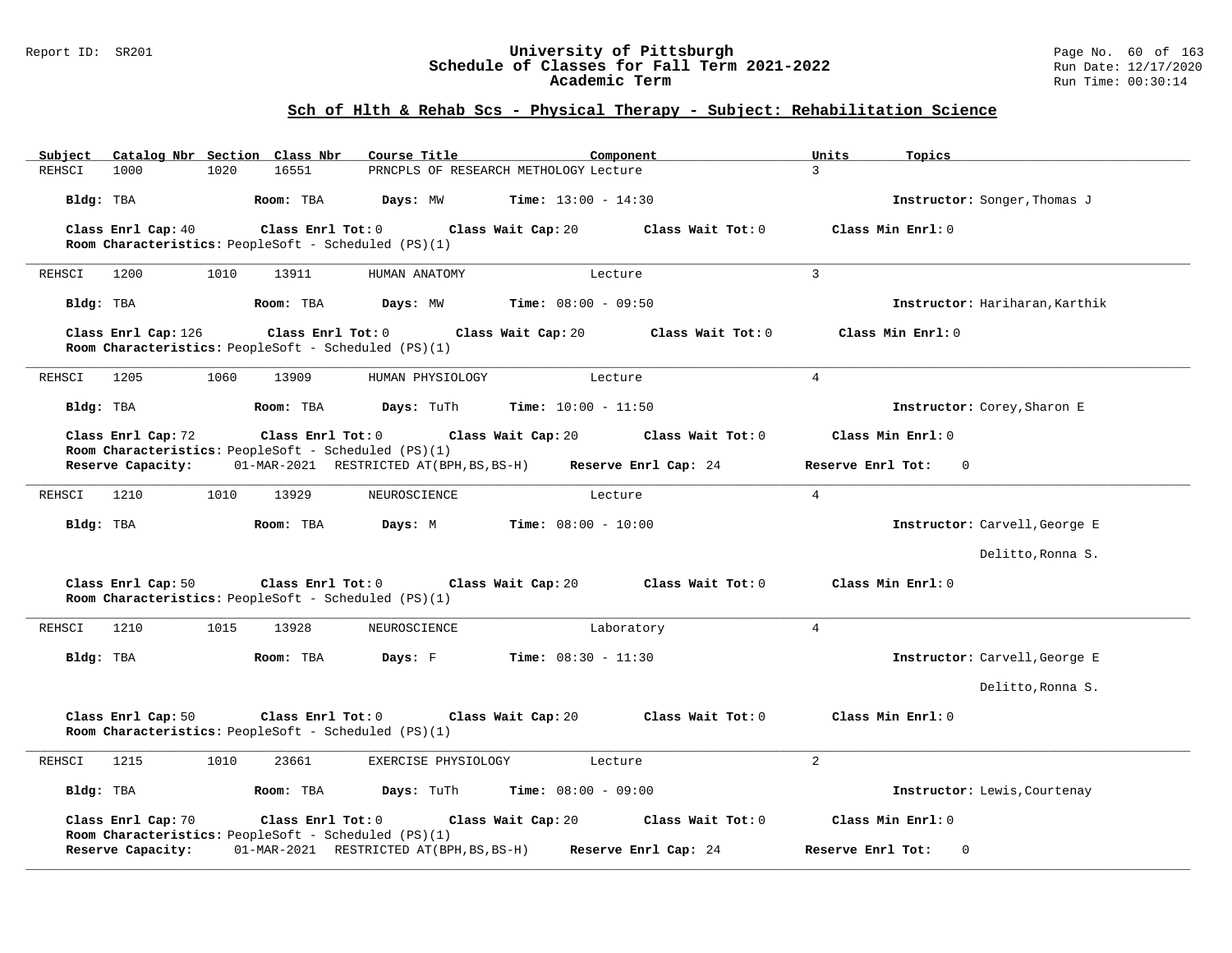| REHSCI<br>1216<br>1010<br>27715                                                                                      | EXERCISE PHYSIOLOGY LAB<br>Credit Laboratory                                                                 | $\mathbf{1}$                                          |
|----------------------------------------------------------------------------------------------------------------------|--------------------------------------------------------------------------------------------------------------|-------------------------------------------------------|
| Bldg: TO BE ARRANGED<br>Room: TBA                                                                                    | <b>Days:</b> Tu <b>Time:</b> $09:00 - 11:00$                                                                 | Instructor: Lewis, Courtenay                          |
| Class Enrl Cap: 23                                                                                                   | $Class$ $Enr1$ $Tot: 0$<br>Class Wait Cap: 20<br>Class Wait Tot: 0                                           | Class Min Enrl: 0                                     |
| 1216<br>1020<br>27716<br>REHSCI                                                                                      | EXERCISE PHYSIOLOGY LAB<br>Credit Laboratory                                                                 | $\overline{1}$                                        |
| Bldg: TO BE ARRANGED<br>Room: TBA                                                                                    | Days: Tu<br><b>Time:</b> $16:00 - 18:00$                                                                     | Instructor: Lewis, Courtenay                          |
| Class Enrl Tot: 0<br>Class Enrl Cap: 23                                                                              | Class Wait Cap: 20<br>Class Wait Tot: 0                                                                      | Class Min Enrl: 0                                     |
| 27717<br>REHSCI<br>1216<br>1030                                                                                      | Credit Laboratory<br>EXERCISE PHYSIOLOGY LAB                                                                 | $\mathbf{1}$                                          |
| Bldg: TO BE ARRANGED<br>Room: TBA                                                                                    | <b>Days:</b> Th <b>Time:</b> $09:00 - 11:00$                                                                 | Instructor: Lewis, Courtenay                          |
| Class Enrl Cap: 24<br>Class Enrl Tot: 0<br>Reserve Capacity:                                                         | Class Wait Cap: 20<br>Class Wait Tot: 0<br>01-MAR-2021 RESTRICTED AT (BPH, BS, BS-H)<br>Reserve Enrl Cap: 24 | Class Min Enrl: 0<br>Reserve Enrl Tot:<br>$\mathbf 0$ |
| 1225<br>1070<br>13912<br>REHSCI                                                                                      | INTRO TO REHABLTTN SCIENCE<br>Lecture                                                                        | $\mathbf{1}$                                          |
| Bldg: TBA<br>Room: TBA                                                                                               | <b>Days:</b> W <b>Time:</b> $10:30 - 11:30$                                                                  | Instructor: Balouris, Sondra A                        |
| Class Enrl Cap: 80<br>Class Enrl Tot: 0<br>Room Characteristics: PeopleSoft - Scheduled (PS)(1)<br>Reserve Capacity: | Class Wait Cap: 20<br>Class Wait Tot: 0<br>01-MAR-2021 RESTRICTED REHSCI(BS, BS-H, BPH) Reserve Enrl Cap: 80 | Class Min Enrl: 0<br>Reserve Enrl Tot:<br>$\Omega$    |
|                                                                                                                      |                                                                                                              |                                                       |
| 1230<br>1010<br>13926<br>REHSCI                                                                                      | REHABILITATION ETHICS<br>Lecture                                                                             | $\overline{2}$                                        |
| Bldg: TBA<br>Room: TBA                                                                                               | Days: M<br><b>Time:</b> $13:00 - 15:00$                                                                      | Instructor: Seitz, Samuel R                           |
|                                                                                                                      |                                                                                                              | Stoy, Walt A                                          |
| Class Enrl Cap: 48<br>Room Characteristics: PeopleSoft - Scheduled (PS)(1)                                           | Class Enrl Tot: 0 Class Wait Cap: 20<br>Class Wait Tot: 0                                                    | Class Min Enrl: 0                                     |
|                                                                                                                      | <b>Reserve Capacity:</b> 01-MAR-2021 Restricted EM BS Majors Reserve Enrl Cap: 8                             | Reserve Enrl Tot:<br>$\Omega$                         |
| 1240<br>1040<br>13998<br>REHSCI                                                                                      | ISSUES IN HEALTH CARE<br>Lecture                                                                             | $\mathcal{L}$                                         |
| Bldg: TBA<br>Room: TBA                                                                                               | <b>Days:</b> TuTh <b>Time:</b> $08:00 - 09:30$                                                               | Instructor: Wubben, Theresa                           |
| Class Enrl Tot: 0<br>Class Enrl Cap: 80<br>Room Characteristics: PeopleSoft - Scheduled (PS)(1)                      | Class Wait Cap: 20<br>Class Wait Tot: 0                                                                      | Class Min Enrl: 0                                     |
| REHSCI<br>1245<br>1010<br>13934                                                                                      | HUMAN DEVELOPMENT<br>Lecture                                                                                 | 3                                                     |
| Bldg: TBA<br>Room: TBA                                                                                               | Days: Th<br>$Time: 08:00 - 11:00$                                                                            | Instructor: Fill, Kelly Jean                          |
| Class Enrl Cap: 35<br>Class Enrl Tot: 0<br>Room Characteristics: PeopleSoft - Scheduled (PS)(1)                      | Class Wait Cap: 20<br>Class Wait Tot: 0                                                                      | Class Min Enrl: 0                                     |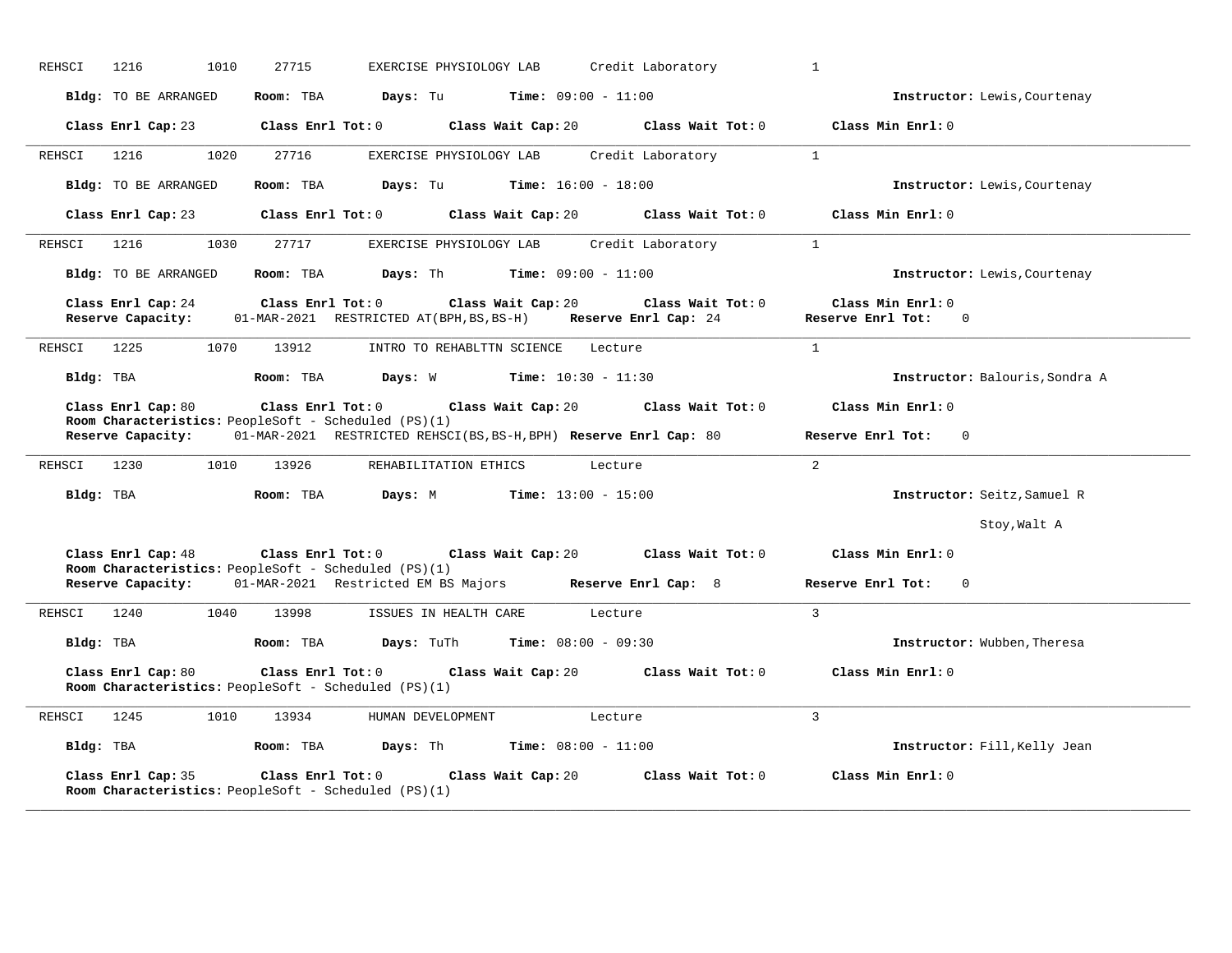#### Report ID: SR201 **University of Pittsburgh** Page No. 62 of 163 **Schedule of Classes for Fall Term 2021-2022** Run Date: 12/17/2020 **Academic Term** Run Time: 00:30:14

# **Sch of Hlth & Rehab Scs - Physical Therapy - Subject: Rehabilitation Science**

| Catalog Nbr Section Class Nbr<br>Subject                                                                                   |                    | Course Title                                                 | Component | Units             | Topics                                  |
|----------------------------------------------------------------------------------------------------------------------------|--------------------|--------------------------------------------------------------|-----------|-------------------|-----------------------------------------|
| REHSCI<br>1050<br>1280                                                                                                     | 16584              | PSYCH AND SOCLGY OF DISABILITYLecture                        |           | 3                 |                                         |
| Bldg: TBA                                                                                                                  | Room: TBA          | <b>Days:</b> Tu <b>Time:</b> $13:00 - 15:50$                 |           |                   | Instructor: Harding, David R            |
| Class Enrl Cap: 40<br>Room Characteristics: PeopleSoft - Scheduled (PS)(1)                                                 |                    | Class Enrl Tot: $0$ Class Wait Cap: $20$ Class Wait Tot: $0$ |           | Class Min Enrl: 0 |                                         |
| 1285<br>1060<br>REHSCI                                                                                                     | 13948              | INTRO TO EVIDENCED-BASED REHABLecture                        |           | 3                 |                                         |
| Bldg: TBA                                                                                                                  | Room: TBA          | <b>Days:</b> TuTh <b>Time:</b> $11:00 - 12:30$               |           |                   | Instructor: Khoja, Samannaaz Shamsuddin |
| Class Enrl Cap: 40<br>Room Characteristics: PeopleSoft - Scheduled (PS)(1)                                                 |                    | Class Enrl Tot: $0$ Class Wait Cap: $20$ Class Wait Tot: $0$ |           | Class Min Enrl: 0 |                                         |
| 1290<br>1060<br>REHSCI                                                                                                     | 24515              | PRACTICAL ISSUES IN DISABILITYLecture                        |           | 3                 |                                         |
| Bldg: Forbes Tower                                                                                                         | <b>Room:</b> 06081 | Days: W<br>$Time: 13:00 - 16:00$                             |           |                   | Instructor: Thompson, David A           |
| Class Enrl Cap: 25                                                                                                         | Class Enrl Tot: 0  | Class Wait Cap: 20 Class Wait Tot: 0                         |           | Class Min Enrl: 0 |                                         |
| 1030<br>REHSCI<br>1292                                                                                                     | 18097              | DIVERSITY/CULTL HEALTH/REHAB Lecture                         |           | 3                 |                                         |
| Bldg: TBA                                                                                                                  | Room: TBA          | $Time: 15:00 - 18:00$<br>Days: W                             |           |                   | Instructor: Cohn, Ellen R               |
| Class Enrl Cap: 30 Class Enrl Tot: 0<br>Attributes: Global Studies<br>Room Characteristics: PeopleSoft - Scheduled (PS)(1) |                    | Class Wait Cap: 20 $\qquad$ Class Wait Tot: 0                |           | Class Min Enrl: 0 |                                         |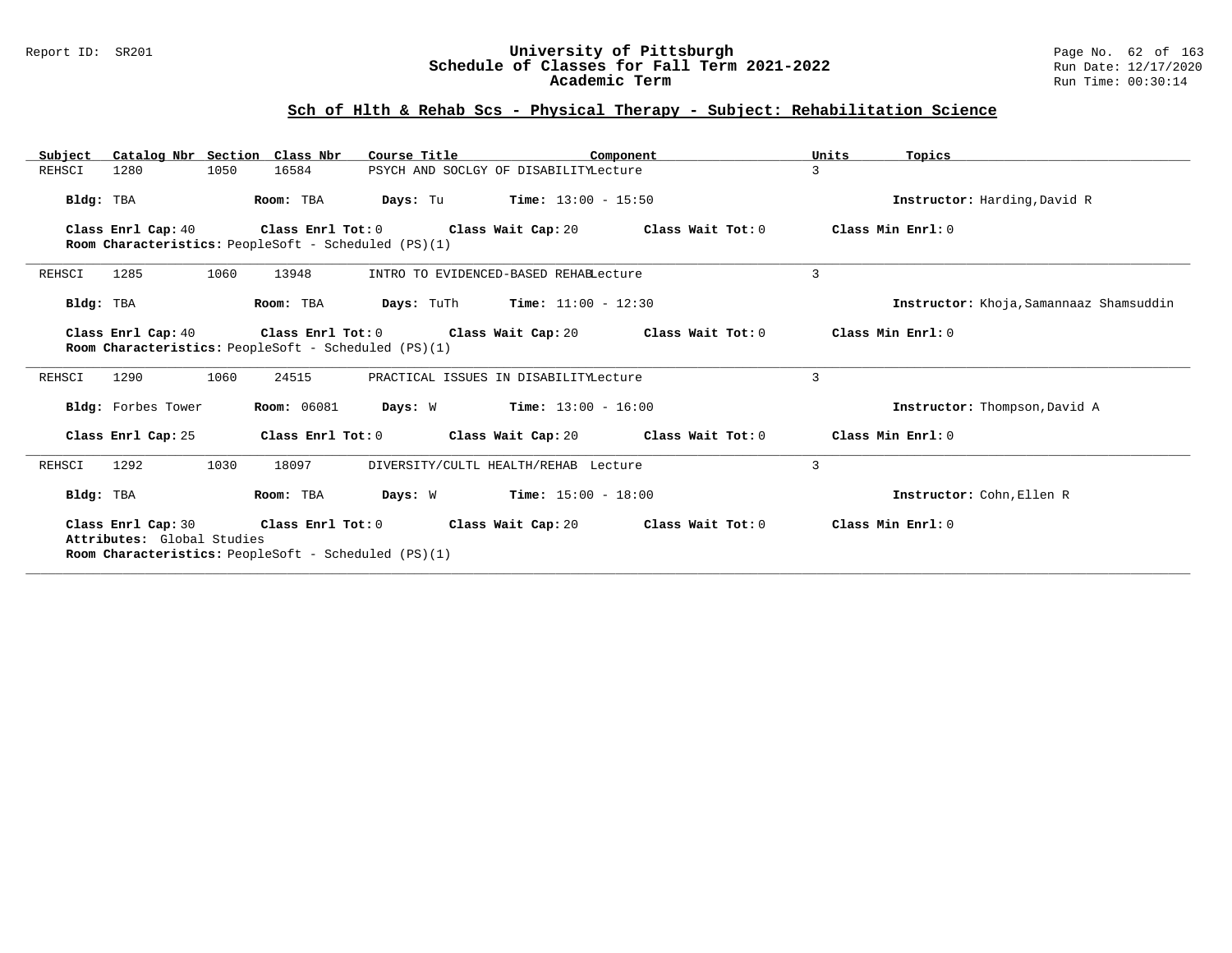# **Sch of Hlth & Rehab Scs - School of Health and Rehabilitation Sciences - Subject: Comm Science and Disorders**

| Subject   | Catalog Nbr Section Class Nbr |      |                   | Course Title                                                |                              | Component         | Units | Topics                      |
|-----------|-------------------------------|------|-------------------|-------------------------------------------------------------|------------------------------|-------------------|-------|-----------------------------|
| CSD       | 2102                          | 1010 | 26373             | STATS METH CLINICAL RESEARCH ZLecture                       |                              |                   |       |                             |
| Bldg: TBA |                               |      | Room: TBA         | Davs: Th                                                    | <b>Time:</b> $17:00 - 20:00$ |                   |       | Instructor: Stevans, Joel M |
|           | Class Enrl Cap: 20            |      | Class Enrl Tot: 0 | <b>Room Characteristics:</b> PeopleSoft - Scheduled (PS)(1) | Class Wait Cap: 0            | Class Wait Tot: 0 |       | Class Min $Enrl: 0$         |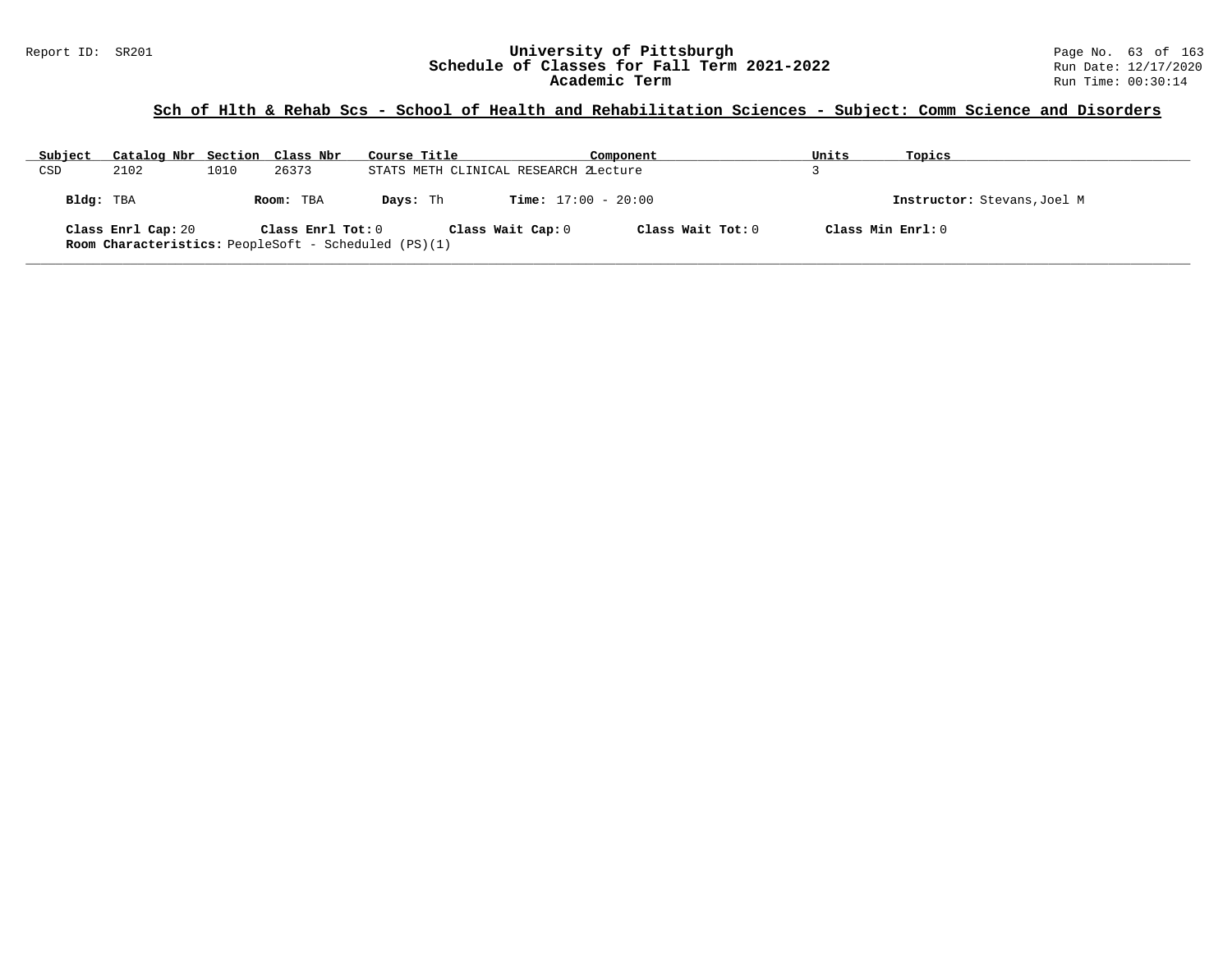#### Report ID: SR201 **University of Pittsburgh** Page No. 64 of 163 **Schedule of Classes for Fall Term 2021-2022** Run Date: 12/17/2020 **Academic Term** Run Time: 00:30:14

# **Sch of Hlth & Rehab Scs - School of Health and Rehabilitation Sciences - Subject: Nutrition**

| Subject     |                                          |      | Catalog Nbr Section Class Nbr                                             | Course Title               |                              | Component         | Units          | Topics                              |
|-------------|------------------------------------------|------|---------------------------------------------------------------------------|----------------------------|------------------------------|-------------------|----------------|-------------------------------------|
| <b>NUTR</b> | 1006                                     | 1010 | 13906                                                                     | INTRO TO HUMAN NUTRITION   |                              | Lecture           | $\mathbf{R}$   |                                     |
|             | Bldg: WEB Based Class                    |      | Room: TBA                                                                 | Days: TBA                  | <b>Time:</b> $00:00 - 00:00$ |                   |                | Instructor: Passerrello, Caroline W |
|             | Class Enrl Cap: 75<br>Attributes: Online |      | Class Enrl Tot: 0                                                         |                            | Class Wait Cap: 20           | Class Wait Tot: 0 |                | Class Min Enrl: 0                   |
| NUTR        | 1600                                     | 1040 | 13876                                                                     | INTRODUCTION TO DIETETICS  |                              | Lecture           | 2              |                                     |
| Bldg: TBA   |                                          |      | Room: TBA                                                                 | Days: W                    | <b>Time:</b> $08:00 - 10:00$ |                   |                | Instructor: Mayer-Costa, Meg Miner  |
|             | Class Enrl Cap: 60                       |      | Class Enrl Tot: 0<br>Room Characteristics: PeopleSoft - Scheduled (PS)(1) |                            | Class Wait Cap: 20           | Class Wait Tot: 0 |                | Class Min Enrl: 0                   |
| NUTR        | 1602                                     | 1030 | 13884                                                                     | NUTRITION ASSESSMENT       |                              | Lecture           | 3              |                                     |
| Bldg: TBA   |                                          |      | Room: TBA                                                                 | Days: TuW                  | <b>Time:</b> $14:00 - 15:30$ |                   |                | Instructor: Passerrello, Caroline W |
|             | Class Enrl Cap: 45                       |      | Class Enrl Tot: 0<br>Room Characteristics: PeopleSoft - Scheduled (PS)(1) |                            | Class Wait Cap: 20           | Class Wait Tot: 0 |                | Class Min Enrl: 0                   |
| NUTR        | 1605                                     | 1030 | 13877                                                                     | PRINCIPLES OF NUTRITION ED |                              | Lecture           | $\overline{3}$ |                                     |
| Bldg: TBA   |                                          |      | Room: TBA                                                                 | Days: M                    | <b>Time:</b> $09:00 - 12:00$ |                   |                | Instructor: Dodd, Judith L          |
|             | Class Enrl Cap: 32                       |      | Class Enrl Tot: 0<br>Room Characteristics: PeopleSoft - Scheduled (PS)(1) |                            | Class Wait Cap: 20           | Class Wait Tot: 0 |                | Class Min Enrl: 0                   |
| NUTR        | 1620                                     | 1030 | 13878                                                                     | NUTRIENT METABOLISM        |                              | Lecture           | $\overline{3}$ |                                     |
| Bldg: TBA   |                                          |      | Room: TBA                                                                 | Days: Th                   | <b>Time:</b> $13:00 - 14:30$ |                   |                | Instructor: Staff                   |
| Bldg: TBA   |                                          |      | Room: TBA                                                                 | Days: M                    | <b>Time:</b> $10:00 - 11:30$ |                   |                | Instructor: Evans, Rhobert W        |
|             | Class Enrl Cap: 45                       |      | Class Enrl Tot: 0<br>Room Characteristics: PeopleSoft - Scheduled (PS)(1) |                            | Class Wait Cap: 20           | Class Wait Tot: 0 |                | Class Min Enrl: 0                   |
| NUTR        | 1622                                     | 1030 | 27568                                                                     | LIFE CYCLE NUTRITION       |                              | Lecture           | $\overline{3}$ |                                     |
| Bldg: TBA   |                                          |      | Room: TBA                                                                 | Days: Th                   | <b>Time:</b> $10:00 - 11:30$ |                   |                | Instructor: Cousins, Trisha Ann     |
| Bldg: TBA   |                                          |      | Room: TBA                                                                 | Days: Tu                   | <b>Time:</b> $17:00 - 18:30$ |                   |                | Instructor: Cousins, Trisha Ann     |
|             | Class Enrl Cap: 40                       |      | Class Enrl Tot: 0<br>Room Characteristics: PeopleSoft - Scheduled (PS)(1) |                            | Class Wait Cap: 20           | Class Wait Tot: 0 |                | Class Min Enrl: 0                   |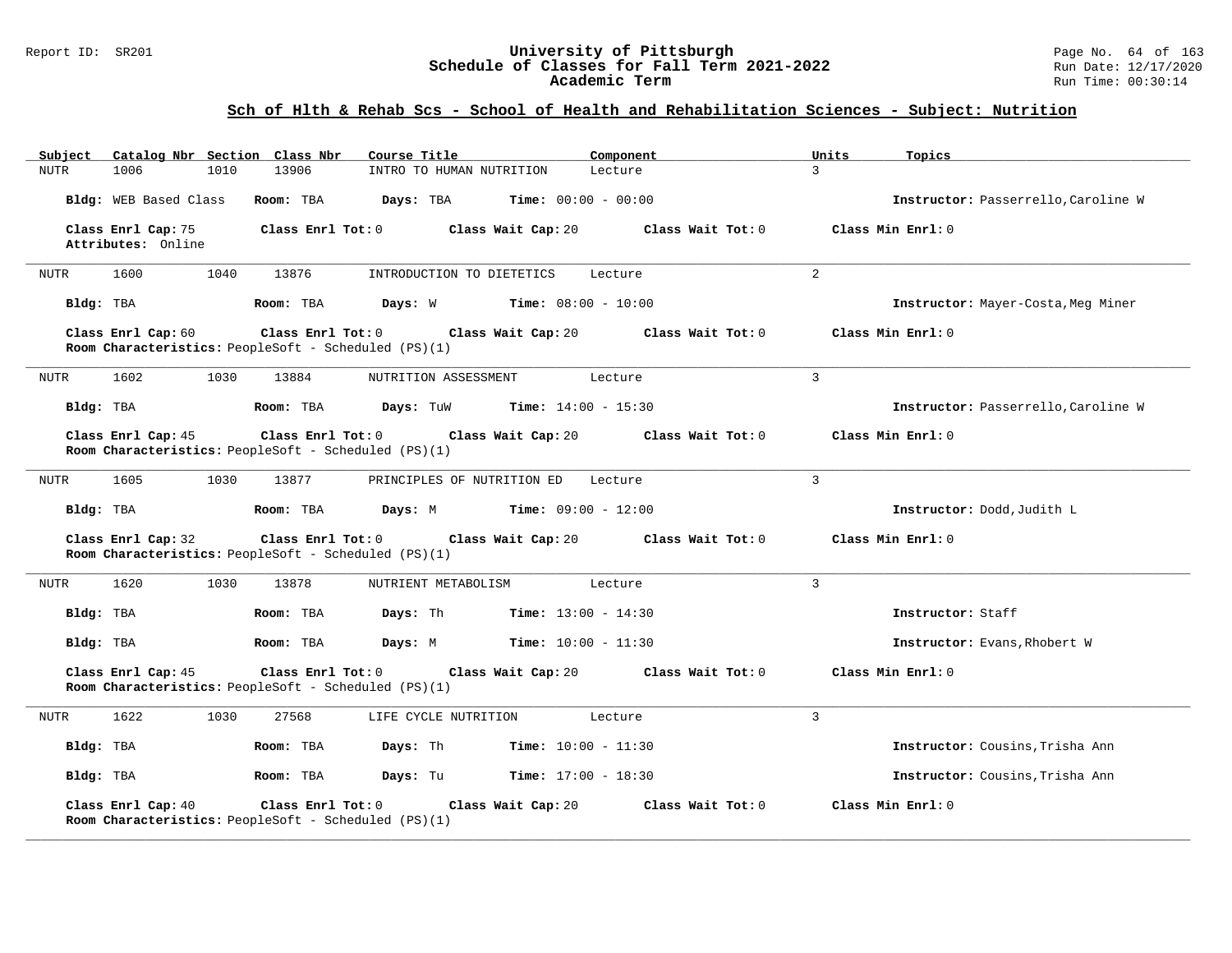### **Sch of Hlth & Rehab Scs - School of Health and Rehabilitation Sciences - Subject: Nutrition**

| Subject     |                      | Catalog Nbr Section Class Nbr                               | Course Title        | Component                    | Units<br>Topics                 |
|-------------|----------------------|-------------------------------------------------------------|---------------------|------------------------------|---------------------------------|
| <b>NUTR</b> | 1630                 | 1070<br>13879                                               | NUTRITION THERAPY 1 | Lecture                      | 3                               |
| Bldg: TBA   |                      | Room: TBA                                                   | Days: F             | <b>Time:</b> $09:00 - 12:00$ | Instructor: Cherok, Lori E      |
|             | Class Enrl Cap: 38   | Class Enrl Tot: 0                                           | Class Wait Cap: 20  | Class Wait Tot: 0            | Class Min Enrl: 0               |
|             |                      | <b>Room Characteristics:</b> PeopleSoft - Scheduled (PS)(1) |                     |                              |                                 |
| NUTR        | 1699                 | 1035<br>26080                                               | INDEPENDENT STUDY   | Independent Study            | $1 - 6$                         |
|             | Bldg: TO BE ARRANGED | Room: TBA                                                   | Days: TBA           | Time: TBA                    | Instructor: Nielsen, Samara Joy |
|             | Class Enrl Cap: 10   | Class $Enr1 Tot: 0$                                         | Class Wait Cap: 10  | Class Wait Tot: 0            | Class Min Enrl: 0               |
| <b>NUTR</b> | 1699                 | 1060<br>29193                                               | INDEPENDENT STUDY   | Independent Study            | $1 - 6$                         |
|             | Bldg: TO BE ARRANGED | Room: TBA                                                   | Days: TBA           | <b>Time:</b> $00:00 - 00:00$ | Instructor: Evans, Rhobert W    |
|             | Class Enrl Cap: 15   | Class Enrl Tot: $0$                                         | Class Wait Cap: 10  | Class Wait Tot: 0            | Class Min Enrl: 0               |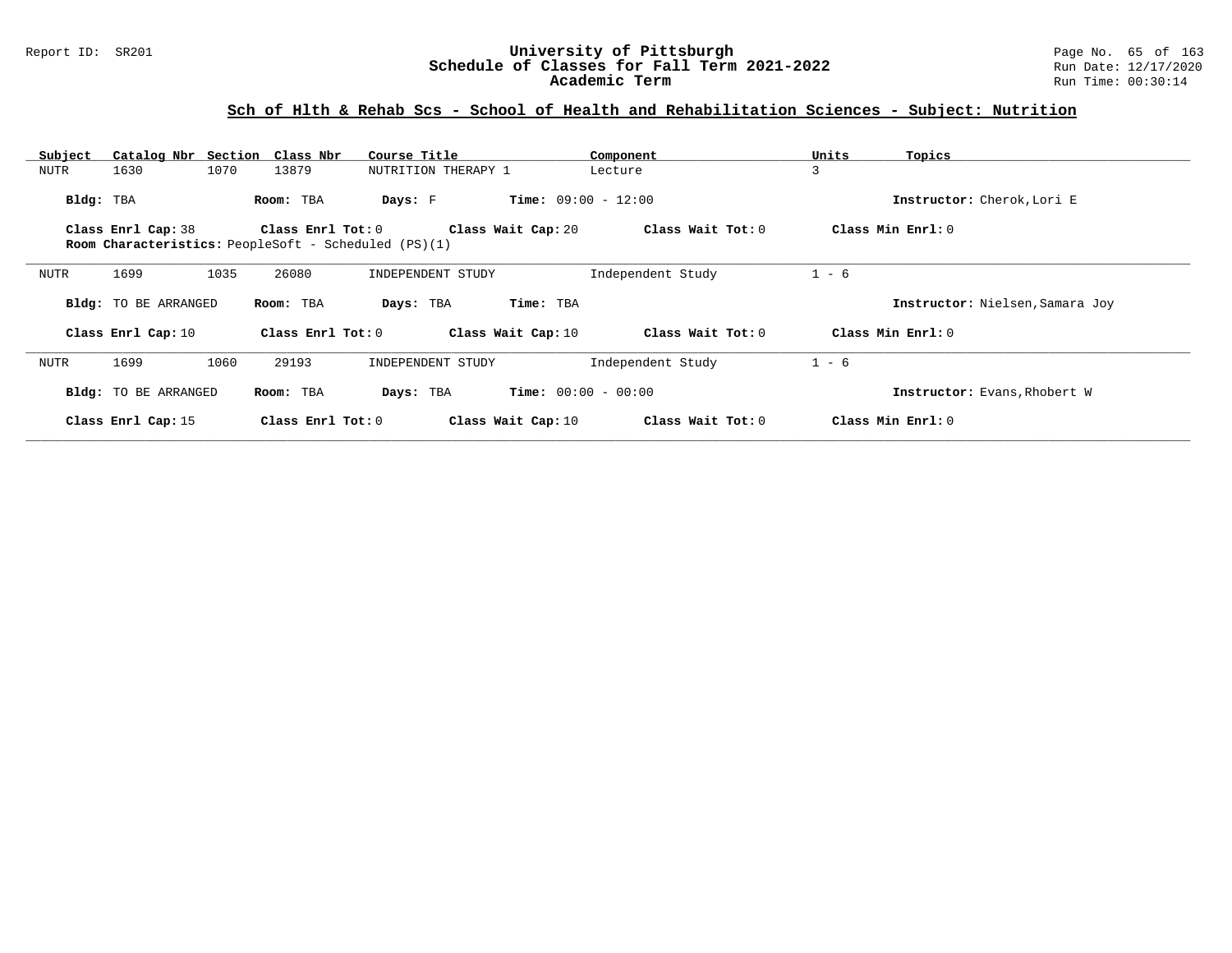### **Sch of Hlth & Rehab Scs - School of Health and Rehabilitation Sciences - Subject: Rehabilitation Science**

| Subject | Catalog Nbr Section Class Nbr |      |                   | Course Title      | Component                    | Units             | Topics                       |
|---------|-------------------------------|------|-------------------|-------------------|------------------------------|-------------------|------------------------------|
| REHSCI  | 1201                          | 1010 | 26245             | HUMAN ANATOMY LAB | Credit Laboratory            |                   |                              |
|         | <b>Bldg:</b> TO BE ARRANGED   |      | Room: TBA         | Days: TBA         | <b>Time:</b> $00:00 - 00:00$ |                   | Instructor: Chuang, Wei-Neng |
|         |                               |      |                   |                   |                              |                   | Hariharan,Karthik            |
|         | Class Enrl Cap: 126           |      | Class Enrl Tot: 0 |                   | Class Wait Cap: 20           | Class Wait Tot: 0 | Class Min Enrl: 0            |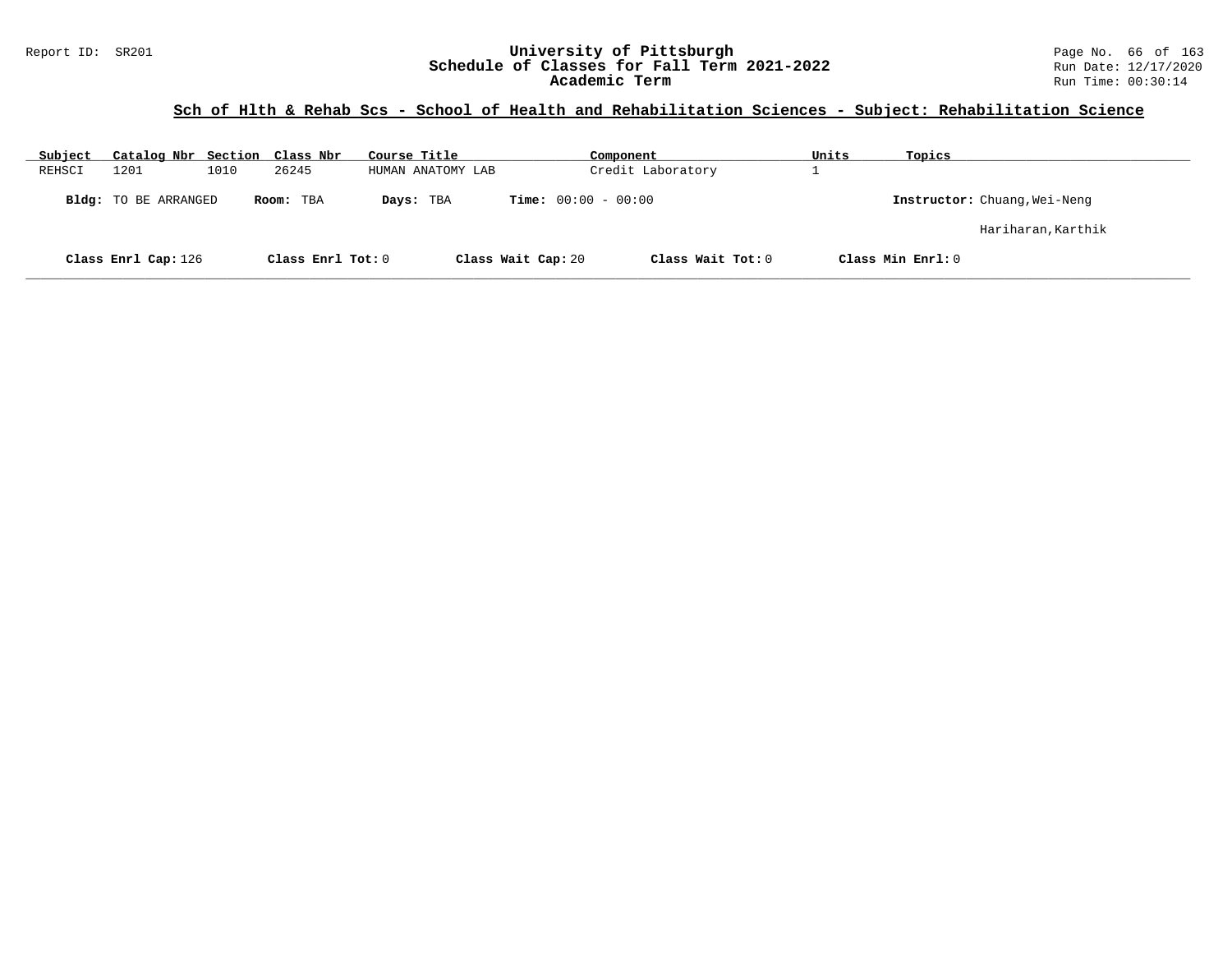### **Sch of Hlth & Rehab Scs - Office of Dean - Sch of Health and Rehab Sciences - Subject: FT Diss Study SHRS**

| Subject | Catalog Nbr Section Class Nbr |      |                   | Course Title |                              | Component                                                                                                                                      | Units             | Topics            |
|---------|-------------------------------|------|-------------------|--------------|------------------------------|------------------------------------------------------------------------------------------------------------------------------------------------|-------------------|-------------------|
| FTDI    | 0000                          | 1010 | 13904             |              |                              | FULL-TIME DISSERTATION STUDY Full Time Dissertation                                                                                            |                   |                   |
|         | <b>Bldg:</b> TO BE ARRANGED   |      | Room: TBA         | Days: TBA    | <b>Time:</b> $00:00 - 00:00$ |                                                                                                                                                |                   | Instructor: Staff |
|         | Class Enrl Cap: 999           |      | Class Enrl Tot: 0 |              | Class Wait Cap: 0            | Class Wait Tot: 0                                                                                                                              | Class Min Enrl: 0 |                   |
|         |                               |      |                   |              |                              | <b></b> This class has an additional fee. For more information go to <a <="" href="http://www.registrar.pitt.edu" td=""><td></td><td></td></a> |                   |                   |

**\_\_\_\_\_\_\_\_\_\_\_\_\_\_\_\_\_\_\_\_\_\_\_\_\_\_\_\_\_\_\_\_\_\_\_\_\_\_\_\_\_\_\_\_\_\_\_\_\_\_\_\_\_\_\_\_\_\_\_\_\_\_\_\_\_\_\_\_\_\_\_\_\_\_\_\_\_\_\_\_\_\_\_\_\_\_\_\_\_\_\_\_\_\_\_\_\_\_\_\_\_\_\_\_\_\_\_\_\_\_\_\_\_\_\_\_\_\_\_\_\_\_\_\_\_\_\_\_\_\_\_\_\_\_\_\_\_\_\_\_\_\_\_\_\_\_\_\_\_\_\_\_\_\_\_\_**

target="\_blank">http://www.registrar.pitt.edu/</a>, and click on Faculty and Staff, then Course and Class.</p>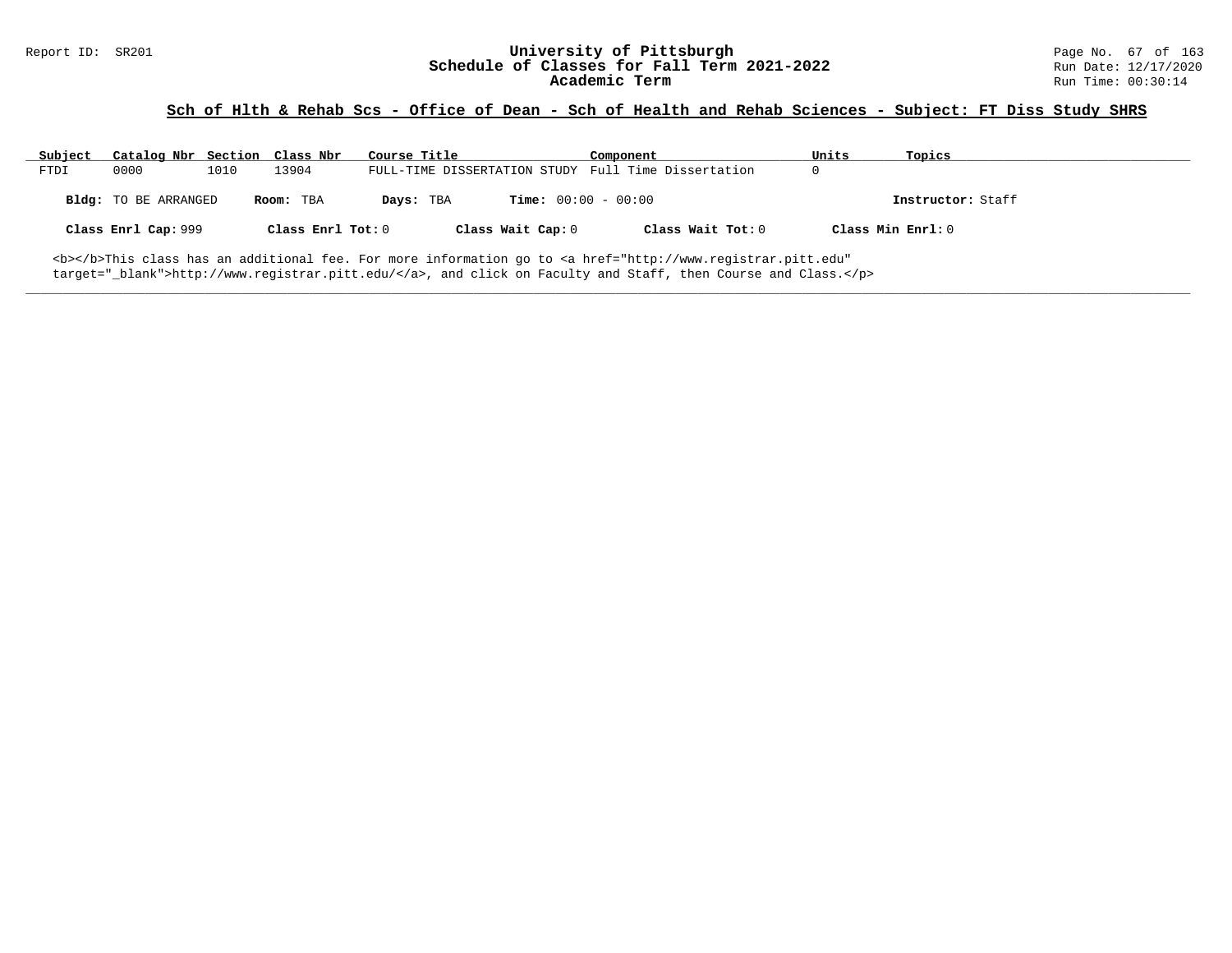#### Report ID: SR201 **University of Pittsburgh** Page No. 68 of 163 **Schedule of Classes for Fall Term 2021-2022** Run Date: 12/17/2020 **Academic Term** Run Time: 00:30:14

| Catalog Nbr Section Class Nbr<br>Subject | Course Title                                                                                | Component                                                        | Units<br>Topics                    |
|------------------------------------------|---------------------------------------------------------------------------------------------|------------------------------------------------------------------|------------------------------------|
| 2728<br>1010<br>COUN                     | 27956                                                                                       | FOUNDATIONS OF COUNSELING<br>Lecture                             | $\mathcal{L}$                      |
| Bldg: TBA                                | Room: TBA<br>Days: M                                                                        | <b>Time:</b> $12:30 - 14:30$                                     | Instructor: Burkett, Caitlin Jane  |
| Class Enrl Cap: 35                       | Class Enrl Tot: 0<br>Room Characteristics: PeopleSoft - Scheduled (PS)(1)                   | Class Wait Cap: $0$ Class Wait Tot: $0$                          | Class Min Enrl: 0                  |
| 2729<br>COUN<br>1010                     | 27977                                                                                       | HUMAN DEVELOP ACROSS LIFESPAN Lecture                            | $\overline{a}$                     |
| Bldg: TBA                                | Room: TBA                                                                                   | <b>Days:</b> Th <b>Time:</b> $15:00 - 16:50$                     | Instructor: Rofey, Dana L          |
| Class Enrl Cap: 35                       | Class Enrl Tot: 0 Class Wait Cap: 0<br>Room Characteristics: PeopleSoft - Scheduled (PS)(1) | Class Wait Tot: 0                                                | Class Min Enrl: 0                  |
| 2730<br>1010<br>COUN                     | 27732                                                                                       | MULTICULTURAL COUNSELING<br>Lecture                              | 2                                  |
| Bldg: TO BE ARRANGED                     | Room: TBA                                                                                   | <b>Days:</b> M <b>Time:</b> $15:00 - 17:00$                      | Instructor: Moreland, Channing L   |
| Class Enrl Cap: 30                       | Class Enrl Tot: 0                                                                           | Class Wait Cap: 0<br>Class Wait Tot: 0                           | Class Min Enrl: 0                  |
| 2733<br>COUN                             | 1070<br>13949                                                                               | COUNSELING SKILLS & TECHNIQUESLecture                            | $\mathbf{3}$                       |
| Bldg: TBA                                | Room: TBA                                                                                   | <b>Days:</b> W <b>Time:</b> $09:00 - 12:00$                      | Instructor: Beck, Kelly Battle     |
| Class Enrl Cap: 30                       | Room Characteristics: PeopleSoft - Scheduled (PS)(1)                                        | Class Enrl Tot: 0 Class Wait Cap: 0 Class Wait Tot: 0            | Class Min $Err1:0$                 |
| 2738<br>1030<br>COUN                     | 13968                                                                                       | DIAG&TREAT COG &MNTL HLTH DIS Lecture                            | 3                                  |
| Bldg: Forbes Tower                       |                                                                                             | <b>Room:</b> 05068 <b>Days:</b> W <b>Time:</b> 14:00 - 17:00     | Instructor: Dietz, Laura Jean      |
| Class Enrl Cap: 30                       | Class Enrl Tot: 0                                                                           | Class Wait Cap: 0<br>Class Wait Tot: $0$                         | Class Min Enrl: 0                  |
| 2740<br>1090<br>COUN                     | 24807                                                                                       | CLN APPLICATION IN COUNSELING Seminar                            | 3                                  |
| Bldg: Forbes Tower                       |                                                                                             | <b>Room:</b> $06045$ <b>Days:</b> W <b>Time:</b> $16:00 - 19:00$ | Instructor: Schutte, Jamie Lynn    |
| Class Enrl Cap: 30                       |                                                                                             | Class Enrl Tot: $0$ Class Wait Cap: $0$ Class Wait Tot: $0$      | Class Min Enrl: 0                  |
| 2741<br>COUN<br>1030                     | 18280                                                                                       | CASE CONCEPT & TREATMENT PLAN Lecture                            | $\mathcal{L}$                      |
| Bldg: Forbes Tower                       | Room: 05068 Days: M                                                                         | $Time: 16:00 - 19:00$                                            | Instructor: McCue, Michael Patrick |
| Class Enrl Cap: 25                       | Class Enrl Tot: 0                                                                           | Class Wait Cap: 0<br>Class Wait Tot: 0                           | Class Min Enrl: 0                  |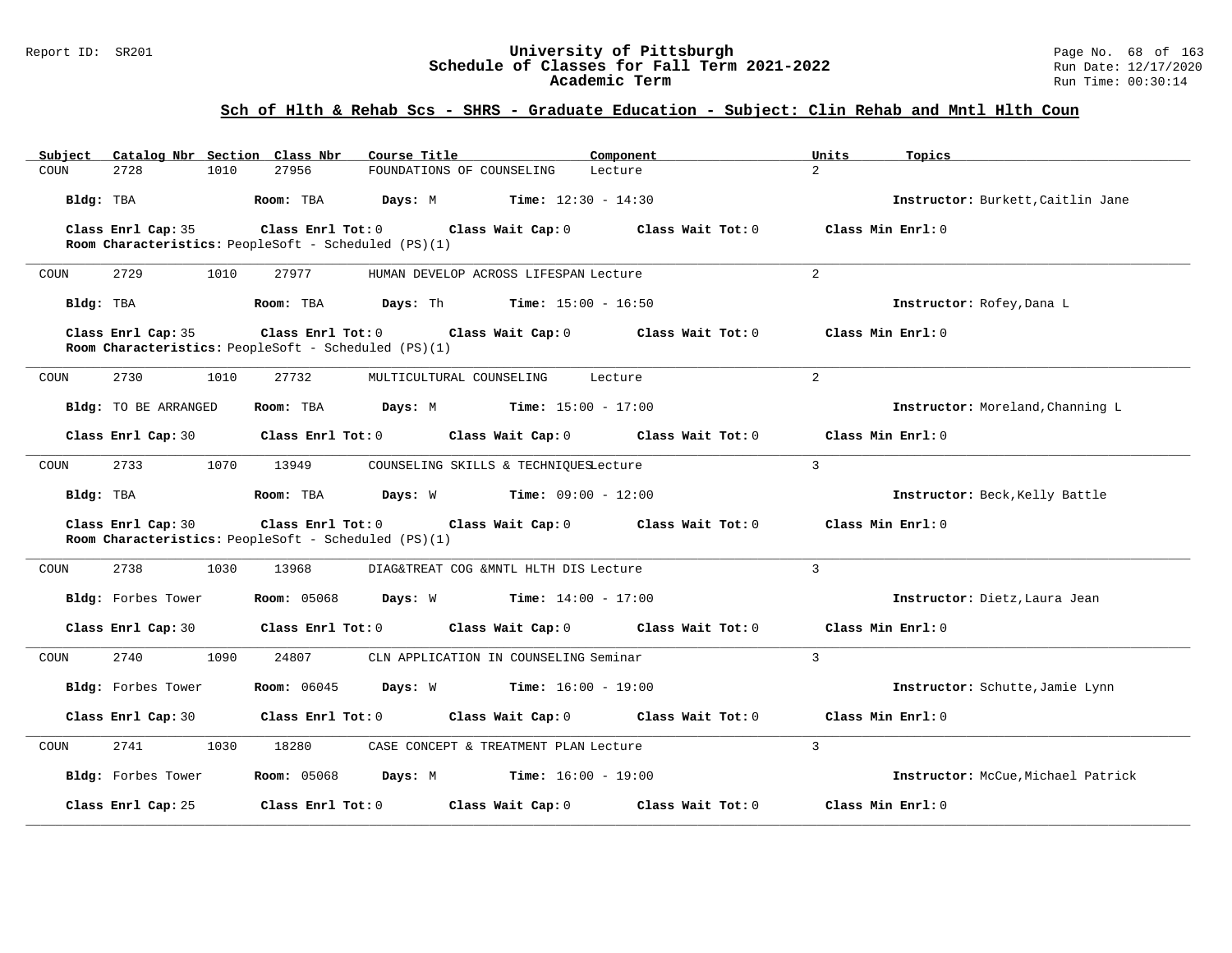### Report ID: SR201 **1988 Mage No. 69 of 1989 Mage No. 69 of 163**<br>**Schedule of Classes for Fall Term 2021-2022** 1999 Run Date: 12/17/2020 **Schedule of Classes for Fall Term 2021-2022** Run Date: 12/17/2020 **Academic Term** Run Time: 00:30:14

| Subject              | Catalog Nbr Section Class Nbr                        | Course Title                                        | Component                                                                       | Units<br>Topics                    |  |
|----------------------|------------------------------------------------------|-----------------------------------------------------|---------------------------------------------------------------------------------|------------------------------------|--|
| COUN<br>2742         | 26371<br>1010                                        | LEGAL ETHCL PROF ISSUES COUNS Lecture               |                                                                                 | $\mathcal{L}$                      |  |
| Bldg: TBA            | Room: TBA                                            | <b>Days:</b> M <b>Time:</b> $08:30 - 11:30$         |                                                                                 | Instructor: Schein, Michelle Lynn  |  |
| Class Enrl Cap: 30   | Room Characteristics: PeopleSoft - Scheduled (PS)(1) |                                                     | Class Enrl Tot: $0$ Class Wait Cap: $0$ Class Wait Tot: $0$ Class Min Enrl: $0$ |                                    |  |
| 2746<br>COUN         | 1030<br>14063                                        | COUNSELING PRACTICUM                                | Practicum                                                                       | $1 - 6$                            |  |
| Bldg: TO BE ARRANGED | Room: TBA                                            | $\texttt{Days:}$ TBA $\texttt{Time:}$ 00:00 - 00:00 |                                                                                 | Instructor: Schutte, Jamie Lynn    |  |
| Class Enrl Cap: 30   |                                                      |                                                     | Class Enrl Tot: 0 Class Wait Cap: 0 Class Wait Tot: 0                           | Class Min Enrl: 0                  |  |
| 2746<br>COUN         | 1040<br>17797                                        | COUNSELING PRACTICUM                                | Practicum                                                                       | $1 - 6$                            |  |
| Bldg: TO BE ARRANGED | Room: TBA                                            | <b>Days:</b> TBA <b>Time:</b> $00:00 - 00:00$       |                                                                                 | Instructor: Schein, Michelle Lynn  |  |
| Class Enrl Cap: 20   |                                                      |                                                     | Class Enrl Tot: 0 Class Wait Cap: 0 Class Wait Tot: 0                           | Class Min Enrl: 0                  |  |
| 2746<br>COUN         | 1060<br>22984                                        | COUNSELING PRACTICUM                                | Practicum                                                                       | $1 - 6$                            |  |
| Bldg: TO BE ARRANGED | Room: TBA                                            | <b>Days:</b> TBA <b>Time:</b> $00:00 - 00:00$       |                                                                                 | Instructor: Costantini, Patricia A |  |
| Class Enrl Cap: 35   |                                                      |                                                     | Class Enrl Tot: 0 Class Wait Cap: 0 Class Wait Tot: 0                           | Class Min Enrl: 0                  |  |
| 2746<br>COUN         | 1070<br>24050                                        | COUNSELING PRACTICUM                                | Practicum                                                                       | $1 - 6$                            |  |
| Bldg: TO BE ARRANGED | Room: TBA                                            | <b>Days:</b> TBA <b>Time:</b> $00:00 - 00:00$       |                                                                                 | Instructor: Beck, Kelly Battle     |  |
| Class Enrl Cap: 35   |                                                      |                                                     | Class Enrl Tot: 0 Class Wait Cap: 0 Class Wait Tot: 0                           | Class Min Enrl: 0                  |  |
| 2749<br>COUN         | 1010<br>13957                                        | CLINICAL COUNSELING INTERNSHIPInternship            |                                                                                 | $1 - 6$                            |  |
| Bldg: TO BE ARRANGED | Room: TBA                                            | <b>Days:</b> TBA <b>Time:</b> $00:00 - 00:00$       |                                                                                 | Instructor: Schutte, Jamie Lynn    |  |
| Class Enrl Cap: 25   |                                                      |                                                     | Class Enrl Tot: 0 Class Wait Cap: 0 Class Wait Tot: 0                           | Class Min Enrl: 0                  |  |
| 2749<br>COUN         | 1020<br>17798                                        | CLINICAL COUNSELING INTERNSHIPInternship            |                                                                                 | $1 - 6$                            |  |
| Bldg: TO BE ARRANGED | Room: TBA                                            | <b>Days:</b> TBA <b>Time:</b> $00:00 - 00:00$       |                                                                                 | Instructor: Schein, Michelle Lynn  |  |
| Class Enrl Cap: 20   | Class Enrl Tot: 0                                    | Class Wait Cap: 0                                   | Class Wait Tot: 0                                                               | Class Min Enrl: 0                  |  |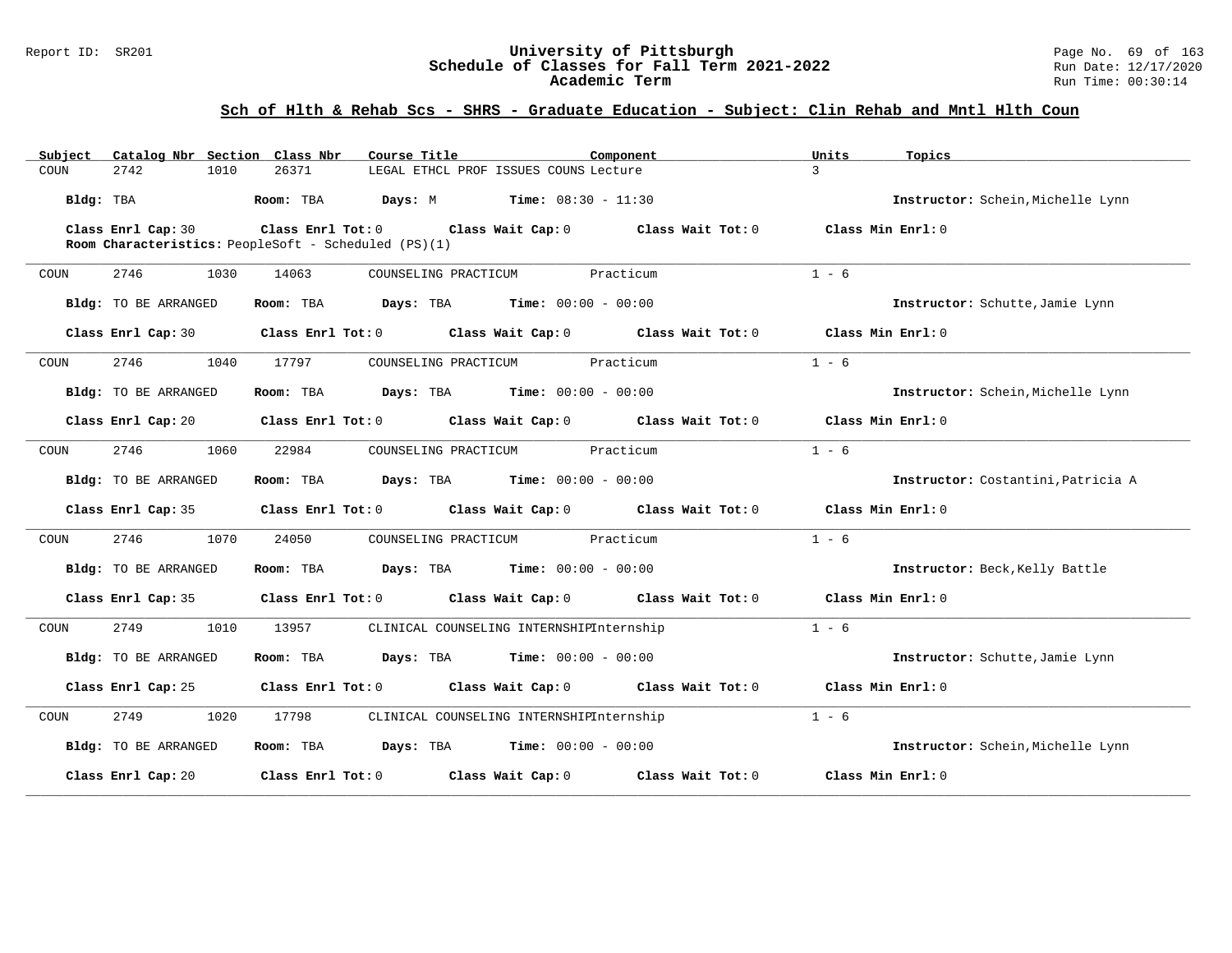#### Report ID: SR201 **University of Pittsburgh** Page No. 70 of 163 **Schedule of Classes for Fall Term 2021-2022** Run Date: 12/17/2020 **Academic Term** Run Time: 00:30:14

| Subject | Catalog Nbr Section Class Nbr | Course Title           |                                                                                                     | Component | Units<br>Topics                    |
|---------|-------------------------------|------------------------|-----------------------------------------------------------------------------------------------------|-----------|------------------------------------|
| COUN    | 2749<br>1040                  | 21401                  | CLINICAL COUNSELING INTERNSHIPInternship                                                            |           | $1 - 6$                            |
|         | Bldg: TO BE ARRANGED          | Room: TBA<br>Days: TBA | <b>Time:</b> $00:00 - 00:00$                                                                        |           | Instructor: Dietz, Laura Jean      |
|         |                               |                        | Class Enrl Cap: 35 Class Enrl Tot: 0 Class Wait Cap: 0 Class Wait Tot: 0 Class Min Enrl: 0          |           |                                    |
| COUN    | 2749<br>1050                  | 24881                  | CLINICAL COUNSELING INTERNSHIPInternship                                                            |           | $1 - 6$                            |
|         | Bldg: TO BE ARRANGED          |                        | Room: TBA $Days:$ TBA $Time: 00:00 - 00:00$                                                         |           | Instructor: Dietz, Laura Jean      |
|         |                               |                        | Class Enrl Cap: 35 Class Enrl Tot: 0 Class Wait Cap: 0 Class Wait Tot: 0 Class Min Enrl: 0          |           |                                    |
| COUN    | 2751<br>1010                  | 24732                  | CLINICAL COUNSLG CAPSTONE EXAMDirected Studies                                                      |           | $1 - 3$                            |
|         | Bldg: TO BE ARRANGED          |                        | Room: TBA $Days:$ TBA $Time: 00:00 - 00:00$                                                         |           | Instructor: McCue, Michael Patrick |
|         |                               |                        | Class Enrl Cap: 35 Class Enrl Tot: 0 Class Wait Cap: 0 Class Wait Tot: 0 Class Min Enrl: 0          |           |                                    |
| COUN    | 2751<br>1015                  | 24733                  | CLINICAL COUNSLG CAPSTONE EXAMDirected Studies                                                      |           | $1 - 3$                            |
|         | Bldg: TO BE ARRANGED          |                        | Room: TBA $Days:$ TBA $Time: 00:00 - 00:00$                                                         |           | Instructor: Schein, Michelle Lynn  |
|         |                               |                        | Class Enrl Cap: 35 Class Enrl Tot: 0 Class Wait Cap: 0 Class Wait Tot: 0 Class Min Enrl: 0          |           |                                    |
| COUN    | 2751<br>1020                  | 24748                  | CLINICAL COUNSLG CAPSTONE EXAMDirected Studies                                                      |           | $1 - 3$                            |
|         | Bldg: TO BE ARRANGED          |                        | Room: TBA $Days:$ TBA $Time: 00:00 - 00:00$                                                         |           | Instructor: Schutte, Jamie Lynn    |
|         |                               |                        | Class Enrl Cap: 35 Class Enrl Tot: 0 Class Wait Cap: 0 Class Wait Tot: 0 Class Min Enrl: 0          |           |                                    |
| COUN    | 2751<br>1025                  | 24882                  | CLINICAL COUNSLG CAPSTONE EXAMDirected Studies                                                      |           | $1 - 3$                            |
|         | Bldg: TO BE ARRANGED          |                        | Room: TBA $Days:$ TBA $Time: 00:00 - 00:00$                                                         |           | Instructor: Beck, Kelly Battle     |
|         |                               |                        | Class Enrl Cap: 35 Class Enrl Tot: 0 Class Wait Cap: 0 Class Wait Tot: 0 Class Min Enrl: 0          |           |                                    |
| COUN    | 2751 200<br>1030              | 28930                  | CLINICAL COUNSLG CAPSTONE EXAMDirected Studies                                                      |           | $1 - 3$                            |
|         | Bldg: TO BE ARRANGED          |                        | Room: TBA $Days:$ TBA $Time: 00:00 - 00:00$                                                         |           | Instructor: Dietz, Laura Jean      |
|         |                               |                        | Class Enrl Cap: 20 $\qquad$ Class Enrl Tot: 0 $\qquad$ Class Wait Cap: 0 $\qquad$ Class Wait Tot: 0 |           | Class Min Enrl: 0                  |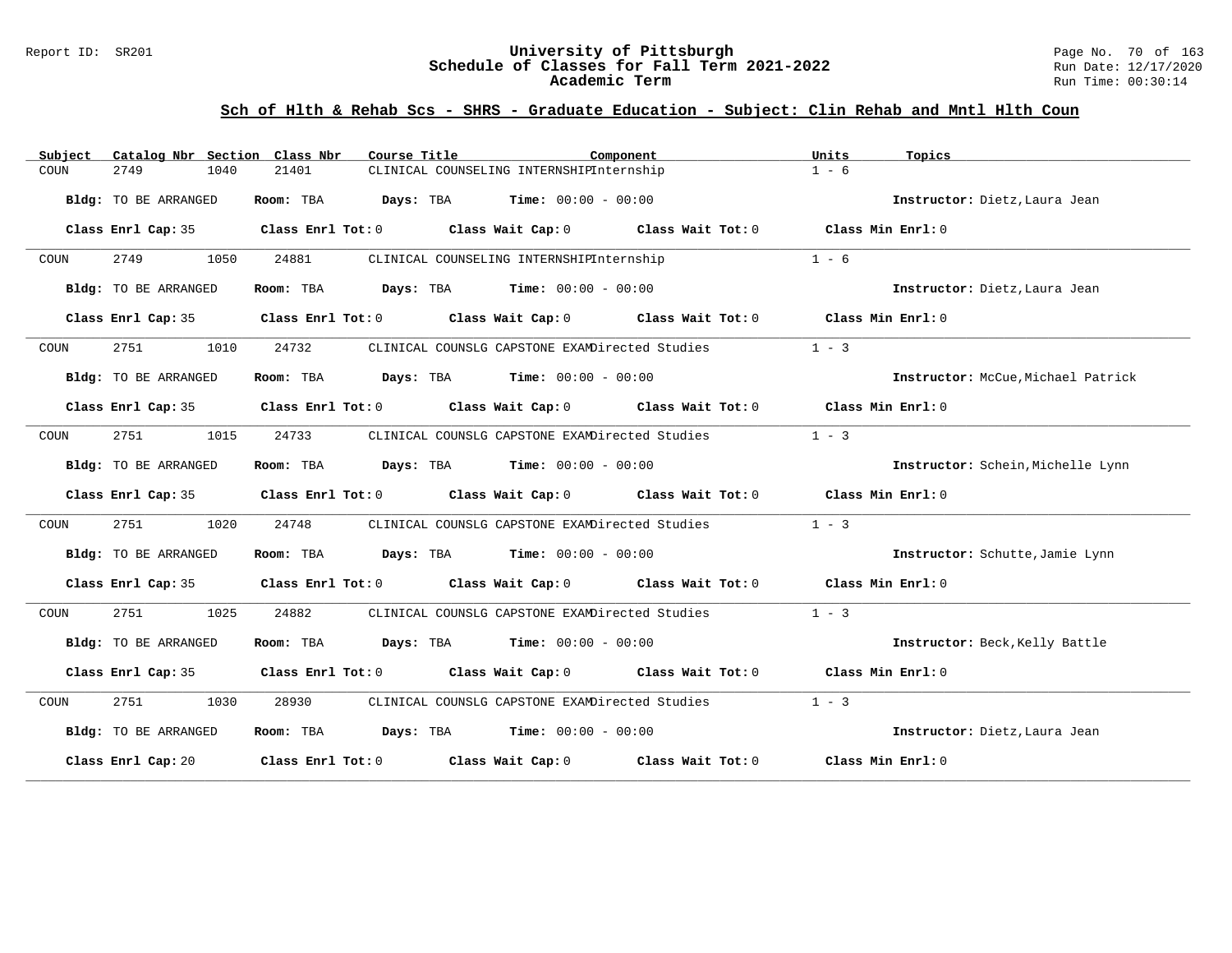#### Report ID: SR201 **University of Pittsburgh** Page No. 71 of 163 **Schedule of Classes for Fall Term 2021-2022** Run Date: 12/17/2020 **Academic Term** Run Time: 00:30:14

| Subject Catalog Nbr Section Class Nbr                                                                                                                          | Course Title                                                                                    | Component                                                   | Units<br>Topics                    |  |  |  |
|----------------------------------------------------------------------------------------------------------------------------------------------------------------|-------------------------------------------------------------------------------------------------|-------------------------------------------------------------|------------------------------------|--|--|--|
| 1410<br>COUN<br>2755                                                                                                                                           | 24815                                                                                           | CLINICAL COUNSELING MENTORSHIPClinical                      | $1 - 3$                            |  |  |  |
| Bldg: TBA                                                                                                                                                      | Room: TBA<br>Days: W                                                                            | <b>Time:</b> $13:00 - 14:00$                                | Instructor: Schein, Michelle Lynn  |  |  |  |
| Class Enrl Cap: 24                                                                                                                                             | Class Enrl Tot: $0$ Class Wait Cap: $0$<br>Room Characteristics: PeopleSoft - Scheduled (PS)(1) | Class Wait Tot: 0                                           | Class Min Enri: 0                  |  |  |  |
| 2755<br>1420<br>COUN                                                                                                                                           | 24820                                                                                           | CLINICAL COUNSELING MENTORSHIPClinical                      | $1 - 3$                            |  |  |  |
| Bldg: TBA                                                                                                                                                      | Room: TBA<br>Days: W                                                                            | $Time: 13:00 - 14:00$                                       | Instructor: McCue, Michael Patrick |  |  |  |
| Class Enrl Cap: 24                                                                                                                                             |                                                                                                 | Class Enrl Tot: $0$ Class Wait Cap: $0$ Class Wait Tot: $0$ | Class Min Enrl: 0                  |  |  |  |
|                                                                                                                                                                | Room Characteristics: PeopleSoft - Scheduled (PS)(1)                                            |                                                             |                                    |  |  |  |
| 2755<br>1430<br>COUN                                                                                                                                           | 24821                                                                                           | CLINICAL COUNSELING MENTORSHIPClinical                      | $1 - 3$                            |  |  |  |
| Bldg: TBA                                                                                                                                                      | Days: W<br>Room: TBA                                                                            | $Time: 13:00 - 14:00$                                       | Instructor: Schutte, Jamie Lynn    |  |  |  |
| Class Enrl Cap: 24                                                                                                                                             | Room Characteristics: PeopleSoft - Scheduled (PS)(1)                                            | Class Enrl Tot: $0$ Class Wait Cap: $0$ Class Wait Tot: $0$ | Class Min Enrl: 0                  |  |  |  |
| 2755<br>1440<br>COUN                                                                                                                                           | 24883                                                                                           | CLINICAL COUNSELING MENTORSHIPClinical                      | $1 - 3$                            |  |  |  |
| Bldg: TBA                                                                                                                                                      | Room: TBA                                                                                       | <b>Days:</b> W <b>Time:</b> $13:00 - 14:00$                 | Instructor: Beck, Kelly Battle     |  |  |  |
| Class Enrl Tot: 0<br>Class Min Enrl: 0<br>Class Enrl Cap: 24<br>Class Wait Cap: 0<br>Class Wait Tot: 0<br>Room Characteristics: PeopleSoft - Scheduled (PS)(1) |                                                                                                 |                                                             |                                    |  |  |  |
| 1445<br>2755<br>COUN                                                                                                                                           | 28931                                                                                           | CLINICAL COUNSELING MENTORSHIPClinical                      | $1 - 3$                            |  |  |  |
| Bldg: TO BE ARRANGED                                                                                                                                           | Room: TBA<br>Days: W                                                                            | $Time: 13:00 - 14:00$                                       | Instructor: Dietz, Laura Jean      |  |  |  |
| Class Enrl Cap: 20                                                                                                                                             | Class Enrl Tot: 0                                                                               | Class Wait Cap: 0<br>Class Wait Tot: 0                      | Class Min Enrl: 0                  |  |  |  |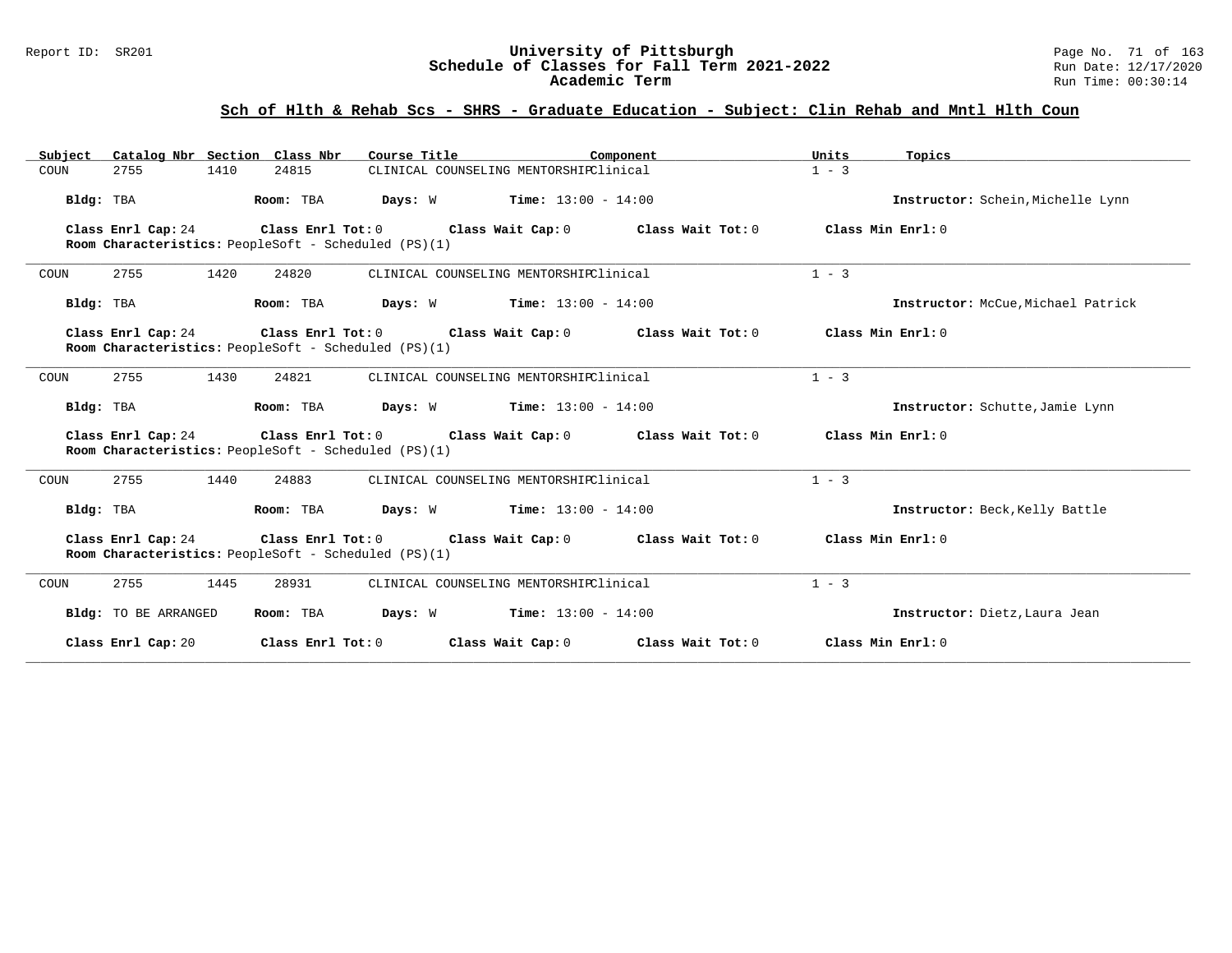# Report ID: SR201 **1988 Constrained Building Constrained Building Constrained Building Page No. 72 of 163<br><b>Schedule of Classes for Fall Term 2021-2022** 1998 Run Date: 12/17/2020 Schedule of Classes for Fall Term 2021-2022<br>Academic Term

#### **Sch of Hlth & Rehab Scs - SHRS - Graduate Education - Subject: Health and Rehabilitation Scs**

| Subject    | Catalog Nbr Section Class Nbr                        |      |                            | Course Title                                         |                                       | Component                                                                                                                                                                                                                          | Units        | Topics                                          |
|------------|------------------------------------------------------|------|----------------------------|------------------------------------------------------|---------------------------------------|------------------------------------------------------------------------------------------------------------------------------------------------------------------------------------------------------------------------------------|--------------|-------------------------------------------------|
| <b>HRS</b> | 1000                                                 | 1040 | 13859                      | INTRODUCTION TO RESEARCH                             |                                       | Lecture                                                                                                                                                                                                                            | 3            |                                                 |
| Bldg: TBA  |                                                      |      | Room: TBA                  | Days: M                                              | <b>Time:</b> $16:00 - 19:00$          |                                                                                                                                                                                                                                    |              | Instructor: Mancino, Juliet M                   |
|            | Class Enrl Cap: 45                                   |      | Class Enrl Tot: 0          |                                                      | Class Wait Cap: 20                    | Class Wait Tot: $0$                                                                                                                                                                                                                |              | Class Min Enrl: 0                               |
|            | Room Characteristics: PeopleSoft - Scheduled (PS)(1) |      |                            |                                                      |                                       |                                                                                                                                                                                                                                    |              |                                                 |
|            | Reserve Capacity:                                    |      | 01-MAR-2021<br>18-DEC-2021 | RESTRICTED TO CDN AND NUTR SC                        |                                       | RESTRICTED TO CDN AND NUTR SC Reserve Enrl Cap: 25<br>$\Omega$                                                                                                                                                                     |              | Reserve Enrl Tot:<br>$\overline{0}$<br>$\Omega$ |
|            |                                                      |      |                            |                                                      |                                       |                                                                                                                                                                                                                                    |              |                                                 |
| HRS        | 1018                                                 | 1060 | 18106                      |                                                      | SURVEY HLTH & REHAB PROFESSNS Lecture |                                                                                                                                                                                                                                    | 2            |                                                 |
| Bldg: TBA  |                                                      |      | Room: TBA                  | Days: Tu                                             | <b>Time:</b> $12:00 - 14:00$          |                                                                                                                                                                                                                                    |              | Instructor: Balouris, Sondra A                  |
|            | Class Enrl Cap: 40                                   |      | Class Enrl Tot: 0          | Room Characteristics: PeopleSoft - Scheduled (PS)(1) | Class Wait Cap: 20                    | Class Wait Tot: 0                                                                                                                                                                                                                  |              | Class Min Enrl: 0                               |
| <b>HRS</b> | 1099                                                 | 1605 | 24701                      | INDEPENDENT STUDY                                    |                                       | Independent Study                                                                                                                                                                                                                  | $1 - 6$      |                                                 |
|            | Bldg: TO BE ARRANGED                                 |      | Room: TBA                  | Days: TBA                                            | <b>Time:</b> $00:00 - 00:00$          |                                                                                                                                                                                                                                    |              | Instructor: Rodakowski, Juleen L                |
|            | Class Enrl Cap: 35                                   |      | Class Enrl Tot: 0          |                                                      | Class Wait Cap: 20                    | Class Wait Tot: 0                                                                                                                                                                                                                  |              | Class Min Enrl: 0                               |
| <b>HRS</b> | 1701                                                 | 1080 | 22074                      |                                                      | INTRO ORTHOTICS & PROSTHETICS Lecture |                                                                                                                                                                                                                                    | 2            |                                                 |
|            | Bldg: TO BE ARRANGED                                 |      | Room: OCTBA                | Days: F                                              | <b>Time:</b> $10:00 - 11:50$          |                                                                                                                                                                                                                                    |              | Instructor: Fiedler, Goeran                     |
|            | Class Enrl Cap: 10                                   |      | Class Enrl Tot: $0$        |                                                      | Class Wait Cap: 10                    | Class Wait Tot: 0                                                                                                                                                                                                                  |              | Class Min Enrl: 0                               |
|            |                                                      |      |                            |                                                      |                                       | <b></b> This class has an additional fee. For more information go to <a <br="" href="http://www.registrar.pitt.edu">target="_blank"&gt;http://www.registrar.pitt.edu/</a> , and click on Faculty and Staff, then Course and Class. |              |                                                 |
| HRS        | 1709                                                 | 1010 | 22075                      | DSGN/FABRICATION ENGR MATLS                          |                                       | Credit Laboratory                                                                                                                                                                                                                  | $\mathbf{1}$ |                                                 |
|            | Bldg: TO BE ARRANGED                                 |      | Room: OCTBA                | Days: M                                              | <b>Time:</b> $14:00 - 17:00$          |                                                                                                                                                                                                                                    |              | Instructor: Grindle, Garrett George             |
|            | Class Enrl Cap: 35                                   |      | Class Enrl Tot: 0          |                                                      | Class Wait Cap: 20                    | Class Wait Tot: 0                                                                                                                                                                                                                  |              | Class Min Enrl: 0                               |
|            |                                                      |      |                            |                                                      |                                       | <b></b> This class has an additional fee. For more information go to <a <br="" href="http://www.registrar.pitt.edu">target="_blank"&gt;http://www.registrar.pitt.edu/</a> , and click on Faculty and Staff, then Course and Class. |              |                                                 |
| HRS        | 1709                                                 | 1020 | 22076                      | DSGN/FABRICATION ENGR MATLS                          |                                       | Credit Laboratory                                                                                                                                                                                                                  | $\mathbf{1}$ |                                                 |
|            | Bldg: TO BE ARRANGED                                 |      | Room: OCTBA                | Days: Tu                                             | <b>Time:</b> $13:00 - 16:00$          |                                                                                                                                                                                                                                    |              | Instructor: Grindle, Garrett George             |
|            | Class Enrl Cap: 35                                   |      | Class Enrl Tot: 0          |                                                      | Class Wait Cap: 20                    | Class Wait Tot: 0                                                                                                                                                                                                                  |              | Class Min Enrl: 0                               |

<b></b>This class has an additional fee. For more information go to <a href="http://www.registrar.pitt.edu" target="\_blank">http://www.registrar.pitt.edu/</a>, and click on Faculty and Staff, then Course and Class.</p>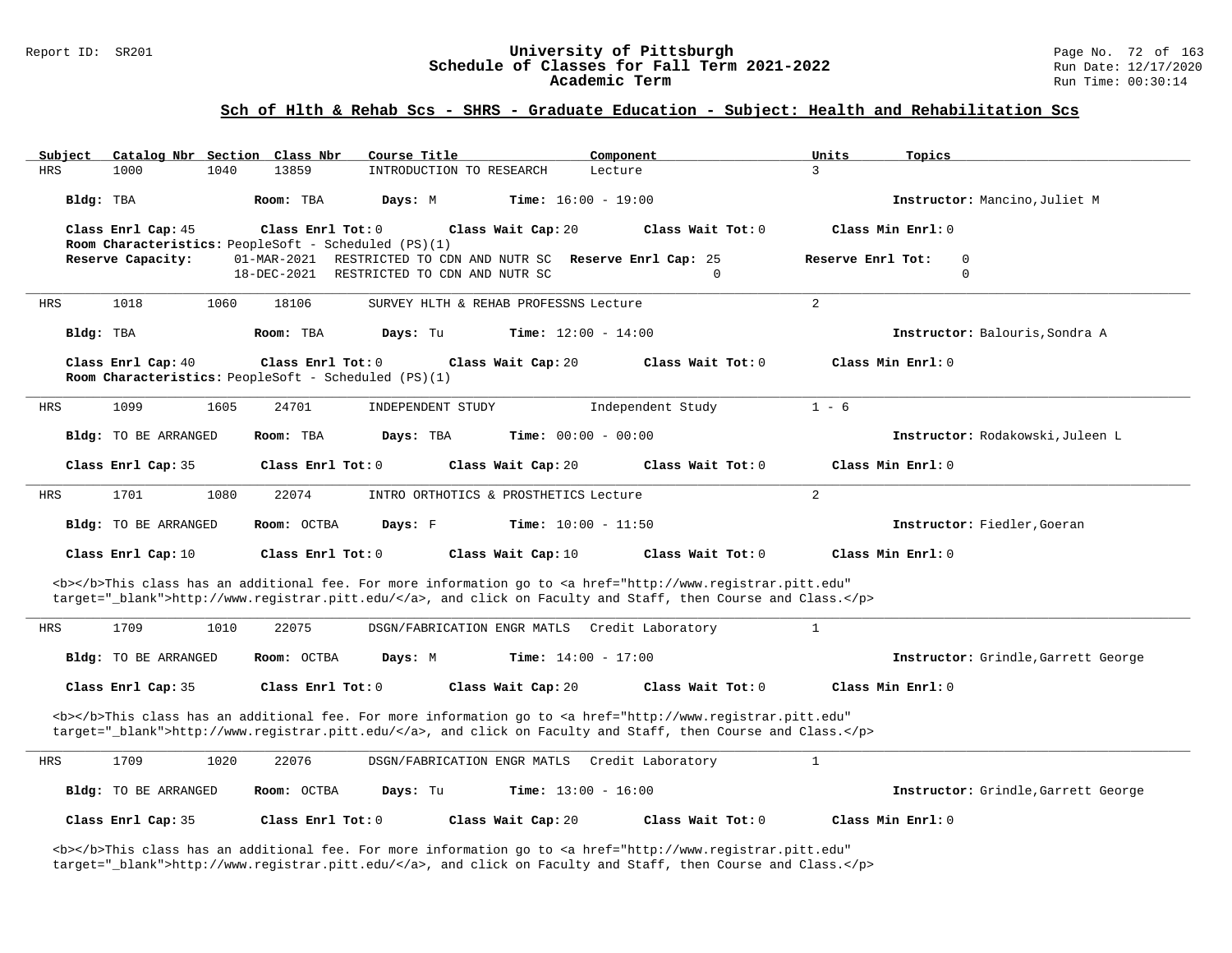| HRS        | 1746<br>1030                         | 17923                                                | FLD STUDY IN REHAB COUNSELING Practicum                                                    |                   | $\overline{3}$                                                                                                                    |
|------------|--------------------------------------|------------------------------------------------------|--------------------------------------------------------------------------------------------|-------------------|-----------------------------------------------------------------------------------------------------------------------------------|
|            |                                      |                                                      |                                                                                            |                   |                                                                                                                                   |
|            | Bldg: TO BE ARRANGED                 | Room: TBA<br>Days: TBA                               | <b>Time:</b> $00:00 - 00:00$                                                               |                   | Instructor: McCue, Michael Patrick                                                                                                |
|            |                                      |                                                      |                                                                                            |                   | Schein, Michelle Lynn                                                                                                             |
|            |                                      |                                                      |                                                                                            |                   | Schutte, Jamie Lynn                                                                                                               |
|            | Class Enrl Cap: 20                   | Class Enrl Tot: 0                                    | Class Wait Cap: 20                                                                         | Class Wait Tot: 0 | Class Min Enrl: 0                                                                                                                 |
| HRS        | 2001<br>1100                         | 24099                                                | HLTH POLC & MGT IN PUBLC HLTH Lecture                                                      |                   | $\mathbf{3}$                                                                                                                      |
|            | Bldg: Public Health-CrabtRoom: 00G23 | Days: Tu                                             | <b>Time:</b> $13:00 - 15:55$                                                               |                   | Instructor: James, Alton Everette                                                                                                 |
|            | Class Enrl Cap: 40                   | Class Enrl Tot: 0                                    | Class Wait Cap: 0                                                                          | Class Wait Tot: 0 | Class Min Enrl: 0                                                                                                                 |
|            |                                      | Room Characteristics: PeopleSoft - Scheduled (PS)(1) | Combined Section ID: 0996(HPM 2001/HRS 2001/NUR 2202) - HPM 2001(#22720), NUR 2202(#24101) |                   |                                                                                                                                   |
|            |                                      |                                                      |                                                                                            |                   |                                                                                                                                   |
| HRS        | 2004<br>1050                         | 14391                                                | PATHPHYLGY ACROSS LIFE SPAN Lecture                                                        |                   | $\overline{4}$                                                                                                                    |
|            | Bldg: Victoria Building Room: 00129  | Days: W                                              | <b>Time:</b> $15:00 - 18:50$                                                               |                   | Instructor: Alexander, Sheila A                                                                                                   |
|            | Class Enrl Cap: 15                   | Class Enrl Tot: 0                                    | Class Wait Cap: 0                                                                          | Class Wait Tot: 0 | Class Min Enrl: 0                                                                                                                 |
|            |                                      | Room Characteristics: PeopleSoft - Scheduled (PS)(1) |                                                                                            |                   |                                                                                                                                   |
|            |                                      |                                                      | Combined Section ID: 0056(NUR//EPIDEM/HRS/2004) - NUR 2004(#13415), EPIDEM 2004(#13834)    |                   |                                                                                                                                   |
| <b>HRS</b> | 2017<br>1030                         | 17015                                                | INJURY EPIDEMIOLOGY<br>Lecture                                                             |                   | 3                                                                                                                                 |
|            | Bldg: Rivertech Building Room:       | Days: Tu                                             | <b>Time:</b> $09:00 - 12:00$                                                               |                   | Instructor: Lovalekar, Mita T                                                                                                     |
|            | Class Enrl Cap: 16                   | Class Enrl Tot: 0                                    | Class Wait Cap: 0                                                                          | Class Wait Tot: 0 | Class Min Enrl: 0                                                                                                                 |
| HRS        | 2020<br>1030                         | 28970                                                | ANATOMY AND PHYSIOLOGY<br>Lecture                                                          |                   | $\overline{2}$                                                                                                                    |
|            | Bldg: TO BE ARRANGED                 | Room: TBA<br>Days: TuTh                              | <b>Time:</b> $10:00 - 11:50$                                                               |                   | Instructor: Peterson, Kimberly A                                                                                                  |
|            | Class Enrl Cap: 10                   | Class Enrl Tot: 0                                    | Class Wait Cap: 0                                                                          | Class Wait Tot: 0 | Class Min Enrl: 0                                                                                                                 |
| HRS        | 2079<br>1010                         | 29834                                                | CHLDREN W/DISABILITIES: CLIN 1Clinical                                                     |                   | 2                                                                                                                                 |
|            | Bldg: TO BE ARRANGED                 | Room: TBA<br>Days: TBA                               | <b>Time:</b> $00:00 - 00:00$                                                               |                   | Instructor: Messick, Cheryl K                                                                                                     |
|            | Class Enrl Cap: 5                    | Class Enrl Tot: 0                                    | Class Wait Cap: 0                                                                          | Class Wait Tot: 0 | Class Min Enrl: 0                                                                                                                 |
| HRS        | 2128<br>1010                         | 27216<br>LEADERSHIP                                  | Lecture                                                                                    |                   | $\overline{3}$                                                                                                                    |
|            | Bldg: Wesley W Posvar Halkoom: 05404 | Days: W                                              | Time: $18:00 - 21:00$                                                                      |                   | Instructor: Wagner, Sarah E                                                                                                       |
|            |                                      |                                                      |                                                                                            |                   | Ferketish, B Jean                                                                                                                 |
|            | Class Enrl Cap: 5                    | Class Enrl Tot: 0                                    | Class Wait Cap: 0                                                                          | Class Wait Tot: 0 | Class Min Enrl: 0                                                                                                                 |
|            |                                      | Room Characteristics: PeopleSoft - Scheduled (PS)(1) |                                                                                            |                   | Combined Section ID: 0754(PIA/2131/2054ADMPS/2128) - PIA 2131(#15722), ADMPS 2128(#17692), BCHS 2135(#21724), SWCOSA 2054(#24323) |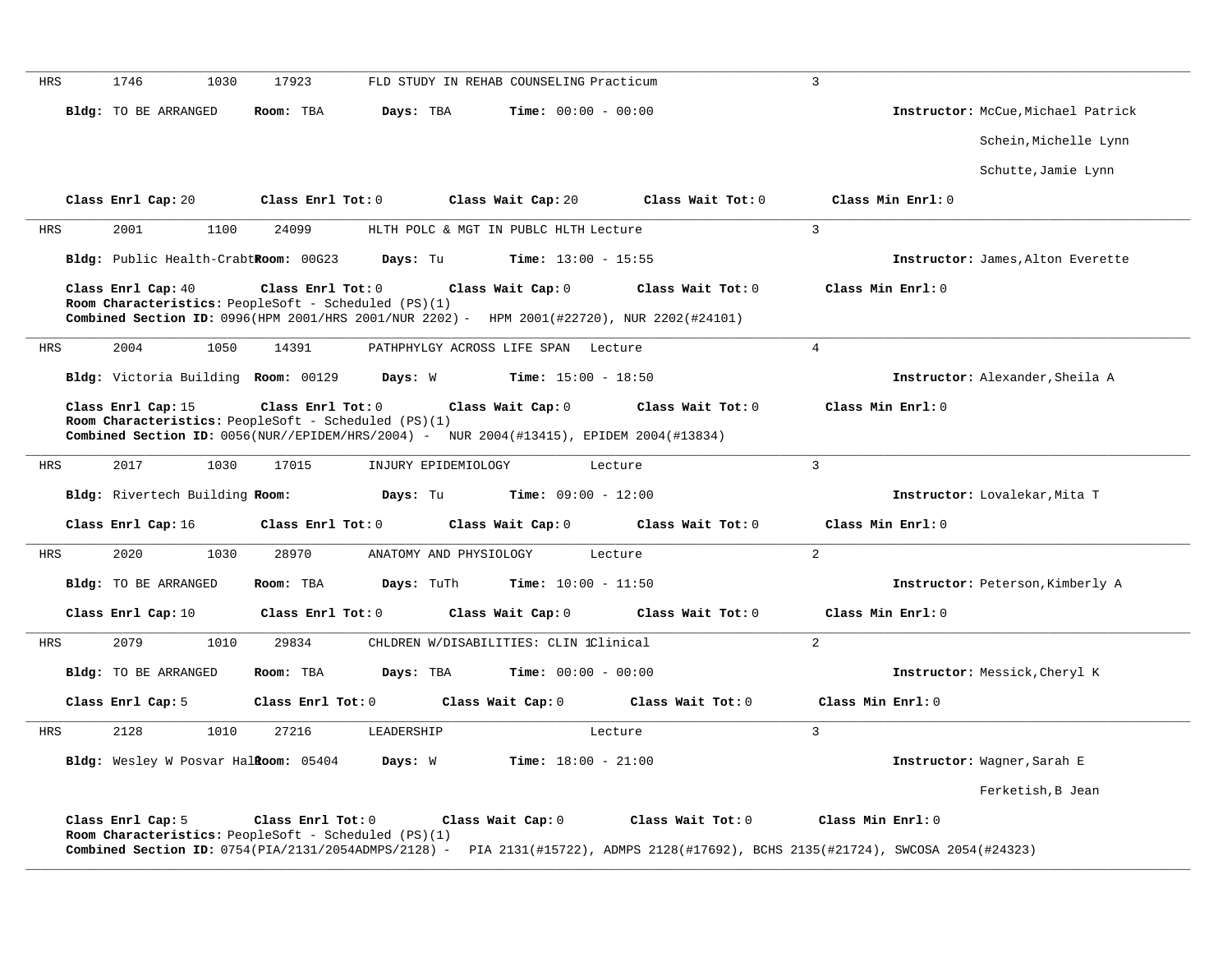| <b>HRS</b> | 2305<br>1010                     | 13848<br>ADVANCED NEUROSCIENCE                                                                                                    | Lecture           | $\overline{4}$                       |
|------------|----------------------------------|-----------------------------------------------------------------------------------------------------------------------------------|-------------------|--------------------------------------|
|            | Bldg: TO BE ARRANGED             | Days: Th<br>$Time: 09:00 - 12:00$<br>Room: TBA                                                                                    |                   | Instructor: Carvell, George E        |
|            |                                  |                                                                                                                                   |                   | Wert, David M                        |
|            | Class Enrl Cap: 70               | Class Enrl Tot: 0<br>Class Wait Cap: $0$ Class Wait Tot: $0$                                                                      |                   | Class Min Enrl: 0                    |
| HRS        | 2306<br>1030                     | 14336<br>MOTR LRNG CTRL MOVM/HLTH PROMOLecture                                                                                    |                   | $\overline{3}$                       |
|            | Bldg: TO BE ARRANGED             | Room: OCTBA<br>Days: W<br>$Time: 13:00 - 16:00$                                                                                   |                   | Instructor: Whitney, Susan L         |
|            | Class Enrl Cap: 40               | $Class$ $Enr1$ $Tot: 0$<br>Class Wait Cap: 0 Class Wait Tot: 0                                                                    |                   | Class Min Enrl: 0                    |
| HRS        | 2308<br>1050                     | 16436<br>CLINICAL PRACTICE SEMINAR                                                                                                | Seminar           | 2                                    |
|            | Bldg: TO BE ARRANGED             | Room: TBA<br><b>Days:</b> TBA <b>Time:</b> $00:00 - 00:00$                                                                        |                   | Instructor: Timko, Michael G.        |
|            | Class Enrl Cap: 70               | $Class$ $Enr1$ $Tot: 0$<br>Class Wait Cap: 0                                                                                      | Class Wait Tot: 0 | Class Min Enrl: 0                    |
| HRS        | 2314<br>1040                     | 17813<br>FUNDAMENTALS OF NEUROSCIENCE Lecture                                                                                     |                   | $\overline{4}$                       |
|            | Bldg: Forbes Tower               | <b>Room:</b> 06045<br>Days: Tu<br><b>Time:</b> $08:00 - 12:00$                                                                    |                   | Instructor: Van Swearingen, Jessie M |
|            |                                  |                                                                                                                                   |                   | Wert, David M                        |
|            |                                  | Class Enrl Cap: 66 Class Enrl Tot: 0 Class Wait Cap: 0 Class Wait Tot: 0 Class Min Enrl: 0                                        |                   |                                      |
| HRS        | 2361<br>1070                     | 13974<br>EBP: CLINCL CONSD LS SPINE                                                                                               | Lecture           | $\mathbf{3}$                         |
|            | Bldg: TO BE ARRANGED             | <b>Days:</b> W <b>Time:</b> $17:00 - 20:30$<br>Room: OCTBA                                                                        |                   | Instructor: Timko, Michael G.        |
|            | Class Enrl Cap: 56               | Class Enrl Tot: 0 Class Wait Cap: 0 Class Wait Tot: 0<br><b>Combined Section ID:</b> $0139(HRS/2361/PT/2161)$ - PT $2161(H13964)$ |                   | Class Min Enrl: 0                    |
| HRS        | 2362<br>1040                     | 13975<br>EPB: CLINICAL CONSD LE<br>Lecture                                                                                        |                   | $\overline{3}$                       |
|            | Bldg: TO BE ARRANGED             | <b>Room:</b> OCTBA <b>Days:</b> Th <b>Time:</b> $12:00 - 14:59$                                                                   |                   | Instructor: Popchak, Adam James      |
|            | Class Enrl Cap: 66               | Class Enrl Tot: 0<br>Class Wait Cap: $0$ Class Wait Tot: $0$<br>Combined Section ID: 0140(HRS/2362/PT/2162) - PT 2162(#13952)     |                   | Class Min Enrl: 0                    |
| HRS        | 2372<br>1050                     | ADV CLN PRA: THE LOWER QUARTERLecture<br>14387                                                                                    |                   | $\mathcal{L}$                        |
|            | Bldg: TO BE ARRANGED Room: OCTBA | <b>Days:</b> Tu <b>Time:</b> $17:00 - 20:30$                                                                                      |                   | Instructor: Timko, Michael G.        |
|            | Class Enrl Cap: 56               | Class Enrl Tot: 0<br>Class Wait Cap: 0<br><b>Combined Section ID:</b> $0773 (PT/2172/HRS/2372)$ - PT $2172 (#15954)$              | Class Wait Tot: 0 | Class Min Enrl: 0                    |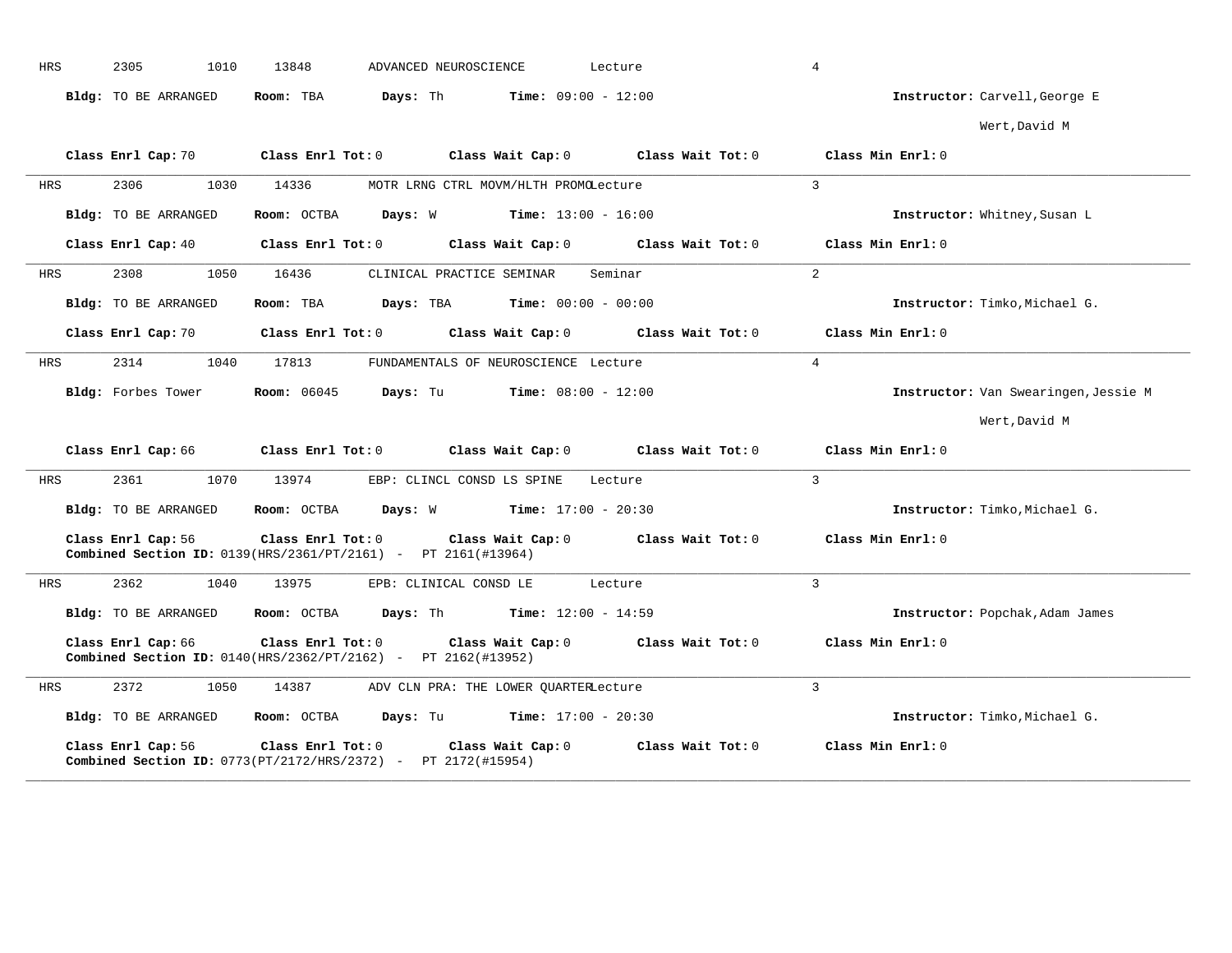#### Report ID: SR201 **1988 Mage 19: SR201 University of Pittsburgh** Page No. 75 of 163<br>**Schedule of Classes for Fall Term 2021-2022** 19: Run Date: 12/17/2020 **Schedule of Classes for Fall Term 2021-2022** Run Date: 12/17/2020 **Academic Term** Run Time: 00:30:14

| Catalog Nbr Section Class Nbr<br>Subject | Course Title<br>Component                                                                                          | Units<br>Topics                          |
|------------------------------------------|--------------------------------------------------------------------------------------------------------------------|------------------------------------------|
| <b>HRS</b><br>2374<br>1020               | 13979<br>CLINICAL ROUNDS/CASE PRESENTN Lecture                                                                     | $\mathbf{1}$                             |
| Bldg: TO BE ARRANGED                     | <b>Time:</b> $00:00 - 00:00$<br>Room: TBA<br>Days: TBA                                                             | Instructor: Timko, Michael G.            |
|                                          |                                                                                                                    | Whitney, Susan L                         |
| Class Enrl Cap: 70                       | Class Enrl Tot: 0<br>Class Wait Cap: 0                                                                             | Class Wait Tot: 0<br>Class Min Enrl: 0   |
| 2380<br>1020<br>HRS                      | 13977<br>CLN CONSD CERVCL/THORC SPINE Lecture                                                                      | $\overline{3}$                           |
| Bldg: TO BE ARRANGED                     | <b>Time:</b> $00:00 - 00:00$<br>Room: TBA<br>Days: TBA                                                             | Instructor: Timko, Michael G.            |
| Class Enrl Cap: 70                       | Class Enrl Tot: 0<br>Class Wait Cap: 0<br><b>Combined Section ID:</b> $0113(HRS/2380/PT/2180)$ - PT $2180(H13951)$ | Class Wait Tot: 0<br>Class Min Enrl: 0   |
| 2381<br>1020<br><b>HRS</b>               | 13976<br>EBP: CLIN CONSIDERATIONS UE Lecture                                                                       | $\mathbf{3}$                             |
| Bldg: TO BE ARRANGED                     | <b>Time:</b> $00:00 - 00:00$<br>Room: TBA<br>Days: TBA                                                             | Instructor: Hankin, Tara R               |
| Class Enrl Cap: 70                       | Class Enrl Tot: 0<br>Class Wait Cap: 0<br>Combined Section ID: 0654(HRS/2381/PT/2181) - PT 2181(#13950)            | Class Wait Tot: 0<br>Class Min $Enrl: 0$ |
| 2391<br>1010<br>HRS                      | Clinical<br>14352<br>PT CLINICAL ROTATION 2                                                                        | $1 - 3$                                  |
| Bldg: TO BE ARRANGED                     | Days: TBA<br><b>Time:</b> $00:00 - 00:00$<br>Room: TBA                                                             | Instructor: Whitney, Susan L             |
| Class Enrl Cap: 70                       | Class Enrl Tot: 0<br>Class Wait Cap: 0                                                                             | Class Wait Tot: 0<br>Class Min Enrl: 0   |
| 2392<br>1010<br><b>HRS</b>               | Clinical<br>14353<br>PT CLINICAL ROTATION 3                                                                        | $1 - 3$                                  |
| Bldg: TO BE ARRANGED                     | Days: TBA<br><b>Time:</b> $00:00 - 00:00$<br>Room: TBA                                                             | Instructor: Timko, Michael G.            |
| Class Enrl Cap: 70                       | Class Enrl Tot: 0<br>Class Wait Cap: 0                                                                             | Class Wait Tot: 0<br>Class Min Enrl: 0   |
| <b>HRS</b><br>2416<br>1005               | 28903<br>INTRO HEALTH INF & HEALTH CARELaboratory                                                                  | $\overline{3}$                           |
| Bldg: Forbes Tower                       | $Time: 13:00 - 15:00$<br><b>Room:</b> 06048<br>Days: M                                                             | Instructor: Anania-Firouzan, Patricia    |
|                                          |                                                                                                                    | Horne, Taylor J                          |
| Class Enrl Cap: 10                       | Class Enrl Tot: $0$<br>Class Wait Cap: 0                                                                           | Class Wait $Tot: 0$<br>Class Min Enrl: 0 |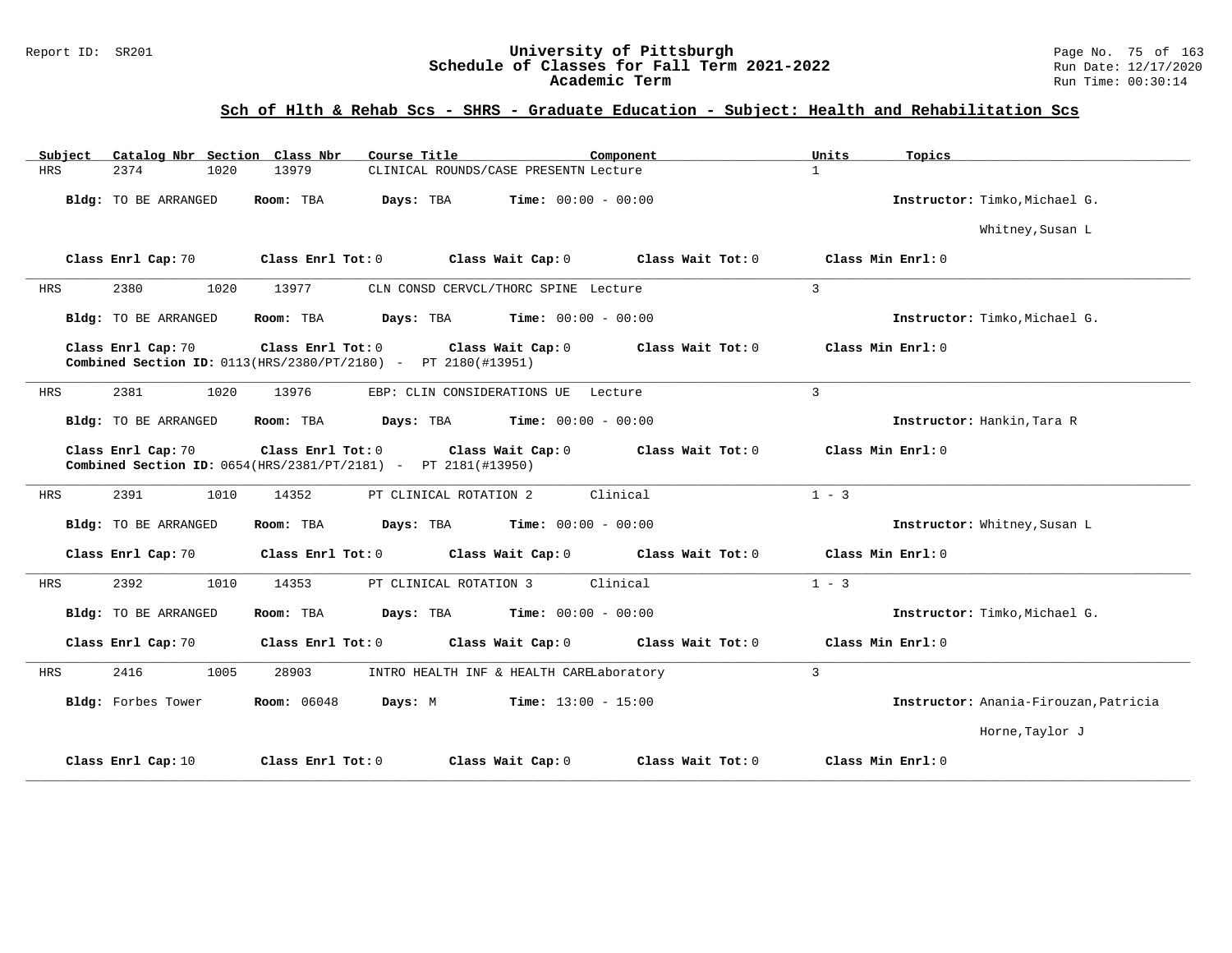#### Report ID: SR201 **University of Pittsburgh** Page No. 76 of 163 **Schedule of Classes for Fall Term 2021-2022** Run Date: 12/17/2020 **Academic Term** Run Time: 00:30:14

| Catalog Nbr Section Class Nbr<br>Subject                                                                                                                       | Course Title                                                                                                                                                      | Component                                | Units<br>Topics                       |  |
|----------------------------------------------------------------------------------------------------------------------------------------------------------------|-------------------------------------------------------------------------------------------------------------------------------------------------------------------|------------------------------------------|---------------------------------------|--|
| <b>HRS</b><br>2416<br>1020                                                                                                                                     | 28406<br>INTRO HEALTH INF & HEALTH CARELecture                                                                                                                    |                                          | $\mathbf{3}$                          |  |
| Bldg: TBA                                                                                                                                                      | Room: TBA<br>Days: MW                                                                                                                                             | Time: $10:30 - 12:00$                    | Instructor: Anania-Firouzan, Patricia |  |
|                                                                                                                                                                |                                                                                                                                                                   |                                          | Horne, Taylor J                       |  |
| Class Min Enrl: 0<br>Class Enrl Cap: 35<br>Class Enrl Tot: 0<br>Class Wait Cap: 0<br>Class Wait Tot: 0<br>Room Characteristics: PeopleSoft - Scheduled (PS)(1) |                                                                                                                                                                   |                                          |                                       |  |
| 2426<br>1010<br>HRS                                                                                                                                            | 28331<br>EVAL OF CLASSIFICATION SYSTEMSLecture                                                                                                                    |                                          | $\mathbf{3}$                          |  |
| Bldg: Forbes Tower                                                                                                                                             | <b>Room:</b> 06081<br>Days: W                                                                                                                                     | <b>Time:</b> $17:00 - 20:00$             | Instructor: DeAlmeida, Dilhari R      |  |
| Class Enrl Cap: 32                                                                                                                                             | Class Enrl Tot: 0<br>Class Wait Cap: 0                                                                                                                            | Class Wait Tot: 0                        | Class Min Enrl: 0                     |  |
| 2435<br>1070<br>HRS                                                                                                                                            | 13849<br>FINANCIAL MANAGEMENT IN HEALTHLecture                                                                                                                    |                                          | $\overline{3}$                        |  |
| Bldg: Public Health-CrabtRoom: 0A622                                                                                                                           | Days: Th                                                                                                                                                          | <b>Time:</b> $17:00 - 20:00$             | Instructor: Rohrer III, Wesley Martin |  |
| Class Enrl Cap: 12                                                                                                                                             | Class Enrl Tot: 0<br>Class Wait Cap: 0<br>Room Characteristics: PeopleSoft - Scheduled (PS)(1)<br>Combined Section ID: 0015(HRS/2435/HPM/2012) - HPM 2012(#13783) | $Class$ Wait Tot: $0$                    | Class Min $Enrl: 0$                   |  |
| 2439<br>1010<br><b>HRS</b>                                                                                                                                     | 13890                                                                                                                                                             | HLTH INFOR SYSTEMS INTERNSHIP Internship | 3                                     |  |
| Bldg: TO BE ARRANGED                                                                                                                                           | Room: TBA<br>Days: TBA                                                                                                                                            | <b>Time:</b> $00:00 - 00:00$             | Instructor: Abdelhak, Mervat          |  |
| Class Enrl Cap: 25                                                                                                                                             | Class Enrl Tot: 0<br>Class Wait Cap: 0                                                                                                                            | Class Wait Tot: 0                        | Class Min Enrl: 0                     |  |
| 2439<br>1020<br>HRS                                                                                                                                            | 14262                                                                                                                                                             | HLTH INFOR SYSTEMS INTERNSHIP Internship | 3                                     |  |
| Bldg: TO BE ARRANGED                                                                                                                                           | Days: TBA<br>Room: TBA                                                                                                                                            | <b>Time:</b> $00:00 - 00:00$             | Instructor: Watzlaf, Valerie J        |  |
| Class Enrl Cap: 35                                                                                                                                             | Class Enrl Tot: 0<br>Class Wait Cap: 0                                                                                                                            | Class Wait Tot: 0                        | Class Min Enrl: 0                     |  |
| 2439<br>1030<br>HRS                                                                                                                                            | 14263                                                                                                                                                             | HLTH INFOR SYSTEMS INTERNSHIP Internship | $\mathcal{L}$                         |  |
| Bldg: TO BE ARRANGED                                                                                                                                           | Room: TBA<br>Days: TBA                                                                                                                                            | <b>Time:</b> $00:00 - 00:00$             | Instructor: Anania-Firouzan, Patricia |  |
| Class Enrl Cap: 35                                                                                                                                             | Class Enrl Tot: 0<br>Class Wait Cap: 0                                                                                                                            | Class Wait Tot: 0                        | Class Min Enrl: 0                     |  |
| 2439<br>HRS<br>1040                                                                                                                                            | 14264                                                                                                                                                             | HLTH INFOR SYSTEMS INTERNSHIP Internship | $\overline{3}$                        |  |
| Bldg: TO BE ARRANGED                                                                                                                                           | Room: TBA<br>Days: TBA                                                                                                                                            | <b>Time:</b> $00:00 - 00:00$             | Instructor: Parmanto, Bambang         |  |
| Class Enrl Cap: 35                                                                                                                                             | Class Enrl Tot: 0<br>Class Wait Cap: 0                                                                                                                            | Class Wait Tot: 0                        | Class Min Enrl: 0                     |  |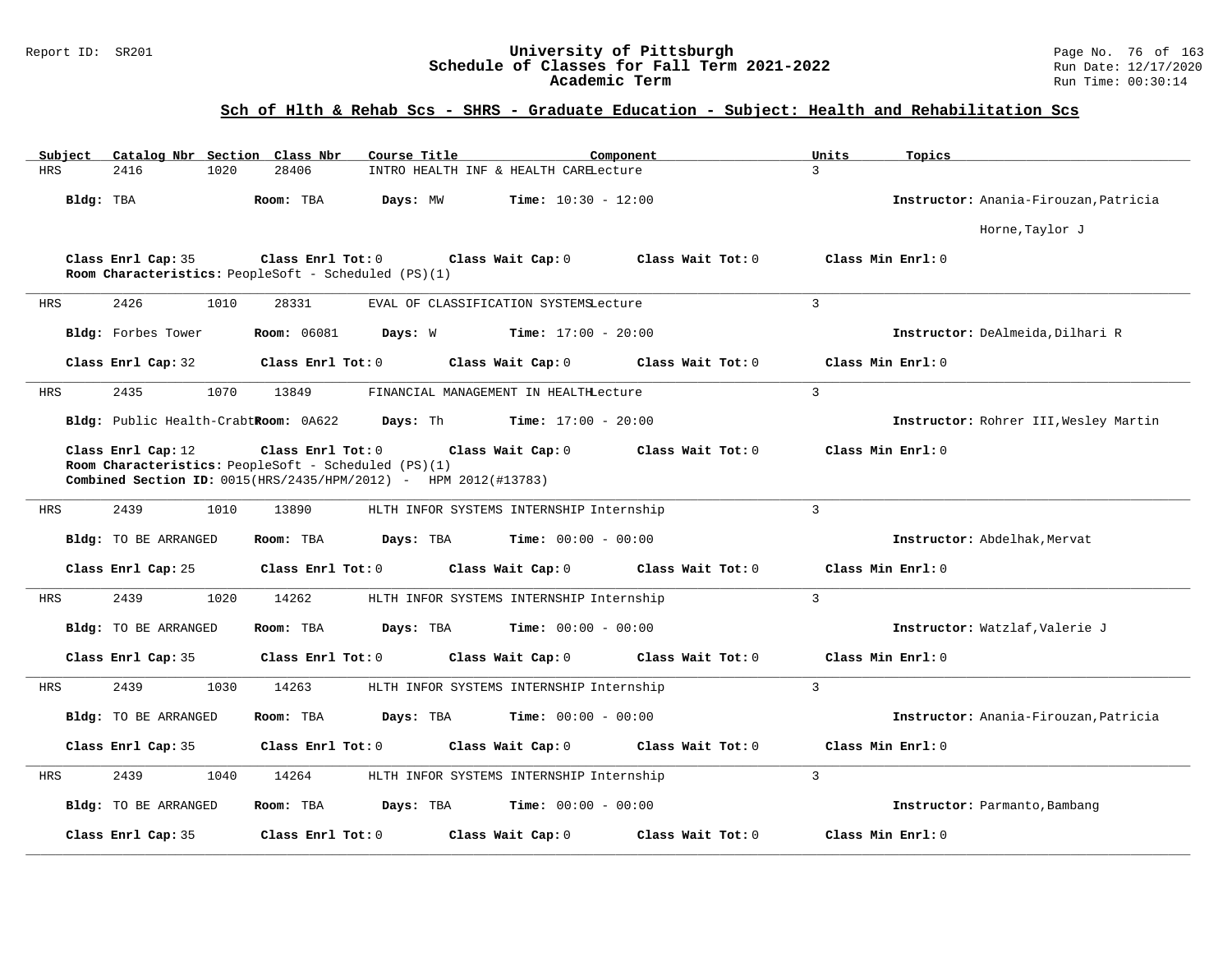#### Report ID: SR201 **1988 Mage No. 7 of 1989 Mage 10: SChedule of Classes for Fall Term 2021-2022** Page No. 77 of 163<br>**Schedule of Classes for Fall Term 2021-2022** Run Date: 12/17/2020 **Schedule of Classes for Fall Term 2021-2022** Run Date: 12/17/2020 **Academic Term** Run Time: 00:30:14

|            | Subject Catalog Nbr Section Class Nbr      | Course Title                                                                                                                   | Component                                | Units          | Topics                                |
|------------|--------------------------------------------|--------------------------------------------------------------------------------------------------------------------------------|------------------------------------------|----------------|---------------------------------------|
| <b>HRS</b> | 2439<br>1050                               | 15280                                                                                                                          | HLTH INFOR SYSTEMS INTERNSHIP Internship | $\mathcal{L}$  |                                       |
|            | Bldg: TO BE ARRANGED                       | Room: TBA $Days:$ TBA $Time: 00:00 - 00:00$                                                                                    |                                          |                | Instructor: DeAlmeida, Dilhari R      |
|            | Class Enrl Cap: 35                         | Class Enrl Tot: $0$ Class Wait Cap: $0$ Class Wait Tot: $0$                                                                    |                                          |                | Class Min Enrl: 0                     |
| HRS        | 2439<br>1060                               | 16451                                                                                                                          | HLTH INFOR SYSTEMS INTERNSHIP Internship | $\mathbf{3}$   |                                       |
|            | Bldg: TO BE ARRANGED                       | Room: TBA $Days:$ TBA $Time: 00:00 - 00:00$                                                                                    |                                          |                | Instructor: Saptono, Andi             |
|            |                                            | Class Enrl Cap: 35 $\qquad$ Class Enrl Tot: 0 $\qquad$ Class Wait Cap: 0 $\qquad$ Class Wait Tot: 0                            |                                          |                | Class Min Enrl: 0                     |
| HRS        | 2439<br>1070                               | 16452                                                                                                                          | HLTH INFOR SYSTEMS INTERNSHIP Internship | $\overline{3}$ |                                       |
|            | Bldg: TO BE ARRANGED                       | Room: TBA $Days:$ TBA $Time: 00:00 - 00:00$                                                                                    |                                          |                | Instructor: Zhou, Leming              |
|            |                                            | Class Enrl Cap: 35 Class Enrl Tot: 0 Class Wait Cap: 0 Class Wait Tot: 0 Class Min Enrl: 0                                     |                                          |                |                                       |
| <b>HRS</b> | 2475                                       | 1010 13973 DISAB RLTNS & SERVICES INTSHP Clinical                                                                              |                                          | $1 - 6$        |                                       |
|            | Bldg: TO BE ARRANGED                       | Room: TBA $\rule{1em}{0.15mm}$ Days: TBA Time: $00:00 - 00:00$                                                                 |                                          |                | Instructor: Staff                     |
|            |                                            | Class Enrl Cap: 100 Class Enrl Tot: 0 Class Wait Cap: 0 Class Wait Tot: 0 Class Min Enrl: 0                                    |                                          |                |                                       |
| HRS        | 2501<br>1010                               | 13907 FUNCTIONAL ASSESSMENT Lecture                                                                                            |                                          | $\mathcal{L}$  |                                       |
|            | Bldg: TO BE ARRANGED                       | Room: TBA Davs: TBA                                                                                                            | <b>Time:</b> $00:00 - 00:00$             |                | Instructor:                           |
|            |                                            | Class Enrl Cap: 20 Class Enrl Tot: 0 Class Wait Cap: 0 Class Wait Tot: 0 Class Min Enrl: 0                                     |                                          |                |                                       |
| <b>HRS</b> | 2504<br>1010                               | 28963                                                                                                                          | DIRECTED READINGS IN OT Seminar          | $\mathcal{L}$  |                                       |
|            | Bldg: TO BE ARRANGED                       | Room: TBA $Days: TBA$ Time: $00:00 - 00:00$                                                                                    |                                          |                | Instructor: Leland, Natalie Elizabeth |
|            |                                            | Class Enrl Cap: 10 $\qquad$ Class Enrl Tot: 0 $\qquad$ Class Wait Cap: 0 $\qquad$ Class Wait Tot: 0 $\qquad$ Class Min Enrl: 0 |                                          |                |                                       |
| HRS        | 2514<br>1040                               | 15794                                                                                                                          | HUMAN PERFORMNC: COMPENSATION Lecture    | $\overline{3}$ |                                       |
|            | Bldg: TO BE ARRANGED                       | Room: TBA<br>Davs: TBA<br>Class Enrl Cap: 25 Class Enrl Tot: 0 Class Wait Cap: 0 Class Wait Tot: 0 Class Min Enrl: 0           | <b>Time:</b> $00:00 - 00:00$             |                | Instructor:                           |
| <b>HRS</b> | 2514<br>1050                               | 15795                                                                                                                          | HUMAN PERFORMNC: COMPENSATION Laboratory | $\mathbf{3}$   |                                       |
|            | Bldg: TO BE ARRANGED<br>Class Enrl Cap: 25 | Room: TBA Days: TBA<br>Class Enrl Tot: $0$ Class Wait Cap: $0$ Class Wait Tot: $0$ Class Min Enrl: $0$                         | <b>Time:</b> $00:00 - 00:00$             |                | Instructor:                           |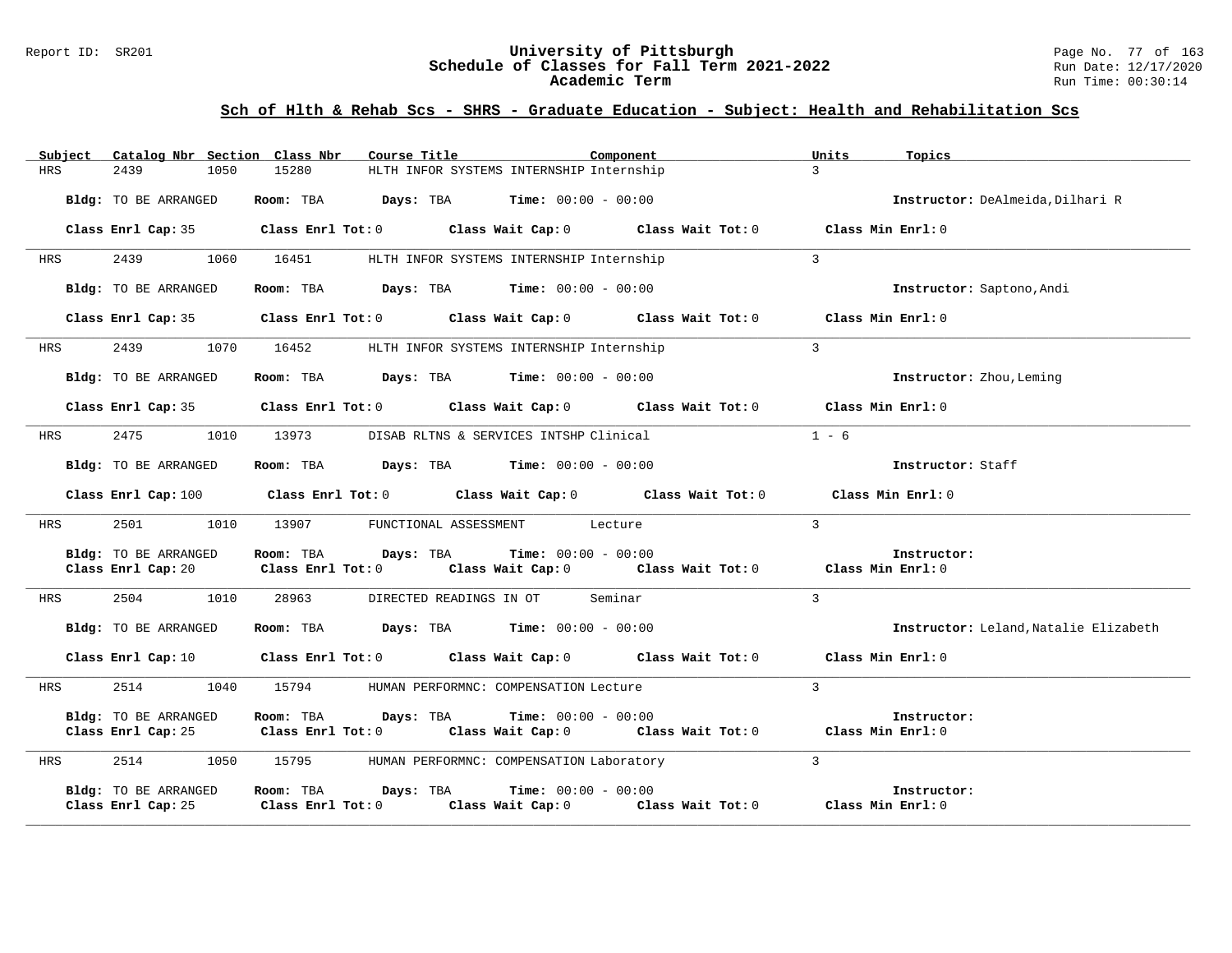#### Report ID: SR201 **University of Pittsburgh** Page No. 78 of 163 **Schedule of Classes for Fall Term 2021-2022** Run Date: 12/17/2020 **Academic Term** Run Time: 00:30:14

| Subject | Catalog Nbr Section Class Nbr | Course Title | Component                                                                                           | Units<br>Topics                     |
|---------|-------------------------------|--------------|-----------------------------------------------------------------------------------------------------|-------------------------------------|
| HRS     | 2582<br>1070                  | 14397        | ANAL CLN DATA/EVDNC FUNCT CHNGLecture                                                               | $\mathcal{L}$                       |
|         | Bldg: TO BE ARRANGED          | Room: TBA    | <b>Days:</b> $F$ <b>Time:</b> $09:00 - 12:00$                                                       | Instructor: Baird, Joanne Merante   |
|         |                               |              | Class Enrl Cap: 35 Class Enrl Tot: 0 Class Wait Cap: 0 Class Wait Tot: 0 Class Min Enrl: 0          |                                     |
| HRS     | 2583<br>1010                  | 23490        | OT MANAGEMENT<br>Lecture                                                                            | $\mathcal{L}$                       |
|         | <b>Bldg:</b> TO BE ARRANGED   | Room: TBA    | <b>Days:</b> TBA <b>Time:</b> $00:00 - 00:00$                                                       | Instructor: Staff                   |
|         |                               |              | Class Enrl Cap: 20 $\qquad$ Class Enrl Tot: 0 $\qquad$ Class Wait Cap: 0 $\qquad$ Class Wait Tot: 0 | Class Min Enrl: 0                   |
| HRS     | 2590                          | 1020 13992   | SPECLZD PRECEPTORSHIP: CLINICALPracticum                                                            | $1 - 6$                             |
|         | Bldg: TO BE ARRANGED          |              | <b>Room:</b> TBA $Days: TBA$ <b>Time:</b> $00:00 - 00:00$                                           | Instructor: Skidmore, Elizabeth R.  |
|         |                               |              | Class Enrl Cap: 25 $\qquad$ Class Enrl Tot: 0 $\qquad$ Class Wait Cap: 0 $\qquad$ Class Wait Tot: 0 | Class Min $Enr1:0$                  |
| HRS     | 2590                          | 1030 13993   | SPECLZD PRECEPTORSHIP: CLINICALPracticum                                                            | $1 - 6$                             |
|         | Bldg: TO BE ARRANGED          |              | Room: TBA $Days:$ TBA $Time: 00:00 - 00:00$                                                         | Instructor: Chisholm, Denise        |
|         |                               |              | Class Enrl Cap: 25 Class Enrl Tot: 0 Class Wait Cap: 0 Class Wait Tot: 0 Class Min Enrl: 0          |                                     |
| HRS     | 2590 and 2590                 | 1040 13994   | SPECLZD PRECEPTORSHIP: CLINICALPracticum                                                            | $1 - 6$                             |
|         | Bldg: TO BE ARRANGED          |              | Room: TBA $Days:$ TBA $Time: 00:00 - 00:00$                                                         | Instructor: Baker, Nancy Adele      |
|         |                               |              | Class Enrl Cap: 25 $\hbox{Class Enrl Tot:0}$ Class Wait Cap: 0 $\hbox{Class Wait Tot:0}$            | Class Min Enrl: 0                   |
| HRS     | 2590<br>1050                  | 14393        | SPECLZD PRECEPTORSHIP: CLINICALPracticum                                                            | $1 - 6$                             |
|         | Bldg: TO BE ARRANGED          |              | Room: TBA $Days:$ TBA $Time: 00:00 - 00:00$                                                         | Instructor: Bendixen, Roxanna Marie |
|         |                               |              | Class Enrl Cap: 25 Class Enrl Tot: 0 Class Wait Cap: 0 Class Wait Tot: 0 Class Min Enrl: 0          |                                     |
| HRS     | 2591 259<br>1010              | 22077        | SPECLZD PRECEPTSHIP: EDUCATIONCredit Laboratory                                                     | $1 - 6$                             |
|         | Bldg: TO BE ARRANGED          |              | Room: TBA $Days:$ TBA $Time: 00:00 - 00:00$                                                         | Instructor: Sethi, Amit             |
|         |                               |              | Class Enrl Cap: 25 Class Enrl Tot: 0 Class Wait Cap: 0 Class Wait Tot: 0                            | Class Min Enrl: 0                   |
| HRS     | 2591<br>1020                  | 22078        | SPECLZD PRECEPTSHIP: EDUCATIONCredit Laboratory                                                     | $1 - 6$                             |
|         | Bldg: TO BE ARRANGED          |              | Room: TBA $\rule{1em}{0.15mm}$ Days: TBA $\rule{1.5mm}{0.15mm}$ Time: $00:00 - 00:00$               | Instructor: Bendixen, Roxanna Marie |
|         | Class Enrl Cap: 25            |              | Class Enrl Tot: $0$ Class Wait Cap: $0$ Class Wait Tot: $0$                                         | Class Min Enrl: 0                   |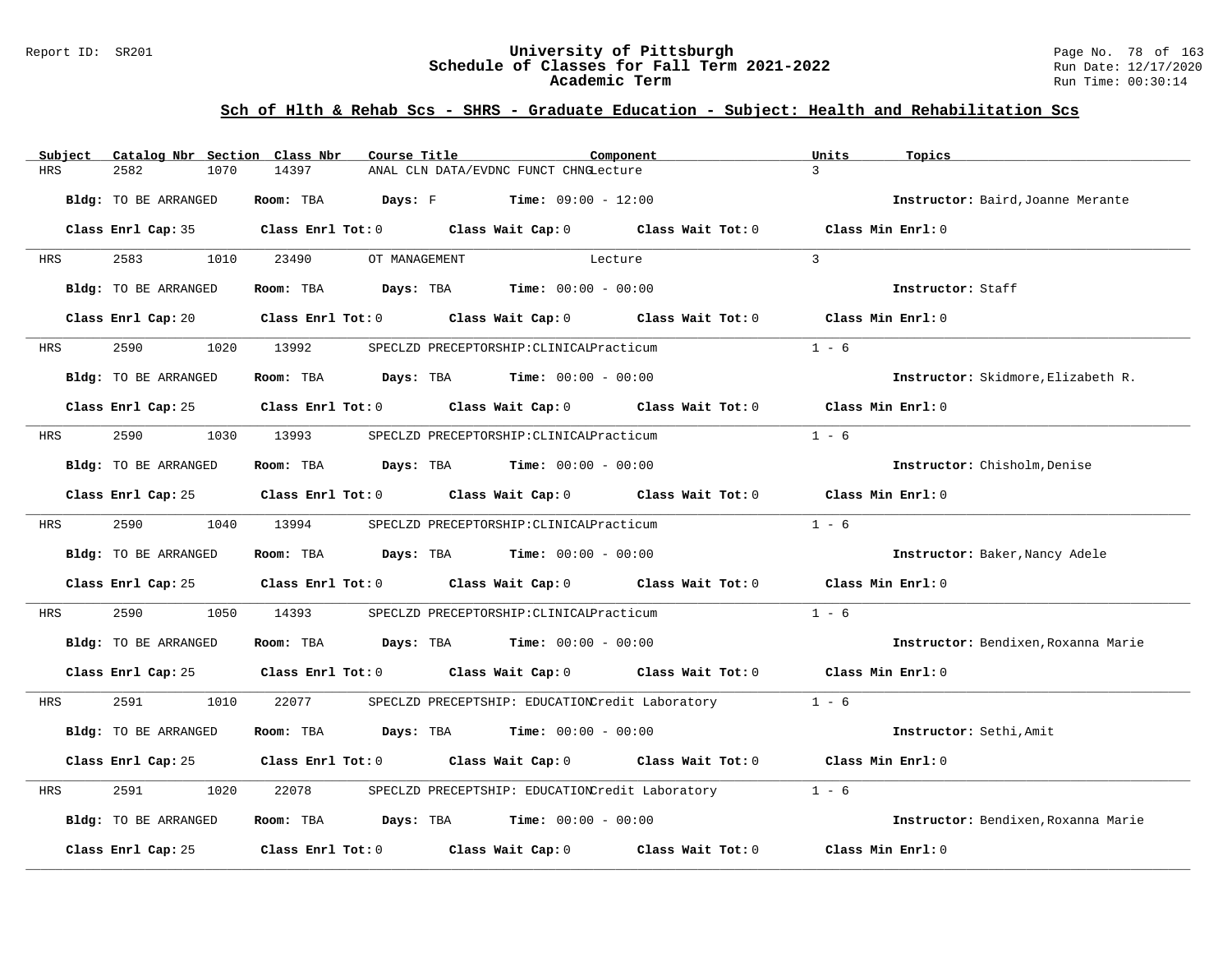| HRS        | 2591<br>1030         | 22079                  | SPECLZD PRECEPTSHIP: EDUCATIONCredit Laboratory                                                                            | $1 - 6$                               |
|------------|----------------------|------------------------|----------------------------------------------------------------------------------------------------------------------------|---------------------------------------|
|            | Bldg: TO BE ARRANGED |                        | Room: TBA $Days:$ TBA $Time: 00:00 - 00:00$                                                                                | Instructor: Baird, Joanne Merante     |
|            |                      |                        | Class Enrl Cap: 25 Class Enrl Tot: 0 Class Wait Cap: 0 Class Wait Tot: 0 Class Min Enrl: 0                                 |                                       |
|            | HRS 2591 1040 22080  |                        | SPECLZD PRECEPTSHIP: EDUCATIONCredit Laboratory 1 - 6                                                                      |                                       |
|            | Bldg: TO BE ARRANGED |                        | Room: TBA $Days:$ TBA $Time: 00:00 - 00:00$                                                                                | Instructor: Skidmore, Elizabeth R.    |
|            |                      |                        | Class Enrl Cap: 25 Class Enrl Tot: 0 Class Wait Cap: 0 Class Wait Tot: 0 Class Min Enrl: 0                                 |                                       |
| <b>HRS</b> |                      |                        | 2591 1050 22081 SPECLZD PRECEPTSHIP: EDUCATIONCredit Laboratory 1 - 6                                                      |                                       |
|            | Bldg: TO BE ARRANGED |                        | Room: TBA $Days:$ TBA $Time: 00:00 - 00:00$                                                                                | Instructor: Leland, Natalie Elizabeth |
|            |                      |                        | Class Enrl Cap: 25 Class Enrl Tot: 0 Class Wait Cap: 0 Class Wait Tot: 0 Class Min Enrl: 0                                 |                                       |
| <b>HRS</b> |                      |                        | 2591 1060 22082 SPECLZD PRECEPTSHIP: EDUCATIONCredit Laboratory 1 - 6                                                      |                                       |
|            | Bldg: TO BE ARRANGED |                        | Room: TBA $Days:$ TBA $Time: 00:00 - 00:00$                                                                                | Instructor: Staff                     |
|            |                      |                        | Class Enrl Cap: 35 Class Enrl Tot: 0 Class Wait Cap: 0 Class Wait Tot: 0 Class Min Enrl: 0                                 |                                       |
| <b>HRS</b> | 2592                 |                        | 1200 23642 SPECLZD PRECEPTSHIP: MGMNT Credit Laboratory 1 - 6                                                              |                                       |
|            | Bldg: TO BE ARRANGED | Room: TBA<br>Days: TBA | <b>Time:</b> $00:00 - 00:00$<br>Class Enrl Cap: 35 Class Enrl Tot: 0 Class Wait Cap: 0 Class Wait Tot: 0 Class Min Enrl: 0 | Instructor:                           |
|            |                      |                        | HRS 2594 1020 22083 SPECLZD PRECEPTSHIP: RESEARCH Credit Laboratory 1 - 6                                                  |                                       |
|            | Bldg: TO BE ARRANGED |                        | Room: TBA $Days:$ TBA $Time: 00:00 - 00:00$                                                                                | Instructor: Skidmore, Elizabeth R.    |
|            |                      |                        | Class Enrl Cap: 25 Class Enrl Tot: 0 Class Wait Cap: 0 Class Wait Tot: 0 Class Min Enrl: 0                                 |                                       |
| HRS        |                      |                        | 2594 1030 22084 SPECLZD PRECEPTSHIP: RESEARCH Credit Laboratory 1 - 6                                                      |                                       |
|            | Bldg: TO BE ARRANGED |                        | Room: TBA $Days: TBA$ Time: $00:00 - 00:00$                                                                                | Instructor: Terhorst, Lauren          |
|            |                      |                        | Class Enrl Cap: 25 Class Enrl Tot: 0 Class Wait Cap: 0 Class Wait Tot: 0 Class Min Enrl: 0                                 |                                       |
| <b>HRS</b> | 2594<br>1040         | 22085                  | SPECLZD PRECEPTSHIP: RESEARCH Credit Laboratory 1 - 6                                                                      |                                       |
|            | Bldg: TO BE ARRANGED |                        | Room: TBA $\rule{1em}{0.15mm}$ Days: TBA Time: $00:00 - 00:00$                                                             | Instructor: Sethi, Amit               |
|            |                      |                        | Class Enrl Cap: 25 Class Enrl Tot: 0 Class Wait Cap: 0 Class Wait Tot: 0 Class Min Enrl: 0                                 |                                       |
| <b>HRS</b> |                      |                        | 2594 1050 22086 SPECLZD PRECEPTSHIP: RESEARCH Credit Laboratory 1 - 6                                                      |                                       |
|            | Bldg: TO BE ARRANGED |                        | Room: TBA $Days: TBA$ Time: $00:00 - 00:00$                                                                                | Instructor: Rodakowski, Juleen L      |
|            | Class Enrl Cap: 25   |                        | Class Enrl Tot: $0$ Class Wait Cap: $0$ Class Wait Tot: $0$                                                                | Class Min Enrl: 0                     |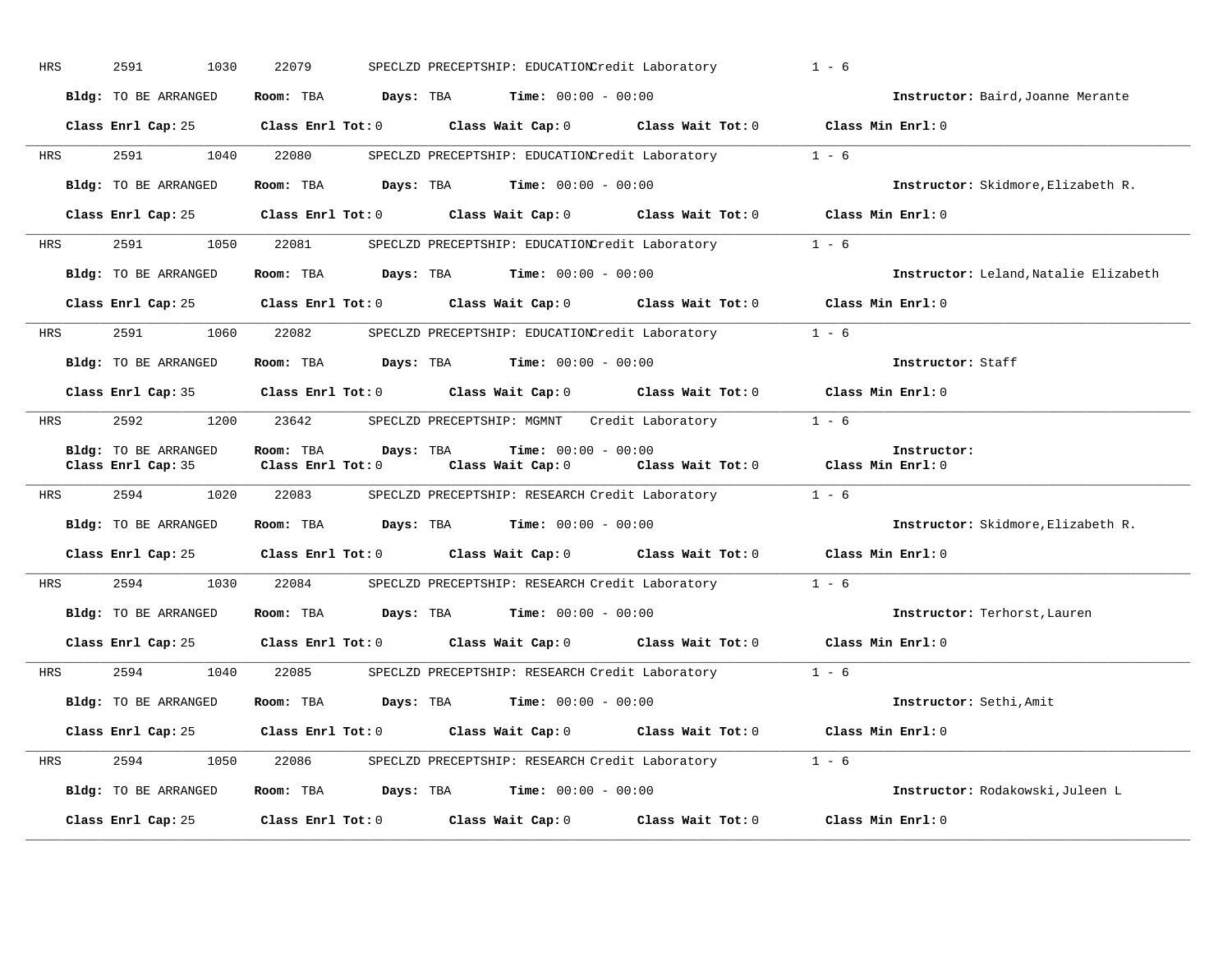#### Report ID: SR201 **University of Pittsburgh** Page No. 80 of 163 **Schedule of Classes for Fall Term 2021-2022** Run Date: 12/17/2020 **Academic Term** Run Time: 00:30:14

| Subject | Catalog Nbr Section Class Nbr | Course Title | Component                                                                                  | Units<br>Topics                       |
|---------|-------------------------------|--------------|--------------------------------------------------------------------------------------------|---------------------------------------|
| HRS     | 2594<br>1060                  | 22087        | SPECLZD PRECEPTSHIP: RESEARCH Credit Laboratory                                            | $1 - 6$                               |
|         | Bldg: TO BE ARRANGED          |              | Room: TBA $Days:$ TBA $Time: 00:00 - 00:00$                                                | Instructor: Leland, Natalie Elizabeth |
|         |                               |              | Class Enrl Cap: 35 Class Enrl Tot: 0 Class Wait Cap: 0 Class Wait Tot: 0 Class Min Enrl: 0 |                                       |
| HRS     | 2594<br>1070                  | 28749        | SPECLZD PRECEPTSHIP: RESEARCH Credit Laboratory                                            | $1 - 6$                               |
|         | Bldg: TO BE ARRANGED          |              | Room: TBA $Days:$ TBA $Time: 00:00 - 00:00$                                                | Instructor: Bendixen, Roxanna Marie   |
|         |                               |              | Class Enrl Cap: 35 Class Enrl Tot: 0 Class Wait Cap: 0 Class Wait Tot: 0 Class Min Enrl: 0 |                                       |
| HRS     | 2594 259                      | 1080 28750   | SPECLZD PRECEPTSHIP: RESEARCH Credit Laboratory                                            | $1 - 6$                               |
|         | Bldg: TO BE ARRANGED          |              | Room: TBA $Days:$ TBA $Time: 00:00 - 00:00$                                                | Instructor: Caldwell, Angela Renee    |
|         |                               |              | Class Enrl Cap: 35 Class Enrl Tot: 0 Class Wait Cap: 0 Class Wait Tot: 0 Class Min Enrl: 0 |                                       |
| HRS     | 2594                          | 1090 28751   | SPECLZD PRECEPTSHIP: RESEARCH Credit Laboratory                                            | $1 - 6$                               |
|         | Bldg: TO BE ARRANGED          |              | Room: TBA $Days:$ TBA $Time: 00:00 - 00:00$                                                | Instructor: Toto, Pamela Ellen        |
|         |                               |              | Class Enrl Cap: 35 Class Enrl Tot: 0 Class Wait Cap: 0 Class Wait Tot: 0 Class Min Enrl: 0 |                                       |
| HRS     | 2594 7                        | 1100 28752   | SPECLZD PRECEPTSHIP: RESEARCH Credit Laboratory 1 - 6                                      |                                       |
|         | Bldg: TO BE ARRANGED          |              | Room: TBA $Days: TBA$ Time: $00:00 - 00:00$                                                | Instructor: Staff                     |
|         |                               |              | Class Enrl Cap: 35 Class Enrl Tot: 0 Class Wait Cap: 0 Class Wait Tot: 0 Class Min Enrl: 0 |                                       |
| HRS     | 2594<br>1110                  | 28753        | SPECLZD PRECEPTSHIP: RESEARCH Credit Laboratory                                            | $1 - 6$                               |
|         | Bldg: TO BE ARRANGED          |              | Room: TBA $Days:$ TBA $Time: 00:00 - 00:00$                                                | Instructor: Staff                     |
|         |                               |              | Class Enrl Cap: 35 Class Enrl Tot: 0 Class Wait Cap: 0 Class Wait Tot: 0 Class Min Enrl: 0 |                                       |
| HRS     | 2594<br>1120                  | 28754        | SPECLZD PRECEPTSHIP: RESEARCH Credit Laboratory 1 - 6                                      |                                       |
|         | Bldg: TO BE ARRANGED          |              | Room: TBA $Days:$ TBA $Time: 00:00 - 00:00$                                                | Instructor: Staff                     |
|         |                               |              | Class Enrl Cap: 35 Class Enrl Tot: 0 Class Wait Cap: 0 Class Wait Tot: 0 Class Min Enrl: 0 |                                       |
| HRS     | 2623<br>1020                  | 13982        | ADV MEDL NUTRITION THERAPY 1 Lecture                                                       | $\mathbf{3}$                          |
|         |                               |              | Bldg: Forbes Tower Room: 05068 Days: M Time: 09:00 - 12:00                                 | Instructor: Cherok, Lori E            |
|         | Class Enrl Cap: 40            |              | Class Enrl Tot: $0$ Class Wait Cap: $0$ Class Wait Tot: $0$                                | Class Min Enrl: 0                     |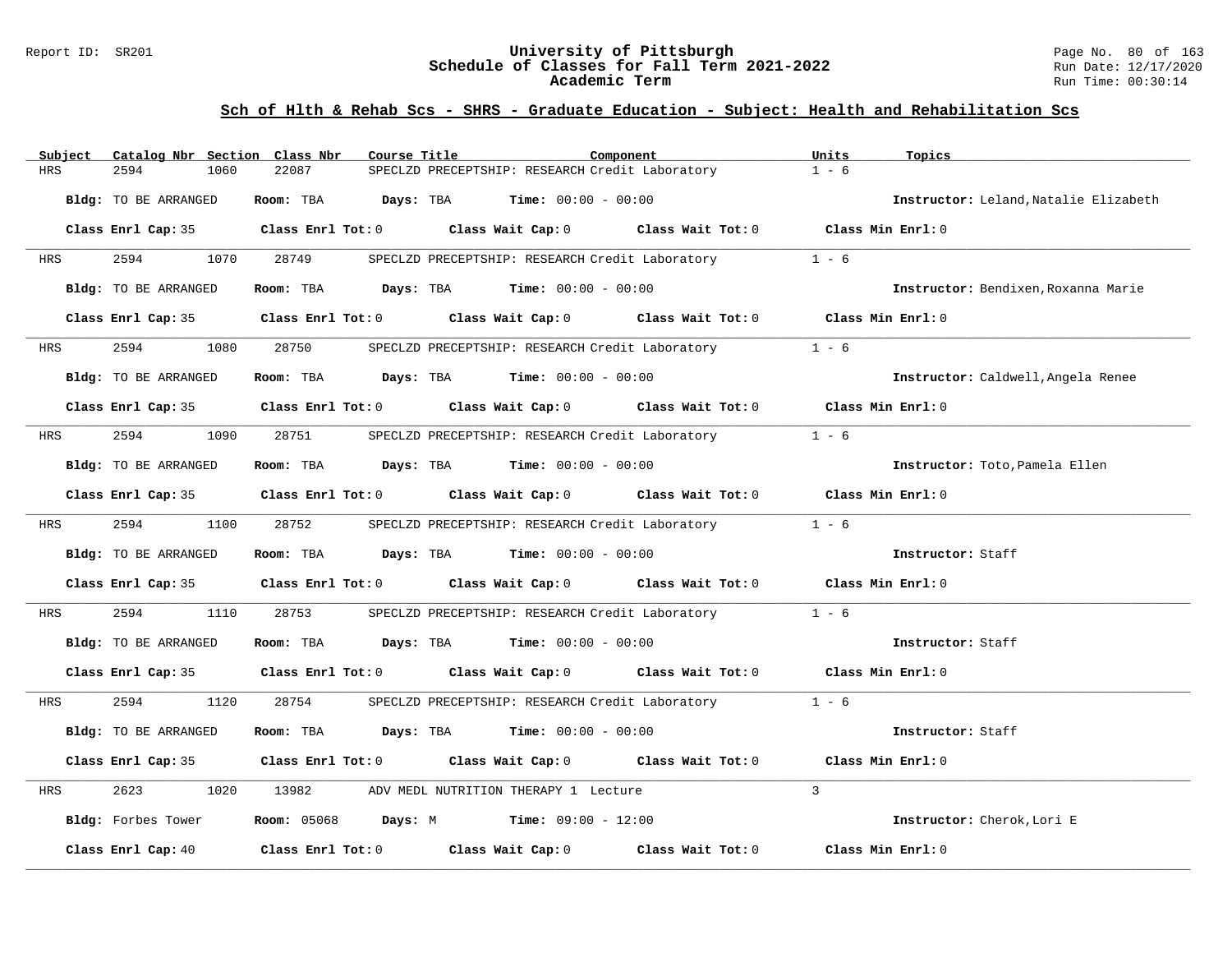| <b>HRS</b> | 2627<br>1040                   | 13980                                                                     | DIET & EXERCS CHRONC DISEA MGTLecture        |                   | 3                                    |
|------------|--------------------------------|---------------------------------------------------------------------------|----------------------------------------------|-------------------|--------------------------------------|
|            | Bldg: TBA                      | Room: TBA<br>Days: Tu                                                     | $Time: 16:30 - 19:30$                        |                   | Instructor: Darnell, Matthew Everett |
|            | Class Enrl Cap: 35             | Class Enrl Tot: 0<br>Room Characteristics: PeopleSoft - Scheduled (PS)(1) | Class Wait Cap: 0                            | Class Wait Tot: 0 | Class Min Enrl: 0                    |
| HRS        | 2628<br>1010                   | 27567                                                                     | NUTRITION & PERFORMNC WITH LABLecture        |                   | $\overline{3}$                       |
|            | Bldg: TO BE ARRANGED           | Room: TBA<br>Days: TBA                                                    | <b>Time:</b> $00:00 - 00:00$                 |                   | Instructor: Staff                    |
|            | Class Enrl Cap: 35             | Class Enrl Tot: 0                                                         | Class Wait Cap: 0                            | Class Wait Tot: 0 | Class Min Enrl: 0                    |
| HRS        | 2628<br>1060                   | 16672                                                                     | NUTRITION & PERFORMNC WITH LABLecture        |                   | $\mathbf{3}$                         |
|            | Bldg: Rivertech Building Room: |                                                                           | <b>Days:</b> Tu <b>Time:</b> $16:30 - 19:30$ |                   | Instructor: Beals, Kim               |
|            | Class Enrl Cap: 20             | Class Enrl Tot: 0                                                         | Class Wait Cap: 0                            | Class Wait Tot: 0 | Class Min Enrl: 0                    |
| <b>HRS</b> | 2635<br>1010                   | 28871<br>PROFESSIONAL DEVELOPMENT                                         | Lecture                                      |                   | $\overline{2}$                       |
|            | Bldg: TBA                      | Room: TBA<br>Days: Tu                                                     | <b>Time:</b> $10:00 - 12:00$                 |                   | Instructor: Passerrello, Caroline W  |
|            | Class Enrl Cap: 35             | Class Enrl Tot: 0<br>Room Characteristics: PeopleSoft - Scheduled (PS)(1) | Class Wait Cap: 0                            | Class Wait Tot: 0 | Class Min Enrl: 0                    |
| <b>HRS</b> | 2637<br>1030                   | 13985                                                                     | PRACL APPLC MEDL NUTRN THRPY 1Practicum      |                   | $1 - 2$                              |
| Bldg: TBA  |                                | Room: TBA<br>Days: M                                                      | <b>Time:</b> $13:00 - 16:55$                 |                   | Instructor: McGurgan, Jenee L        |
|            |                                |                                                                           |                                              |                   | Cousins, Trisha Ann                  |
|            | Class Enrl Cap: 25             | Class Enrl Tot: 0<br>Room Characteristics: PeopleSoft - Scheduled (PS)(1) | Class Wait Cap: 0                            | Class Wait Tot: 0 | Class Min Enrl: 0                    |
| HRS        | 2641<br>1040                   | 13983                                                                     | SUPV PRACT: FOOD SERVICE MGT Practicum       |                   | 2                                    |
|            | Bldg: TO BE ARRANGED           | Days: TuWThF<br>Room: OCTBA                                               | <b>Time:</b> $08:00 - 16:30$                 |                   | Instructor: McGurgan, Jenee L        |
|            |                                |                                                                           |                                              |                   | Cousins, Trisha Ann                  |
|            | Class Enrl Cap: 20             | $Class$ $Enr1$ $Tot: 0$                                                   | Class Wait Cap: 0                            | Class Wait Tot: 0 | Class Min Enrl: 0                    |
| HRS        | 2642<br>1040                   | 13984                                                                     | SUPRVSD PRACTICE: CLINICAL 1 Clinical        |                   | 5                                    |
|            | Bldg: TO BE ARRANGED           | Days: TBA<br>Room: TBA                                                    | <b>Time:</b> $00:00 - 00:00$                 |                   | Instructor: Cousins, Trisha Ann      |
|            |                                |                                                                           |                                              |                   | McGurgan, Jenee L                    |
|            | Class Enrl Cap: 25             | Class Enrl Tot: 0                                                         | Class Wait Cap: 0                            | Class Wait Tot: 0 | Class Min Enrl: 0                    |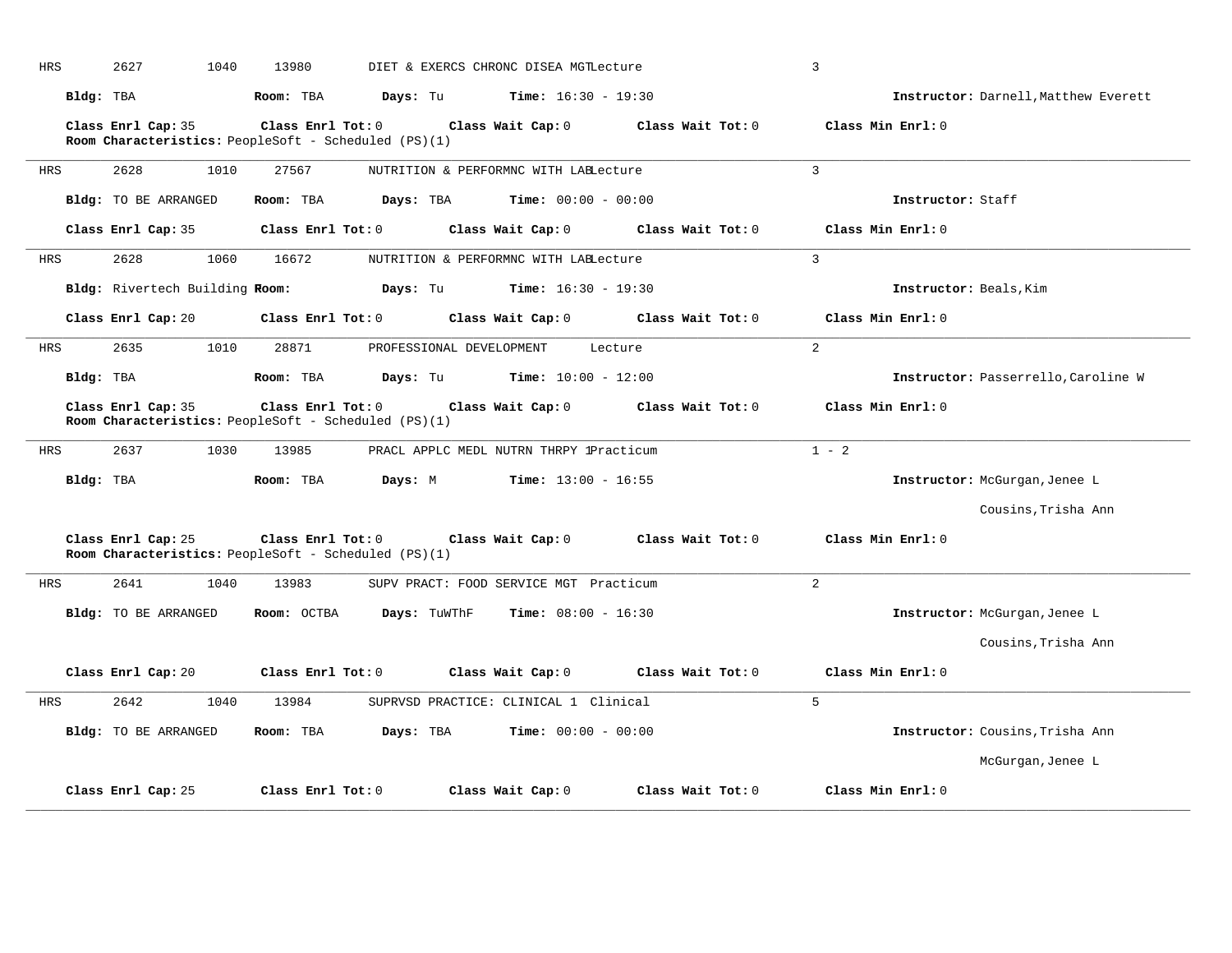#### Report ID: SR201 **University of Pittsburgh** Page No. 82 of 163 **Schedule of Classes for Fall Term 2021-2022** Run Date: 12/17/2020 **Academic Term** Run Time: 00:30:14

| Subject    | Catalog Nbr Section Class Nbr              |                                | Course Title                                                                                         | Component                                         | Units             | Topics                                 |
|------------|--------------------------------------------|--------------------------------|------------------------------------------------------------------------------------------------------|---------------------------------------------------|-------------------|----------------------------------------|
| <b>HRS</b> | 2650<br>1070                               | 17706                          | EXERCISE PHYSIOLOGY                                                                                  | Lecture                                           | $\mathbf{z}$      |                                        |
|            | Bldg: TO BE ARRANGED                       | Room: TBA                      | Days: W                                                                                              | <b>Time:</b> $16:30 - 19:00$                      |                   | Instructor: Allison, Katelyn Fleishman |
|            | Class Enrl Cap: 15                         | Class Enrl Tot: 0              | Class Wait Cap: 0                                                                                    | Class Wait Tot: 0                                 | Class Min Enrl: 0 |                                        |
| HRS        | 2661<br>1010                               | 28857                          | SPORTS SCIENCE PRACTICUM 1                                                                           | Practicum                                         | $\overline{3}$    |                                        |
|            | Bldg: TO BE ARRANGED                       | Room: TBA                      | Days: TBA                                                                                            | <b>Time:</b> $00:00 - 00:00$                      |                   | Instructor: Darnell, Matthew Everett   |
|            | Class Enrl Cap: 35                         | Class Enrl Tot: 0              | Class Wait Cap: 0                                                                                    | Class Wait Tot: 0                                 | Class Min Enrl: 0 |                                        |
| HRS        | 2708<br>1040                               | 13885                          | INDIV, SCL&CLTL EXPRN OF DISABLecture                                                                |                                                   | 3                 |                                        |
|            | Bldg: TO BE ARRANGED                       | Room: TBA                      | Davs: Th                                                                                             | <b>Time:</b> $17:00 - 20:00$                      |                   | Instructor: Duvall, Jonathan A         |
|            | Class Enrl Cap: 40                         | Class Enrl Tot: 0              | Class Wait Cap: 0<br><b>Combined Section ID:</b> $0073$ (HRS/2708/BIOENG/2708) - BIOENG 2708(#12875) | Class Wait Tot: 0                                 | Class Min Enrl: 0 |                                        |
| HRS        | 2724<br>1010                               | 13908                          | ASSISTV TECHN FUNDING & POLICYSeminar                                                                |                                                   | 3                 |                                        |
|            | Bldg: TO BE ARRANGED                       | Room: TBA                      | Days: W                                                                                              | <b>Time:</b> $12:00 - 15:00$                      |                   | Instructor: Schmeler, Mark Raymond     |
|            |                                            |                                |                                                                                                      |                                                   |                   | Fisher, Daniel J                       |
|            | Class Enrl Cap: 25                         | Class Enrl Tot: 0              | Class Wait Cap: 0<br><b>Combined Section ID:</b> $0105(HRS/2724/BIOENG/2724) - BIOENG 2724(H12928)$  | Class Wait Tot: 0                                 | Class Min Enrl: 0 |                                        |
| <b>HRS</b> | 2748<br>1010                               | 13956                          | ASSISTIVE TECHNOLOGY PRACTICUMPracticum                                                              |                                                   | $1 - 6$           |                                        |
|            | Bldg: TO BE ARRANGED<br>Class Enrl Cap: 25 | Room: TBA<br>Class Enrl Tot: 0 | Days: TBA<br>Class Wait Cap: 0                                                                       | <b>Time:</b> $00:00 - 00:00$<br>Class Wait Tot: 0 | Class Min Enrl: 0 | Instructor:                            |
| HRS        | 2771<br>1010                               | 16446                          | FUNCTIONAL ANATOMY KINESIOLOGYLecture                                                                |                                                   | 3                 |                                        |
|            | Bldg: TO BE ARRANGED                       | Room: OCTBA                    | Days: MTh                                                                                            | <b>Time:</b> $17:30 - 19:00$                      |                   | Instructor: Kamaraj, Deepan Chandru    |
|            | Class Enrl Cap: 25                         | Class Enrl Tot: 0              | Class Wait Cap: 0                                                                                    | Class Wait Tot: 0                                 | Class Min Enrl: 0 |                                        |
| HRS        | 2772<br>1010                               | 16447                          | PATHOLOGY ORTHOTICS / PROSTHTCSLecture                                                               |                                                   | $\overline{2}$    |                                        |
|            | Bldg: TO BE ARRANGED                       | Room: TBA                      | Days: TBA                                                                                            | <b>Time:</b> $00:00 - 00:00$                      |                   | Instructor: Fiedler, Goeran            |
|            | Class Enrl Cap: 24                         | Class Enrl Tot: 0              | Class Wait Cap: 0                                                                                    | Class Wait Tot: 0                                 | Class Min Enrl: 0 |                                        |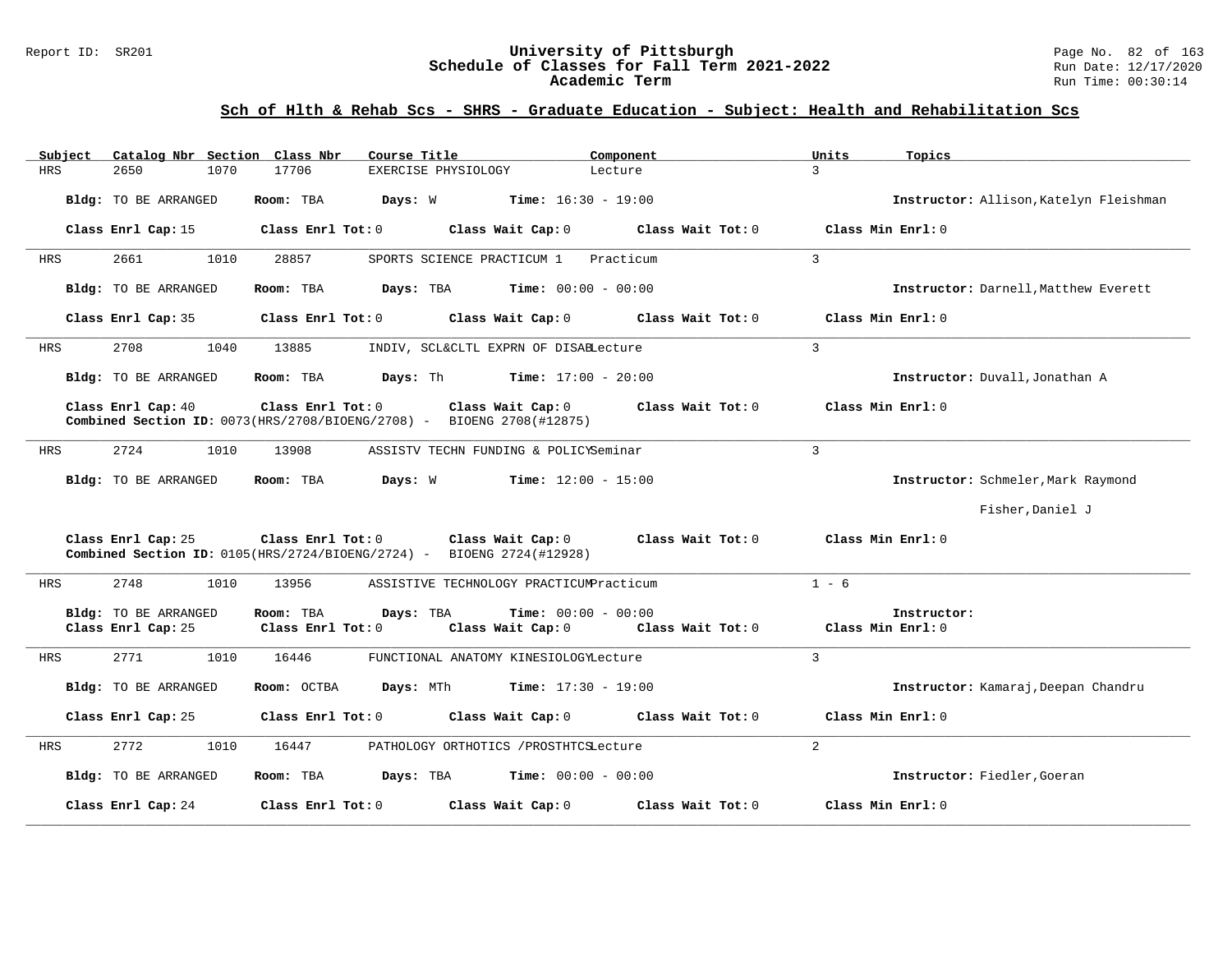#### Report ID: SR201 **1988 Mage No. 83 of 163**<br>**Schedule of Classes for Fall Term 2021-2022** 1988 Magnetic 12/17/2020 **Schedule of Classes for Fall Term 2021-2022** Run Date: 12/17/2020 **Academic Term** Run Time: 00:30:14

| Catalog Nbr Section Class Nbr<br>Subject                                                                                                                                                                                           | Course Title                                                     | Component                                         | Units<br>Topics                    |  |
|------------------------------------------------------------------------------------------------------------------------------------------------------------------------------------------------------------------------------------|------------------------------------------------------------------|---------------------------------------------------|------------------------------------|--|
| <b>HRS</b><br>2773<br>1010                                                                                                                                                                                                         | 16448<br>INTRO MATERIALS EOUIPMENT                               | Lecture                                           | $\overline{2}$                     |  |
| Bldg: TO BE ARRANGED                                                                                                                                                                                                               | Days: TBA<br>Room: TBA                                           | <b>Time:</b> $00:00 - 00:00$                      | Instructor: Hovorka, Christopher F |  |
|                                                                                                                                                                                                                                    |                                                                  |                                                   | Merletti, William P                |  |
| Class Enrl Cap: 24                                                                                                                                                                                                                 | Class Enrl Tot: 0<br>Class Wait Cap: 0                           | Class Wait Tot: 0                                 | Class Min Enrl: 0                  |  |
| <b></b> This class has an additional fee. For more information go to <a <br="" href="http://www.registrar.pitt.edu">target="_blank"&gt;http://www.registrar.pitt.edu/</a> , and click on Faculty and Staff, then Course and Class. |                                                                  |                                                   |                                    |  |
| 2774<br>1010<br>HRS                                                                                                                                                                                                                | 16597<br>REHABILITATION BIOMECHANICS                             | Lecture                                           | 3                                  |  |
| <b>Bldg:</b> TO BE ARRANGED                                                                                                                                                                                                        | Room: OCTBA<br>Days: MW                                          | <b>Time:</b> $09:00 - 10:20$                      | Instructor: Koontz, Alicia M.      |  |
| Class Enrl Cap: 30                                                                                                                                                                                                                 | Class Enrl Tot: 0<br>Class Wait Cap: 0                           | Class Wait Tot: 0                                 | Class Min Enrl: 0                  |  |
| 2776<br>1030<br>HRS                                                                                                                                                                                                                | 18098<br>PROFESSIONAL ISSUES IN P & O Seminar                    |                                                   | $\mathbf{1}$                       |  |
| Bldg: TO BE ARRANGED                                                                                                                                                                                                               | Room: TBA<br>Days: TBA                                           | <b>Time:</b> $00:00 - 00:00$                      | Instructor: Leimkuehler, Peter E   |  |
|                                                                                                                                                                                                                                    |                                                                  |                                                   | Peterson, Sara Lynn                |  |
| Class Enrl Cap: 24                                                                                                                                                                                                                 | Class Enrl Tot: 0<br>Class Wait Cap: 0                           | Class Wait Tot: 0                                 | Class Min Enrl: 0                  |  |
| 2778<br>1030<br><b>HRS</b>                                                                                                                                                                                                         | 17064<br>RESEARCH SEMINAR P & O                                  | Seminar                                           | $\mathbf{1}$                       |  |
| <b>Bldg:</b> TO BE ARRANGED<br>Class Enrl Cap: 35                                                                                                                                                                                  | Room: TBA<br>Days: TBA<br>Class Enrl Tot: 0<br>Class Wait Cap: 0 | <b>Time:</b> $00:00 - 00:00$<br>Class Wait Tot: 0 | Instructor:<br>Class Min Enrl: 0   |  |
| 2779<br>1050<br><b>HRS</b>                                                                                                                                                                                                         | 18107<br>PATNT MGMT ORTHOTICS & PROSTC Seminar                   |                                                   | $\mathbf{1}$                       |  |
| Bldg: TO BE ARRANGED                                                                                                                                                                                                               | Room: TBA<br>Days: TBA                                           | <b>Time:</b> $00:00 - 00:00$                      | Instructor: Straub, Tiffany Dawn   |  |
| Class Enrl Cap: 35                                                                                                                                                                                                                 | Class Enrl Tot: 0<br>Class Wait Cap: 0                           | Class Wait Tot: 0                                 | Class Min Enrl: 0                  |  |
| 2869<br><b>HRS</b><br>1010                                                                                                                                                                                                         | 14354<br>ANATOMCL BASIS SPORTS MEDICINELecture                   |                                                   | 3                                  |  |
| Bldg: TO BE ARRANGED                                                                                                                                                                                                               | Room: TBA<br>Days: Tu                                            | <b>Time:</b> $09:00 - 12:00$                      | Instructor: Hariharan, Karthik     |  |
|                                                                                                                                                                                                                                    |                                                                  |                                                   | Chuang, Wei-Neng                   |  |
| Class Enrl Cap: 12                                                                                                                                                                                                                 | Class Enrl Tot: 0<br>Class Wait Cap: 0                           | Class Wait Tot: 0                                 | Class Min Enrl: 0                  |  |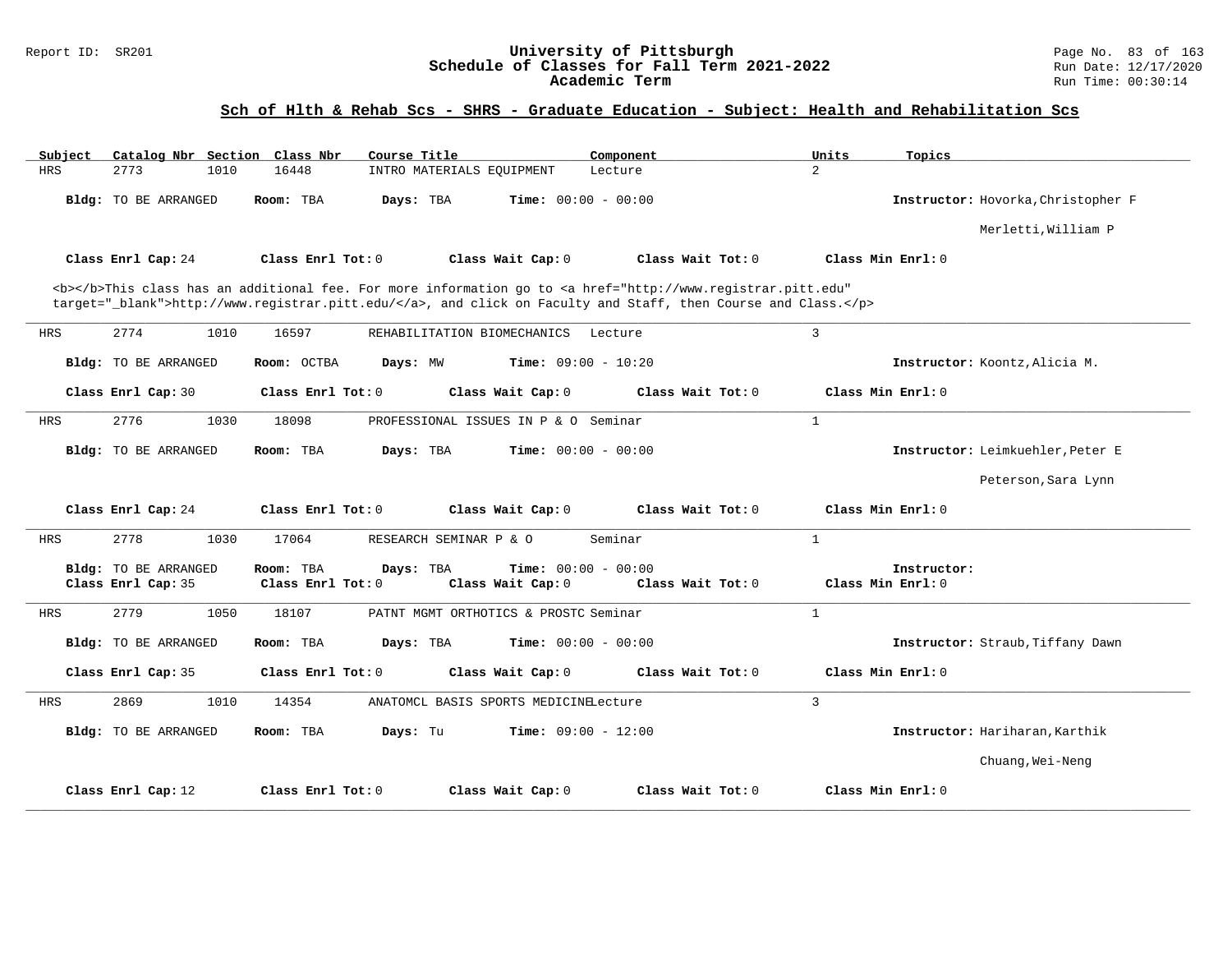#### Report ID: SR201 **1988 1999 12: SR201 University of Pittsburgh** Page No. 84 of 163<br>**Schedule of Classes for Fall Term 2021-2022** 1999 12: 12/17/2020 **Schedule of Classes for Fall Term 2021-2022** Run Date: 12/17/2020 **Academic Term** Run Time: 00:30:14

| Subject | Catalog Nbr Section Class Nbr                   | Course Title                                                                    | Component                    | Units<br>Topics                       |
|---------|-------------------------------------------------|---------------------------------------------------------------------------------|------------------------------|---------------------------------------|
| HRS     | 2901<br>1010                                    | 13943<br>INTRO TO RESEARCH METHODOLOGY Lecture                                  |                              | $\mathcal{L}$                         |
|         | Bldg: TO BE ARRANGED                            | Room: OCTBA Days: M                                                             | <b>Time:</b> $16:00 - 19:00$ | Instructor: Ding, Dan                 |
|         | Class Enrl Cap: 30                              | Class Enrl Tot: $0$ Class Wait Cap: $0$ Class Wait Tot: $0$                     |                              | Class Min Enrl: 0                     |
| HRS     | 2906<br>1010                                    | 13861<br>HIST MED AND HEALTH CARE                                               | Lecture                      | $\mathcal{L}$                         |
|         | Bldg: TO BE ARRANGED                            | <b>Days:</b> TBA <b>Time:</b> $00:00 - 00:00$<br>Room: TBA                      |                              | Instructor: Erlen, Jonathon           |
|         | Class Enrl Cap: 5<br>Attributes: Global Studies | Class Enrl Tot: $0$ Class Wait Cap: $0$ Class Wait Tot: $0$                     |                              | Class Min $Enr1:0$                    |
| HRS     | 2907<br>1010                                    | 13881<br>CLINICAL INVESTIGATIONS Lecture                                        |                              | $\overline{2}$                        |
|         | Bldg: TO BE ARRANGED                            | Room: OCTBA $Days: W$ Time: $10:00 - 11:55$                                     |                              | Instructor: Gil, Alexandra Bernardes  |
|         | Class Enrl Cap: 50                              | Class Enrl Tot: $0$ Class Wait Cap: $0$ Class Wait Tot: $0$ Class Min Enrl: $0$ |                              |                                       |
| HRS     | 2908<br>1030                                    | 17014<br>MUSCULSK ASSMNT INJURY PREVN Lecture                                   |                              | $\mathcal{L}$                         |
|         | Bldg: TO BE ARRANGED                            | <b>Days:</b> $W$ <b>Time:</b> $08:00 - 11:00$<br>Room: TBA                      |                              | Instructor: Murray, Mary E            |
|         | Class Enrl Cap: 10                              | Class Enrl Tot: $0$ Class Wait Cap: $0$ Class Wait Tot: $0$                     |                              | Class Min Enrl: 0                     |
| HRS     | 2920<br>1010                                    | 13854<br>ADMINISTRATIVE INTERNSHIP Clinical                                     |                              | $1 - 6$                               |
|         | Bldg: TO BE ARRANGED                            | <b>Days:</b> TBA <b>Time:</b> $00:00 - 00:00$<br>Room: TBA                      |                              | Instructor: Abdelhak, Mervat          |
|         | Class Enrl Cap: 99                              | Class Enrl Tot: $0$ Class Wait Cap: $0$ Class Wait Tot: $0$ Class Min Enrl: $0$ |                              |                                       |
| HRS     | 2920<br>1020                                    | 14265<br>ADMINISTRATIVE INTERNSHIP                                              | Clinical                     | $1 - 6$                               |
|         | Bldg: TO BE ARRANGED                            | Room: TBA $Days:$ TBA $Time: 00:00 - 00:00$                                     |                              | Instructor: Watzlaf, Valerie J        |
|         | Class Enrl Cap: 35                              | Class Enrl Tot: $0$ Class Wait Cap: $0$ Class Wait Tot: $0$ Class Min Enrl: $0$ |                              |                                       |
| HRS     | 2920<br>1030                                    | 14266<br>ADMINISTRATIVE INTERNSHIP                                              | Clinical                     | $1 - 6$                               |
|         | Bldg: TO BE ARRANGED                            | Room: TBA $Days:$ TBA $Time: 00:00 - 00:00$                                     |                              | Instructor: Anania-Firouzan, Patricia |
|         | Class Enrl Cap: 35                              | Class Enrl Tot: 0 Class Wait Cap: 0 Class Wait Tot: 0                           |                              | Class Min Enrl: 0                     |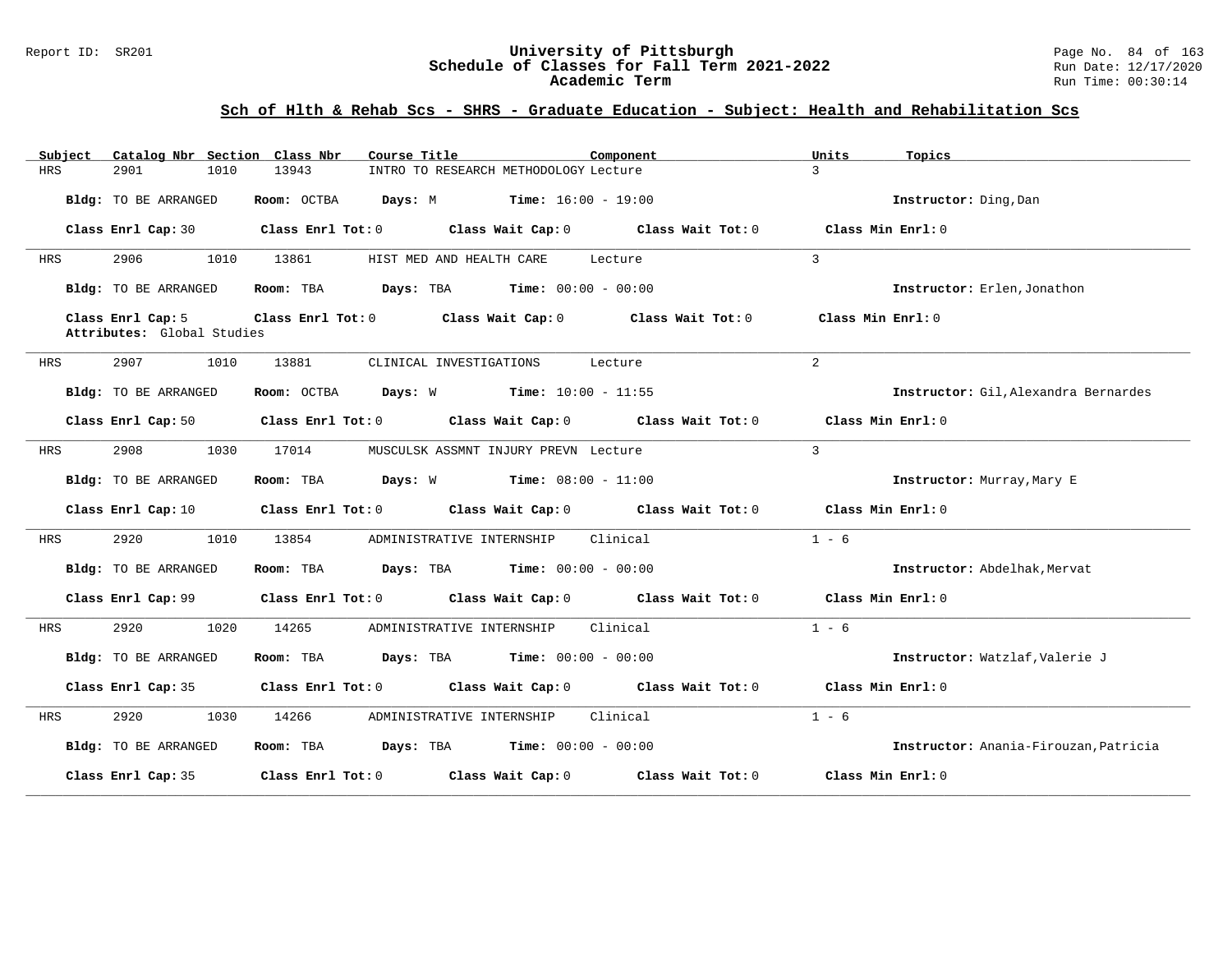#### Report ID: SR201 **University of Pittsburgh** Page No. 85 of 163 **Schedule of Classes for Fall Term 2021-2022** Run Date: 12/17/2020 **Academic Term** Run Time: 00:30:14

| Subject              | Catalog Nbr Section Class Nbr | Course Title |                                                                                       | Component                                                                                           | Units<br>Topics                  |  |
|----------------------|-------------------------------|--------------|---------------------------------------------------------------------------------------|-----------------------------------------------------------------------------------------------------|----------------------------------|--|
| 2920<br>HRS          | 1040                          | 14267        | ADMINISTRATIVE INTERNSHIP                                                             | Clinical                                                                                            | $1 - 6$                          |  |
| Bldg: TO BE ARRANGED |                               |              | Room: TBA $Days: TBA$ Time: $00:00 - 00:00$                                           |                                                                                                     | Instructor: Parmanto, Bambang    |  |
|                      |                               |              |                                                                                       | Class Enrl Cap: 35 Class Enrl Tot: 0 Class Wait Cap: 0 Class Wait Tot: 0 Class Min Enrl: 0          |                                  |  |
| <b>HRS</b>           | 2920 1050 15281               |              | ADMINISTRATIVE INTERNSHIP Clinical                                                    |                                                                                                     | $1 - 6$                          |  |
|                      | Bldg: TO BE ARRANGED          |              | Room: TBA $\rule{1em}{0.15mm}$ Days: TBA $\rule{1.5mm}{0.15mm}$ Time: $00:00 - 00:00$ |                                                                                                     | Instructor: DeAlmeida, Dilhari R |  |
|                      |                               |              |                                                                                       | Class Enrl Cap: 35 Class Enrl Tot: 0 Class Wait Cap: 0 Class Wait Tot: 0                            | Class Min Enrl: 0                |  |
|                      |                               |              | HRS 2920 1175 15282 ADMINISTRATIVE_INTERNSHIP Clinical                                |                                                                                                     | $1 - 6$                          |  |
|                      | Bldg: TO BE ARRANGED          |              | Room: TBA $\rule{1em}{0.15mm}$ Days: TBA Time: $00:00 - 00:00$                        |                                                                                                     | Instructor: Saptono, Andi        |  |
|                      |                               |              |                                                                                       | Class Enrl Cap: 35 Class Enrl Tot: 0 Class Wait Cap: 0 Class Wait Tot: 0 Class Min Enrl: 0          |                                  |  |
| <b>HRS</b>           | 2920                          |              | 1180 15283 ADMINISTRATIVE INTERNSHIP Clinical                                         |                                                                                                     | $1 - 6$                          |  |
|                      | Bldg: TO BE ARRANGED          |              | Room: TBA $\rule{1em}{0.15mm}$ Days: TBA Time: $00:00 - 00:00$                        |                                                                                                     | Instructor: Staff                |  |
|                      |                               |              |                                                                                       | Class Enrl Cap: 35 Class Enrl Tot: 0 Class Wait Cap: 0 Class Wait Tot: 0 Class Min Enrl: 0          |                                  |  |
|                      |                               |              | HRS 2920 1185 15284 ADMINISTRATIVE INTERNSHIP Clinical                                |                                                                                                     | $1 - 6$                          |  |
|                      | Bldg: TO BE ARRANGED          |              | Room: TBA $Days:$ TBA $Time: 00:00 - 00:00$                                           |                                                                                                     | Instructor: Staff                |  |
|                      |                               |              |                                                                                       | Class Enrl Cap: 35 Class Enrl Tot: 0 Class Wait Cap: 0 Class Wait Tot: 0 Class Min Enrl: 0          |                                  |  |
| HRS                  | 2920 20                       |              | 1190 15285 ADMINISTRATIVE INTERNSHIP Clinical                                         |                                                                                                     | $1 - 6$                          |  |
|                      | Bldg: TO BE ARRANGED          |              | Room: TBA Days: TBA Time: $00:00 - 00:00$                                             |                                                                                                     | Instructor: Staff                |  |
|                      |                               |              |                                                                                       | Class Enrl Cap: 35 Class Enrl Tot: 0 Class Wait Cap: 0 Class Wait Tot: 0 Class Min Enrl: 0          |                                  |  |
| <b>HRS</b>           |                               |              | 2920 1195 15286 ADMINISTRATIVE INTERNSHIP Clinical                                    |                                                                                                     | $1 - 6$                          |  |
|                      | Bldg: TO BE ARRANGED          |              | Room: TBA $Days:$ TBA $Time: 00:00 - 00:00$                                           |                                                                                                     | Instructor: Staff                |  |
|                      |                               |              |                                                                                       | Class Enrl Cap: 35 Class Enrl Tot: 0 Class Wait Cap: 0 Class Wait Tot: 0 Class Min Enrl: 0          |                                  |  |
| 2920<br>HRS          | 1200                          |              |                                                                                       |                                                                                                     | $1 - 6$                          |  |
|                      | Bldg: TO BE ARRANGED          |              | Room: TBA $Days:$ TBA $Time: 00:00 - 00:00$                                           |                                                                                                     | Instructor: Staff                |  |
|                      |                               |              |                                                                                       | Class Enrl Cap: 35 $\qquad$ Class Enrl Tot: 0 $\qquad$ Class Wait Cap: 0 $\qquad$ Class Wait Tot: 0 | Class Min Enrl: 0                |  |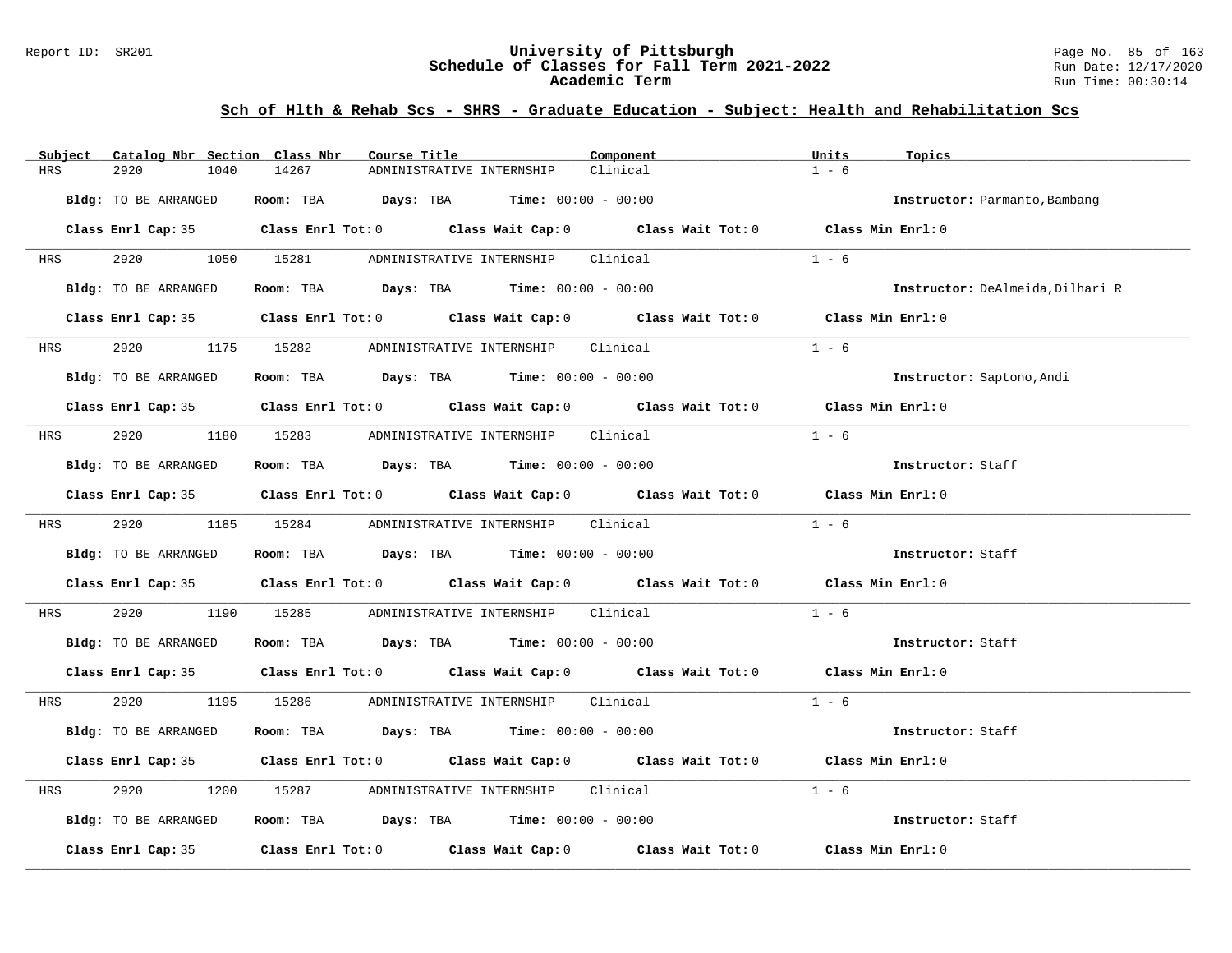| HRS        | 2920<br>1205         | 15288<br>ADMINISTRATIVE INTERNSHIP<br>Clinical                                                      | $1 - 6$                                |  |
|------------|----------------------|-----------------------------------------------------------------------------------------------------|----------------------------------------|--|
|            | Bldg: TO BE ARRANGED | Room: TBA $Days: TBA$ Time: $00:00 - 00:00$                                                         | Instructor: Staff                      |  |
|            |                      | Class Enrl Cap: 35 Class Enrl Tot: 0 Class Wait Cap: 0 Class Wait Tot: 0 Class Min Enrl: 0          |                                        |  |
|            |                      | HRS 2920 1210 15289 ADMINISTRATIVE INTERNSHIP Clinical                                              | $1 - 6$                                |  |
|            | Bldg: TO BE ARRANGED | Room: TBA Days: TBA Time: $00:00 - 00:00$                                                           | Instructor: Staff                      |  |
|            |                      | Class Enrl Cap: 35 Class Enrl Tot: 0 Class Wait Cap: 0 Class Wait Tot: 0 Class Min Enrl: 0          |                                        |  |
|            |                      | HRS 2920 1220 16453 ADMINISTRATIVE INTERNSHIP Clinical                                              | $1 - 6$                                |  |
|            |                      | Bldg: TO BE ARRANGED Room: TBA Days: TBA Time: 00:00 - 00:00                                        | Instructor: Staff                      |  |
|            |                      | Class Enrl Cap: 35 $\qquad$ Class Enrl Tot: 0 $\qquad$ Class Wait Cap: 0 $\qquad$ Class Wait Tot: 0 | Class Min Enrl: 0                      |  |
|            |                      | HRS 2920 1230 16454 ADMINISTRATIVE INTERNSHIP Clinical                                              | $1 - 6$                                |  |
|            | Bldg: TO BE ARRANGED | Room: TBA $\rule{1em}{0.15mm}$ Days: TBA $\rule{1.15mm}]{0.15mm}$ Time: $0.000 - 0.0000$            | Instructor: Zhou, Leming               |  |
|            |                      | Class Enrl Cap: 35 Class Enrl Tot: 0 Class Wait Cap: 0 Class Wait Tot: 0 Class Min Enrl: 0          |                                        |  |
|            |                      | HRS 2921 1010 13855 CLINICAL INTERNSHIP Clinical                                                    | $1 - 6$                                |  |
|            | Bldg: TO BE ARRANGED | Room: TBA $Days:$ TBA $Time: 00:00 - 00:00$                                                         | Instructor: Murray, Mary E             |  |
|            |                      | Class Enrl Cap: 99 Class Enrl Tot: 0 Class Wait Cap: 0 Class Wait Tot: 0 Class Min Enrl: 0          |                                        |  |
|            |                      | HRS 2921 1020 14064 CLINICAL INTERNSHIP Clinical                                                    | $1 - 6$                                |  |
|            |                      | Bldg: TO BE ARRANGED ROOM: TBA Days: TBA Time: 00:00 - 00:00                                        | Instructor: Timko, Michael G.          |  |
|            |                      | Class Enrl Cap: 35 Class Enrl Tot: 0 Class Wait Cap: 0 Class Wait Tot: 0                            | Class Min Enrl: 0                      |  |
| <b>HRS</b> |                      | 2921 1030 14065 CLINICAL INTERNSHIP Clinical                                                        | $1 - 6$                                |  |
|            |                      | Bldg: TO BE ARRANGED Room: TBA Days: TBA Time: 00:00 - 00:00                                        | Instructor: Beals, Kim                 |  |
|            |                      | Class Enrl Cap: 35 Class Enrl Tot: 0 Class Wait Cap: 0 Class Wait Tot: 0 Class Min Enrl: 0          |                                        |  |
|            |                      | HRS 2921 1075 21487 CLINICAL INTERNSHIP Clinical                                                    | $1 - 6$                                |  |
|            |                      | Bldg: TO BE ARRANGED Room: TBA Days: TBA Time: 00:00 - 00:00                                        | Instructor: Allison, Katelyn Fleishman |  |
|            |                      | Class Enrl Cap: 35 Class Enrl Tot: 0 Class Wait Cap: 0 Class Wait Tot: 0 Class Min Enrl: 0          |                                        |  |
|            |                      | HRS 2921 1080 21500 CLINICAL INTERNSHIP Clinical                                                    | $1 - 6$                                |  |
|            |                      | <b>Bldg:</b> TO BE ARRANGED <b>Room:</b> TBA <b>Days:</b> TBA <b>Time:</b> $00:00 - 00:00$          | Instructor: Nagai, Takashi             |  |
|            |                      | Class Enrl Cap: 35 Class Enrl Tot: 0 Class Wait Cap: 0 Class Wait Tot: 0 Class Min Enrl: 0          |                                        |  |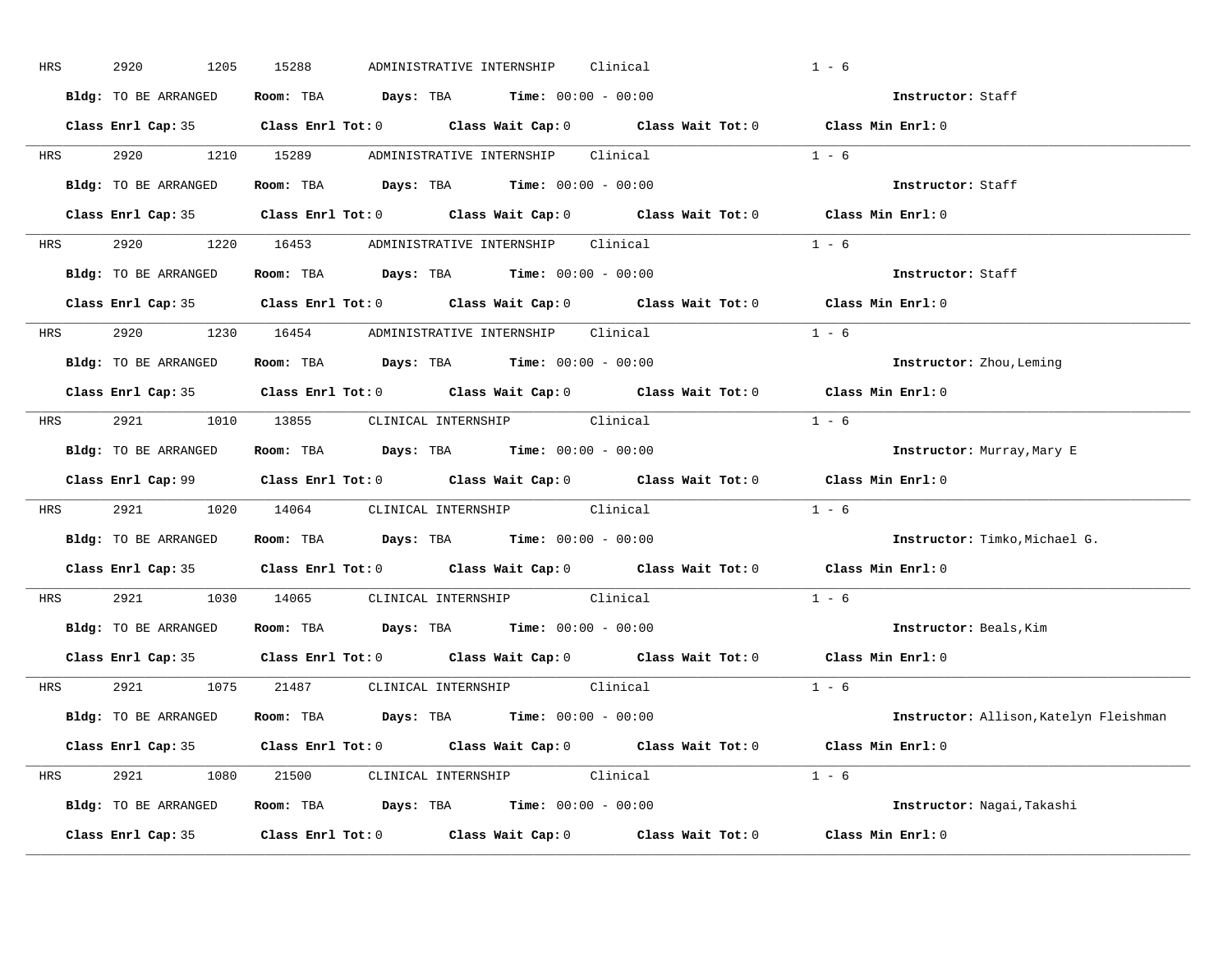#### Report ID: SR201 **University of Pittsburgh** Page No. 87 of 163 **Schedule of Classes for Fall Term 2021-2022** Run Date: 12/17/2020 **Academic Term** Run Time: 00:30:14

| Subject    | Catalog Nbr Section Class Nbr | Course Title                                                                                                                                                                                                                  | Component | Units<br>Topics                   |
|------------|-------------------------------|-------------------------------------------------------------------------------------------------------------------------------------------------------------------------------------------------------------------------------|-----------|-----------------------------------|
| <b>HRS</b> | 2921<br>1090                  | 24103<br>CLINICAL INTERNSHIP                                                                                                                                                                                                  | Clinical  | $1 - 6$                           |
|            | Bldg: TO BE ARRANGED          | Room: TBA $Days:$ TBA $Time: 00:00 - 00:00$                                                                                                                                                                                   |           | Instructor: Schein, Richard M     |
|            |                               | Class Enrl Cap: 35 Class Enrl Tot: 0 Class Wait Cap: 0 Class Wait Tot: 0                                                                                                                                                      |           | Class Min Enrl: 0                 |
| HRS        | 2921 2022<br>1100             | 25608<br>CLINICAL INTERNSHIP Clinical                                                                                                                                                                                         |           | $1 - 6$                           |
|            | Bldg: TO BE ARRANGED          | <b>Days:</b> TBA <b>Time:</b> $00:00 - 00:00$<br>Room: TBA                                                                                                                                                                    |           | Instructor: Peterson, Sara Lynn   |
|            |                               | Class Enrl Cap: 35 Class Enrl Tot: 0 Class Wait Cap: 0 Class Wait Tot: 0                                                                                                                                                      |           | Class Min Enrl: 0                 |
| <b>HRS</b> | 2921 2022                     | CLINICAL INTERNSHIP Clinical<br>1110 26087                                                                                                                                                                                    |           | $1 - 6$                           |
|            | Bldg: TO BE ARRANGED          | Room: TBA $Days:$ TBA $Time: 00:00 - 00:00$                                                                                                                                                                                   |           | Instructor: Cooper, Rosemarie     |
|            |                               | Class Enrl Cap: 35 $\qquad$ Class Enrl Tot: 0 $\qquad$ Class Wait Cap: 0 $\qquad$ Class Wait Tot: 0                                                                                                                           |           | Class Min $Enr1:0$                |
| HRS        | 2922                          | 1010 13856<br>TEACHING INTERNSHIP Clinical                                                                                                                                                                                    |           | $1 - 6$                           |
|            | Bldg: TO BE ARRANGED          | Room: TBA $Days:$ TBA $Time: 00:00 - 00:00$                                                                                                                                                                                   |           | Instructor: Aggelou, Amy E        |
|            |                               |                                                                                                                                                                                                                               |           | Class Min Enrl: 0                 |
| <b>HRS</b> | 2922                          | 1011 14304<br>TEACHING INTERNSHIP Clinical                                                                                                                                                                                    |           | $1 - 6$                           |
|            | Bldg: TO BE ARRANGED          | Room: TBA $Days: TBA$ Time: $00:00 - 00:00$                                                                                                                                                                                   |           | Instructor: Schein, Michelle Lynn |
|            |                               | Class Enrl Cap: 35 $\,$ Class Enrl Tot: 0 $\,$ Class Wait Cap: 0 $\,$ Class Wait Tot: 0 $\,$ Class Enrl Tot: 0 $\,$ Class Enrl Tot: 0 $\,$ Class Enrl Tot: 0 $\,$ Class Enrl Tot: 0 $\,$ Class Enrl Tot: 0 $\,$ Class Enrl To |           | Class Min Enrl: 0                 |
| HRS        | 2922<br>1013                  | TEACHING INTERNSHIP Clinical<br>14305                                                                                                                                                                                         |           | $1 - 6$                           |
|            | Bldg: TO BE ARRANGED          | Room: TBA $Days:$ TBA $Time: 00:00 - 00:00$                                                                                                                                                                                   |           | Instructor: Balouris, Sondra A    |
|            |                               | Class Enrl Cap: 35 Class Enrl Tot: 0 Class Wait Cap: 0 Class Wait Tot: 0 Class Min Enrl: 0                                                                                                                                    |           |                                   |
| HRS        | 2922                          | 1014 14306<br>TEACHING INTERNSHIP Clinical                                                                                                                                                                                    |           | $1 - 6$                           |
|            | Bldg: TO BE ARRANGED          | Room: TBA $\rule{1em}{0.15mm}$ Days: TBA $\qquad$ Time: $00:00 - 00:00$                                                                                                                                                       |           | Instructor: Boninger, Michael L.  |
|            |                               | Class Enrl Cap: 35 Class Enrl Tot: 0 Class Wait Cap: 0 Class Wait Tot: 0                                                                                                                                                      |           | Class Min Enrl: 0                 |
| HRS        | 2922<br>1015                  | TEACHING INTERNSHIP Clinical<br>14307                                                                                                                                                                                         |           | $1 - 6$                           |
|            | Bldg: TO BE ARRANGED          | Room: TBA $Days:$ TBA $Time: 00:00 - 00:00$                                                                                                                                                                                   |           | Instructor: Brienza, David M      |
|            | Class Enrl Cap: 35            | Class Enrl Tot: $0$ Class Wait Cap: $0$ Class Wait Tot: $0$                                                                                                                                                                   |           | Class Min Enrl: 0                 |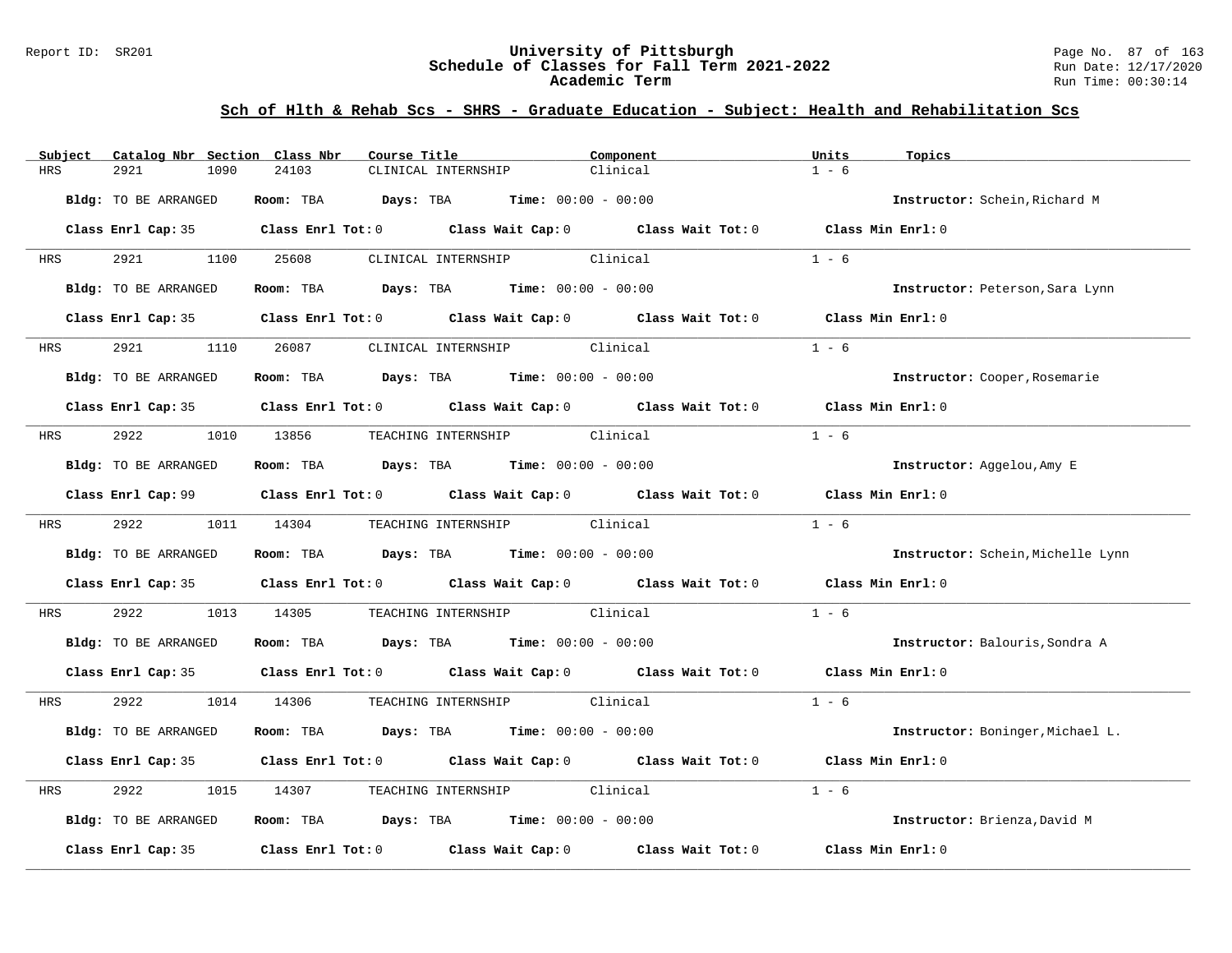| HRS        | 2922<br>1017         | Clinical<br>14308<br>TEACHING INTERNSHIP                                                            | $1 - 6$                            |
|------------|----------------------|-----------------------------------------------------------------------------------------------------|------------------------------------|
|            | Bldg: TO BE ARRANGED | Room: TBA $Days:$ TBA $Time: 00:00 - 00:00$                                                         | Instructor: Cooper, Rory A         |
|            |                      | Class Enrl Cap: 35 Class Enrl Tot: 0 Class Wait Cap: 0 Class Wait Tot: 0 Class Min Enrl: 0          |                                    |
|            |                      | HRS 2922 1018 14309 TEACHING INTERNSHIP Clinical                                                    | $1 - 6$                            |
|            | Bldg: TO BE ARRANGED | Room: TBA $Days: TBA$ Time: $00:00 - 00:00$                                                         | Instructor: Cooper, Rosemarie      |
|            |                      | Class Enrl Cap: 35 Class Enrl Tot: 0 Class Wait Cap: 0 Class Wait Tot: 0 Class Min Enrl: 0          |                                    |
|            |                      | HRS 2922 1019 14310 TEACHING INTERNSHIP Clinical                                                    | $1 - 6$                            |
|            |                      | Bldg: TO BE ARRANGED Room: TBA Days: TBA Time: 00:00 - 00:00                                        | Instructor: Ding, Dan              |
|            |                      | Class Enrl Cap: 35 $\qquad$ Class Enrl Tot: 0 $\qquad$ Class Wait Cap: 0 $\qquad$ Class Wait Tot: 0 | Class Min Enrl: 0                  |
|            |                      | HRS 2922 1020 14066 TEACHING INTERNSHIP Clinical                                                    | $1 - 6$                            |
|            | Bldg: TO BE ARRANGED | Room: TBA $Days:$ TBA $Time: 00:00 - 00:00$                                                         | Instructor: Carvell, George E      |
|            |                      | Class Enrl Cap: 35 Class Enrl Tot: 0 Class Wait Cap: 0 Class Wait Tot: 0 Class Min Enrl: 0          |                                    |
| HRS        |                      | 2922 1021 14311 TEACHING INTERNSHIP Clinical                                                        | $1 - 6$                            |
|            | Bldg: TO BE ARRANGED | Room: TBA $Days:$ TBA Time: $00:00 - 00:00$                                                         | Instructor: Pearlman, Jonathan Lee |
|            |                      | Class Enrl Cap: 35 Class Enrl Tot: 0 Class Wait Cap: 0 Class Wait Tot: 0                            | Class Min Enrl: 0                  |
| <b>HRS</b> |                      | 2922 1023 14312 TEACHING INTERNSHIP Clinical                                                        | $1 - 6$                            |
|            | Bldg: TO BE ARRANGED | Room: TBA $\rule{1em}{0.15mm}$ Days: TBA $\rule{1.5mm}{0.15mm}$ Time: $00:00 - 00:00$               | Instructor: Tai, Changfeng         |
|            |                      | Class Enrl Cap: 35 Class Enrl Tot: 0 Class Wait Cap: 0 Class Wait Tot: 0                            | Class Min Enrl: 0                  |
| <b>HRS</b> |                      | 2922 1024 14313 TEACHING INTERNSHIP Clinical                                                        | $1 - 6$                            |
|            | Bldg: TO BE ARRANGED | Room: TBA $Days:$ TBA $Time: 00:00 - 00:00$                                                         | Instructor: Schutte, Jamie Lynn    |
|            | Class Enrl Cap: 35   | Class Enrl Tot: $0$ Class Wait Cap: $0$ Class Wait Tot: $0$                                         | Class Min Enrl: 0                  |
|            |                      | HRS 2922 1027 14314 TEACHING INTERNSHIP Clinical                                                    | $1 - 6$                            |
|            |                      | Bldg: TO BE ARRANGED Room: TBA Days: TBA Time: 00:00 - 00:00                                        | Instructor: Karg, Patricia E.      |
|            |                      | Class Enrl Cap: 35 Class Enrl Tot: 0 Class Wait Cap: 0 Class Wait Tot: 0 Class Min Enrl: 0          |                                    |
|            |                      | HRS 2922 1030 14067 TEACHING INTERNSHIP Clinical                                                    | $1 - 6$                            |
|            |                      | Bldg: TO BE ARRANGED Room: TBA Days: TBA Time: 00:00 - 00:00                                        | Instructor: Delitto, Anthony       |
|            |                      | Class Enrl Cap: 35 Class Enrl Tot: 0 Class Wait Cap: 0 Class Wait Tot: 0 Class Min Enrl: 0          |                                    |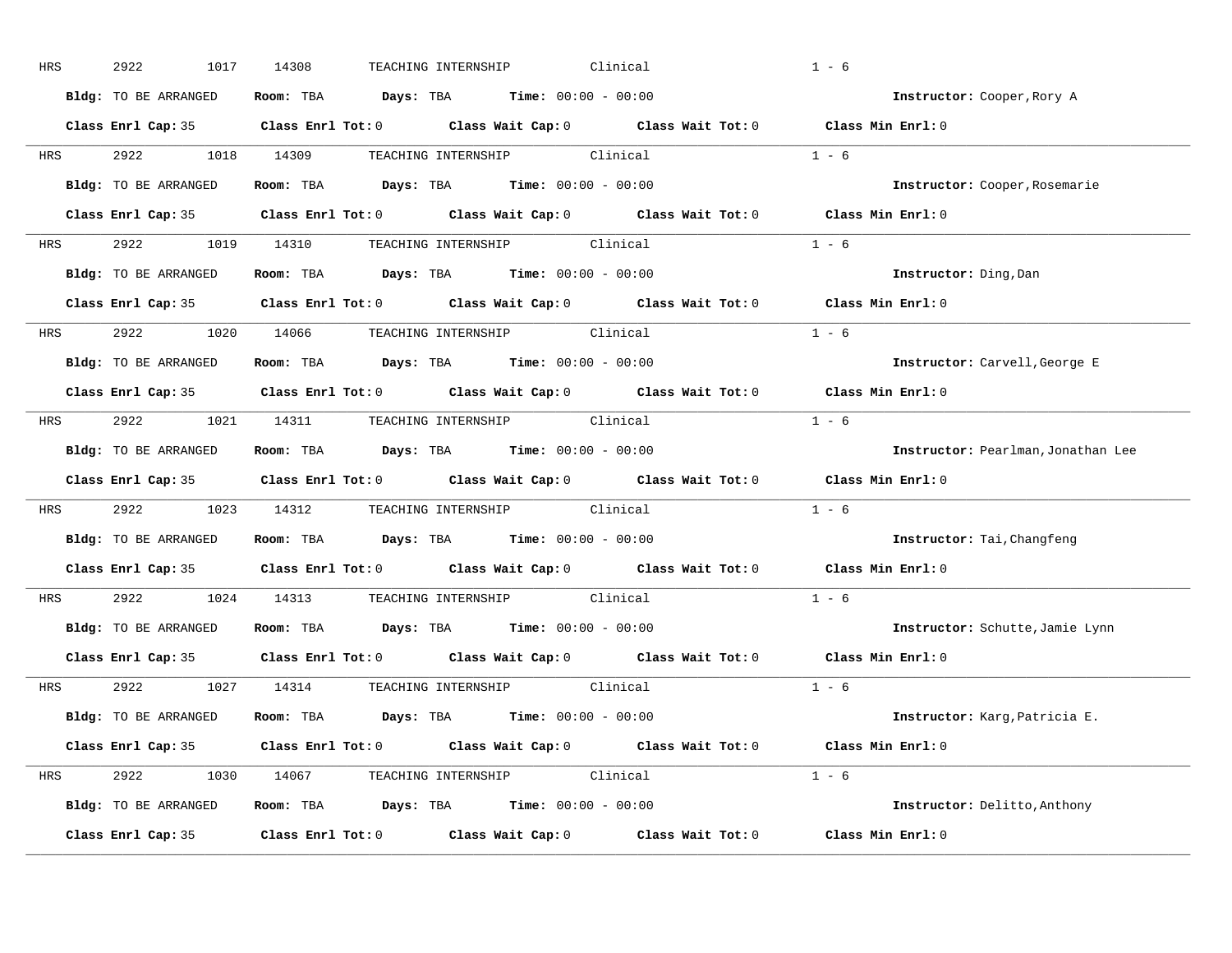#### Report ID: SR201 **University of Pittsburgh** Page No. 89 of 163 **Schedule of Classes for Fall Term 2021-2022** Run Date: 12/17/2020 **Academic Term** Run Time: 00:30:14

| Catalog Nbr Section Class Nbr<br>Subject | Course Title                                                                               | Component                    | Units<br>Topics                    |
|------------------------------------------|--------------------------------------------------------------------------------------------|------------------------------|------------------------------------|
| <b>HRS</b><br>2922<br>1031               | 14315<br>TEACHING INTERNSHIP                                                               | Clinical                     | $1 - 6$                            |
| Bldg: TO BE ARRANGED                     | <b>Days:</b> TBA <b>Time:</b> $00:00 - 00:00$<br>Room: TBA                                 |                              | Instructor: Koontz, Alicia M.      |
|                                          | Class Enrl Cap: 35 Class Enrl Tot: 0 Class Wait Cap: 0 Class Wait Tot: 0 Class Min Enrl: 0 |                              |                                    |
| 2922 1032 14316<br>HRS                   |                                                                                            | TEACHING INTERNSHIP Clinical | $1 - 6$                            |
| Bldg: TO BE ARRANGED                     | Room: TBA $Days:$ TBA $Time: 00:00 - 00:00$                                                |                              | Instructor: Lane, Amy Karas        |
|                                          | Class Enrl Cap: 35 Class Enrl Tot: 0 Class Wait Cap: 0 Class Wait Tot: 0                   |                              | Class Min Enrl: 0                  |
| 2922<br>HRS                              | 1033 14317                                                                                 | TEACHING INTERNSHIP Clinical | $1 - 6$                            |
| Bldg: TO BE ARRANGED                     | Room: TBA $Days:$ TBA $Time: 00:00 - 00:00$                                                |                              | Instructor: Costantini, Patricia A |
|                                          | Class Enrl Cap: 35 Class Enrl Tot: 0 Class Wait Cap: 0 Class Wait Tot: 0                   |                              | Class Min Enrl: 0                  |
| 2922<br>HRS                              | 1035 14318 TEACHING INTERNSHIP Clinical                                                    |                              | $1 - 6$                            |
| Bldg: TO BE ARRANGED                     | Room: TBA $Days:$ TBA Time: $00:00 - 00:00$                                                |                              | Instructor: McCue, Michael Patrick |
|                                          | Class Enrl Cap: 35 Class Enrl Tot: 0 Class Wait Cap: 0 Class Wait Tot: 0                   |                              | Class Min Enrl: 0                  |
| 2922<br><b>HRS</b>                       | 1039 14319                                                                                 | TEACHING INTERNSHIP Clinical | $1 - 6$                            |
| Bldg: TO BE ARRANGED                     | Room: TBA Days: TBA Time: $00:00 - 00:00$                                                  |                              | Instructor: Schmeler, Mark Raymond |
|                                          | Class Enrl Cap: 35 Class Enrl Tot: 0 Class Wait Cap: 0 Class Wait Tot: 0                   |                              | Class Min Enrl: 0                  |
| 2922<br>HRS<br>1040                      | 14068                                                                                      | TEACHING INTERNSHIP Clinical | $1 - 6$                            |
| Bldg: TO BE ARRANGED                     | Room: TBA $Days:$ TBA $Time: 00:00 - 00:00$                                                |                              | Instructor: Fitzgerald, Gerald G.  |
|                                          | Class Enrl Cap: 35 Class Enrl Tot: 0 Class Wait Cap: 0 Class Wait Tot: 0 Class Min Enrl: 0 |                              |                                    |
| HRS                                      | 2922 1050 14069                                                                            | TEACHING INTERNSHIP Clinical | $1 - 6$                            |
| Bldg: TO BE ARRANGED                     | Room: TBA $Days:$ TBA $Time: 00:00 - 00:00$                                                |                              | Instructor: Irrgang, James J       |
|                                          | Class Enrl Cap: 35 Class Enrl Tot: 0 Class Wait Cap: 0 Class Wait Tot: 0                   |                              | Class Min Enrl: 0                  |
| 2922<br>HRS<br>1060                      | 14070                                                                                      | TEACHING INTERNSHIP Clinical | $1 - 6$                            |
| Bldg: TO BE ARRANGED                     | Room: TBA $Days: TBA$ Time: $00:00 - 00:00$                                                |                              | Instructor: Kelly, M Kathleen      |
| Class Enrl Cap: 35                       | Class Enrl Tot: $0$ Class Wait Cap: $0$ Class Wait Tot: $0$                                |                              | Class Min Enrl: 0                  |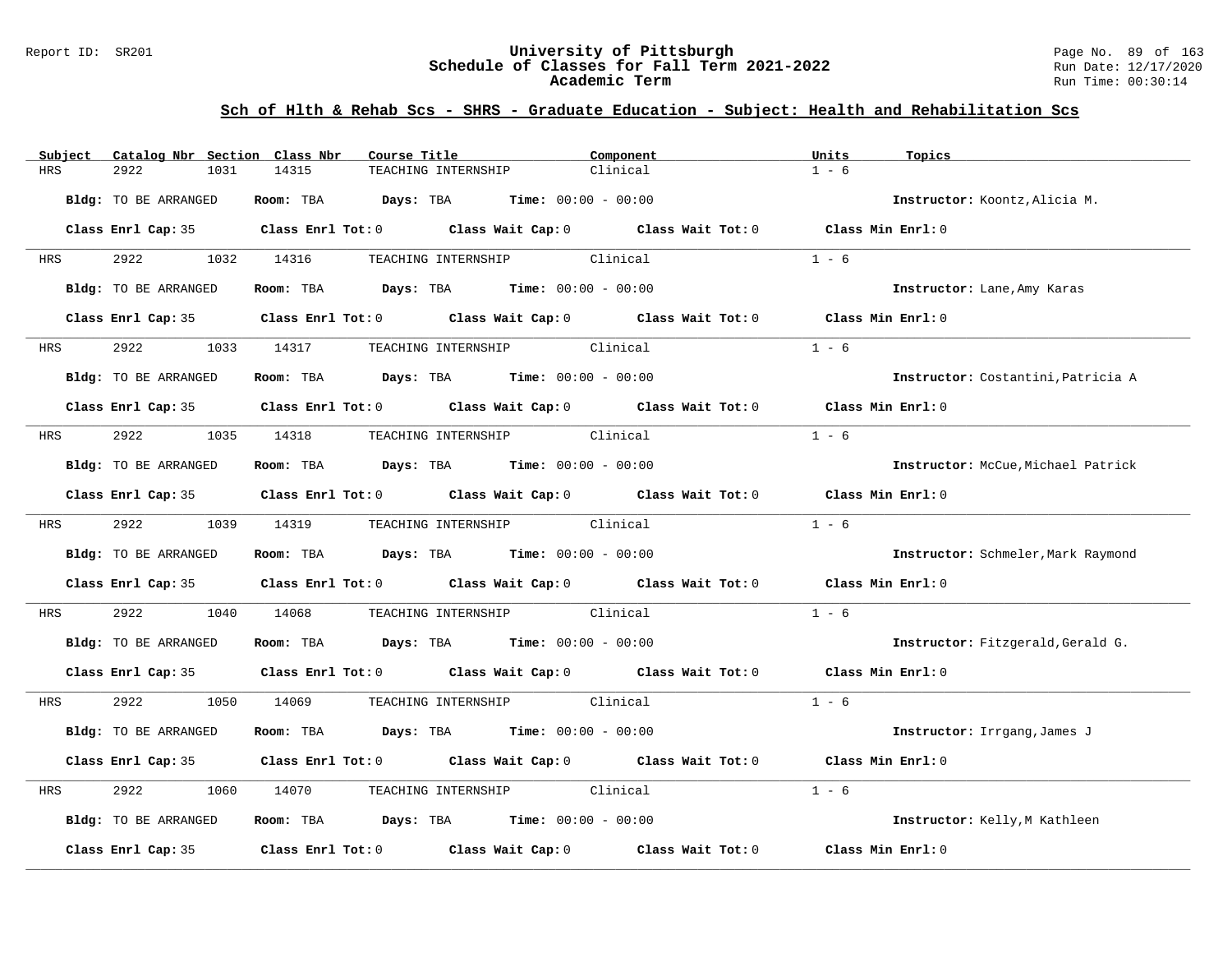| HRS        | 2922<br>1070         | 14071<br>TEACHING INTERNSHIP<br>Clinical                                                            | $1 - 6$                               |
|------------|----------------------|-----------------------------------------------------------------------------------------------------|---------------------------------------|
|            | Bldg: TO BE ARRANGED | Room: TBA $Days: TBA$ Time: $00:00 - 00:00$                                                         | Instructor: Sparto, Patrick J.        |
|            |                      | Class Enrl Cap: 35 Class Enrl Tot: 0 Class Wait Cap: 0 Class Wait Tot: 0 Class Min Enrl: 0          |                                       |
| <b>HRS</b> |                      | 2922 1080 14072 TEACHING INTERNSHIP Clinical                                                        | $1 - 6$                               |
|            | Bldg: TO BE ARRANGED | Room: TBA Days: TBA Time: $00:00 - 00:00$                                                           | Instructor: Van Swearingen, Jessie M  |
|            |                      | Class Enrl Cap: 35 Class Enrl Tot: 0 Class Wait Cap: 0 Class Wait Tot: 0 Class Min Enrl: 0          |                                       |
| HRS        |                      | 2922 1090 14073 TEACHING INTERNSHIP Clinical                                                        | $1 - 6$                               |
|            | Bldg: TO BE ARRANGED | Room: TBA Days: TBA Time: $00:00 - 00:00$                                                           | Instructor: Whitney, Susan L          |
|            |                      | Class Enrl Cap: 35 $\qquad$ Class Enrl Tot: 0 $\qquad$ Class Wait Cap: 0 $\qquad$ Class Wait Tot: 0 | Class Min Enrl: 0                     |
| <b>HRS</b> |                      | 2922 1100 14074 TEACHING INTERNSHIP Clinical                                                        | $1 - 6$                               |
|            | Bldg: TO BE ARRANGED | Room: TBA $Days:$ TBA $Time: 00:00 - 00:00$                                                         | Instructor: Abdelhak, Mervat          |
|            |                      | Class Enrl Cap: 35 Class Enrl Tot: 0 Class Wait Cap: 0 Class Wait Tot: 0                            | Class Min Enrl: 0                     |
| HRS        |                      | 2922 1110 14075 TEACHING INTERNSHIP Clinical                                                        | $1 - 6$                               |
|            | Bldg: TO BE ARRANGED | Room: TBA $\rule{1em}{0.15mm}$ Days: TBA Time: $00:00 - 00:00$                                      | Instructor: Anania-Firouzan, Patricia |
|            |                      | Class Enrl Cap: 35 Class Enrl Tot: 0 Class Wait Cap: 0 Class Wait Tot: 0                            | Class Min Enrl: 0                     |
| <b>HRS</b> |                      | 2922 1120 14076 TEACHING INTERNSHIP Clinical                                                        | $1 - 6$                               |
|            | Bldg: TO BE ARRANGED | Room: TBA $Days:$ TBA Time: $00:00 - 00:00$                                                         | Instructor: Parmanto, Bambang         |
|            |                      | Class Enrl Cap: 35 Class Enrl Tot: 0 Class Wait Cap: 0 Class Wait Tot: 0                            | Class Min Enrl: 0                     |
| <b>HRS</b> |                      | 2922 1130 14077 TEACHING INTERNSHIP Clinical                                                        | $1 - 6$                               |
|            | Bldg: TO BE ARRANGED | Room: TBA $Days:$ TBA $Time: 00:00 - 00:00$                                                         | Instructor: Watzlaf, Valerie J        |
|            |                      | Class Enrl Cap: 35 Class Enrl Tot: 0 Class Wait Cap: 0 Class Wait Tot: 0                            | Class Min Enrl: 0                     |
|            |                      | HRS 2922 1150 14078 TEACHING INTERNSHIP Clinical                                                    | $1 - 6$                               |
|            | Bldg: TO BE ARRANGED | Room: TBA $Days:$ TBA $Time: 00:00 - 00:00$                                                         | Instructor: Beals, Kim                |
|            |                      | Class Enrl Cap: 35 Class Enrl Tot: 0 Class Wait Cap: 0 Class Wait Tot: 0 Class Min Enrl: 0          |                                       |
|            |                      | HRS 2922 1210 15798 TEACHING INTERNSHIP Clinical                                                    | $1 - 6$                               |
|            | Bldg: TO BE ARRANGED | Room: TBA $Days: TBA$ Time: $00:00 - 00:00$                                                         | Instructor: Chisholm, Denise          |
|            | Class Enrl Cap: 35   | Class Enrl Tot: $0$ Class Wait Cap: $0$ Class Wait Tot: $0$                                         | Class Min Enrl: 0                     |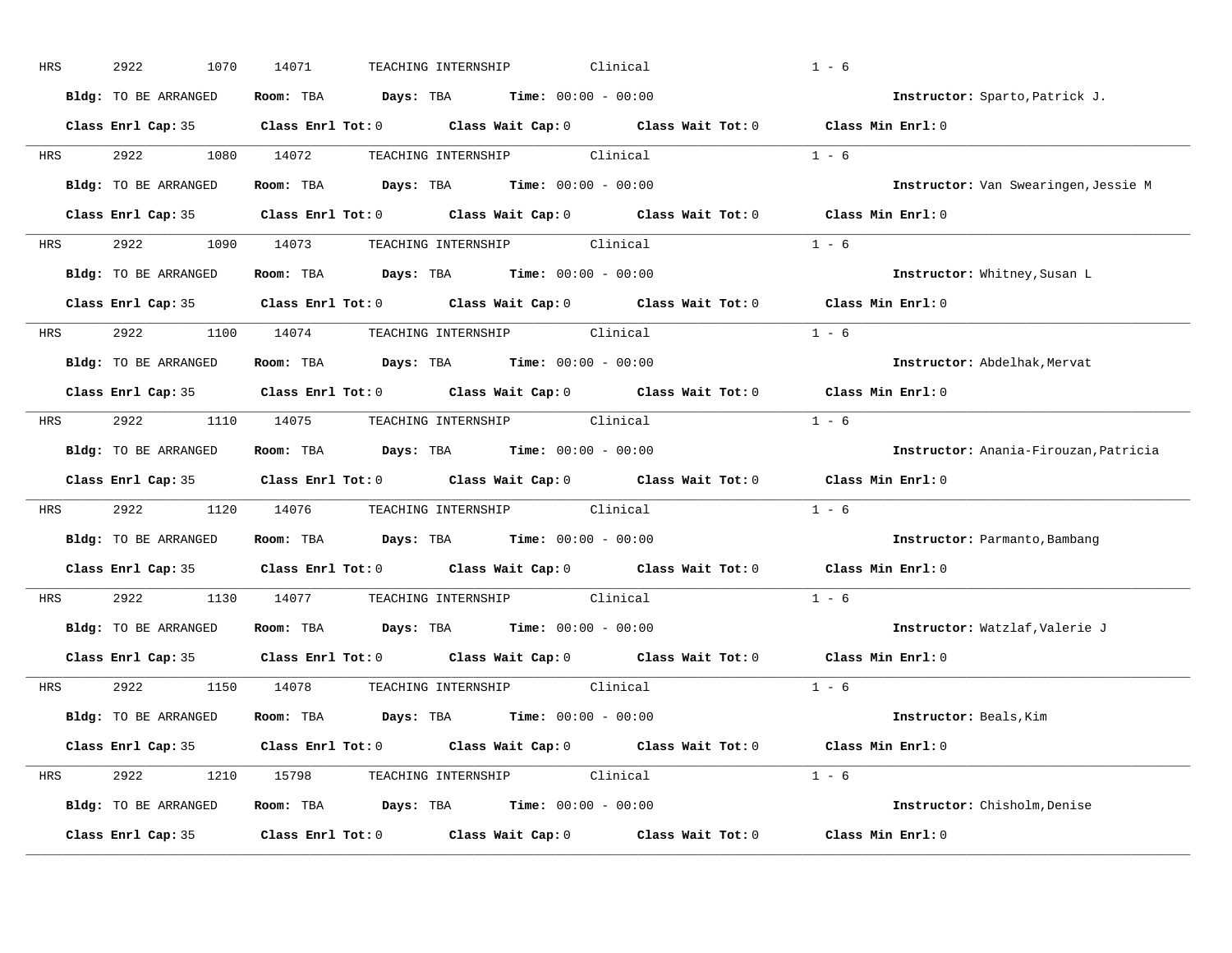#### Report ID: SR201 **University of Pittsburgh** Page No. 91 of 163 **Schedule of Classes for Fall Term 2021-2022** Run Date: 12/17/2020 **Academic Term** Run Time: 00:30:14

| Subject    | Catalog Nbr Section Class Nbr | Course Title                                                                                        | Component | Units<br>Topics                    |
|------------|-------------------------------|-----------------------------------------------------------------------------------------------------|-----------|------------------------------------|
| HRS        | 2922<br>1230                  | 15799<br>TEACHING INTERNSHIP                                                                        | Clinical  | $1 - 6$                            |
|            | Bldg: TO BE ARRANGED          | Room: TBA $Days:$ TBA $Time: 00:00 - 00:00$                                                         |           | Instructor: Skidmore, Elizabeth R. |
|            |                               | Class Enrl Cap: 35 $\qquad$ Class Enrl Tot: 0 $\qquad$ Class Wait Cap: 0 $\qquad$ Class Wait Tot: 0 |           | Class Min Enrl: 0                  |
| HRS        | 2922 2022                     | 1240 15800<br>TEACHING INTERNSHIP Clinical                                                          |           | $1 - 6$                            |
|            | Bldg: TO BE ARRANGED          | Room: TBA $Days:$ TBA $Time: 00:00 - 00:00$                                                         |           | Instructor: Baker, Nancy Adele     |
|            |                               | Class Enrl Cap: 35 $\qquad$ Class Enrl Tot: 0 $\qquad$ Class Wait Cap: 0 $\qquad$ Class Wait Tot: 0 |           | Class Min Enrl: 0                  |
| <b>HRS</b> | 2922                          | TEACHING INTERNSHIP Clinical<br>1250 16455                                                          |           | $1 - 6$                            |
|            | Bldg: TO BE ARRANGED          | Room: TBA $Days:$ TBA $Time: 00:00 - 00:00$                                                         |           | Instructor: DeAlmeida, Dilhari R   |
|            |                               | Class Enrl Cap: 35 $\qquad$ Class Enrl Tot: 0 $\qquad$ Class Wait Cap: 0 $\qquad$ Class Wait Tot: 0 |           | Class Min $Enr1:0$                 |
| HRS        | 2922                          | 1260 16456<br>TEACHING INTERNSHIP Clinical                                                          |           | $1 - 6$                            |
|            | Bldg: TO BE ARRANGED          | Room: TBA $Days:$ TBA $Time: 00:00 - 00:00$                                                         |           | Instructor: Zhou, Leming           |
|            |                               | Class Enrl Cap: 35 Class Enrl Tot: 0 Class Wait Cap: 0 Class Wait Tot: 0 Class Min Enrl: 0          |           |                                    |
| <b>HRS</b> | 2922 1270 16778               | TEACHING INTERNSHIP Clinical                                                                        |           | $1 - 6$                            |
|            | Bldg: TO BE ARRANGED          | Room: TBA $Days: TBA$ Time: $00:00 - 00:00$                                                         |           | Instructor: Piva, Sara R           |
|            |                               | Class Enrl Cap: 10 $\qquad$ Class Enrl Tot: 0 $\qquad$ Class Wait Cap: 0 $\qquad$ Class Wait Tot: 0 |           | Class Min Enrl: 0                  |
| HRS        | 2922<br>1300                  | 17773<br>TEACHING INTERNSHIP Clinical                                                               |           | $1 - 6$                            |
|            | Bldg: TO BE ARRANGED          | Room: TBA $Days:$ TBA $Time: 00:00 - 00:00$                                                         |           | Instructor: Cherok, Lori E         |
|            |                               | Class Enrl Cap: 35 Class Enrl Tot: 0 Class Wait Cap: 0 Class Wait Tot: 0 Class Min Enrl: 0          |           |                                    |
| HRS        | 2922                          | TEACHING INTERNSHIP Clinical<br>1310 18303                                                          |           | $1 - 6$                            |
|            | Bldg: TO BE ARRANGED          | Room: TBA $Days:$ TBA $Time: 00:00 - 00:00$                                                         |           | Instructor: Timko, Michael G.      |
|            | Class Enrl Cap: 3             | Class Enrl Tot: 0 $\qquad$ Class Wait Cap: 0 $\qquad$ Class Wait Tot: 0                             |           | Class Min Enrl: 0                  |
| HRS        | 2922<br>1315                  | TEACHING INTERNSHIP Clinical<br>18800                                                               |           | $1 - 6$                            |
|            | Bldg: TO BE ARRANGED          | Room: TBA $Days:$ TBA $Time: 00:00 - 00:00$                                                         |           | Instructor: Hutcheson, Deborah A.  |
|            | Class Enrl Cap: 35            | Class Enrl Tot: $0$ Class Wait Cap: $0$ Class Wait Tot: $0$                                         |           | Class Min Enrl: 0                  |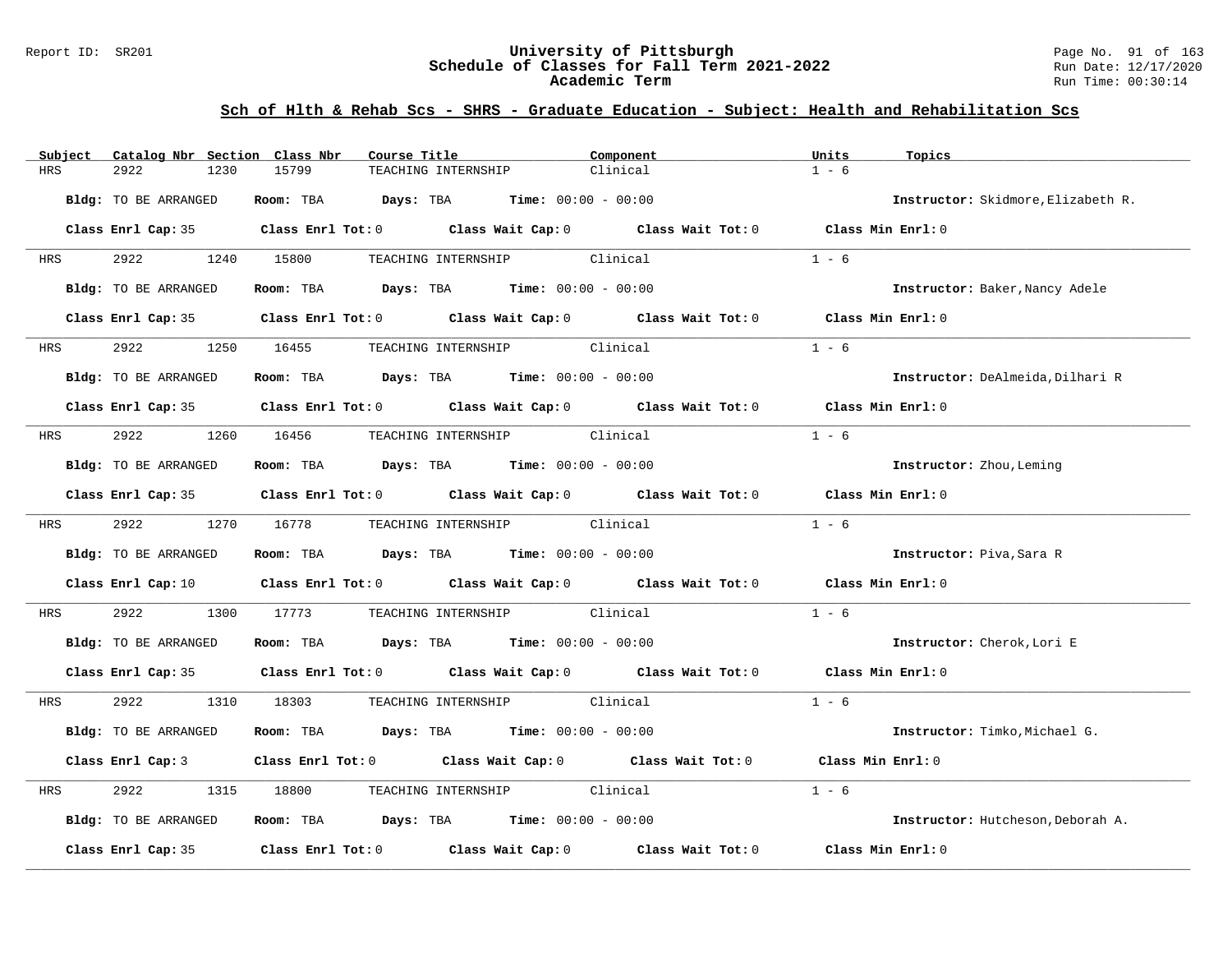| HRS        | 2922<br>1320         | Clinical<br>21397<br>TEACHING INTERNSHIP                                                       | $1 - 6$                                |
|------------|----------------------|------------------------------------------------------------------------------------------------|----------------------------------------|
|            | Bldg: TO BE ARRANGED | Room: TBA $Days:$ TBA $Time: 00:00 - 00:00$                                                    | Instructor: Nagai, Takashi             |
|            |                      | Class Enrl Cap: 35 Class Enrl Tot: 0 Class Wait Cap: 0 Class Wait Tot: 0 Class Min Enrl: 0     |                                        |
|            |                      | HRS 2922 1325 21485 TEACHING INTERNSHIP Clinical                                               | $1 - 6$                                |
|            | Bldg: TO BE ARRANGED | Room: TBA Days: TBA Time: $00:00 - 00:00$                                                      | Instructor: Allison, Katelyn Fleishman |
|            |                      | Class Enrl Cap: 35 Class Enrl Tot: 0 Class Wait Cap: 0 Class Wait Tot: 0 Class Min Enrl: 0     |                                        |
| HRS        |                      | 2922 1330 21499 TEACHING INTERNSHIP Clinical                                                   | $1 - 6$                                |
|            |                      | Bldg: TO BE ARRANGED Room: TBA Days: TBA Time: 00:00 - 00:00                                   | Instructor: Murray, Mary E             |
|            |                      | Class Enrl Cap: 35 Class Enrl Tot: 0 Class Wait Cap: 0 Class Wait Tot: 0                       | Class Min $Enr1:0$                     |
|            |                      | HRS 2922 1335 22242 TEACHING INTERNSHIP Clinical                                               | $1 - 6$                                |
|            | Bldg: TO BE ARRANGED | Room: TBA $Days: TBA$ Time: $00:00 - 00:00$                                                    | Instructor: Bendixen, Roxanna Marie    |
|            |                      | Class Enrl Cap: 35 Class Enrl Tot: 0 Class Wait Cap: 0 Class Wait Tot: 0                       | Class Min Enrl: 0                      |
| HRS        |                      | 2922 1340 22243 TEACHING INTERNSHIP Clinical                                                   | $1 - 6$                                |
|            | Bldg: TO BE ARRANGED | Room: TBA $Days:$ TBA Time: $00:00 - 00:00$                                                    | Instructor: Sethi, Amit                |
|            |                      | Class Enrl Cap: 35 Class Enrl Tot: 0 Class Wait Cap: 0 Class Wait Tot: 0                       | Class Min Enrl: 0                      |
| HRS        |                      | 2922 1345 22244 TEACHING INTERNSHIP Clinical                                                   | $1 - 6$                                |
|            |                      | Bldg: TO BE ARRANGED Room: TBA Days: TBA Time: 00:00 - 00:00                                   | Instructor: Baird, Joanne Merante      |
|            |                      | Class Enrl Cap: 35 Class Enrl Tot: 0 Class Wait Cap: 0 Class Wait Tot: 0                       | Class Min Enrl: 0                      |
| <b>HRS</b> |                      | 2922 1350 22245 TEACHING INTERNSHIP Clinical                                                   | $1 - 6$                                |
|            | Bldg: TO BE ARRANGED | Room: TBA Days: TBA Time: $00:00 - 00:00$                                                      | Instructor: Toto, Pamela Ellen         |
|            |                      | Class Enrl Cap: 35 Class Enrl Tot: 0 Class Wait Cap: 0 Class Wait Tot: 0                       | Class Min Enrl: 0                      |
|            |                      | HRS 2922 1365 23479 TEACHING INTERNSHIP Clinical                                               | $1 - 6$                                |
|            |                      | Bldg: TO BE ARRANGED Room: TBA Days: TBA Time: 00:00 - 00:00                                   | Instructor: Saptono, Andi              |
|            |                      | Class Enrl Cap: 35 Class Enrl Tot: 0 Class Wait Cap: 0 Class Wait Tot: 0 Class Min Enrl: 0     |                                        |
|            |                      | HRS 2922 1370 25818 TEACHING INTERNSHIP Clinical                                               | $1 - 6$                                |
|            | Bldg: TO BE ARRANGED | <b>Room:</b> TBA $\qquad \qquad$ <b>Days:</b> TBA $\qquad \qquad$ <b>Time:</b> $00:00 - 00:00$ | Instructor: Cousins, Trisha Ann        |
|            |                      | Class Enrl Cap: 35 Class Enrl Tot: 0 Class Wait Cap: 0 Class Wait Tot: 0 Class Min Enrl: 0     |                                        |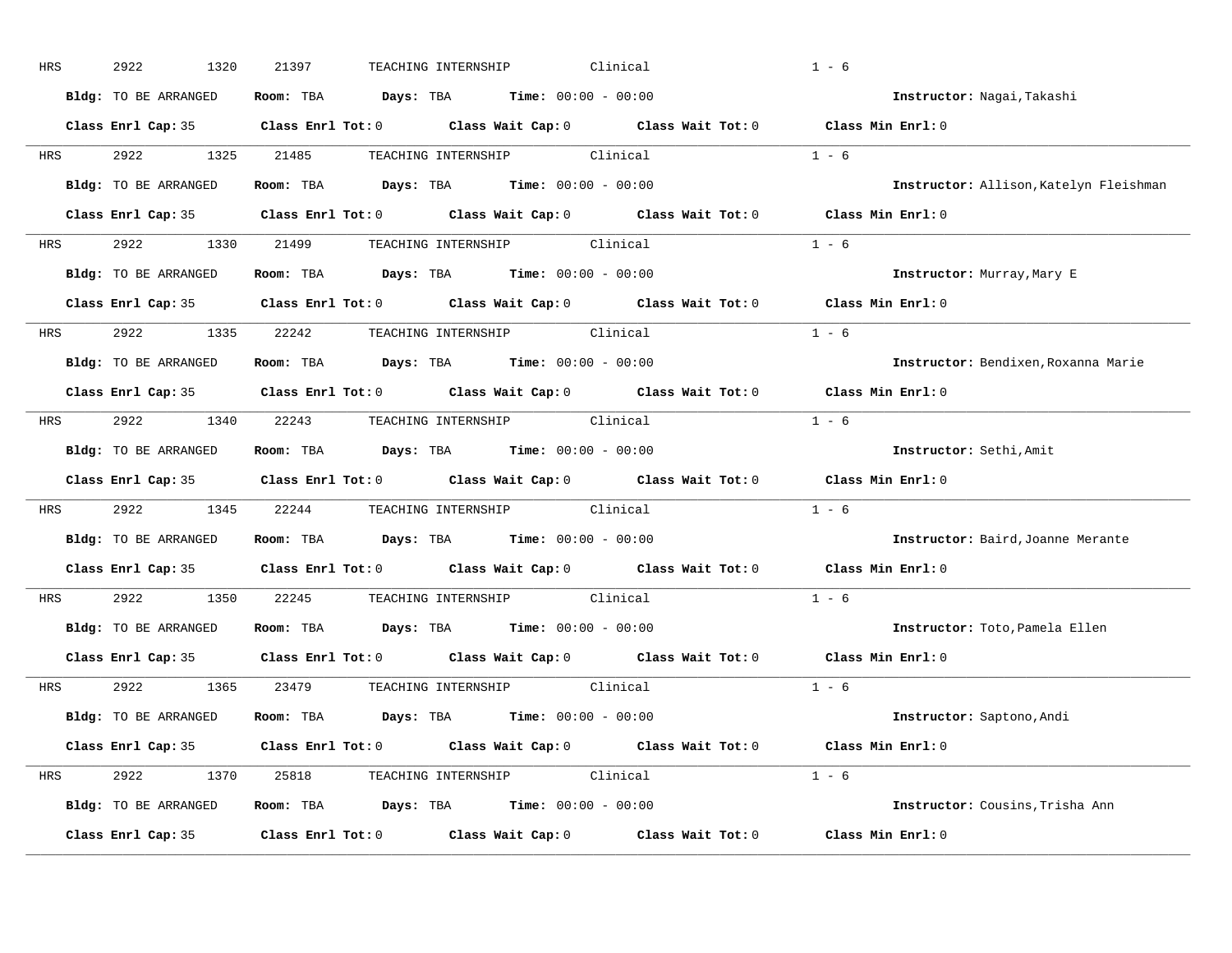#### Report ID: SR201 **University of Pittsburgh** Page No. 93 of 163 **Schedule of Classes for Fall Term 2021-2022** Run Date: 12/17/2020 **Academic Term** Run Time: 00:30:14

| Catalog Nbr Section Class Nbr<br>Subject | Course Title<br>Component                                                                   | Units                      | Topics                            |
|------------------------------------------|---------------------------------------------------------------------------------------------|----------------------------|-----------------------------------|
| <b>HRS</b><br>2922<br>1380               | 26181<br>Clinical<br>TEACHING INTERNSHIP                                                    | $1 - 6$                    |                                   |
| Bldg: TO BE ARRANGED                     | Room: TBA $Days:$ TBA $Time: 00:00 - 00:00$                                                 |                            | Instructor: Dodd, Judith L        |
|                                          | Class Enrl Cap: 30 Class Enrl Tot: 0 Class Wait Cap: 0 Class Wait Tot: 0 Class Min Enrl: 0  |                            |                                   |
| 2922 2022<br>1385<br>HRS                 | 26229<br>TEACHING INTERNSHIP Clinical                                                       | $1 - 6$                    |                                   |
| Bldg: TO BE ARRANGED                     | Room: TBA $Days:$ TBA $Time: 00:00 - 00:00$                                                 |                            | Instructor: Ankrom, William K     |
|                                          | Class Enrl Cap: 30 Class Enrl Tot: 0 Class Wait Cap: 20 Class Wait Tot: 0 Class Min Enrl: 0 |                            |                                   |
| 2922<br><b>HRS</b>                       | TEACHING INTERNSHIP Clinical<br>1390 27574                                                  | $1 - 6$                    |                                   |
| Bldg: TO BE ARRANGED                     | Room: TBA $Days:$ TBA $Time: 00:00 - 00:00$                                                 |                            | Instructor: Staff                 |
|                                          | Class Enrl Cap: 15 Class Enrl Tot: 0 Class Wait Cap: 0 Class Wait Tot: 0                    | Class Min Enrl: 0          |                                   |
| 2924<br>HRS                              | 1010 13862     GRADUATE RESEARCH PROPOSAL    Thesis Research                                | $1 - 6$                    |                                   |
| Bldg: TO BE ARRANGED                     | Room: TBA $Days:$ TBA Time: $00:00 - 00:00$                                                 |                            | Instructor: Brach, Jennifer Sokol |
|                                          | Class Enrl Cap: 99 Class Enrl Tot: 0 Class Wait Cap: 0 Class Wait Tot: 0 Class Min Enrl: 0  |                            |                                   |
| 2924<br><b>HRS</b>                       | 1020 14079<br>GRADUATE RESEARCH PROPOSAL                                                    | $1 - 6$<br>Thesis Research |                                   |
| Bldg: TO BE ARRANGED                     | Room: TBA $\rule{1em}{0.15mm}$ Days: TBA $\rule{1.5mm}{0.15mm}$ Time: $00:00 - 00:00$       |                            | Instructor: Carvell, George E     |
|                                          | Class Enrl Cap: 35 Class Enrl Tot: 0 Class Wait Cap: 0 Class Wait Tot: 0 Class Min Enrl: 0  |                            |                                   |
| 2924<br>1030<br>HRS                      | GRADUATE RESEARCH PROPOSAL Thesis Research<br>14080                                         | $1 - 6$                    |                                   |
| Bldg: TO BE ARRANGED                     | Room: TBA $Days:$ TBA $Time: 00:00 - 00:00$                                                 |                            | Instructor: Delitto, Anthony      |
|                                          | Class Enrl Cap: 35 Class Enrl Tot: 0 Class Wait Cap: 0 Class Wait Tot: 0 Class Min Enrl: 0  |                            |                                   |
| 2924<br>HRS                              | 1040 14081<br>GRADUATE RESEARCH PROPOSAL     Thesis Research                                | $1 - 6$                    |                                   |
| Bldg: TO BE ARRANGED                     | Room: TBA $Days:$ TBA $Time: 00:00 - 00:00$                                                 |                            | Instructor: Fitzgerald, Gerald G. |
|                                          | Class Enrl Cap: 35 Class Enrl Tot: 0 Class Wait Cap: 0 Class Wait Tot: 0                    | Class Min Enrl: 0          |                                   |
| 2924<br>HRS<br>1050                      | GRADUATE RESEARCH PROPOSAL Thesis Research<br>14082                                         | $1 - 6$                    |                                   |
| Bldg: TO BE ARRANGED                     | Room: TBA $Days:$ TBA $Time: 00:00 - 00:00$                                                 |                            | Instructor: Irrgang, James J      |
| Class Enrl Cap: 35                       | Class Enrl Tot: $0$ Class Wait Cap: $0$ Class Wait Tot: $0$                                 | Class Min Enrl: 0          |                                   |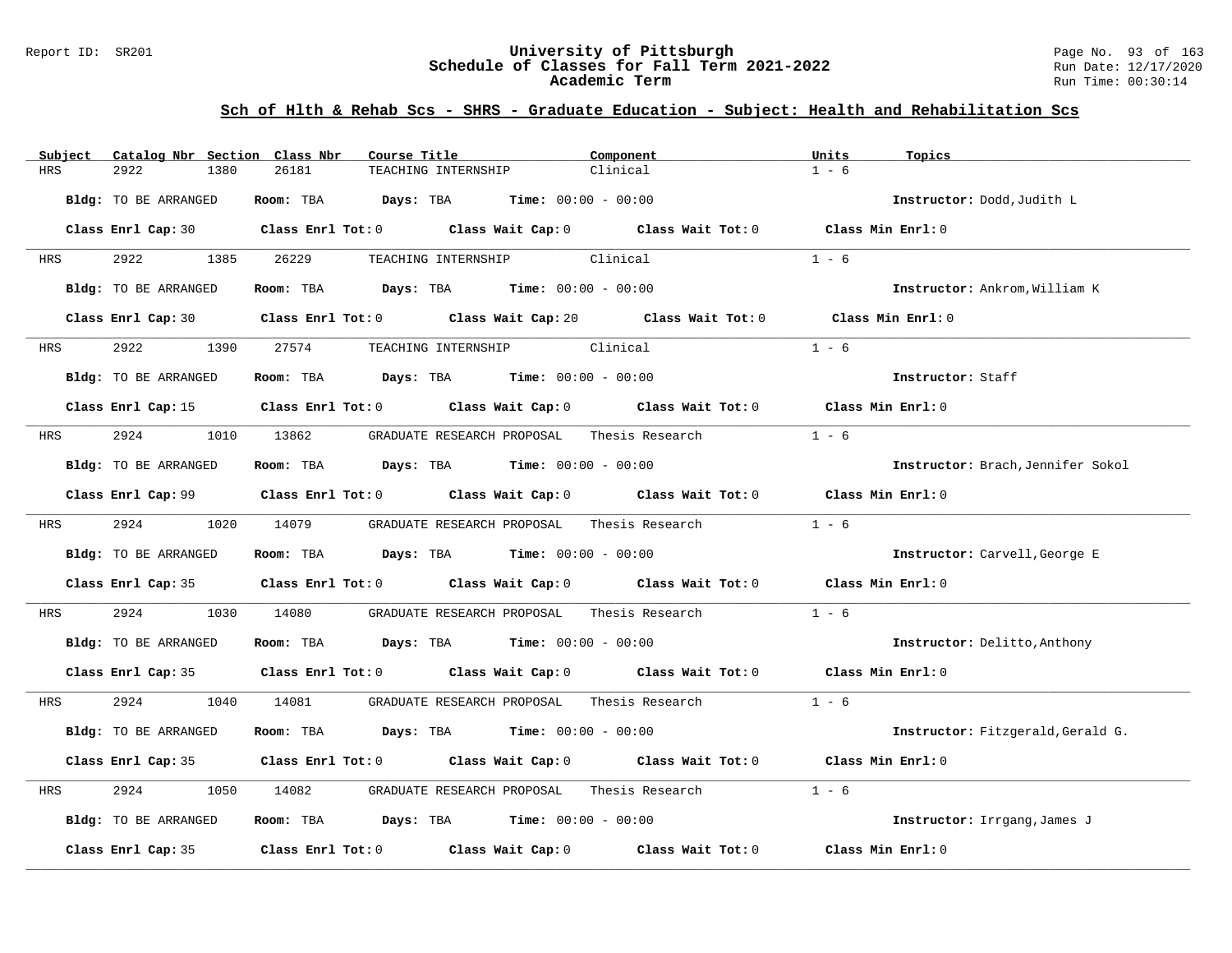| HRS        | 2924<br>1060         | 14083<br>GRADUATE RESEARCH PROPOSAL<br>Thesis Research                                                              | $1 - 6$                               |
|------------|----------------------|---------------------------------------------------------------------------------------------------------------------|---------------------------------------|
|            | Bldg: TO BE ARRANGED | Room: TBA $Days: TBA$ Time: $00:00 - 00:00$                                                                         | Instructor: Kelly, M Kathleen         |
|            |                      | Class Enrl Cap: 35 Class Enrl Tot: 0 Class Wait Cap: 0 Class Wait Tot: 0 Class Min Enrl: 0                          |                                       |
| HRS        | 2924                 | 1070 14084<br>GRADUATE RESEARCH PROPOSAL<br>Thesis Research                                                         | $1 - 6$                               |
|            | Bldg: TO BE ARRANGED | Room: TBA $Days: TBA$ Time: $00:00 - 00:00$                                                                         | Instructor: Sparto, Patrick J.        |
|            |                      | Class Enrl Cap: 35 Class Enrl Tot: 0 Class Wait Cap: 0 Class Wait Tot: 0 Class Min Enrl: 0                          |                                       |
| HRS        |                      | 2924 1080 14085 GRADUATE RESEARCH PROPOSAL Thesis Research 1 - 6                                                    |                                       |
|            | Bldg: TO BE ARRANGED | Room: TBA $Days:$ TBA Time: $00:00 - 00:00$                                                                         | Instructor: Van Swearingen, Jessie M  |
|            |                      | Class Enrl Cap: 35 $\,$ Class Enrl Tot: 0 $\,$ Class Wait Cap: 0 $\,$ Class Wait Tot: 0 $\,$ Class Wait Tot: 0 $\,$ | Class Min Enrl: 0                     |
| HRS        |                      | 2924 1090 14086 GRADUATE RESEARCH PROPOSAL Thesis Research                                                          | $1 - 6$                               |
|            | Bldg: TO BE ARRANGED | Room: TBA $Days:$ TBA $Time: 00:00 - 00:00$                                                                         | Instructor: Whitney, Susan L          |
|            |                      | Class Enrl Cap: 35 Class Enrl Tot: 0 Class Wait Cap: 0 Class Wait Tot: 0                                            | Class Min Enrl: 0                     |
| HRS        |                      | 2924 1100 14087 GRADUATE RESEARCH PROPOSAL Thesis Research                                                          | $1 - 6$                               |
|            | Bldg: TO BE ARRANGED | Room: TBA $Days:$ TBA $Time: 00:00 - 00:00$                                                                         | Instructor: Abdelhak, Mervat          |
|            |                      | Class Enrl Cap: 35 Class Enrl Tot: 0 Class Wait Cap: 0 Class Wait Tot: 0 Class Min Enrl: 0                          |                                       |
| HRS        |                      | 2924 1110 14088 GRADUATE RESEARCH PROPOSAL Thesis Research                                                          | $1 - 6$                               |
|            | Bldg: TO BE ARRANGED | Room: TBA $Days:$ TBA $Time: 00:00 - 00:00$                                                                         | Instructor: Anania-Firouzan, Patricia |
|            |                      | Class Enrl Cap: 35 Class Enrl Tot: 0 Class Wait Cap: 0 Class Wait Tot: 0                                            | Class Min Enrl: 0                     |
| <b>HRS</b> | 2924                 | 1120 14089<br>GRADUATE RESEARCH PROPOSAL<br>Thesis Research                                                         | $1 - 6$                               |
|            | Bldg: TO BE ARRANGED | Room: TBA $Days:$ TBA $Time: 00:00 - 00:00$                                                                         | Instructor: Parmanto, Bambang         |
|            |                      | Class Enrl Cap: 35 Class Enrl Tot: 0 Class Wait Cap: 0 Class Wait Tot: 0                                            | Class Min Enrl: 0                     |
| HRS        |                      | Thesis Research $1 - 6$<br>2924 1130 14090 GRADUATE RESEARCH PROPOSAL                                               |                                       |
|            | Bldg: TO BE ARRANGED | Room: TBA $Days:$ TBA $Time: 00:00 - 00:00$                                                                         | Instructor: Watzlaf, Valerie J        |
|            |                      | Class Enrl Cap: 35 Class Enrl Tot: 0 Class Wait Cap: 0 Class Wait Tot: 0 Class Min Enrl: 0                          |                                       |
| HRS        |                      | 2924 1140 14091 GRADUATE RESEARCH PROPOSAL Thesis Research 1 - 6                                                    |                                       |
|            | Bldg: TO BE ARRANGED | Room: TBA $Days:$ TBA $Time: 00:00 - 00:00$                                                                         | Instructor: Beals, Kim                |
|            | Class Enrl Cap: 35   | Class Enrl Tot: $0$ Class Wait Cap: $0$ Class Wait Tot: $0$                                                         | Class Min Enrl: 0                     |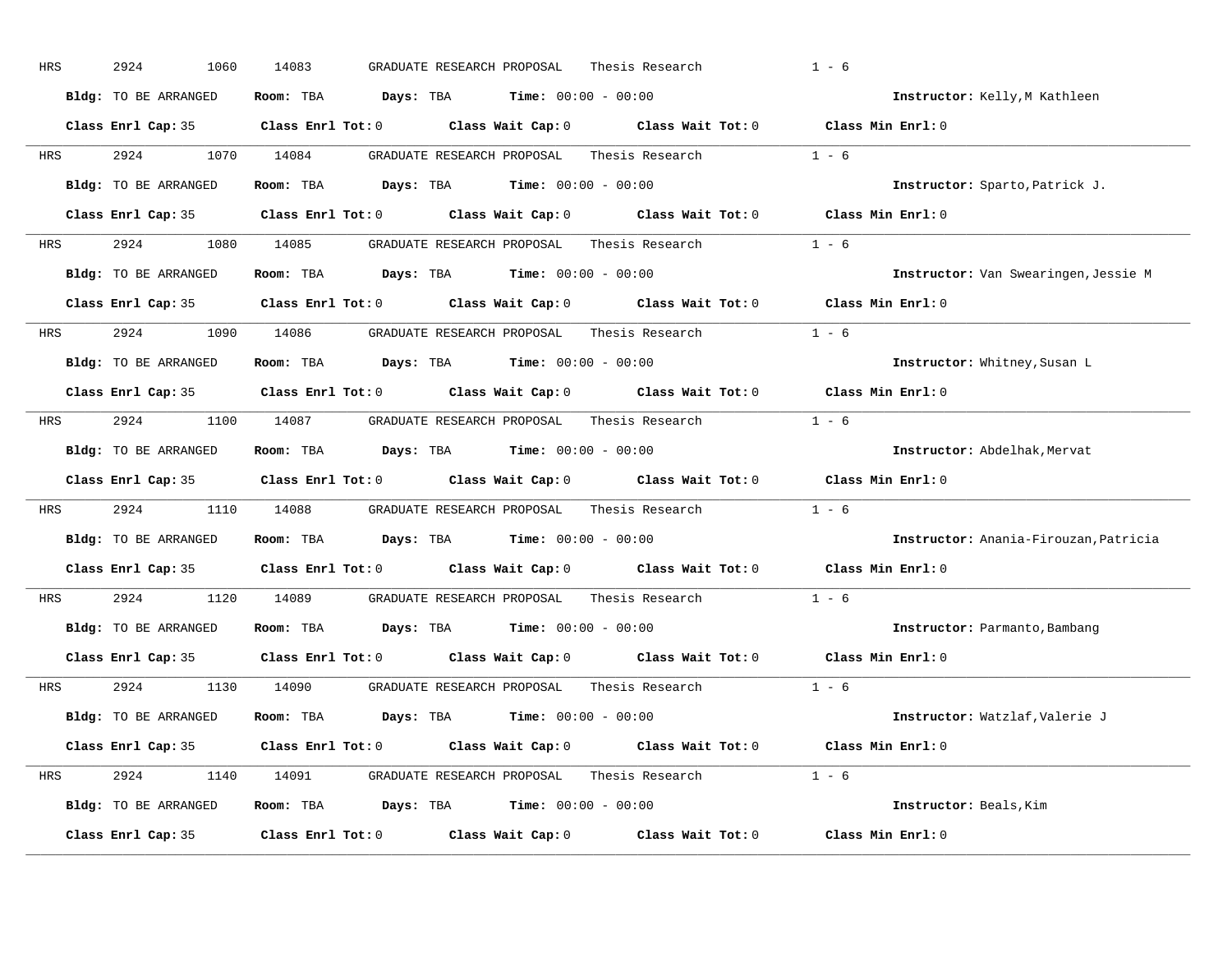#### Report ID: SR201 **University of Pittsburgh** Page No. 95 of 163 **Schedule of Classes for Fall Term 2021-2022** Run Date: 12/17/2020 **Academic Term** Run Time: 00:30:14

| Subject | Catalog Nbr Section Class Nbr | Course Title                                                                                                                                                                                                                  | Component       | Units<br>Topics                    |
|---------|-------------------------------|-------------------------------------------------------------------------------------------------------------------------------------------------------------------------------------------------------------------------------|-----------------|------------------------------------|
| HRS     | 2924<br>1170                  | 14092<br>GRADUATE RESEARCH PROPOSAL                                                                                                                                                                                           | Thesis Research | $1 - 6$                            |
|         | Bldg: TO BE ARRANGED          | Room: TBA<br>Days: TBA<br><b>Time:</b> $00:00 - 00:00$                                                                                                                                                                        |                 | Instructor: Boninger, Michael L.   |
|         |                               | Class Enrl Cap: 35 $\qquad$ Class Enrl Tot: 0 $\qquad$ Class Wait Cap: 0 $\qquad$ Class Wait Tot: 0                                                                                                                           |                 | Class Min Enrl: 0                  |
| HRS     | 2924                          | 1180 14093<br>GRADUATE RESEARCH PROPOSAL                                                                                                                                                                                      | Thesis Research | $1 - 6$                            |
|         | Bldg: TO BE ARRANGED          | Room: TBA $Days:$ TBA $Time:$ $00:00 - 00:00$                                                                                                                                                                                 |                 | Instructor: Brienza, David M       |
|         | Class Enrl Cap: 35            | Class Enrl Tot: $0$ Class Wait Cap: $0$ Class Wait Tot: $0$                                                                                                                                                                   |                 | Class Min Enrl: 0                  |
| HRS     | 2924                          | 1200 14094<br>GRADUATE RESEARCH PROPOSAL Thesis Research                                                                                                                                                                      |                 | $1 - 6$                            |
|         | Bldg: TO BE ARRANGED          | Room: TBA $Days:$ TBA $Time: 00:00 - 00:00$                                                                                                                                                                                   |                 | Instructor: Cooper, Rory A         |
|         |                               | Class Enrl Cap: 35 $\qquad$ Class Enrl Tot: 0 $\qquad$ Class Wait Cap: 0 $\qquad$ Class Wait Tot: 0                                                                                                                           |                 | Class Min Enrl: 0                  |
| HRS     | 2924                          | 1210 14095<br>GRADUATE RESEARCH PROPOSAL Thesis Research                                                                                                                                                                      |                 | $1 - 6$                            |
|         | Bldg: TO BE ARRANGED          | Room: TBA $Days:$ TBA $Time: 00:00 - 00:00$                                                                                                                                                                                   |                 | Instructor: Ding, Dan              |
|         |                               | Class Enrl Cap: 35 $\qquad$ Class Enrl Tot: 0 $\qquad$ Class Wait Cap: 0 $\qquad$ Class Wait Tot: 0                                                                                                                           |                 | Class Min Enrl: 0                  |
| HRS     | 2924                          | 1230 14096<br>GRADUATE RESEARCH PROPOSAL Thesis Research                                                                                                                                                                      |                 | $1 - 6$                            |
|         | Bldg: TO BE ARRANGED          | Room: TBA $Days:$ TBA $Time: 00:00 - 00:00$                                                                                                                                                                                   |                 | Instructor: Schutte, Jamie Lynn    |
|         |                               | Class Enrl Cap: 35 $\,$ Class Enrl Tot: 0 $\,$ Class Wait Cap: 0 $\,$ Class Wait Tot: 0 $\,$ Class Enrl Tot: 0 $\,$ Class Enrl Tot: 0 $\,$ Class Enrl Tot: 0 $\,$ Class Enrl Tot: 0 $\,$ Class Enrl Tot: 0 $\,$ Class Enrl To |                 | Class Min Enrl: 0                  |
| HRS     | 2924<br>1240                  | 14097<br>GRADUATE RESEARCH PROPOSAL                                                                                                                                                                                           | Thesis Research | $1 - 6$                            |
|         | Bldg: TO BE ARRANGED          | Room: TBA $Days:$ TBA $Time: 00:00 - 00:00$                                                                                                                                                                                   |                 | Instructor: Tai, Changfeng         |
|         |                               | Class Enrl Cap: 35 Class Enrl Tot: 0 Class Wait Cap: 0 Class Wait Tot: 0 Class Min Enrl: 0                                                                                                                                    |                 |                                    |
| HRS     | 2924<br>1250                  | 14098<br>GRADUATE RESEARCH PROPOSAL Thesis Research                                                                                                                                                                           |                 | $1 - 6$                            |
|         | Bldg: TO BE ARRANGED          | Room: TBA $Days:$ TBA $Time: 00:00 - 00:00$                                                                                                                                                                                   |                 | Instructor: McCue, Michael Patrick |
|         |                               | Class Enrl Cap: 35 Class Enrl Tot: 0 Class Wait Cap: 0 Class Wait Tot: 0                                                                                                                                                      |                 | Class Min Enrl: 0                  |
| HRS     | 2924<br>1260                  | 14099<br>GRADUATE RESEARCH PROPOSAL                                                                                                                                                                                           | Thesis Research | $1 - 6$                            |
|         | Bldg: TO BE ARRANGED          | Room: TBA $\rule{1em}{0.15mm}$ Days: TBA $\rule{1.5mm}{0.15mm}$ Time: $00:00 - 00:00$                                                                                                                                         |                 | Instructor: Pearlman, Jonathan Lee |
|         | Class Enrl Cap: 35            | Class Enrl Tot: $0$ Class Wait Cap: $0$ Class Wait Tot: $0$                                                                                                                                                                   |                 | Class Min Enrl: 0                  |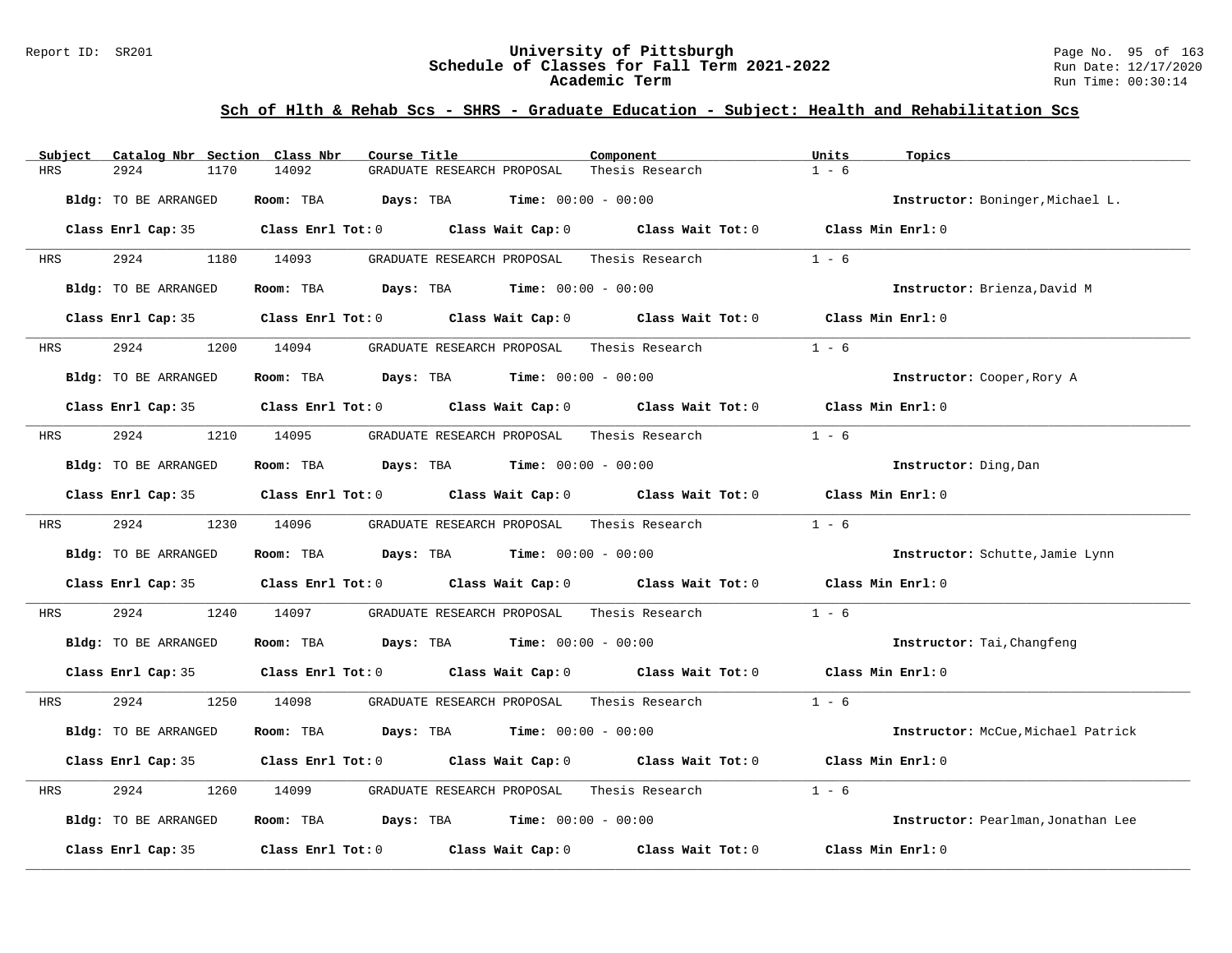| HRS        | 2924<br>1270         | 14100<br>GRADUATE RESEARCH PROPOSAL<br>Thesis Research                                              | $1 - 6$                            |
|------------|----------------------|-----------------------------------------------------------------------------------------------------|------------------------------------|
|            | Bldg: TO BE ARRANGED | Room: TBA $Days: TBA$ Time: $00:00 - 00:00$                                                         | Instructor: Schmeler, Mark Raymond |
|            |                      | Class Enrl Cap: 35 Class Enrl Tot: 0 Class Wait Cap: 0 Class Wait Tot: 0 Class Min Enrl: 0          |                                    |
| HRS        | 2924 1300 14101      | GRADUATE RESEARCH PROPOSAL Thesis Research 1 - 6                                                    |                                    |
|            | Bldg: TO BE ARRANGED | Room: TBA Days: TBA Time: $00:00 - 00:00$                                                           | Instructor: Schein, Michelle Lynn  |
|            |                      | Class Enrl Cap: 35 Class Enrl Tot: 0 Class Wait Cap: 0 Class Wait Tot: 0 Class Min Enrl: 0          |                                    |
| HRS        |                      |                                                                                                     |                                    |
|            | Bldg: TO BE ARRANGED | Room: TBA $\rule{1em}{0.15mm}$ Days: TBA $\rule{1.5mm}{0.15mm}$ Time: $00:00 - 00:00$               | Instructor: Piva, Sara R           |
|            |                      | Class Enrl Cap: 20 Class Enrl Tot: 0 Class Wait Cap: 0 Class Wait Tot: 0 Class Min Enrl: 0          |                                    |
| <b>HRS</b> |                      | 2924 1325 15290 GRADUATE RESEARCH PROPOSAL Thesis Research 1 - 6                                    |                                    |
|            | Bldg: TO BE ARRANGED | Room: TBA $\rule{1em}{0.15mm}$ Days: TBA Time: $00:00 - 00:00$                                      | Instructor: Crytzer, Theresa M     |
|            |                      | Class Enrl Cap: 20 Class Enrl Tot: 0 Class Wait Cap: 0 Class Wait Tot: 0 Class Min Enrl: 0          |                                    |
| HRS        |                      | 2924 1330 16457 GRADUATE RESEARCH PROPOSAL Thesis Research 1 - 6                                    |                                    |
|            | Bldg: TO BE ARRANGED | Room: TBA $\rule{1em}{0.15mm}$ Days: TBA Time: $00:00 - 00:00$                                      | Instructor: DeAlmeida, Dilhari R   |
|            |                      | Class Enrl Cap: 20 Class Enrl Tot: 0 Class Wait Cap: 0 Class Wait Tot: 0 Class Min Enrl: 0          |                                    |
| HRS        |                      | 2924 1335 16458 GRADUATE RESEARCH PROPOSAL Thesis Research                                          | $1 - 6$                            |
|            |                      | Bldg: TO BE ARRANGED Room: TBA Days: TBA Time: 00:00 - 00:00                                        | Instructor: Zhou, Leming           |
|            |                      | Class Enrl Cap: 20 $\qquad$ Class Enrl Tot: 0 $\qquad$ Class Wait Cap: 0 $\qquad$ Class Wait Tot: 0 | Class Min Enrl: 0                  |
| <b>HRS</b> | 2924                 | 1340 16996 GRADUATE RESEARCH PROPOSAL Thesis Research                                               | $1 - 6$                            |
|            | Bldg: TO BE ARRANGED | Room: TBA $\rule{1em}{0.15mm}$ Days: TBA Time: $00:00 - 00:00$                                      | Instructor: Saptono, Andi          |
|            |                      | Class Enrl Cap: 20 Class Enrl Tot: 0 Class Wait Cap: 0 Class Wait Tot: 0 Class Min Enrl: 0          |                                    |
| <b>HRS</b> | 2924                 | 1345 23598 GRADUATE RESEARCH PROPOSAL                                                               | Thesis Research $1 - 6$            |
|            | Bldg: TO BE ARRANGED | Room: TBA $Days:$ TBA $Time: 00:00 - 00:00$                                                         | Instructor: Staff                  |
|            |                      | Class Enrl Cap: 20 Class Enrl Tot: 0 Class Wait Cap: 0 Class Wait Tot: 0 Class Min Enrl: 0          |                                    |
| HRS        |                      | 2924 1350 23599 GRADUATE RESEARCH PROPOSAL Thesis Research 1 - 6                                    |                                    |
|            | Bldg: TO BE ARRANGED | Room: TBA $Days: TBA$ Time: $00:00 - 00:00$                                                         | Instructor: Staff                  |
|            | Class Enrl Cap: 20   | Class Enrl Tot: $0$ Class Wait Cap: $0$ Class Wait Tot: $0$                                         | Class Min Enrl: 0                  |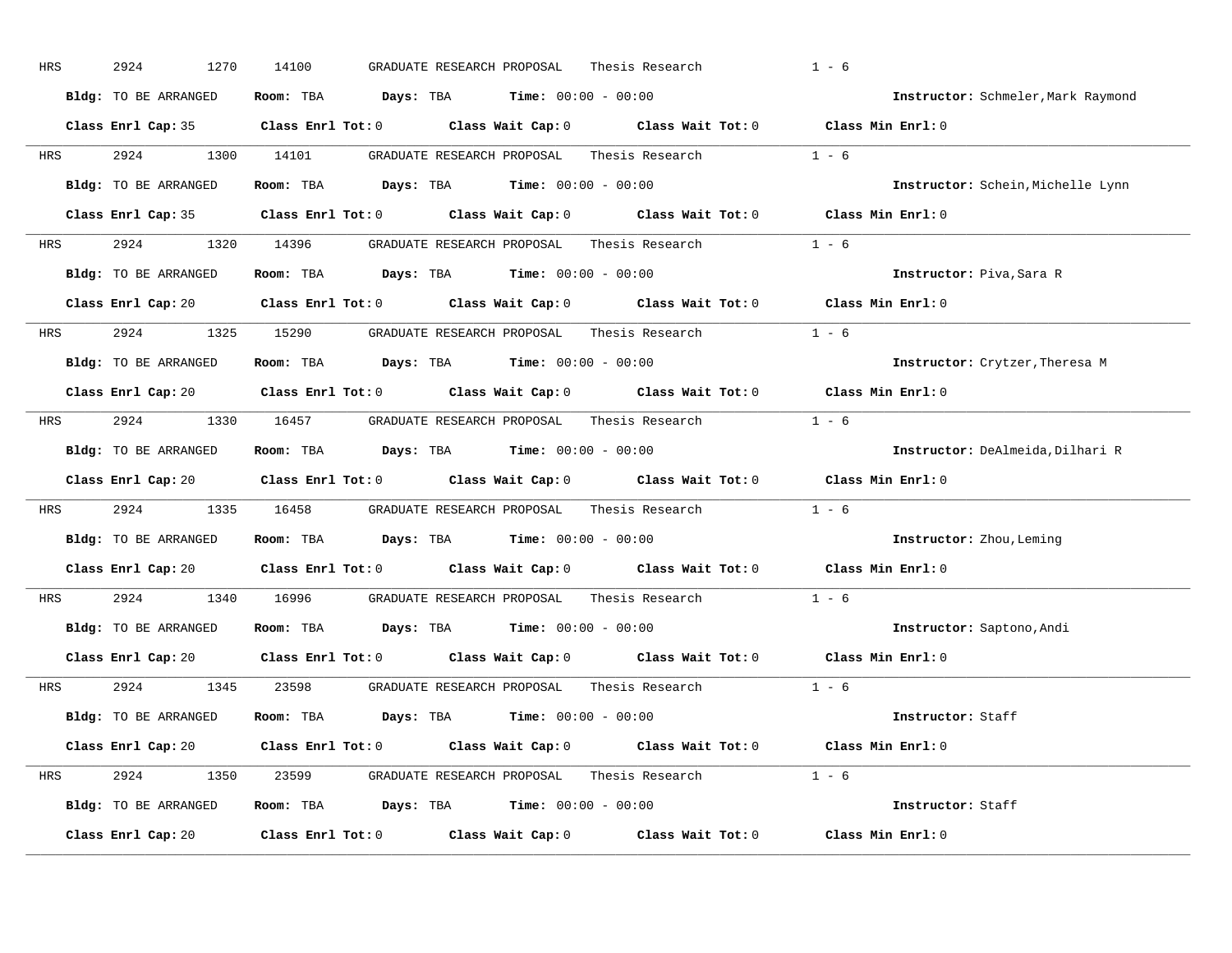#### Report ID: SR201 **University of Pittsburgh** Page No. 97 of 163 **Schedule of Classes for Fall Term 2021-2022** Run Date: 12/17/2020 **Academic Term** Run Time: 00:30:14

| Subject    | Catalog Nbr Section Class Nbr | Course Title                                                                              |                                            | Component                                                                                                                      | Units<br>Topics                   |  |
|------------|-------------------------------|-------------------------------------------------------------------------------------------|--------------------------------------------|--------------------------------------------------------------------------------------------------------------------------------|-----------------------------------|--|
| HRS        | 2924<br>1355                  | 23600                                                                                     | GRADUATE RESEARCH PROPOSAL                 | Thesis Research                                                                                                                | $1 - 6$                           |  |
|            | Bldg: TO BE ARRANGED          | Room: TBA $Days:$ TBA $Time: 00:00 - 00:00$                                               |                                            |                                                                                                                                | Instructor: Staff                 |  |
|            |                               |                                                                                           |                                            | Class Enrl Cap: 20 Class Enrl Tot: 0 Class Wait Cap: 0 Class Wait Tot: 0 Class Min Enrl: 0                                     |                                   |  |
| <b>HRS</b> | 2924 1360 23601               |                                                                                           | GRADUATE RESEARCH PROPOSAL Thesis Research |                                                                                                                                | $1 - 6$                           |  |
|            | Bldg: TO BE ARRANGED          | Room: TBA $Days:$ TBA $Time: 00:00 - 00:00$                                               |                                            |                                                                                                                                | Instructor: Staff                 |  |
|            |                               |                                                                                           |                                            | Class Enrl Cap: 20 Class Enrl Tot: 0 Class Wait Cap: 0 Class Wait Tot: 0 Class Min Enrl: 0                                     |                                   |  |
|            | HRS 2924 1365 23602           |                                                                                           | GRADUATE RESEARCH PROPOSAL Thesis Research |                                                                                                                                | $1 - 6$                           |  |
|            | Bldg: TO BE ARRANGED          | Room: TBA $Days:$ TBA $Time: 00:00 - 00:00$                                               |                                            |                                                                                                                                | Instructor: Staff                 |  |
|            |                               |                                                                                           |                                            | Class Enrl Cap: 20 $\qquad$ Class Enrl Tot: 0 $\qquad$ Class Wait Cap: 0 $\qquad$ Class Wait Tot: 0 $\qquad$ Class Min Enrl: 0 |                                   |  |
|            |                               |                                                                                           |                                            | HRS 2924 1370 23603 GRADUATE RESEARCH PROPOSAL Thesis Research                                                                 | $1 - 6$                           |  |
|            | Bldg: TO BE ARRANGED          | Room: TBA $Days:$ TBA $Time: 00:00 - 00:00$                                               |                                            |                                                                                                                                | Instructor: Staff                 |  |
|            |                               |                                                                                           |                                            | Class Enrl Cap: 20 		 Class Enrl Tot: 0 		 Class Wait Cap: 0 		 Class Wait Tot: 0 		 Class Min Enrl: 0                         |                                   |  |
|            | HRS 2924 1375 23604           |                                                                                           |                                            | GRADUATE RESEARCH PROPOSAL Thesis Research 1 - 6                                                                               |                                   |  |
|            | Bldg: TO BE ARRANGED          | Room: TBA $Days:$ TBA $Time: 00:00 - 00:00$                                               |                                            |                                                                                                                                | Instructor: Staff                 |  |
|            |                               |                                                                                           |                                            | Class Enrl Cap: 20 Class Enrl Tot: 0 Class Wait Cap: 0 Class Wait Tot: 0 Class Min Enrl: 0                                     |                                   |  |
| <b>HRS</b> | 2924                          | 1376 29181                                                                                |                                            | GRADUATE RESEARCH PROPOSAL Thesis Research                                                                                     | $1 - 6$                           |  |
|            | Bldg: TO BE ARRANGED          | Room: TBA $\rule{1em}{0.15mm}$ Days: TBA Time: $00:00 - 00:00$                            |                                            |                                                                                                                                | Instructor: Karg, Patricia E.     |  |
|            |                               |                                                                                           |                                            | Class Enrl Cap: 5 Class Enrl Tot: 0 Class Wait Cap: 0 Class Wait Tot: 0 Class Min Enrl: 0                                      |                                   |  |
|            |                               |                                                                                           |                                            | HRS 2925 1010 13857 GRADUATE RESEARCH Thesis Research 1 - 6                                                                    |                                   |  |
|            | Bldg: TO BE ARRANGED          | Room: TBA $Days:$ TBA $Time: 00:00 - 00:00$                                               |                                            |                                                                                                                                | Instructor: Brach, Jennifer Sokol |  |
|            |                               |                                                                                           |                                            | Class Enrl Cap: 99 Class Enrl Tot: 0 Class Wait Cap: 0 Class Wait Tot: 0 Class Min Enrl: 0                                     |                                   |  |
| HRS        | 2925                          |                                                                                           |                                            | 1020 14164 GRADUATE RESEARCH Thesis Research                                                                                   | $1 - 6$                           |  |
|            | Bldg: TO BE ARRANGED          | Room: TBA $\rule{1em}{0.15mm}$ Days: TBA $\rule{1.15mm}]{0.15mm}$ Time: $0.0100 - 0.0100$ |                                            |                                                                                                                                | Instructor: Carvell, George E     |  |
|            |                               |                                                                                           |                                            | Class Enrl Cap: 35 Class Enrl Tot: 0 Class Wait Cap: 0 Class Wait Tot: 0 Class Min Enrl: 0                                     |                                   |  |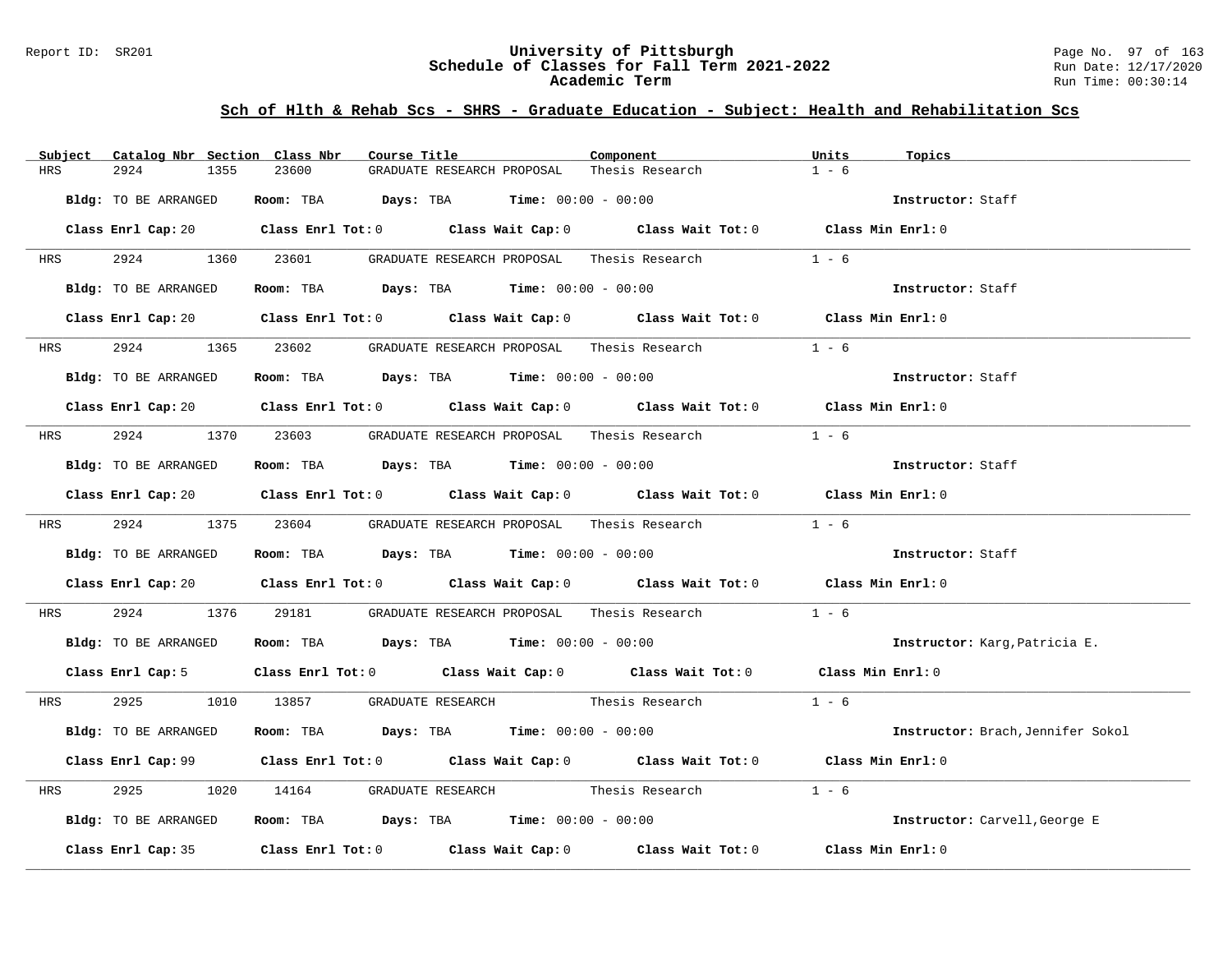| HRS        | 2925<br>1030         | 14165<br>GRADUATE RESEARCH                                                                 | Thesis Research | $1 - 6$                               |
|------------|----------------------|--------------------------------------------------------------------------------------------|-----------------|---------------------------------------|
|            | Bldg: TO BE ARRANGED | Room: TBA $Days:$ TBA $Time: 00:00 - 00:00$                                                |                 | Instructor: Delitto, Anthony          |
|            |                      | Class Enrl Cap: 35 Class Enrl Tot: 0 Class Wait Cap: 0 Class Wait Tot: 0 Class Min Enrl: 0 |                 |                                       |
| <b>HRS</b> | 2925 1040 14166      | GRADUATE RESEARCH Thesis Research $1 - 6$                                                  |                 |                                       |
|            | Bldg: TO BE ARRANGED | Room: TBA Days: TBA Time: $00:00 - 00:00$                                                  |                 | Instructor: Fitzgerald, Gerald G.     |
|            |                      | Class Enrl Cap: 35 Class Enrl Tot: 0 Class Wait Cap: 0 Class Wait Tot: 0 Class Min Enrl: 0 |                 |                                       |
| HRS        |                      |                                                                                            |                 |                                       |
|            | Bldg: TO BE ARRANGED | Room: TBA $\rule{1em}{0.15mm}$ Days: TBA $\rule{1.5mm}{0.15mm}$ Time: $00:00 - 00:00$      |                 | Instructor: Irrgang, James J          |
|            |                      | Class Enrl Cap: 35 Class Enrl Tot: 0 Class Wait Cap: 0 Class Wait Tot: 0 Class Min Enrl: 0 |                 |                                       |
| <b>HRS</b> |                      | 2925 1060 14168 GRADUATE RESEARCH Thesis Research                                          |                 | $1 - 6$                               |
|            | Bldg: TO BE ARRANGED | Room: TBA Days: TBA Time: 00:00 - 00:00 S Block 1nstructor: Kelly, M Kathleen              |                 |                                       |
|            |                      | Class Enrl Cap: 35 Class Enrl Tot: 0 Class Wait Cap: 0 Class Wait Tot: 0 Class Min Enrl: 0 |                 |                                       |
| HRS        |                      | 2925 1070 14169 GRADUATE RESEARCH Thesis Research 1 - 6                                    |                 |                                       |
|            | Bldg: TO BE ARRANGED | Room: TBA $\rule{1em}{0.15mm}$ Days: TBA Time: $00:00 - 00:00$                             |                 | Instructor: Sparto, Patrick J.        |
|            |                      | Class Enrl Cap: 35 Class Enrl Tot: 0 Class Wait Cap: 0 Class Wait Tot: 0 Class Min Enrl: 0 |                 |                                       |
| <b>HRS</b> |                      | 2925 1080 14170 GRADUATE RESEARCH Thesis Research                                          |                 | $1 - 6$                               |
|            | Bldg: TO BE ARRANGED | Room: TBA $Days:$ TBA $Time: 00:00 - 00:00$                                                |                 | Instructor: Van Swearingen, Jessie M  |
|            |                      | Class Enrl Cap: 35 Class Enrl Tot: 0 Class Wait Cap: 0 Class Wait Tot: 0                   |                 | Class Min Enrl: 0                     |
| <b>HRS</b> |                      | 2925 1090 14171 GRADUATE RESEARCH Thesis Research                                          |                 | $1 - 6$                               |
|            | Bldg: TO BE ARRANGED | Room: TBA $Days:$ TBA $Time: 00:00 - 00:00$                                                |                 | Instructor: Whitney, Susan L          |
|            | Class Enrl Cap: 35   | Class Enrl Tot: $0$ Class Wait Cap: $0$ Class Wait Tot: $0$                                |                 | Class Min Enrl: 0                     |
|            |                      | HRS 2925 1100 14172 GRADUATE RESEARCH Thesis Research                                      |                 | $1 - 6$                               |
|            | Bldg: TO BE ARRANGED | Room: TBA $Days:$ TBA $Time: 00:00 - 00:00$                                                |                 | Instructor: Abdelhak, Mervat          |
|            |                      | Class Enrl Cap: 35 Class Enrl Tot: 0 Class Wait Cap: 0 Class Wait Tot: 0 Class Min Enrl: 0 |                 |                                       |
|            |                      | HRS 2925 1110 14173 GRADUATE RESEARCH Thesis Research 1 - 6                                |                 |                                       |
|            | Bldg: TO BE ARRANGED | Room: TBA $Days:$ TBA $Time: 00:00 - 00:00$                                                |                 | Instructor: Anania-Firouzan, Patricia |
|            | Class Enrl Cap: 35   | Class Enrl Tot: $0$ Class Wait Cap: $0$ Class Wait Tot: $0$                                |                 | Class Min Enrl: 0                     |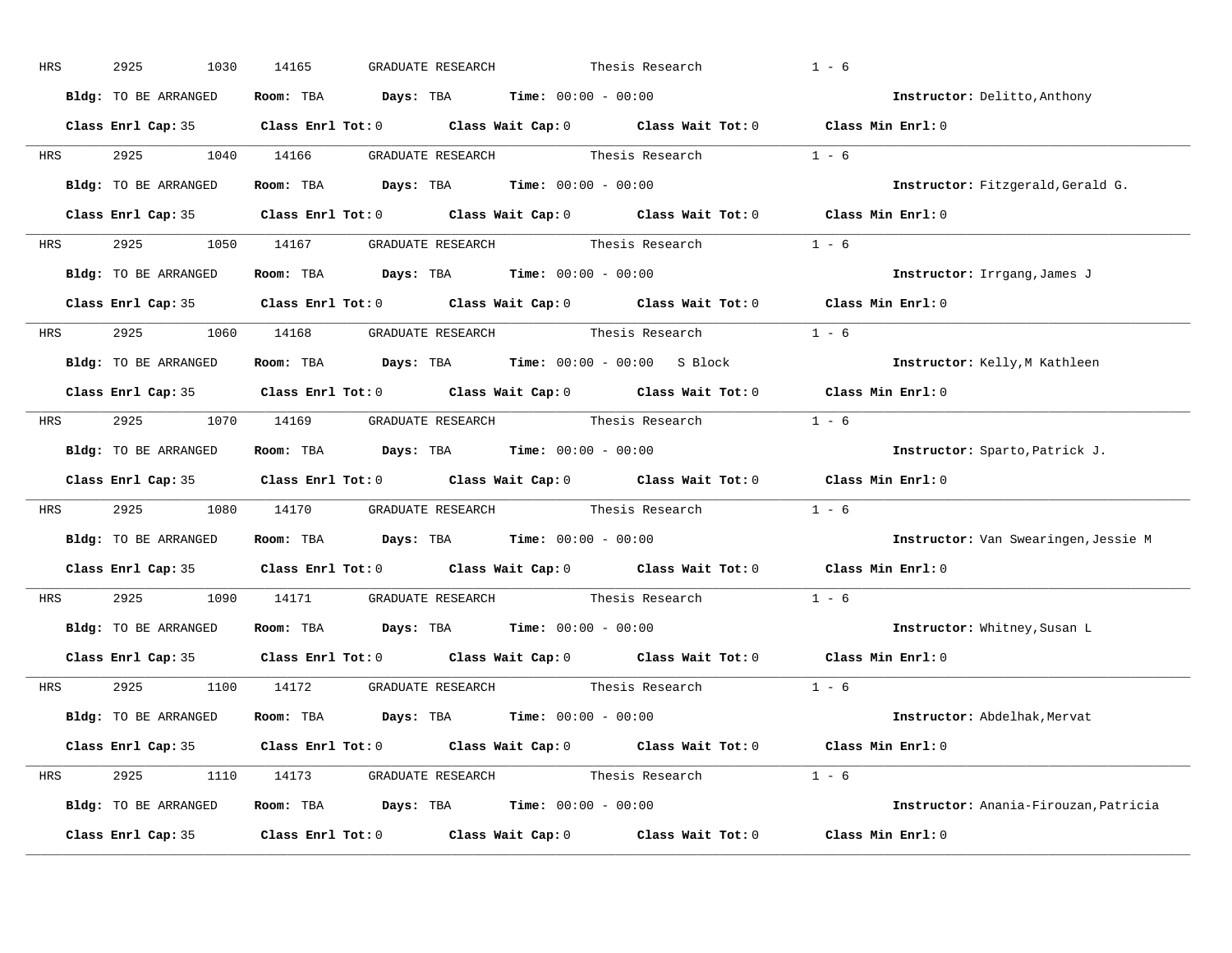#### Report ID: SR201 **University of Pittsburgh** Page No. 99 of 163 **Schedule of Classes for Fall Term 2021-2022** Run Date: 12/17/2020 **Academic Term** Run Time: 00:30:14

| Subject              | Catalog Nbr Section Class Nbr | Course Title                                                                               | Component                         |                 | Units<br>Topics   |                                  |
|----------------------|-------------------------------|--------------------------------------------------------------------------------------------|-----------------------------------|-----------------|-------------------|----------------------------------|
| 2925<br><b>HRS</b>   | 14174<br>1120                 | GRADUATE RESEARCH                                                                          |                                   | Thesis Research | $1 - 6$           |                                  |
| Bldg: TO BE ARRANGED |                               | Room: TBA $Days:$ TBA $Time: 00:00 - 00:00$                                                |                                   |                 |                   | Instructor: Parmanto, Bambang    |
|                      |                               | Class Enrl Cap: 35 Class Enrl Tot: 0 Class Wait Cap: 0 Class Wait Tot: 0 Class Min Enrl: 0 |                                   |                 |                   |                                  |
| <b>HRS</b>           |                               | 2925 1130 14175 GRADUATE RESEARCH Thesis Research                                          |                                   |                 | $1 - 6$           |                                  |
| Bldg: TO BE ARRANGED |                               | Room: TBA $Days:$ TBA $Time: 00:00 - 00:00$                                                |                                   |                 |                   | Instructor: Watzlaf, Valerie J   |
|                      |                               | Class Enrl Cap: 35 Class Enrl Tot: 0 Class Wait Cap: 0 Class Wait Tot: 0 Class Min Enrl: 0 |                                   |                 |                   |                                  |
| 2925 7<br><b>HRS</b> |                               | 1180 14176 GRADUATE RESEARCH Thesis Research                                               |                                   |                 | $1 - 6$           |                                  |
| Bldg: TO BE ARRANGED |                               | Room: TBA $Days:$ TBA $Time: 00:00 - 00:00$                                                |                                   |                 |                   | Instructor: Beals, Kim           |
|                      |                               | Class Enrl Cap: 35 Class Enrl Tot: 0 Class Wait Cap: 0 Class Wait Tot: 0 Class Min Enrl: 0 |                                   |                 |                   |                                  |
|                      |                               | HRS 2925 1210 14177 GRADUATE RESEARCH Thesis Research                                      |                                   |                 | $1 - 6$           |                                  |
| Bldg: TO BE ARRANGED |                               | Room: TBA $Days:$ TBA $Time: 00:00 - 00:00$                                                |                                   |                 |                   | Instructor: Boninger, Michael L. |
|                      |                               | Class Enrl Cap: 35 Class Enrl Tot: 0 Class Wait Cap: 0 Class Wait Tot: 0 Class Min Enrl: 0 |                                   |                 |                   |                                  |
|                      | HRS 2925 1220 14178           |                                                                                            | GRADUATE RESEARCH Thesis Research |                 | $1 - 6$           |                                  |
| Bldg: TO BE ARRANGED |                               | Room: TBA $Days:$ TBA $Time: 00:00 - 00:00$                                                |                                   |                 |                   | Instructor: Brienza, David M     |
|                      |                               | Class Enrl Cap: 35 Class Enrl Tot: 0 Class Wait Cap: 0 Class Wait Tot: 0 Class Min Enrl: 0 |                                   |                 |                   |                                  |
| 2925<br>HRS          |                               | 1240 14179 GRADUATE RESEARCH Thesis Research                                               |                                   |                 | $1 - 6$           |                                  |
| Bldg: TO BE ARRANGED |                               | Room: TBA $Days:$ TBA $Time:$ 00:00 - 00:00                                                |                                   |                 |                   | Instructor: Cooper, Rory A       |
|                      |                               | Class Enrl Cap: 35 Class Enrl Tot: 0 Class Wait Cap: 0 Class Wait Tot: 0 Class Min Enrl: 0 |                                   |                 |                   |                                  |
| <b>HRS</b>           |                               | 2925 1250 14180 GRADUATE RESEARCH Thesis Research 1 - 6                                    |                                   |                 |                   |                                  |
| Bldg: TO BE ARRANGED |                               | Room: TBA $\rule{1em}{0.15mm}$ Days: TBA Time: $00:00 - 00:00$                             |                                   |                 |                   | Instructor: Ding, Dan            |
|                      |                               | Class Enrl Cap: 35 Class Enrl Tot: 0 Class Wait Cap: 0 Class Wait Tot: 0 Class Min Enrl: 0 |                                   |                 |                   |                                  |
| 2925<br>HRS          | 1280                          | 14181 GRADUATE RESEARCH Thesis Research                                                    |                                   |                 | $1 - 6$           |                                  |
| Bldg: TO BE ARRANGED |                               | Room: TBA $\rule{1em}{0.15mm}$ Days: TBA $\rule{1.15mm}]{0.15mm}$ Time: $00:00 - 00:00$    |                                   |                 |                   | Instructor: Tai, Changfeng       |
| Class Enrl Cap: 35   |                               | Class Enrl Tot: $0$ Class Wait Cap: $0$ Class Wait Tot: $0$                                |                                   |                 | Class Min Enrl: 0 |                                  |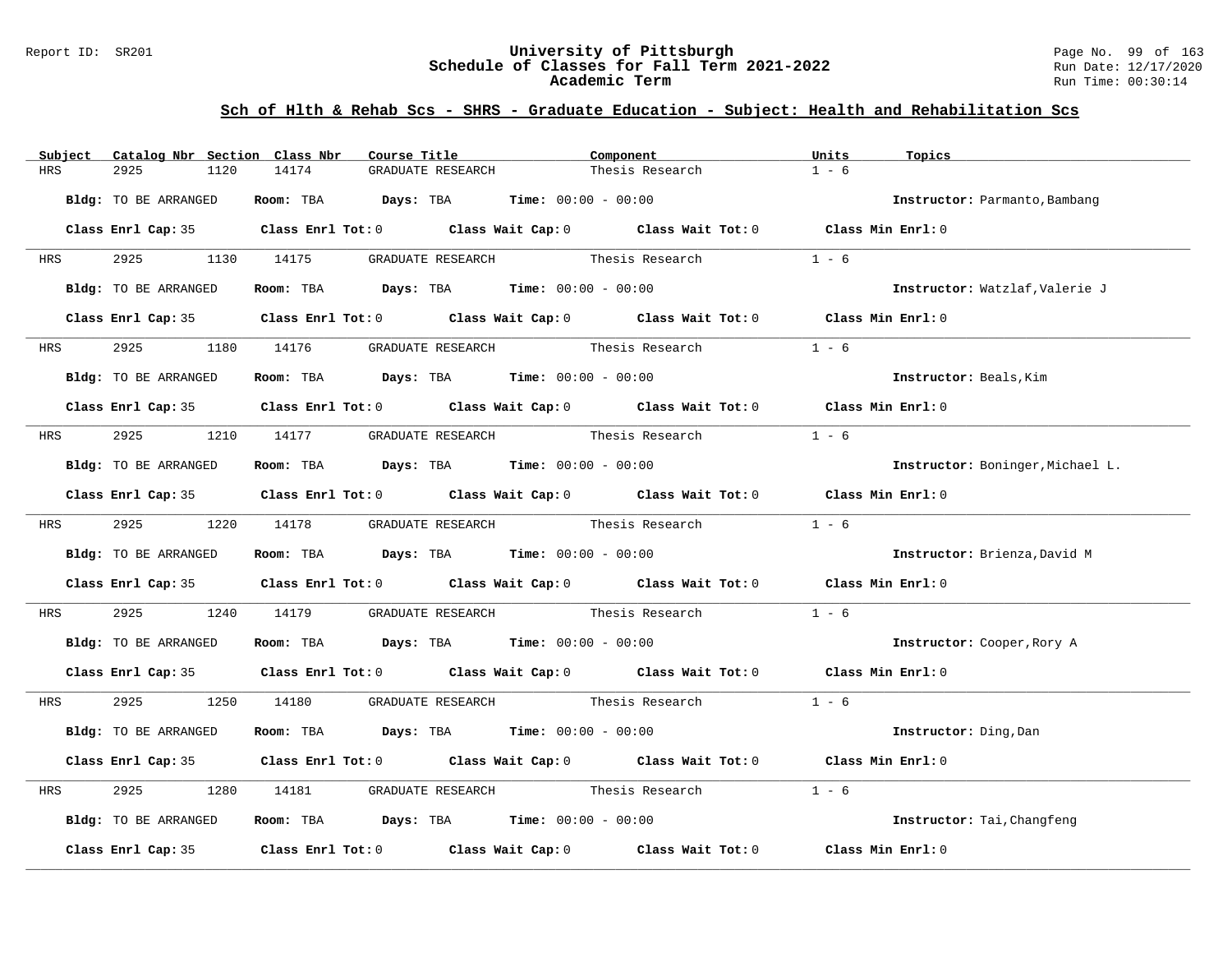| HRS                                                                                                            | 2925<br>1290         | 14182<br>GRADUATE RESEARCH                                                                          | Thesis Research   | $1 - 6$                            |
|----------------------------------------------------------------------------------------------------------------|----------------------|-----------------------------------------------------------------------------------------------------|-------------------|------------------------------------|
|                                                                                                                | Bldg: TO BE ARRANGED | Room: TBA $\rule{1em}{0.15mm}$ Days: TBA Time: $00:00 - 00:00$                                      |                   | Instructor: McCue, Michael Patrick |
|                                                                                                                |                      | Class Enrl Cap: 35 Class Enrl Tot: 0 Class Wait Cap: 0 Class Wait Tot: 0 Class Min Enrl: 0          |                   |                                    |
| HRS                                                                                                            | 2925<br>1300         | 14183<br>GRADUATE RESEARCH                                                                          | Thesis Research   | $1 - 6$                            |
|                                                                                                                | Bldg: TO BE ARRANGED | Room: TBA $Days:$ TBA $Time: 00:00 - 00:00$                                                         |                   | Instructor: Schein, Michelle Lynn  |
|                                                                                                                |                      | Class Enrl Cap: 35 Class Enrl Tot: 0 Class Wait Cap: 0 Class Wait Tot: 0 Class Min Enrl: 0          |                   |                                    |
| HRS                                                                                                            |                      | 2925 1310 14184 GRADUATE RESEARCH Thesis Research 1 - 6                                             |                   |                                    |
|                                                                                                                | Bldg: TO BE ARRANGED | Room: TBA $\rule{1em}{0.15mm}$ Days: TBA Time: $00:00 - 00:00$                                      |                   | Instructor: Schmeler, Mark Raymond |
|                                                                                                                |                      | Class Enrl Cap: 35 Class Enrl Tot: 0 Class Wait Cap: 0 Class Wait Tot: 0 Class Min Enrl: 0          |                   |                                    |
| HRS FOR THE STATE OF THE STATE OF THE STATE OF THE STATE OF THE STATE OF THE STATE OF THE STATE OF THE STATE O | 2925 1320 14185      | GRADUATE RESEARCH Thesis Research                                                                   |                   | $1 - 6$                            |
|                                                                                                                | Bldg: TO BE ARRANGED | Room: TBA $Days:$ TBA $Time: 00:00 - 00:00$                                                         |                   | Instructor: Pearlman, Jonathan Lee |
|                                                                                                                |                      | Class Enrl Cap: 35 Class Enrl Tot: 0 Class Wait Cap: 0 Class Wait Tot: 0                            |                   | Class Min Enrl: 0                  |
|                                                                                                                |                      | HRS 2925 1330 14186 GRADUATE RESEARCH Thesis Research 1 - 6                                         |                   |                                    |
|                                                                                                                | Bldg: TO BE ARRANGED | $\texttt{Days:}$ TBA $\texttt{Time:}$ 00:00 - 00:00<br>Room: TBA                                    |                   | Instructor: Crytzer, Theresa M     |
|                                                                                                                |                      | Class Enrl Cap: 35 Class Enrl Tot: 0 Class Wait Cap: 0 Class Wait Tot: 0                            |                   | Class Min Enrl: 0                  |
| HRS                                                                                                            | 2925<br>1340         | GRADUATE RESEARCH Thesis Research<br>14187                                                          |                   | $1 - 6$                            |
|                                                                                                                | Bldg: TO BE ARRANGED | Room: TBA<br>$\texttt{DayS:}$ TBA $\texttt{Time:}$ 00:00 - 00:00                                    |                   | Instructor: Schutte, Jamie Lynn    |
|                                                                                                                |                      | Class Enrl Cap: 35 Class Enrl Tot: 0 Class Wait Cap: 0 Class Wait Tot: 0                            |                   | Class Min Enrl: 0                  |
| HRS                                                                                                            | 2925<br>1350         | GRADUATE RESEARCH<br>14273                                                                          | Thesis Research   | $1 - 6$                            |
|                                                                                                                | Bldg: TO BE ARRANGED | Room: TBA $Days: TBA$ Time: $00:00 - 00:00$                                                         |                   | Instructor: Baker, Nancy Adele     |
|                                                                                                                |                      | Class Enrl Cap: 20 $\qquad$ Class Enrl Tot: 0 $\qquad$ Class Wait Cap: 0 $\qquad$ Class Wait Tot: 0 |                   | Class Min Enrl: 0                  |
| HRS                                                                                                            | 2925                 | 1360 14274                                                                                          |                   | $1 - 6$                            |
|                                                                                                                | Bldg: TO BE ARRANGED | Room: TBA $\rule{1em}{0.15mm}$ Days: TBA $\rule{1.5mm}{0.15mm}$ Time: $00:00 - 00:00$               |                   | Instructor: Chisholm, Denise       |
|                                                                                                                |                      | Class Enrl Cap: 20 Class Enrl Tot: 0 Class Wait Cap: 0 Class Wait Tot: 0 Class Min Enrl: 0          |                   |                                    |
| HRS                                                                                                            | 2925 1390            | 14275 GRADUATE RESEARCH Thesis Research 1 - 6                                                       |                   |                                    |
|                                                                                                                | Bldg: TO BE ARRANGED | Room: TBA $Days:$ TBA $Time: 00:00 - 00:00$                                                         |                   | Instructor: Skidmore, Elizabeth R. |
|                                                                                                                | Class Enrl Cap: 20   | Class Enrl Tot: 0<br>Class Wait Cap: 0                                                              | Class Wait Tot: 0 | Class Min Enrl: 0                  |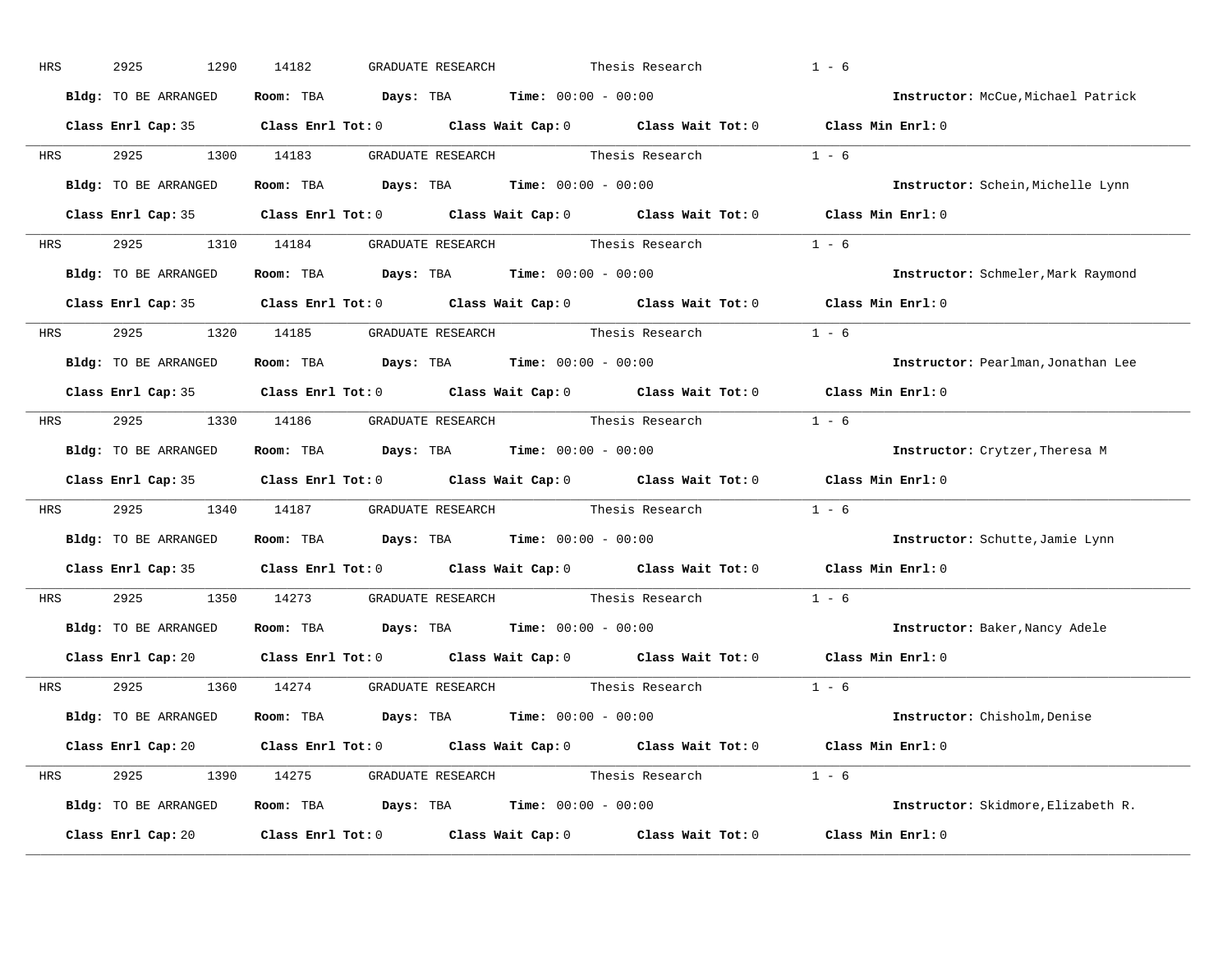#### Report ID: SR201 **University of Pittsburgh** Page No. 101 of 163 **Schedule of Classes for Fall Term 2021-2022** Run Date: 12/17/2020 **Academic Term** Run Time: 00:30:14

| Subject    | Catalog Nbr Section Class Nbr | Course Title                                                                          | Component                                                                                                                      | Units<br>Topics                        |
|------------|-------------------------------|---------------------------------------------------------------------------------------|--------------------------------------------------------------------------------------------------------------------------------|----------------------------------------|
| HRS        | 2925<br>1415                  | 15291<br>GRADUATE RESEARCH                                                            | Thesis Research                                                                                                                | $1 - 6$                                |
|            | Bldg: TO BE ARRANGED          | Room: TBA Days: TBA                                                                   | <b>Time:</b> $00:00 - 00:00$                                                                                                   | Instructor: Koontz, Alicia M.          |
|            |                               |                                                                                       | Class Enrl Cap: 20 $\qquad$ Class Enrl Tot: 0 $\qquad$ Class Wait Cap: 0 $\qquad$ Class Wait Tot: 0 $\qquad$ Class Min Enrl: 0 |                                        |
| <b>HRS</b> | 2925 2020                     | 1420 16459<br>GRADUATE RESEARCH                                                       | Thesis Research                                                                                                                | $1 - 6$                                |
|            | Bldg: TO BE ARRANGED          | Room: TBA $Days:$ TBA $Time: 00:00 - 00:00$                                           |                                                                                                                                | Instructor: DeAlmeida, Dilhari R       |
|            |                               |                                                                                       | Class Enrl Cap: 20 Class Enrl Tot: 0 Class Wait Cap: 0 Class Wait Tot: 0 Class Min Enrl: 0                                     |                                        |
| <b>HRS</b> | 2925                          | 1425 16460                                                                            |                                                                                                                                | $1 - 6$                                |
|            | Bldg: TO BE ARRANGED          | Room: TBA $Days: TBA$ Time: $00:00 - 00:00$                                           |                                                                                                                                | Instructor: Zhou, Leming               |
|            |                               |                                                                                       | Class Enrl Cap: 20 Class Enrl Tot: 0 Class Wait Cap: 0 Class Wait Tot: 0 Class Min Enrl: 0                                     |                                        |
| HRS        |                               | 2925 1460 18251 GRADUATE RESEARCH Thesis Research                                     |                                                                                                                                | $1 - 6$                                |
|            | Bldg: TO BE ARRANGED          | Room: TBA $\rule{1em}{0.15mm}$ Days: TBA $\rule{1.5mm}{0.15mm}$ Time: $00:00 - 00:00$ |                                                                                                                                | Instructor: Pearlman, Jonathan Lee     |
|            |                               |                                                                                       | Class Enrl Cap: 20 Class Enrl Tot: 0 Class Wait Cap: 0 Class Wait Tot: 0 Class Min Enrl: 0                                     |                                        |
| <b>HRS</b> | 2925 1465 21488               |                                                                                       | GRADUATE RESEARCH Thesis Research                                                                                              | $1 - 6$                                |
|            | Bldg: TO BE ARRANGED          | Room: TBA $\rule{1em}{0.15mm}$ Days: TBA Time: $00:00 - 00:00$                        |                                                                                                                                | Instructor: Nagai, Takashi             |
|            |                               |                                                                                       | Class Enrl Cap: 20 Class Enrl Tot: 0 Class Wait Cap: 0 Class Wait Tot: 0 Class Min Enrl: 0                                     |                                        |
| HRS        | 2925<br>1470                  | 21497                                                                                 |                                                                                                                                | $1 - 6$                                |
|            | Bldg: TO BE ARRANGED          | <b>Room:</b> TBA $\qquad \qquad$ Days: TBA $\qquad \qquad$ Time: $00:00 - 00:00$      |                                                                                                                                | Instructor: Allison, Katelyn Fleishman |
|            |                               |                                                                                       | Class Enrl Cap: 20 Class Enrl Tot: 0 Class Wait Cap: 0 Class Wait Tot: 0 Class Min Enrl: 0                                     |                                        |
| HRS        | 2925 1475                     | 22246                                                                                 | GRADUATE RESEARCH Thesis Research                                                                                              | $1 - 6$                                |
|            | Bldg: TO BE ARRANGED          | Room: TBA $Days: TBA$ Time: $00:00 - 00:00$                                           |                                                                                                                                | Instructor: Bendixen, Roxanna Marie    |
|            |                               |                                                                                       | Class Enrl Cap: 20 $\qquad$ Class Enrl Tot: 0 $\qquad$ Class Wait Cap: 0 $\qquad$ Class Wait Tot: 0                            | Class Min Enrl: 0                      |
| HRS        | 2925<br>1480                  | 22247                                                                                 | GRADUATE RESEARCH Thesis Research                                                                                              | $1 - 6$                                |
|            | Bldg: TO BE ARRANGED          | Room: TBA $Days:$ TBA $Time: 00:00 - 00:00$                                           |                                                                                                                                | Instructor: Sethi, Amit                |
|            | Class Enrl Cap: 20            |                                                                                       | Class Enrl Tot: $0$ $Class$ Wait Cap: $0$ $Class$ Wait Tot: $0$                                                                | Class Min Enrl: 0                      |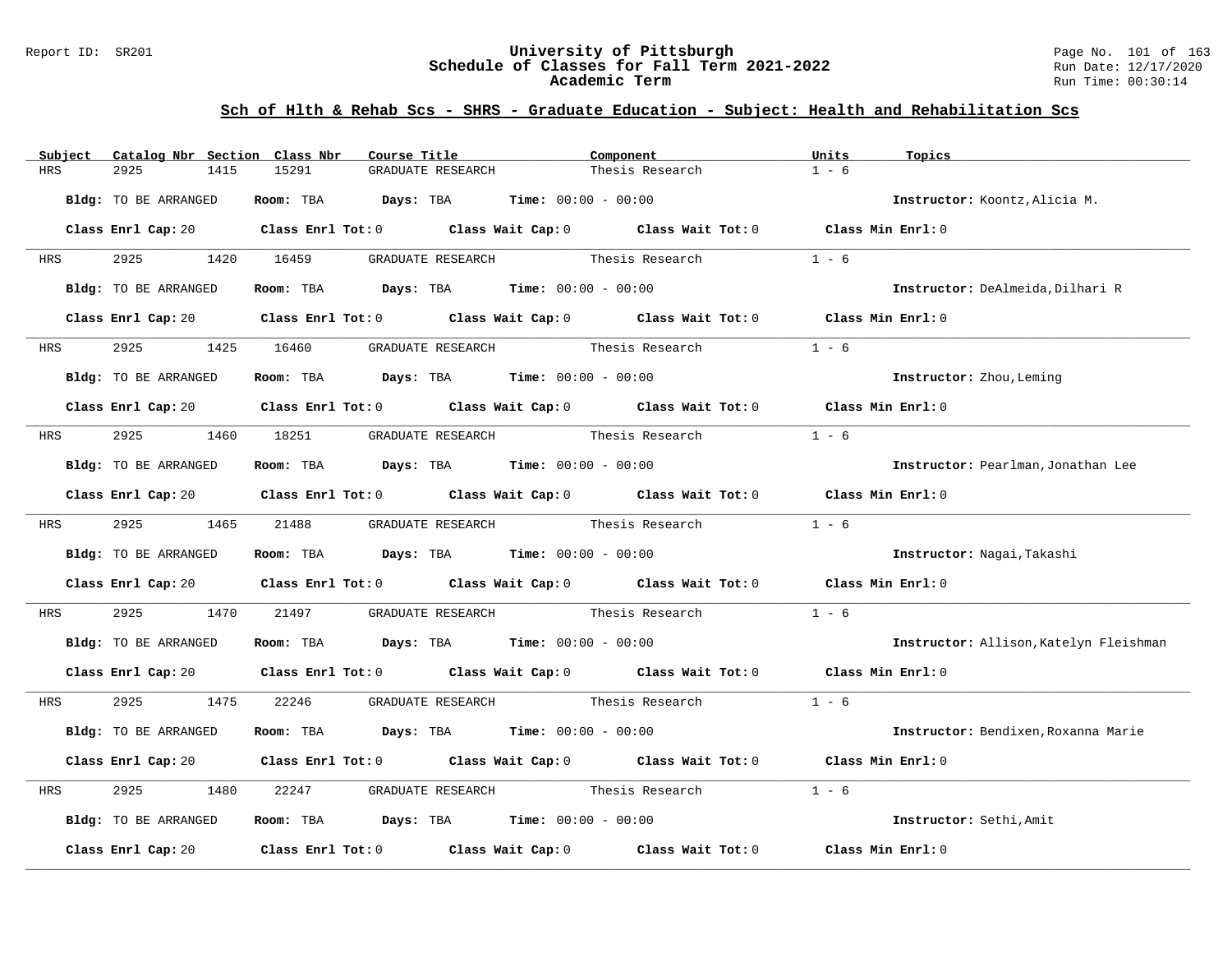| HRS        | 2925<br>1485         | 22248<br>GRADUATE RESEARCH                                                                 | $1 - 6$<br>Thesis Research               |  |
|------------|----------------------|--------------------------------------------------------------------------------------------|------------------------------------------|--|
|            | Bldg: TO BE ARRANGED | Room: TBA $Days:$ TBA $Time: 00:00 - 00:00$                                                | Instructor: Toto, Pamela Ellen           |  |
|            |                      | Class Enrl Cap: 20 Class Enrl Tot: 0 Class Wait Cap: 0 Class Wait Tot: 0 Class Min Enrl: 0 |                                          |  |
|            |                      | HRS 2925 1490 23480 GRADUATE RESEARCH Thesis Research 1 - 6                                |                                          |  |
|            | Bldg: TO BE ARRANGED | Room: TBA $Days:$ TBA Time: $00:00 - 00:00$                                                | Instructor: Saptono, Andi                |  |
|            |                      | Class Enrl Cap: 20 Class Enrl Tot: 0 Class Wait Cap: 0 Class Wait Tot: 0 Class Min Enrl: 0 |                                          |  |
|            |                      | HRS 2925 1500 23605 GRADUATE RESEARCH Thesis Research 1 - 6                                |                                          |  |
|            |                      | <b>Bldg:</b> TO BE ARRANGED <b>Room:</b> TBA <b>Days:</b> TBA <b>Time:</b> $00:00 - 00:00$ | <b>Instructor:</b> Connaboy, Christopher |  |
|            |                      | Class Enrl Cap: 20 Class Enrl Tot: 0 Class Wait Cap: 0 Class Wait Tot: 0 Class Min Enrl: 0 |                                          |  |
|            |                      | HRS $2925$ 1505 23606 GRADUATE RESEARCH Thesis Research 1 - 6                              |                                          |  |
|            | Bldg: TO BE ARRANGED | Room: TBA $\rule{1em}{0.15mm}$ Days: TBA $\rule{1.15mm}]{0.15mm}$ Time: $0.000 - 0.000$    | Instructor: Staff                        |  |
|            |                      | Class Enrl Cap: 20 Class Enrl Tot: 0 Class Wait Cap: 0 Class Wait Tot: 0 Class Min Enrl: 0 |                                          |  |
|            |                      | HRS 2925 1510 23607 GRADUATE RESEARCH Thesis Research 1 - 6                                |                                          |  |
|            | Bldg: TO BE ARRANGED | Room: TBA $\rule{1em}{0.15mm}$ Days: TBA Time: $00:00 - 00:00$                             | Instructor: Staff                        |  |
|            |                      | Class Enrl Cap: 20 Class Enrl Tot: 0 Class Wait Cap: 0 Class Wait Tot: 0 Class Min Enrl: 0 |                                          |  |
|            |                      | HRS 2925 1515 23608 GRADUATE RESEARCH Thesis Research 1 - 6                                |                                          |  |
|            |                      | Bldg: TO BE ARRANGED Room: TBA Days: TBA Time: 00:00 - 00:00                               | Instructor: Staff                        |  |
|            |                      | Class Enrl Cap: 20 Class Enrl Tot: 0 Class Wait Cap: 0 Class Wait Tot: 0 Class Min Enrl: 0 |                                          |  |
| <b>HRS</b> |                      | 2925 1520 23609 GRADUATE RESEARCH Thesis Research                                          | $1 - 6$                                  |  |
|            |                      | Bldg: TO BE ARRANGED Room: TBA Days: TBA Time: 00:00 - 00:00                               | Instructor: Staff                        |  |
|            |                      | Class Enrl Cap: 20 Class Enrl Tot: 0 Class Wait Cap: 0 Class Wait Tot: 0 Class Min Enrl: 0 |                                          |  |
|            |                      | HRS 2925 1525 23610 GRADUATE_RESEARCH Thesis_Research 1 - 6                                |                                          |  |
|            |                      | Bldg: TO BE ARRANGED Room: TBA Days: TBA Time: 00:00 - 00:00                               | <b>Instructor:</b> Staff                 |  |
|            |                      | Class Enrl Cap: 20 Class Enrl Tot: 0 Class Wait Cap: 0 Class Wait Tot: 0 Class Min Enrl: 0 |                                          |  |
|            |                      | HRS 2925 1526 29182 GRADUATE RESEARCH Thesis Research 1 - 6                                |                                          |  |
|            |                      | Bldg: TO BE ARRANGED Room: TBA Days: TBA Time: 00:00 - 00:00                               | Instructor: Karg, Patricia E.            |  |
|            | Class Enrl Cap: 5    | Class Enrl Tot: 0 Class Wait Cap: 0 Class Wait Tot: 0 Class Min Enrl: 0                    |                                          |  |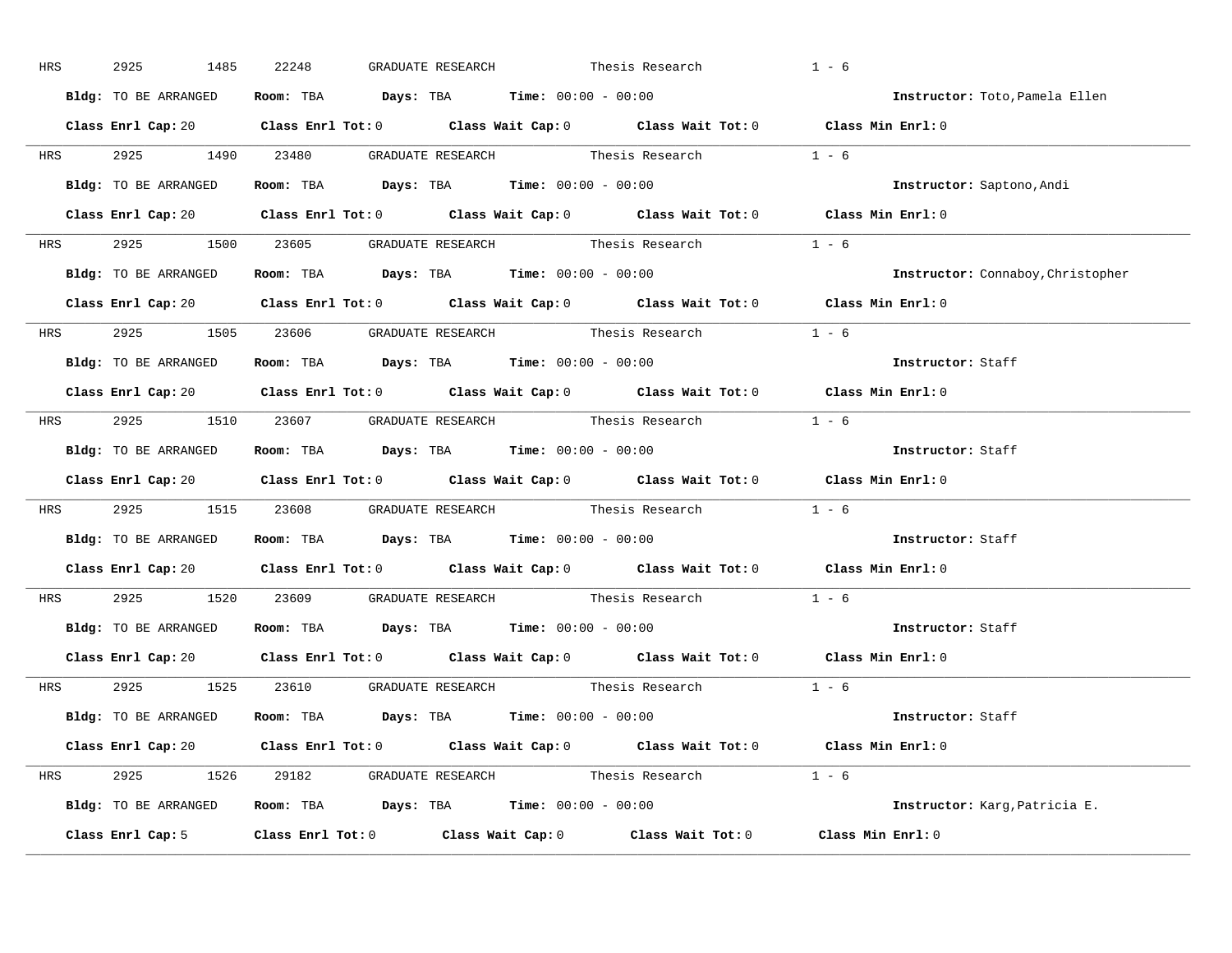#### Report ID: SR201 **University of Pittsburgh** Page No. 103 of 163 **Schedule of Classes for Fall Term 2021-2022** Run Date: 12/17/2020 **Academic Term** Run Time: 00:30:14

| Subject    | Catalog Nbr Section Class Nbr | Course Title                                | Component                                                                                           | Units<br>Topics                     |
|------------|-------------------------------|---------------------------------------------|-----------------------------------------------------------------------------------------------------|-------------------------------------|
| <b>HRS</b> | 2926<br>1020                  | 13995<br>SCHOLARLY PAPER                    | Directed Studies                                                                                    | $1 - 6$                             |
|            | Bldg: TO BE ARRANGED          | Room: TBA Days: TBA                         | <b>Time:</b> $00:00 - 00:00$                                                                        | Instructor: Skidmore, Elizabeth R.  |
|            |                               |                                             | Class Enrl Cap: 99 Class Enrl Tot: 0 Class Wait Cap: 0 Class Wait Tot: 0 Class Min Enrl: 0          |                                     |
| HRS        | 2926 1030 13996               | SCHOLARLY PAPER                             | Directed Studies                                                                                    | $1 - 6$                             |
|            | Bldg: TO BE ARRANGED          | Room: TBA $Days:$ TBA $Time: 00:00 - 00:00$ |                                                                                                     | Instructor: Chisholm, Denise        |
|            |                               |                                             | Class Enrl Cap: 99 $\hbox{Class Enrl Tot:0}$ Class Wait Cap: 0 $\hbox{Class Wal}$ Class Wait Tot: 0 | Class Min Enrl: 0                   |
| <b>HRS</b> | 2926                          | 1040 13997<br>SCHOLARLY PAPER               | Directed Studies                                                                                    | $1 - 6$                             |
|            | Bldg: TO BE ARRANGED          | Room: TBA $Days:$ TBA $Time: 00:00 - 00:00$ |                                                                                                     | Instructor: Baker, Nancy Adele      |
|            |                               |                                             | Class Enrl Cap: 99 Class Enrl Tot: 0 Class Wait Cap: 0 Class Wait Tot: 0 Class Min Enrl: 0          |                                     |
| HRS        | 2926 1060 14188               |                                             | SCHOLARLY PAPER Directed Studies                                                                    | $1 - 6$                             |
|            | Bldg: TO BE ARRANGED          | Room: TBA $Days:$ TBA $Time: 00:00 - 00:00$ |                                                                                                     | Instructor: Brach, Jennifer Sokol   |
|            |                               |                                             |                                                                                                     | Class Min Enrl: 0                   |
| <b>HRS</b> | 2926 1070 14189               |                                             | SCHOLARLY PAPER Directed Studies                                                                    | $1 - 6$                             |
|            | Bldg: TO BE ARRANGED          | Room: TBA $Days:$ TBA $Time: 00:00 - 00:00$ |                                                                                                     | Instructor: Carvell, George E       |
|            |                               |                                             | Class Enrl Cap: 99 Class Enrl Tot: 0 Class Wait Cap: 0 Class Wait Tot: 0 Class Min Enrl: 0          |                                     |
| HRS        | 2926<br>1080                  | 14190                                       | SCHOLARLY PAPER Directed Studies                                                                    | $1 - 6$                             |
|            | Bldg: TO BE ARRANGED          | Room: TBA $Days:$ TBA Time: $00:00 - 00:00$ |                                                                                                     | Instructor: Delitto, Anthony        |
|            |                               |                                             | Class Enrl Cap: 99 Class Enrl Tot: 0 Class Wait Cap: 0 Class Wait Tot: 0 Class Min Enrl: 0          |                                     |
| HRS        | 2926 1090 14191               |                                             | SCHOLARLY PAPER Directed Studies 1 - 6                                                              |                                     |
|            | Bldg: TO BE ARRANGED          | Room: TBA $Days:$ TBA $Time: 00:00 - 00:00$ |                                                                                                     | Instructor: Fitzgerald, Gerald G.   |
|            |                               |                                             | Class Enrl Cap: 99 Class Enrl Tot: 0 Class Wait Cap: 0 Class Wait Tot: 0                            | Class Min Enrl: 0                   |
| HRS        | 2926<br>1095                  | 22249<br>SCHOLARLY PAPER                    | Directed Studies                                                                                    | $1 - 6$                             |
|            | Bldg: TO BE ARRANGED          | Room: TBA $Days:$ TBA Time: $00:00 - 00:00$ |                                                                                                     | Instructor: Bendixen, Roxanna Marie |
|            | Class Enrl Cap: 99            |                                             | Class Enrl Tot: $0$ Class Wait Cap: $0$ Class Wait Tot: $0$                                         | Class Min Enrl: 0                   |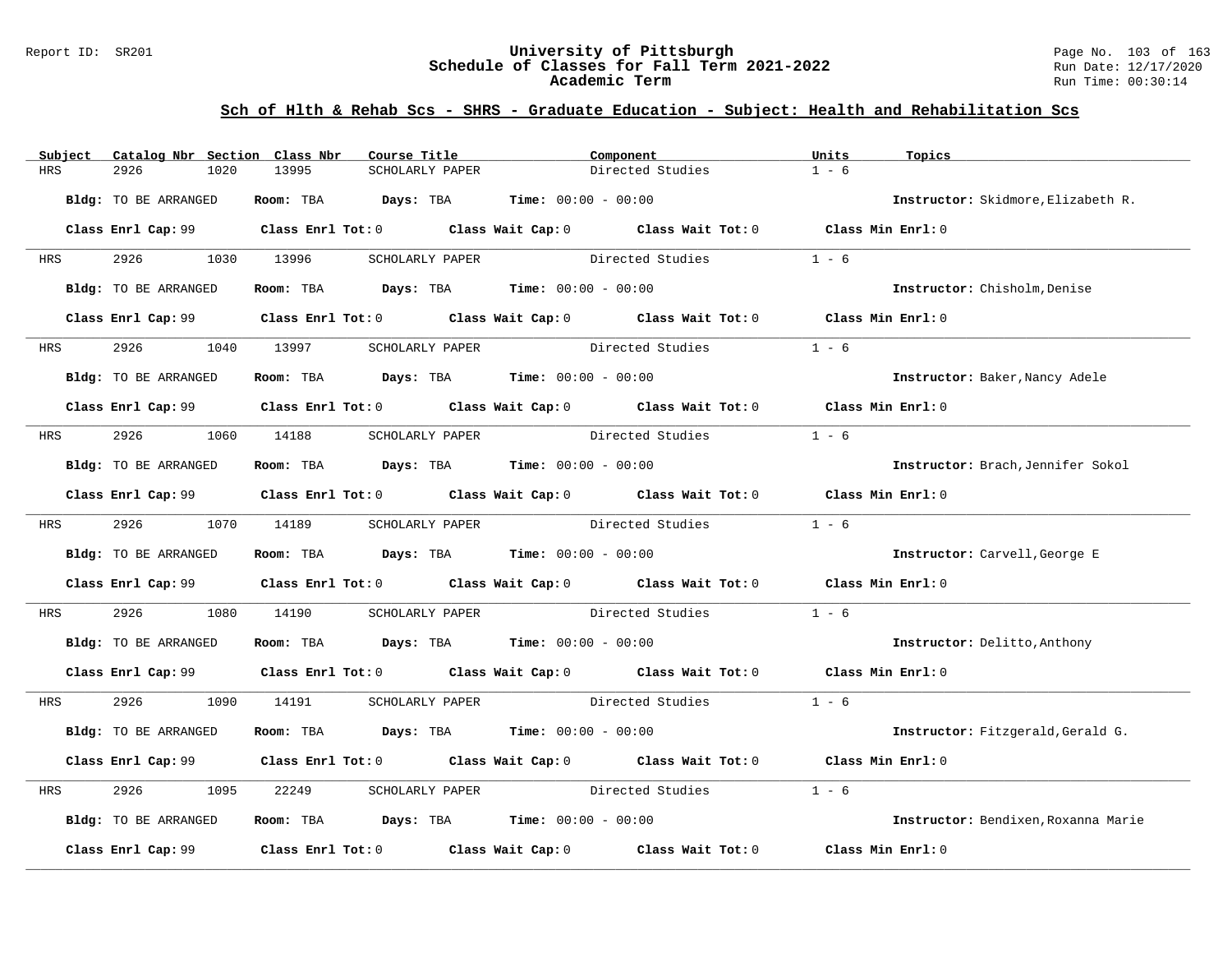| HRS        | 2926<br>1100         | 14192 | SCHOLARLY PAPER                                              |                                  | Directed Studies                                                                                    | $1 - 6$                                                                                    |
|------------|----------------------|-------|--------------------------------------------------------------|----------------------------------|-----------------------------------------------------------------------------------------------------|--------------------------------------------------------------------------------------------|
|            | Bldg: TO BE ARRANGED |       | Room: TBA $Days:$ TBA $Time: 00:00 - 00:00$                  |                                  |                                                                                                     | Instructor: Irrgang, James J                                                               |
|            |                      |       |                                                              |                                  |                                                                                                     | Class Enrl Cap: 99 Class Enrl Tot: 0 Class Wait Cap: 0 Class Wait Tot: 0 Class Min Enrl: 0 |
|            | HRS 2926 1110 14193  |       |                                                              |                                  | SCHOLARLY PAPER Directed Studies                                                                    | $1 - 6$                                                                                    |
|            | Bldg: TO BE ARRANGED |       | Room: TBA $Days:$ TBA Time: $00:00 - 00:00$                  |                                  |                                                                                                     | Instructor: Kelly, M Kathleen                                                              |
|            |                      |       |                                                              |                                  |                                                                                                     | Class Enrl Cap: 99 Class Enrl Tot: 0 Class Wait Cap: 0 Class Wait Tot: 0 Class Min Enrl: 0 |
|            |                      |       |                                                              |                                  | HRS 2926 1120 14194 SCHOLARLY PAPER Directed Studies 1 - 6                                          |                                                                                            |
|            |                      |       | Bldg: TO BE ARRANGED Room: TBA Days: TBA Time: 00:00 - 00:00 |                                  |                                                                                                     | Instructor: Sparto, Patrick J.                                                             |
|            |                      |       |                                                              |                                  |                                                                                                     | Class Enrl Cap: 99 Class Enrl Tot: 0 Class Wait Cap: 0 Class Wait Tot: 0 Class Min Enrl: 0 |
|            |                      |       | HRS 2926 1130 14195 SCHOLARLY PAPER                          |                                  | Directed Studies                                                                                    | $1 - 6$                                                                                    |
|            | Bldg: TO BE ARRANGED |       | Room: TBA $Days:$ TBA $Time: 00:00 - 00:00$                  |                                  |                                                                                                     | Instructor: Van Swearingen, Jessie M                                                       |
|            |                      |       |                                                              |                                  |                                                                                                     | Class Enrl Cap: 99 Class Enrl Tot: 0 Class Wait Cap: 0 Class Wait Tot: 0 Class Min Enrl: 0 |
| HRS        |                      |       |                                                              |                                  | 2926 1140 14196 SCHOLARLY PAPER Directed Studies 1 - 6                                              |                                                                                            |
|            | Bldg: TO BE ARRANGED |       | Room: TBA $Days:$ TBA $Time: 00:00 - 00:00$                  |                                  |                                                                                                     | Instructor: Whitney, Susan L                                                               |
|            |                      |       |                                                              |                                  |                                                                                                     | Class Enrl Cap: 99 Class Enrl Tot: 0 Class Wait Cap: 0 Class Wait Tot: 0 Class Min Enrl: 0 |
| <b>HRS</b> |                      |       |                                                              |                                  | 2926 1150 14197 SCHOLARLY PAPER Directed Studies 1 - 6                                              |                                                                                            |
|            | Bldg: TO BE ARRANGED |       | Room: TBA $Days:$ TBA $Time: 00:00 - 00:00$                  |                                  |                                                                                                     | Instructor: Abdelhak, Mervat                                                               |
|            |                      |       |                                                              |                                  | Class Enrl Cap: $99$ Class Enrl Tot: 0 Class Wait Cap: 0 Class Wait Tot: 0                          | Class Min Enrl: 0                                                                          |
| <b>HRS</b> | 2926 1160 14198      |       |                                                              | SCHOLARLY PAPER Directed Studies |                                                                                                     | $1 - 6$                                                                                    |
|            |                      |       | Bldg: TO BE ARRANGED Room: TBA Days: TBA Time: 00:00 - 00:00 |                                  |                                                                                                     | Instructor: Anania-Firouzan, Patricia                                                      |
|            |                      |       |                                                              |                                  | Class Enrl Cap: 99 $\qquad$ Class Enrl Tot: 0 $\qquad$ Class Wait Cap: 0 $\qquad$ Class Wait Tot: 0 | Class Min Enrl: 0                                                                          |
|            |                      |       | HRS 2926 1170 14199 SCHOLARLY PAPER                          |                                  | Directed Studies 1 - 6                                                                              |                                                                                            |
|            | Bldg: TO BE ARRANGED |       | Room: TBA $Days:$ TBA $Time: 00:00 - 00:00$                  |                                  |                                                                                                     | Instructor: Parmanto, Bambang                                                              |
|            |                      |       |                                                              |                                  |                                                                                                     | Class Enrl Cap: 99 Class Enrl Tot: 0 Class Wait Cap: 0 Class Wait Tot: 0 Class Min Enrl: 0 |
|            |                      |       |                                                              |                                  | HRS 2926 1180 14200 SCHOLARLY PAPER Directed Studies 1 - 6                                          |                                                                                            |
|            | Bldg: TO BE ARRANGED |       | Room: TBA $Days:$ TBA $Time: 00:00 - 00:00$                  |                                  |                                                                                                     | Instructor: Watzlaf, Valerie J                                                             |
|            | Class Enrl Cap: 99   |       |                                                              |                                  | Class Enrl Tot: $0$ Class Wait Cap: $0$ Class Wait Tot: $0$                                         | Class Min Enrl: 0                                                                          |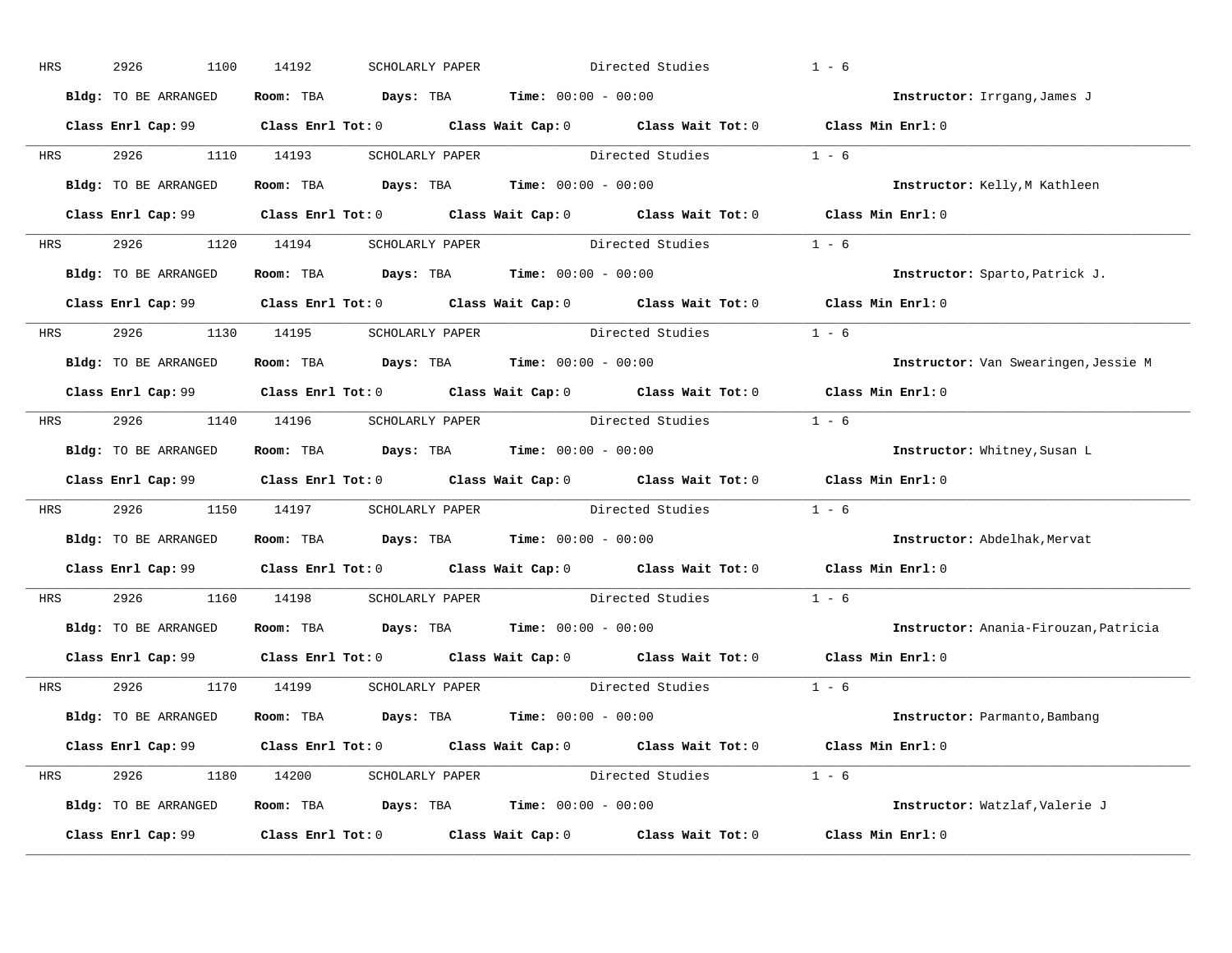#### Report ID: SR201 **University of Pittsburgh** Page No. 105 of 163 **Schedule of Classes for Fall Term 2021-2022** Run Date: 12/17/2020 **Academic Term** Run Time: 00:30:14

|            | Subject Catalog Nbr Section Class Nbr | Course Title                                                                          | Component                                                                                           | Units<br>Topics                   |
|------------|---------------------------------------|---------------------------------------------------------------------------------------|-----------------------------------------------------------------------------------------------------|-----------------------------------|
| HRS        | 2926<br>1230                          | 14201<br>SCHOLARLY PAPER                                                              | Directed Studies                                                                                    | $1 - 6$                           |
|            | Bldg: TO BE ARRANGED                  | Room: TBA $Days:$ TBA $Time: 00:00 - 00:00$                                           |                                                                                                     | Instructor: Beals, Kim            |
|            |                                       |                                                                                       | Class Enrl Cap: 99 Class Enrl Tot: 0 Class Wait Cap: 0 Class Wait Tot: 0 Class Min Enrl: 0          |                                   |
| <b>HRS</b> | 2926                                  | 1260 14202                                                                            | SCHOLARLY PAPER Directed Studies                                                                    | $1 - 6$                           |
|            | Bldg: TO BE ARRANGED                  | Room: TBA $Days:$ TBA $Time: 00:00 - 00:00$                                           |                                                                                                     | Instructor: Koontz, Alicia M.     |
|            |                                       |                                                                                       | Class Enrl Cap: 99 Class Enrl Tot: 0 Class Wait Cap: 0 Class Wait Tot: 0 Class Min Enrl: 0          |                                   |
| <b>HRS</b> | 2926                                  | SCHOLARLY PAPER<br>1270 14203                                                         | Directed Studies                                                                                    | $1 - 6$                           |
|            | Bldg: TO BE ARRANGED                  | Room: TBA $Days:$ TBA $Time: 00:00 - 00:00$                                           |                                                                                                     | Instructor: Brienza, David M      |
|            |                                       |                                                                                       | Class Enrl Cap: 99 Class Enrl Tot: 0 Class Wait Cap: 0 Class Wait Tot: 0 Class Min Enrl: 0          |                                   |
| <b>HRS</b> | 2926 100                              | 1290 14204<br>SCHOLARLY PAPER                                                         | Directed Studies                                                                                    | $1 - 6$                           |
|            | Bldg: TO BE ARRANGED                  | Room: TBA $Days:$ TBA $Time: 00:00 - 00:00$                                           |                                                                                                     | Instructor: Cooper, Rory A        |
|            |                                       |                                                                                       | Class Enrl Cap: 99 Class Enrl Tot: 0 Class Wait Cap: 0 Class Wait Tot: 0 Class Min Enrl: 0          |                                   |
|            |                                       | HRS 2926 1300 14205 SCHOLARLY PAPER                                                   | Directed Studies                                                                                    | $1 - 6$                           |
|            | Bldg: TO BE ARRANGED                  | Room: TBA $\rule{1em}{0.15mm}$ Days: TBA Time: $00:00 - 00:00$                        |                                                                                                     | Instructor: Ding, Dan             |
|            |                                       |                                                                                       | Class Enrl Cap: 99 Class Enrl Tot: 0 Class Wait Cap: 0 Class Wait Tot: 0 Class Min Enrl: 0          |                                   |
| <b>HRS</b> | 2926                                  | 1310 14206                                                                            | SCHOLARLY PAPER Directed Studies                                                                    | $1 - 6$                           |
|            | Bldg: TO BE ARRANGED                  | <b>Room:</b> TBA $\qquad \qquad$ Days: TBA $\qquad \qquad$ Time: $00:00 - 00:00$      |                                                                                                     | Instructor: Endres, Deborah Lynn  |
|            |                                       |                                                                                       | Class Enrl Cap: 99 Class Enrl Tot: 0 Class Wait Cap: 0 Class Wait Tot: 0 Class Min Enrl: 0          |                                   |
|            | HRS 2926                              |                                                                                       | 1320 14207 SCHOLARLY PAPER Directed Studies 1 - 6                                                   |                                   |
|            | Bldg: TO BE ARRANGED                  | Room: TBA $Days:$ TBA $Time: 00:00 - 00:00$                                           |                                                                                                     | Instructor: Schein, Michelle Lynn |
|            |                                       |                                                                                       | Class Enrl Cap: 99 Class Enrl Tot: 0 Class Wait Cap: 0 Class Wait Tot: 0 Class Min Enrl: 0          |                                   |
| HRS        | 2926<br>1330                          | 14208                                                                                 | SCHOLARLY PAPER Directed Studies                                                                    | $1 - 6$                           |
|            | Bldg: TO BE ARRANGED                  | Room: TBA $\rule{1em}{0.15mm}$ Days: TBA $\rule{1.5mm}{0.15mm}$ Time: $00:00 - 00:00$ |                                                                                                     | Instructor: Tai, Changfeng        |
|            |                                       |                                                                                       | Class Enrl Cap: 99 $\qquad$ Class Enrl Tot: 0 $\qquad$ Class Wait Cap: 0 $\qquad$ Class Wait Tot: 0 | Class Min Enrl: 0                 |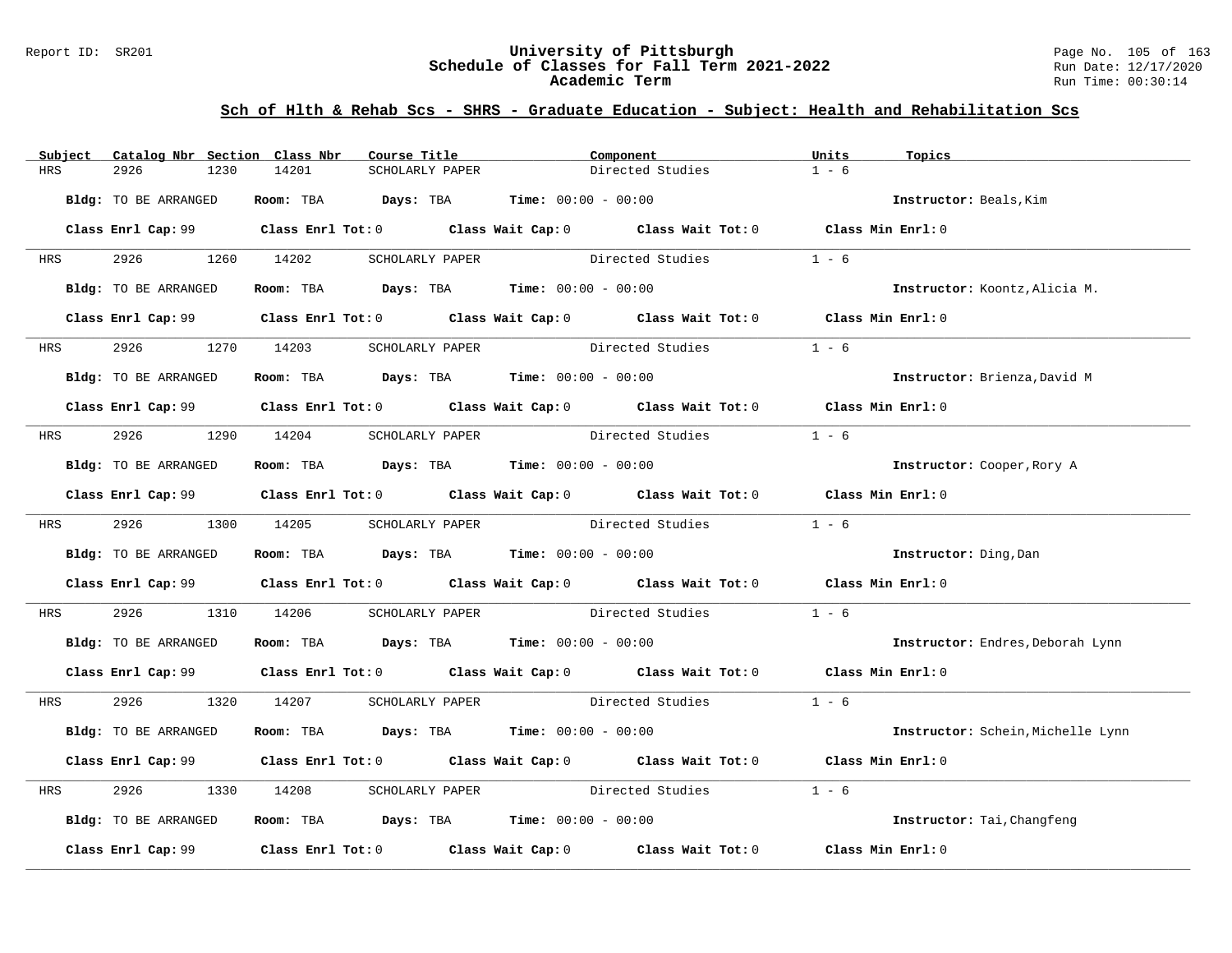| HRS        | 2926<br>1340         | 14209<br>SCHOLARLY PAPER                                     | Directed Studies                                                                                    | $1 - 6$                                |
|------------|----------------------|--------------------------------------------------------------|-----------------------------------------------------------------------------------------------------|----------------------------------------|
|            | Bldg: TO BE ARRANGED | Room: OCTBA $Days: W$ Time: $16:00 - 17:20$                  |                                                                                                     | Instructor: McCue, Michael Patrick     |
|            |                      |                                                              | Class Enrl Cap: 99 Class Enrl Tot: 0 Class Wait Cap: 0 Class Wait Tot: 0 Class Min Enrl: 0          |                                        |
|            | HRS 2926 1370 14210  |                                                              | SCHOLARLY PAPER Directed Studies                                                                    | $1 - 6$                                |
|            | Bldg: TO BE ARRANGED | Room: TBA $Days:$ TBA Time: $00:00 - 00:00$                  |                                                                                                     | Instructor: Seelman, Katherine Delores |
|            |                      |                                                              | Class Enrl Cap: 99 Class Enrl Tot: 0 Class Wait Cap: 0 Class Wait Tot: 0 Class Min Enrl: 0          |                                        |
|            |                      |                                                              | HRS 2926 1390 14211 SCHOLARLY PAPER Directed Studies 1 - 6                                          |                                        |
|            |                      | Bldg: TO BE ARRANGED Room: TBA Days: TBA Time: 00:00 - 00:00 |                                                                                                     | Instructor: Schutte, Jamie Lynn        |
|            |                      |                                                              | Class Enrl Cap: 99 Class Enrl Tot: 0 Class Wait Cap: 0 Class Wait Tot: 0 Class Min Enrl: 0          |                                        |
|            |                      |                                                              | HRS 2926 1415 15292 SCHOLARLY PAPER Directed Studies                                                | $1 - 6$                                |
|            | Bldg: TO BE ARRANGED | Room: TBA $Days:$ TBA $Time: 00:00 - 00:00$                  |                                                                                                     | Instructor: Saptono, Andi              |
|            |                      |                                                              | Class Enrl Cap: 99 Class Enrl Tot: 0 Class Wait Cap: 0 Class Wait Tot: 0 Class Min Enrl: 0          |                                        |
|            |                      |                                                              | HRS 2926 1420 16461 SCHOLARLY PAPER Directed Studies 1 - 6                                          |                                        |
|            | Bldg: TO BE ARRANGED | Room: TBA $Days:$ TBA $Time: 00:00 - 00:00$                  |                                                                                                     | Instructor: DeAlmeida, Dilhari R       |
|            |                      |                                                              | Class Enrl Cap: 99 Class Enrl Tot: 0 Class Wait Cap: 0 Class Wait Tot: 0 Class Min Enrl: 0          |                                        |
| <b>HRS</b> |                      |                                                              | 2926 1425 16462 SCHOLARLY PAPER Directed Studies 1 - 6                                              |                                        |
|            | Bldg: TO BE ARRANGED | Room: TBA $Days:$ TBA $Time: 00:00 - 00:00$                  |                                                                                                     | Instructor: Zhou, Leming               |
|            |                      |                                                              | Class Enrl Cap: $99$ Class Enrl Tot: 0 Class Wait Cap: 0 Class Wait Tot: 0                          | Class Min Enrl: 0                      |
| <b>HRS</b> |                      |                                                              | 2926 1430 17711 SCHOLARLY PAPER Directed Studies                                                    | $1 - 6$                                |
|            |                      | Bldg: TO BE ARRANGED ROOM: TBA Days: TBA Time: 00:00 - 00:00 |                                                                                                     | Instructor: Brewer, Bambi R            |
|            |                      |                                                              | Class Enrl Cap: 99 $\qquad$ Class Enrl Tot: 0 $\qquad$ Class Wait Cap: 0 $\qquad$ Class Wait Tot: 0 | Class Min Enrl: 0                      |
|            |                      | HRS 2926 1435 21489 SCHOLARLY PAPER                          | Directed Studies 1 - 6                                                                              |                                        |
|            | Bldg: TO BE ARRANGED | Room: TBA $Days:$ TBA $Time: 00:00 - 00:00$                  |                                                                                                     | Instructor: Nagai, Takashi             |
|            |                      |                                                              | Class Enrl Cap: 99 Class Enrl Tot: 0 Class Wait Cap: 0 Class Wait Tot: 0 Class Min Enrl: 0          |                                        |
|            |                      |                                                              | HRS 2926 1440 21496 SCHOLARLY PAPER Directed Studies 1 - 6                                          |                                        |
|            | Bldg: TO BE ARRANGED | Room: TBA $Days: TBA$ Time: $00:00 - 00:00$                  |                                                                                                     | Instructor: Allison, Katelyn Fleishman |
|            |                      |                                                              | Class Enrl Cap: 99 Class Enrl Tot: 0 Class Wait Cap: 0 Class Wait Tot: 0 Class Min Enrl: 0          |                                        |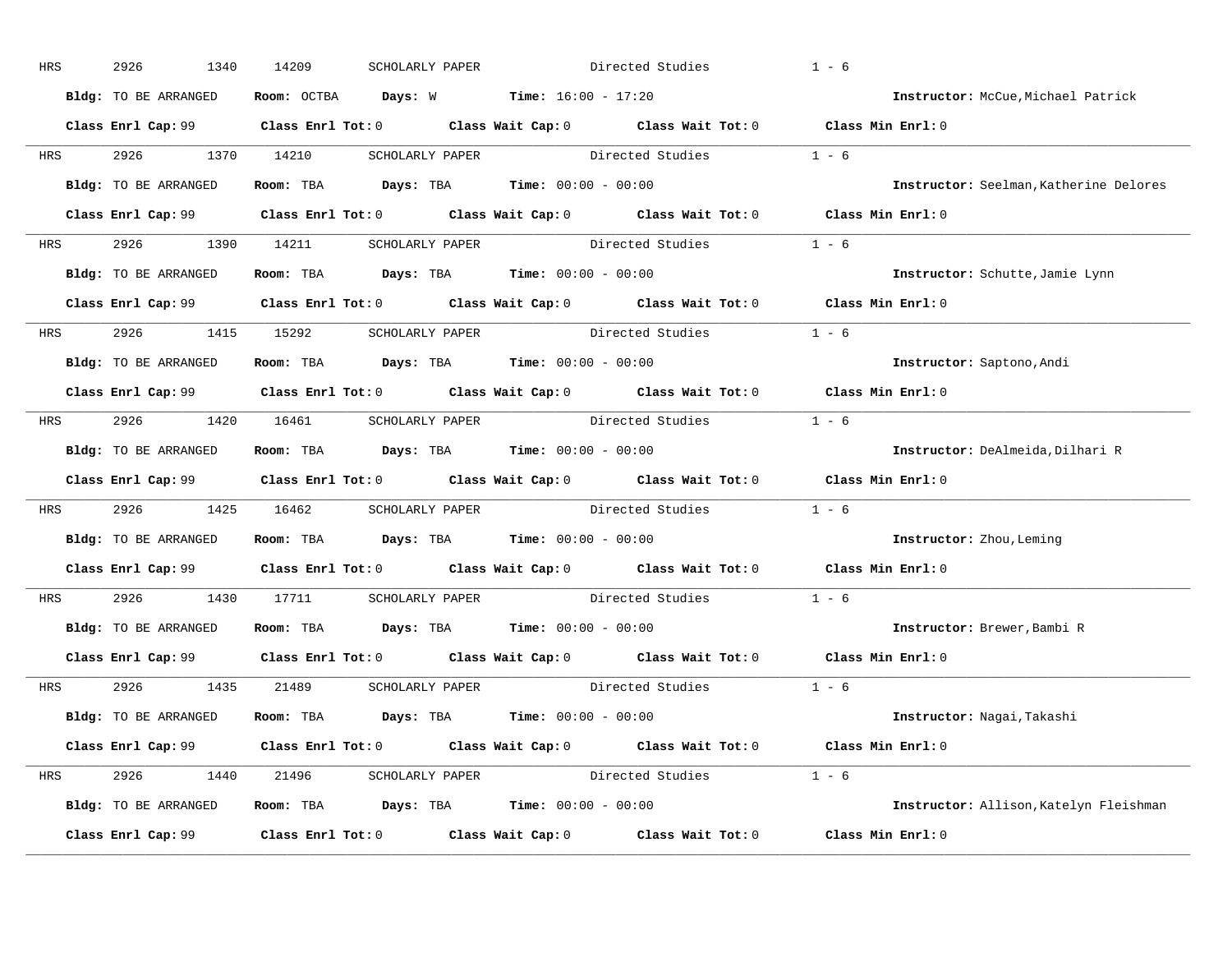#### Report ID: SR201 **University of Pittsburgh** Page No. 107 of 163 **Schedule of Classes for Fall Term 2021-2022** Run Date: 12/17/2020 **Academic Term** Run Time: 00:30:14

| Subject    | Catalog Nbr Section Class Nbr | Course Title                                                                               | Component             |                                        | Units   | Topics                              |
|------------|-------------------------------|--------------------------------------------------------------------------------------------|-----------------------|----------------------------------------|---------|-------------------------------------|
| <b>HRS</b> | 2926<br>1445                  | 22250<br>SCHOLARLY PAPER                                                                   |                       | Directed Studies                       | $1 - 6$ |                                     |
|            |                               |                                                                                            |                       |                                        |         |                                     |
|            | Bldg: TO BE ARRANGED          | Room: TBA $Days:$ TBA $Time: 00:00 - 00:00$                                                |                       |                                        |         | Instructor: Sethi, Amit             |
|            |                               |                                                                                            |                       |                                        |         |                                     |
|            |                               | Class Enrl Cap: 99 Class Enrl Tot: 0 Class Wait Cap: 0 Class Wait Tot: 0 Class Min Enrl: 0 |                       |                                        |         |                                     |
|            |                               |                                                                                            |                       |                                        |         |                                     |
| <b>HRS</b> |                               | 2926 1450 22251 SCHOLARLY PAPER                                                            |                       | Directed Studies                       | $1 - 6$ |                                     |
|            |                               |                                                                                            |                       |                                        |         | Instructor: Toto, Pamela Ellen      |
|            | Bldg: TO BE ARRANGED          | Room: TBA $Days: TBA$ Time: $00:00 - 00:00$                                                |                       |                                        |         |                                     |
|            |                               | Class Enrl Cap: 99 Class Enrl Tot: 0 Class Wait Cap: 0 Class Wait Tot: 0 Class Min Enrl: 0 |                       |                                        |         |                                     |
|            |                               |                                                                                            |                       |                                        |         |                                     |
|            | HRS 2926 1455 22252           |                                                                                            |                       | SCHOLARLY PAPER Directed Studies 1 - 6 |         |                                     |
|            |                               |                                                                                            |                       |                                        |         |                                     |
|            | Bldg: TO BE ARRANGED          | Room: TBA $Days: TBA$ Time: $00:00 - 00:00$                                                |                       |                                        |         | Instructor: Akins, Jonathan Stephen |
|            |                               |                                                                                            |                       |                                        |         |                                     |
|            |                               | Class Enrl Cap: 99 Class Enrl Tot: 0 Class Wait Cap: 0 Class Wait Tot: 0 Class Min Enrl: 0 |                       |                                        |         |                                     |
|            |                               |                                                                                            |                       |                                        |         |                                     |
| HRS        | 2926<br>1460                  | 22253                                                                                      |                       | SCHOLARLY PAPER Directed Studies       | $1 - 6$ |                                     |
|            |                               |                                                                                            |                       |                                        |         |                                     |
|            | Bldg: TO BE ARRANGED          | Room: TBA $Days:$ TBA Time: $00:00 - 00:00$                                                |                       |                                        |         | Instructor: Peterson, Sara Lynn     |
|            |                               |                                                                                            |                       |                                        |         |                                     |
|            |                               | Class Enrl Cap: 99 Class Enrl Tot: 0 Class Wait Cap: 0 Class Wait Tot: 0 Class Min Enrl: 0 |                       |                                        |         |                                     |
| <b>HRS</b> |                               | 2926 1465 22254 SCHOLARLY PAPER                                                            | Directed Studies      |                                        | $1 - 6$ |                                     |
|            |                               |                                                                                            |                       |                                        |         |                                     |
|            | Bldg: TO BE ARRANGED          | Room: TBA Days: TBA                                                                        | $Time: 00:00 - 00:00$ |                                        |         | Instructor:                         |
|            |                               | Class Enrl Cap: 99 Class Enrl Tot: 0 Class Wait Cap: 0 Class Wait Tot: 0 Class Min Enrl: 0 |                       |                                        |         |                                     |
|            |                               |                                                                                            |                       |                                        |         |                                     |
| <b>HRS</b> |                               | 2926 1470 23611 SCHOLARLY PAPER Directed Studies 1 - 6                                     |                       |                                        |         |                                     |
|            |                               |                                                                                            |                       |                                        |         |                                     |
|            | Bldg: TO BE ARRANGED          | Room: TBA $Days:$ TBA $Time: 00:00 - 00:00$                                                |                       |                                        |         | Instructor: Staff                   |
|            |                               |                                                                                            |                       |                                        |         |                                     |
|            |                               | Class Enrl Cap: 99 Class Enrl Tot: 0 Class Wait Cap: 0 Class Wait Tot: 0 Class Min Enrl: 0 |                       |                                        |         |                                     |
|            |                               |                                                                                            |                       |                                        |         |                                     |
| <b>HRS</b> |                               | 2926 1475 23612 SCHOLARLY PAPER                                                            |                       | Directed Studies                       | $1 - 6$ |                                     |
|            |                               | Room: TBA $Days:$ TBA $Time:$ 00:00 - 00:00                                                |                       |                                        |         | Instructor: Staff                   |
|            | Bldg: TO BE ARRANGED          |                                                                                            |                       |                                        |         |                                     |
|            |                               | Class Enrl Cap: 99 Class Enrl Tot: 0 Class Wait Cap: 0 Class Wait Tot: 0 Class Min Enrl: 0 |                       |                                        |         |                                     |
|            |                               |                                                                                            |                       |                                        |         |                                     |
| HRS        | 2926                          | 1480 23613                                                                                 |                       | SCHOLARLY PAPER Directed Studies 1 - 6 |         |                                     |
|            |                               |                                                                                            |                       |                                        |         |                                     |
|            | Bldg: TO BE ARRANGED          | Room: TBA $\rule{1em}{0.15mm}$ Days: TBA $\rule{1.5mm}{0.15mm}$ Time: $00:00 - 00:00$      |                       |                                        |         | Instructor: Staff                   |
|            |                               |                                                                                            |                       |                                        |         |                                     |
|            |                               | Class Enrl Cap: 99 Class Enrl Tot: 0 Class Wait Cap: 0 Class Wait Tot: 0 Class Min Enrl: 0 |                       |                                        |         |                                     |
|            |                               |                                                                                            |                       |                                        |         |                                     |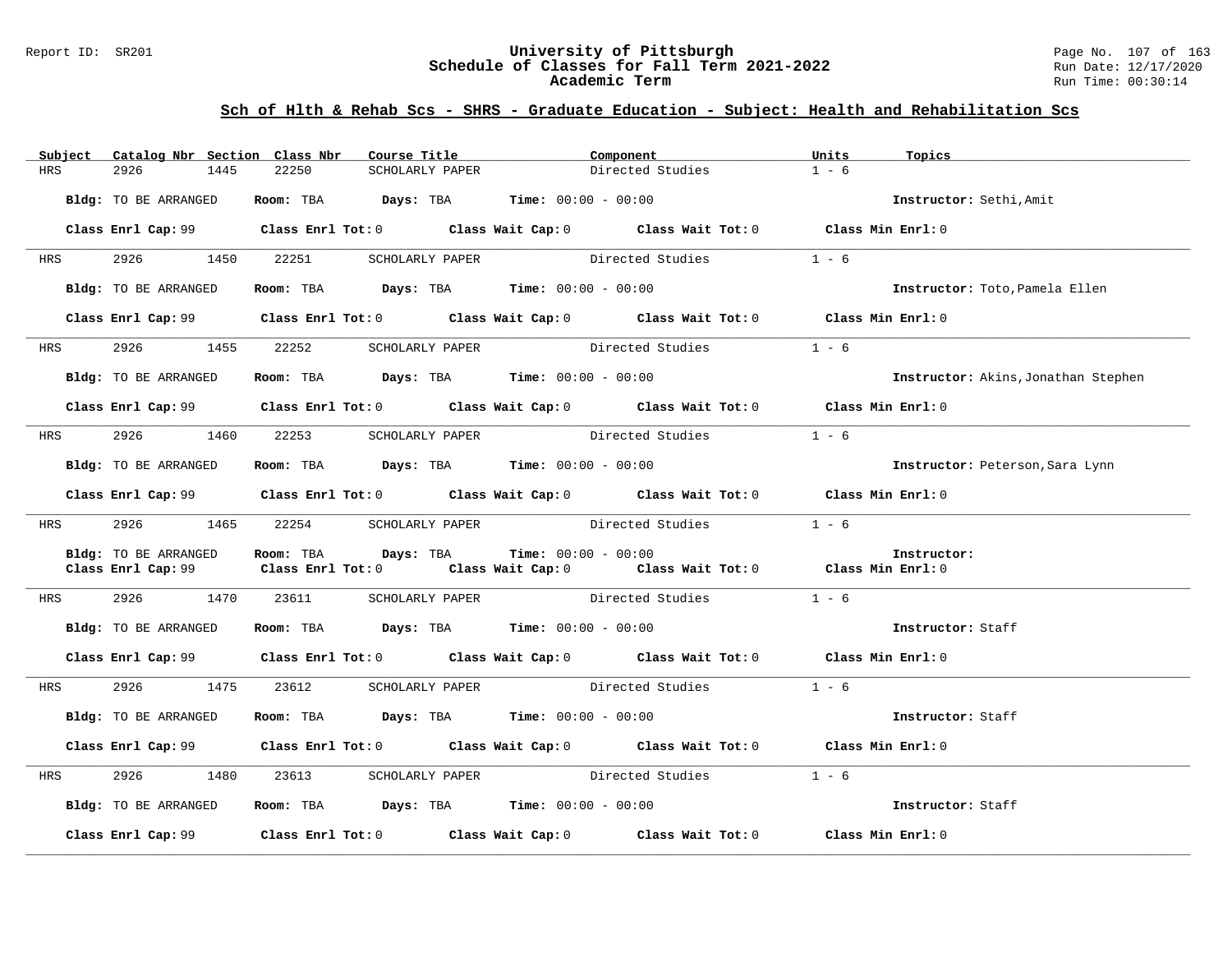#### Report ID: SR201 **University of Pittsburgh** Page No. 108 of 163 **Schedule of Classes for Fall Term 2021-2022** Run Date: 12/17/2020 **Academic Term** Run Time: 00:30:14

| Catalog Nbr Section Class Nbr<br>Subject | Course Title                                                     | Component                                                                                  | Units<br>Topics                   |
|------------------------------------------|------------------------------------------------------------------|--------------------------------------------------------------------------------------------|-----------------------------------|
| <b>HRS</b><br>2926<br>1485               | 23614<br>SCHOLARLY PAPER                                         | Directed Studies                                                                           | $1 - 6$                           |
| Bldg: TO BE ARRANGED                     | Room: TBA Days: TBA                                              | <b>Time:</b> $00:00 - 00:00$                                                               | Instructor: Staff                 |
|                                          |                                                                  | Class Enrl Cap: 99 Class Enrl Tot: 0 Class Wait Cap: 0 Class Wait Tot: 0 Class Min Enrl: 0 |                                   |
| 2926 2012<br>HRS                         | 1490 24079<br>SCHOLARLY PAPER                                    | Directed Studies                                                                           | $1 - 6$                           |
| Bldg: TO BE ARRANGED                     | Room: TBA $Days:$ TBA $Time: 00:00 - 00:00$                      |                                                                                            | Instructor: Karg, Patricia E.     |
|                                          |                                                                  | Class Enrl Cap: 99 Class Enrl Tot: 0 Class Wait Cap: 0 Class Wait Tot: 0 Class Min Enrl: 0 |                                   |
| 2926<br><b>HRS</b>                       | 1495 27224<br>SCHOLARLY PAPER                                    | Directed Studies                                                                           | $1 - 6$                           |
| Bldg: TO BE ARRANGED                     | Room: TBA $Days:$ TBA $Time: 00:00 - 00:00$                      |                                                                                            | Instructor: Fiedler, Goeran       |
|                                          |                                                                  | Class Enrl Cap: 99 Class Enrl Tot: 0 Class Wait Cap: 0 Class Wait Tot: 0 Class Min Enrl: 0 |                                   |
| 2927 — 2012<br>HRS                       | 1085 22622                                                       | STATCL METHS HLTH SCI RES 1 Lecture                                                        | $\mathcal{L}$                     |
|                                          | Bldg: Bridgeside Point Bukoom: 00351 Days: M Time: 13:00 - 16:00 |                                                                                            | Instructor: Terhorst, Lauren      |
|                                          |                                                                  | Class Enrl Cap: 30 Class Enrl Tot: 0 Class Wait Cap: 0 Class Wait Tot: 0 Class Min Enrl: 0 |                                   |
| 2999 720<br><b>HRS</b>                   | 1020 14124                                                       | INDEPENDENT STUDY 1 - 6                                                                    |                                   |
| Bldg: TO BE ARRANGED                     | Room: TBA $Days:$ TBA $Time: 00:00 - 00:00$                      |                                                                                            | Instructor: Brach, Jennifer Sokol |
|                                          |                                                                  | Class Enrl Cap: 35 Class Enrl Tot: 0 Class Wait Cap: 0 Class Wait Tot: 0 Class Min Enrl: 0 |                                   |
| 2999<br>HRS<br>1030                      | 14125                                                            | INDEPENDENT STUDY 1ndependent Study                                                        | $1 - 6$                           |
| Bldg: TO BE ARRANGED                     | Room: TBA $Days:$ TBA $Time: 00:00 - 00:00$                      |                                                                                            | Instructor: Beck Jr, David C      |
|                                          |                                                                  | Class Enrl Cap: 35 Class Enrl Tot: 0 Class Wait Cap: 0 Class Wait Tot: 0 Class Min Enrl: 0 |                                   |
| 2999 — 200<br>HRS                        |                                                                  | 1040 14126 INDEPENDENT STUDY Independent Study 1 - 6                                       |                                   |
| Bldg: TO BE ARRANGED                     | Room: TBA $Days:$ TBA $Time: 00:00 - 00:00$                      |                                                                                            | Instructor: Delitto, Anthony      |
|                                          |                                                                  | Class Enrl Cap: 35 Class Enrl Tot: 0 Class Wait Cap: 0 Class Wait Tot: 0 Class Min Enrl: 0 |                                   |
| 2999<br>HRS<br>1050                      | 14127                                                            | INDEPENDENT STUDY 1ndependent Study                                                        | $1 - 6$                           |
| Bldg: TO BE ARRANGED                     | Room: TBA $Days:$ TBA $Time: 00:00 - 00:00$                      |                                                                                            | Instructor: Delitto, Ronna S.     |
| Class Enrl Cap: 35                       |                                                                  | Class Enrl Tot: $0$ Class Wait Cap: $0$ Class Wait Tot: $0$                                | Class Min Enrl: 0                 |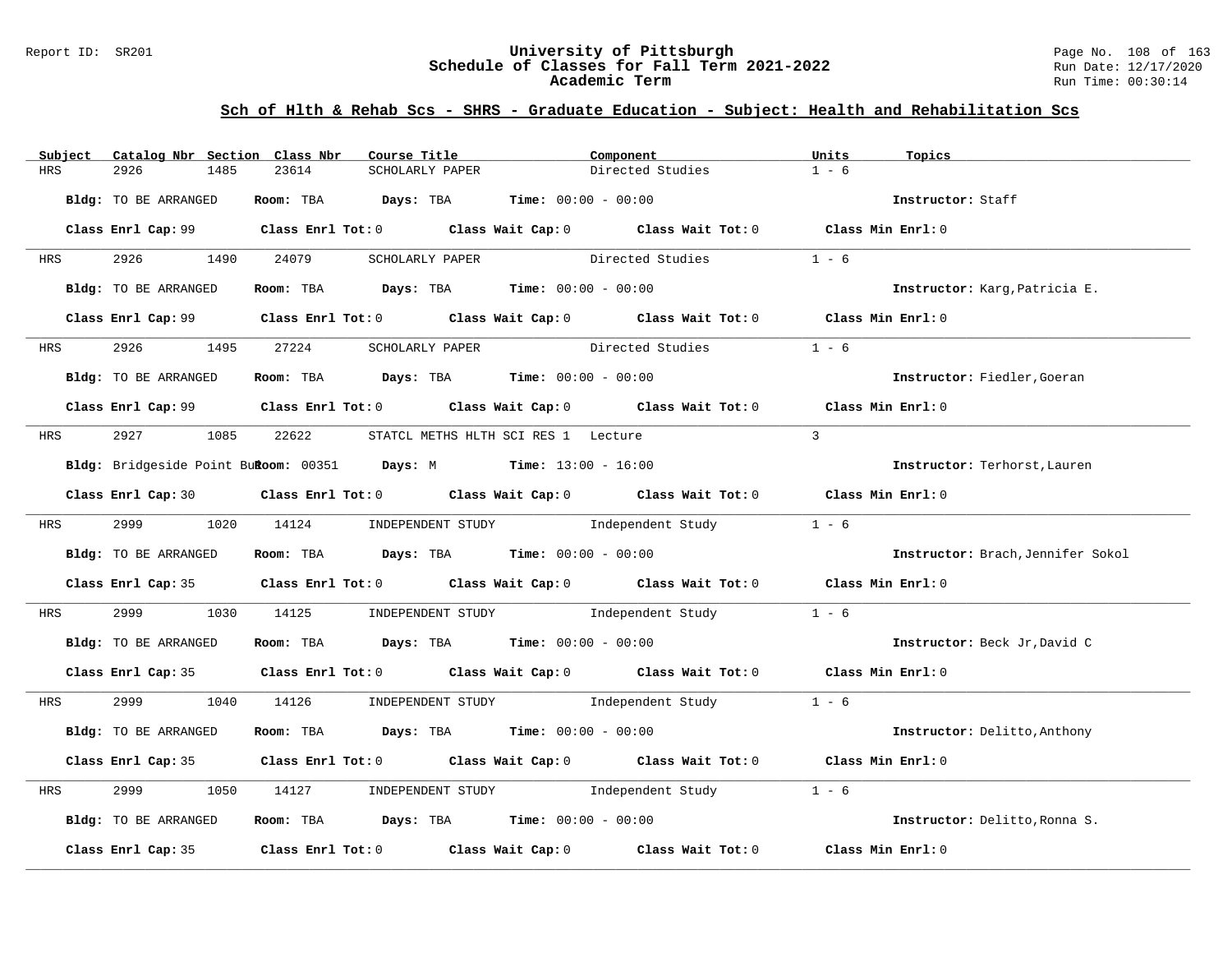| HRS        | 2999<br>1060         | 14128<br>INDEPENDENT STUDY<br>Independent Study                                                                                                                                                                                                                                                                                                                                                                                                                                                                                                                 | $1 - 6$                           |
|------------|----------------------|-----------------------------------------------------------------------------------------------------------------------------------------------------------------------------------------------------------------------------------------------------------------------------------------------------------------------------------------------------------------------------------------------------------------------------------------------------------------------------------------------------------------------------------------------------------------|-----------------------------------|
|            | Bldg: TO BE ARRANGED | Room: TBA $Days:$ TBA $Time: 00:00 - 00:00$                                                                                                                                                                                                                                                                                                                                                                                                                                                                                                                     | Instructor: Fitzgerald, Lynn M.   |
|            |                      | Class Enrl Cap: 35 Class Enrl Tot: 0 Class Wait Cap: 0 Class Wait Tot: 0 Class Min Enrl: 0                                                                                                                                                                                                                                                                                                                                                                                                                                                                      |                                   |
| <b>HRS</b> | 2999 1070 14129      | $\begin{minipage}[c]{0.9\linewidth} \textbf{INDEX} & \textbf{STUDY} \\ \textbf{Index} & \textbf{Index} \\ \textbf{Index} & \textbf{Index} \\ \textbf{Index} & \textbf{Index} \\ \textbf{Index} & \textbf{Index} \\ \textbf{Index} & \textbf{Index} \\ \textbf{Index} & \textbf{Index} \\ \textbf{Index} & \textbf{Index} \\ \textbf{Index} & \textbf{Index} \\ \textbf{Index} & \textbf{Index} \\ \textbf{Index} & \textbf{Index} \\ \textbf{Index} & \textbf{Index} \\ \textbf{Index} & \textbf{Index} \\ \textbf{Index} & \textbf{Index} \\ \textbf{Index} &$ |                                   |
|            | Bldg: TO BE ARRANGED | Room: TBA Days: TBA Time: $00:00 - 00:00$                                                                                                                                                                                                                                                                                                                                                                                                                                                                                                                       | Instructor: Fitzgerald, Gerald G. |
|            |                      | Class Enrl Cap: 35 Class Enrl Tot: 0 Class Wait Cap: 0 Class Wait Tot: 0 Class Min Enrl: 0                                                                                                                                                                                                                                                                                                                                                                                                                                                                      |                                   |
| HRS        |                      | 2999 1080 14130 INDEPENDENT STUDY Independent Study 1 - 6                                                                                                                                                                                                                                                                                                                                                                                                                                                                                                       |                                   |
|            | Bldg: TO BE ARRANGED | Room: TBA $Days:$ TBA $Time: 00:00 - 00:00$                                                                                                                                                                                                                                                                                                                                                                                                                                                                                                                     | Instructor: Hile, Elizabeth S.    |
|            |                      | Class Enrl Cap: 35 Class Enrl Tot: 0 Class Wait Cap: 0 Class Wait Tot: 0 Class Min Enrl: 0                                                                                                                                                                                                                                                                                                                                                                                                                                                                      |                                   |
| <b>HRS</b> |                      | 2999 1090 14131 INDEPENDENT STUDY Independent Study 1 - 6                                                                                                                                                                                                                                                                                                                                                                                                                                                                                                       |                                   |
|            | Bldg: TO BE ARRANGED | Room: TBA $Days: TBA$ Time: $00:00 - 00:00$                                                                                                                                                                                                                                                                                                                                                                                                                                                                                                                     | Instructor: Irrgang, James J      |
|            |                      | Class Enrl Cap: 35 Class Enrl Tot: 0 Class Wait Cap: 0 Class Wait Tot: 0 Class Min Enrl: 0                                                                                                                                                                                                                                                                                                                                                                                                                                                                      |                                   |
| HRS        |                      | 2999 1100 14132 INDEPENDENT STUDY Independent Study 1 - 6                                                                                                                                                                                                                                                                                                                                                                                                                                                                                                       |                                   |
|            | Bldg: TO BE ARRANGED | Room: TBA $\rule{1em}{0.15mm}$ Days: TBA $\rule{1.5mm}{0.15mm}$ Time: $00:00 - 00:00$                                                                                                                                                                                                                                                                                                                                                                                                                                                                           | Instructor: Josbeno, Deborah Ann  |
|            |                      | Class Enrl Cap: 35 Class Enrl Tot: 0 Class Wait Cap: 0 Class Wait Tot: 0 Class Min Enrl: 0                                                                                                                                                                                                                                                                                                                                                                                                                                                                      |                                   |
| <b>HRS</b> |                      | 2999 1110 14133 INDEPENDENT STUDY Independent Study 1 - 6                                                                                                                                                                                                                                                                                                                                                                                                                                                                                                       |                                   |
|            | Bldg: TO BE ARRANGED | Room: TBA $Days:$ TBA Time: $00:00 - 00:00$                                                                                                                                                                                                                                                                                                                                                                                                                                                                                                                     | Instructor: Kelly, M Kathleen     |
|            |                      | Class Enrl Cap: 35 Class Enrl Tot: 0 Class Wait Cap: 0 Class Wait Tot: 0                                                                                                                                                                                                                                                                                                                                                                                                                                                                                        | Class Min Enrl: 0                 |
| <b>HRS</b> | 2999 720             | 1120 14134 INDEPENDENT STUDY Independent Study 1 - 6                                                                                                                                                                                                                                                                                                                                                                                                                                                                                                            |                                   |
|            | Bldg: TO BE ARRANGED | Room: TBA $Days:$ TBA $Time: 00:00 - 00:00$                                                                                                                                                                                                                                                                                                                                                                                                                                                                                                                     | Instructor: Locke, Andrea L       |
|            |                      | Class Enrl Cap: 35 Class Enrl Tot: 0 Class Wait Cap: 0 Class Wait Tot: 0                                                                                                                                                                                                                                                                                                                                                                                                                                                                                        | Class Min Enrl: 0                 |
|            | HRS 2999             | 1130 14135 INDEPENDENT STUDY Independent Study $1 - 6$                                                                                                                                                                                                                                                                                                                                                                                                                                                                                                          |                                   |
|            | Bldg: TO BE ARRANGED | Room: TBA $Days:$ TBA $Time: 00:00 - 00:00$                                                                                                                                                                                                                                                                                                                                                                                                                                                                                                                     | Instructor: Miller, Debora Lewis  |
|            |                      | Class Enrl Cap: 35 Class Enrl Tot: 0 Class Wait Cap: 0 Class Wait Tot: 0 Class Min Enrl: 0                                                                                                                                                                                                                                                                                                                                                                                                                                                                      |                                   |
| HRS        |                      | 2999 1140 14136 INDEPENDENT STUDY Independent Study 1 - 6                                                                                                                                                                                                                                                                                                                                                                                                                                                                                                       |                                   |
|            | Bldg: TO BE ARRANGED | Room: TBA $Days:$ TBA $Time:$ $00:00 - 00:00$                                                                                                                                                                                                                                                                                                                                                                                                                                                                                                                   | Instructor: Piva, Sara R          |
|            | Class Enrl Cap: 35   | Class Enrl Tot: $0$ Class Wait Cap: $0$ Class Wait Tot: $0$                                                                                                                                                                                                                                                                                                                                                                                                                                                                                                     | Class Min Enrl: 0                 |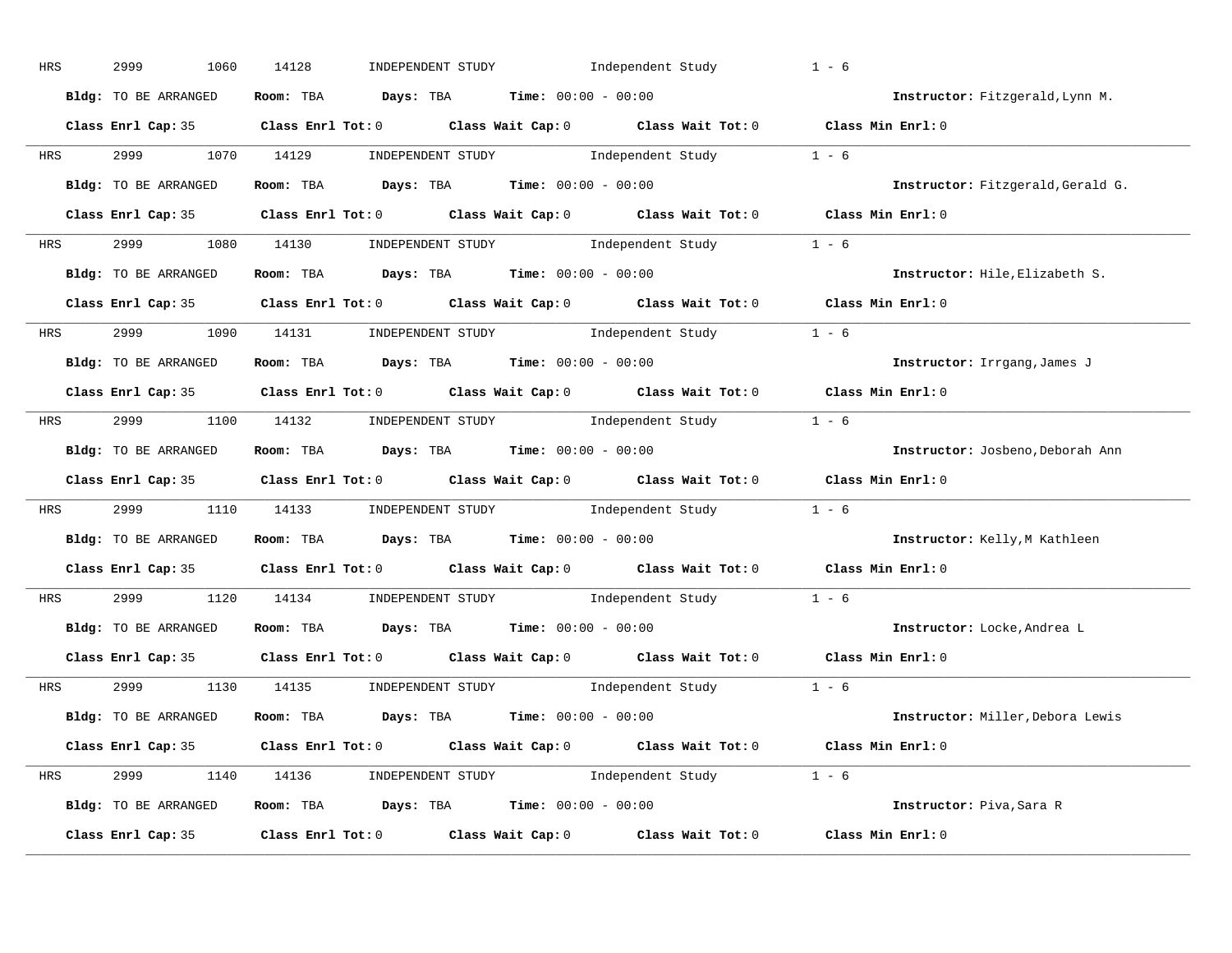### Report ID: SR201 **University of Pittsburgh** Page No. 110 of 163 **Schedule of Classes for Fall Term 2021-2022** Run Date: 12/17/2020 **Academic Term** Run Time: 00:30:14

| Catalog Nbr Section Class Nbr<br>Subject | Course Title                                                                                                                                                                                                                  | Component                           | Units<br>Topics                       |
|------------------------------------------|-------------------------------------------------------------------------------------------------------------------------------------------------------------------------------------------------------------------------------|-------------------------------------|---------------------------------------|
| 2999<br>1150<br>HRS                      | 14137<br>INDEPENDENT STUDY                                                                                                                                                                                                    | Independent Study                   | $1 - 6$                               |
| Bldg: TO BE ARRANGED                     | Room: TBA $Days: TBA$ Time: $00:00 - 00:00$                                                                                                                                                                                   |                                     | Instructor: Sparto, Patrick J.        |
|                                          | Class Enrl Cap: 35 Class Enrl Tot: 0 Class Wait Cap: 0 Class Wait Tot: 0 Class Min Enrl: 0                                                                                                                                    |                                     |                                       |
| 2999 72<br><b>HRS</b>                    | 1160 14138                                                                                                                                                                                                                    | INDEPENDENT STUDY 1ndependent Study | $1 - 6$                               |
| Bldg: TO BE ARRANGED                     | Room: TBA $Days:$ TBA $Time: 00:00 - 00:00$                                                                                                                                                                                   |                                     | Instructor: Timko, Michael G.         |
|                                          | Class Enrl Cap: 35 $\,$ Class Enrl Tot: 0 $\,$ Class Wait Cap: 0 $\,$ Class Wait Tot: 0 $\,$ Class Wait Tot: 0 $\,$ Class Wait Tot: 0 $\,$ Class Wait Tot: 0 $\,$ Class Wait Tot: 0 $\,$ Class Wait Tot: 0 $\,$ Class Wait To |                                     | Class Min Enrl: 0                     |
| 2999<br>HRS                              | 1170 14140 INDEPENDENT STUDY Independent Study                                                                                                                                                                                |                                     | $1 - 6$                               |
| Bldg: TO BE ARRANGED                     | Room: TBA $Days:$ TBA $Time: 00:00 - 00:00$                                                                                                                                                                                   |                                     | Instructor: Van Swearingen, Jessie M  |
|                                          | Class Enrl Cap: 35 Class Enrl Tot: 0 Class Wait Cap: 0 Class Wait Tot: 0 Class Min Enrl: 0                                                                                                                                    |                                     |                                       |
| 2999 — 100<br><b>HRS</b>                 | 1180 14139                                                                                                                                                                                                                    | INDEPENDENT STUDY 1ndependent Study | $1 - 6$                               |
| Bldg: TO BE ARRANGED                     | Room: TBA $Days:$ TBA $Time: 00:00 - 00:00$                                                                                                                                                                                   |                                     | Instructor: Whitney, Susan L          |
|                                          | Class Enrl Cap: 35 Class Enrl Tot: 0 Class Wait Cap: 0 Class Wait Tot: 0 Class Min Enrl: 0                                                                                                                                    |                                     |                                       |
| 2999 72<br><b>HRS</b>                    | 1190 14141                                                                                                                                                                                                                    | INDEPENDENT STUDY 1ndependent Study | $1 - 6$                               |
| Bldg: TO BE ARRANGED                     | Room: TBA $Days:$ TBA $Time: 00:00 - 00:00$                                                                                                                                                                                   |                                     | Instructor: Abdelhak, Mervat          |
|                                          | Class Enrl Cap: 35 Class Enrl Tot: 0 Class Wait Cap: 0 Class Wait Tot: 0 Class Min Enrl: 0                                                                                                                                    |                                     |                                       |
| 2999<br>1200<br>HRS                      | 14142                                                                                                                                                                                                                         | INDEPENDENT STUDY 1ndependent Study | $1 - 6$                               |
| Bldg: TO BE ARRANGED                     | Room: TBA $Days:$ TBA $Time: 00:00 - 00:00$                                                                                                                                                                                   |                                     | Instructor: Watzlaf, Valerie J        |
|                                          | Class Enrl Cap: 35 Class Enrl Tot: 0 Class Wait Cap: 0 Class Wait Tot: 0 Class Min Enrl: 0                                                                                                                                    |                                     |                                       |
| 2999 120<br><b>HRS</b>                   | 1210 14143 INDEPENDENT STUDY Independent Study 1 - 6                                                                                                                                                                          |                                     |                                       |
| Bldg: TO BE ARRANGED                     | Room: TBA $Days:$ TBA $Time: 00:00 - 00:00$                                                                                                                                                                                   |                                     | Instructor: Anania-Firouzan, Patricia |
|                                          | Class Enrl Cap: 35 Class Enrl Tot: 0 Class Wait Cap: 0 Class Wait Tot: 0                                                                                                                                                      |                                     | Class Min $Err1:0$                    |
| 2999<br>1220<br>HRS                      | 14144                                                                                                                                                                                                                         | INDEPENDENT STUDY 1ndependent Study | $1 - 6$                               |
| Bldg: TO BE ARRANGED                     | Room: TBA $Days:$ TBA $Time: 00:00 - 00:00$                                                                                                                                                                                   |                                     | Instructor: Parmanto, Bambang         |
| Class Enrl Cap: 35                       | Class Enrl Tot: $0$ Class Wait Cap: $0$ Class Wait Tot: $0$                                                                                                                                                                   |                                     | Class Min Enrl: 0                     |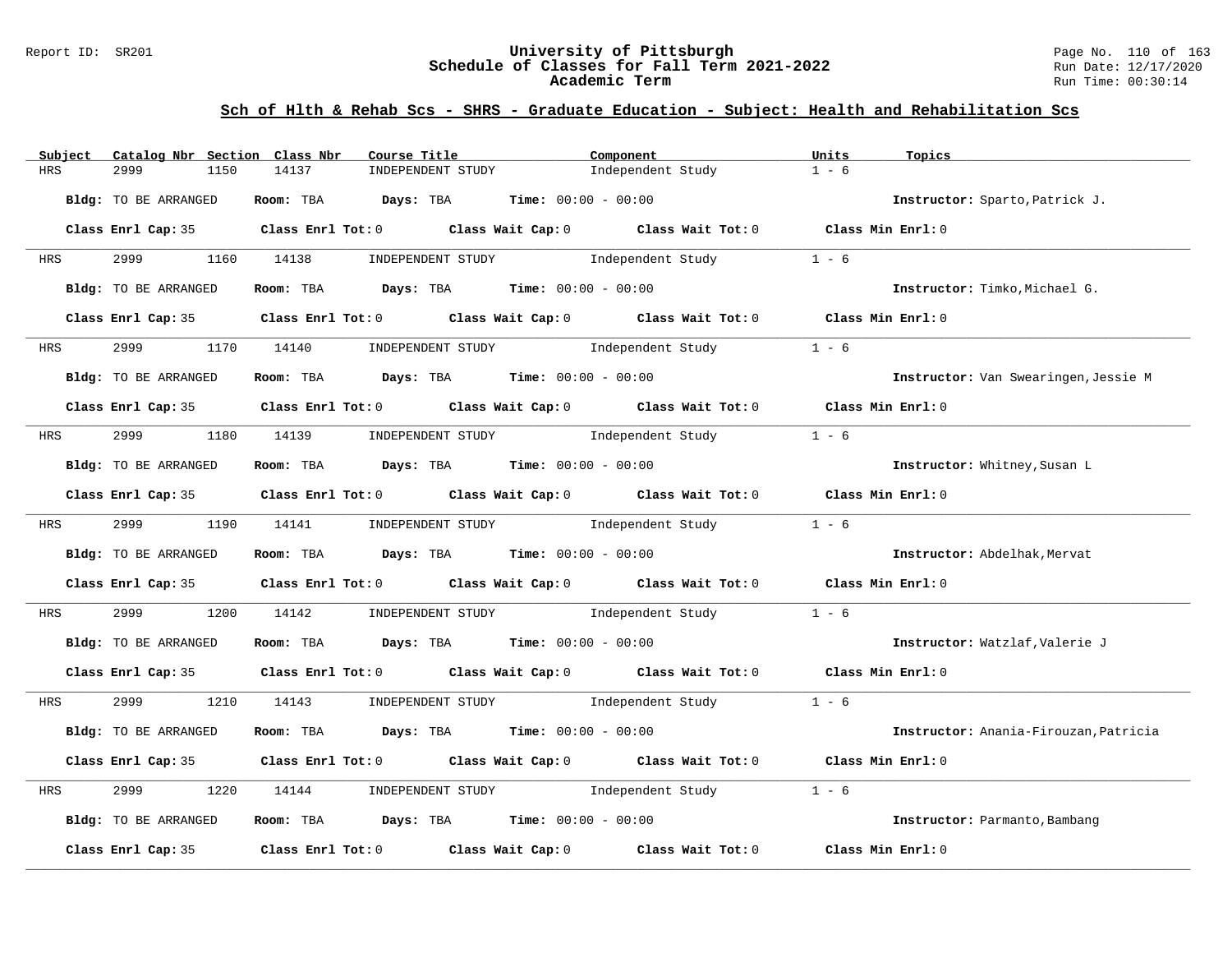| HRS        | 2999<br>1222         | 27234                                         | INDEPENDENT STUDY                                   | Independent Study                                                                          | $1 - 6$                            |
|------------|----------------------|-----------------------------------------------|-----------------------------------------------------|--------------------------------------------------------------------------------------------|------------------------------------|
|            | Bldg: TO BE ARRANGED | Room: TBA                                     | Days: TBA                                           | $Time: 00:00 - 00:00$                                                                      | Instructor: Hovorka, Christopher F |
|            | Class Enrl Cap: 20   |                                               |                                                     | Class Enrl Tot: 0 Class Wait Cap: 0 Class Wait Tot: 0 Class Min Enrl: 0                    |                                    |
| <b>HRS</b> | 2999 1270 14145      |                                               | INDEPENDENT STUDY                                   | Independent Study                                                                          | $1 - 6$                            |
|            | Bldg: TO BE ARRANGED | Room: TBA $Days:$ TBA $Time:$ $00:00 - 00:00$ |                                                     |                                                                                            | Instructor: Beals, Kim             |
|            | Class Enrl Cap: 35   |                                               |                                                     | Class Enrl Tot: $0$ Class Wait Cap: $0$ Class Wait Tot: $0$ Class Min Enrl: $0$            |                                    |
| HRS        | 2999<br>1300         | 14146                                         |                                                     | INDEPENDENT STUDY 1ndependent Study                                                        | $1 - 6$                            |
|            | Bldg: TO BE ARRANGED | Room: TBA $Days:$ TBA $Time: 00:00 - 00:00$   |                                                     |                                                                                            | Instructor: Skidmore, Elizabeth R. |
|            | Class Enrl Cap: 35   |                                               |                                                     | Class Enrl Tot: $0$ Class Wait Cap: $0$ Class Wait Tot: $0$                                | Class Min $Enr1:0$                 |
| <b>HRS</b> | 2999 1310 14147      |                                               |                                                     | INDEPENDENT STUDY 1ndependent Study                                                        | $1 - 6$                            |
|            | Bldg: TO BE ARRANGED | Room: TBA $Days: TBA$ Time: $00:00 - 00:00$   |                                                     |                                                                                            | Instructor: Chisholm, Denise       |
|            | Class Enrl Cap: 35   |                                               |                                                     | Class Enrl Tot: $0$ Class Wait Cap: $0$ Class Wait Tot: $0$                                | Class Min Enrl: 0                  |
| HRS        | 2999<br>1320         | 14148                                         |                                                     | INDEPENDENT STUDY Independent Study                                                        | $1 - 6$                            |
|            | Bldg: TO BE ARRANGED | Room: TBA                                     | $\texttt{Days:}$ TBA $\texttt{Time:}$ 00:00 - 00:00 |                                                                                            | Instructor: Baird, Joanne Merante  |
|            |                      |                                               |                                                     | Class Enrl Cap: 35 Class Enrl Tot: 0 Class Wait Cap: 0 Class Wait Tot: 0 Class Min Enrl: 0 |                                    |
| HRS        | 2999 1340 14149      |                                               |                                                     | INDEPENDENT STUDY 1ndependent Study                                                        | $1 - 6$                            |
|            | Bldg: TO BE ARRANGED | Room: TBA                                     | $Davs:$ TBA $Time:$ 00:00 - 00:00                   |                                                                                            | Instructor: Schutte, Jamie Lynn    |
|            | Class Enrl Cap: 35   |                                               |                                                     | Class Enrl Tot: 0 Class Wait Cap: 0 Class Wait Tot: 0                                      | Class Min Enrl: 0                  |
| HRS        | 2999<br>1360         | 14150                                         |                                                     | INDEPENDENT STUDY 1ndependent Study                                                        | $1 - 6$                            |
|            | Bldg: TO BE ARRANGED | Room: TBA                                     | <b>Days:</b> TBA <b>Time:</b> $00:00 - 00:00$       |                                                                                            | Instructor: Balouris, Sondra A     |
|            | Class Enrl Cap: 35   | Class Enrl Tot: 0                             |                                                     | Class Wait Cap: $0$ Class Wait Tot: $0$                                                    | Class Min Enrl: 0                  |
| HRS        | 2999 720<br>1370     | 14151                                         |                                                     | INDEPENDENT STUDY 1 - 6                                                                    |                                    |
|            | Bldg: TO BE ARRANGED | Room: TBA                                     | <b>Days:</b> TBA <b>Time:</b> $00:00 - 00:00$       |                                                                                            | Instructor: Boninger, Michael L.   |
|            |                      |                                               |                                                     |                                                                                            | Woollard, Fabrisia Ambrosio        |
|            | Class Enrl Cap: 35   | Class Enrl Tot: 0                             | Class Wait Cap: 0                                   | Class Wait Tot: 0                                                                          | Class Min Enrl: 0                  |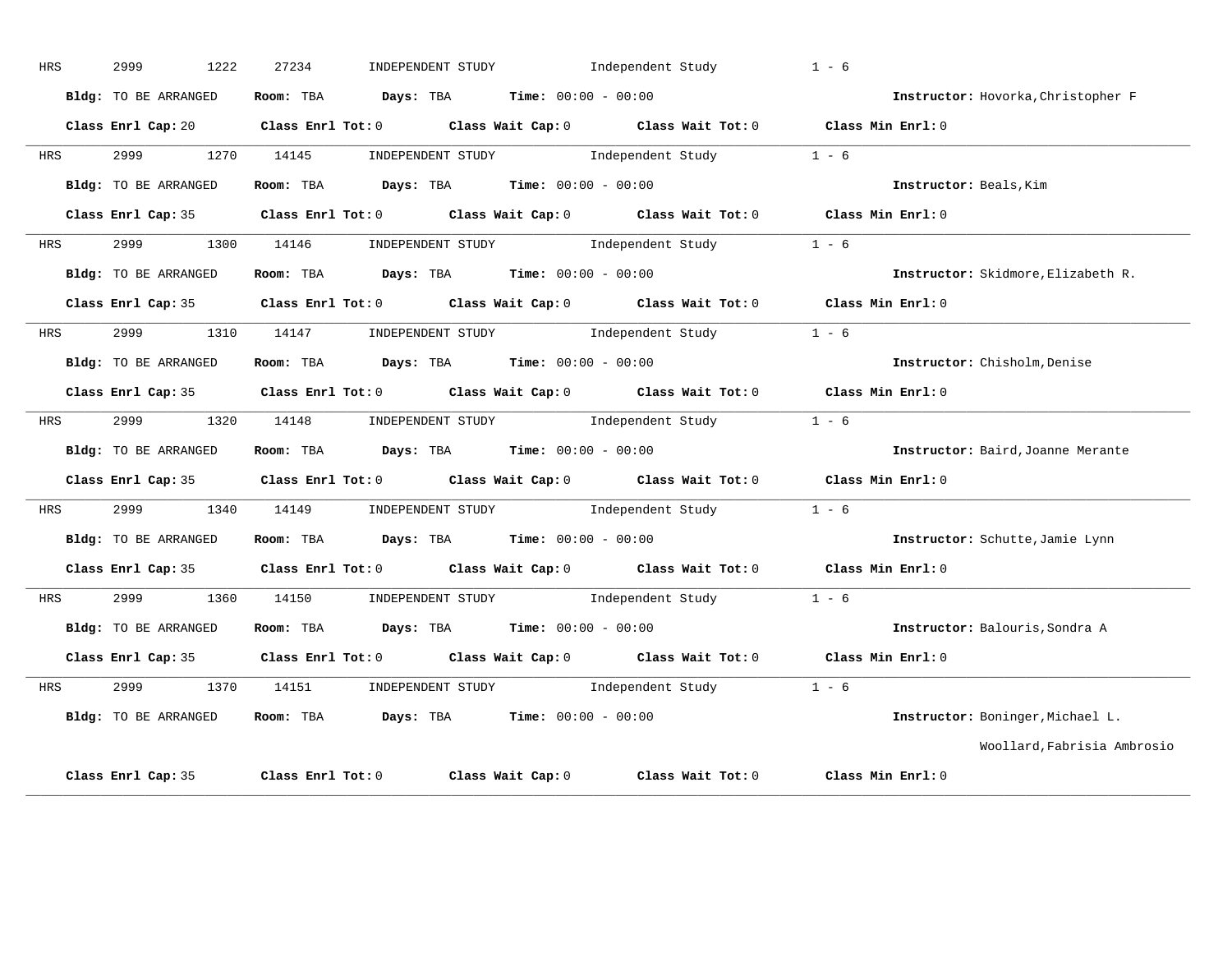### Report ID: SR201 **University of Pittsburgh** Page No. 112 of 163 **Schedule of Classes for Fall Term 2021-2022** Run Date: 12/17/2020 **Academic Term** Run Time: 00:30:14

| Catalog Nbr Section Class Nbr<br>Subject | Course Title                                                                                        | Component                               | Units<br>Topics                   |
|------------------------------------------|-----------------------------------------------------------------------------------------------------|-----------------------------------------|-----------------------------------|
| 2999<br>1380<br>HRS                      | 14152<br>INDEPENDENT STUDY                                                                          | Independent Study                       | $1 - 6$                           |
| Bldg: TO BE ARRANGED                     | Room: TBA $Days:$ TBA $Time: 00:00 - 00:00$                                                         |                                         | Instructor: Brienza, David M      |
|                                          | Class Enrl Cap: 35 Class Enrl Tot: 0 Class Wait Cap: 0 Class Wait Tot: 0 Class Min Enrl: 0          |                                         |                                   |
| 2999<br><b>HRS</b>                       | 1400 14153                                                                                          | INDEPENDENT STUDY The Independent Study | $1 - 6$                           |
| Bldg: TO BE ARRANGED                     | Room: TBA $Days:$ TBA $Time: 00:00 - 00:00$                                                         |                                         | Instructor: Cooper, Rory A        |
|                                          | Class Enrl Cap: 35 Class Enrl Tot: 0 Class Wait Cap: 0 Class Wait Tot: 0 Class Min Enrl: 0          |                                         |                                   |
| 2999 — 100<br><b>HRS</b>                 | 1410 14154 INDEPENDENT STUDY 1ndependent Study                                                      |                                         | $1 - 6$                           |
| Bldg: TO BE ARRANGED                     | Room: TBA $\rule{1em}{0.15mm}$ Days: TBA Time: $00:00 - 00:00$                                      |                                         | Instructor: Cooper, Rosemarie     |
|                                          | Class Enrl Cap: 35 Class Enrl Tot: 0 Class Wait Cap: 0 Class Wait Tot: 0 Class Min Enrl: 0          |                                         |                                   |
| <b>HRS</b>                               | 2999 1420 14155 INDEPENDENT STUDY Independent Study                                                 |                                         | $1 - 6$                           |
| Bldg: TO BE ARRANGED                     | Room: TBA $Days:$ TBA $Time: 00:00 - 00:00$                                                         |                                         | Instructor: Ding, Dan             |
|                                          | Class Enrl Cap: 35 Class Enrl Tot: 0 Class Wait Cap: 0 Class Wait Tot: 0 Class Min Enrl: 0          |                                         |                                   |
| <b>HRS</b>                               | 2999 1440 14156 INDEPENDENT STUDY Independent Study                                                 |                                         | $1 - 6$                           |
| Bldg: TO BE ARRANGED                     | Room: TBA $Days: TBA$ Time: $00:00 - 00:00$                                                         |                                         | Instructor: Schein, Michelle Lynn |
|                                          | Class Enrl Cap: 35 Class Enrl Tot: 0 Class Wait Cap: 0 Class Wait Tot: 0 Class Min Enrl: 0          |                                         |                                   |
| 2999<br>HRS                              | 1450 14157                                                                                          | INDEPENDENT STUDY 1ndependent Study     | $1 - 6$                           |
| Bldg: TO BE ARRANGED                     | Room: TBA $Days:$ TBA $Time: 00:00 - 00:00$                                                         |                                         | Instructor: Tai, Changfeng        |
|                                          | Class Enrl Cap: 35 Class Enrl Tot: 0 Class Wait Cap: 0 Class Wait Tot: 0 Class Min Enrl: 0          |                                         |                                   |
| <b>HRS</b>                               | 2999 1490 14158 INDEPENDENT STUDY Independent Study 1 - 6                                           |                                         |                                   |
| Bldg: TO BE ARRANGED                     | Room: TBA $Days:$ TBA $Time: 00:00 - 00:00$                                                         |                                         | Instructor: Karg, Patricia E.     |
|                                          | Class Enrl Cap: 35 Class Enrl Tot: 0 Class Wait Cap: 0 Class Wait Tot: 0 Class Min Enrl: 0          |                                         |                                   |
| 2999<br>1520<br>HRS                      | 14159                                                                                               | INDEPENDENT STUDY 1ndependent Study     | $1 - 6$                           |
| Bldg: TO BE ARRANGED                     | Room: TBA $Days:$ TBA $Time: 00:00 - 00:00$                                                         |                                         | Instructor: Koontz, Alicia M.     |
|                                          | Class Enrl Cap: 35 $\qquad$ Class Enrl Tot: 0 $\qquad$ Class Wait Cap: 0 $\qquad$ Class Wait Tot: 0 |                                         | Class Min Enrl: 0                 |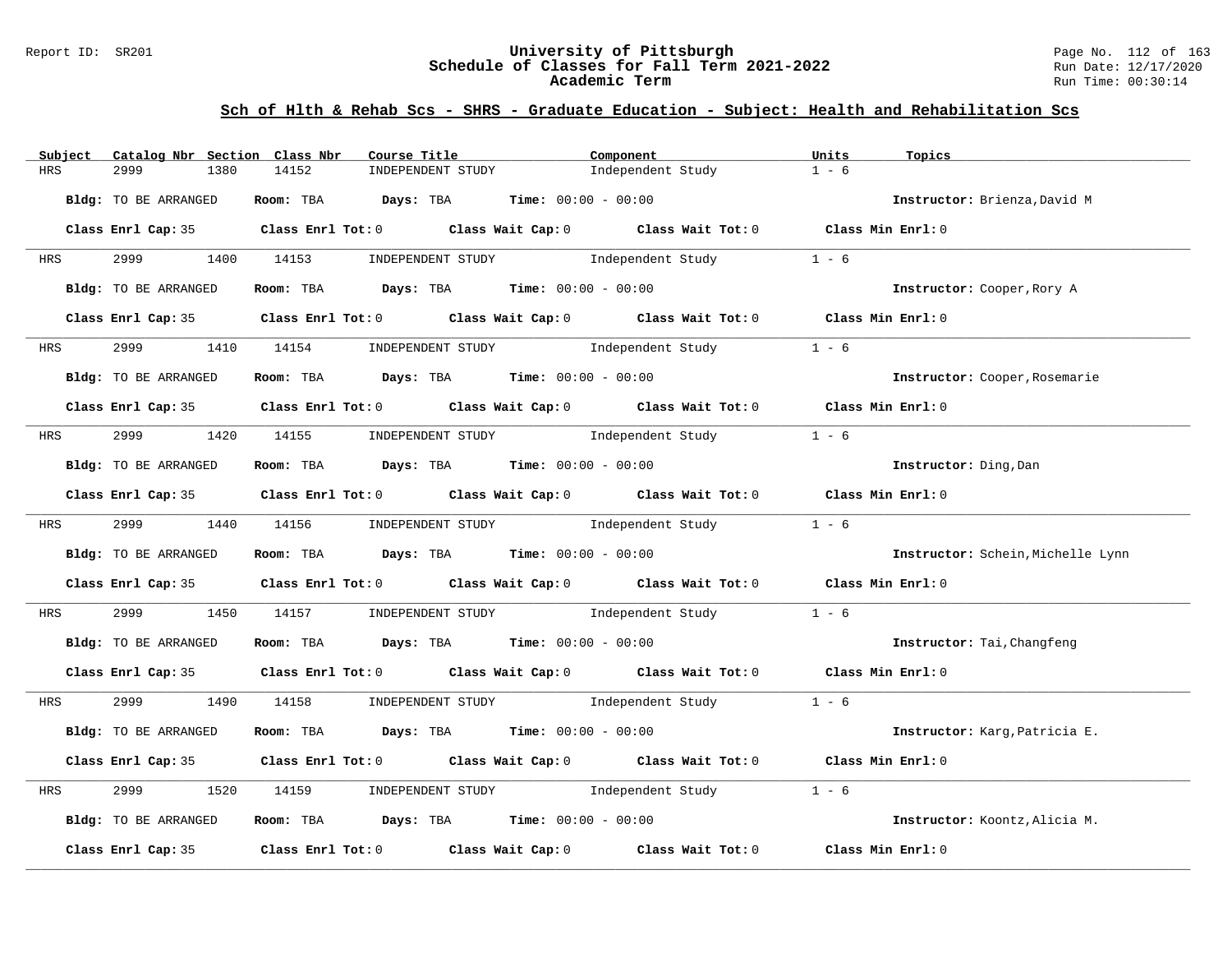| HRS        | 2999<br>1530         | Independent Study<br>14160<br>INDEPENDENT STUDY                                            | $1 - 6$                              |
|------------|----------------------|--------------------------------------------------------------------------------------------|--------------------------------------|
|            | Bldg: TO BE ARRANGED | Room: TBA $Days:$ TBA $Time: 00:00 - 00:00$                                                | Instructor: Lane, Amy Karas          |
|            |                      | Class Enrl Cap: 35 Class Enrl Tot: 0 Class Wait Cap: 0 Class Wait Tot: 0 Class Min Enrl: 0 |                                      |
|            |                      | HRS 2999 1540 14161 INDEPENDENT STUDY Independent Study 1 - 6                              |                                      |
|            | Bldg: TO BE ARRANGED | Room: TBA $Days:$ TBA $Time: 00:00 - 00:00$                                                | Instructor: Little, Roger E          |
|            |                      | Class Enrl Cap: 35 Class Enrl Tot: 0 Class Wait Cap: 0 Class Wait Tot: 0 Class Min Enrl: 0 |                                      |
|            |                      | HRS 2999 1560 14162 INDEPENDENT STUDY Independent Study 1 - 6                              |                                      |
|            |                      | <b>Bldg:</b> TO BE ARRANGED <b>Room:</b> TBA <b>Days:</b> TBA <b>Time:</b> $00:00 - 00:00$ | Instructor: McCue, Michael Patrick   |
|            |                      | Class Enrl Cap: 35 Class Enrl Tot: 0 Class Wait Cap: 0 Class Wait Tot: 0 Class Min Enrl: 0 |                                      |
|            |                      | HRS 2999 1590 14163 INDEPENDENT STUDY Independent Study 1 - 6                              |                                      |
|            | Bldg: TO BE ARRANGED | Room: TBA $Days:$ TBA $Time: 00:00 - 00:00$                                                | Instructor: Schmeler, Mark Raymond   |
|            |                      | Class Enrl Cap: 35 Class Enrl Tot: 0 Class Wait Cap: 0 Class Wait Tot: 0 Class Min Enrl: 0 |                                      |
|            |                      | HRS 2999 1660 14276 INDEPENDENT STUDY Independent Study 1 - 6                              |                                      |
|            | Bldg: TO BE ARRANGED | Room: TBA $Days:$ TBA $Time:$ $00:00 - 00:00$                                              | Instructor: Hutcheson, Deborah A.    |
|            |                      | Class Enrl Cap: 20 Class Enrl Tot: 0 Class Wait Cap: 0 Class Wait Tot: 0 Class Min Enrl: 0 |                                      |
|            |                      | HRS 2999 1670 14277 INDEPENDENT STUDY Independent Study 1 - 6                              |                                      |
|            | Bldg: TO BE ARRANGED | Room: TBA $Days:$ TBA $Time: 00:00 - 00:00$                                                | Instructor: Dodd, Judith L           |
|            |                      | Class Enrl Cap: 20 Class Enrl Tot: 0 Class Wait Cap: 0 Class Wait Tot: 0 Class Min Enrl: 0 |                                      |
| <b>HRS</b> |                      | 2999 1690 14278 INDEPENDENT STUDY Independent Study 1 - 6                                  |                                      |
|            | Bldg: TO BE ARRANGED | Room: TBA $Days:$ TBA Time: $00:00 - 00:00$                                                | Instructor: Cherok, Lori E           |
|            | Class Enrl Cap: 20   | Class Enrl Tot: $0$ Class Wait Cap: $0$ Class Wait Tot: $0$                                | Class Min Enrl: 0                    |
|            |                      | HRS 2999 1700 14394 INDEPENDENT STUDY Independent Study 1 - 6                              |                                      |
|            | Bldg: TO BE ARRANGED | Room: TBA $Days:$ TBA $Time: 00:00 - 00:00$                                                | Instructor: Darnell, Matthew Everett |
|            |                      | Class Enrl Cap: 20 Class Enrl Tot: 0 Class Wait Cap: 0 Class Wait Tot: 0 Class Min Enrl: 0 |                                      |
|            |                      | HRS 2999 1705 15293 INDEPENDENT STUDY Independent Study 1 - 6                              |                                      |
|            | Bldg: TO BE ARRANGED | Room: TBA $Days:$ TBA Time: $00:00 - 00:00$                                                | Instructor: Goldberg, Mary Rohland   |
|            | Class Enrl Cap: 20   | Class Enrl Tot: $0$ Class Wait Cap: $0$ Class Wait Tot: $0$ Class Min Enrl: $0$            |                                      |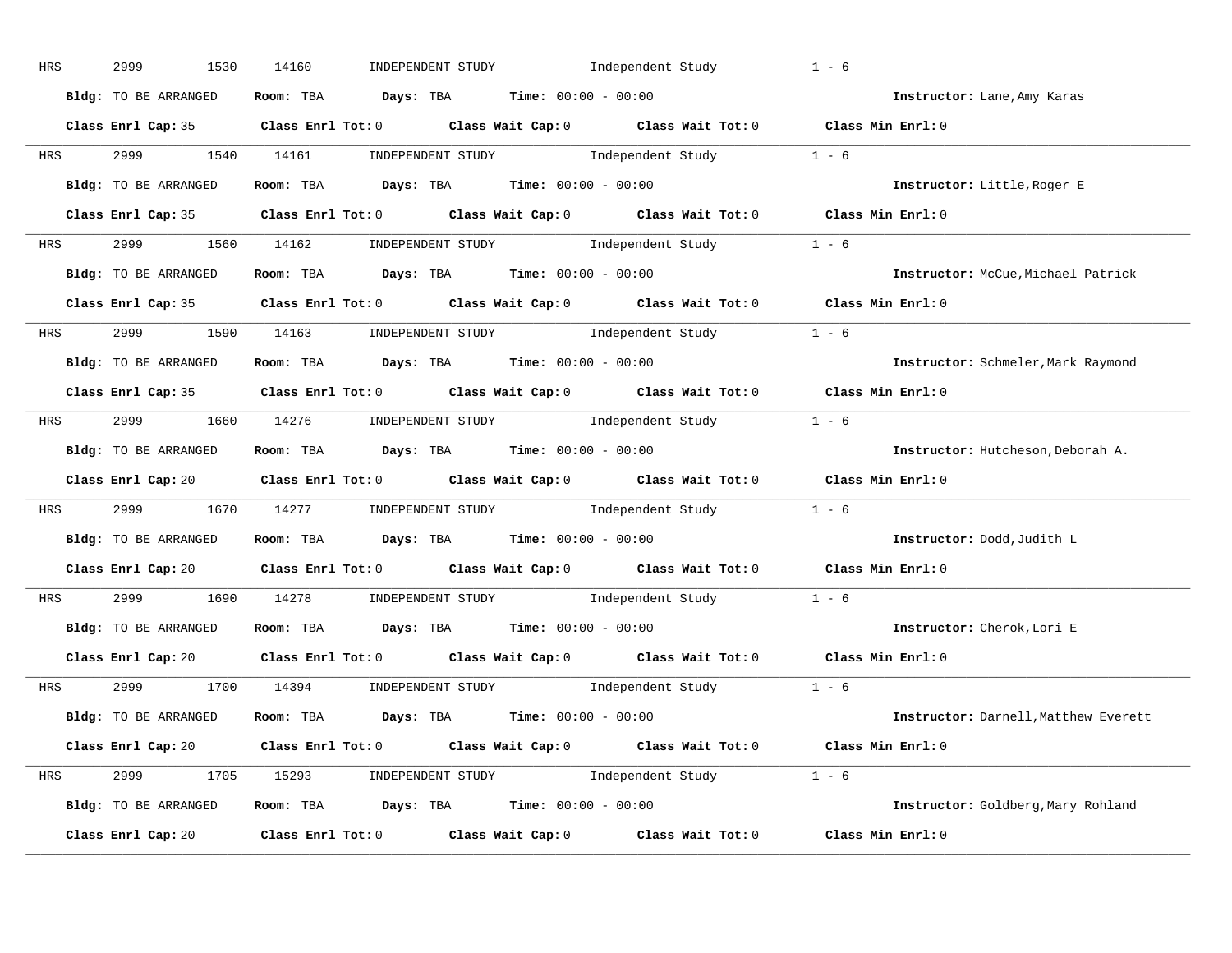### Report ID: SR201 **University of Pittsburgh** Page No. 114 of 163 **Schedule of Classes for Fall Term 2021-2022** Run Date: 12/17/2020 **Academic Term** Run Time: 00:30:14

| Catalog Nbr Section Class Nbr<br>Subject | Course Title                                                                                           | Component         | Units<br>Topics                        |
|------------------------------------------|--------------------------------------------------------------------------------------------------------|-------------------|----------------------------------------|
| 2999<br>1710<br>HRS                      | 16463<br>INDEPENDENT STUDY                                                                             | Independent Study | $1 - 6$                                |
| Bldg: TO BE ARRANGED                     | Room: TBA $Days:$ TBA $Time: 00:00 - 00:00$                                                            |                   | Instructor: Farrokhi, Shawn Shahram    |
|                                          | Class Enrl Cap: 20 		 Class Enrl Tot: 0 		 Class Wait Cap: 0 		 Class Wait Tot: 0 		 Class Min Enrl: 0 |                   |                                        |
| 2999 72<br>HRS                           | 1720 16464<br>INDEPENDENT STUDY                                                                        | Independent Study | $1 - 6$                                |
| Bldg: TO BE ARRANGED                     | Room: TBA $Days:$ TBA $Time: 00:00 - 00:00$                                                            |                   | Instructor: Zhou, Leming               |
|                                          | Class Enrl Cap: 20 Class Enrl Tot: 0 Class Wait Cap: 0 Class Wait Tot: 0 Class Min Enrl: 0             |                   |                                        |
| 2999<br>1735<br><b>HRS</b>               | 21490<br>INDEPENDENT STUDY 1ndependent Study                                                           |                   | $1 - 6$                                |
| Bldg: TO BE ARRANGED                     | Room: TBA $Days:$ TBA $Time: 00:00 - 00:00$                                                            |                   | Instructor: Allison, Katelyn Fleishman |
|                                          | Class Enrl Cap: 20 Class Enrl Tot: 0 Class Wait Cap: 0 Class Wait Tot: 0 Class Min Enrl: 0             |                   |                                        |
| 2999<br>1740<br>HRS                      | INDEPENDENT STUDY 1ndependent Study<br>21495                                                           |                   | $1 - 6$                                |
| Bldg: TO BE ARRANGED                     | Room: TBA $\rule{1em}{0.15mm}$ Days: TBA Time: $00:00 - 00:00$                                         |                   | Instructor: DeAlmeida, Dilhari R       |
|                                          | Class Enrl Cap: 20 Class Enrl Tot: 0 Class Wait Cap: 0 Class Wait Tot: 0 Class Min Enrl: 0             |                   |                                        |
| 2999 — 200<br><b>HRS</b>                 | 1745 22255<br>INDEPENDENT STUDY 1ndependent Study                                                      |                   | $1 - 6$                                |
| Bldg: TO BE ARRANGED                     | Room: TBA $Days:$ TBA $Time: 00:00 - 00:00$                                                            |                   | Instructor: Bendixen, Roxanna Marie    |
|                                          | Class Enrl Cap: 20 Class Enrl Tot: 0 Class Wait Cap: 0 Class Wait Tot: 0 Class Min Enrl: 0             |                   |                                        |
| 2999<br>1750<br>HRS                      | 22256<br>INDEPENDENT STUDY 1ndependent Study                                                           |                   | $1 - 6$                                |
| Bldg: TO BE ARRANGED                     | Room: TBA $Days:$ TBA $Time: 00:00 - 00:00$                                                            |                   | Instructor: Sethi, Amit                |
|                                          | Class Enrl Cap: 20 Class Enrl Tot: 0 Class Wait Cap: 0 Class Wait Tot: 0 Class Min Enrl: 0             |                   |                                        |
| 2999 1755<br>HRS                         | INDEPENDENT STUDY 1 - 6<br>22257                                                                       |                   |                                        |
| Bldg: TO BE ARRANGED                     | Room: TBA $Days:$ TBA $Time: 00:00 - 00:00$                                                            |                   | Instructor: Toto, Pamela Ellen         |
|                                          | Class Enrl Cap: 20 $\qquad$ Class Enrl Tot: 0 $\qquad$ Class Wait Cap: 0 $\qquad$ Class Wait Tot: 0    |                   | Class Min Enrl: 0                      |
| 2999<br>1760<br>HRS                      | INDEPENDENT STUDY<br>23254                                                                             | Independent Study | $1 - 6$                                |
| Bldg: TO BE ARRANGED                     | Room: TBA $Days: TBA$ Time: $00:00 - 00:00$                                                            |                   | Instructor: Terhorst, Lauren           |
| Class Enrl Cap: 35                       | Class Enrl Tot: $0$ Class Wait Cap: $0$ Class Wait Tot: $0$                                            |                   | Class Min Enrl: 0                      |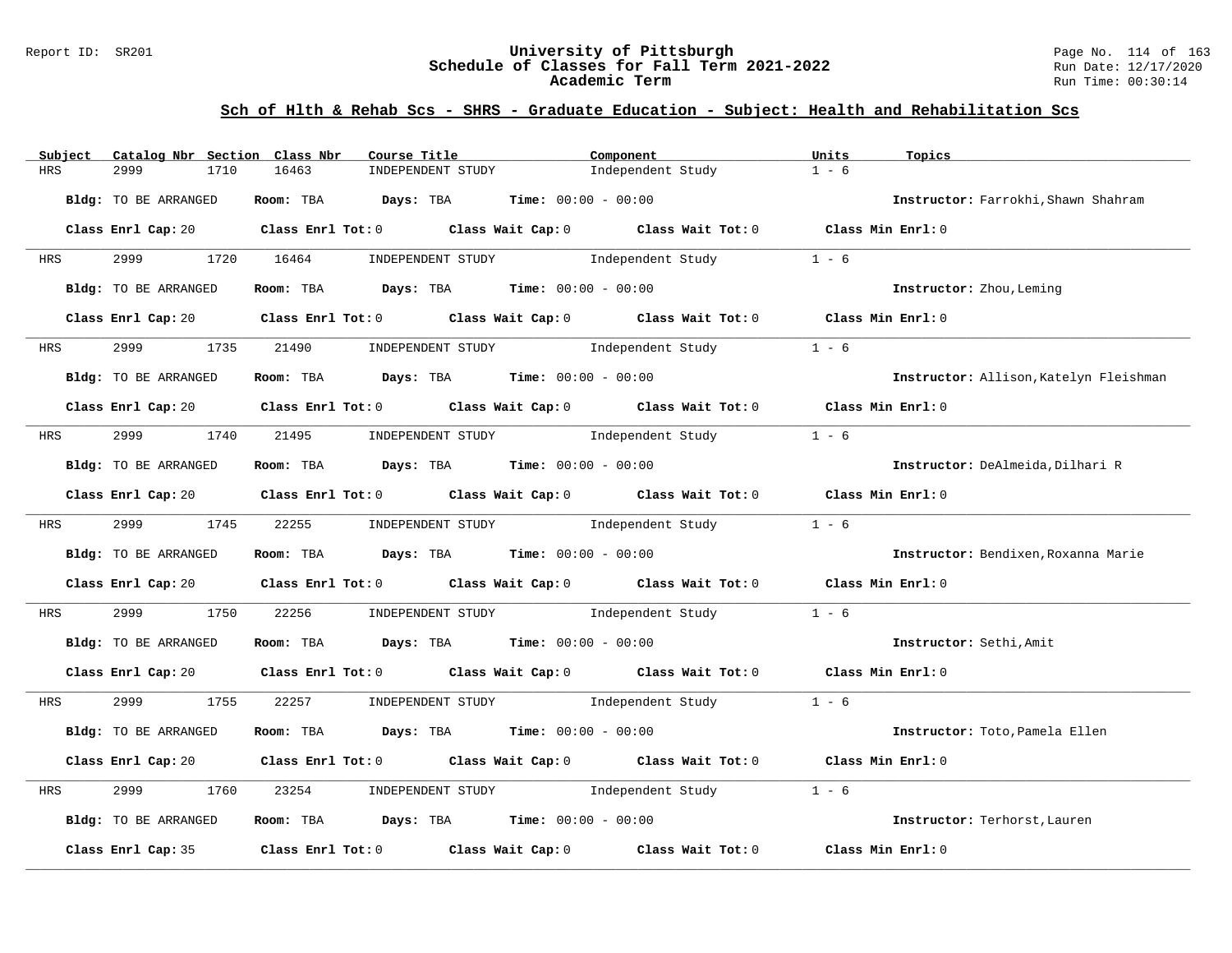| HRS        | 2999<br>1765         | 23481<br>INDEPENDENT STUDY<br>Independent Study                                                                                                                                                                                                                                                                                                                                                                                                                                                                                                                 | $1 - 6$                            |
|------------|----------------------|-----------------------------------------------------------------------------------------------------------------------------------------------------------------------------------------------------------------------------------------------------------------------------------------------------------------------------------------------------------------------------------------------------------------------------------------------------------------------------------------------------------------------------------------------------------------|------------------------------------|
|            | Bldg: TO BE ARRANGED | Room: TBA $Days:$ TBA $Time: 00:00 - 00:00$                                                                                                                                                                                                                                                                                                                                                                                                                                                                                                                     | Instructor: Saptono, Andi          |
|            |                      | Class Enrl Cap: 20 Class Enrl Tot: 0 Class Wait Cap: 0 Class Wait Tot: 0 Class Min Enrl: 0                                                                                                                                                                                                                                                                                                                                                                                                                                                                      |                                    |
| <b>HRS</b> | 2999 1770 23795      | $\begin{minipage}[c]{0.9\linewidth} \textbf{INDEX} & \textbf{STUDY} \\ \textbf{Index} & \textbf{Index} \\ \textbf{Index} & \textbf{Index} \\ \textbf{Index} & \textbf{Index} \\ \textbf{Index} & \textbf{Index} \\ \textbf{Index} & \textbf{Index} \\ \textbf{Index} & \textbf{Index} \\ \textbf{Index} & \textbf{Index} \\ \textbf{Index} & \textbf{Index} \\ \textbf{Index} & \textbf{Index} \\ \textbf{Index} & \textbf{Index} \\ \textbf{Index} & \textbf{Index} \\ \textbf{Index} & \textbf{Index} \\ \textbf{Index} & \textbf{Index} \\ \textbf{Index} &$ |                                    |
|            | Bldg: TO BE ARRANGED | Room: TBA Days: TBA Time: $00:00 - 00:00$                                                                                                                                                                                                                                                                                                                                                                                                                                                                                                                       | Instructor: Cousins, Trisha Ann    |
|            |                      | Class Enrl Cap: 20 Class Enrl Tot: 0 Class Wait Cap: 0 Class Wait Tot: 0 Class Min Enrl: 0                                                                                                                                                                                                                                                                                                                                                                                                                                                                      |                                    |
|            |                      | HRS 2999 1775 24176 INDEPENDENT STUDY Independent Study 1 - 6                                                                                                                                                                                                                                                                                                                                                                                                                                                                                                   |                                    |
|            | Bldg: TO BE ARRANGED | Room: TBA $Days:$ TBA $Time: 00:00 - 00:00$                                                                                                                                                                                                                                                                                                                                                                                                                                                                                                                     | Instructor: Costantini, Patricia A |
|            |                      | Class Enrl Cap: 20 Class Enrl Tot: 0 Class Wait Cap: 0 Class Wait Tot: 0 Class Min Enrl: 0                                                                                                                                                                                                                                                                                                                                                                                                                                                                      |                                    |
| <b>HRS</b> |                      | 2999 1780 24747 INDEPENDENT STUDY Independent Study 1 - 6                                                                                                                                                                                                                                                                                                                                                                                                                                                                                                       |                                    |
|            | Bldg: TO BE ARRANGED | Room: TBA $Days: TBA$ Time: $00:00 - 00:00$                                                                                                                                                                                                                                                                                                                                                                                                                                                                                                                     | Instructor: Murray, Mary E         |
|            |                      | Class Enrl Cap: 20 Class Enrl Tot: 0 Class Wait Cap: 0 Class Wait Tot: 0 Class Min Enrl: 0                                                                                                                                                                                                                                                                                                                                                                                                                                                                      |                                    |
|            |                      | HRS 2999 1785 24908 INDEPENDENT STUDY Independent Study 1 - 6                                                                                                                                                                                                                                                                                                                                                                                                                                                                                                   |                                    |
|            | Bldg: TO BE ARRANGED | Room: TBA $\rule{1em}{0.15mm}$ Days: TBA Time: $00:00 - 00:00$                                                                                                                                                                                                                                                                                                                                                                                                                                                                                                  | Instructor: Rodakowski, Juleen L   |
|            |                      | Class Enrl Cap: 20 Class Enrl Tot: 0 Class Wait Cap: 0 Class Wait Tot: 0 Class Min Enrl: 0                                                                                                                                                                                                                                                                                                                                                                                                                                                                      |                                    |
| <b>HRS</b> |                      | 2999 1790 25823 INDEPENDENT STUDY Independent Study 1 - 6                                                                                                                                                                                                                                                                                                                                                                                                                                                                                                       |                                    |
|            | Bldg: TO BE ARRANGED | Room: TBA $Days:$ TBA Time: $00:00 - 00:00$                                                                                                                                                                                                                                                                                                                                                                                                                                                                                                                     | Instructor: Coltellaro, John J     |
|            |                      | Class Enrl Cap: 20 Class Enrl Tot: 0 Class Wait Cap: 0 Class Wait Tot: 0                                                                                                                                                                                                                                                                                                                                                                                                                                                                                        | Class Min Enrl: 0                  |
| <b>HRS</b> |                      | 2999 1795 25863 INDEPENDENT STUDY Independent Study 1 - 6                                                                                                                                                                                                                                                                                                                                                                                                                                                                                                       |                                    |
|            | Bldg: TO BE ARRANGED | Room: TBA $Days:$ TBA $Time: 00:00 - 00:00$                                                                                                                                                                                                                                                                                                                                                                                                                                                                                                                     | Instructor: Flanagan, Shawn D      |
|            | Class Enrl Cap: 20   | Class Enrl Tot: $0$ Class Wait Cap: $0$ Class Wait Tot: $0$                                                                                                                                                                                                                                                                                                                                                                                                                                                                                                     | Class Min Enrl: 0                  |
|            |                      | HRS 2999 1800 25864 INDEPENDENT STUDY Independent Study 1 - 6                                                                                                                                                                                                                                                                                                                                                                                                                                                                                                   |                                    |
|            | Bldg: TO BE ARRANGED | Room: TBA $Days:$ TBA $Time:$ $00:00 - 00:00$                                                                                                                                                                                                                                                                                                                                                                                                                                                                                                                   | Instructor: Lewis, Courtenay       |
|            |                      | Class Enrl Cap: 20 Class Enrl Tot: 0 Class Wait Cap: 0 Class Wait Tot: 0 Class Min Enrl: 0                                                                                                                                                                                                                                                                                                                                                                                                                                                                      |                                    |
|            |                      | HRS 2999 1810 25867 INDEPENDENT STUDY Independent Study 1 - 6                                                                                                                                                                                                                                                                                                                                                                                                                                                                                                   |                                    |
|            | Bldg: TO BE ARRANGED | Room: TBA Days: TBA Time: TBA                                                                                                                                                                                                                                                                                                                                                                                                                                                                                                                                   | Instructor: Lewis, Courtenay       |
|            | Class Enrl Cap: 20   | Class Enrl Tot: $0$ Class Wait Cap: $0$ Class Wait Tot: $0$                                                                                                                                                                                                                                                                                                                                                                                                                                                                                                     | Class Min Enrl: 0                  |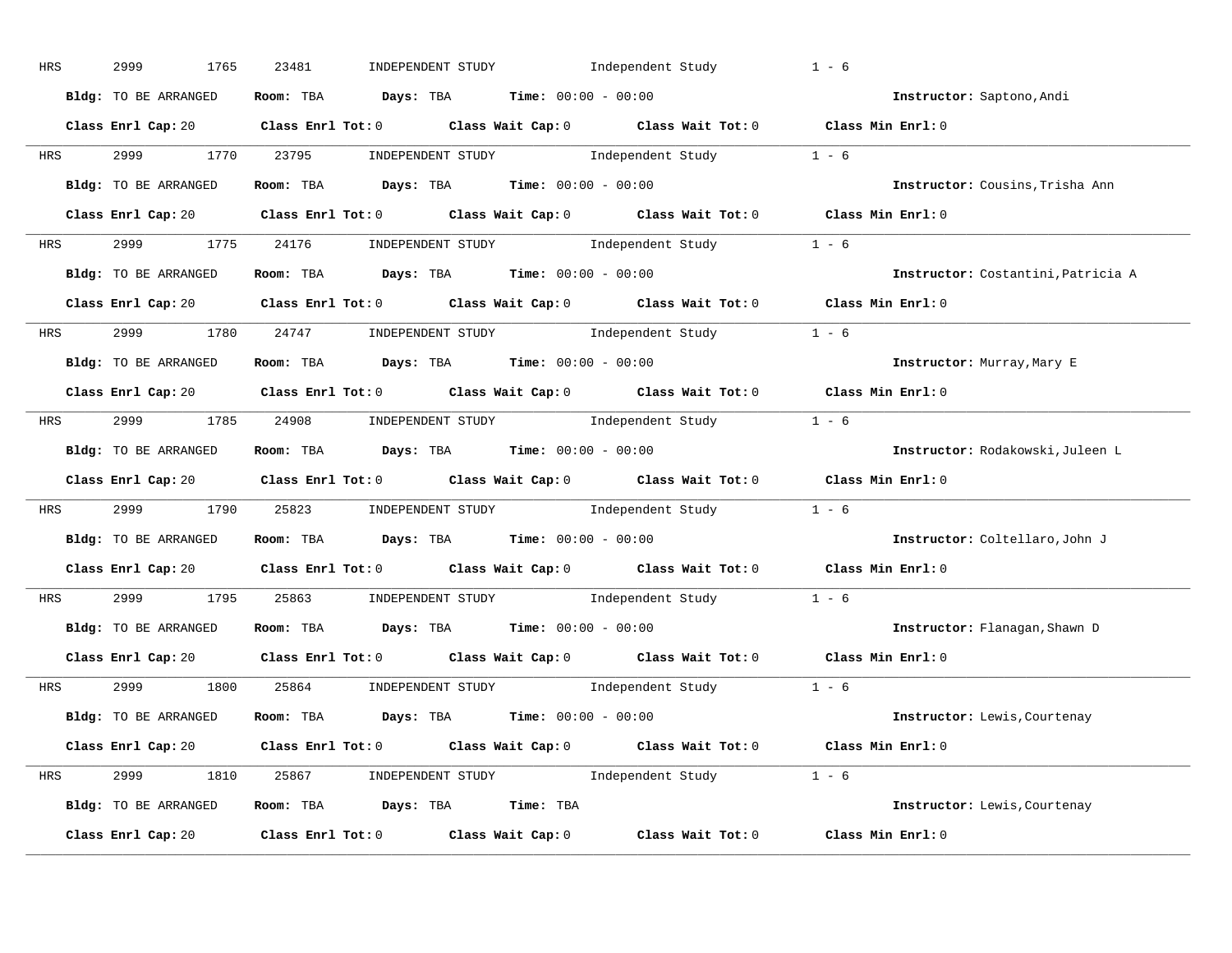### Report ID: SR201 **University of Pittsburgh** Page No. 116 of 163 **Schedule of Classes for Fall Term 2021-2022** Run Date: 12/17/2020 **Academic Term** Run Time: 00:30:14

| Subject<br>Catalog Nbr Section Class Nbr | Course Title                                                                                                                   | Component                           | Units<br>Topics                       |
|------------------------------------------|--------------------------------------------------------------------------------------------------------------------------------|-------------------------------------|---------------------------------------|
| 2999<br><b>HRS</b><br>1820               | 25897<br>INDEPENDENT STUDY                                                                                                     | Independent Study                   | $1 - 6$                               |
| Bldg: TO BE ARRANGED                     | Room: TBA Days: TBA                                                                                                            | <b>Time:</b> $00:00 - 00:00$        | Instructor: Dicianno, Brad Edward     |
|                                          | Class Enrl Cap: 30 Class Enrl Tot: 0 Class Wait Cap: 0 Class Wait Tot: 0 Class Min Enrl: 0                                     |                                     |                                       |
| 2999 1830<br>HRS                         | 25898<br>INDEPENDENT STUDY                                                                                                     | Independent Study                   | $1 - 6$                               |
| Bldg: TO BE ARRANGED                     | Room: TBA $Days:$ TBA $Time: 00:00 - 00:00$                                                                                    |                                     | Instructor: Cousins, Trisha Ann       |
|                                          | Class Enrl Cap: 20 Class Enrl Tot: 0 Class Wait Cap: 0 Class Wait Tot: 0 Class Min Enrl: 0                                     |                                     |                                       |
| 2999<br><b>HRS</b>                       | 1840 26079                                                                                                                     | INDEPENDENT STUDY 1ndependent Study | $1 - 6$                               |
| Bldg: TO BE ARRANGED                     | Room: TBA Days: TBA<br>Time: TBA                                                                                               |                                     | Instructor: Nielsen, Samara Joy       |
|                                          | Class Enrl Cap: 10 $\qquad$ Class Enrl Tot: 0 $\qquad$ Class Wait Cap: 0 $\qquad$ Class Wait Tot: 0 $\qquad$ Class Min Enrl: 0 |                                     |                                       |
| HRS                                      | 2999 1841 26969 INDEPENDENT STUDY Independent Study                                                                            |                                     | $1 - 6$                               |
| Bldg: TO BE ARRANGED                     | Room: TBA $Days:$ TBA $Time: 00:00 - 00:00$                                                                                    |                                     | Instructor: Marsico, Ann M            |
|                                          | Class Enrl Cap: 20 $\qquad$ Class Enrl Tot: 0 $\qquad$ Class Wait Cap: 0 $\qquad$ Class Wait Tot: 0 $\qquad$ Class Min Enrl: 0 |                                     |                                       |
| 2999 1842 26970<br><b>HRS</b>            |                                                                                                                                | INDEPENDENT STUDY 1ndependent Study | $1 - 6$                               |
| Bldg: TO BE ARRANGED                     | Room: TBA $\rule{1em}{0.15mm}$ Days: TBA Time: $00:00 - 00:00$                                                                 |                                     | Instructor: Stover, Alyson D          |
|                                          | Class Enrl Cap: 20 $\qquad$ Class Enrl Tot: 0 $\qquad$ Class Wait Cap: 0 $\qquad$ Class Wait Tot: 0 $\qquad$ Class Min Enrl: 0 |                                     |                                       |
| 2999<br>1843<br>HRS                      | 26971                                                                                                                          | INDEPENDENT STUDY 1ndependent Study | $1 - 6$                               |
| Bldg: TO BE ARRANGED                     | Room: TBA $Days:$ TBA $Time: 00:00 - 00:00$                                                                                    |                                     | Instructor: Caldwell, Angela Renee    |
|                                          | Class Enrl Cap: 20 $\qquad$ Class Enrl Tot: 0 $\qquad$ Class Wait Cap: 0 $\qquad$ Class Wait Tot: 0 $\qquad$ Class Min Enrl: 0 |                                     |                                       |
| 2999 1844<br>HRS                         | 26972 INDEPENDENT STUDY Independent Study 1 - 6                                                                                |                                     |                                       |
| Bldg: TO BE ARRANGED                     | Room: TBA $Days:$ TBA $Time: 00:00 - 00:00$                                                                                    |                                     | Instructor: Leland, Natalie Elizabeth |
|                                          | Class Enrl Cap: 20 $\qquad$ Class Enrl Tot: 0 $\qquad$ Class Wait Cap: 0 $\qquad$ Class Wait Tot: 0                            |                                     | Class Min Enrl: 0                     |
| 2999<br>1845<br>HRS                      | INDEPENDENT STUDY 1ndependent Study<br>26973                                                                                   |                                     | $1 - 6$                               |
| Bldg: TO BE ARRANGED                     | Room: TBA $Days:$ TBA $Time: 00:00 - 00:00$                                                                                    |                                     | Instructor: White, Jennifer Suzanne   |
| Class Enrl Cap: 20                       | Class Enrl Tot: $0$ Class Wait Cap: $0$ Class Wait Tot: $0$                                                                    |                                     | Class Min Enrl: 0                     |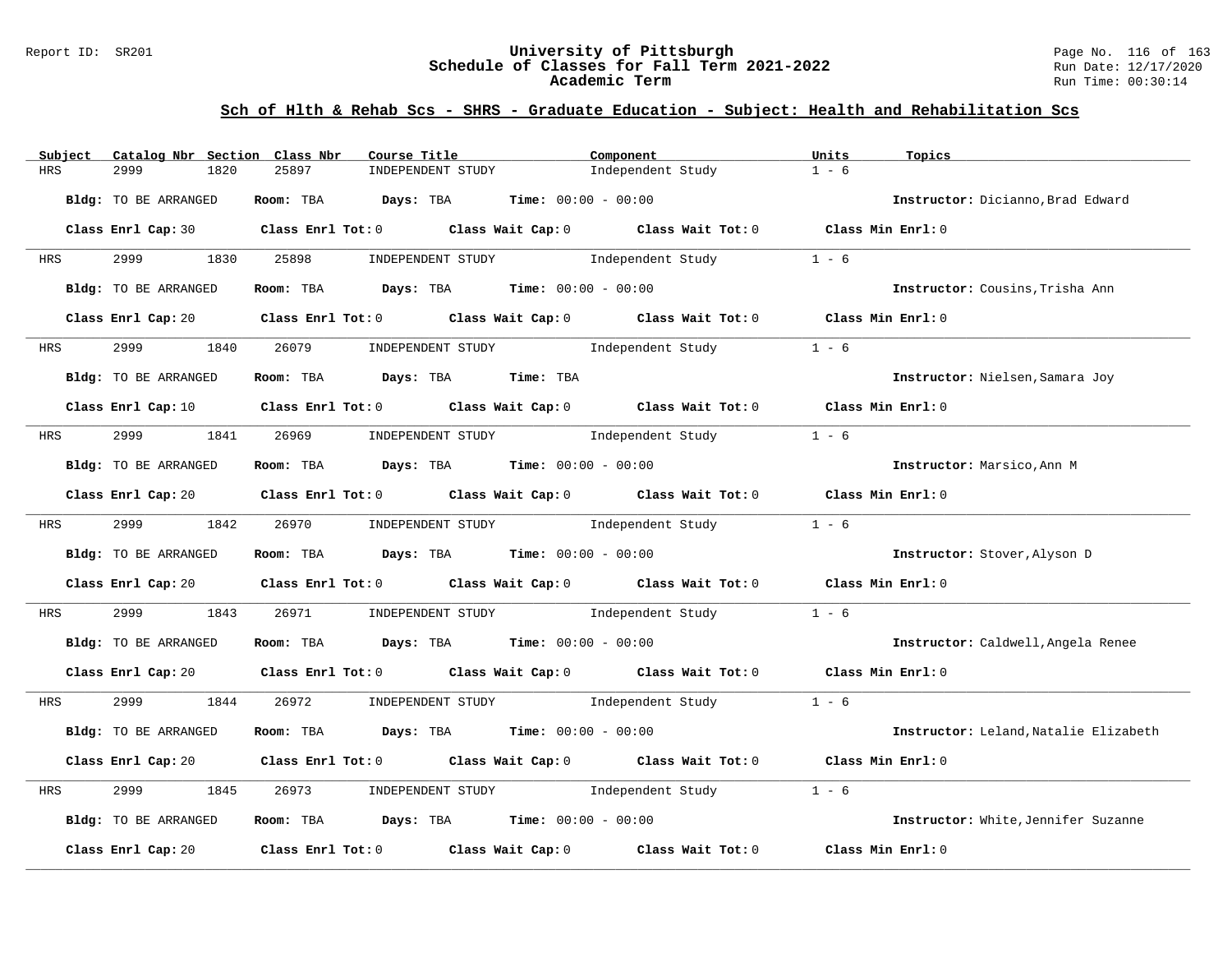| HRS | 2999                                                 | 1846 | 26990             | INDEPENDENT STUDY |                             | Independent Study            | $1 - 6$      |                                   |
|-----|------------------------------------------------------|------|-------------------|-------------------|-----------------------------|------------------------------|--------------|-----------------------------------|
|     | Bldg: TO BE ARRANGED                                 |      | Room: TBA         | Days: TBA         |                             | <b>Time:</b> $00:00 - 00:00$ |              | Instructor: Nindl, Bradley C      |
|     | Class Enrl Cap: 20                                   |      | Class Enrl Tot: 0 |                   | Class Wait Cap: 0           | Class Wait Tot: 0            |              | Class Min Enrl: 0                 |
| HRS | 3000                                                 | 1040 | 13882             | DOCTORAL SEMINAR  |                             | Lecture                      | $\mathbf{1}$ |                                   |
|     | Bldg: TBA                                            |      | Room: TBA         | Days: W           |                             | Time: $16:00 - 17:00$        |              | Instructor: Fitzgerald, Gerald G. |
|     |                                                      |      |                   |                   |                             |                              |              | Whitney, Susan L                  |
|     |                                                      |      |                   |                   |                             |                              |              | Koontz, Alicia M.                 |
|     |                                                      |      |                   |                   |                             |                              |              | Lovalekar, Mita T                 |
|     |                                                      |      |                   |                   |                             |                              |              | Zhou, Leming                      |
|     |                                                      |      |                   |                   |                             |                              |              | Watzlaf, Valerie J                |
|     |                                                      |      |                   |                   |                             |                              |              | Freburger, Janet                  |
|     |                                                      |      |                   |                   |                             |                              |              | Leland, Natalie Elizabeth         |
|     |                                                      |      |                   |                   |                             |                              |              | Sparto, Patrick J.                |
|     |                                                      |      |                   |                   |                             |                              |              |                                   |
|     | Class Enrl Cap: 55                                   |      | Class Enrl Tot: 0 |                   | Class Wait Cap: 0           | Class Wait Tot: 0            |              | Class Min Enrl: 0                 |
|     | Room Characteristics: PeopleSoft - Scheduled (PS)(1) |      |                   |                   |                             |                              |              |                                   |
| HRS | 3001                                                 | 1010 | 13883             |                   | DISSERTATION RES PHD DEGREE | Thesis Research              | $1 - 12$     |                                   |
|     | Bldg: TO BE ARRANGED                                 |      | Room: TBA         | Days: TBA         |                             | <b>Time:</b> $00:00 - 00:00$ |              | Instructor: Brach, Jennifer Sokol |
|     | Class Enrl Cap: 40                                   |      | Class Enrl Tot: 0 |                   | Class Wait Cap: 0           | Class Wait Tot: 0            |              | Class Min Enrl: 0                 |
| HRS | 3001                                                 | 1020 | 14212             |                   | DISSERTATION RES PHD DEGREE | Thesis Research              | $1 - 12$     |                                   |
|     | Bldg: TO BE ARRANGED                                 |      | Room: TBA         | Days: TBA         |                             | <b>Time:</b> $00:00 - 00:00$ |              | Instructor: Carvell, George E     |
|     | Class Enrl Cap: 35                                   |      | Class Enrl Tot: 0 |                   | Class Wait Cap: 0           | Class Wait Tot: 0            |              | Class Min Enrl: 0                 |
| HRS | 3001                                                 | 1030 | 14213             |                   | DISSERTATION RES PHD DEGREE | Thesis Research              | $1 - 12$     |                                   |
|     | Bldg: TO BE ARRANGED                                 |      | Room: TBA         | Days: TBA         |                             | <b>Time:</b> $00:00 - 00:00$ |              | Instructor: Delitto, Anthony      |
|     | Class Enrl Cap: 35                                   |      | Class Enrl Tot: 0 |                   | Class Wait Cap: 0           | Class Wait Tot: 0            |              | Class Min Enrl: 0                 |
| HRS | 3001                                                 | 1040 | 14214             |                   | DISSERTATION RES PHD DEGREE | Thesis Research              | $1 - 12$     |                                   |
|     | Bldg: TO BE ARRANGED                                 |      | Room: TBA         | Days: TBA         |                             | <b>Time:</b> $00:00 - 00:00$ |              | Instructor: Fitzgerald, Gerald G. |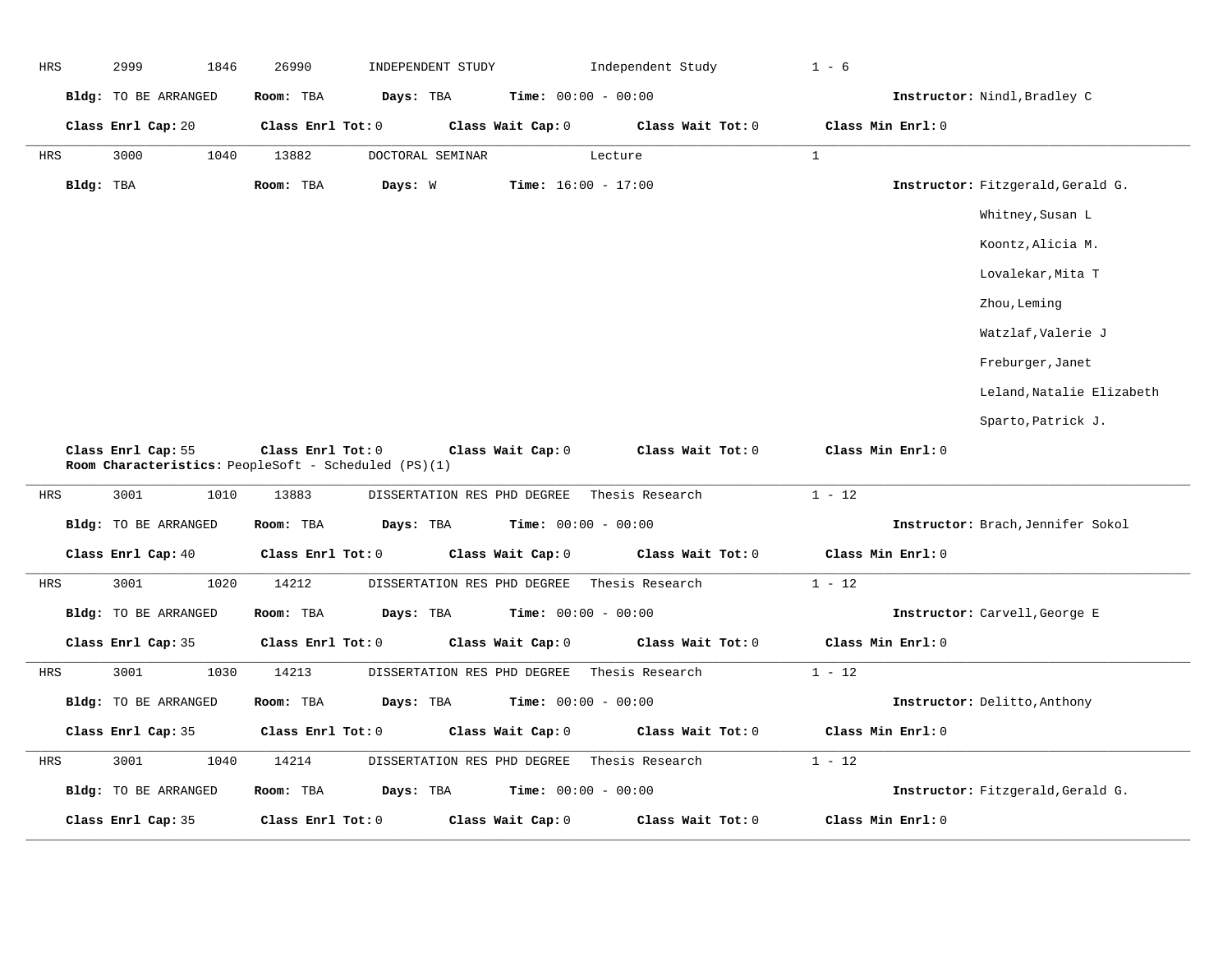### Report ID: SR201 **University of Pittsburgh** Page No. 118 of 163 **Schedule of Classes for Fall Term 2021-2022** Run Date: 12/17/2020 **Academic Term** Run Time: 00:30:14

| Subject    | Catalog Nbr Section Class Nbr | Course Title                                                                                                                                                                                                                  | Component         | Units<br>Topics                       |
|------------|-------------------------------|-------------------------------------------------------------------------------------------------------------------------------------------------------------------------------------------------------------------------------|-------------------|---------------------------------------|
| <b>HRS</b> | 3001<br>1050                  | 14215<br>DISSERTATION RES PHD DEGREE                                                                                                                                                                                          | Thesis Research   | $1 - 12$                              |
|            | Bldg: TO BE ARRANGED          | Room: TBA<br>$\texttt{Davis:}$ TBA $\texttt{Time:}$ 00:00 - 00:00                                                                                                                                                             |                   | Instructor: Irrgang, James J          |
|            | Class Enrl Cap: 35            | Class Enrl Tot: 0 Class Wait Cap: 0 Class Wait Tot: 0                                                                                                                                                                         |                   | Class Min Enrl: 0                     |
| HRS        | 3001                          | 1060 14216<br>DISSERTATION RES PHD DEGREE                                                                                                                                                                                     | Thesis Research   | $1 - 12$                              |
|            | Bldg: TO BE ARRANGED          | <b>Days:</b> TBA <b>Time:</b> $00:00 - 00:00$<br>Room: TBA                                                                                                                                                                    |                   | Instructor: Kelly, M Kathleen         |
|            | Class Enrl Cap: 35            | Class Enrl Tot: 0 Class Wait Cap: 0                                                                                                                                                                                           | Class Wait Tot: 0 | Class Min Enrl: 0                     |
| HRS        | 3001                          | 1070 14217<br>DISSERTATION RES PHD DEGREE Thesis Research                                                                                                                                                                     |                   | $1 - 12$                              |
|            | Bldg: TO BE ARRANGED          | Room: TBA $Days:$ TBA $Time: 00:00 - 00:00$                                                                                                                                                                                   |                   | Instructor: Schein, Michelle Lynn     |
|            |                               | Class Enrl Cap: 35 Class Enrl Tot: 0 Class Wait Cap: 0 Class Wait Tot: 0                                                                                                                                                      |                   | Class Min Enrl: 0                     |
| HRS        | 3001<br>1080                  | 14218<br>DISSERTATION RES PHD DEGREE Thesis Research                                                                                                                                                                          |                   | $1 - 12$                              |
|            | Bldg: TO BE ARRANGED          | Room: TBA $Days:$ TBA $Time: 00:00 - 00:00$                                                                                                                                                                                   |                   | Instructor: Van Swearingen, Jessie M  |
|            |                               | Class Enrl Cap: 35 Class Enrl Tot: 0 Class Wait Cap: 0 Class Wait Tot: 0                                                                                                                                                      |                   | Class Min Enrl: 0                     |
| HRS        | 3001 300                      | 1090 14219<br>DISSERTATION RES PHD DEGREE Thesis Research                                                                                                                                                                     |                   | $1 - 12$                              |
|            | Bldg: TO BE ARRANGED          | Room: TBA $Days:$ TBA $Time: 00:00 - 00:00$                                                                                                                                                                                   |                   | Instructor: Whitney, Susan L          |
|            |                               | Class Enrl Cap: 35 Class Enrl Tot: 0 Class Wait Cap: 0 Class Wait Tot: 0                                                                                                                                                      |                   | Class Min Enrl: 0                     |
| HRS        | 3001<br>1100                  | 14220<br>DISSERTATION RES PHD DEGREE                                                                                                                                                                                          | Thesis Research   | $1 - 12$                              |
|            | Bldg: TO BE ARRANGED          | Room: TBA $Days:$ TBA $Time: 00:00 - 00:00$                                                                                                                                                                                   |                   | Instructor: Abdelhak, Mervat          |
|            |                               | Class Enrl Cap: 35 $\,$ Class Enrl Tot: 0 $\,$ Class Wait Cap: 0 $\,$ Class Wait Tot: 0 $\,$ Class Enrl Tot: 0 $\,$ Class Enrl Tot: 0 $\,$ Class Enrl Tot: 0 $\,$ Class Enrl Tot: 0 $\,$ Class Enrl Tot: 0 $\,$ Class Enrl To |                   | Class Min Enrl: 0                     |
| HRS        | 3001 000<br>1110              | 14221<br>DISSERTATION RES PHD DEGREE Thesis Research                                                                                                                                                                          |                   | $1 - 12$                              |
|            | Bldg: TO BE ARRANGED          | Room: TBA $Days:$ TBA $Time: 00:00 - 00:00$                                                                                                                                                                                   |                   | Instructor: Anania-Firouzan, Patricia |
|            |                               | Class Enrl Cap: 35 Class Enrl Tot: 0 Class Wait Cap: 0 Class Wait Tot: 0                                                                                                                                                      |                   | Class Min Enrl: 0                     |
| HRS        | 3001<br>1120                  | 14222<br>DISSERTATION RES PHD DEGREE Thesis Research                                                                                                                                                                          |                   | $1 - 12$                              |
|            | Bldg: TO BE ARRANGED          | Room: TBA $\rule{1em}{0.15mm}$ Days: TBA $\rule{1.15mm}]{0.15mm}$ Time: $0.000 - 0.0000$                                                                                                                                      |                   | Instructor: Parmanto, Bambang         |
|            | Class Enrl Cap: 35            | Class Enrl Tot: $0$ Class Wait Cap: $0$ Class Wait Tot: $0$                                                                                                                                                                   |                   | Class Min Enrl: 0                     |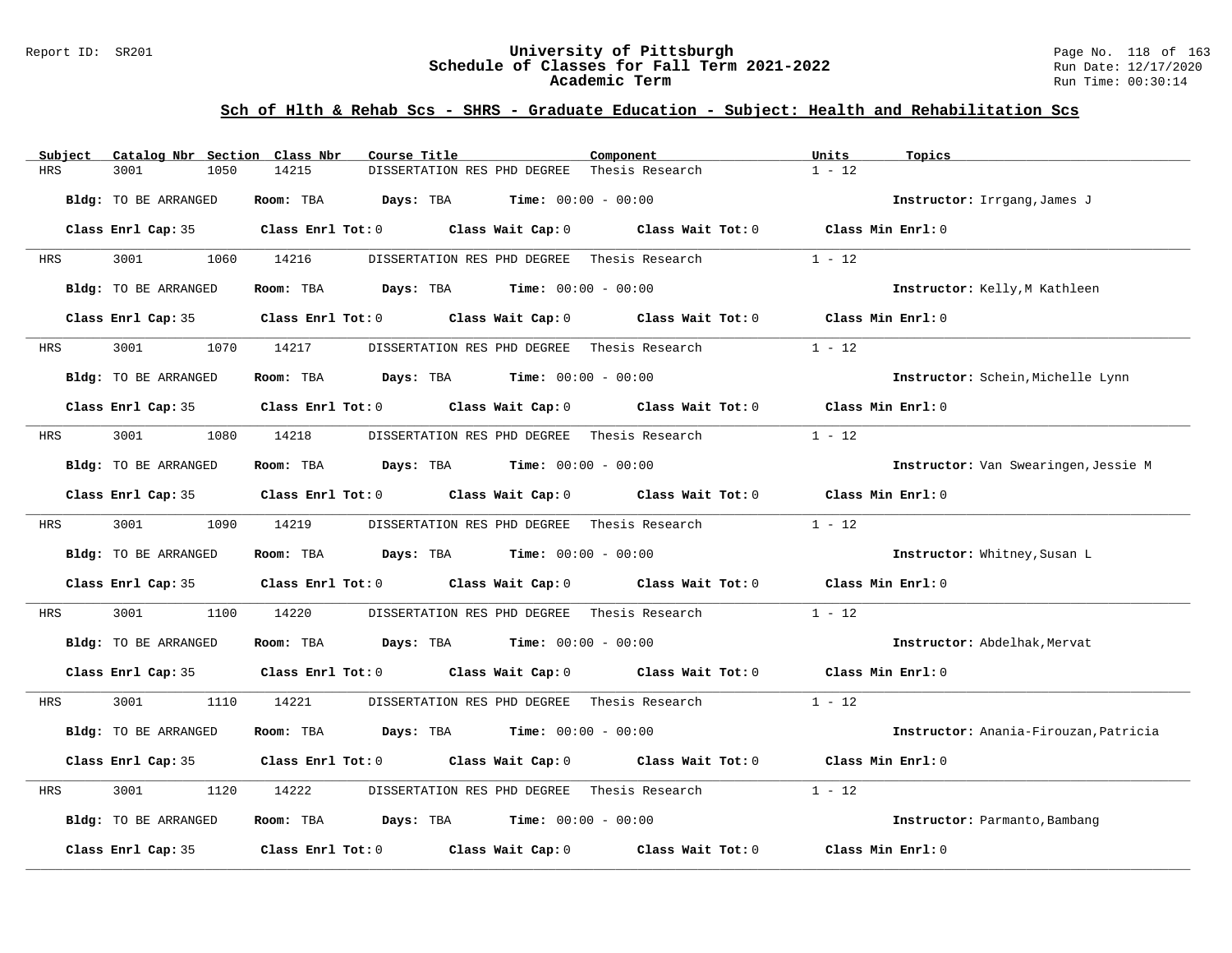| HRS        | 3001<br>1130         | 14223<br>DISSERTATION RES PHD DEGREE                                                                | Thesis Research          | $1 - 12$                              |
|------------|----------------------|-----------------------------------------------------------------------------------------------------|--------------------------|---------------------------------------|
|            | Bldg: TO BE ARRANGED | Room: TBA $\rule{1em}{0.15mm}$ Days: TBA $\rule{1.15mm}]{0.15mm}$ Time: $0.000 - 0.0000$            |                          | Instructor: Watzlaf, Valerie J        |
|            |                      | Class Enrl Cap: 35 Class Enrl Tot: 0 Class Wait Cap: 0 Class Wait Tot: 0 Class Min Enrl: 0          |                          |                                       |
| <b>HRS</b> | 3001 1140 14224      | DISSERTATION RES PHD DEGREE Thesis Research                                                         |                          | $1 - 12$                              |
|            | Bldg: TO BE ARRANGED | Room: TBA $Days: TBA$ Time: $00:00 - 00:00$                                                         |                          | Instructor: Rohrer III, Wesley Martin |
|            |                      | Class Enrl Cap: 35 Class Enrl Tot: 0 Class Wait Cap: 0 Class Wait Tot: 0 Class Min Enrl: 0          |                          |                                       |
| HRS        |                      | 3001 1190 14225 DISSERTATION RES PHD DEGREE Thesis Research 1 - 12                                  |                          |                                       |
|            | Bldg: TO BE ARRANGED | Room: TBA $Days:$ TBA $Time: 00:00 - 00:00$                                                         |                          | Instructor: Baker, Nancy Adele        |
|            |                      | Class Enrl Cap: 35 $\qquad$ Class Enrl Tot: 0 $\qquad$ Class Wait Cap: 0 $\qquad$ Class Wait Tot: 0 |                          | Class Min Enrl: 0                     |
|            | HRS 3001 1200 14226  | DISSERTATION RES PHD DEGREE   Thesis Research                                                       |                          | $1 - 12$                              |
|            | Bldg: TO BE ARRANGED | Room: TBA $Days: TBA$ Time: $00:00 - 00:00$                                                         |                          | Instructor: Chisholm, Denise          |
|            |                      | Class Enrl Cap: 35 Class Enrl Tot: 0 Class Wait Cap: 0 Class Wait Tot: 0                            |                          | Class Min Enrl: 0                     |
| HRS        |                      | 3001 1230 14227 DISSERTATION RES PHD DEGREE Thesis Research 1 - 12                                  |                          |                                       |
|            | Bldg: TO BE ARRANGED | Room: TBA $Days: TBA$ Time: $00:00 - 00:00$                                                         |                          | Instructor: Skidmore, Elizabeth R.    |
|            |                      | Class Enrl Cap: 35 Class Enrl Tot: 0 Class Wait Cap: 0 Class Wait Tot: 0                            |                          | Class Min Enrl: 0                     |
| HRS        |                      | 3001 1240 14228 DISSERTATION RES PHD DEGREE Thesis Research                                         |                          | $1 - 12$                              |
|            | Bldg: TO BE ARRANGED | Room: TBA $Days:$ TBA $Time: 00:00 - 00:00$                                                         |                          | Instructor: Schutte, Jamie Lynn       |
|            |                      | Class Enrl Cap: 35 $\qquad$ Class Enrl Tot: 0 $\qquad$ Class Wait Cap: 0 $\qquad$ Class Wait Tot: 0 |                          | Class Min Enrl: 0                     |
| <b>HRS</b> | 3001 000             | 1250 14229<br>DISSERTATION RES PHD DEGREE Thesis Research                                           |                          | $1 - 12$                              |
|            | Bldg: TO BE ARRANGED | Room: TBA $Days:$ TBA $Time: 00:00 - 00:00$                                                         |                          | Instructor: Boninger, Michael L.      |
|            |                      | Class Enrl Cap: 35 Class Enrl Tot: 0 Class Wait Cap: 0 Class Wait Tot: 0                            |                          | Class Min Enrl: 0                     |
|            | HRS 3001 1260 14230  | DISSERTATION RES PHD DEGREE                                                                         | Thesis Research $1 - 12$ |                                       |
|            | Bldg: TO BE ARRANGED | Room: TBA $Days:$ TBA $Time: 00:00 - 00:00$                                                         |                          | Instructor: Brienza, David M          |
|            |                      | Class Enrl Cap: 35 Class Enrl Tot: 0 Class Wait Cap: 0 Class Wait Tot: 0 Class Min Enrl: 0          |                          |                                       |
| HRS        |                      | 3001 1270 14231 DISSERTATION RES PHD DEGREE Thesis Research 1 - 12                                  |                          |                                       |
|            | Bldg: TO BE ARRANGED | Room: TBA $Days: TBA$ Time: $00:00 - 00:00$                                                         |                          | Instructor: Cooper, Rory A            |
|            | Class Enrl Cap: 35   | Class Enrl Tot: $0$ Class Wait Cap: $0$ Class Wait Tot: $0$                                         |                          | Class Min Enrl: 0                     |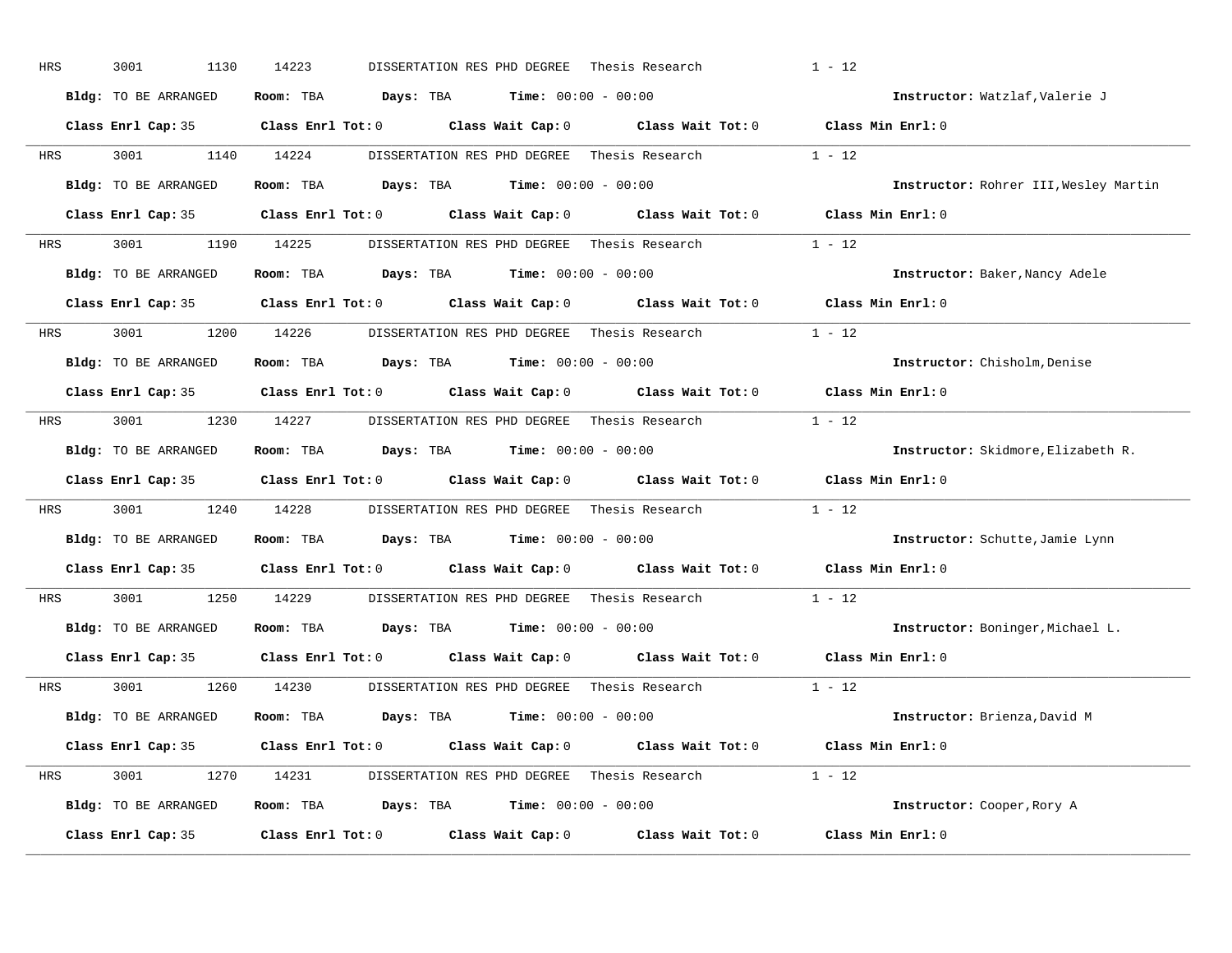### Report ID: SR201 **University of Pittsburgh** Page No. 120 of 163 **Schedule of Classes for Fall Term 2021-2022** Run Date: 12/17/2020 **Academic Term** Run Time: 00:30:14

| Catalog Nbr Section Class Nbr<br>Subject | Course Title                                                                                        | Component         | Units<br>Topics                     |
|------------------------------------------|-----------------------------------------------------------------------------------------------------|-------------------|-------------------------------------|
| <b>HRS</b><br>3001<br>1280               | 14232<br>DISSERTATION RES PHD DEGREE                                                                | Thesis Research   | $1 - 12$                            |
| Bldg: TO BE ARRANGED                     | <b>Days:</b> TBA <b>Time:</b> $00:00 - 00:00$<br>Room: TBA                                          |                   | Instructor: Ding, Dan               |
|                                          | Class Enrl Cap: 35 Class Enrl Tot: 0 Class Wait Cap: 0 Class Wait Tot: 0 Class Min Enrl: 0          |                   |                                     |
| 3001<br>HRS                              | 1300 14233<br>DISSERTATION RES PHD DEGREE Thesis Research                                           |                   | $1 - 12$                            |
| Bldg: TO BE ARRANGED                     | Room: TBA $Days:$ TBA $Time: 00:00 - 00:00$                                                         |                   | Instructor: Koontz, Alicia M.       |
|                                          | Class Enrl Cap: 35 Class Enrl Tot: 0 Class Wait Cap: 0                                              | Class Wait Tot: 0 | Class Min Enrl: 0                   |
| 3001<br>HRS                              | 1310 14234<br>DISSERTATION RES PHD DEGREE                                                           | Thesis Research   | $1 - 12$                            |
| Bldg: TO BE ARRANGED                     | Room: TBA $Days: TBA$ Time: $00:00 - 00:00$                                                         |                   | Instructor: McCue, Michael Patrick  |
|                                          | Class Enrl Cap: 35 $\qquad$ Class Enrl Tot: 0 $\qquad$ Class Wait Cap: 0 $\qquad$ Class Wait Tot: 0 |                   | Class Min Enrl: 0                   |
| 3001<br>HRS                              | 1320 14235<br>DISSERTATION RES PHD DEGREE Thesis Research                                           |                   | $1 - 12$                            |
| Bldg: TO BE ARRANGED                     | Room: TBA $Days:$ TBA $Time: 00:00 - 00:00$                                                         |                   | Instructor: Pearlman, Jonathan Lee  |
|                                          | Class Enrl Cap: 35 $\qquad$ Class Enrl Tot: 0 $\qquad$ Class Wait Cap: 0 $\qquad$ Class Wait Tot: 0 |                   | Class Min Enrl: 0                   |
| 3001 2002<br>HRS                         | 1340 14236<br>DISSERTATION RES PHD DEGREE - Thesis Research                                         |                   | $1 - 12$                            |
| Bldg: TO BE ARRANGED                     | Room: TBA<br><b>Days:</b> TBA <b>Time:</b> $00:00 - 00:00$                                          |                   | Instructor: Schmeler, Mark Raymond  |
|                                          | Class Enrl Cap: 35 Class Enrl Tot: 0 Class Wait Cap: 0 Class Wait Tot: 0                            |                   | Class Min Enrl: 0                   |
| 3001<br>1365<br>HRS                      | 15294<br>DISSERTATION RES PHD DEGREE                                                                | Thesis Research   | $1 - 12$                            |
| Bldg: TO BE ARRANGED                     | Room: TBA $Days: TBA$ Time: $00:00 - 00:00$                                                         |                   | Instructor: Farrokhi, Shawn Shahram |
|                                          | Class Enrl Cap: 20 $\qquad$ Class Enrl Tot: 0 $\qquad$ Class Wait Cap: 0 $\qquad$ Class Wait Tot: 0 |                   | Class Min Enrl: 0                   |
| 3001 2002<br><b>HRS</b>                  | 1370 16465<br>DISSERTATION RES PHD DEGREE Thesis Research                                           |                   | $1 - 12$                            |
| Bldg: TO BE ARRANGED                     | Room: TBA<br><b>Days:</b> TBA <b>Time:</b> $00:00 - 00:00$                                          |                   | Instructor: DeAlmeida, Dilhari R    |
|                                          | Class Enrl Cap: 20 $\qquad$ Class Enrl Tot: 0 $\qquad$ Class Wait Cap: 0 $\qquad$ Class Wait Tot: 0 |                   | Class Min Enrl: 0                   |
| 3001<br>HRS<br>1380                      | 16466<br>DISSERTATION RES PHD DEGREE Thesis Research                                                |                   | $1 - 12$                            |
| Bldg: TO BE ARRANGED                     | Room: TBA $Days:$ TBA $Time: 00:00 - 00:00$                                                         |                   | Instructor: Zhou, Leming            |
| Class Enrl Cap: 20                       | Class Enrl Tot: $0$ Class Wait Cap: $0$                                                             | Class Wait Tot: 0 | Class Min Enrl: 0                   |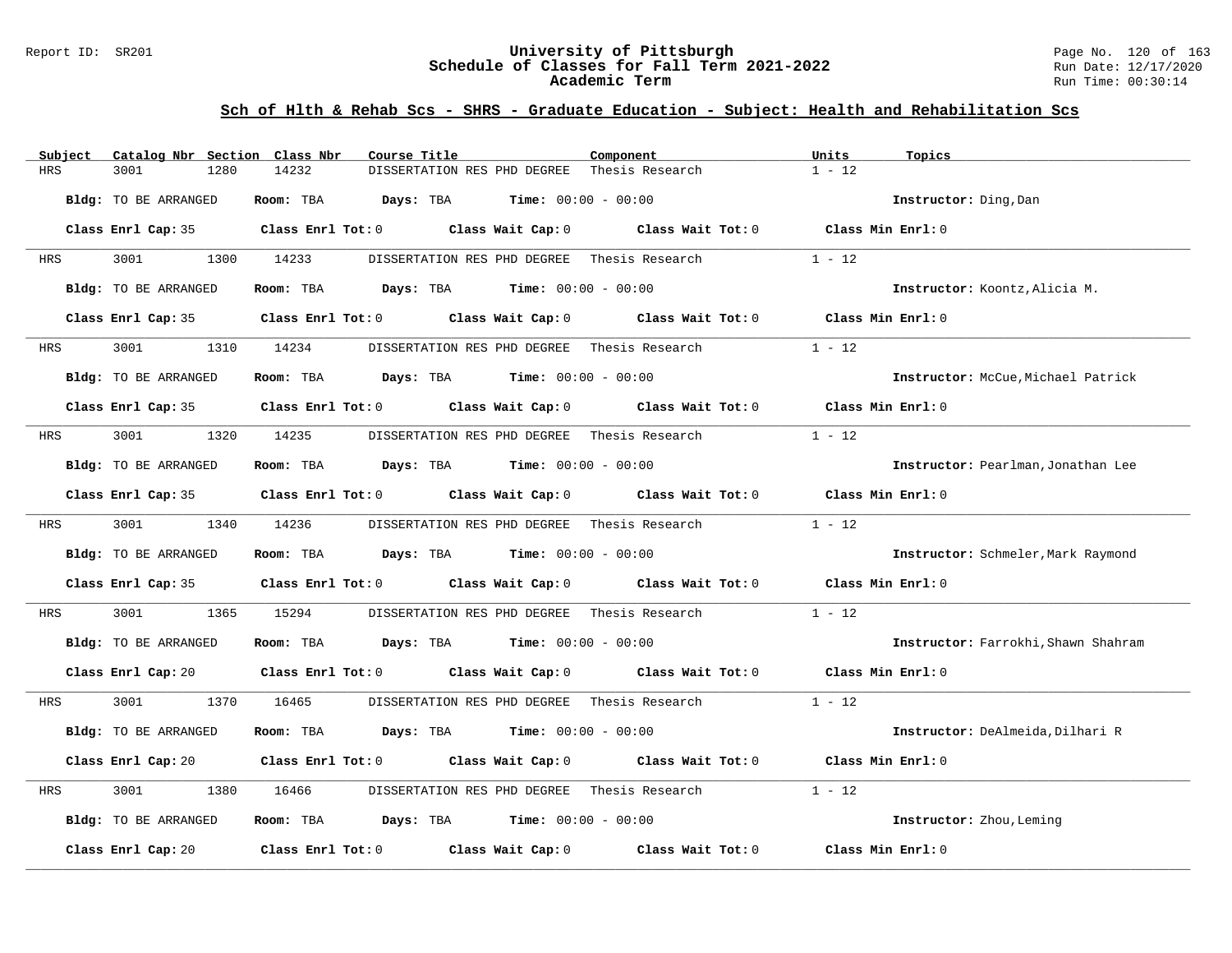| HRS        | 3001<br>1390         | 16776<br>DISSERTATION RES PHD DEGREE                                                                                           | $1 - 12$<br>Thesis Research            |
|------------|----------------------|--------------------------------------------------------------------------------------------------------------------------------|----------------------------------------|
|            | Bldg: TO BE ARRANGED | Room: TBA $Days: TBA$ Time: $00:00 - 00:00$                                                                                    | Instructor: Piva, Sara R               |
|            |                      | Class Enrl Cap: 20 Class Enrl Tot: 0 Class Wait Cap: 0 Class Wait Tot: 0 Class Min Enrl: 0                                     |                                        |
| HRS        | 3001 1400 16781      | DISSERTATION RES PHD DEGREE Thesis Research                                                                                    | $1 - 12$                               |
|            | Bldg: TO BE ARRANGED | Room: TBA $Days: TBA$ Time: $00:00 - 00:00$                                                                                    | Instructor: Sparto, Patrick J.         |
|            |                      | Class Enrl Cap: 10 $\qquad$ Class Enrl Tot: 0 $\qquad$ Class Wait Cap: 0 $\qquad$ Class Wait Tot: 0 $\qquad$ Class Min Enrl: 0 |                                        |
| HRS        |                      | 3001 1410 18406 DISSERTATION RES PHD DEGREE Thesis Research 1 - 12                                                             |                                        |
|            | Bldg: TO BE ARRANGED | Room: TBA $Days:$ TBA $Time: 00:00 - 00:00$                                                                                    | Instructor: Hill, Katharine J.         |
|            |                      | Class Enrl Cap: 20 $\qquad$ Class Enrl Tot: 0 $\qquad$ Class Wait Cap: 0 $\qquad$ Class Wait Tot: 0                            | Class Min Enrl: 0                      |
| <b>HRS</b> | 3001 1415 21492      | DISSERTATION RES PHD DEGREE - Thesis Research                                                                                  | $1 - 12$                               |
|            | Bldg: TO BE ARRANGED | Room: TBA $Days: TBA$ Time: $00:00 - 00:00$                                                                                    | Instructor: Nagai, Takashi             |
|            |                      | Class Enrl Cap: 20 $\qquad$ Class Enrl Tot: 0 $\qquad$ Class Wait Cap: 0 $\qquad$ Class Wait Tot: 0                            | Class Min Enrl: 0                      |
| HRS        |                      | 3001 1420 21494 DISSERTATION RES PHD DEGREE Thesis Research 1 - 12                                                             |                                        |
|            | Bldg: TO BE ARRANGED | Room: TBA $Days:$ TBA $Time: 00:00 - 00:00$                                                                                    | Instructor: Allison, Katelyn Fleishman |
|            |                      | Class Enrl Cap: 20 $\qquad$ Class Enrl Tot: 0 $\qquad$ Class Wait Cap: 0 $\qquad$ Class Wait Tot: 0                            | Class Min Enrl: 0                      |
| HRS        |                      | 3001 1425 23482 DISSERTATION RES PHD DEGREE Thesis Research                                                                    | $1 - 12$                               |
|            | Bldg: TO BE ARRANGED | Room: TBA $Days:$ TBA $Time: 00:00 - 00:00$                                                                                    | Instructor: Saptono, Andi              |
|            |                      | Class Enrl Cap: 20 $\qquad$ Class Enrl Tot: 0 $\qquad$ Class Wait Cap: 0 $\qquad$ Class Wait Tot: 0                            | Class Min Enrl: 0                      |
| HRS        | 3001 000<br>1430     | 24224<br>DISSERTATION RES PHD DEGREE Thesis Research                                                                           | $1 - 12$                               |
|            | Bldg: TO BE ARRANGED | Room: TBA $Days:$ TBA $Time: 00:00 - 00:00$                                                                                    | Instructor: Connaboy, Christopher      |
|            |                      | Class Enrl Cap: 20 $\qquad$ Class Enrl Tot: 0 $\qquad$ Class Wait Cap: 0 $\qquad$ Class Wait Tot: 0                            | Class Min Enrl: 0                      |
|            | HRS 3001 1435 24225  | DISSERTATION RES PHD DEGREE                                                                                                    | $1 - 12$<br>Thesis Research            |
|            | Bldg: TO BE ARRANGED | Room: TBA $Days:$ TBA $Time: 00:00 - 00:00$                                                                                    | Instructor: Nagai, Takashi             |
|            |                      | Class Enrl Cap: 20 Class Enrl Tot: 0 Class Wait Cap: 0 Class Wait Tot: 0 Class Min Enrl: 0                                     |                                        |
|            |                      |                                                                                                                                |                                        |
| HRS        |                      | 3001 1440 24226 DISSERTATION RES PHD DEGREE Thesis Research 1 - 12                                                             |                                        |
|            | Bldg: TO BE ARRANGED | Room: TBA $Days:$ TBA $Time: 00:00 - 00:00$                                                                                    | Instructor: Lovalekar, Mita T          |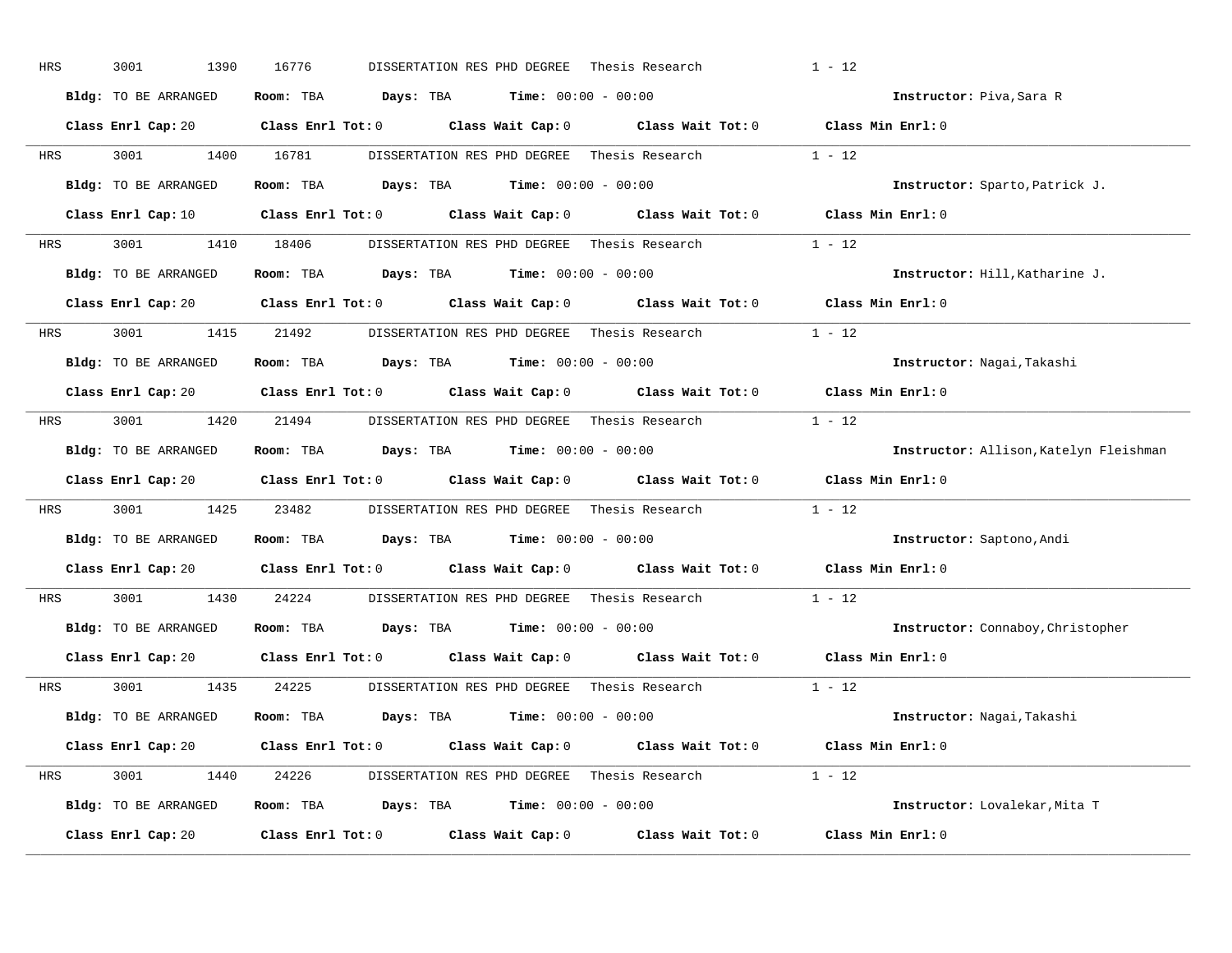### Report ID: SR201 **122 of 163**<br>**Schedule of Classes for Fall Term 2021-2022** Page No. 122 of 163<br>Run Date: 12/17/2020 **Schedule of Classes for Fall Term 2021-2022** Run Date: 12/17/2020 **Academic Term** Run Time: 00:30:14

| Subject    | Catalog Nbr Section Class Nbr | Course Title                                                                                   | Component                    | Units<br>Topics                       |
|------------|-------------------------------|------------------------------------------------------------------------------------------------|------------------------------|---------------------------------------|
| <b>HRS</b> | 3001<br>1445                  | 24227<br>DISSERTATION RES PHD DEGREE                                                           | Thesis Research              | $1 - 12$                              |
|            | Bldg: TO BE ARRANGED          | Room: TBA<br>Days: TBA                                                                         | <b>Time:</b> $00:00 - 00:00$ | Instructor: Nindl, Bradley C          |
|            | Class Enrl Cap: 20            | Class Enrl Tot: 0<br>Class Wait Cap: 0                                                         | Class Wait Tot: 0            | Class Min Enrl: 0                     |
| HRS        | 3001<br>1450                  | 24863<br>DISSERTATION RES PHD DEGREE                                                           | Thesis Research              | $1 - 12$                              |
|            | <b>Bldg:</b> TO BE ARRANGED   | Room: TBA<br>Days: TBA                                                                         | <b>Time:</b> $00:00 - 00:00$ | Instructor: Goldberg, Mary Rohland    |
|            | Class Enrl Cap: 20            | Class Enrl Tot: 0<br>Class Wait Cap: 0                                                         | Class Wait Tot: 0            | Class Min Enrl: 0                     |
| HRS        | 3001<br>1455                  | 24903<br>DISSERTATION RES PHD DEGREE                                                           | Thesis Research              | $1 - 12$                              |
|            | <b>Bldg:</b> TO BE ARRANGED   | Room: TBA<br>Days: TBA                                                                         | <b>Time:</b> $00:00 - 00:00$ | Instructor: Fiedler, Goeran           |
|            | Class Enrl Cap: 20            | Class Wait Cap: 0<br>Class Enrl Tot: 0                                                         | Class Wait Tot: 0            | Class Min Enrl: 0                     |
| HRS        | 3001<br>1460                  | 25899<br>DISSERTATION RES PHD DEGREE                                                           | Thesis Research              | $1 - 12$                              |
|            | <b>Bldg:</b> TO BE ARRANGED   | Room: TBA<br>Days: TBA                                                                         | <b>Time:</b> $00:00 - 00:00$ | Instructor: Rodakowski, Juleen L      |
|            | Class Enrl Cap: 5             | Class Enrl Tot: 0<br>Class Wait Cap: 0                                                         | Class Wait Tot: 0            | Class Min Enrl: 0                     |
| HRS        | 3002<br>1090                  | 18765<br>METHODS OF INQUIRY I                                                                  | Seminar                      | $\mathbf{1}$                          |
| Bldg: TBA  |                               | <b>Time:</b> $00:00 - 00:00$<br>Room: TBA<br>Days: W                                           |                              | Instructor: Patterson, Charity Galena |
|            |                               |                                                                                                |                              | Ding, Dan                             |
|            | Class Enrl Cap: 20            | Class Enrl Tot: 0<br>Class Wait Cap: 0<br>Room Characteristics: PeopleSoft - Scheduled (PS)(1) | Class Wait Tot: 0            | Class Min Enrl: 0                     |
| HRS        | 3003<br>1100                  | 18764<br>CORE CONCEPTS 1                                                                       | Seminar                      | $\overline{a}$                        |
|            | Bldg: TO BE ARRANGED          | Days: W<br><b>Time:</b> $14:00 - 16:00$<br>Room: TBA                                           |                              | Instructor: Leland, Natalie Elizabeth |
|            |                               |                                                                                                |                              | Flanagan, Shawn D                     |
|            |                               |                                                                                                |                              | Sparto, Patrick J.                    |
|            | Class Enrl Cap: 20            | Class Enrl Tot: 0<br>Class Wait Cap: 0                                                         | Class Wait Tot: 0            | Class Min Enrl: 0                     |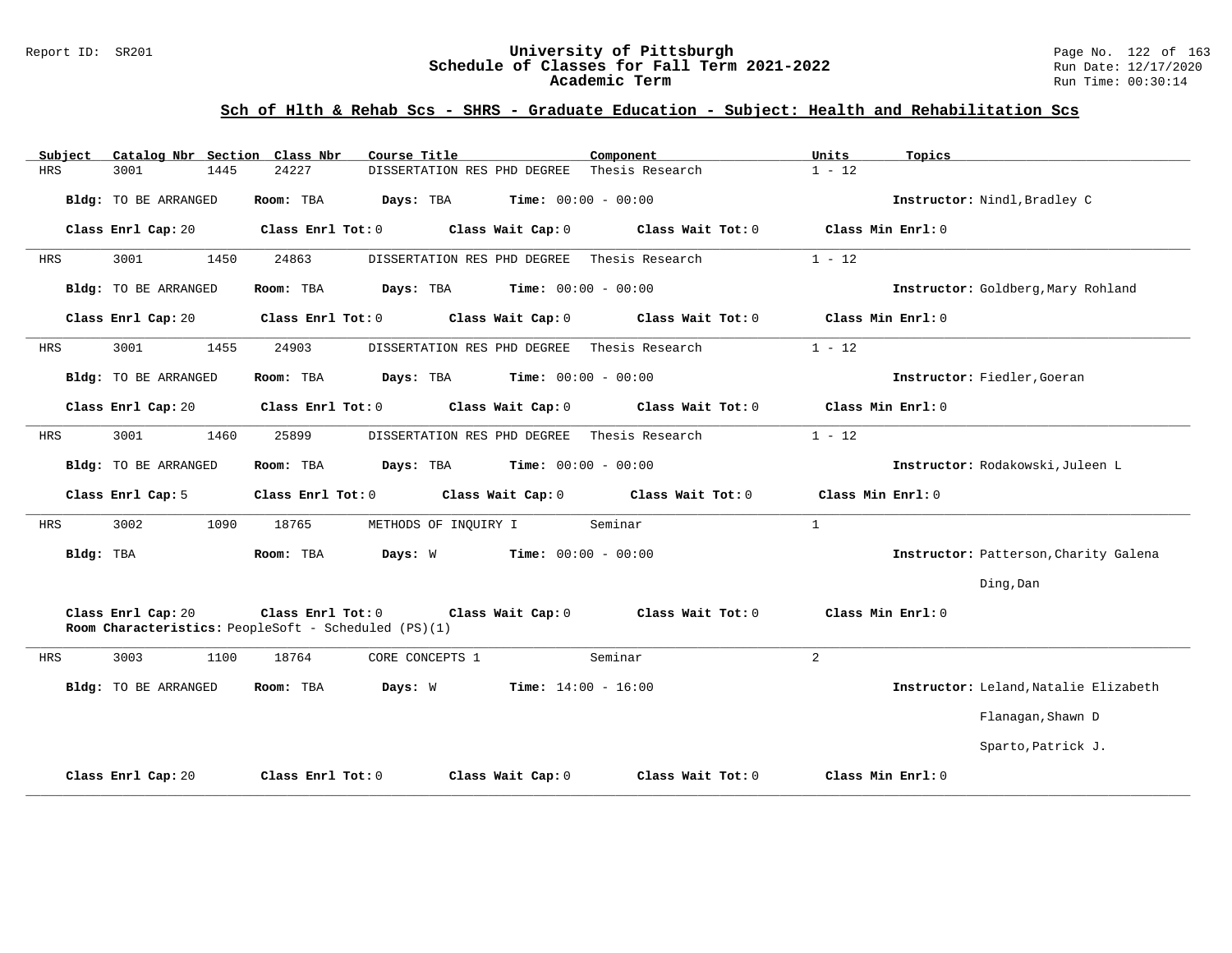### Report ID: SR201 **University of Pittsburgh** Page No. 123 of 163 **Schedule of Classes for Fall Term 2021-2022** Run Date: 12/17/2020 **Academic Term** Run Time: 00:30:14

| Catalog Nbr Section Class Nbr<br>Subject | Course Title                                                                               | Component                    | Units<br>Topics                        |
|------------------------------------------|--------------------------------------------------------------------------------------------|------------------------------|----------------------------------------|
| <b>HRS</b><br>3702<br>1010               | 25886<br>SOFT TISSUE BIOMECHANICS                                                          | Lecture                      | $\mathcal{E}$                          |
| Bldg: TO BE ARRANGED                     | Room: TBA<br>Days: W                                                                       | <b>Time:</b> $15:00 - 17:00$ | Instructor: Brienza, David M           |
| Class Enrl Cap: 10                       | Class Enrl Tot: $0$ Class Wait Cap: $10$ Class Wait Tot: $0$                               |                              | Class Min Enrl: 0                      |
| HRS<br>3896                              | 1060 13933<br>RESEARCH SEMINAR SPORTS MEDICNSeminar                                        |                              | $\mathbf{3}$                           |
| Bldg: TO BE ARRANGED                     | <b>Room:</b> TBA <b>Days:</b> M <b>Time:</b> 09:00 - 12:00                                 |                              | Instructor: Allison, Katelyn Fleishman |
| Class Enrl Cap: 30                       | Class Enrl Tot: 0 Class Wait Cap: 0 Class Wait Tot: 0                                      |                              | Class Min Enrl: 0                      |
| 3898<br>1060<br>HRS                      | 13932<br>LAB TECHNIOUES SPORTS MEDICN lLecture                                             |                              | $\overline{3}$                         |
|                                          | Bldg: Rivertech Building Room: Days: Th Time: 09:00 - 12:00                                |                              | Instructor: Connaboy, Christopher      |
|                                          | Class Enrl Cap: 15 (Class Enrl Tot: 0 ) (Class Wait Cap: 0 ) (Class Wait Tot: 0            |                              | Class Min Enrl: 0                      |
| 3999<br>HRS                              | 1010 13905<br>DOCTORAL INDEPENDENT STUDY Independent Study                                 |                              | $1 - 6$                                |
| Bldg: TO BE ARRANGED                     | Room: TBA $\rule{1em}{0.15mm}$ Days: TBA $\rule{1.5mm}{0.15mm}$ Time: $00:00 - 00:00$      |                              | Instructor: Brach, Jennifer Sokol      |
|                                          | Class Enrl Cap: 99 Class Enrl Tot: 0 Class Wait Cap: 0                                     | Class Wait Tot: 0            | $Class$ Min $Enr1:0$                   |
| 3999 7<br><b>HRS</b>                     | 1020 14102<br>DOCTORAL INDEPENDENT STUDY Independent Study                                 |                              | $1 - 6$                                |
| Bldg: TO BE ARRANGED                     | Room: TBA<br><b>Days:</b> TBA <b>Time:</b> $00:00 - 00:00$                                 |                              | Instructor: Carvell, George E          |
|                                          | Class Enrl Cap: 35 Class Enrl Tot: 0 Class Wait Cap: 0 Class Wait Tot: 0                   |                              | Class Min Enrl: 0                      |
| 3999<br>1030<br>HRS                      | DOCTORAL INDEPENDENT STUDY Independent Study<br>14103                                      |                              | $1 - 6$                                |
| Bldg: TO BE ARRANGED                     | Room: TBA $Days:$ TBA $Time: 00:00 - 00:00$                                                |                              | Instructor: Delitto, Anthony           |
|                                          | Class Enrl Cap: 35 Class Enrl Tot: 0 Class Wait Cap: 0 Class Wait Tot: 0 Class Min Enrl: 0 |                              |                                        |
| 3999<br>1040<br>HRS                      | 14104<br>DOCTORAL INDEPENDENT STUDY Independent Study                                      |                              | $1 - 6$                                |
| Bldg: TO BE ARRANGED                     | Room: TBA<br>$Days: TBA$ Time: $00:00 - 00:00$                                             |                              | Instructor: Fitzgerald, Gerald G.      |
| Class Enrl Cap: 35                       | Class Enrl Tot: 0 Class Wait Cap: 0 Class Wait Tot: 0                                      |                              | Class Min Enrl: 0                      |
| 3999<br>1050<br>HRS                      | DOCTORAL INDEPENDENT STUDY<br>14105                                                        | Independent Study            | $1 - 6$                                |
| Bldg: TO BE ARRANGED                     | Room: TBA $Days: TBA$ Time: $00:00 - 00:00$                                                |                              | Instructor: Irrgang, James J           |
| Class Enrl Cap: 35                       | Class Enrl Tot: 0 Class Wait Cap: 0                                                        | Class Wait Tot: 0            | Class Min Enrl: 0                      |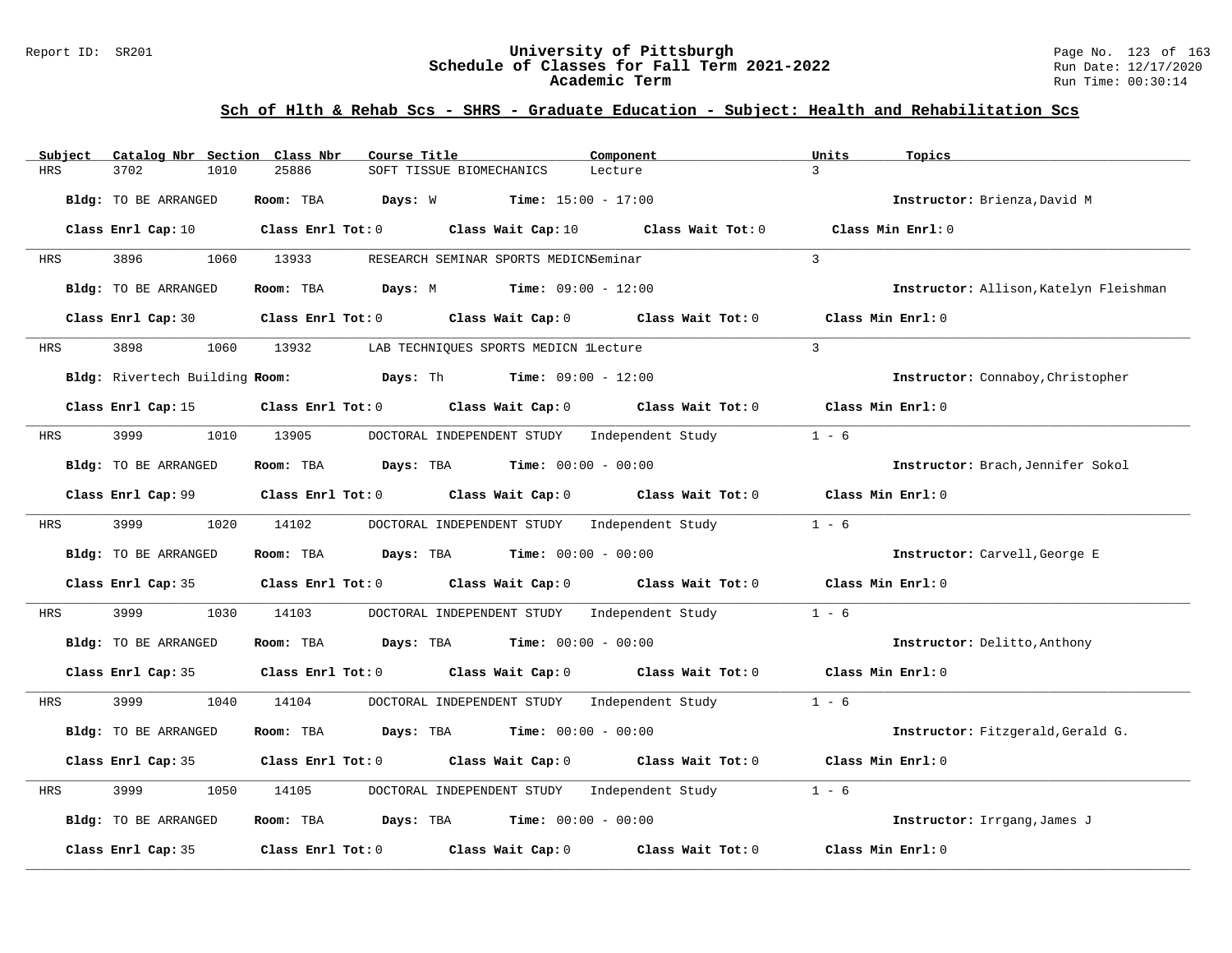| HRS | 3999<br>1060         | 14106<br>DOCTORAL INDEPENDENT STUDY Independent Study                                               | $1 - 6$                               |
|-----|----------------------|-----------------------------------------------------------------------------------------------------|---------------------------------------|
|     | Bldg: TO BE ARRANGED | Room: TBA $Days: TBA$ Time: $00:00 - 00:00$                                                         | Instructor: Kelly, M Kathleen         |
|     |                      | Class Enrl Cap: 35 Class Enrl Tot: 0 Class Wait Cap: 0 Class Wait Tot: 0 Class Min Enrl: 0          |                                       |
| HRS | 3999                 | DOCTORAL INDEPENDENT STUDY Independent Study 1 - 6<br>1070 14107                                    |                                       |
|     | Bldg: TO BE ARRANGED | Room: TBA $Days:$ TBA $Time: 00:00 - 00:00$                                                         | Instructor: Sparto, Patrick J.        |
|     | Class Enrl Cap: 35   | Class Enrl Tot: 0 Class Wait Cap: 0 Class Wait Tot: 0 Class Min Enrl: 0                             |                                       |
| HRS |                      | 3999 1080 14108 DOCTORAL INDEPENDENT STUDY Independent Study 1 - 6                                  |                                       |
|     | Bldg: TO BE ARRANGED | Room: TBA $Days:$ TBA Time: $00:00 - 00:00$                                                         | Instructor: Van Swearingen, Jessie M  |
|     |                      | Class Enrl Cap: 35 Class Enrl Tot: 0 Class Wait Cap: 0 Class Wait Tot: 0 Class Min Enrl: 0          |                                       |
| HRS | 3999 (1984)          | DOCTORAL INDEPENDENT STUDY Independent Study 1 - 6<br>1090 14109                                    |                                       |
|     | Bldg: TO BE ARRANGED | Room: TBA $Days:$ TBA $Time: 00:00 - 00:00$                                                         | Instructor: Whitney, Susan L          |
|     |                      | Class Enrl Cap: 35 Class Enrl Tot: 0 Class Wait Cap: 0 Class Wait Tot: 0 Class Min Enrl: 0          |                                       |
| HRS |                      | 3999 1100 14110 DOCTORAL INDEPENDENT STUDY Independent Study 1 - 6                                  |                                       |
|     | Bldg: TO BE ARRANGED | Room: TBA $Days:$ TBA $Time: 00:00 - 00:00$                                                         | Instructor: Abdelhak, Mervat          |
|     |                      | Class Enrl Cap: 35 Class Enrl Tot: 0 Class Wait Cap: 0 Class Wait Tot: 0 Class Min Enrl: 0          |                                       |
| HRS | 3999                 | 1110 14111 DOCTORAL INDEPENDENT STUDY Independent Study                                             | $1 - 6$                               |
|     | Bldg: TO BE ARRANGED | Room: TBA $\rule{1em}{0.15mm}$ Days: TBA Time: $00:00 - 00:00$                                      | Instructor: Watzlaf, Valerie J        |
|     |                      | Class Enrl Cap: 35 $\qquad$ Class Enrl Tot: 0 $\qquad$ Class Wait Cap: 0 $\qquad$ Class Wait Tot: 0 | Class Min Enrl: 0                     |
| HRS | 3999                 | 1120 14112<br>DOCTORAL INDEPENDENT STUDY Independent Study                                          | $1 - 6$                               |
|     | Bldg: TO BE ARRANGED | Room: TBA $Days:$ TBA $Time: 00:00 - 00:00$                                                         | Instructor: Anania-Firouzan, Patricia |
|     | Class Enrl Cap: 35   | Class Enrl Tot: $0$ Class Wait Cap: $0$ Class Wait Tot: $0$                                         | Class Min Enrl: 0                     |
| HRS | 3999                 | DOCTORAL INDEPENDENT STUDY Independent Study 1 - 6<br>1130 14113                                    |                                       |
|     | Bldg: TO BE ARRANGED | Room: TBA $Days:$ TBA $Time: 00:00 - 00:00$                                                         | Instructor: Parmanto, Bambang         |
|     |                      | Class Enrl Cap: 35 Class Enrl Tot: 0 Class Wait Cap: 0 Class Wait Tot: 0 Class Min Enrl: 0          |                                       |
| HRS |                      | 3999 1150 14114 DOCTORAL INDEPENDENT STUDY Independent Study 1 - 6                                  |                                       |
|     | Bldg: TO BE ARRANGED | Room: TBA $Days:$ TBA $Time: 00:00 - 00:00$                                                         | Instructor: Skidmore, Elizabeth R.    |
|     | Class Enrl Cap: 35   | Class Enrl Tot: 0 Class Wait Cap: 0<br>Class Wait Tot: 0                                            | Class Min Enrl: 0                     |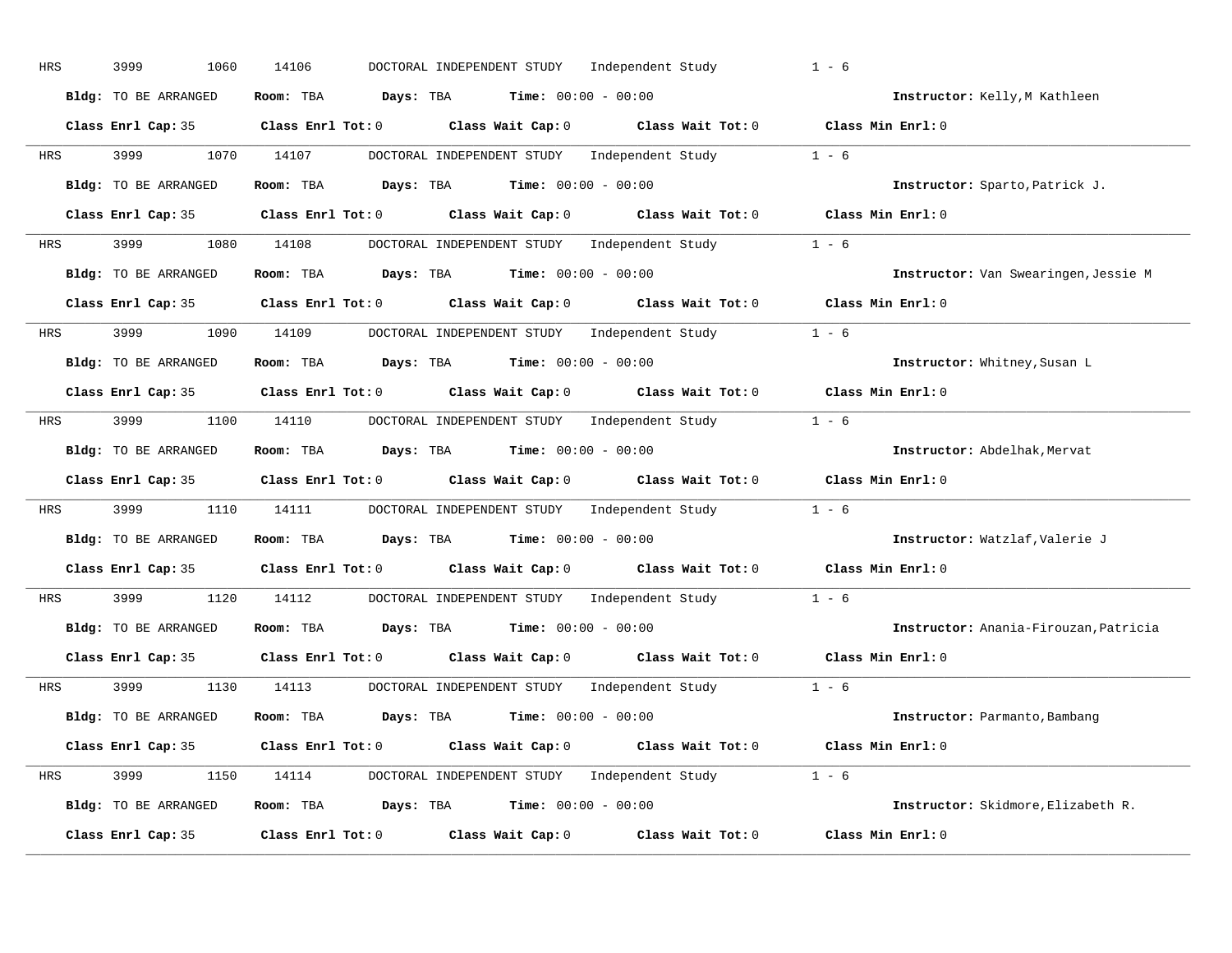### Report ID: SR201 **University of Pittsburgh** Page No. 125 of 163 **Schedule of Classes for Fall Term 2021-2022** Run Date: 12/17/2020 **Academic Term** Run Time: 00:30:14

| Subject    | Catalog Nbr Section Class Nbr | Course Title                                                                                        |                              | Component                                          | Units<br>Topics                    |  |
|------------|-------------------------------|-----------------------------------------------------------------------------------------------------|------------------------------|----------------------------------------------------|------------------------------------|--|
| <b>HRS</b> | 3999<br>1160                  | 14115<br>DOCTORAL INDEPENDENT STUDY                                                                 |                              | Independent Study                                  | $1 - 6$                            |  |
|            | Bldg: TO BE ARRANGED          | Room: TBA<br>Days: TBA                                                                              | <b>Time:</b> $00:00 - 00:00$ |                                                    | Instructor: Chisholm, Denise       |  |
|            |                               | Class Enrl Cap: 35 Class Enrl Tot: 0 Class Wait Cap: 0 Class Wait Tot: 0 Class Min Enrl: 0          |                              |                                                    |                                    |  |
| HRS        | 3999                          | 1170 14116<br>DOCTORAL INDEPENDENT STUDY                                                            |                              | Independent Study                                  | $1 - 6$                            |  |
|            | Bldg: TO BE ARRANGED          | Room: TBA $Days:$ TBA $Time: 00:00 - 00:00$                                                         |                              |                                                    | Instructor: Freburger, Janet       |  |
|            |                               | Class Enrl Cap: 35 Class Enrl Tot: 0 Class Wait Cap: 0                                              |                              | Class Wait Tot: $0$ Class Min Enrl: $0$            |                                    |  |
| HRS        | 3999                          | 1240 14117                                                                                          |                              | DOCTORAL INDEPENDENT STUDY Independent Study       | $1 - 6$                            |  |
|            | Bldg: TO BE ARRANGED          | Room: TBA Days: TBA                                                                                 | <b>Time:</b> $00:00 - 00:00$ |                                                    | Instructor: Boninger, Michael L.   |  |
|            |                               | Class Enrl Cap: 35 Class Enrl Tot: 0 Class Wait Cap: 0 Class Wait Tot: 0 Class Min Enrl: 0          |                              |                                                    |                                    |  |
| HRS        | 3999                          | 1250 14118 DOCTORAL INDEPENDENT STUDY Independent Study                                             |                              |                                                    | $1 - 6$                            |  |
|            | Bldg: TO BE ARRANGED          | Room: TBA Days: TBA Time: $00:00 - 00:00$                                                           |                              |                                                    | Instructor: Brienza, David M       |  |
|            |                               | Class Enrl Cap: 35 $\qquad$ Class Enrl Tot: 0 $\qquad$ Class Wait Cap: 0 $\qquad$ Class Wait Tot: 0 |                              |                                                    | Class Min Enrl: 0                  |  |
| <b>HRS</b> | 3999 7                        | 1260 14119                                                                                          |                              | DOCTORAL INDEPENDENT STUDY Independent Study       | $1 - 6$                            |  |
|            | Bldg: TO BE ARRANGED          | Room: TBA $Days:$ TBA $Time: 00:00 - 00:00$                                                         |                              |                                                    | Instructor: Cooper, Rory A         |  |
|            |                               | Class Enrl Cap: 35 Class Enrl Tot: 0 Class Wait Cap: 0 Class Wait Tot: 0 Class Min Enrl: 0          |                              |                                                    |                                    |  |
| HRS        | 3999<br>1270                  | 14120                                                                                               |                              | DOCTORAL INDEPENDENT STUDY Independent Study       | $1 - 6$                            |  |
|            | Bldg: TO BE ARRANGED          | Room: TBA $Days: TBA$ Time: $00:00 - 00:00$                                                         |                              |                                                    | Instructor: Ding, Dan              |  |
|            |                               | Class Enrl Cap: 35 Class Enrl Tot: 0 Class Wait Cap: 0 Class Wait Tot: 0 Class Min Enrl: 0          |                              |                                                    |                                    |  |
| HRS        | 3999<br>1290                  | 14121                                                                                               |                              | DOCTORAL INDEPENDENT STUDY Independent Study 1 - 6 |                                    |  |
|            | Bldg: TO BE ARRANGED          | Room: TBA $Days:$ TBA $Time: 00:00 - 00:00$                                                         |                              |                                                    | Instructor: Koontz, Alicia M.      |  |
|            |                               | Class Enrl Cap: 35 Class Enrl Tot: 0 Class Wait Cap: 0 Class Wait Tot: 0 Class Min Enrl: 0          |                              |                                                    |                                    |  |
| HRS        | 3999<br>1300                  | 14122<br>DOCTORAL INDEPENDENT STUDY                                                                 |                              | Independent Study                                  | $1 - 6$                            |  |
|            | Bldg: TO BE ARRANGED          | Room: TBA $Days:$ TBA $Time: 00:00 - 00:00$                                                         |                              |                                                    | Instructor: McCue, Michael Patrick |  |
|            | Class Enrl Cap: 35            | Class Enrl Tot: 0 Class Wait Cap: 0                                                                 |                              | Class Wait Tot: 0                                  | Class Min Enrl: 0                  |  |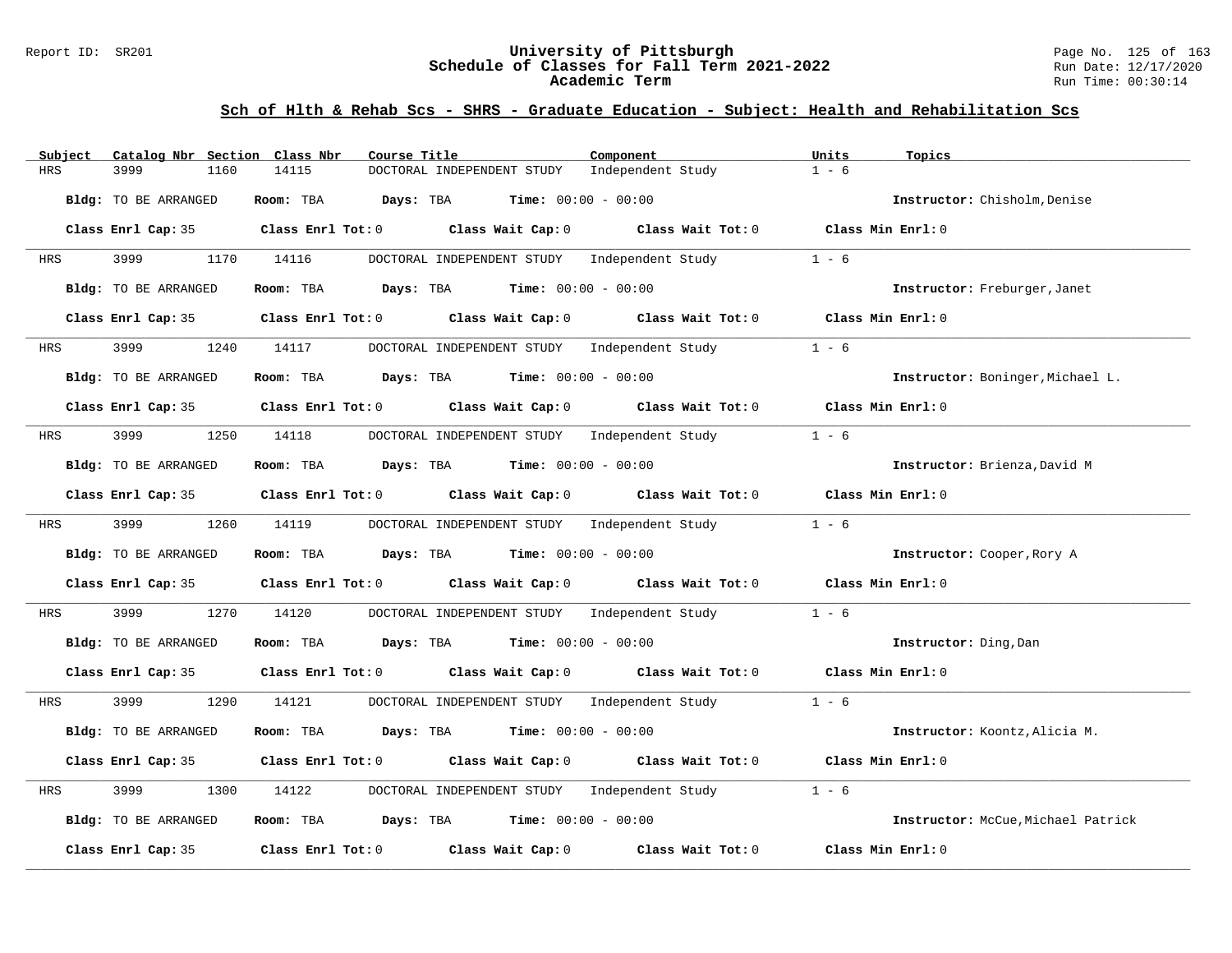| HRS | 3999<br>1310         | 14123<br>DOCTORAL INDEPENDENT STUDY Independent Study                                               | $1 - 6$                                |
|-----|----------------------|-----------------------------------------------------------------------------------------------------|----------------------------------------|
|     | Bldg: TO BE ARRANGED | Room: TBA $Days: TBA$ Time: $00:00 - 00:00$                                                         | Instructor: Ohnabe, Hisaichi           |
|     |                      | Class Enrl Cap: 35 Class Enrl Tot: 0 Class Wait Cap: 0 Class Wait Tot: 0 Class Min Enrl: 0          |                                        |
| HRS | 3999                 | DOCTORAL INDEPENDENT STUDY Independent Study 1 - 6<br>1350 16467                                    |                                        |
|     | Bldg: TO BE ARRANGED | Room: TBA $Days:$ TBA $Time: 00:00 - 00:00$                                                         | Instructor: Farrokhi, Shawn Shahram    |
|     |                      | Class Enrl Cap: 20 Class Enrl Tot: 0 Class Wait Cap: 0 Class Wait Tot: 0 Class Min Enrl: 0          |                                        |
| HRS |                      |                                                                                                     |                                        |
|     | Bldg: TO BE ARRANGED | Room: TBA $Days: TBA$ Time: $00:00 - 00:00$                                                         | Instructor: Zhou, Leming               |
|     |                      | Class Enrl Cap: 20 Class Enrl Tot: 0 Class Wait Cap: 0 Class Wait Tot: 0 Class Min Enrl: 0          |                                        |
| HRS | 3999 (1984)          | DOCTORAL INDEPENDENT STUDY Independent Study 1 - 6<br>1370 21092                                    |                                        |
|     | Bldg: TO BE ARRANGED | Room: TBA $Days:$ TBA $Time: 00:00 - 00:00$                                                         | Instructor: Pearlman, Jonathan Lee     |
|     |                      | Class Enrl Cap: 20 Class Enrl Tot: 0 Class Wait Cap: 0 Class Wait Tot: 0 Class Min Enrl: 0          |                                        |
| HRS |                      | 3999 1380 21444 DOCTORAL INDEPENDENT STUDY Independent Study 1 - 6                                  |                                        |
|     | Bldg: TO BE ARRANGED | Room: TBA $Days:$ TBA $Time: 00:00 - 00:00$                                                         | Instructor: DeAlmeida, Dilhari R       |
|     |                      | Class Enrl Cap: 20 Class Enrl Tot: 0 Class Wait Cap: 0 Class Wait Tot: 0 Class Min Enrl: 0          |                                        |
| HRS | 3999 700             | 1385 21491 DOCTORAL INDEPENDENT STUDY Independent Study                                             | $1 - 6$                                |
|     | Bldg: TO BE ARRANGED | Room: TBA $\rule{1em}{0.15mm}$ Days: TBA Time: $00:00 - 00:00$                                      | Instructor: Nagai, Takashi             |
|     |                      | Class Enrl Cap: 20 $\qquad$ Class Enrl Tot: 0 $\qquad$ Class Wait Cap: 0 $\qquad$ Class Wait Tot: 0 | Class Min Enrl: 0                      |
| HRS | 3999<br>1390         | 21493<br>DOCTORAL INDEPENDENT STUDY Independent Study                                               | $1 - 6$                                |
|     | Bldg: TO BE ARRANGED | Room: TBA $Days:$ TBA $Time: 00:00 - 00:00$                                                         | Instructor: Allison, Katelyn Fleishman |
|     | Class Enrl Cap: 20   | Class Enrl Tot: $0$ Class Wait Cap: $0$ Class Wait Tot: $0$                                         | Class Min Enrl: 0                      |
| HRS | 3999                 | DOCTORAL INDEPENDENT STUDY Independent Study 1 - 6<br>1395 23483                                    |                                        |
|     | Bldg: TO BE ARRANGED | Room: TBA $Days:$ TBA $Time: 00:00 - 00:00$                                                         | Instructor: Saptono, Andi              |
|     |                      | Class Enrl Cap: 20 Class Enrl Tot: 0 Class Wait Cap: 0 Class Wait Tot: 0 Class Min Enrl: 0          |                                        |
| HRS |                      | 3999 1400 24893 DOCTORAL INDEPENDENT STUDY Independent Study 1 - 6                                  |                                        |
|     | Bldg: TO BE ARRANGED | Room: TBA $Days:$ TBA $Time: 00:00 - 00:00$                                                         | Instructor: Connaboy, Christopher      |
|     | Class Enrl Cap: 20   | Class Enrl Tot: 0 Class Wait Cap: 0<br>Class Wait Tot: 0                                            | Class Min Enrl: 0                      |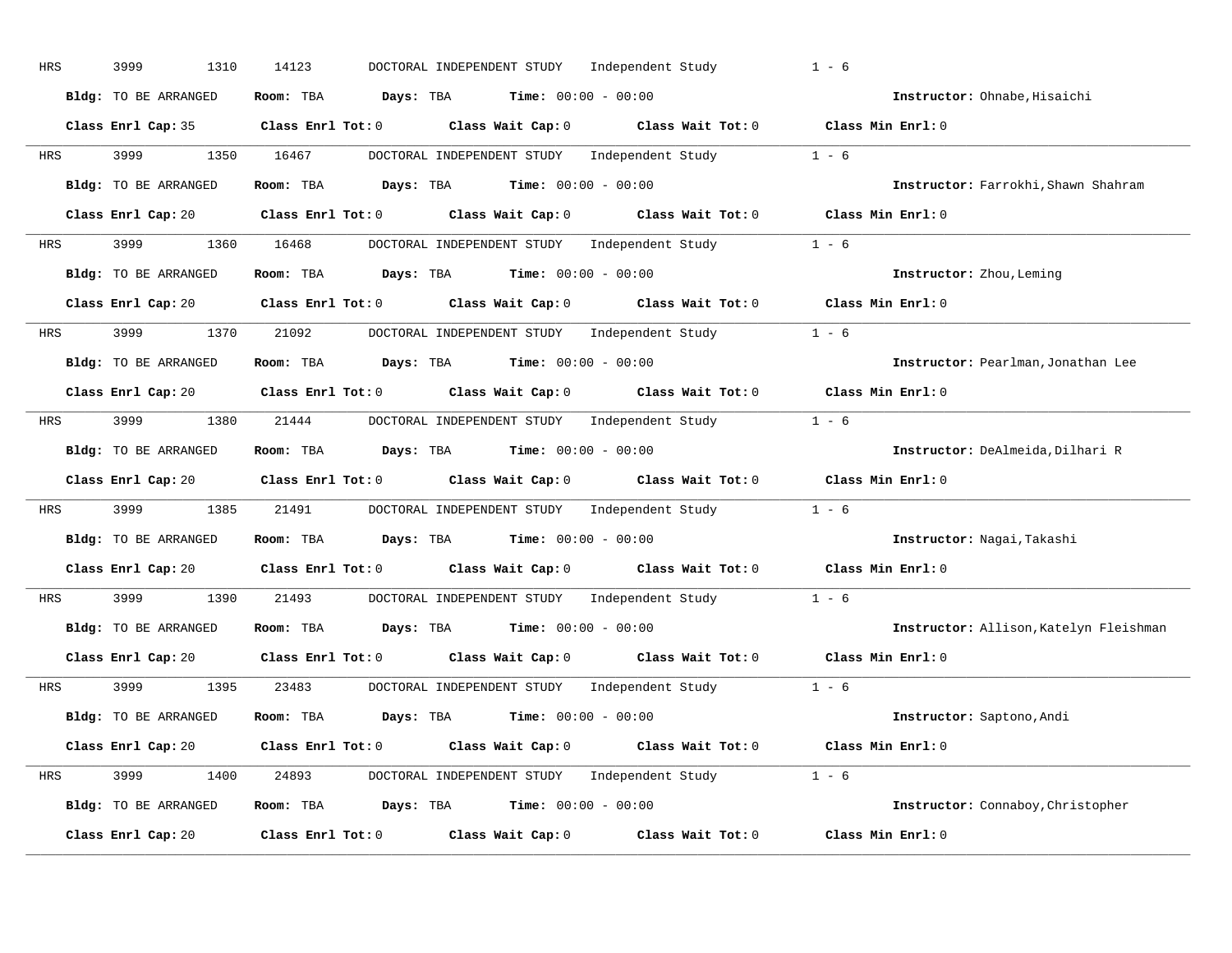### Report ID: SR201 **University of Pittsburgh** Page No. 127 of 163 **Schedule of Classes for Fall Term 2021-2022** Run Date: 12/17/2020 **Academic Term** Run Time: 00:30:14

| Catalog Nbr Section Class Nbr<br>Subject | Course Title                                                                                                                   | Component         | Units<br>Topics                     |
|------------------------------------------|--------------------------------------------------------------------------------------------------------------------------------|-------------------|-------------------------------------|
| HRS<br>3999<br>1405                      | 25988<br>DOCTORAL INDEPENDENT STUDY                                                                                            | Independent Study | $1 - 6$                             |
| Bldg: TO BE ARRANGED                     | Room: TBA<br><b>Days:</b> TBA <b>Time:</b> $00:00 - 00:00$                                                                     |                   | Instructor: Goldberg, Mary Rohland  |
| Class Enrl Cap: 20                       | Class Enrl Tot: $0$ Class Wait Cap: $0$ Class Wait Tot: $0$                                                                    |                   | Class Min Enrl: 0                   |
| 3999<br>1410<br><b>HRS</b>               | DOCTORAL INDEPENDENT STUDY Independent Study<br>27087                                                                          |                   | $1 - 6$                             |
| Bldg: TO BE ARRANGED                     | <b>Days:</b> TBA <b>Time:</b> $00:00 - 00:00$<br>Room: TBA                                                                     |                   | Instructor: Bendixen, Roxanna Marie |
| Class Enrl Cap: 10                       | Class Enrl Tot: O $\qquad$ Class Wait Cap: O $\qquad$ Class Wait Tot: O $\qquad$ Class Min Enrl: O                             |                   |                                     |
| 3999<br>1411<br>HRS                      | 27124<br>DOCTORAL INDEPENDENT STUDY Independent Study                                                                          |                   | $1 - 6$                             |
| Bldg: TO BE ARRANGED                     | Room: TBA $Days:$ TBA $Time: 00:00 - 00:00$                                                                                    |                   | Instructor: Mi, Qi                  |
|                                          | Class Enrl Cap: 10 $\qquad$ Class Enrl Tot: 0 $\qquad$ Class Wait Cap: 0 $\qquad$ Class Wait Tot: 0 $\qquad$ Class Min Enrl: 0 |                   |                                     |
| 3999<br>1412<br>HRS                      | 27571<br>DOCTORAL INDEPENDENT STUDY Independent Study                                                                          |                   | $1 - 6$                             |
| Bldg: TO BE ARRANGED                     | Room: TBA $Days:$ TBA $Time: 00:00 - 00:00$                                                                                    |                   | Instructor: Nindl, Bradley C        |
|                                          | Class Enrl Cap: 15 Class Enrl Tot: 0 Class Wait Cap: 0 Class Wait Tot: 0 Class Min Enrl: 0                                     |                   |                                     |
| 3999<br>1413<br>HRS                      | DOCTORAL INDEPENDENT STUDY Independent Study<br>27572                                                                          |                   | $1 - 6$                             |
| Bldg: TO BE ARRANGED                     | Room: TBA $Days:$ TBA $Time: 00:00 - 00:00$                                                                                    |                   | Instructor: Lewis, Courtenay        |
|                                          | Class Enrl Cap: 15 Class Enrl Tot: 0 Class Wait Cap: 0 Class Wait Tot: 0 Class Min Enrl: 0                                     |                   |                                     |
| 3999<br>1414<br>HRS                      | DOCTORAL INDEPENDENT STUDY Independent Study<br>27573                                                                          |                   | $1 - 6$                             |
| Bldg: TO BE ARRANGED                     | Room: TBA $Days:$ TBA $Time: 00:00 - 00:00$                                                                                    |                   | Instructor: Flanagan, Shawn D       |
|                                          | Class Enrl Cap: 15 Class Enrl Tot: 0 Class Wait Cap: 0 Class Wait Tot: 0                                                       |                   | Class Min Enrl: 0                   |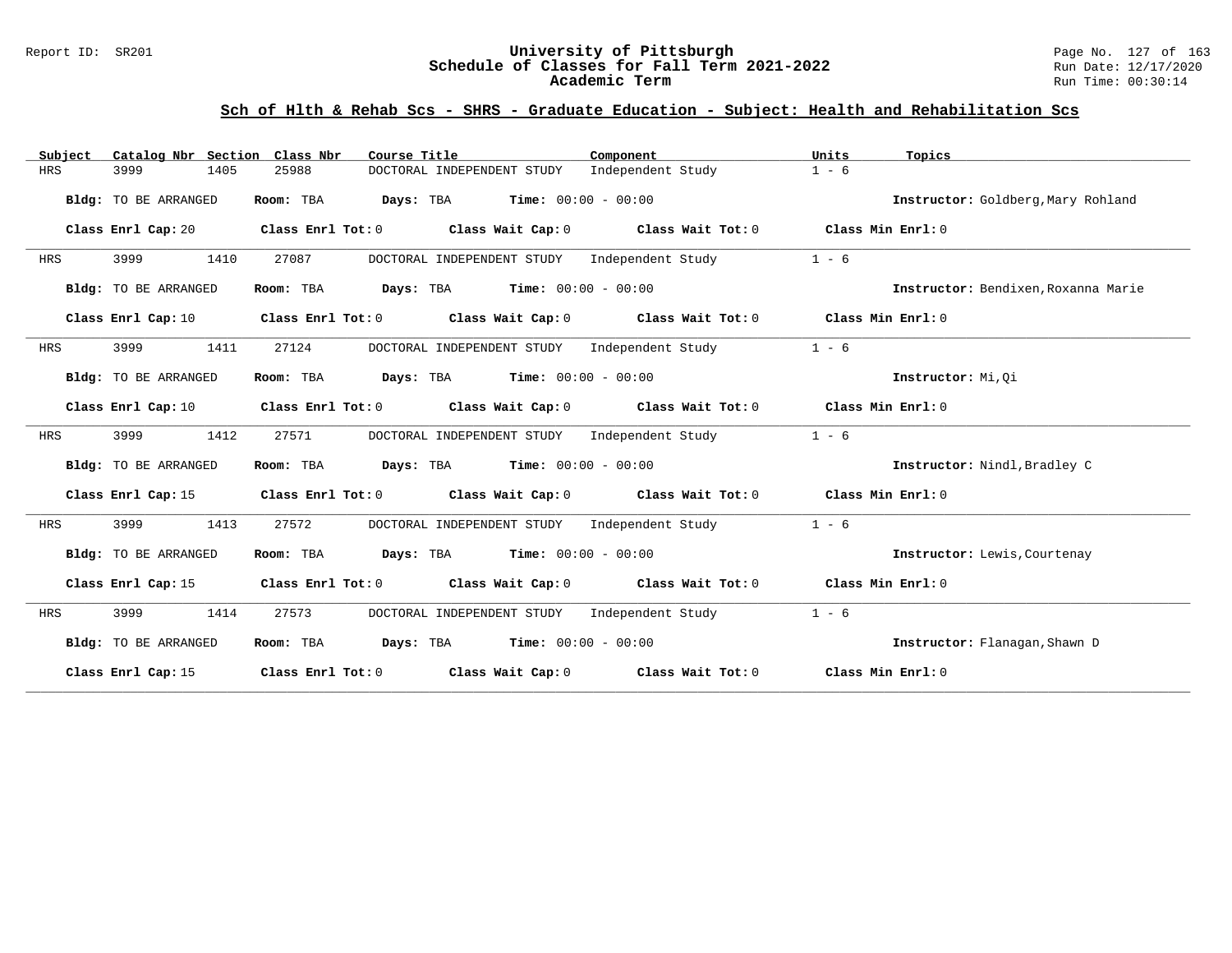### Report ID: SR201 **University of Pittsburgh University of Pittsburgh** Page No. 128 of 163<br>**Schedule of Classes for Fall Term 2021-2022** Run Date: 12/17/2020 **Schedule of Classes for Fall Term 2021-2022** Run Date: 12/17/2020 **Full Term Session Run Time: 00:30:14**

## **Sch of Hlth & Rehab Scs - Communication Science and Disorders - Subject: Comm Science and Disorders**

| Subject                     | Catalog Nbr Section Class Nbr | Course Title |                                                                | Component                                                                       | Units             | Topics                               |
|-----------------------------|-------------------------------|--------------|----------------------------------------------------------------|---------------------------------------------------------------------------------|-------------------|--------------------------------------|
| 1099<br>CSD                 | 1010                          | 13937        | INDEPENDENT STUDY                                              | Independent Study                                                               | $1 - 3$           |                                      |
| <b>Bldg:</b> TO BE ARRANGED |                               |              | Room: TBA $Days:$ TBA $Time: 00:00 - 00:00$                    |                                                                                 |                   | Instructor: Chandrasekaran, Bharath  |
| Class Enrl Cap: 6           |                               |              |                                                                | Class Enrl Tot: $0$ Class Wait Cap: $6$ Class Wait Tot: $0$ Class Min Enrl: $0$ |                   |                                      |
| 1099<br><b>CSD</b>          | 1020 13999                    |              | INDEPENDENT STUDY 1ndependent Study                            |                                                                                 | $1 - 3$           |                                      |
| Bldg: TO BE ARRANGED        |                               |              | <b>Room:</b> TBA <b>Days:</b> TBA <b>Time:</b> 00:00 - 00:00   |                                                                                 |                   | Instructor: Evans, William Streicher |
| Class Enrl Cap: 6           |                               |              |                                                                | Class Enrl Tot: 0 Class Wait Cap: 6 Class Wait Tot: 0                           | Class Min Enrl: 0 |                                      |
| 1099<br>CSD                 | 1025                          | 14000        | INDEPENDENT STUDY                                              | Independent Study                                                               | $1 - 3$           |                                      |
| Bldg: TO BE ARRANGED        |                               |              | Room: TBA $Days:$ TBA $Time: 00:00 - 00:00$                    |                                                                                 |                   | Instructor: Palmer, Catherine        |
| Class Enrl Cap: 6           |                               |              |                                                                | Class Enrl Tot: 0 Class Wait Cap: 6 Class Wait Tot: 0 Class Min Enrl: 0         |                   |                                      |
| 1099 700<br>CSD             | 1030 14001                    |              | INDEPENDENT STUDY 1ndependent Study                            |                                                                                 | $1 - 3$           |                                      |
| <b>Bldg:</b> TO BE ARRANGED |                               |              | Room: TBA $Days:$ TBA $Time: 00:00 - 00:00$                    |                                                                                 |                   | Instructor: Pratt, Sheila            |
| Class Enrl Cap: 6           |                               |              |                                                                | Class Enrl Tot: 0 Class Wait Cap: 6 Class Wait Tot: 0 Class Min Enrl: 0         |                   |                                      |
| CSD 1099                    | 1035 14002                    |              |                                                                | INDEPENDENT STUDY 1ndependent Study                                             | $1 - 3$           |                                      |
| Bldg: TO BE ARRANGED        |                               |              | Room: TBA $\rule{1em}{0.15mm}$ Days: TBA Time: $00:00 - 00:00$ |                                                                                 |                   | Instructor: Kimelman, Susan S        |
| Class Enrl Cap: 6           |                               |              |                                                                | Class Enrl Tot: $0$ Class Wait Cap: $6$ Class Wait Tot: $0$ Class Min Enrl: $0$ |                   |                                      |
| 1099<br>CSD                 | 1045                          | 14003        |                                                                | INDEPENDENT STUDY 1ndependent Study                                             | $1 - 3$           |                                      |
| Bldg: TO BE ARRANGED        |                               |              | Room: TBA $Days:$ TBA $Time: 00:00 - 00:00$                    |                                                                                 |                   | Instructor: Vento, Barbara           |
| Class Enrl Cap: 6           |                               |              |                                                                | Class Enrl Tot: 0 Class Wait Cap: 6 Class Wait Tot: 0 Class Min Enrl: 0         |                   |                                      |
| 1099<br><b>CSD</b>          | 1050 14004                    |              | INDEPENDENT STUDY 1ndependent Study                            |                                                                                 | $1 - 3$           |                                      |
| Bldg: TO BE ARRANGED        |                               |              | Room: TBA $Days:$ TBA $Time: 00:00 - 00:00$                    |                                                                                 |                   | Instructor: Helou, Leah Bernadette   |
| Class Enrl Cap: 6           |                               |              |                                                                | Class Enrl Tot: 0 Class Wait Cap: 6 Class Wait Tot: 0                           | Class Min Enrl: 0 |                                      |
| 1099<br>CSD                 | 1070                          | 14320        | INDEPENDENT STUDY                                              | Independent Study                                                               | $1 - 3$           |                                      |
| Bldg: TO BE ARRANGED        |                               |              | Room: TBA $Days:$ TBA $Time: 00:00 - 00:00$                    |                                                                                 |                   | Instructor: Corbin, Nicole Elizabeth |
| Class Enrl Cap: 6           |                               |              |                                                                | Class Enrl Tot: $0$ Class Wait Cap: $6$ Class Wait Tot: $0$                     | Class Min Enrl: 0 |                                      |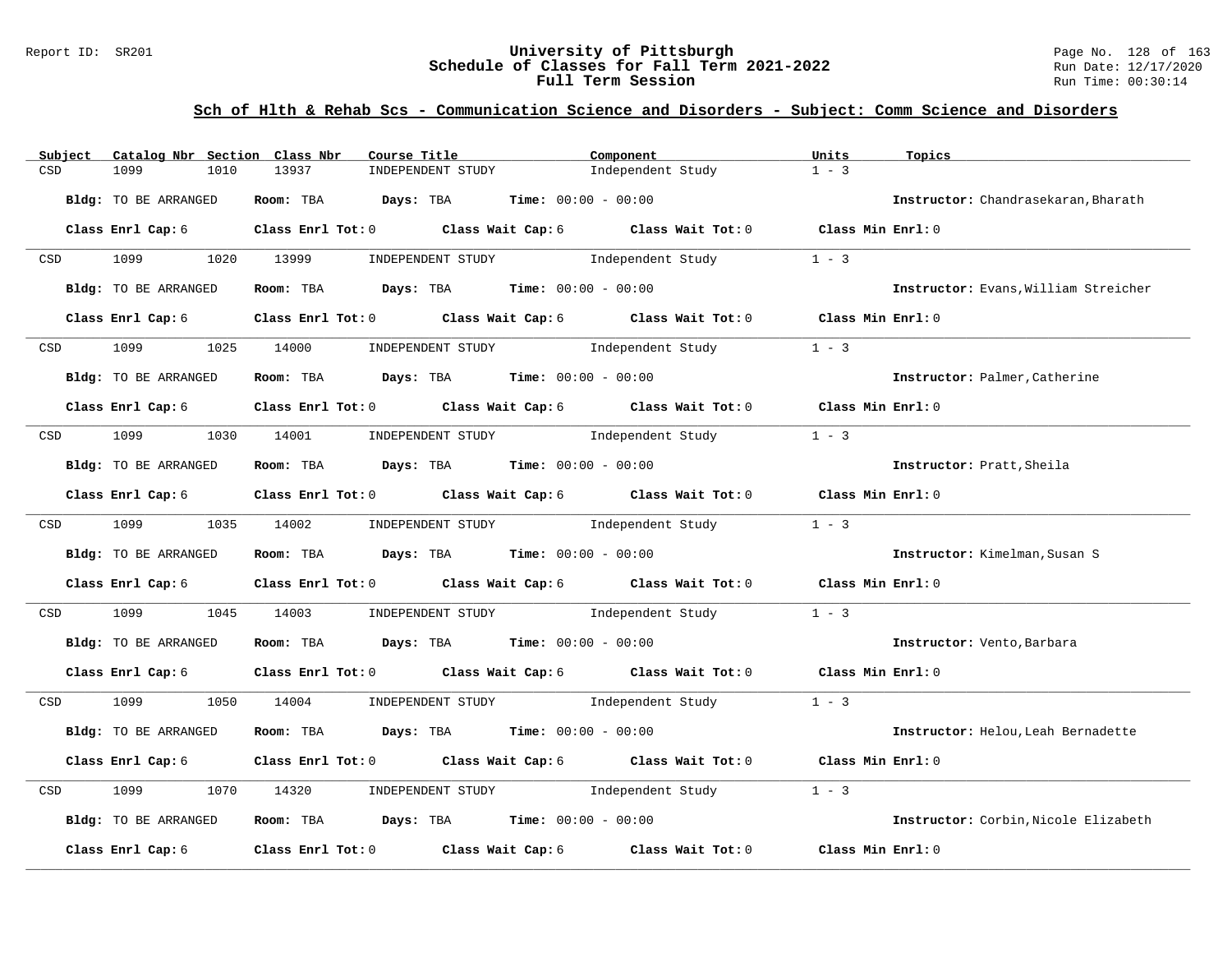| CSD |                  | 1099<br>1080         | 14321                                                                               | INDEPENDENT STUDY Independent Study                                                                                                                                                                                                                                                                                                                                                                               | $1 - 3$                                   |  |
|-----|------------------|----------------------|-------------------------------------------------------------------------------------|-------------------------------------------------------------------------------------------------------------------------------------------------------------------------------------------------------------------------------------------------------------------------------------------------------------------------------------------------------------------------------------------------------------------|-------------------------------------------|--|
|     |                  | Bldg: TO BE ARRANGED | Room: TBA $Days:$ TBA $Time: 00:00 - 00:00$                                         |                                                                                                                                                                                                                                                                                                                                                                                                                   | Instructor: Cohn, Ellen R                 |  |
|     |                  | Class Enrl Cap: 6    |                                                                                     | Class Enrl Tot: 0 Class Wait Cap: 6 Class Wait Tot: 0 Class Min Enrl: 0                                                                                                                                                                                                                                                                                                                                           |                                           |  |
|     |                  | CSD 1099             | 1090 14322                                                                          | $\begin{minipage}[c]{0.9\linewidth} \textbf{INDEX} & \textbf{STUDY} \\ \textbf{1 - 3} & \textbf{1 - 3} \\ \textbf{2 - 1} & \textbf{1 - 3} \\ \textbf{3 - 2} & \textbf{1 - 3} \\ \textbf{4 - 3} & \textbf{1 - 3} \\ \textbf{5 - 4} & \textbf{1 - 3} \\ \textbf{6 - 1} & \textbf{1 - 3} \\ \textbf{7 - 2} & \textbf{1 - 3} \\ \textbf{8 - 1} & \textbf{1 - 3} \\ \textbf{9 - 1} & \textbf{1 - 3} \\ \textbf{1 - 3}$ |                                           |  |
|     |                  | Bldg: TO BE ARRANGED | Room: TBA $\rule{1em}{0.15mm}$ Days: TBA Time: $00:00 - 00:00$                      |                                                                                                                                                                                                                                                                                                                                                                                                                   | Instructor: Vance, Janice Elizabeth       |  |
|     |                  | Class Enrl Cap: 6    |                                                                                     | Class Enrl Tot: 0 Class Wait Cap: 6 Class Wait Tot: 0 Class Min Enrl: 0                                                                                                                                                                                                                                                                                                                                           |                                           |  |
|     |                  |                      |                                                                                     | CSD 1099 1100 14323 INDEPENDENT STUDY Independent Study 1 - 3                                                                                                                                                                                                                                                                                                                                                     |                                           |  |
|     |                  |                      | Bldg: TO BE ARRANGED Room: TBA Days: TBA Time: 00:00 - 00:00                        |                                                                                                                                                                                                                                                                                                                                                                                                                   | Instructor: Rousseau, Bernard             |  |
|     |                  |                      |                                                                                     | Class Enrl Cap: 6 Class Enrl Tot: 0 Class Wait Cap: 6 Class Wait Tot: 0 Class Min Enrl: 0                                                                                                                                                                                                                                                                                                                         |                                           |  |
|     |                  |                      |                                                                                     | CSD 1099 1120 14324 INDEPENDENT STUDY Independent Study 1 - 3                                                                                                                                                                                                                                                                                                                                                     |                                           |  |
|     |                  | Bldg: TO BE ARRANGED | Room: TBA $Days:$ TBA $Time: 00:00 - 00:00$                                         |                                                                                                                                                                                                                                                                                                                                                                                                                   | Instructor: Mormer, Elaine A.             |  |
|     |                  |                      |                                                                                     | Class Enrl Cap: 6 Class Enrl Tot: 0 Class Wait Cap: 6 Class Wait Tot: 0 Class Min Enrl: 0                                                                                                                                                                                                                                                                                                                         |                                           |  |
|     |                  |                      |                                                                                     | CSD 1099 1130 14325 INDEPENDENT STUDY Independent Study 1 - 3                                                                                                                                                                                                                                                                                                                                                     |                                           |  |
|     |                  | Bldg: TO BE ARRANGED | Room: TBA $\rule{1em}{0.15mm}$ Days: TBA Time: $00:00 - 00:00$                      |                                                                                                                                                                                                                                                                                                                                                                                                                   | Instructor: Coyle, James L.               |  |
|     |                  |                      |                                                                                     | Class Enrl Cap: 6 Class Enrl Tot: 0 Class Wait Cap: 6 Class Wait Tot: 0 Class Min Enrl: 0                                                                                                                                                                                                                                                                                                                         |                                           |  |
|     |                  |                      |                                                                                     | CSD 1099 1140 14326 INDEPENDENT STUDY Independent Study 1 - 3                                                                                                                                                                                                                                                                                                                                                     |                                           |  |
|     |                  | Bldg: TO BE ARRANGED | Room: TBA $Days:$ TBA Time: $00:00 - 00:00$                                         |                                                                                                                                                                                                                                                                                                                                                                                                                   | Instructor: Messick, Cheryl K             |  |
|     |                  |                      |                                                                                     | Class Enrl Cap: 6 $\qquad$ Class Enrl Tot: 0 $\qquad$ Class Wait Cap: 6 $\qquad$ Class Wait Tot: 0                                                                                                                                                                                                                                                                                                                | Class Min Enrl: 0                         |  |
|     | CSD <sub>2</sub> |                      | 1099 1145 14360 INDEPENDENT STUDY                                                   |                                                                                                                                                                                                                                                                                                                                                                                                                   | Independent Study 1 - 3                   |  |
|     |                  | Bldg: TO BE ARRANGED | Room: TBA $Days:$ TBA $Time: 00:00 - 00:00$                                         |                                                                                                                                                                                                                                                                                                                                                                                                                   | Instructor: Hampton Wray, Amanda Michelle |  |
|     |                  |                      |                                                                                     | Class Enrl Cap: 6 Class Enrl Tot: 0 Class Wait Cap: 6 Class Wait Tot: 0                                                                                                                                                                                                                                                                                                                                           | Class Min Enrl: 0                         |  |
|     |                  | CSD 1099             |                                                                                     |                                                                                                                                                                                                                                                                                                                                                                                                                   |                                           |  |
|     |                  | Bldg: TO BE ARRANGED | <b>Room:</b> TBA $\rule{1em}{0.15mm}$ <b>Days:</b> TBA <b>Time:</b> $00:00 - 00:00$ |                                                                                                                                                                                                                                                                                                                                                                                                                   | Instructor: Brown, Christopher A          |  |
|     |                  |                      |                                                                                     | Class Enrl Cap: 6 Class Enrl Tot: 0 Class Wait Cap: 6 Class Wait Tot: 0 Class Min Enrl: 0                                                                                                                                                                                                                                                                                                                         |                                           |  |
|     |                  |                      |                                                                                     | CSD 1099 1190 21446 INDEPENDENT STUDY Independent Study 1 - 3                                                                                                                                                                                                                                                                                                                                                     |                                           |  |
|     |                  |                      | Bldg: TO BE ARRANGED Room: TBA Days: TBA Time: 00:00 - 00:00                        |                                                                                                                                                                                                                                                                                                                                                                                                                   | Instructor: Hill, Katharine J.            |  |
|     |                  | Class Enrl Cap: 6    |                                                                                     | Class Enrl Tot: $0$ Class Wait Cap: $6$ Class Wait Tot: $0$                                                                                                                                                                                                                                                                                                                                                       | Class Min Enrl: 0                         |  |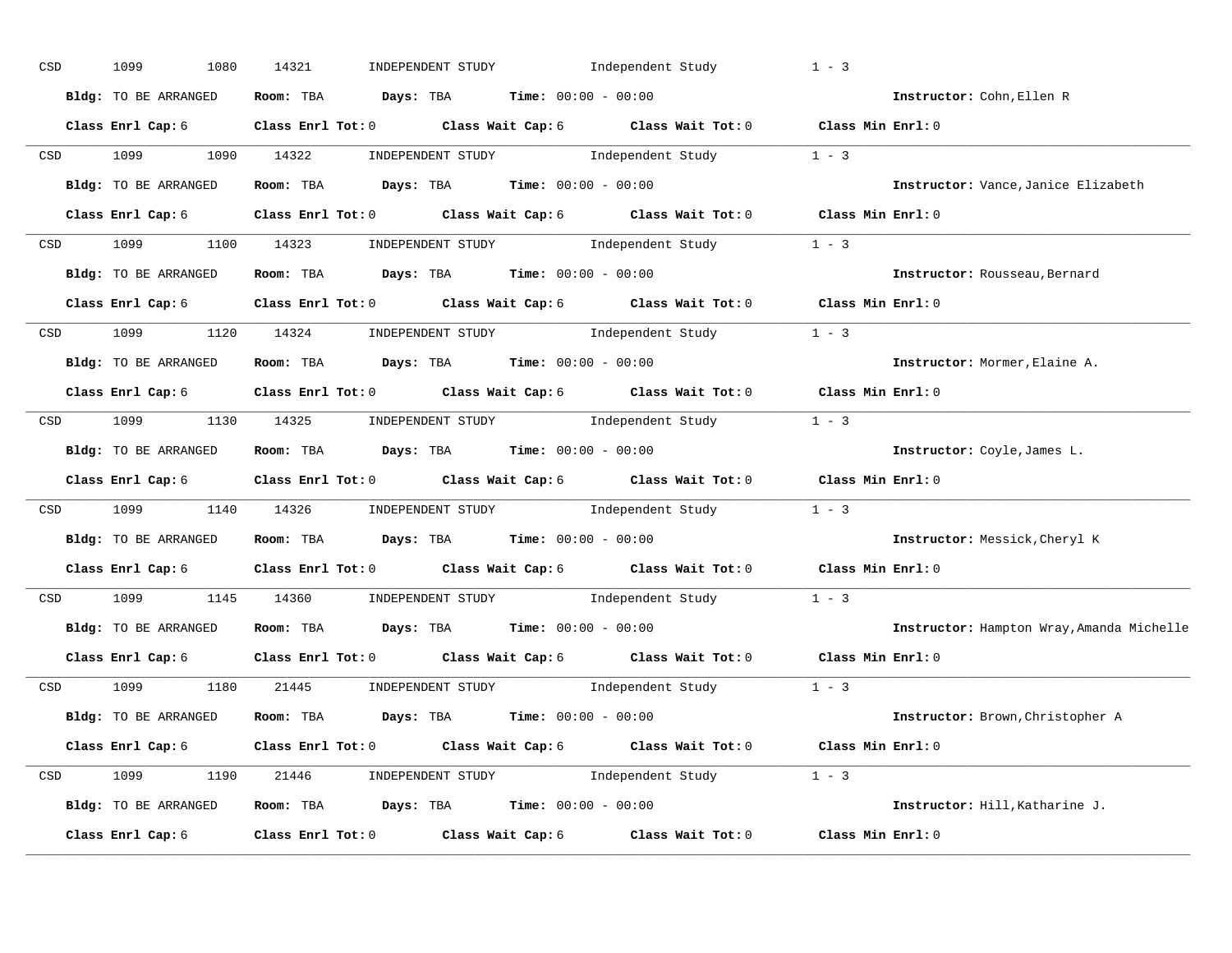### Report ID: SR201 **University of Pittsburgh University of Pittsburgh** Page No. 130 of 163<br>**Schedule of Classes for Fall Term 2021-2022** Run Date: 12/17/2020 **Schedule of Classes for Fall Term 2021-2022** Run Date: 12/17/2020 **Full Term Session Run Time: 00:30:14**

## **Sch of Hlth & Rehab Scs - Communication Science and Disorders - Subject: Comm Science and Disorders**

| Subject          | Catalog Nbr Section Class Nbr | Course Title                                | Component                                                               | Units             | Topics                                    |
|------------------|-------------------------------|---------------------------------------------|-------------------------------------------------------------------------|-------------------|-------------------------------------------|
| CSD              | 1099<br>1200                  | 21447                                       | INDEPENDENT STUDY<br>Independent Study                                  | $1 - 3$           |                                           |
|                  | <b>Bldg:</b> TO BE ARRANGED   | Room: TBA $Days:$ TBA $Time: 00:00 - 00:00$ |                                                                         |                   | Instructor: Duff, Dawna Margaret          |
|                  | Class Enrl Cap: 6             |                                             | Class Enrl Tot: 0 Class Wait Cap: 6 Class Wait Tot: 0 Class Min Enrl: 0 |                   |                                           |
| CSD <sub>c</sub> | 1099 700<br>1210              | 23330                                       | INDEPENDENT STUDY<br>Independent Study                                  | $1 - 3$           |                                           |
|                  | Bldg: TO BE ARRANGED          |                                             | Room: TBA $Days: TBA$ Time: $00:00 - 00:00$                             |                   | Instructor: Lundblom, Erin Elizabeth Gill |
|                  | Class Enrl Cap: 6             |                                             | Class Enrl Tot: 0 Class Wait Cap: 6 Class Wait Tot: 0                   | Class Min Enrl: 0 |                                           |
| CSD              | 1902                          | 1010 13852<br>DIRECTED STUDY                | Directed Studies                                                        | $1 - 3$           |                                           |
|                  | <b>Bldg:</b> TO BE ARRANGED   |                                             | Room: TBA $Days:$ TBA $Time: 00:00 - 00:00$                             |                   | Instructor: Hampton Wray, Amanda Michelle |
|                  | Class Enrl Cap: 6             |                                             | Class Enrl Tot: 0 Class Wait Cap: 6 Class Wait Tot: 0 Class Min Enrl: 0 |                   |                                           |
| CSD              | 1902                          | 1020 14005<br>DIRECTED STUDY                | Directed Studies                                                        | $1 - 3$           |                                           |
|                  | Bldg: TO BE ARRANGED          |                                             | Room: TBA $Days:$ TBA $Time: 00:00 - 00:00$                             |                   | Instructor: Evans, William Streicher      |
|                  | Class Enrl Cap: 6             |                                             | Class Enrl Tot: 0 Class Wait Cap: 6 Class Wait Tot: 0 Class Min Enrl: 0 |                   |                                           |
|                  | CSD 1902                      | 1025 14006<br>DIRECTED STUDY                | Directed Studies                                                        | $1 - 3$           |                                           |
|                  | Bldg: TO BE ARRANGED          |                                             | Room: TBA $Days:$ TBA $Time: 00:00 - 00:00$                             |                   | Instructor: Palmer, Catherine             |
|                  | Class Enrl Cap: 6             |                                             | Class Enrl Tot: 0 Class Wait Cap: 6 Class Wait Tot: 0 Class Min Enrl: 0 |                   |                                           |
| CSD              | 1902<br>1030                  | 14007                                       | DIRECTED STUDY Directed Studies                                         | $1 - 3$           |                                           |
|                  | Bldg: TO BE ARRANGED          |                                             | Room: TBA $Days:$ TBA $Time: 00:00 - 00:00$                             |                   | Instructor: Pratt, Sheila                 |
|                  | Class Enrl Cap: 6             |                                             | Class Enrl Tot: 0 Class Wait Cap: 6 Class Wait Tot: 0 Class Min Enrl: 0 |                   |                                           |
| <b>CSD</b>       | 1902                          | 1035 14008                                  | DIRECTED STUDY Directed Studies                                         | $1 - 3$           |                                           |
|                  | Bldg: TO BE ARRANGED          | Room: TBA $Days: TBA$ Time: $00:00 - 00:00$ |                                                                         |                   | Instructor: Kimelman, Susan S             |
|                  | Class Enrl Cap: 6             |                                             | Class Enrl Tot: 0 Class Wait Cap: 6 Class Wait Tot: 0                   | Class Min Enrl: 0 |                                           |
| CSD              | 1902<br>1045                  | 14009<br>DIRECTED STUDY                     | Directed Studies                                                        | $1 - 3$           |                                           |
|                  | Bldg: TO BE ARRANGED          |                                             | Room: TBA $Days:$ TBA $Time: 00:00 - 00:00$                             |                   | Instructor: Vento, Barbara                |
|                  | Class Enrl Cap: 6             |                                             | Class Enrl Tot: 0 Class Wait Cap: 6 Class Wait Tot: 0                   | Class Min Enrl: 0 |                                           |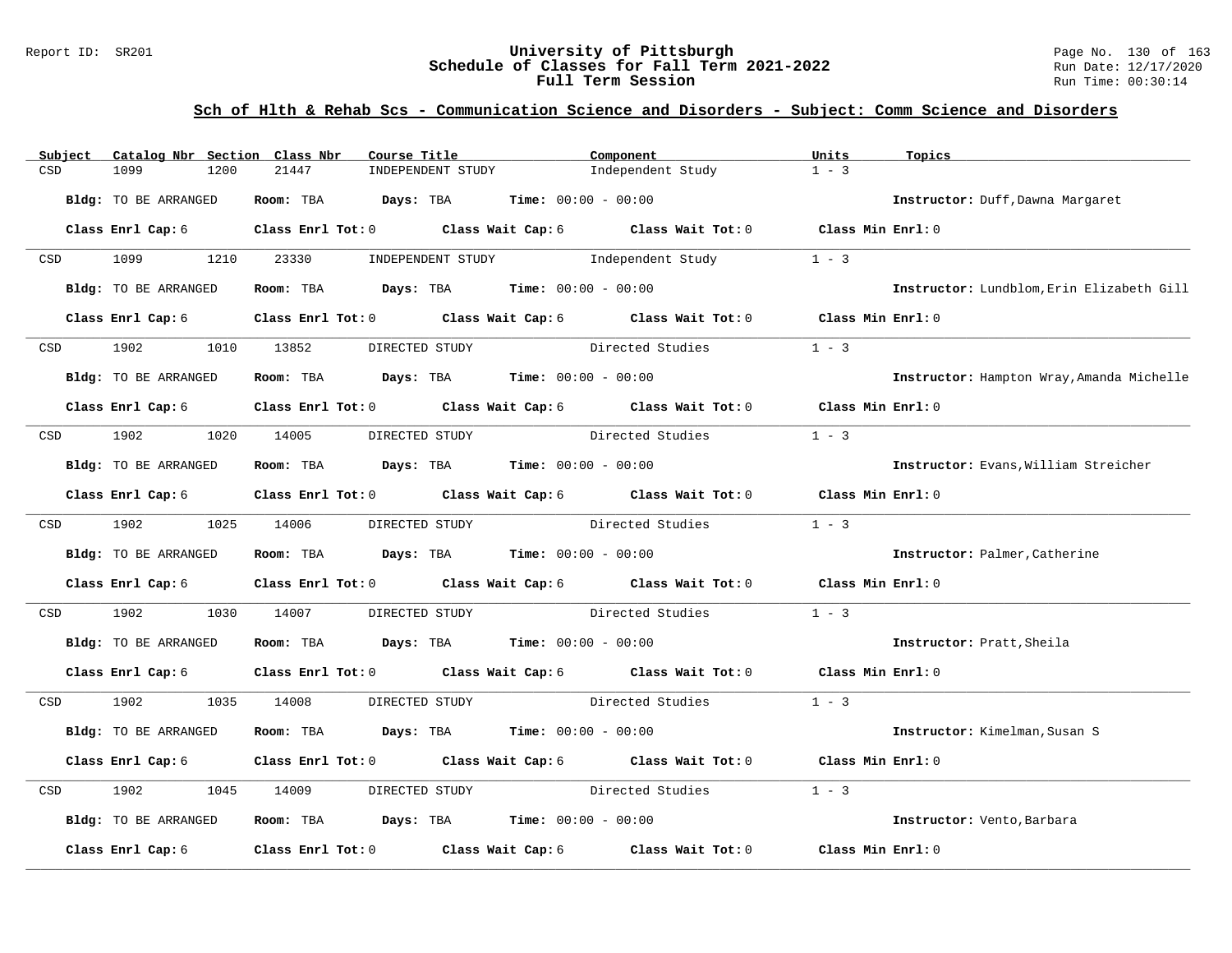| CSD |     | 1902<br>1050                                                            | 14010                                                        | DIRECTED STUDY                              |                  | Directed Studies                                                                                   | $1 - 3$           |                                      |
|-----|-----|-------------------------------------------------------------------------|--------------------------------------------------------------|---------------------------------------------|------------------|----------------------------------------------------------------------------------------------------|-------------------|--------------------------------------|
|     |     | Bldg: TO BE ARRANGED                                                    |                                                              | Room: TBA $Days: TBA$ Time: $00:00 - 00:00$ |                  |                                                                                                    |                   | Instructor: Helou, Leah Bernadette   |
|     |     |                                                                         |                                                              |                                             |                  | Class Enrl Cap: 6 Class Enrl Tot: 0 Class Wait Cap: 6 Class Wait Tot: 0 Class Min Enrl: 0          |                   |                                      |
|     |     | CSD 1902                                                                | 1080 14327                                                   | DIRECTED STUDY                              |                  | Directed Studies                                                                                   | $1 - 3$           |                                      |
|     |     | Bldg: TO BE ARRANGED                                                    |                                                              | Room: TBA $Days:$ TBA $Time: 00:00 - 00:00$ |                  |                                                                                                    |                   | Instructor: Cohn, Ellen R            |
|     |     | Class Enrl Cap: 6                                                       |                                                              |                                             |                  | Class Enrl Tot: 0 Class Wait Cap: 6 Class Wait Tot: 0 Class Min Enrl: 0                            |                   |                                      |
|     |     |                                                                         |                                                              |                                             |                  | CSD 1902 1090 14328 DIRECTED STUDY Directed Studies 1 - 3                                          |                   |                                      |
|     |     | Bldg: TO BE ARRANGED                                                    | Room: TBA  Days: TBA Time: $00:00 - 00:00$                   |                                             |                  |                                                                                                    |                   | Instructor: Vance, Janice Elizabeth  |
|     |     |                                                                         |                                                              |                                             |                  | Class Enrl Cap: 6 $\qquad$ Class Enrl Tot: 0 $\qquad$ Class Wait Cap: 6 $\qquad$ Class Wait Tot: 0 | Class Min Enrl: 0 |                                      |
|     |     | CSD 1902 1100 14329                                                     |                                                              | DIRECTED STUDY                              | Directed Studies |                                                                                                    | $1 - 3$           |                                      |
|     |     | Bldg: TO BE ARRANGED                                                    |                                                              | Room: TBA $Days: TBA$ Time: $00:00 - 00:00$ |                  |                                                                                                    |                   | Instructor: Chandrasekaran, Bharath  |
|     |     |                                                                         |                                                              |                                             |                  | Class Enrl Cap: 6 Class Enrl Tot: 0 Class Wait Cap: 6 Class Wait Tot: 0 Class Min Enrl: 0          |                   |                                      |
|     |     |                                                                         |                                                              |                                             |                  | CSD 1902 1120 14330 DIRECTED STUDY Directed Studies                                                | $1 - 3$           |                                      |
|     |     | Bldg: TO BE ARRANGED                                                    |                                                              | Room: TBA $Days: TBA$ Time: $00:00 - 00:00$ |                  |                                                                                                    |                   | Instructor: Mormer, Elaine A.        |
|     |     |                                                                         |                                                              |                                             |                  | Class Enrl Cap: 6 Class Enrl Tot: 0 Class Wait Cap: 6 Class Wait Tot: 0 Class Min Enrl: 0          |                   |                                      |
| CSD |     | 1902 1130 14331 DIRECTED STUDY Directed Studies                         |                                                              |                                             |                  |                                                                                                    | $1 - 3$           |                                      |
|     |     | Bldg: TO BE ARRANGED                                                    | Room: TBA $Days:$ TBA $Time: 00:00 - 00:00$                  |                                             |                  |                                                                                                    |                   | Instructor: Coyle, James L.          |
|     |     | Class Enrl Cap: 6 Class Enrl Tot: 0 Class Wait Cap: 6 Class Wait Tot: 0 |                                                              |                                             |                  |                                                                                                    | Class Min Enrl: 0 |                                      |
|     | CSD | 1902 1903                                                               | 1140 14332                                                   | DIRECTED STUDY                              |                  | Directed Studies                                                                                   | $1 - 3$           |                                      |
|     |     | Bldg: TO BE ARRANGED                                                    | <b>Room:</b> TBA <b>Days:</b> TBA <b>Time:</b> 00:00 - 00:00 |                                             |                  |                                                                                                    |                   | Instructor: Messick, Cheryl K        |
|     |     |                                                                         |                                                              |                                             |                  | Class Enrl Cap: 6 Class Enrl Tot: 0 Class Wait Cap: 6 Class Wait Tot: 0                            | Class Min Enrl: 0 |                                      |
|     |     | CSD 1902                                                                | 1160 15791                                                   | DIRECTED STUDY                              |                  | Directed Studies                                                                                   | $1 - 3$           |                                      |
|     |     | Bldg: TO BE ARRANGED                                                    |                                                              | Room: TBA $Days:$ TBA $Time: 00:00 - 00:00$ |                  |                                                                                                    |                   | Instructor: Corbin, Nicole Elizabeth |
|     |     |                                                                         |                                                              |                                             |                  | Class Enrl Tot: 0 $\qquad$ Class Wait Cap: 6 $\qquad$ Class Wait Tot: 0 $\qquad$ Class Min Enrl: 0 |                   |                                      |
|     |     | Class Enrl Cap: 6                                                       |                                                              |                                             |                  |                                                                                                    |                   |                                      |
|     |     |                                                                         |                                                              |                                             |                  | CSD 1902 1170 16687 DIRECTED STUDY Directed Studies 1 - 3                                          |                   |                                      |
|     |     | Bldg: TO BE ARRANGED                                                    | <b>Room:</b> TBA $Days:$ TBA $Time: 00:00 - 00:00$           |                                             |                  |                                                                                                    |                   | Instructor: Hill, Katharine J.       |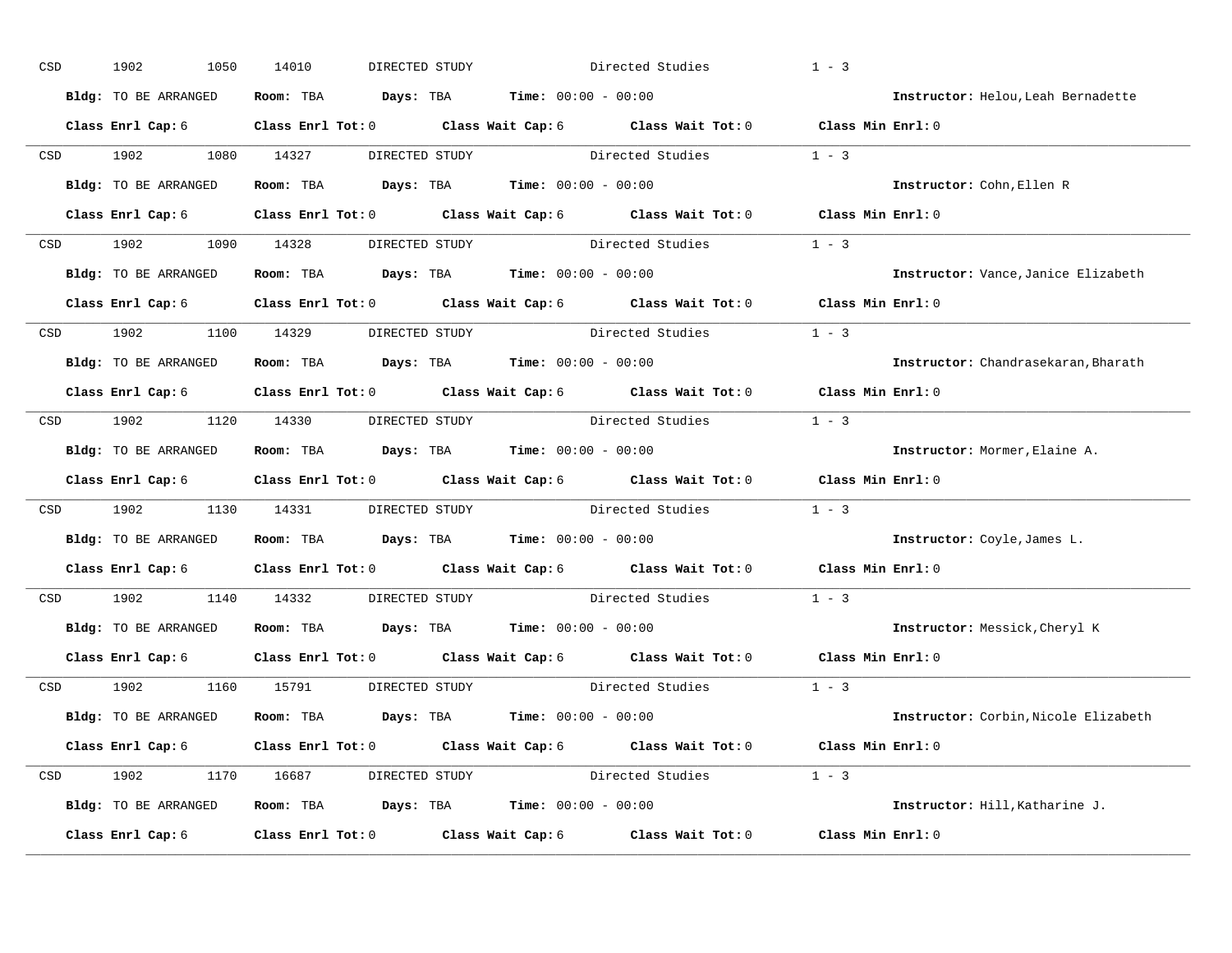### Report ID: SR201 **University of Pittsburgh University of Pittsburgh** Page No. 132 of 163<br>**Schedule of Classes for Fall Term 2021-2022** Run Date: 12/17/2020 **Schedule of Classes for Fall Term 2021-2022** Run Date: 12/17/2020 **Full Term Session Run Time: 00:30:14**

## **Sch of Hlth & Rehab Scs - Communication Science and Disorders - Subject: Comm Science and Disorders**

| Subject    | Catalog Nbr Section  | Class Nbr         | Course Title   |                       | Component         | Units             | Topics                                    |
|------------|----------------------|-------------------|----------------|-----------------------|-------------------|-------------------|-------------------------------------------|
| CSD        | 1902<br>1180         | 21448             | DIRECTED STUDY |                       | Directed Studies  | $1 - 3$           |                                           |
|            | Bldg: TO BE ARRANGED | Room: TBA         | Days: TBA      | $Time: 00:00 - 00:00$ |                   |                   | Instructor: Duff, Dawna Margaret          |
|            | Class Enrl Cap: 6    | Class Enrl Tot: 0 |                | Class Wait Cap: 6     | Class Wait Tot: 0 | Class Min Enrl: 0 |                                           |
| CSD        | 1902<br>1190         | 21449             | DIRECTED STUDY |                       | Directed Studies  | $1 - 3$           |                                           |
|            | Bldg: TO BE ARRANGED | Room: TBA         | Days: TBA      | $Time: 00:00 - 00:00$ |                   |                   | Instructor: Rousseau, Bernard             |
|            | Class Enrl Cap: 6    | Class Enrl Tot: 0 |                | Class Wait Cap: 6     | Class Wait Tot: 0 | Class Min Enrl: 0 |                                           |
| CSD        | 1200<br>1902         | 21450             | DIRECTED STUDY |                       | Directed Studies  | $1 - 3$           |                                           |
|            | Bldg: TO BE ARRANGED | Room: TBA         | Days: TBA      | $Time: 00:00 - 00:00$ |                   |                   | Instructor: Brown, Christopher A          |
|            | Class Enrl Cap: 6    | Class Enrl Tot: 0 |                | Class Wait Cap: 6     | Class Wait Tot: 0 | Class Min Enrl: 0 |                                           |
| <b>CSD</b> | 1215<br>1902         | 22451             | DIRECTED STUDY |                       | Directed Studies  | $1 - 3$           |                                           |
|            | Bldg: TO BE ARRANGED | Room: TBA         | Days: TBA      | $Time: 00:00 - 00:00$ |                   |                   | Instructor: Lundblom, Erin Elizabeth Gill |
|            | Class Enrl Cap: 6    | Class Enrl Tot: 0 |                | Class Wait Cap: 6     | Class Wait Tot: 0 | Class Min Enrl: 0 |                                           |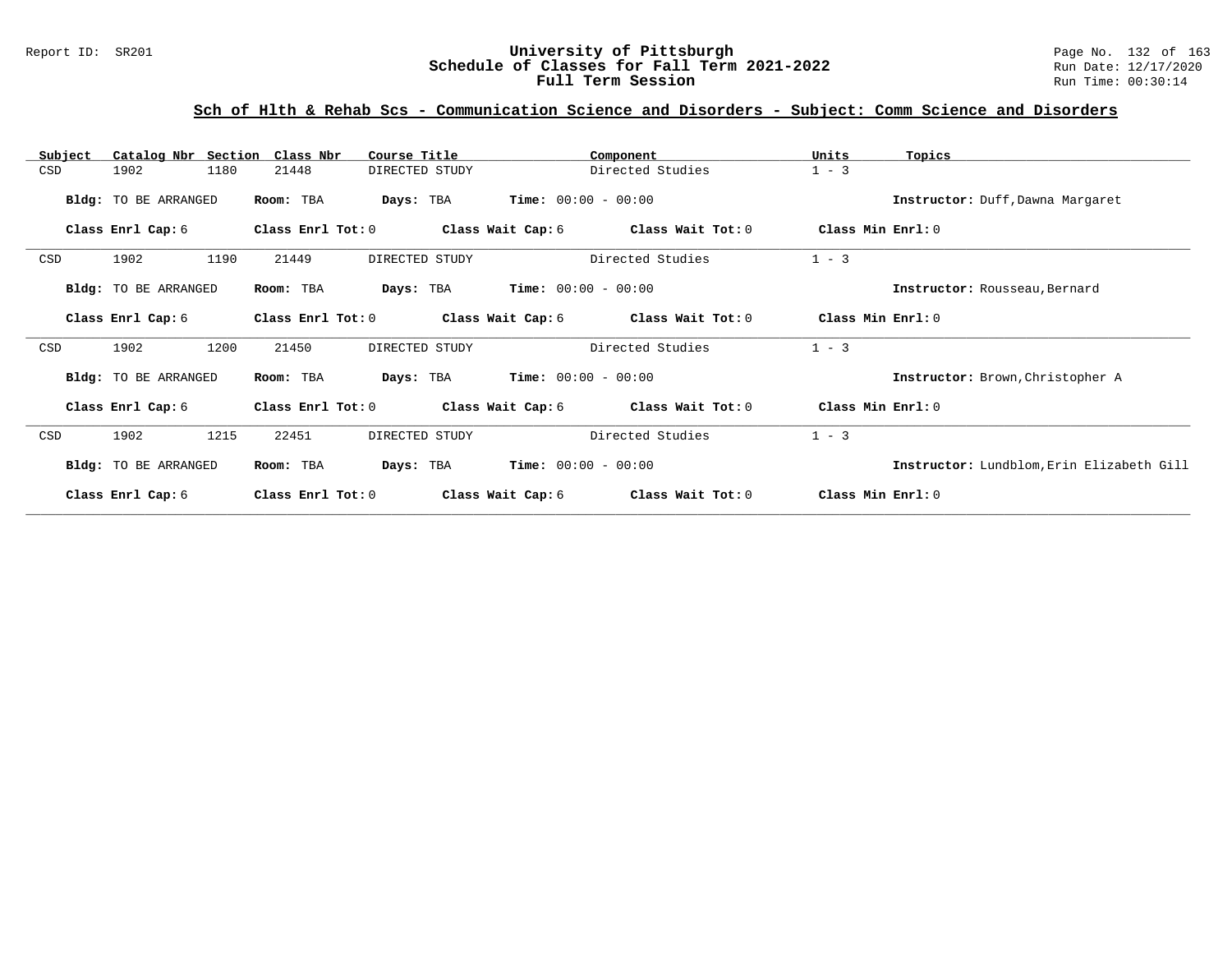### Report ID: SR201 **1988 Chedule of Classes for Fall Term 2021-2022** Page No. 133 of 163<br>**Schedule of Classes for Fall Term 2021-2022** Run Date: 12/17/2020 **Schedule of Classes for Fall Term 2021-2022** Run Date: 12/17/2020 **Full Term Session Run Time: 00:30:14**

## **Sch of Hlth & Rehab Scs - Emergency Medicine - Subject: Emergency Medicine**

| Subject                     |      | Catalog Nbr Section Class Nbr | Course Title |                                          | Component                                                                                                                                                                                                                          | Units          | Topics                     |
|-----------------------------|------|-------------------------------|--------------|------------------------------------------|------------------------------------------------------------------------------------------------------------------------------------------------------------------------------------------------------------------------------------|----------------|----------------------------|
| EМ<br>1102                  | 1010 | 13891                         |              | EMERGENCY MEDICINE TECHNICIAN Lecture    |                                                                                                                                                                                                                                    | 4              |                            |
| Bldg: TO BE ARRANGED        |      | Room: OCTBA                   | Days: MW     | Time: $09:00 - 11:55$                    |                                                                                                                                                                                                                                    |                | Instructor: Potts, Sarah E |
| Class Enrl Cap: 48          |      | Class Enrl Tot: 0             |              | Class Wait Cap: 20                       | Class Wait Tot: 0                                                                                                                                                                                                                  |                | Class Min Enrl: 0          |
|                             |      |                               |              |                                          | <b></b> This class has an additional fee. For more information go to <a <br="" href="http://www.registrar.pitt.edu">target="_blank"&gt;http://www.registrar.pitt.edu/</a> , and click on Faculty and Staff, then Course and Class. |                |                            |
| 1102<br>ЕM                  | 1015 | 13892                         |              | EMERGENCY MEDICINE TECHNICIAN Lecture    |                                                                                                                                                                                                                                    | $\overline{4}$ |                            |
| Bldg: TO BE ARRANGED        |      | Room: OCTBA                   | Days: TuTh   | <b>Time:</b> $18:00 - 21:00$             |                                                                                                                                                                                                                                    |                | Instructor: Potts, Sarah E |
|                             |      |                               |              |                                          |                                                                                                                                                                                                                                    |                | Johnson, David Charles     |
| Class Enrl Cap: 48          |      | Class Enrl Tot: 0             |              | Class Wait Cap: 20                       | Class Wait Tot: 0                                                                                                                                                                                                                  |                | Class Min Enrl: 0          |
|                             |      |                               |              |                                          | <b></b> This class has an additional fee. For more information go to <a <br="" href="http://www.registrar.pitt.edu">target="_blank"&gt;http://www.registrar.pitt.edu/</a> , and click on Faculty and Staff, then Course and Class. |                |                            |
| 1102<br>EМ                  | 1020 | 13897                         |              | EMERGENCY MEDICINE TECHNICIAN Laboratory |                                                                                                                                                                                                                                    | $\Omega$       |                            |
|                             |      |                               |              |                                          |                                                                                                                                                                                                                                    |                |                            |
| Bldg: TO BE ARRANGED        |      | Room: OCTBA                   | Days: M      | <b>Time:</b> $17:00 - 20:00$             |                                                                                                                                                                                                                                    |                | Instructor: Potts, Sarah E |
| Class Enrl Cap: 6           |      | Class Enrl Tot: 0             |              | Class Wait Cap: 6                        | Class Wait Tot: 0                                                                                                                                                                                                                  |                | Class Min Enrl: 0          |
|                             |      |                               |              |                                          | <b></b> This class has an additional fee. For more information go to <a <br="" href="http://www.registrar.pitt.edu">target="_blank"&gt;http://www.registrar.pitt.edu/</a> , and click on Faculty and Staff, then Course and Class. |                |                            |
| 1102<br>EМ                  | 1025 | 13898                         |              | EMERGENCY MEDICINE TECHNICIAN Laboratory |                                                                                                                                                                                                                                    | $\Omega$       |                            |
| <b>Bldg:</b> TO BE ARRANGED |      | Room: OCTBA                   | Days: Tu     | <b>Time:</b> $13:00 - 15:55$             |                                                                                                                                                                                                                                    |                | Instructor: Potts, Sarah E |
| Class Enrl Cap: 6           |      | Class Enrl Tot: 0             |              | Class Wait Cap: 6                        | Class Wait Tot: 0                                                                                                                                                                                                                  |                | Class Min Enrl: 0          |
|                             |      |                               |              |                                          | <b></b> This class has an additional fee. For more information go to <a <br="" href="http://www.registrar.pitt.edu">target="_blank"&gt;http://www.registrar.pitt.edu/</a> , and click on Faculty and Staff, then Course and Class. |                |                            |
| 1102<br>EМ                  | 1030 | 13899                         |              | EMERGENCY MEDICINE TECHNICIAN Laboratory |                                                                                                                                                                                                                                    | $\mathbf 0$    |                            |
| Bldg: TO BE ARRANGED        |      | Room: OCTBA                   | Days: W      | Time: $13:00 - 15:55$                    |                                                                                                                                                                                                                                    |                | Instructor: Potts, Sarah E |
| Class Enrl Cap: 6           |      | Class Enrl Tot: 0             |              | Class Wait Cap: 6                        | Class Wait Tot: 0                                                                                                                                                                                                                  |                | Class Min Enrl: 0          |

**\_\_\_\_\_\_\_\_\_\_\_\_\_\_\_\_\_\_\_\_\_\_\_\_\_\_\_\_\_\_\_\_\_\_\_\_\_\_\_\_\_\_\_\_\_\_\_\_\_\_\_\_\_\_\_\_\_\_\_\_\_\_\_\_\_\_\_\_\_\_\_\_\_\_\_\_\_\_\_\_\_\_\_\_\_\_\_\_\_\_\_\_\_\_\_\_\_\_\_\_\_\_\_\_\_\_\_\_\_\_\_\_\_\_\_\_\_\_\_\_\_\_\_\_\_\_\_\_\_\_\_\_\_\_\_\_\_\_\_\_\_\_\_\_\_\_\_\_\_\_\_\_\_\_\_\_**

target="\_blank">http://www.registrar.pitt.edu/</a>, and click on Faculty and Staff, then Course and Class.</p>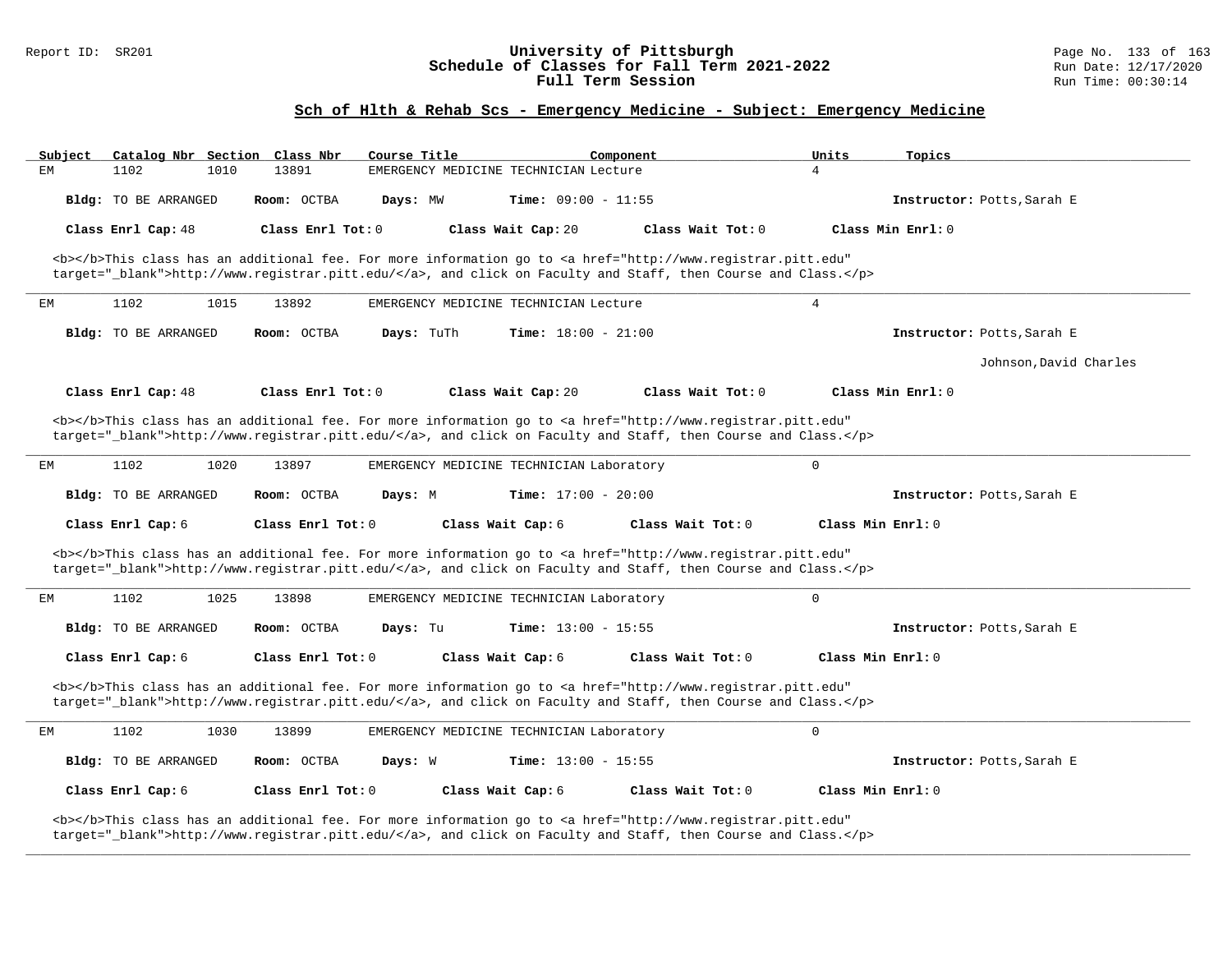### Report ID: SR201 **University of Pittsburgh** Page No. 134 of 163 **Schedule of Classes for Fall Term 2021-2022** Run Date: 12/17/2020 **Full Term Session Run Time: 00:30:14**

# **Sch of Hlth & Rehab Scs - Emergency Medicine - Subject: Emergency Medicine**

| Subject | Catalog Nbr Section Class Nbr |                   | Course Title                             |                              | Component                                                                                                                                                                                                                          | Units               | Topics                     |
|---------|-------------------------------|-------------------|------------------------------------------|------------------------------|------------------------------------------------------------------------------------------------------------------------------------------------------------------------------------------------------------------------------------|---------------------|----------------------------|
| EM      | 1102<br>1035                  | 13900             | EMERGENCY MEDICINE TECHNICIAN Laboratory |                              |                                                                                                                                                                                                                                    | $\Omega$            |                            |
|         | <b>Bldg:</b> TO BE ARRANGED   | Room: OCTBA       | Days: Tu                                 | <b>Time:</b> $09:00 - 11:55$ |                                                                                                                                                                                                                                    |                     | Instructor: Potts, Sarah E |
|         | Class Enrl Cap: 6             | Class Enrl Tot: 0 |                                          | Class Wait Cap: 6            | Class Wait Tot: 0                                                                                                                                                                                                                  | Class Min Enrl: 0   |                            |
|         |                               |                   |                                          |                              | <b></b> This class has an additional fee. For more information go to <a <br="" href="http://www.registrar.pitt.edu">target="_blank"&gt;http://www.registrar.pitt.edu/</a> , and click on Faculty and Staff, then Course and Class. |                     |                            |
| EМ      | 1102<br>1040                  | 13901             | EMERGENCY MEDICINE TECHNICIAN Laboratory |                              |                                                                                                                                                                                                                                    | $\Omega$            |                            |
|         | Bldg: TO BE ARRANGED          | Room: OCTBA       | Days: Th                                 | <b>Time:</b> $13:00 - 15:55$ |                                                                                                                                                                                                                                    |                     | Instructor: Potts, Sarah E |
|         | Class Enrl Cap: 6             | Class Enrl Tot: 0 |                                          | Class Wait Cap: 6            | Class Wait Tot: $0$                                                                                                                                                                                                                | Class Min $Enr1: 0$ |                            |
|         |                               |                   |                                          |                              | <b></b> This class has an additional fee. For more information go to <a <br="" href="http://www.registrar.pitt.edu">target="_blank"&gt;http://www.registrar.pitt.edu/</a> , and click on Faculty and Staff, then Course and Class. |                     |                            |
| ЕM      | 1102<br>1060                  | 13970             | EMERGENCY MEDICINE TECHNICIAN Laboratory |                              |                                                                                                                                                                                                                                    | $\mathbf 0$         |                            |
|         | Bldg: TO BE ARRANGED          | Room: OCTBA       | Days: Th                                 | <b>Time:</b> $13:00 - 15:55$ |                                                                                                                                                                                                                                    |                     | Instructor: Potts, Sarah E |
|         | Class Enrl Cap: 6             | Class Enrl Tot: 0 |                                          | Class Wait Cap: 6            | Class Wait Tot: 0                                                                                                                                                                                                                  | Class Min Enrl: 0   |                            |
|         |                               |                   |                                          |                              | <b></b> This class has an additional fee. For more information go to <a <br="" href="http://www.registrar.pitt.edu">target="_blank"&gt;http://www.registrar.pitt.edu/</a> , and click on Faculty and Staff, then Course and Class. |                     |                            |
| ЕM      | 1102<br>1070                  | 18838             | EMERGENCY MEDICINE TECHNICIAN Laboratory |                              |                                                                                                                                                                                                                                    | $\mathbf 0$         |                            |
|         | Bldg: TO BE ARRANGED          | Room: OCTBA       | Days: M                                  | <b>Time:</b> $13:00 - 15:55$ |                                                                                                                                                                                                                                    |                     | Instructor: Potts, Sarah E |
|         |                               |                   |                                          |                              |                                                                                                                                                                                                                                    |                     |                            |
|         | Class Enrl Cap: 6             | Class Enrl Tot: 0 |                                          | Class Wait Cap: 6            | Class Wait Tot: $0$                                                                                                                                                                                                                | Class Min Enrl: 0   |                            |
|         |                               |                   |                                          |                              | <b></b> This class has an additional fee. For more information go to <a <br="" href="http://www.registrar.pitt.edu">target="_blank"&gt;http://www.registrar.pitt.edu/</a> , and click on Faculty and Staff, then Course and Class. |                     |                            |
| ЕM      | 1102<br>1075                  | 23469             | EMERGENCY MEDICINE TECHNICIAN Laboratory |                              |                                                                                                                                                                                                                                    | $\mathbf 0$         |                            |
|         | Bldg: TO BE ARRANGED          | Room: OCTBA       | Days: M                                  | <b>Time:</b> $13:00 - 15:55$ |                                                                                                                                                                                                                                    |                     | Instructor: Potts, Sarah E |
|         | Class Enrl Cap: 6             | Class Enrl Tot: 0 |                                          | Class Wait Cap: 6            | Class Wait Tot: 0                                                                                                                                                                                                                  | Class Min Enrl: 0   |                            |

**\_\_\_\_\_\_\_\_\_\_\_\_\_\_\_\_\_\_\_\_\_\_\_\_\_\_\_\_\_\_\_\_\_\_\_\_\_\_\_\_\_\_\_\_\_\_\_\_\_\_\_\_\_\_\_\_\_\_\_\_\_\_\_\_\_\_\_\_\_\_\_\_\_\_\_\_\_\_\_\_\_\_\_\_\_\_\_\_\_\_\_\_\_\_\_\_\_\_\_\_\_\_\_\_\_\_\_\_\_\_\_\_\_\_\_\_\_\_\_\_\_\_\_\_\_\_\_\_\_\_\_\_\_\_\_\_\_\_\_\_\_\_\_\_\_\_\_\_\_\_\_\_\_\_\_\_**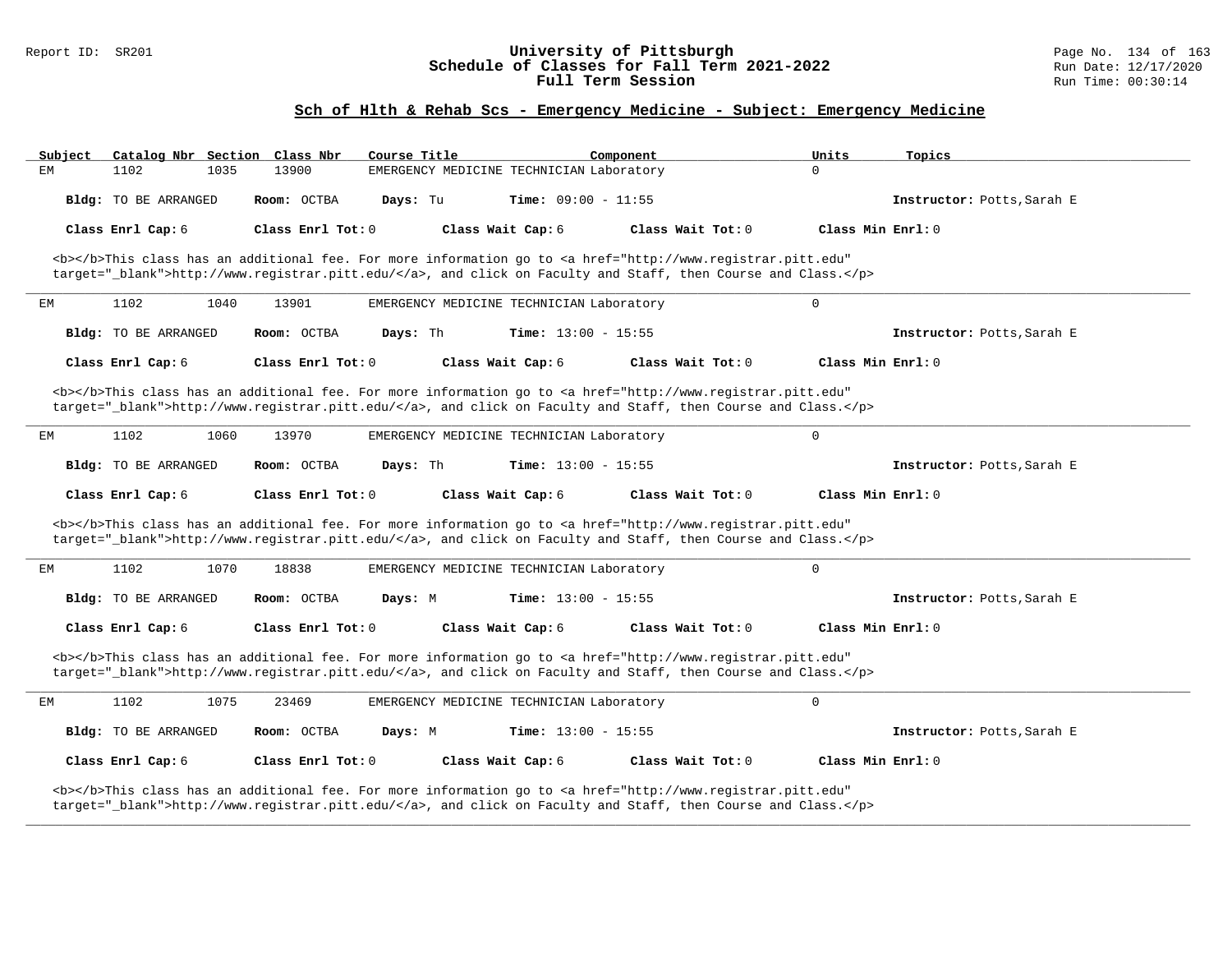### Report ID: SR201 **University of Pittsburgh** Page No. 135 of 163 **Schedule of Classes for Fall Term 2021-2022** Run Date: 12/17/2020 **Full Term Session Run Time: 00:30:14**

# **Sch of Hlth & Rehab Scs - Emergency Medicine - Subject: Emergency Medicine**

| Subject | Catalog Nbr Section Class Nbr |                                                                                                        | Course Title                             |                              | Component                                                                                                                                                                                                                          | Units               | Topics                     |
|---------|-------------------------------|--------------------------------------------------------------------------------------------------------|------------------------------------------|------------------------------|------------------------------------------------------------------------------------------------------------------------------------------------------------------------------------------------------------------------------------|---------------------|----------------------------|
| EM      | 1102<br>1080                  | 23470                                                                                                  | EMERGENCY MEDICINE TECHNICIAN Laboratory |                              |                                                                                                                                                                                                                                    | $\Omega$            |                            |
|         | Bldg: TO BE ARRANGED          | Room: OCTBA                                                                                            | Days: Tu                                 | <b>Time:</b> $13:00 - 15:55$ |                                                                                                                                                                                                                                    |                     | Instructor: Potts, Sarah E |
|         | Class Enrl Cap: 6             | Class Enrl Tot: 0                                                                                      |                                          | Class Wait Cap: 6            | Class Wait Tot: 0                                                                                                                                                                                                                  | Class Min Enrl: 0   |                            |
|         |                               |                                                                                                        |                                          |                              | <b></b> This class has an additional fee. For more information go to <a <br="" href="http://www.registrar.pitt.edu">target="_blank"&gt;http://www.registrar.pitt.edu/</a> , and click on Faculty and Staff, then Course and Class. |                     |                            |
| EМ      | 1102<br>1085                  | 23471                                                                                                  | EMERGENCY MEDICINE TECHNICIAN Laboratory |                              |                                                                                                                                                                                                                                    | $\Omega$            |                            |
|         | Bldg: TO BE ARRANGED          | Room: OCTBA                                                                                            | Days: M                                  | <b>Time:</b> $17:00 - 20:00$ |                                                                                                                                                                                                                                    |                     | Instructor: Potts, Sarah E |
|         | Class Enrl Cap: 9             | Class Enrl Tot: 0                                                                                      |                                          | Class Wait Cap: 9            | Class Wait Tot: $0$                                                                                                                                                                                                                | Class Min $Enr1: 0$ |                            |
|         |                               |                                                                                                        |                                          |                              | <b></b> This class has an additional fee. For more information go to <a <br="" href="http://www.registrar.pitt.edu">target="_blank"&gt;http://www.registrar.pitt.edu/</a> , and click on Faculty and Staff, then Course and Class. |                     |                            |
| ЕM      | 1102<br>1090                  | 23472                                                                                                  | EMERGENCY MEDICINE TECHNICIAN Laboratory |                              |                                                                                                                                                                                                                                    | $\mathbf 0$         |                            |
|         | Bldg: TO BE ARRANGED          | Room: OCTBA                                                                                            | Days: Th                                 | <b>Time:</b> $09:00 - 11:55$ |                                                                                                                                                                                                                                    |                     | Instructor: Potts, Sarah E |
|         | Class Enrl Cap: 6             | Class Enrl Tot: 0                                                                                      |                                          | Class Wait Cap: 6            | Class Wait Tot: 0                                                                                                                                                                                                                  | Class Min Enrl: 0   |                            |
|         |                               |                                                                                                        |                                          |                              | <b></b> This class has an additional fee. For more information go to <a <="" href="http://www.registrar.pitt.edu" td=""><td></td><td></td></a>                                                                                     |                     |                            |
|         |                               | target="_blank">http://www.registrar.pitt.edu/, and click on Faculty and Staff, then Course and Class. |                                          |                              |                                                                                                                                                                                                                                    |                     |                            |
| ЕM      | 1102<br>1095                  | 23473                                                                                                  | EMERGENCY MEDICINE TECHNICIAN Laboratory |                              |                                                                                                                                                                                                                                    | $\mathbf 0$         |                            |
|         | Bldg: TO BE ARRANGED          | Room: OCTBA                                                                                            | Days: Tu                                 | <b>Time:</b> $09:00 - 11:55$ |                                                                                                                                                                                                                                    |                     | Instructor: Potts, Sarah E |
|         | Class Enrl Cap: 6             | Class Enrl Tot: 0                                                                                      |                                          | Class Wait Cap: 6            | Class Wait Tot: $0$                                                                                                                                                                                                                | Class Min Enrl: 0   |                            |
|         |                               |                                                                                                        |                                          |                              | <b></b> This class has an additional fee. For more information go to <a <br="" href="http://www.registrar.pitt.edu">target="_blank"&gt;http://www.registrar.pitt.edu/</a> , and click on Faculty and Staff, then Course and Class. |                     |                            |
| ЕM      | 1102<br>1100                  | 23474                                                                                                  | EMERGENCY MEDICINE TECHNICIAN Laboratory |                              |                                                                                                                                                                                                                                    | $\mathbf 0$         |                            |
|         | Bldg: TO BE ARRANGED          | Room: OCTBA                                                                                            | Days: W                                  | <b>Time:</b> $13:00 - 15:55$ |                                                                                                                                                                                                                                    |                     | Instructor: Potts, Sarah E |
|         | Class Enrl Cap: 6             | Class Enrl Tot: 0                                                                                      |                                          | Class Wait Cap: 6            | Class Wait Tot: 0                                                                                                                                                                                                                  | Class Min Enrl: 0   |                            |

**\_\_\_\_\_\_\_\_\_\_\_\_\_\_\_\_\_\_\_\_\_\_\_\_\_\_\_\_\_\_\_\_\_\_\_\_\_\_\_\_\_\_\_\_\_\_\_\_\_\_\_\_\_\_\_\_\_\_\_\_\_\_\_\_\_\_\_\_\_\_\_\_\_\_\_\_\_\_\_\_\_\_\_\_\_\_\_\_\_\_\_\_\_\_\_\_\_\_\_\_\_\_\_\_\_\_\_\_\_\_\_\_\_\_\_\_\_\_\_\_\_\_\_\_\_\_\_\_\_\_\_\_\_\_\_\_\_\_\_\_\_\_\_\_\_\_\_\_\_\_\_\_\_\_\_\_**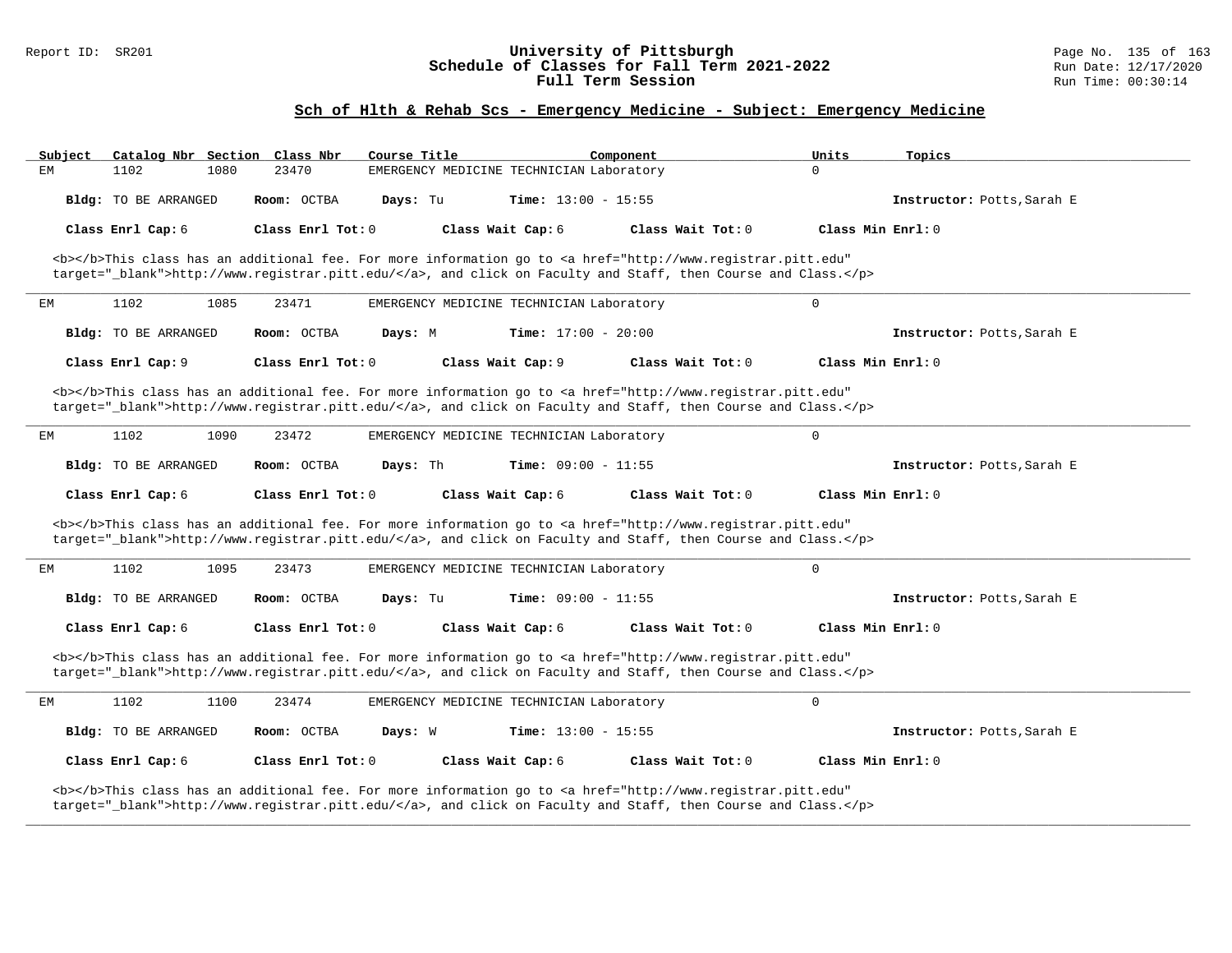#### Report ID: SR201 **1988 Chedule of Classes for Fall Term 2021-2022** Page No. 136 of 163<br>**Schedule of Classes for Fall Term 2021-2022** Run Date: 12/17/2020 **Schedule of Classes for Fall Term 2021-2022** Run Date: 12/17/2021<br>**Full Term Session** Run Time: 00:30:14 Full Term Session

### **Sch of Hlth & Rehab Scs - Emergency Medicine - Subject: Emergency Medicine**

| Subject |                                                                                                                                                                                                                                    |      | Catalog Nbr Section Class Nbr | Course Title |                                                                                                                                                                                                                                    | Component |                   | Units             | Topics                         |
|---------|------------------------------------------------------------------------------------------------------------------------------------------------------------------------------------------------------------------------------------|------|-------------------------------|--------------|------------------------------------------------------------------------------------------------------------------------------------------------------------------------------------------------------------------------------------|-----------|-------------------|-------------------|--------------------------------|
| ЕM      | 1102                                                                                                                                                                                                                               | 1105 | 23475                         |              | EMERGENCY MEDICINE TECHNICIAN Laboratory                                                                                                                                                                                           |           |                   | $\Omega$          |                                |
|         | Bldg: TO BE ARRANGED                                                                                                                                                                                                               |      | Room: OCTBA                   | Days: Th     | Time: $09:00 - 11:55$                                                                                                                                                                                                              |           |                   |                   | Instructor: Potts, Sarah E     |
|         | Class Enrl Cap: 6                                                                                                                                                                                                                  |      | Class Enrl Tot: 0             |              | Class Wait Cap: 6                                                                                                                                                                                                                  |           | Class Wait Tot: 0 | Class Min Enrl: 0 |                                |
|         |                                                                                                                                                                                                                                    |      |                               |              | <b></b> This class has an additional fee. For more information go to <a <br="" href="http://www.registrar.pitt.edu">target="_blank"&gt;http://www.registrar.pitt.edu/</a> , and click on Faculty and Staff, then Course and Class. |           |                   |                   |                                |
| EM      | 1102                                                                                                                                                                                                                               | 1110 | 23476                         |              | EMERGENCY MEDICINE TECHNICIAN Laboratory                                                                                                                                                                                           |           |                   | $\mathbf 0$       |                                |
|         | Bldg: TO BE ARRANGED                                                                                                                                                                                                               |      | Room: OCTBA                   | Days: Tu     | Time: $17:00 - 20:00$                                                                                                                                                                                                              |           |                   |                   | Instructor: Potts, Sarah E     |
|         | Class Enrl Cap: 6                                                                                                                                                                                                                  |      | Class Enrl Tot: 0             |              | Class Wait Cap: 6                                                                                                                                                                                                                  |           | Class Wait Tot: 0 | Class Min Enrl: 0 |                                |
|         |                                                                                                                                                                                                                                    |      |                               |              | <b></b> This class has an additional fee. For more information go to <a <br="" href="http://www.registrar.pitt.edu">target="_blank"&gt;http://www.registrar.pitt.edu/</a> , and click on Faculty and Staff, then Course and Class. |           |                   |                   |                                |
| EМ      | 1102                                                                                                                                                                                                                               | 1115 | 23477                         |              | EMERGENCY MEDICINE TECHNICIAN Laboratory                                                                                                                                                                                           |           |                   | $\Omega$          |                                |
|         | Bldg: TO BE ARRANGED                                                                                                                                                                                                               |      | Room: OCTBA                   | Days: Tu     | <b>Time:</b> $17:00 - 20:00$                                                                                                                                                                                                       |           |                   |                   | Instructor: Potts, Sarah E     |
|         | Class Enrl Cap: 6                                                                                                                                                                                                                  |      | Class Enrl Tot: 0             |              | Class Wait Cap: 6                                                                                                                                                                                                                  |           | Class Wait Tot: 0 | Class Min Enrl: 0 |                                |
|         |                                                                                                                                                                                                                                    |      |                               |              | <b></b> This class has an additional fee. For more information go to <a <br="" href="http://www.registrar.pitt.edu">target="_blank"&gt;http://www.registrar.pitt.edu/</a> , and click on Faculty and Staff, then Course and Class. |           |                   |                   |                                |
| ЕM      | 1104                                                                                                                                                                                                                               | 1050 | 16673                         | EMT CLINICAL |                                                                                                                                                                                                                                    | Clinical  |                   | $\mathbf{1}$      |                                |
|         | <b>Bldg:</b> TO BE ARRANGED                                                                                                                                                                                                        |      | Room: TBA                     | Days: TBA    | <b>Time:</b> $00:00 - 00:00$                                                                                                                                                                                                       |           |                   |                   | Instructor: Cecchini, Nicole M |
|         |                                                                                                                                                                                                                                    |      |                               |              |                                                                                                                                                                                                                                    |           |                   |                   | Potts, Sarah E                 |
|         | Class Enrl Cap: 5                                                                                                                                                                                                                  |      | Class Enrl Tot: 0             |              | Class Wait Cap: 5                                                                                                                                                                                                                  |           | Class Wait Tot: 0 | Class Min Enrl: 0 |                                |
|         | <b></b> This class has an additional fee. For more information go to <a <br="" href="http://www.registrar.pitt.edu">target="_blank"&gt;http://www.registrar.pitt.edu/</a> , and click on Faculty and Staff, then Course and Class. |      |                               |              |                                                                                                                                                                                                                                    |           |                   |                   |                                |
| EM      | 1131                                                                                                                                                                                                                               | 1010 | 13887                         | CLINICAL 1   |                                                                                                                                                                                                                                    | Clinical  |                   | $\overline{4}$    |                                |
|         | Bldg: TO BE ARRANGED                                                                                                                                                                                                               |      | Room: TBA                     | Days: TBA    | <b>Time:</b> $00:00 - 00:00$                                                                                                                                                                                                       |           |                   |                   | Instructor: Potts, Sarah E     |
|         |                                                                                                                                                                                                                                    |      |                               |              |                                                                                                                                                                                                                                    |           |                   |                   | Cecchini, Nicole M             |
|         | Class Enrl Cap: 48                                                                                                                                                                                                                 |      | Class Enrl Tot: $0$           |              | Class Wait Cap: 20                                                                                                                                                                                                                 |           | Class Wait Tot: 0 |                   | Class Min Enrl: 0              |

<b></b>This class has an additional fee. For more information go to <a href="http://www.registrar.pitt.edu" target="\_blank">http://www.registrar.pitt.edu/</a>, and click on Faculty and Staff, then Course and Class.</p>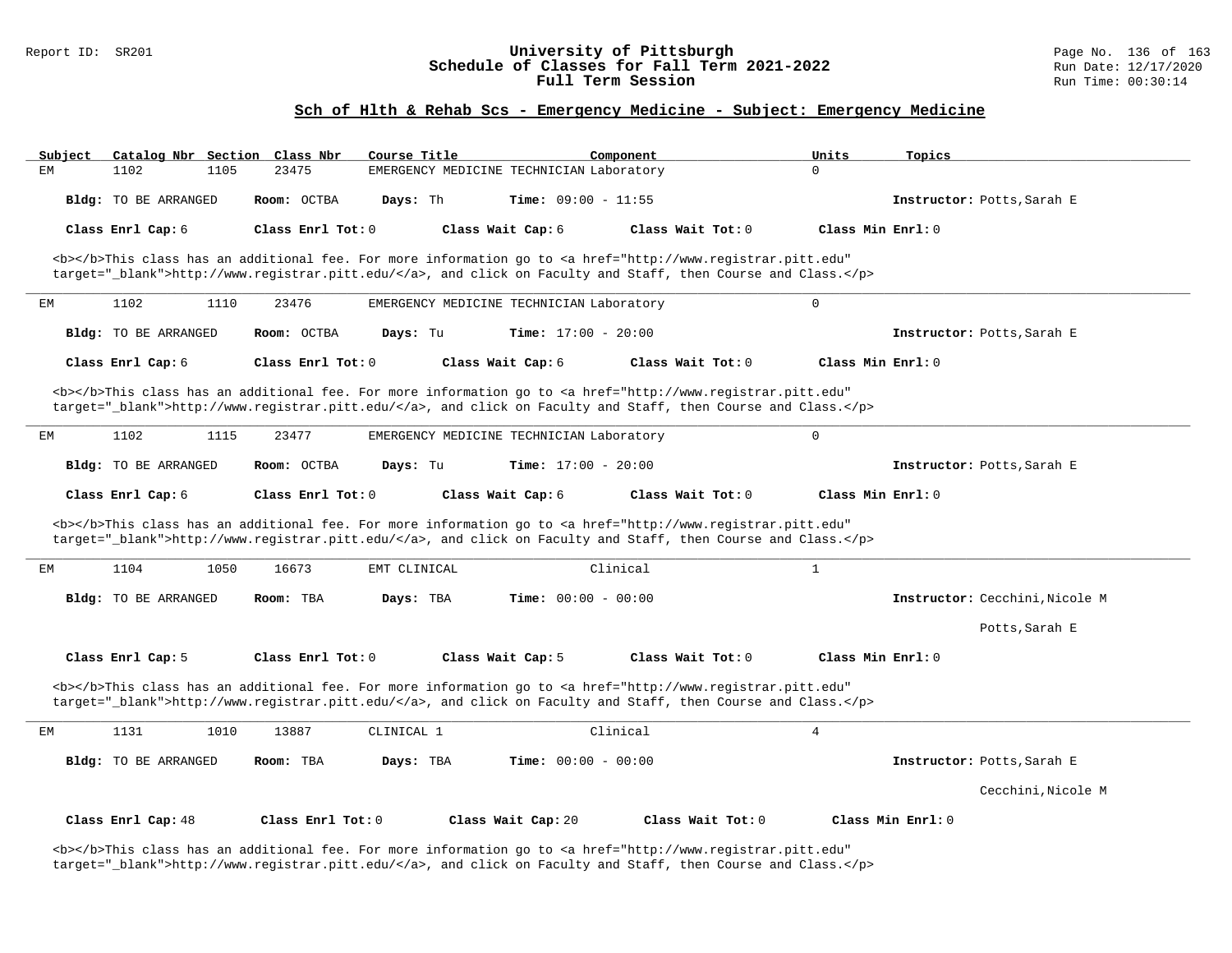| EM | 1132<br>1010         | 13888<br>CLINICAL 2                                                                         | Clinical                                                                                                                     | $\overline{4}$                   |
|----|----------------------|---------------------------------------------------------------------------------------------|------------------------------------------------------------------------------------------------------------------------------|----------------------------------|
|    | Bldg: TO BE ARRANGED | Days: TBA<br>Room: TBA                                                                      | Time: $00:00 - 00:00$                                                                                                        | Instructor: Potts, Sarah E       |
|    |                      |                                                                                             |                                                                                                                              | Cecchini, Nicole M               |
|    | Class Enrl Cap: 48   | Class Enrl Tot: 0 Class Wait Cap: 20 Class Wait Tot: 0                                      |                                                                                                                              | Class Min Enrl: 0                |
| ЕM | 1155<br>1010         | 14389<br>LEGAL ISSUES IN HEALTH CARE Lecture                                                |                                                                                                                              | 2                                |
|    | Bldg: TO BE ARRANGED | Room: TBA $\rule{1em}{0.15mm}$ Days: TBA $\qquad$ Time: $00:00 - 00:00$                     |                                                                                                                              | Instructor: Wolfberg, Douglas M  |
|    |                      |                                                                                             |                                                                                                                              | Seitz, Samuel R                  |
|    |                      |                                                                                             |                                                                                                                              | Wirth, Stephen Robert            |
|    |                      | Class Enrl Cap: 54 Class Enrl Tot: 0 Class Wait Cap: 20 Class Wait Tot: 0                   |                                                                                                                              | Class Min Enrl: 0                |
| ЕM | 1199<br>1010         | 13889 INDEPENDENT STUDY 1ndependent Study                                                   |                                                                                                                              | $1 - 6$                          |
|    | Bldg: TO BE ARRANGED | Room: TBA $Days:$ TBA $Time:$ $00:00 - 00:00$                                               |                                                                                                                              | Instructor: Platt, Thomas Edward |
|    | Class Enrl Cap: 25   | Class Enrl Tot: 0 Class Wait Cap: 20 Class Wait Tot: 0                                      |                                                                                                                              | Class Min Enrl: 0                |
| EM | 1199<br>1020         | 14270                                                                                       | INDEPENDENT STUDY 1ndependent Study                                                                                          | $1 - 6$                          |
|    | Bldg: TO BE ARRANGED | Room: TBA $Days: TBA$ Time: $00:00 - 00:00$                                                 |                                                                                                                              | Instructor: Stoy, Walt A         |
|    | Class Enrl Cap: 25   | Class Enrl Tot: 0 Class Wait Cap: 20 Class Wait Tot: 0                                      |                                                                                                                              | Class Min Enrl: 0                |
| EM | 1199                 | 1030 14271<br>INDEPENDENT STUDY                                                             | Independent Study                                                                                                            | $1 - 6$                          |
|    | Bldg: TO BE ARRANGED | Room: TBA $Days:$ TBA $Time:$ $00:00 - 00:00$                                               |                                                                                                                              | Instructor: Seitz, Samuel R      |
|    | Class Enrl Cap: 25   | Class Enrl Tot: $0$ Class Wait Cap: $20$ Class Wait Tot: $0$                                |                                                                                                                              | Class Min Enrl: 0                |
| ЕM | 1199                 | 1050 14272<br>INDEPENDENT STUDY                                                             | Independent Study 1 - 6                                                                                                      |                                  |
|    | Bldg: TO BE ARRANGED | Room: TBA $Days:$ TBA $Time:$ $00:00 - 00:00$                                               |                                                                                                                              | Instructor: Cecchini, Nicole M   |
|    |                      | Class Enrl Cap: 25 Class Enrl Tot: 0 Class Wait Cap: 20 Class Wait Tot: 0 Class Min Enrl: 0 |                                                                                                                              |                                  |
| EM | 1199                 | 1070 16330                                                                                  | $\begin{minipage}[c]{0.9\linewidth} \textbf{INDEX} & \textbf{STUDY} \\ \textbf{Independent Study} & 1 - 6 \\ \end{minipage}$ |                                  |
|    | Bldg: TO BE ARRANGED | Room: TBA $\rule{1em}{0.15mm}$ Days: TBA Time: $00:00 - 00:00$                              |                                                                                                                              | Instructor: Pierce, John F       |
|    |                      | Class Enrl Cap: 25 Class Enrl Tot: 0 Class Wait Cap: 20 Class Wait Tot: 0 Class Min Enrl: 0 |                                                                                                                              |                                  |
| EM |                      | 1199 1090 25242 INDEPENDENT STUDY Independent Study 1 - 6                                   |                                                                                                                              |                                  |
|    | Bldg: TO BE ARRANGED | Room: TBA $Days:$ TBA $Time: 00:00 - 00:00$                                                 |                                                                                                                              | Instructor: Cutsumbis, Nicholas  |
|    | Class Enrl Cap: 25   | $Class$ $Enrl$ $Tot: 0$<br>Class Wait Cap: 20                                               | Class Wait Tot: 0                                                                                                            | Class Min Enrl: 0                |
|    |                      |                                                                                             |                                                                                                                              |                                  |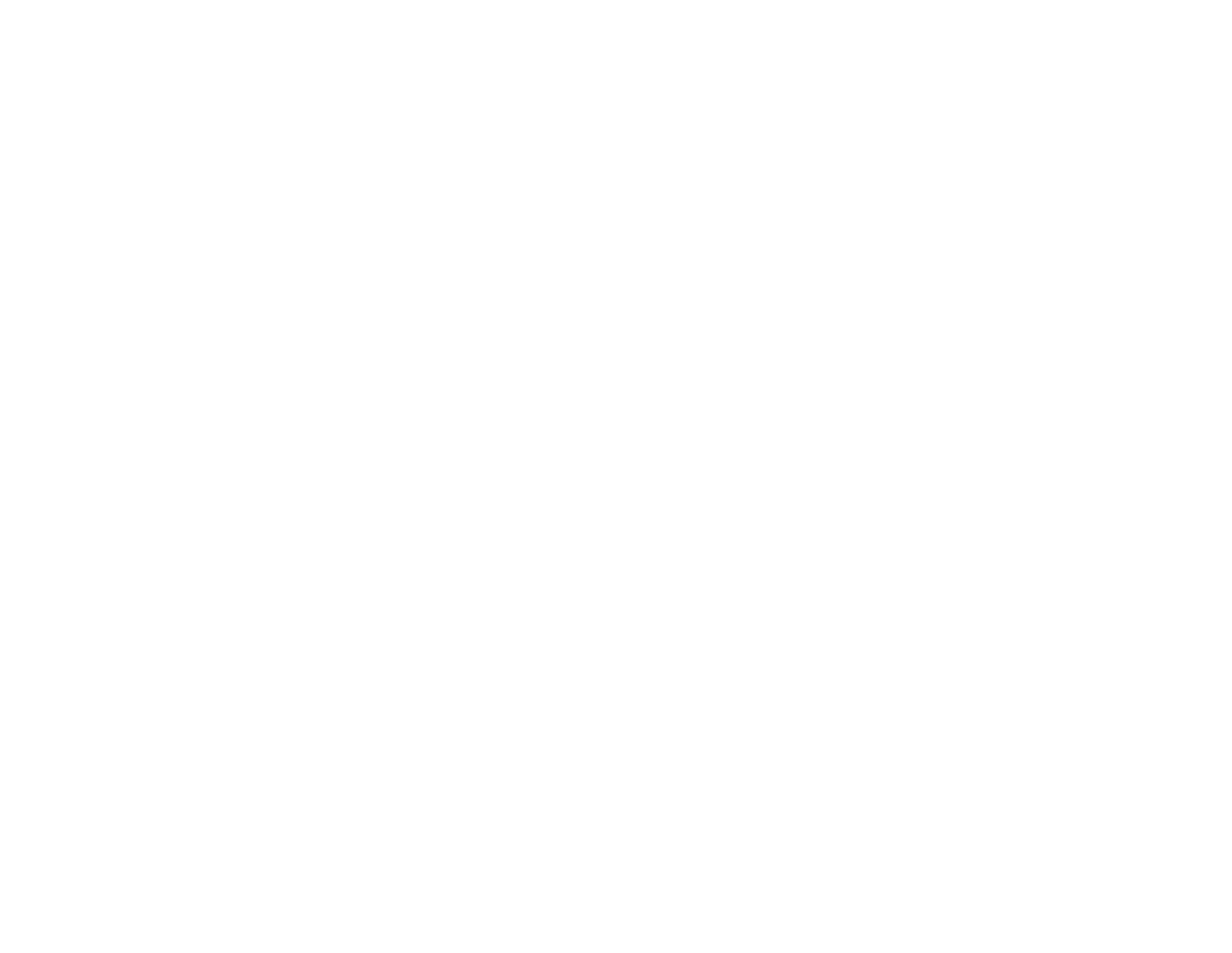### Report ID: SR201 **University of Pittsburgh University of Pittsburgh** Page No. 139 of 163<br>**Schedule of Classes for Fall Term 2021-2022** Run Date: 12/17/2020 **Schedule of Classes for Fall Term 2021-2022** Run Date: 12/17/2020 **Full Term Session Run Time: 00:30:14**

# **Sch of Hlth & Rehab Scs - Health Information Management - Subject: Health Information Management**

| Catalog Nbr Section Class Nbr<br>Subject | Course Title<br>Component                                                                                                                                                               | Units<br>Topics                       |
|------------------------------------------|-----------------------------------------------------------------------------------------------------------------------------------------------------------------------------------------|---------------------------------------|
| 1440<br>1010<br>HIM                      | 13866<br>HIM CLINICAL EDUCATION 1<br>Clinical                                                                                                                                           | $\mathbf{1}$                          |
| Bldg: TO BE ARRANGED                     | <b>Time:</b> $00:00 - 00:00$<br>Room: TBA<br>Days: TBA                                                                                                                                  | Instructor: Anania-Firouzan, Patricia |
| Class Enrl Cap: 5                        | Class Wait Cap: 5<br>Class Wait Tot: 0<br>Class Enrl Tot: 0                                                                                                                             | Class Min Enrl: 0                     |
| 1460<br>1010<br>HIM                      | 13867<br>Credit Laboratory<br>HIM CLINICAL EDUCATION 2                                                                                                                                  | $\mathbf{1}$                          |
| Bldg: TO BE ARRANGED                     | <b>Time:</b> $00:00 - 00:00$<br>Room: TBA<br>Days: TBA                                                                                                                                  | Instructor: Anania-Firouzan, Patricia |
| Class Enrl Cap: 5                        | Class Enrl Tot: 0<br>Class Wait Cap: 5<br>Class Wait Tot: 0                                                                                                                             | Class Min Enrl: 0                     |
| 1480<br>1010<br>HIM                      | Clinical<br>13870<br>HIM CLINICAL EDUCATION 3                                                                                                                                           | $\overline{2}$                        |
| Bldg: TO BE ARRANGED                     | <b>Time:</b> $00:00 - 00:00$<br>Room: TBA<br>Days: TBA                                                                                                                                  | Instructor: Anania-Firouzan, Patricia |
| Class Enrl Cap: 40                       | Class Enrl Tot: 0<br>Class Wait Cap: 20<br>Class Wait Tot: 0                                                                                                                            | Class Min Enrl: 0                     |
| 1482<br>1030<br>HIM                      | 13871<br>LEGAL ASPECTS OF HEALTH CARE Lecture                                                                                                                                           | 2                                     |
| Bldg: TBA                                | Days: M<br>$Time: 16:00 - 18:00$<br>Room: TBA                                                                                                                                           | Instructor: Maziarz, Rebecca J        |
| Class Enrl Cap: 27                       | Class Enrl Tot: 0<br>Class Wait Cap: 20<br>Class Wait Tot: 0<br>Room Characteristics: PeopleSoft - Scheduled (PS)(1)<br>Combined Section ID: 0143(HRS/2482/HIM/1482) - HRS 2482(#13962) | Class Min Enrl: 0                     |
| 1495<br>1010<br>HIM                      | Clinical<br>13873<br>HIM CLINICAL EDUCATION 4                                                                                                                                           | $\overline{4}$                        |
| Bldg: TO BE ARRANGED                     | <b>Days:</b> TBA <b>Time:</b> $00:00 - 00:00$<br>Room: TBA                                                                                                                              | Instructor: Anania-Firouzan, Patricia |
| Class Enrl Cap: 5                        | Class Enrl Tot: 0<br>Class Wait Cap: 5<br>Class Wait Tot: 0                                                                                                                             | Class Min Enrl: 0                     |
| 1496<br>1010<br>HIM                      | 13874<br>CAPSTONE COURSE IN HIM<br>Practicum                                                                                                                                            | 3                                     |
| Bldg: TO BE ARRANGED                     | <b>Days:</b> TBA <b>Time:</b> $00:00 - 00:00$<br>Room: TBA                                                                                                                              | Instructor: DeAlmeida, Dilhari R      |
| Class Enrl Cap: 5                        | Class Wait Cap: 5<br>Class Enrl Tot: 0<br>Class Wait Tot: 0                                                                                                                             | Class Min Enrl: 0                     |
| 1499<br>1010<br>HIM                      | 13875<br>INDEPENDENT STUDY<br>Independent Study                                                                                                                                         | $1 - 6$                               |
| Bldg: TO BE ARRANGED                     | <b>Days:</b> TBA <b>Time:</b> $00:00 - 00:00$<br>Room: TBA                                                                                                                              | Instructor: Watzlaf, Valerie J        |
| Class Enrl Cap: 15                       | Class Enrl Tot: 0<br>Class Wait Tot: 0<br>Class Wait Cap: 10                                                                                                                            | Class Min Enrl: 0                     |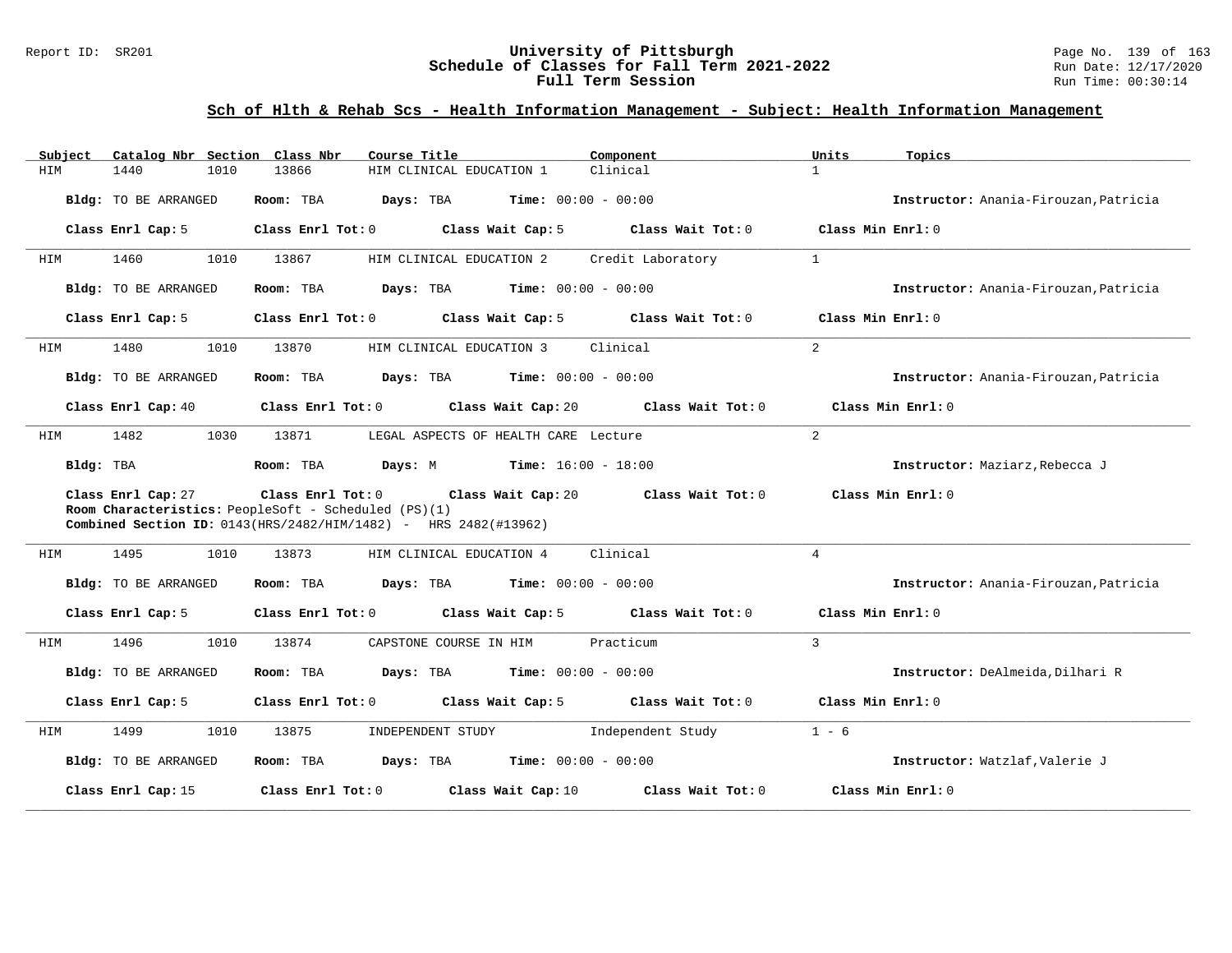### Report ID: SR201 **1998 Mixersity of Pittsburgh University of Pittsburgh** Page No. 140 of 163<br>**Schedule of Classes for Fall Term 2021-2022** Run Date: 12/17/2020 **Schedule of Classes for Fall Term 2021-2022** Run Date: 12/17/2020 **Full Term Session Run Time: 00:30:14**

# **Sch of Hlth & Rehab Scs - Health Information Management - Subject: Health Information Management**

| Subject |                             | Catalog Nbr Section Class Nbr | Course Title       | Component                    | Units<br>Topics                       |  |
|---------|-----------------------------|-------------------------------|--------------------|------------------------------|---------------------------------------|--|
| HIM     | 1020<br>1499                | 14268                         | INDEPENDENT STUDY  | Independent Study            | $1 - 6$                               |  |
|         | <b>Bldg:</b> TO BE ARRANGED | Room: TBA                     | Days: TBA          | <b>Time:</b> $00:00 - 00:00$ | Instructor: Abdelhak, Mervat          |  |
|         | Class Enrl Cap: 35          | Class Enrl Tot: 0             | Class Wait Cap: 20 | Class Wait Tot: 0            | Class Min Enrl: 0                     |  |
| HIM     | 1030<br>1499                | 14269                         | INDEPENDENT STUDY  | Independent Study            | $1 - 6$                               |  |
|         | <b>Bldg:</b> TO BE ARRANGED | Room: TBA                     | Days: TBA          | <b>Time:</b> $00:00 - 00:00$ | Instructor: Anania-Firouzan, Patricia |  |
|         | Class Enrl Cap: 35          | Class Enrl Tot: 0             | Class Wait Cap: 20 | Class Wait Tot: 0            | Class Min Enrl: 0                     |  |
| HIM     | 1499<br>1040                | 15233                         | INDEPENDENT STUDY  | Independent Study            | $1 - 6$                               |  |
|         | <b>Bldg:</b> TO BE ARRANGED | Room: TBA                     | Days: TBA          | <b>Time:</b> $00:00 - 00:00$ | Instructor: DeAlmeida, Dilhari R      |  |
|         | Class Enrl Cap: 35          | Class Enrl Tot: 0             | Class Wait Cap: 20 | Class Wait Tot: 0            | Class Min Enrl: 0                     |  |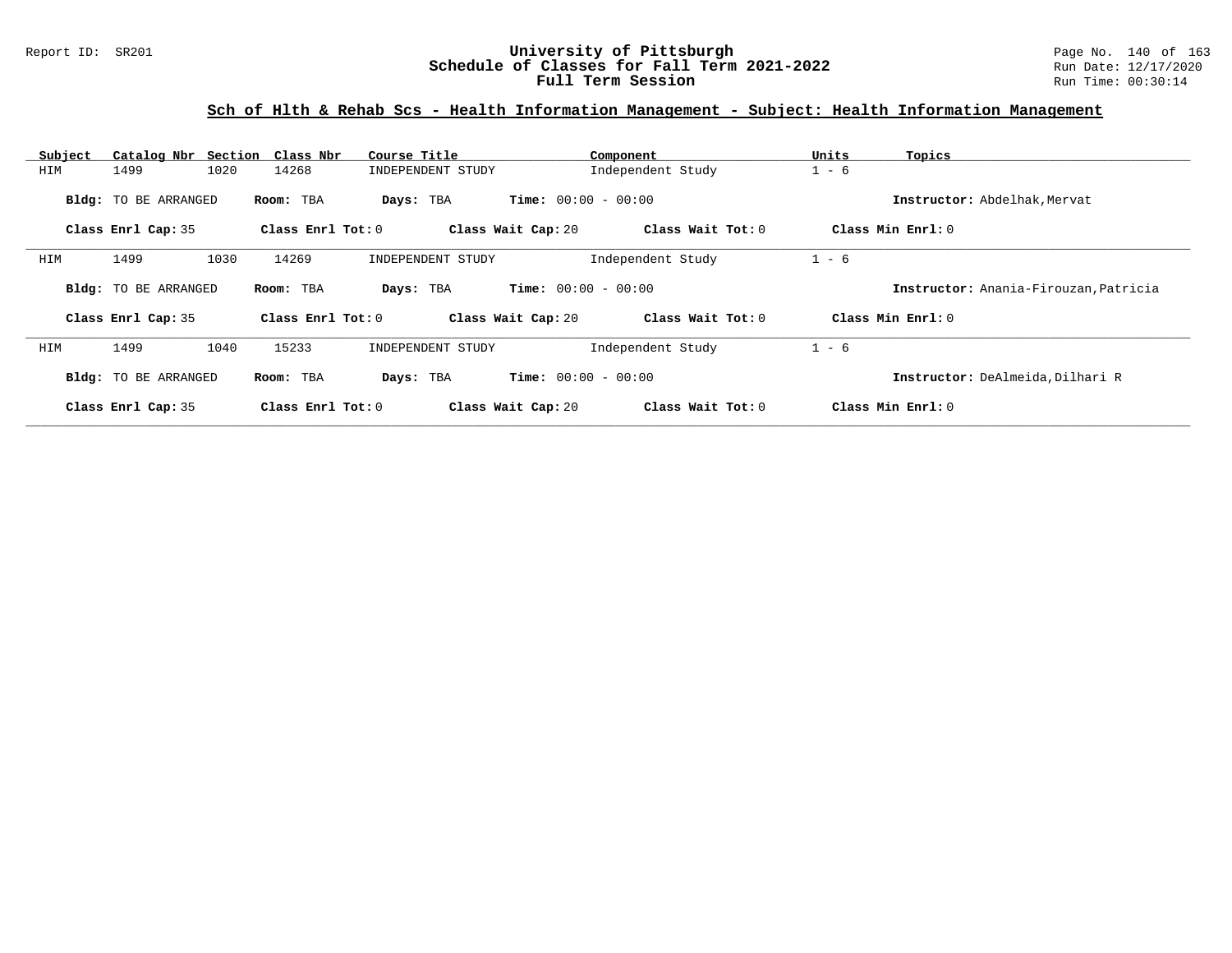### Report ID: SR201 **University of Pittsburgh** Page No. 141 of 163 **Schedule of Classes for Fall Term 2021-2022** Run Date: 12/17/2020 **Full Term Session Run Time: 00:30:14**

# **Sch of Hlth & Rehab Scs - Physical Therapy - Subject: Rehabilitation Science**

| Catalog Nbr Section Class Nbr<br>Subject | Course Title                                                                                                                                                         | Component                                              | Units<br>Topics                          |
|------------------------------------------|----------------------------------------------------------------------------------------------------------------------------------------------------------------------|--------------------------------------------------------|------------------------------------------|
| REHSCI<br>1080<br>1205                   | 21199<br>HUMAN PHYSIOLOGY                                                                                                                                            | Lecture                                                | $\overline{4}$                           |
| Bldg: TBA                                | Room: TBA                                                                                                                                                            | <b>Days:</b> Th <b>Time:</b> $17:30 - 21:30$           | Instructor: Hare, Jason W                |
| Class Enrl Cap: 45                       | Class Enrl Tot:0<br>Class Wait Cap: 20<br>Room Characteristics: PeopleSoft - Scheduled (PS)(1)<br>Combined Section ID: 0035(HRS 1023/REHSCI 1205) - HRS 1023(#13847) | Class Wait Tot: 0                                      | Class Min Enrl: 0                        |
| REHSCI<br>1235<br>1070                   | 13913<br>MEDICAL TERMINOLOGY                                                                                                                                         | Lecture                                                | $\mathbf{1}$                             |
| Bldg: TO BE ARRANGED                     | Room: TBA                                                                                                                                                            | <b>Days:</b> TBA <b>Time:</b> $00:00 - 00:00$          | Instructor: Balouris, Sondra A           |
| Class Enrl Cap: 300<br>Reserve Capacity: | Class Enrl Tot: 0<br>01-MAR-2021 RESTRICTED AT(BPH, BS, BS-H) Reserve Enrl Cap: 25                                                                                   | Class Wait Cap: 20<br>Class Wait Tot: 0                | Class Min Enrl: 0<br>Reserve Enrl Tot: 0 |
| 1295<br>REHSCI<br>1010                   | 13947<br>FIELD EXPERIENCE                                                                                                                                            | Clinical                                               | $1 - 3$                                  |
| <b>Bldg:</b> TO BE ARRANGED              | Room: TBA                                                                                                                                                            | <b>Days:</b> TBA <b>Time:</b> $00:00 - 00:00$          | Instructor: Aggelou, Amy E               |
| Class Enrl Cap: 30                       |                                                                                                                                                                      | Class Enrl Tot: 0 Class Wait Cap: 20 Class Wait Tot: 0 | Class Min Enrl: 0                        |
| 1295<br>1011<br>REHSCI                   | 14279<br>FIELD EXPERIENCE                                                                                                                                            | Clinical                                               | $1 - 3$                                  |
| Bldg: TO BE ARRANGED                     | Room: TBA                                                                                                                                                            | <b>Days:</b> TBA <b>Time:</b> $00:00 - 00:00$          | Instructor: Conley, Kevin M              |
| Class Enrl Cap: 35                       |                                                                                                                                                                      | Class Enrl Tot: 0 Class Wait Cap: 20 Class Wait Tot: 0 | Class Min Enrl: 0                        |
| 1295<br>1012<br>REHSCI                   | 14280<br>FIELD EXPERIENCE                                                                                                                                            | Clinical                                               | $1 - 3$                                  |
| Bldg: TO BE ARRANGED                     | Room: TBA                                                                                                                                                            | <b>Days:</b> TBA <b>Time:</b> $00:00 - 00:00$          | Instructor: Fannie, Rosa A.              |
| Class Enrl Cap: 35                       |                                                                                                                                                                      | Class Enrl Tot: 0 Class Wait Cap: 20 Class Wait Tot: 0 | Class Min Enrl: 0                        |
| 1295<br>1013<br>REHSCI                   | 14281<br>FIELD EXPERIENCE                                                                                                                                            | Clinical                                               | $1 - 3$                                  |
| <b>Bldg:</b> TO BE ARRANGED              | Room: TBA                                                                                                                                                            | <b>Days:</b> TBA <b>Time:</b> $00:00 - 00:00$          | Instructor: Balouris, Sondra A           |
| Class Enrl Cap: 35                       |                                                                                                                                                                      | Class Enrl Tot: 0 Class Wait Cap: 20 Class Wait Tot: 0 | Class Min Enrl: 0                        |
| 1295<br>1014<br>REHSCI                   | FIELD EXPERIENCE<br>14282                                                                                                                                            | Clinical                                               | $1 - 3$                                  |
| Bldg: TO BE ARRANGED                     | Room: TBA                                                                                                                                                            | <b>Days:</b> TBA <b>Time:</b> $00:00 - 00:00$          | Instructor: Brienza, David M             |
| Class Enrl Cap: 35                       | Class Enrl Tot: 0 Class Wait Cap: 20                                                                                                                                 | Class Wait Tot: 0                                      | Class Min Enrl: 0                        |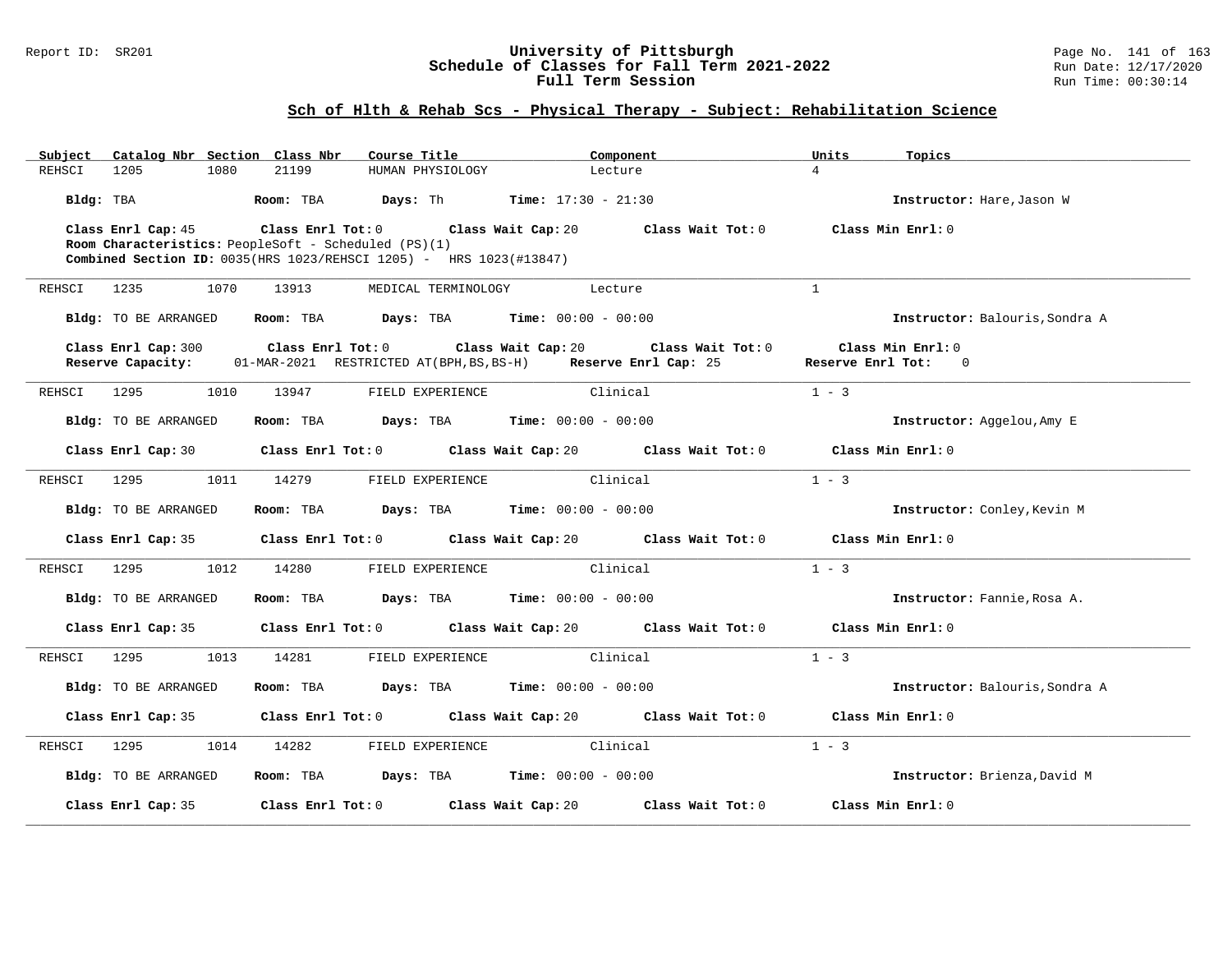### Report ID: SR201 **University of Pittsburgh** Page No. 142 of 163 **Schedule of Classes for Fall Term 2021-2022** Run Date: 12/17/2020 **Full Term Session Run Time: 00:30:14**

# **Sch of Hlth & Rehab Scs - Physical Therapy - Subject: Rehabilitation Science**

| Subject     | Catalog Nbr Section Class Nbr | Course Title                                                                     | Component                                                                                   | Units<br>Topics                    |
|-------------|-------------------------------|----------------------------------------------------------------------------------|---------------------------------------------------------------------------------------------|------------------------------------|
| REHSCI      | 1295<br>1015                  | 14283<br>FIELD EXPERIENCE                                                        | Clinical                                                                                    | $1 - 3$                            |
|             | Bldg: TO BE ARRANGED          | Room: TBA $Days: TBA$ Time: $00:00 - 00:00$                                      |                                                                                             | Instructor: Cooper, Rory A         |
|             |                               |                                                                                  | Class Enrl Cap: 35 Class Enrl Tot: 0 Class Wait Cap: 20 Class Wait Tot: 0 Class Min Enrl: 0 |                                    |
|             | REHSCI 1295 1016 14284        | FIELD EXPERIENCE                                                                 | Clinical                                                                                    | $1 - 3$                            |
|             | Bldg: TO BE ARRANGED          | Room: TBA $Days:$ TBA Time: $00:00 - 00:00$                                      |                                                                                             | Instructor: McCue, Michael Patrick |
|             |                               |                                                                                  | Class Enrl Cap: 35 Class Enrl Tot: 0 Class Wait Cap: 20 Class Wait Tot: 0 Class Min Enrl: 0 |                                    |
|             | REHSCI 1295 1017 14285        |                                                                                  | FIELD EXPERIENCE Clinical                                                                   | $1 - 3$                            |
|             | Bldg: TO BE ARRANGED          | <b>Room:</b> TBA $\qquad \qquad$ Days: TBA $\qquad \qquad$ Time: $00:00 - 00:00$ |                                                                                             | Instructor: Hariharan, Karthik     |
|             |                               |                                                                                  | Class Enrl Cap: 35 Class Enrl Tot: 0 Class Wait Cap: 20 Class Wait Tot: 0 Class Min Enrl: 0 |                                    |
| REHSCI 1295 | 1018                          | 14286 FIELD EXPERIENCE Clinical                                                  |                                                                                             | $1 - 3$                            |
|             | Bldg: TO BE ARRANGED          | Room: TBA $Days:$ TBA $Time: 00:00 - 00:00$                                      |                                                                                             | Instructor: Brach, Jennifer Sokol  |
|             |                               |                                                                                  | Class Enrl Cap: 35 Class Enrl Tot: 0 Class Wait Cap: 20 Class Wait Tot: 0 Class Min Enrl: 0 |                                    |
|             | REHSCI 1295                   | 1019 14287 FIELD EXPERIENCE Clinical                                             |                                                                                             | $1 - 3$                            |
|             | Bldg: TO BE ARRANGED          | Room: TBA $Days:$ TBA Time: $00:00 - 00:00$                                      |                                                                                             | Instructor: Carvell, George E      |
|             |                               |                                                                                  | Class Enrl Cap: 35 Class Enrl Tot: 0 Class Wait Cap: 20 Class Wait Tot: 0 Class Min Enrl: 0 |                                    |
|             | REHSCI 1295 1020 14288        |                                                                                  | FIELD EXPERIENCE Clinical                                                                   | $1 - 3$                            |
|             | Bldg: TO BE ARRANGED          | Room: TBA $Days:$ TBA $Time: 00:00 - 00:00$                                      |                                                                                             | Instructor: Cohn, Ellen R          |
|             |                               |                                                                                  | Class Enrl Cap: 35 Class Enrl Tot: 0 Class Wait Cap: 20 Class Wait Tot: 0                   | Class Min Enrl: 0                  |
| REHSCI 1295 | 1021                          | 14289 FIELD EXPERIENCE Clinical                                                  |                                                                                             | $1 - 3$                            |
|             | Bldg: TO BE ARRANGED          | Room: TBA $Days:$ TBA $Time: 00:00 - 00:00$                                      |                                                                                             | Instructor: Fitzgerald, Gerald G.  |
|             |                               |                                                                                  | Class Enrl Cap: 35 Class Enrl Tot: 0 Class Wait Cap: 20 Class Wait Tot: 0 Class Min Enrl: 0 |                                    |
|             | REHSCI 1295                   | 1022 14290 FIELD EXPERIENCE Clinical                                             |                                                                                             | $1 - 3$                            |
|             | Bldg: TO BE ARRANGED          | Room: TBA Days: TBA                                                              | <b>Time:</b> $00:00 - 00:00$                                                                | Instructor:                        |
|             | Class Enrl Cap: 35            | $Class$ $Enr1$ $Tot: 0$                                                          | Class Wait Cap: 20 Class Wait Tot: 0 Class Min Enrl: 0                                      |                                    |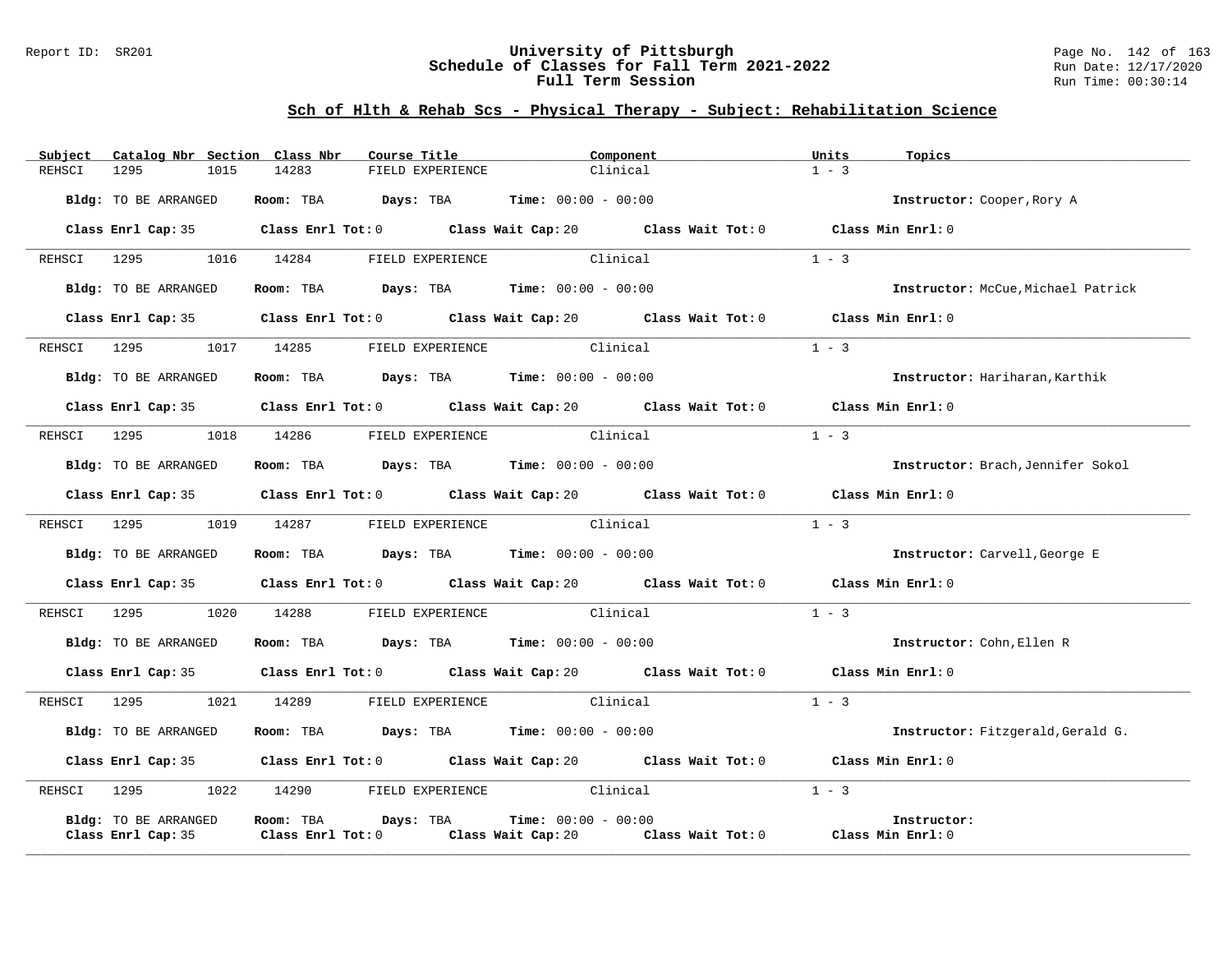### Report ID: SR201 **University of Pittsburgh** Page No. 143 of 163 **Schedule of Classes for Fall Term 2021-2022** Run Date: 12/17/2020 **Full Term Session Run Time: 00:30:14**

# **Sch of Hlth & Rehab Scs - Physical Therapy - Subject: Rehabilitation Science**

| Subject     | Catalog Nbr Section Class Nbr | Course Title                                                                                | Component                 | Units<br>Topics                      |  |
|-------------|-------------------------------|---------------------------------------------------------------------------------------------|---------------------------|--------------------------------------|--|
| REHSCI      | 1295<br>1023                  | 14291<br>FIELD EXPERIENCE                                                                   | Clinical                  | $1 - 3$                              |  |
|             | Bldg: TO BE ARRANGED          | Room: TBA $Days:$ TBA $Time: 00:00 - 00:00$                                                 |                           | Instructor: Irrgang, James J         |  |
|             |                               | Class Enrl Cap: 35 Class Enrl Tot: 0 Class Wait Cap: 20 Class Wait Tot: 0 Class Min Enrl: 0 |                           |                                      |  |
|             |                               | REHSCI 1295 1024 14292 FIELD EXPERIENCE                                                     | Clinical                  | $1 - 3$                              |  |
|             | Bldg: TO BE ARRANGED          | Room: TBA $Days:$ TBA $Time: 00:00 - 00:00$                                                 |                           | Instructor: Josbeno, Deborah Ann     |  |
|             |                               | Class Enrl Cap: 35 Class Enrl Tot: 0 Class Wait Cap: 20 Class Wait Tot: 0 Class Min Enrl: 0 |                           |                                      |  |
|             |                               | REHSCI 1295 1025 14293 FIELD EXPERIENCE                                                     | Clinical                  | $1 - 3$                              |  |
|             | Bldg: TO BE ARRANGED          | Room: TBA $Days:$ TBA Time: $00:00 - 00:00$                                                 |                           | Instructor: Kelly, M Kathleen        |  |
|             |                               | Class Enrl Cap: 35 Class Enrl Tot: 0 Class Wait Cap: 20 Class Wait Tot: 0                   |                           | Class Min Enrl: 0                    |  |
|             |                               | REHSCI 1295 1026 14294 FIELD EXPERIENCE Clinical                                            |                           | $1 - 3$                              |  |
|             | Bldg: TO BE ARRANGED          | Room: TBA $Days:$ TBA Time: $00:00 - 00:00$                                                 |                           | Instructor: Miller, Debora Lewis     |  |
|             |                               | Class Enrl Cap: 35 Class Enrl Tot: 0 Class Wait Cap: 20 Class Wait Tot: 0                   |                           | Class Min Enrl: 0                    |  |
|             | REHSCI 1295 1027 14295        |                                                                                             | FIELD EXPERIENCE Clinical | $1 - 3$                              |  |
|             | Bldg: TO BE ARRANGED          | Room: TBA $Days:$ TBA Time: $00:00 - 00:00$                                                 |                           | Instructor: Hankin, Tara R           |  |
|             |                               | Class Enrl Cap: 35 Class Enrl Tot: 0 Class Wait Cap: 20 Class Wait Tot: 0 Class Min Enrl: 0 |                           |                                      |  |
| REHSCI      | 1295<br>1028                  | 14296                                                                                       | FIELD EXPERIENCE Clinical | $1 - 3$                              |  |
|             | Bldg: TO BE ARRANGED          | Room: TBA $Days:$ TBA $Time: 00:00 - 00:00$                                                 |                           | Instructor: Sparto, Patrick J.       |  |
|             |                               | Class Enrl Cap: 35 Class Enrl Tot: 0 Class Wait Cap: 20 Class Wait Tot: 0 Class Min Enrl: 0 |                           |                                      |  |
|             |                               | REHSCI 1295 1029 14297 FIELD—EXPERIENCE Clinical                                            |                           | $1 - 3$                              |  |
|             | Bldg: TO BE ARRANGED          | Room: TBA $Days:$ TBA $Time: 00:00 - 00:00$                                                 |                           | Instructor: Van Swearingen, Jessie M |  |
|             |                               | Class Enrl Cap: 35 Class Enrl Tot: 0 Class Wait Cap: 20 Class Wait Tot: 0                   |                           | Class Min Enrl: 0                    |  |
| REHSCI 1295 | 1030                          | 14298                                                                                       | FIELD EXPERIENCE Clinical | $1 - 3$                              |  |
|             | Bldg: TO BE ARRANGED          | Room: TBA $Days:$ TBA Time: $00:00 - 00:00$                                                 |                           | Instructor: Delitto, Ronna S.        |  |
|             | Class Enrl Cap: 35            | Class Enrl Tot: $0$ Class Wait Cap: $20$ Class Wait Tot: $0$                                |                           | Class Min Enrl: 0                    |  |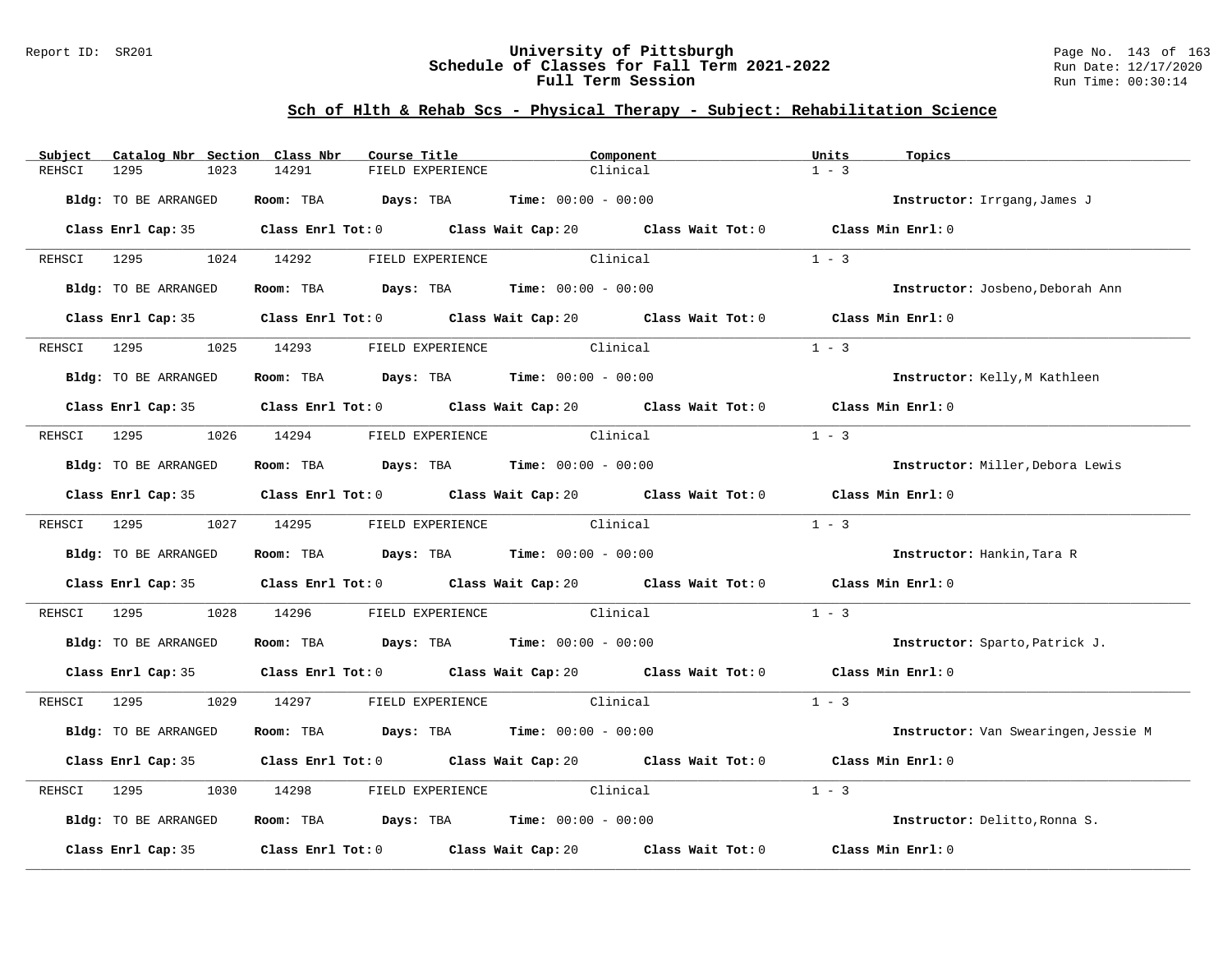| REHSCI | 1295<br>1031         | 14299<br>FIELD EXPERIENCE                                                                   | Clinical | $1 - 3$                            |
|--------|----------------------|---------------------------------------------------------------------------------------------|----------|------------------------------------|
|        | Bldg: TO BE ARRANGED | Room: TBA $Days: TBA$ Time: $00:00 - 00:00$                                                 |          | Instructor: Rodgers, Christine E   |
|        |                      | Class Enrl Cap: 35 Class Enrl Tot: 0 Class Wait Cap: 20 Class Wait Tot: 0 Class Min Enrl: 0 |          |                                    |
|        |                      | REHSCI 1295 1032 14300 FIELD EXPERIENCE Clinical                                            |          | $1 - 3$                            |
|        | Bldg: TO BE ARRANGED | Room: TBA $Days:$ TBA Time: $00:00 - 00:00$                                                 |          | Instructor: Chisholm, Denise       |
|        |                      | Class Enrl Cap: 35 Class Enrl Tot: 0 Class Wait Cap: 20 Class Wait Tot: 0 Class Min Enrl: 0 |          |                                    |
|        |                      | REHSCI 1295 1037 14301 FIELD EXPERIENCE Clinical                                            |          | $1 - 3$                            |
|        |                      | Bldg: TO BE ARRANGED Room: TBA Days: TBA Time: 00:00 - 00:00                                |          | Instructor: Skidmore, Elizabeth R. |
|        |                      | Class Enrl Cap: 35 Class Enrl Tot: 0 Class Wait Cap: 20 Class Wait Tot: 0 Class Min Enrl: 0 |          |                                    |
|        |                      | REHSCI 1295 1038 14302 FIELD EXPERIENCE Clinical                                            |          | $1 - 3$                            |
|        | Bldg: TO BE ARRANGED | Room: TBA $Days:$ TBA $Time: 00:00 - 00:00$                                                 |          | Instructor: Toto, Pamela Ellen     |
|        |                      | Class Enrl Cap: 35 Class Enrl Tot: 0 Class Wait Cap: 20 Class Wait Tot: 0 Class Min Enrl: 0 |          |                                    |
|        |                      | REHSCI 1295 1040 14333 FIELD EXPERIENCE Clinical                                            |          | $1 - 3$                            |
|        | Bldg: TO BE ARRANGED | Room: TBA $Days:$ TBA $Time: 00:00 - 00:00$                                                 |          | Instructor: Hutcheson, Deborah A.  |
|        |                      | Class Enrl Cap: 35 Class Enrl Tot: 0 Class Wait Cap: 20 Class Wait Tot: 0 Class Min Enrl: 0 |          |                                    |
|        |                      | REHSCI 1295 1050 14334 FIELD EXPERIENCE Clinical                                            |          | $1 - 3$                            |
|        | Bldg: TO BE ARRANGED | Room: TBA $Days:$ TBA $Time: 00:00 - 00:00$                                                 |          | Instructor: Cherok, Lori E         |
|        |                      | Class Enrl Cap: 35 Class Enrl Tot: 0 Class Wait Cap: 20 Class Wait Tot: 0 Class Min Enrl: 0 |          |                                    |
|        |                      | REHSCI 1295 1060 14335 FIELD EXPERIENCE Clinical                                            |          | $1 - 3$                            |
|        |                      | Bldg: TO BE ARRANGED Room: TBA Days: TBA Time: 00:00 - 00:00                                |          | Instructor: Dodd, Judith L         |
|        |                      | Class Enrl Cap: 35 Class Enrl Tot: 0 Class Wait Cap: 20 Class Wait Tot: 0 Class Min Enrl: 0 |          |                                    |
|        |                      | REHSCI 1295 1071 14355 FIELD EXPERIENCE                                                     | Clinical | $1 - 3$                            |
|        |                      | Bldg: TO BE ARRANGED Room: TBA Days: TBA Time: 00:00 - 00:00                                |          | Instructor: Locke, Andrea L        |
|        |                      | Class Enrl Cap: 35 Class Enrl Tot: 0 Class Wait Cap: 20 Class Wait Tot: 0 Class Min Enrl: 0 |          |                                    |
|        |                      | REHSCI 1295 1072 14356 FIELD EXPERIENCE Clinical                                            |          | $1 - 3$                            |
|        |                      | Bldg: TO BE ARRANGED Room: TBA Days: TBA Time: 00:00 - 00:00                                |          | Instructor: Harding, David R       |
|        |                      |                                                                                             |          |                                    |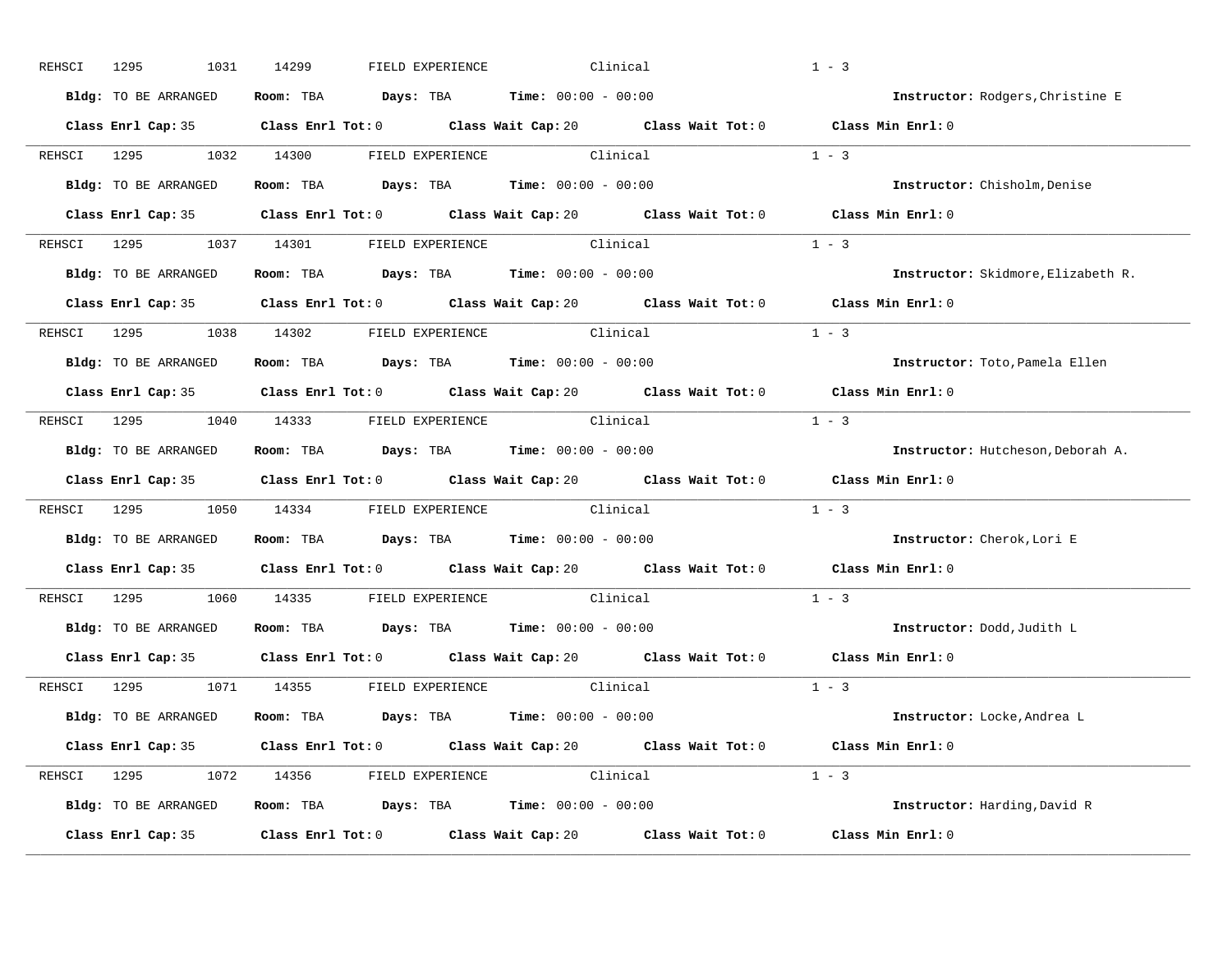#### Report ID: SR201 **University of Pittsburgh** Page No. 145 of 163 **Schedule of Classes for Fall Term 2021-2022** Run Date: 12/17/2020 **Full Term Session Run Time: 00:30:14**

| Catalog Nbr Section Class Nbr<br>Subject | Course Title                                     | Component                                                                                            | Units<br>Topics                     |
|------------------------------------------|--------------------------------------------------|------------------------------------------------------------------------------------------------------|-------------------------------------|
| REHSCI<br>1295<br>1074                   | 14357<br>FIELD EXPERIENCE                        | Clinical                                                                                             | $1 - 3$                             |
| Bldg: TO BE ARRANGED                     | Room: TBA $Days:$ TBA $Time: 00:00 - 00:00$      |                                                                                                      | Instructor: Boninger, Michael L.    |
|                                          |                                                  | Class Enrl Cap: 35 Class Enrl Tot: 0 Class Wait Cap: 20 Class Wait Tot: 0 Class Min Enrl: 0          |                                     |
| REHSCI 1295 1075 14358                   | FIELD EXPERIENCE                                 | Clinical                                                                                             | $1 - 3$                             |
| Bldg: TO BE ARRANGED                     | Room: TBA $Days:$ TBA $Time: 00:00 - 00:00$      |                                                                                                      | Instructor: Lejeune, Debra A        |
|                                          |                                                  | Class Enrl Cap: 35 Class Enrl Tot: 0 Class Wait Cap: 20 Class Wait Tot: 0 Class Min Enrl: 0          |                                     |
| REHSCI 1295 1080 15740                   |                                                  | FIELD EXPERIENCE Clinical                                                                            | $1 - 3$                             |
| Bldg: TO BE ARRANGED                     | Room: TBA $Days:$ TBA $Time: 00:00 - 00:00$      |                                                                                                      | Instructor: Seitz, Samuel R         |
|                                          |                                                  | Class Enrl Cap: 35 Class Enrl Tot: 0 Class Wait Cap: 20 Class Wait Tot: 0                            | Class Min Enrl: 0                   |
| REHSCI 1295<br>1085                      | 15741 FIELD EXPERIENCE Clinical                  |                                                                                                      | $1 - 3$                             |
| Bldg: TO BE ARRANGED                     | Room: TBA $Days:$ TBA $Time: 00:00 - 00:00$      |                                                                                                      | Instructor: Cooper, Rosemarie       |
|                                          |                                                  | Class Enrl Cap: 35 Class Enrl Tot: 0 Class Wait Cap: 20 Class Wait Tot: 0 Class Min Enrl: 0          |                                     |
|                                          | REHSCI 1295 1090 15742 FIELD EXPERIENCE Clinical |                                                                                                      | $1 - 3$                             |
| Bldg: TO BE ARRANGED                     | Room: TBA $Days:$ TBA Time: $00:00 - 00:00$      |                                                                                                      | Instructor: Stover, Alyson D        |
|                                          |                                                  | Class Enrl Cap: 35 Class Enrl Tot: 0 Class Wait Cap: 20 Class Wait Tot: 0 Class Min Enrl: 0          |                                     |
|                                          | REHSCI 1295 1091 17017 FIELD EXPERIENCE Clinical |                                                                                                      | $1 - 3$                             |
| Bldg: TO BE ARRANGED                     | Room: TBA $Days:$ TBA $Time: 00:00 - 00:00$      |                                                                                                      | Instructor: Coltellaro, John J      |
|                                          |                                                  | Class Enrl Cap: 30 Class Enrl Tot: 0 Class Wait Cap: 20 Class Wait Tot: 0                            | Class Min Enrl: 0                   |
| REHSCI<br>1295<br>1092                   | 17018 FIELD EXPERIENCE Clinical                  |                                                                                                      | $1 - 3$                             |
| Bldg: TO BE ARRANGED                     | Room: TBA Days: TBA                              | <b>Time:</b> $00:00 - 00:00$                                                                         | Instructor:                         |
|                                          |                                                  | Class Enrl Cap: 30 Class Enrl Tot: 0 Class Wait Cap: 20 Class Wait Tot: 0 Class Min Enrl: 0          |                                     |
| 1295<br>REHSCI                           | 1095 15743                                       | FIELD EXPERIENCE Clinical                                                                            | $1 - 3$                             |
| Bldg: TO BE ARRANGED                     | Room: TBA $Days:$ TBA Time: $00:00 - 00:00$      |                                                                                                      | Instructor: Kelleher, Annmarie Ruth |
|                                          |                                                  | Class Enrl Cap: 35 $\qquad$ Class Enrl Tot: 0 $\qquad$ Class Wait Cap: 20 $\qquad$ Class Wait Tot: 0 | Class Min Enrl: 0                   |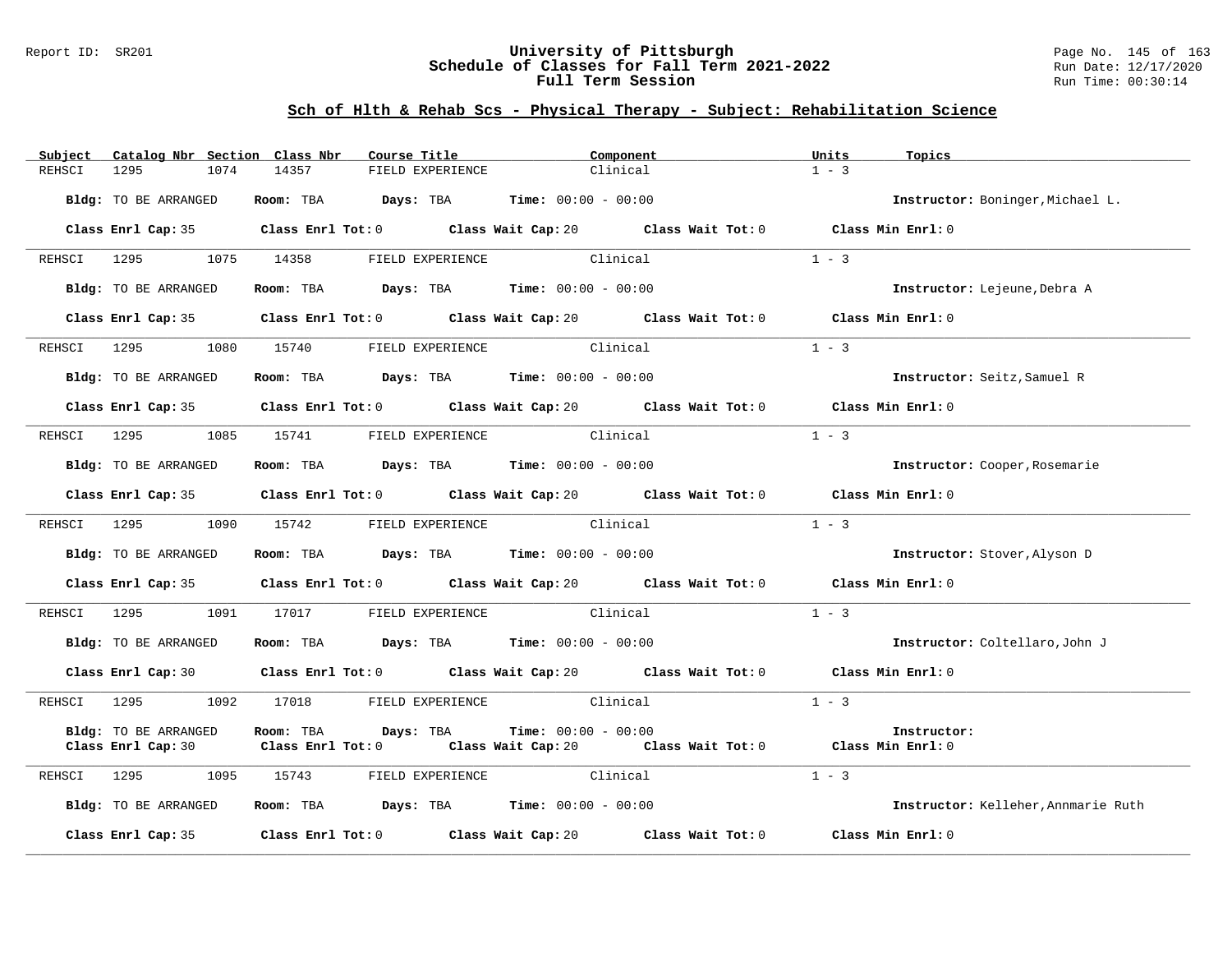#### Report ID: SR201 **University of Pittsburgh** Page No. 146 of 163 **Schedule of Classes for Fall Term 2021-2022** Run Date: 12/17/2020 **Full Term Session Run Time: 00:30:14**

| Subject     | Catalog Nbr Section Class Nbr | Course Title                                     | Component                                                                                                                       | Units<br>Topics                   |
|-------------|-------------------------------|--------------------------------------------------|---------------------------------------------------------------------------------------------------------------------------------|-----------------------------------|
| REHSCI      | 1295<br>1110                  | 16647<br>FIELD EXPERIENCE                        | Clinical                                                                                                                        | $1 - 3$                           |
|             | Bldg: TO BE ARRANGED          | Room: TBA $Days:$ TBA $Time: 00:00 - 00:00$      |                                                                                                                                 | Instructor: Bise, Christopher G   |
|             |                               |                                                  | Class Enrl Cap: 35 Class Enrl Tot: 0 Class Wait Cap: 20 Class Wait Tot: 0 Class Min Enrl: 0                                     |                                   |
|             |                               | REHSCI 1295 1130 16874 FIELD EXPERIENCE Clinical |                                                                                                                                 | $1 - 3$                           |
|             | Bldg: TO BE ARRANGED          | Room: TBA $Days:$ TBA $Time: 00:00 - 00:00$      |                                                                                                                                 | Instructor: Timko, Michael G.     |
|             |                               |                                                  | Class Enrl Cap: 35 Class Enrl Tot: 0 Class Wait Cap: 20 Class Wait Tot: 0 Class Min Enrl: 0                                     |                                   |
|             |                               |                                                  |                                                                                                                                 | $1 - 3$                           |
|             | Bldg: TO BE ARRANGED          | Room: TBA $Days:$ TBA Time: $00:00 - 00:00$      |                                                                                                                                 | Instructor: Schutte, Jamie Lynn   |
|             |                               |                                                  | Class Enrl Cap: 35 Class Enrl Tot: 0 Class Wait Cap: 20 Class Wait Tot: 0 Class Min Enrl: 0                                     |                                   |
|             |                               | REHSCI 1295 1150 17833 FIELD EXPERIENCE Clinical |                                                                                                                                 | $1 - 3$                           |
|             | Bldg: TO BE ARRANGED          | Room: TBA $Days:$ TBA $Time: 00:00 - 00:00$      |                                                                                                                                 | Instructor: Schein, Michelle Lynn |
|             |                               |                                                  | Class Enrl Cap: 10 Class Enrl Tot: 0 Class Wait Cap: 10 Class Wait Tot: 0 Class Min Enrl: 0                                     |                                   |
|             | REHSCI 1295 1160 17834        |                                                  | FIELD EXPERIENCE Clinical                                                                                                       | $1 - 3$                           |
|             | Bldg: TO BE ARRANGED          | Room: TBA $Days:$ TBA Time: $00:00 - 00:00$      |                                                                                                                                 | Instructor: Staff                 |
|             |                               |                                                  | Class Enrl Cap: 10 $\qquad$ Class Enrl Tot: 0 $\qquad$ Class Wait Cap: 10 $\qquad$ Class Wait Tot: 0 $\qquad$ Class Min Enrl: 0 |                                   |
|             | REHSCI 1295 1170 17835        |                                                  | FIELD EXPERIENCE Clinical                                                                                                       | $1 - 3$                           |
|             | Bldg: TO BE ARRANGED          | Room: TBA $Days: TBA$ Time: $00:00 - 00:00$      |                                                                                                                                 | Instructor: Allias, Mary C        |
|             |                               |                                                  | Class Enrl Cap: 10 $\qquad$ Class Enrl Tot: 0 $\qquad$ Class Wait Cap: 10 $\qquad$ Class Wait Tot: 0 $\qquad$ Class Min Enrl: 0 |                                   |
|             |                               | REHSCI 1295 1180 21398 FIELD EXPERIENCE Clinical |                                                                                                                                 | $1 - 3$                           |
|             | Bldg: TO BE ARRANGED          | Room: TBA $Days:$ TBA $Time: 00:00 - 00:00$      |                                                                                                                                 | Instructor: Staff                 |
|             |                               |                                                  | Class Enrl Cap: 10 Class Enrl Tot: 0 Class Wait Cap: 10 Class Wait Tot: 0 Class Min Enrl: 0                                     |                                   |
| REHSCI 1295 | 1190                          | 21399                                            | FIELD EXPERIENCE Clinical                                                                                                       | $1 - 3$                           |
|             | Bldg: TO BE ARRANGED          | Room: TBA $Days:$ TBA $Time: 00:00 - 00:00$      |                                                                                                                                 | Instructor: Staff                 |
|             |                               |                                                  | Class Enrl Cap: 10 $\qquad$ Class Enrl Tot: 0 $\qquad$ Class Wait Cap: 10 $\qquad$ Class Wait Tot: 0 $\qquad$ Class Min Enrl: 0 |                                   |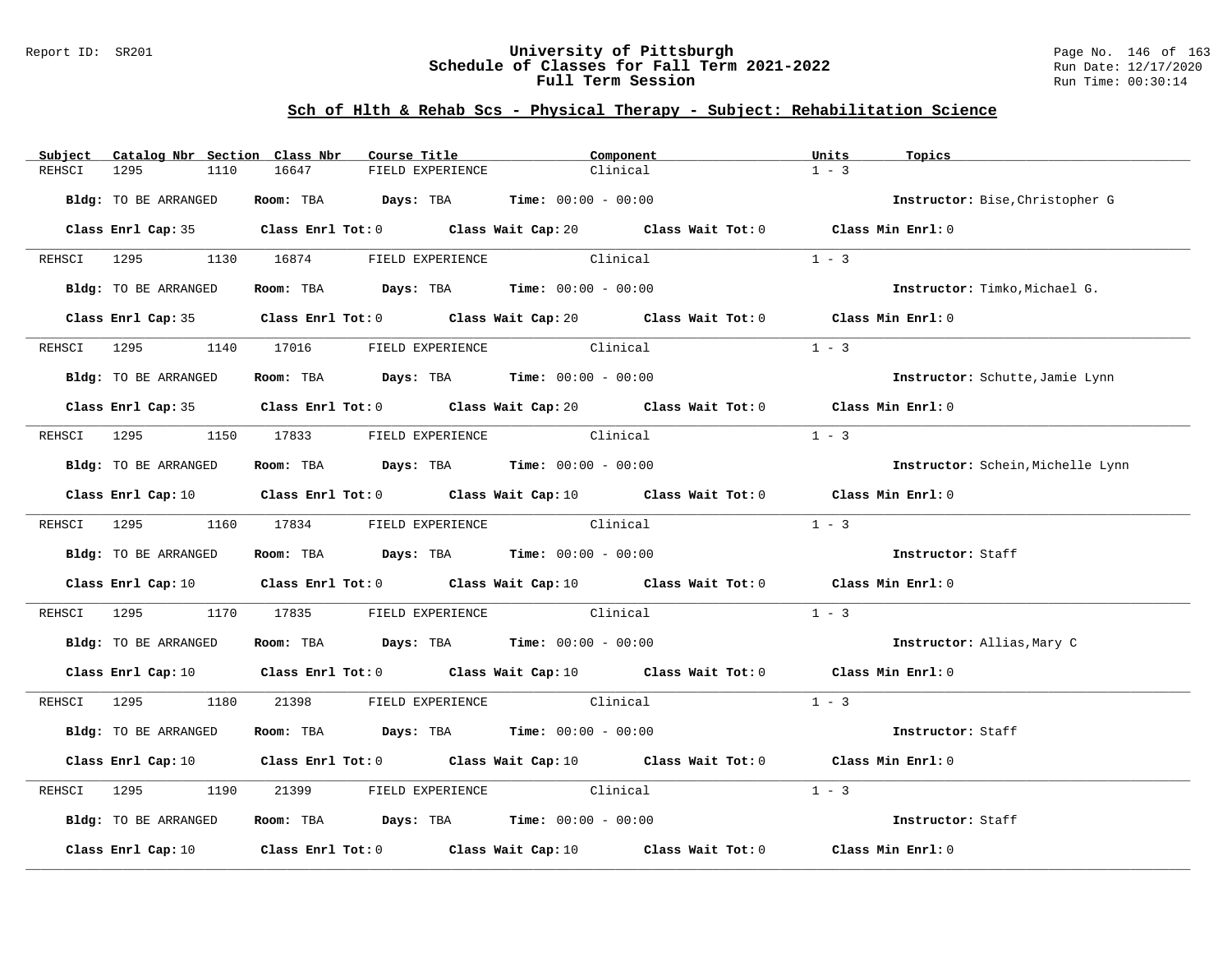| REHSCI      | Bldg: TO BE ARRANGED |            | Room: TBA $Days:$ TBA $Time: 00:00 - 00:00$                  |                                                                                                      |                                                                                                                                 | Instructor: Hornyak, Victoria Ann      |
|-------------|----------------------|------------|--------------------------------------------------------------|------------------------------------------------------------------------------------------------------|---------------------------------------------------------------------------------------------------------------------------------|----------------------------------------|
|             |                      |            |                                                              |                                                                                                      |                                                                                                                                 |                                        |
|             |                      |            |                                                              |                                                                                                      | Class Enrl Cap: 10 Class Enrl Tot: 0 Class Wait Cap: 10 Class Wait Tot: 0 Class Min Enrl: 0                                     |                                        |
|             | 1295                 | 1205 21486 | FIELD EXPERIENCE Clinical                                    |                                                                                                      | $1 - 3$                                                                                                                         |                                        |
|             | Bldg: TO BE ARRANGED |            | Room: TBA $Days:$ TBA $Time: 00:00 - 00:00$                  |                                                                                                      |                                                                                                                                 | Instructor: Baird, Joanne Merante      |
|             |                      |            |                                                              |                                                                                                      | Class Enrl Cap: 35 Class Enrl Tot: 0 Class Wait Cap: 20 Class Wait Tot: 0 Class Min Enrl: 0                                     |                                        |
|             |                      |            | REHSCI 1295 1210 21498 FIELD EXPERIENCE Clinical             |                                                                                                      | $1 - 3$                                                                                                                         |                                        |
|             |                      |            | Bldg: TO BE ARRANGED Room: TBA Days: TBA Time: 00:00 - 00:00 |                                                                                                      |                                                                                                                                 | Instructor: Allison, Katelyn Fleishman |
|             |                      |            |                                                              | Class Enrl Cap: 35 Class Enrl Tot: 0 Class Wait Cap: 20 Class Wait Tot: 0                            |                                                                                                                                 | Class Min Enrl: 0                      |
|             | REHSCI 1295 1215     | 22258      | FIELD EXPERIENCE Clinical                                    |                                                                                                      | $1 - 3$                                                                                                                         |                                        |
|             | Bldg: TO BE ARRANGED |            | Room: TBA $Days:$ TBA $Time: 00:00 - 00:00$                  |                                                                                                      |                                                                                                                                 | Instructor: Bendixen, Roxanna Marie    |
|             |                      |            |                                                              |                                                                                                      | Class Enrl Cap: 35 Class Enrl Tot: 0 Class Wait Cap: 20 Class Wait Tot: 0 Class Min Enrl: 0                                     |                                        |
|             |                      |            | REHSCI 1295 1220 22259 FIELD EXPERIENCE Clinical             |                                                                                                      | $1 - 3$                                                                                                                         |                                        |
|             | Bldg: TO BE ARRANGED |            | Room: TBA $Days:$ TBA $Time: 00:00 - 00:00$                  |                                                                                                      |                                                                                                                                 | Instructor: Sethi, Amit                |
|             |                      |            |                                                              |                                                                                                      | Class Enrl Cap: 35 Class Enrl Tot: 0 Class Wait Cap: 20 Class Wait Tot: 0 Class Min Enrl: 0                                     |                                        |
| REHSCI 1295 | 1225                 |            | 24201 FIELD EXPERIENCE Clinical                              |                                                                                                      | $1 - 3$                                                                                                                         |                                        |
|             | Bldg: TO BE ARRANGED |            | Room: TBA $Days:$ TBA $Time: 00:00 - 00:00$                  |                                                                                                      |                                                                                                                                 | Instructor: Staff                      |
|             |                      |            |                                                              | Class Enrl Cap: 10 $\qquad$ Class Enrl Tot: 0 $\qquad$ Class Wait Cap: 10 $\qquad$ Class Wait Tot: 0 |                                                                                                                                 | Class Min $Enrl: 0$                    |
|             | REHSCI 1295<br>1230  | 24202      | FIELD EXPERIENCE Clinical                                    |                                                                                                      | $1 - 3$                                                                                                                         |                                        |
|             | Bldg: TO BE ARRANGED |            | Room: TBA $Days:$ TBA $Time: 00:00 - 00:00$                  |                                                                                                      |                                                                                                                                 | Instructor: Staff                      |
|             |                      |            |                                                              |                                                                                                      | Class Enrl Cap: 10 $\qquad$ Class Enrl Tot: 0 $\qquad$ Class Wait Cap: 10 $\qquad$ Class Wait Tot: 0 $\qquad$ Class Min Enrl: 0 |                                        |
| REHSCI 1295 |                      |            | 1235 24666 FIELD EXPERIENCE Clinical                         |                                                                                                      | $1 - 3$                                                                                                                         |                                        |
|             | Bldg: TO BE ARRANGED |            | Room: TBA $Days:$ TBA $Time: 00:00 - 00:00$                  |                                                                                                      |                                                                                                                                 | Instructor: White, Jennifer Suzanne    |
|             |                      |            |                                                              |                                                                                                      | Class Enrl Cap: 35 Class Enrl Tot: 0 Class Wait Cap: 20 Class Wait Tot: 0 Class Min Enrl: 0                                     |                                        |
|             |                      |            | REHSCI 1295 1240 24667 FIELD EXPERIENCE Clinical             |                                                                                                      | $1 - 3$                                                                                                                         |                                        |
|             | Bldg: TO BE ARRANGED |            | Room: TBA $Days:$ TBA $Time: 00:00 - 00:00$                  |                                                                                                      |                                                                                                                                 | Instructor: Caldwell, Angela Renee     |
|             |                      |            |                                                              |                                                                                                      |                                                                                                                                 |                                        |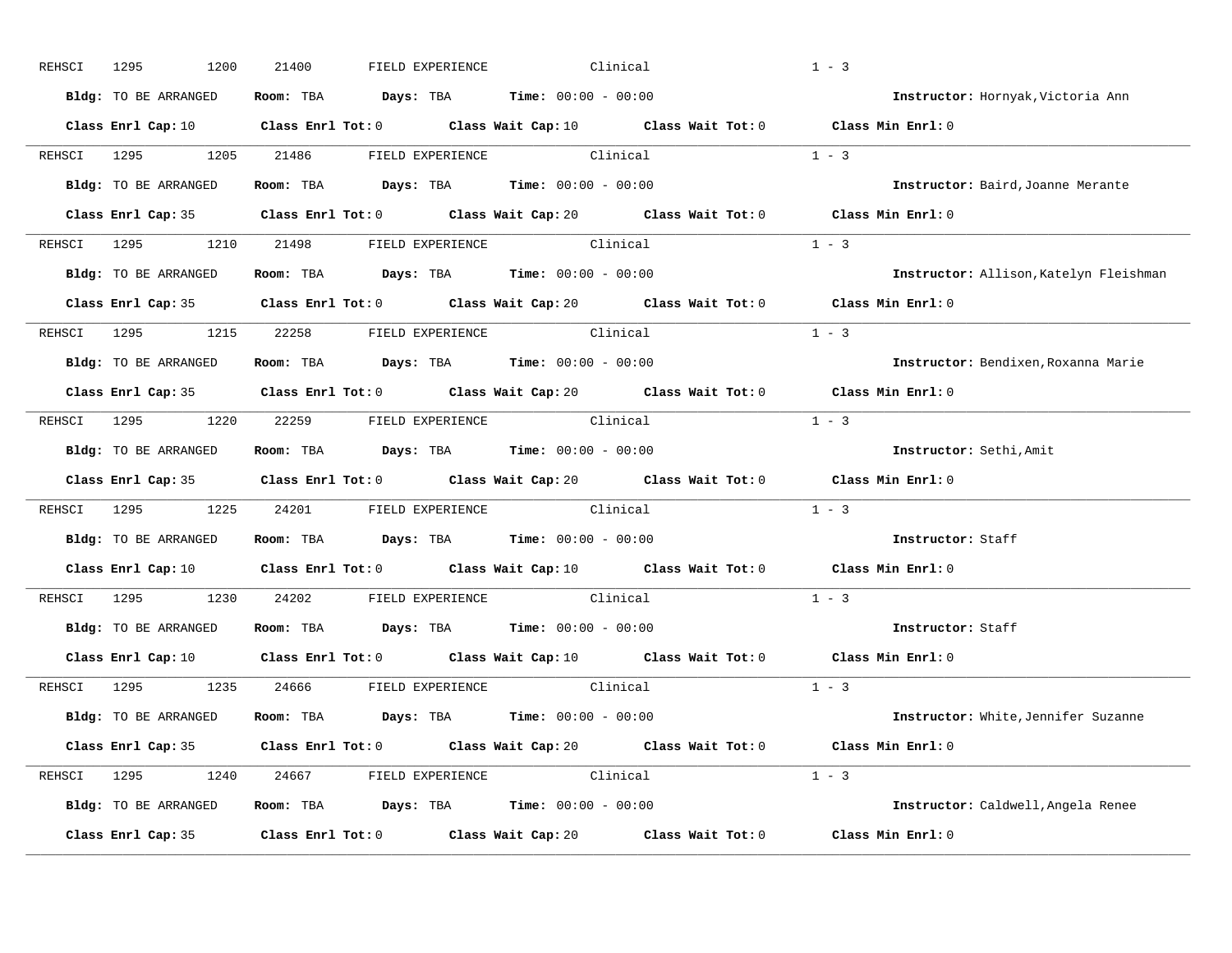#### Report ID: SR201 **University of Pittsburgh** Page No. 148 of 163 **Schedule of Classes for Fall Term 2021-2022** Run Date: 12/17/2020 **Full Term Session Run Time: 00:30:14**

| Subject     | Catalog Nbr Section Class Nbr | Course Title                                                   | Component                                                                                                                       | Units<br>Topics                  |
|-------------|-------------------------------|----------------------------------------------------------------|---------------------------------------------------------------------------------------------------------------------------------|----------------------------------|
| REHSCI      | 1295<br>1245                  | 24668<br>FIELD EXPERIENCE                                      | Clinical                                                                                                                        | $1 - 3$                          |
|             | Bldg: TO BE ARRANGED          | Room: TBA $Days:$ TBA $Time: 00:00 - 00:00$                    |                                                                                                                                 | Instructor: Rodakowski, Juleen L |
|             |                               |                                                                | Class Enrl Cap: 35 Class Enrl Tot: 0 Class Wait Cap: 20 Class Wait Tot: 0 Class Min Enrl: 0                                     |                                  |
|             |                               | REHSCI 1295 1250 24669 FIELD EXPERIENCE Clinical               |                                                                                                                                 | $1 - 3$                          |
|             | Bldg: TO BE ARRANGED          | Room: TBA $Days:$ TBA $Time: 00:00 - 00:00$                    |                                                                                                                                 | Instructor: Marsico, Ann M       |
|             |                               |                                                                | Class Enrl Cap: 35 Class Enrl Tot: 0 Class Wait Cap: 20 Class Wait Tot: 0 Class Min Enrl: 0                                     |                                  |
|             | REHSCI 1295                   | 1255 24940 FIELD EXPERIENCE                                    | Clinical                                                                                                                        | $1 - 3$                          |
|             | Bldg: TO BE ARRANGED          | Room: TBA $Days:$ TBA Time: $00:00 - 00:00$                    |                                                                                                                                 | Instructor: Corey, Sharon E      |
|             |                               |                                                                | Class Enrl Cap: 35 Class Enrl Tot: 0 Class Wait Cap: 20 Class Wait Tot: 0 Class Min Enrl: 0                                     |                                  |
|             |                               | REHSCI 1295 1260 25779 FIELD EXPERIENCE Clinical               |                                                                                                                                 | $1 - 3$                          |
|             | Bldg: TO BE ARRANGED          | Room: TBA $Days:$ TBA Time: $00:00 - 00:00$                    |                                                                                                                                 | Instructor: Beck Jr, David C     |
|             |                               |                                                                | Class Enrl Cap: 35 Class Enrl Tot: 0 Class Wait Cap: 20 Class Wait Tot: 0 Class Min Enrl: 0                                     |                                  |
|             |                               | REHSCI 1296 1050 18279 ATR FIELD EXPERIENCE Clinical           |                                                                                                                                 | $1 - 3$                          |
|             | Bldg: TO BE ARRANGED          | Room: TBA $\rule{1em}{0.15mm}$ Days: TBA Time: $00:00 - 00:00$ |                                                                                                                                 | Instructor: Toto, Pamela Ellen   |
|             |                               |                                                                | Class Enrl Cap: 10 Class Enrl Tot: 0 Class Wait Cap: 10 Class Wait Tot: 0 Class Min Enrl: 0                                     |                                  |
|             | REHSCI 1296<br>1055           | 21522 ATR FIELD EXPERIENCE Clinical                            |                                                                                                                                 | $1 - 3$                          |
|             | Bldg: TO BE ARRANGED          | Room: TBA $Days:$ TBA $Time: 00:00 - 00:00$                    |                                                                                                                                 | Instructor: Peterson, Sara Lynn  |
|             |                               |                                                                | Class Enrl Cap: 10 $\qquad$ Class Enrl Tot: 0 $\qquad$ Class Wait Cap: 10 $\qquad$ Class Wait Tot: 0 $\qquad$ Class Min Enrl: 0 |                                  |
|             |                               | REHSCI 1296 1060 21523 ATR FIELD EXPERIENCE Clinical           |                                                                                                                                 | $1 - 3$                          |
|             | Bldg: TO BE ARRANGED          | Room: TBA $Days:$ TBA $Time: 00:00 - 00:00$                    |                                                                                                                                 | Instructor: Coltellaro, John J   |
|             |                               |                                                                | Class Enrl Cap: 10 $\qquad$ Class Enrl Tot: 0 $\qquad$ Class Wait Cap: 10 $\qquad$ Class Wait Tot: 0 $\qquad$ Class Min Enrl: 0 |                                  |
| REHSCI 1296 | 1065                          | 23499 ATR FIELD EXPERIENCE Clinical                            |                                                                                                                                 | $1 - 3$                          |
|             | Bldg: TO BE ARRANGED          | Room: TBA $Days:$ TBA $Time: 00:00 - 00:00$                    |                                                                                                                                 | Instructor: Stover, Alyson D     |
|             |                               |                                                                | Class Enrl Cap: 10 $\qquad$ Class Enrl Tot: 0 $\qquad$ Class Wait Cap: 10 $\qquad$ Class Wait Tot: 0 $\qquad$ Class Min Enrl: 0 |                                  |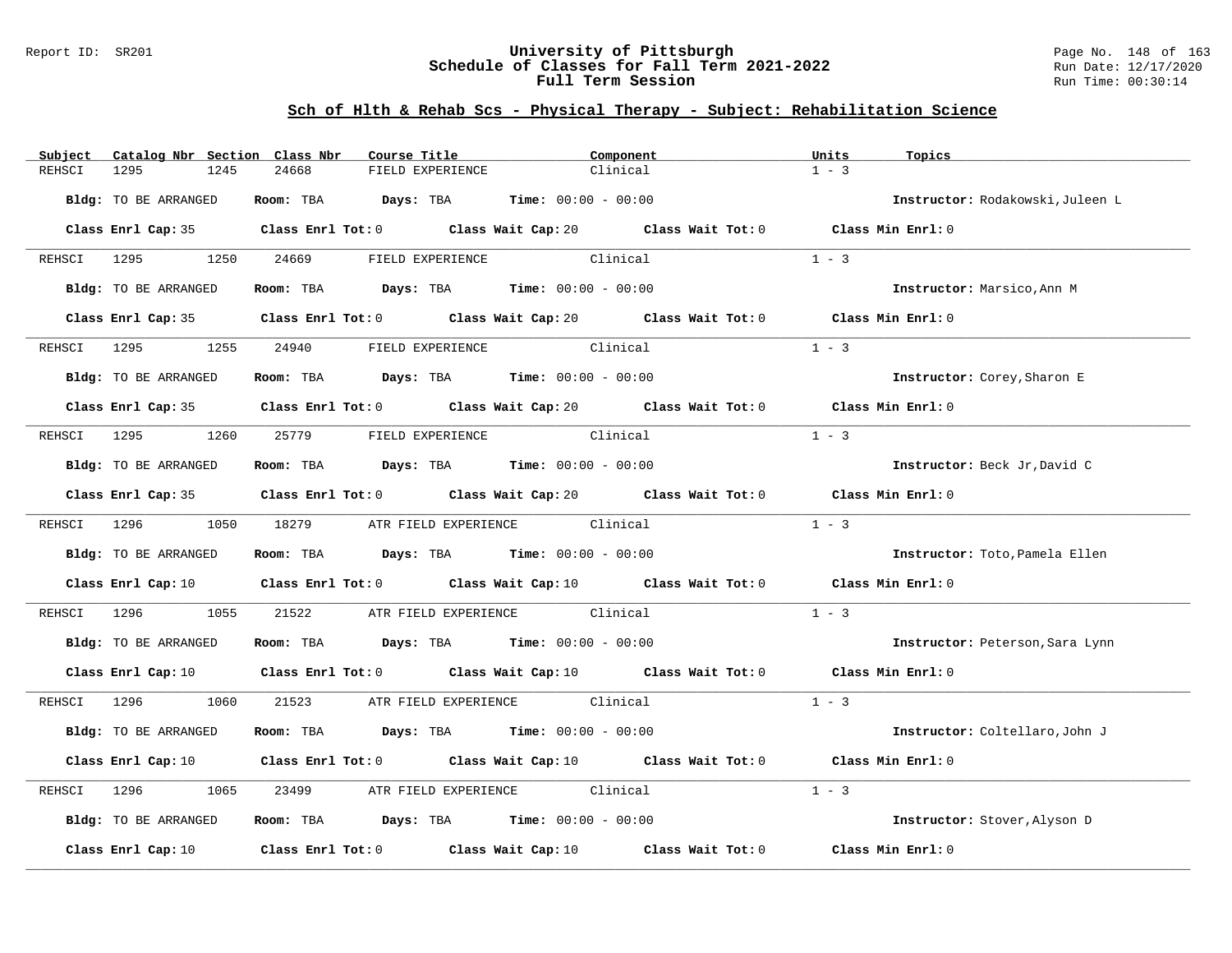| REHSCI | 1296<br>1070         | 25243                                                                                   | ATR FIELD EXPERIENCE | Clinical                                                                                                                        | $1 - 3$                            |
|--------|----------------------|-----------------------------------------------------------------------------------------|----------------------|---------------------------------------------------------------------------------------------------------------------------------|------------------------------------|
|        | Bldg: TO BE ARRANGED | Room: TBA $\rule{1em}{0.15mm}$ Days: TBA $\rule{1.5mm}{0.15mm}$ Time: $00:00 - 00:00$   |                      |                                                                                                                                 | Instructor: Goldberg, Mary Rohland |
|        |                      |                                                                                         |                      | Class Enrl Cap: 35 Class Enrl Tot: 0 Class Wait Cap: 20 Class Wait Tot: 0 Class Min Enrl: 0                                     |                                    |
|        | REHSCI 1297          | 1030 17785                                                                              |                      | CROSS-CULTURAL INDP STUDY Independent Study 1 - 3                                                                               |                                    |
|        | Bldg: TO BE ARRANGED | Room: TBA $Days:$ TBA $Time:$ $00:00 - 00:00$                                           |                      |                                                                                                                                 | Instructor: Balouris, Sondra A     |
|        |                      |                                                                                         |                      | Class Enrl Cap: 10 $\qquad$ Class Enrl Tot: 0 $\qquad$ Class Wait Cap: 10 $\qquad$ Class Wait Tot: 0 $\qquad$ Class Min Enrl: 0 |                                    |
|        |                      |                                                                                         |                      | REHSCI 1299 1010 13914 INDEPENDENT STUDY Independent Study 1 - 6                                                                |                                    |
|        | Bldg: TO BE ARRANGED |                                                                                         |                      | Room: TBA $Days:$ TBA $Time: 00:00 - 00:00$                                                                                     | Instructor: Brach, Jennifer Sokol  |
|        |                      |                                                                                         |                      | Class Enrl Cap: 40 $\qquad$ Class Enrl Tot: 0 $\qquad$ Class Wait Cap: 20 $\qquad$ Class Wait Tot: 0 $\qquad$ Class Min Enrl: 0 |                                    |
|        |                      |                                                                                         |                      | REHSCI 1299 1020 15970 INDEPENDENT STUDY Independent Study 1 - 6                                                                |                                    |
|        | Bldg: TO BE ARRANGED | Room: TBA $Days:$ TBA $Time: 00:00 - 00:00$                                             |                      |                                                                                                                                 | Instructor: Aggelou, Amy E         |
|        |                      |                                                                                         |                      | Class Enrl Cap: 35 Class Enrl Tot: 0 Class Wait Cap: 20 Class Wait Tot: 0 Class Min Enrl: 0                                     |                                    |
|        |                      |                                                                                         |                      | REHSCI 1299 1030 15971 INDEPENDENT STUDY Independent Study 1 - 6                                                                |                                    |
|        | Bldg: TO BE ARRANGED | Room: TBA $\rule{1em}{0.15mm}$ Days: TBA $\rule{1.15mm}]{0.15mm}$ Time: $00:00 - 00:00$ |                      |                                                                                                                                 | Instructor: Cooper, Rory A         |
|        |                      |                                                                                         |                      | Class Enrl Cap: 35 Class Enrl Tot: 0 Class Wait Cap: 20 Class Wait Tot: 0 Class Min Enrl: 0                                     |                                    |
|        | REHSCI 1299 1040     |                                                                                         |                      | 15972 INDEPENDENT STUDY Independent Study 1 - 6                                                                                 |                                    |
|        | Bldg: TO BE ARRANGED | Room: TBA $Days:$ TBA $Time:$ $00:00 - 00:00$                                           |                      |                                                                                                                                 | Instructor: Staff                  |
|        |                      |                                                                                         |                      | Class Enrl Cap: 35 Class Enrl Tot: 0 Class Wait Cap: 20 Class Wait Tot: 0 Class Min Enrl: 0                                     |                                    |
|        | REHSCI 1299          | 1050 15973                                                                              |                      | INDEPENDENT STUDY Independent Study 1 - 6                                                                                       |                                    |
|        | Bldg: TO BE ARRANGED | Room: TBA $Days:$ TBA $Time:$ $00:00 - 00:00$                                           |                      |                                                                                                                                 | Instructor: Kelly, M Kathleen      |
|        |                      |                                                                                         |                      | Class Enrl Cap: 35 Class Enrl Tot: 0 Class Wait Cap: 20 Class Wait Tot: 0                                                       | Class Min Enrl: 0                  |
|        |                      |                                                                                         |                      | REHSCI 1299            1060       15974           INDEPENDENT STUDY                 Independent Study                    1 – 6  |                                    |
|        | Bldg: TO BE ARRANGED | Room: TBA $Days: TBA$ Time: $00:00 - 00:00$                                             |                      |                                                                                                                                 | Instructor: Kline, Anthony Eloy    |
|        |                      |                                                                                         |                      | Class Enrl Cap: 35 Class Enrl Tot: 0 Class Wait Cap: 20 Class Wait Tot: 0 Class Min Enrl: 0                                     |                                    |
|        |                      |                                                                                         |                      | REHSCI 1299 1080 15975 INDEPENDENT STUDY Independent Study 1 - 6                                                                |                                    |
|        | Bldg: TO BE ARRANGED |                                                                                         |                      | Room: TBA $Days:$ TBA $Time: 00:00 - 00:00$                                                                                     | Instructor: Conley, Kevin M        |
|        |                      | Class Enrl Cap: 35 Class Enrl Tot: 0 Class Wait Cap: 20 Class Wait Tot: 0               |                      |                                                                                                                                 | Class Min Enrl: 0                  |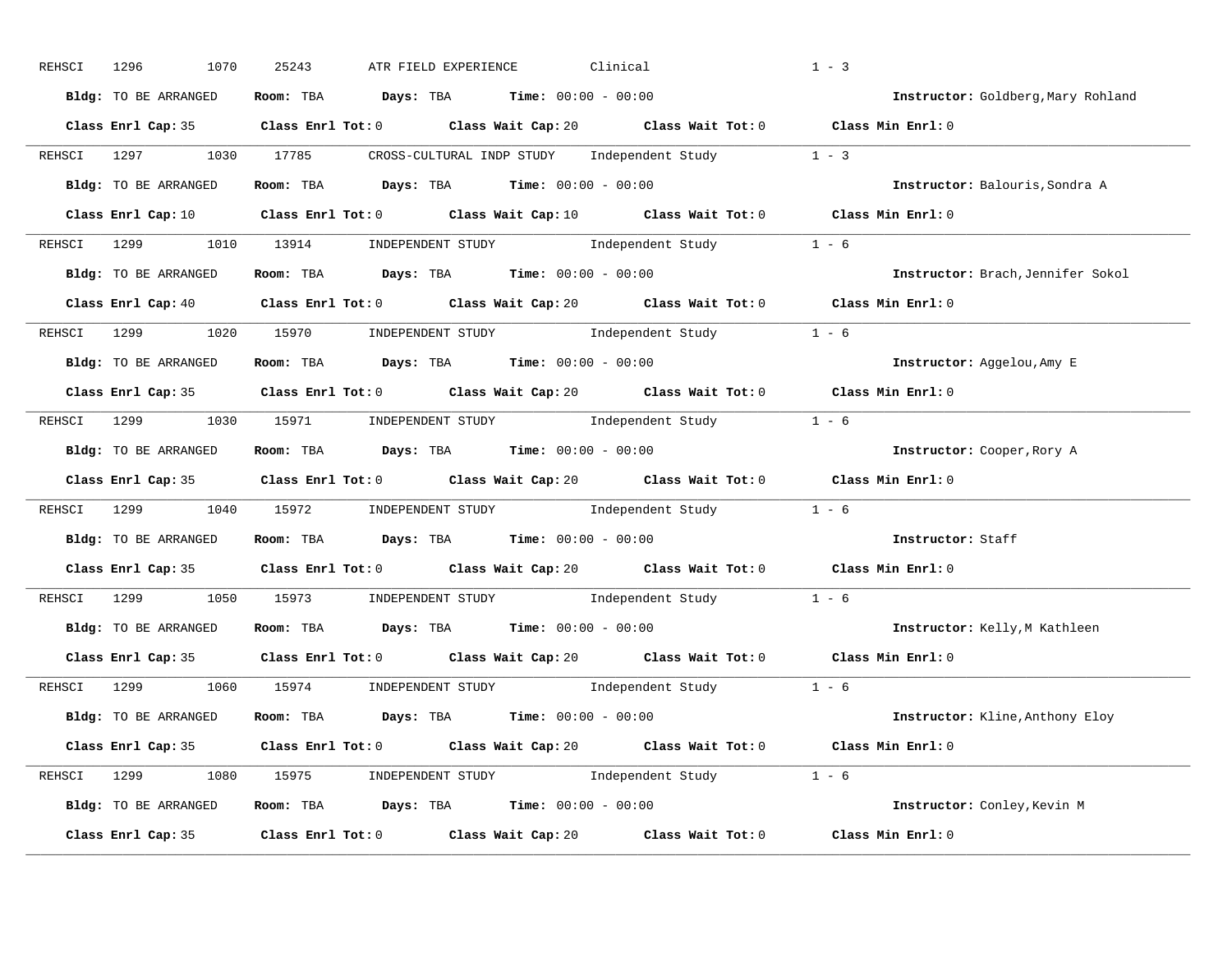#### Report ID: SR201 **University of Pittsburgh** Page No. 150 of 163 **Schedule of Classes for Fall Term 2021-2022** Run Date: 12/17/2020 **Full Term Session Run Time: 00:30:14**

| 15976<br>$1 - 6$<br>REHSCI<br>1299<br>1090<br>INDEPENDENT STUDY<br>Independent Study<br>Room: TBA $Days:$ TBA $Time: 00:00 - 00:00$<br>Bldg: TO BE ARRANGED<br>Instructor: Tomaszewski, Shaun A<br>Class Enrl Cap: 35 Class Enrl Tot: 0 Class Wait Cap: 20 Class Wait Tot: 0 Class Min Enrl: 0<br>REHSCI 1299<br>1100 15977<br>INDEPENDENT STUDY Dindependent Study<br>$1 - 6$<br>Room: TBA $Days:$ TBA $Time: 00:00 - 00:00$<br>Bldg: TO BE ARRANGED<br>Instructor: Balouris, Sondra A<br>Class Enrl Tot: 0 Class Wait Cap: 20 Class Wait Tot: 0 Class Min Enrl: 0<br>Class Enrl Cap: 35<br>1110 15978 INDEPENDENT STUDY Independent Study<br>$1 - 6$<br>REHSCI 1299<br>Room: TBA $Days: TBA$ Time: $00:00 - 00:00$<br>Bldg: TO BE ARRANGED<br>Instructor: Brienza, David M<br>Class Enrl Cap: 35 Class Enrl Tot: 0 Class Wait Cap: 20 Class Wait Tot: 0 Class Min Enrl: 0<br>REHSCI 1299 1120 15979 INDEPENDENT STUDY Independent Study<br>$1 - 6$<br>Room: TBA $\rule{1em}{0.15mm}$ Days: TBA $\rule{1.5mm}{0.15mm}$ Time: $00:00 - 00:00$<br>Bldg: TO BE ARRANGED<br>Instructor: McCue, Michael Patrick<br>Class Enrl Cap: 35 Class Enrl Tot: 0 Class Wait Cap: 20 Class Wait Tot: 0 Class Min Enrl: 0<br>$1 - 6$<br>REHSCI 1299 1130 15980 INDEPENDENT STUDY Independent Study<br>Bldg: TO BE ARRANGED<br>Room: TBA $Days:$ TBA $Time: 00:00 - 00:00$<br>Instructor: Schein, Michelle Lynn<br>Class Enrl Cap: 35 Class Enrl Tot: 0 Class Wait Cap: 20 Class Wait Tot: 0 Class Min Enrl: 0<br>$1 - 6$<br>1299 — 120<br>1140 15981 INDEPENDENT STUDY Independent Study<br>REHSCI<br>Room: TBA $Days:$ TBA $Time: 00:00 - 00:00$<br>Bldg: TO BE ARRANGED<br>Instructor: Carvell, George E<br>Class Enrl Cap: 35 Class Enrl Tot: 0 Class Wait Cap: 20 Class Wait Tot: 0 Class Min Enrl: 0<br>REHSCI 1299 1150 15982 INDEPENDENT STUDY Independent Study 1 - 6<br>Bldg: TO BE ARRANGED<br>Room: TBA $Days:$ TBA $Time: 00:00 - 00:00$<br>Instructor: Fitzgerald, Gerald G.<br>Class Enrl Cap: 35 Class Enrl Tot: 0 Class Wait Cap: 20 Class Wait Tot: 0 Class Min Enrl: 0<br>INDEPENDENT STUDY 1ndependent Study<br>$1 - 6$<br>1299<br>1160<br>15984<br>REHSCI<br>Room: TBA $Days:$ TBA $Time: 00:00 - 00:00$<br>Bldg: TO BE ARRANGED<br>Instructor: Irrgang, James J<br>Class Enrl Tot: $0$ Class Wait Cap: $20$<br>Class Wait Tot: 0<br>Class Min Enrl: 0<br>Class Enrl Cap: 35 | Subject<br>Catalog Nbr Section Class Nbr | Course Title | Component | Units<br>Topics |
|-----------------------------------------------------------------------------------------------------------------------------------------------------------------------------------------------------------------------------------------------------------------------------------------------------------------------------------------------------------------------------------------------------------------------------------------------------------------------------------------------------------------------------------------------------------------------------------------------------------------------------------------------------------------------------------------------------------------------------------------------------------------------------------------------------------------------------------------------------------------------------------------------------------------------------------------------------------------------------------------------------------------------------------------------------------------------------------------------------------------------------------------------------------------------------------------------------------------------------------------------------------------------------------------------------------------------------------------------------------------------------------------------------------------------------------------------------------------------------------------------------------------------------------------------------------------------------------------------------------------------------------------------------------------------------------------------------------------------------------------------------------------------------------------------------------------------------------------------------------------------------------------------------------------------------------------------------------------------------------------------------------------------------------------------------------------------------------------------------------------------------------------------------------------------------------------------------------------------------------------------------------------------------------------------------------------------------------------------------------------------------------|------------------------------------------|--------------|-----------|-----------------|
|                                                                                                                                                                                                                                                                                                                                                                                                                                                                                                                                                                                                                                                                                                                                                                                                                                                                                                                                                                                                                                                                                                                                                                                                                                                                                                                                                                                                                                                                                                                                                                                                                                                                                                                                                                                                                                                                                                                                                                                                                                                                                                                                                                                                                                                                                                                                                                                   |                                          |              |           |                 |
|                                                                                                                                                                                                                                                                                                                                                                                                                                                                                                                                                                                                                                                                                                                                                                                                                                                                                                                                                                                                                                                                                                                                                                                                                                                                                                                                                                                                                                                                                                                                                                                                                                                                                                                                                                                                                                                                                                                                                                                                                                                                                                                                                                                                                                                                                                                                                                                   |                                          |              |           |                 |
|                                                                                                                                                                                                                                                                                                                                                                                                                                                                                                                                                                                                                                                                                                                                                                                                                                                                                                                                                                                                                                                                                                                                                                                                                                                                                                                                                                                                                                                                                                                                                                                                                                                                                                                                                                                                                                                                                                                                                                                                                                                                                                                                                                                                                                                                                                                                                                                   |                                          |              |           |                 |
|                                                                                                                                                                                                                                                                                                                                                                                                                                                                                                                                                                                                                                                                                                                                                                                                                                                                                                                                                                                                                                                                                                                                                                                                                                                                                                                                                                                                                                                                                                                                                                                                                                                                                                                                                                                                                                                                                                                                                                                                                                                                                                                                                                                                                                                                                                                                                                                   |                                          |              |           |                 |
|                                                                                                                                                                                                                                                                                                                                                                                                                                                                                                                                                                                                                                                                                                                                                                                                                                                                                                                                                                                                                                                                                                                                                                                                                                                                                                                                                                                                                                                                                                                                                                                                                                                                                                                                                                                                                                                                                                                                                                                                                                                                                                                                                                                                                                                                                                                                                                                   |                                          |              |           |                 |
|                                                                                                                                                                                                                                                                                                                                                                                                                                                                                                                                                                                                                                                                                                                                                                                                                                                                                                                                                                                                                                                                                                                                                                                                                                                                                                                                                                                                                                                                                                                                                                                                                                                                                                                                                                                                                                                                                                                                                                                                                                                                                                                                                                                                                                                                                                                                                                                   |                                          |              |           |                 |
|                                                                                                                                                                                                                                                                                                                                                                                                                                                                                                                                                                                                                                                                                                                                                                                                                                                                                                                                                                                                                                                                                                                                                                                                                                                                                                                                                                                                                                                                                                                                                                                                                                                                                                                                                                                                                                                                                                                                                                                                                                                                                                                                                                                                                                                                                                                                                                                   |                                          |              |           |                 |
|                                                                                                                                                                                                                                                                                                                                                                                                                                                                                                                                                                                                                                                                                                                                                                                                                                                                                                                                                                                                                                                                                                                                                                                                                                                                                                                                                                                                                                                                                                                                                                                                                                                                                                                                                                                                                                                                                                                                                                                                                                                                                                                                                                                                                                                                                                                                                                                   |                                          |              |           |                 |
|                                                                                                                                                                                                                                                                                                                                                                                                                                                                                                                                                                                                                                                                                                                                                                                                                                                                                                                                                                                                                                                                                                                                                                                                                                                                                                                                                                                                                                                                                                                                                                                                                                                                                                                                                                                                                                                                                                                                                                                                                                                                                                                                                                                                                                                                                                                                                                                   |                                          |              |           |                 |
|                                                                                                                                                                                                                                                                                                                                                                                                                                                                                                                                                                                                                                                                                                                                                                                                                                                                                                                                                                                                                                                                                                                                                                                                                                                                                                                                                                                                                                                                                                                                                                                                                                                                                                                                                                                                                                                                                                                                                                                                                                                                                                                                                                                                                                                                                                                                                                                   |                                          |              |           |                 |
|                                                                                                                                                                                                                                                                                                                                                                                                                                                                                                                                                                                                                                                                                                                                                                                                                                                                                                                                                                                                                                                                                                                                                                                                                                                                                                                                                                                                                                                                                                                                                                                                                                                                                                                                                                                                                                                                                                                                                                                                                                                                                                                                                                                                                                                                                                                                                                                   |                                          |              |           |                 |
|                                                                                                                                                                                                                                                                                                                                                                                                                                                                                                                                                                                                                                                                                                                                                                                                                                                                                                                                                                                                                                                                                                                                                                                                                                                                                                                                                                                                                                                                                                                                                                                                                                                                                                                                                                                                                                                                                                                                                                                                                                                                                                                                                                                                                                                                                                                                                                                   |                                          |              |           |                 |
|                                                                                                                                                                                                                                                                                                                                                                                                                                                                                                                                                                                                                                                                                                                                                                                                                                                                                                                                                                                                                                                                                                                                                                                                                                                                                                                                                                                                                                                                                                                                                                                                                                                                                                                                                                                                                                                                                                                                                                                                                                                                                                                                                                                                                                                                                                                                                                                   |                                          |              |           |                 |
|                                                                                                                                                                                                                                                                                                                                                                                                                                                                                                                                                                                                                                                                                                                                                                                                                                                                                                                                                                                                                                                                                                                                                                                                                                                                                                                                                                                                                                                                                                                                                                                                                                                                                                                                                                                                                                                                                                                                                                                                                                                                                                                                                                                                                                                                                                                                                                                   |                                          |              |           |                 |
|                                                                                                                                                                                                                                                                                                                                                                                                                                                                                                                                                                                                                                                                                                                                                                                                                                                                                                                                                                                                                                                                                                                                                                                                                                                                                                                                                                                                                                                                                                                                                                                                                                                                                                                                                                                                                                                                                                                                                                                                                                                                                                                                                                                                                                                                                                                                                                                   |                                          |              |           |                 |
|                                                                                                                                                                                                                                                                                                                                                                                                                                                                                                                                                                                                                                                                                                                                                                                                                                                                                                                                                                                                                                                                                                                                                                                                                                                                                                                                                                                                                                                                                                                                                                                                                                                                                                                                                                                                                                                                                                                                                                                                                                                                                                                                                                                                                                                                                                                                                                                   |                                          |              |           |                 |
|                                                                                                                                                                                                                                                                                                                                                                                                                                                                                                                                                                                                                                                                                                                                                                                                                                                                                                                                                                                                                                                                                                                                                                                                                                                                                                                                                                                                                                                                                                                                                                                                                                                                                                                                                                                                                                                                                                                                                                                                                                                                                                                                                                                                                                                                                                                                                                                   |                                          |              |           |                 |
|                                                                                                                                                                                                                                                                                                                                                                                                                                                                                                                                                                                                                                                                                                                                                                                                                                                                                                                                                                                                                                                                                                                                                                                                                                                                                                                                                                                                                                                                                                                                                                                                                                                                                                                                                                                                                                                                                                                                                                                                                                                                                                                                                                                                                                                                                                                                                                                   |                                          |              |           |                 |
|                                                                                                                                                                                                                                                                                                                                                                                                                                                                                                                                                                                                                                                                                                                                                                                                                                                                                                                                                                                                                                                                                                                                                                                                                                                                                                                                                                                                                                                                                                                                                                                                                                                                                                                                                                                                                                                                                                                                                                                                                                                                                                                                                                                                                                                                                                                                                                                   |                                          |              |           |                 |
|                                                                                                                                                                                                                                                                                                                                                                                                                                                                                                                                                                                                                                                                                                                                                                                                                                                                                                                                                                                                                                                                                                                                                                                                                                                                                                                                                                                                                                                                                                                                                                                                                                                                                                                                                                                                                                                                                                                                                                                                                                                                                                                                                                                                                                                                                                                                                                                   |                                          |              |           |                 |
|                                                                                                                                                                                                                                                                                                                                                                                                                                                                                                                                                                                                                                                                                                                                                                                                                                                                                                                                                                                                                                                                                                                                                                                                                                                                                                                                                                                                                                                                                                                                                                                                                                                                                                                                                                                                                                                                                                                                                                                                                                                                                                                                                                                                                                                                                                                                                                                   |                                          |              |           |                 |
|                                                                                                                                                                                                                                                                                                                                                                                                                                                                                                                                                                                                                                                                                                                                                                                                                                                                                                                                                                                                                                                                                                                                                                                                                                                                                                                                                                                                                                                                                                                                                                                                                                                                                                                                                                                                                                                                                                                                                                                                                                                                                                                                                                                                                                                                                                                                                                                   |                                          |              |           |                 |
|                                                                                                                                                                                                                                                                                                                                                                                                                                                                                                                                                                                                                                                                                                                                                                                                                                                                                                                                                                                                                                                                                                                                                                                                                                                                                                                                                                                                                                                                                                                                                                                                                                                                                                                                                                                                                                                                                                                                                                                                                                                                                                                                                                                                                                                                                                                                                                                   |                                          |              |           |                 |
|                                                                                                                                                                                                                                                                                                                                                                                                                                                                                                                                                                                                                                                                                                                                                                                                                                                                                                                                                                                                                                                                                                                                                                                                                                                                                                                                                                                                                                                                                                                                                                                                                                                                                                                                                                                                                                                                                                                                                                                                                                                                                                                                                                                                                                                                                                                                                                                   |                                          |              |           |                 |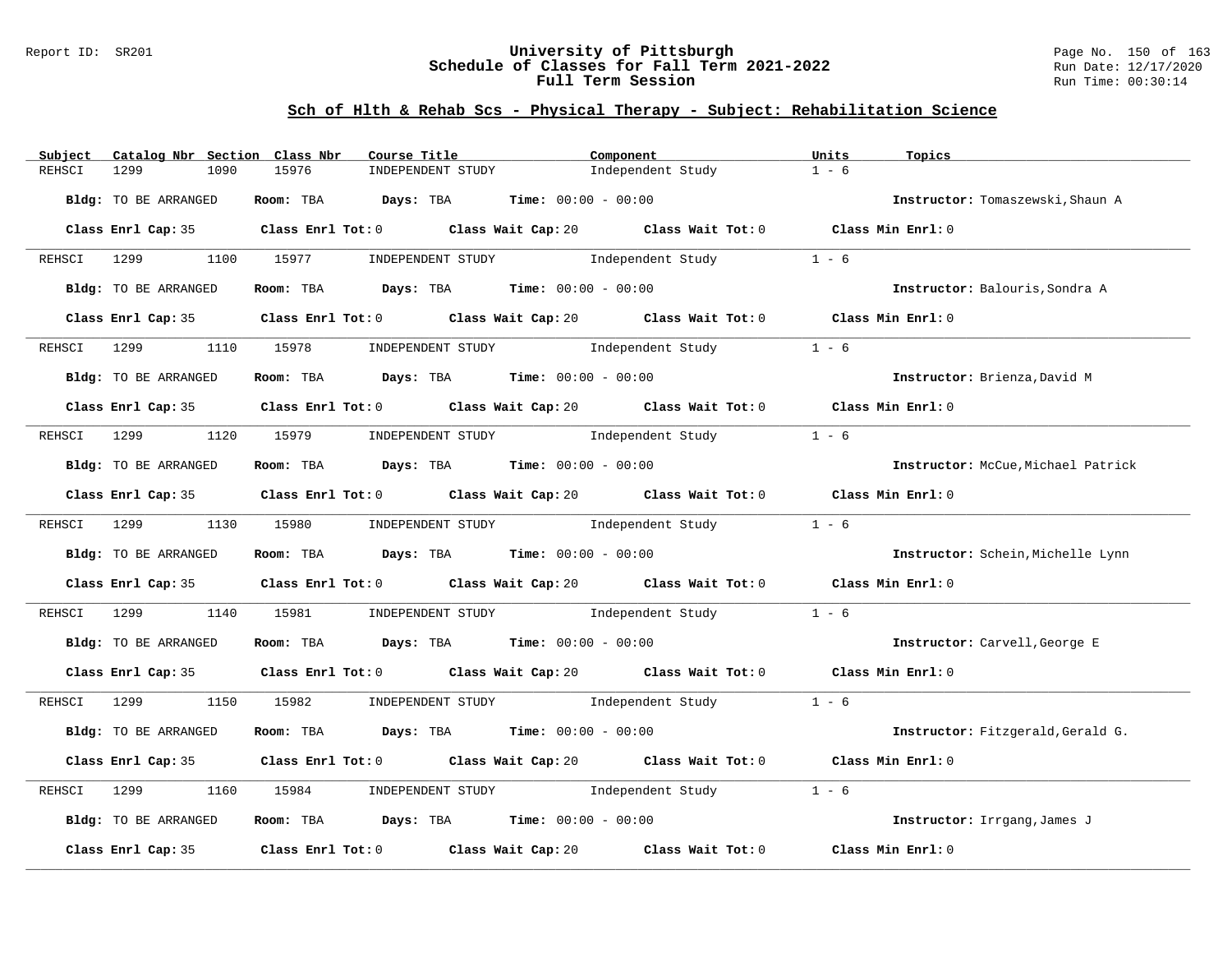| REHSCI | 1299<br>1170           | 15985<br>INDEPENDENT STUDY                                                                  | Independent Study                                                                                                                                                                                                                                                                                                                                                                                         | $1 - 6$                              |
|--------|------------------------|---------------------------------------------------------------------------------------------|-----------------------------------------------------------------------------------------------------------------------------------------------------------------------------------------------------------------------------------------------------------------------------------------------------------------------------------------------------------------------------------------------------------|--------------------------------------|
|        | Bldg: TO BE ARRANGED   | Room: TBA $Days: TBA$ Time: $00:00 - 00:00$                                                 |                                                                                                                                                                                                                                                                                                                                                                                                           | Instructor: Josbeno, Deborah Ann     |
|        |                        | Class Enrl Cap: 35 Class Enrl Tot: 0 Class Wait Cap: 20 Class Wait Tot: 0 Class Min Enrl: 0 |                                                                                                                                                                                                                                                                                                                                                                                                           |                                      |
|        | REHSCI 1299 1180 15986 |                                                                                             | $\begin{minipage}[c]{0.9\linewidth} \textbf{INDEX} & \textbf{STUDY} \\ \textbf{1 - 6} & \textbf{1 - 6} \\ \textbf{2 - 1 - 6} & \textbf{1 - 6} \\ \textbf{3 - 1 - 6} & \textbf{1 - 6} \\ \textbf{4 - 1 - 6} & \textbf{1 - 6} \\ \textbf{5 - 1 - 6} & \textbf{1 - 6} \\ \textbf{6 - 1 - 6} & \textbf{1 - 6} \\ \textbf{7 - 1 - 6} & \textbf{1 - 6} \\ \textbf{8 - 1 - 6} & \textbf{1 - 6} \\ \textbf{1 - 6$ |                                      |
|        | Bldg: TO BE ARRANGED   | Room: TBA $\rule{1em}{0.15mm}$ Days: TBA Time: $00:00 - 00:00$                              |                                                                                                                                                                                                                                                                                                                                                                                                           | Instructor: Miller, Debora Lewis     |
|        |                        | Class Enrl Cap: 35 Class Enrl Tot: 0 Class Wait Cap: 20 Class Wait Tot: 0 Class Min Enrl: 0 |                                                                                                                                                                                                                                                                                                                                                                                                           |                                      |
|        |                        | REHSCI 1299 1190 15987 INDEPENDENT STUDY Independent Study 1 - 6                            |                                                                                                                                                                                                                                                                                                                                                                                                           |                                      |
|        |                        | Bldg: TO BE ARRANGED Room: TBA Days: TBA Time: 00:00 - 00:00                                |                                                                                                                                                                                                                                                                                                                                                                                                           | Instructor: Hankin, Tara R           |
|        |                        | Class Enrl Cap: 35 Class Enrl Tot: 0 Class Wait Cap: 20 Class Wait Tot: 0 Class Min Enrl: 0 |                                                                                                                                                                                                                                                                                                                                                                                                           |                                      |
|        |                        | REHSCI 1299 1200 15988 INDEPENDENT STUDY Independent Study 1 - 6                            |                                                                                                                                                                                                                                                                                                                                                                                                           |                                      |
|        | Bldg: TO BE ARRANGED   | Room: TBA $Days:$ TBA $Time: 00:00 - 00:00$                                                 |                                                                                                                                                                                                                                                                                                                                                                                                           | Instructor: Sparto, Patrick J.       |
|        |                        | Class Enrl Cap: 35 Class Enrl Tot: 0 Class Wait Cap: 20 Class Wait Tot: 0 Class Min Enrl: 0 |                                                                                                                                                                                                                                                                                                                                                                                                           |                                      |
|        |                        | REHSCI 1299 1210 15989 INDEPENDENT STUDY Independent Study 1 - 6                            |                                                                                                                                                                                                                                                                                                                                                                                                           |                                      |
|        | Bldg: TO BE ARRANGED   | <b>Room:</b> TBA $Days:$ TBA $Time: 00:00 - 00:00$                                          |                                                                                                                                                                                                                                                                                                                                                                                                           | Instructor: Van Swearingen, Jessie M |
|        |                        | Class Enrl Cap: 35 Class Enrl Tot: 0 Class Wait Cap: 20 Class Wait Tot: 0 Class Min Enrl: 0 |                                                                                                                                                                                                                                                                                                                                                                                                           |                                      |
|        |                        | REHSCI 1299 1220 15990 INDEPENDENT STUDY Independent Study 1 - 6                            |                                                                                                                                                                                                                                                                                                                                                                                                           |                                      |
|        | Bldg: TO BE ARRANGED   | Room: TBA $Days:$ TBA $Time: 00:00 - 00:00$                                                 |                                                                                                                                                                                                                                                                                                                                                                                                           | Instructor: Staff                    |
|        |                        | Class Enrl Cap: 35 Class Enrl Tot: 0 Class Wait Cap: 20 Class Wait Tot: 0 Class Min Enrl: 0 |                                                                                                                                                                                                                                                                                                                                                                                                           |                                      |
|        | REHSCI 1299            | 1230 15991                                                                                  | $\begin{minipage}[c]{0.9\linewidth} \textbf{INDEX} & \textbf{STUDY} \\ \textbf{Index} & \textbf{Index} & \textbf{C} \\ \textbf{Index} & \textbf{C} \end{minipage}$                                                                                                                                                                                                                                        |                                      |
|        | Bldg: TO BE ARRANGED   | Room: TBA $Days$ : TBA Time: $00:00 - 00:00$                                                |                                                                                                                                                                                                                                                                                                                                                                                                           | Instructor: Chisholm, Denise         |
|        |                        | Class Enrl Cap: 35 Class Enrl Tot: 0 Class Wait Cap: 20 Class Wait Tot: 0 Class Min Enrl: 0 |                                                                                                                                                                                                                                                                                                                                                                                                           |                                      |
|        |                        | REHSCI 1299 1270 15992 INDEPENDENT STUDY Independent Study 1 - 6                            |                                                                                                                                                                                                                                                                                                                                                                                                           |                                      |
|        | Bldg: TO BE ARRANGED   | Room: TBA $\rule{1em}{0.15mm}$ Days: TBA Time: $00:00 - 00:00$                              |                                                                                                                                                                                                                                                                                                                                                                                                           | Instructor: Skidmore, Elizabeth R.   |
|        |                        | Class Enrl Cap: 35 Class Enrl Tot: 0 Class Wait Cap: 20 Class Wait Tot: 0 Class Min Enrl: 0 |                                                                                                                                                                                                                                                                                                                                                                                                           |                                      |
|        |                        | REHSCI 1299 1280 15993 INDEPENDENT STUDY Independent Study 1 - 6                            |                                                                                                                                                                                                                                                                                                                                                                                                           |                                      |
|        | Bldg: TO BE ARRANGED   | Room: TBA $\rule{1em}{0.15mm}$ Days: TBA Time: $00:00 - 00:00$                              |                                                                                                                                                                                                                                                                                                                                                                                                           | Instructor: Toto, Pamela Ellen       |
|        |                        |                                                                                             |                                                                                                                                                                                                                                                                                                                                                                                                           |                                      |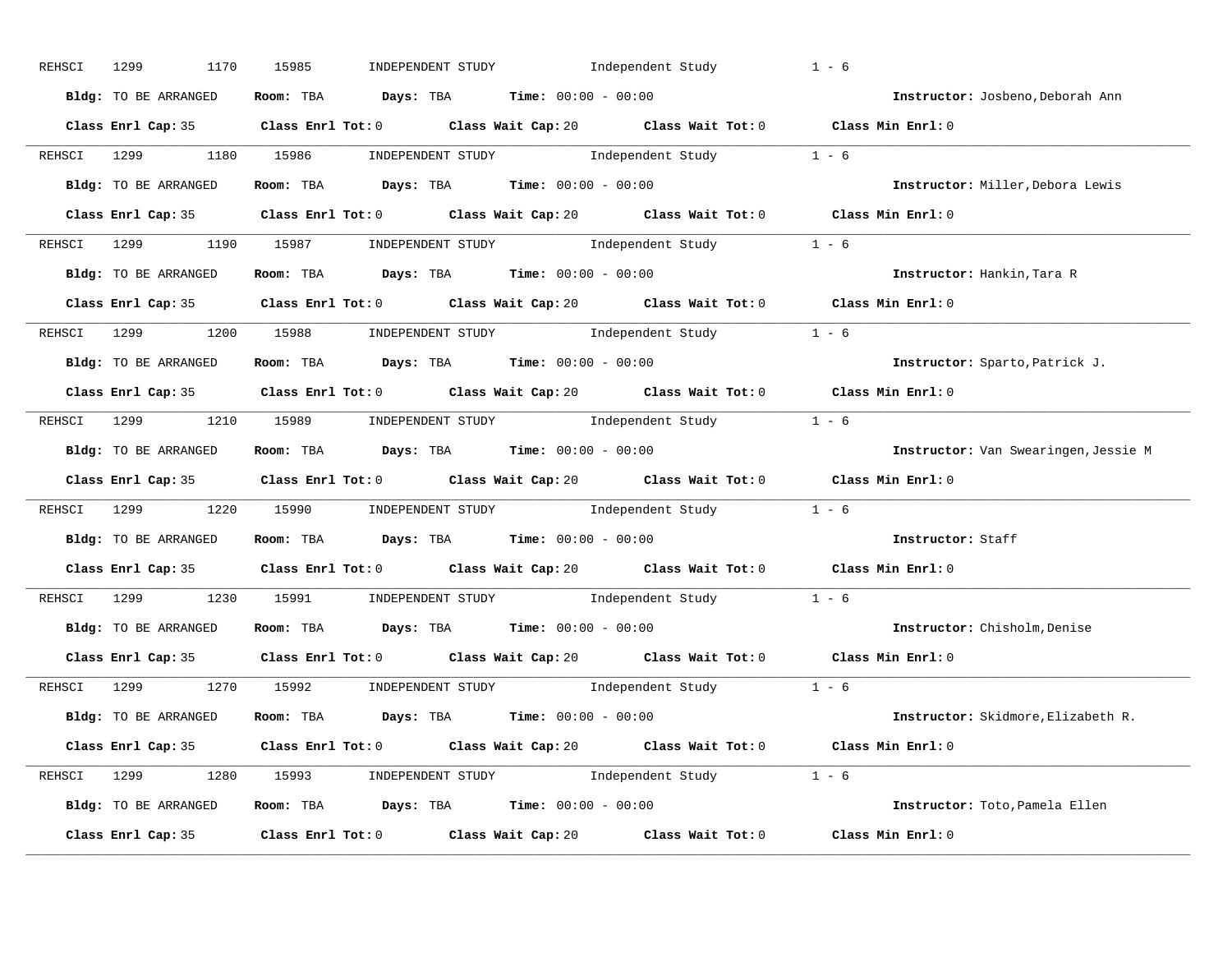#### Report ID: SR201 **University of Pittsburgh** Page No. 152 of 163 **Schedule of Classes for Fall Term 2021-2022** Run Date: 12/17/2020 **Full Term Session Run Time: 00:30:14**

| Catalog Nbr Section Class Nbr<br>Subject | Course Title                                                   | Component                                                                                   | Units<br>Topics                   |
|------------------------------------------|----------------------------------------------------------------|---------------------------------------------------------------------------------------------|-----------------------------------|
| REHSCI<br>1299<br>1290                   | 15994<br>INDEPENDENT STUDY                                     | Independent Study                                                                           | $1 - 6$                           |
| Bldg: TO BE ARRANGED                     | Room: TBA $Days:$ TBA $Time: 00:00 - 00:00$                    |                                                                                             | Instructor: Hutcheson, Deborah A. |
|                                          |                                                                | Class Enrl Cap: 35 Class Enrl Tot: 0 Class Wait Cap: 20 Class Wait Tot: 0 Class Min Enrl: 0 |                                   |
|                                          |                                                                |                                                                                             |                                   |
|                                          |                                                                | REHSCI 1299 1300 15995 INDEPENDENT STUDY Independent Study 1 - 6                            |                                   |
| Bldg: TO BE ARRANGED                     | Room: TBA $Days:$ TBA $Time: 00:00 - 00:00$                    |                                                                                             | Instructor: Cherok, Lori E        |
|                                          |                                                                | Class Enrl Cap: 35 Class Enrl Tot: 0 Class Wait Cap: 20 Class Wait Tot: 0 Class Min Enrl: 0 |                                   |
| REHSCI 1299                              |                                                                | 1310 15996 INDEPENDENT STUDY Independent Study                                              | $1 - 6$                           |
| Bldg: TO BE ARRANGED                     | Room: TBA $Days:$ TBA $Time: 00:00 - 00:00$                    |                                                                                             | Instructor: Dodd, Judith L        |
|                                          |                                                                | Class Enrl Cap: 35 Class Enrl Tot: 0 Class Wait Cap: 20 Class Wait Tot: 0 Class Min Enrl: 0 |                                   |
|                                          | REHSCI 1299 1330 15997 INDEPENDENT STUDY Independent Study     |                                                                                             | $1 - 6$                           |
| Bldg: TO BE ARRANGED                     | Room: TBA $Days:$ TBA Time: $00:00 - 00:00$                    |                                                                                             | Instructor: Locke, Andrea L       |
|                                          |                                                                | Class Enrl Cap: 35 Class Enrl Tot: 0 Class Wait Cap: 20 Class Wait Tot: 0 Class Min Enrl: 0 |                                   |
|                                          | REHSCI 1299 1340 15998 INDEPENDENT STUDY Independent Study     |                                                                                             | $1 - 6$                           |
| Bldg: TO BE ARRANGED                     | Room: TBA $Days:$ TBA Time: $00:00 - 00:00$                    |                                                                                             | Instructor: Schein, Michelle Lynn |
|                                          |                                                                | Class Enrl Cap: 35 Class Enrl Tot: 0 Class Wait Cap: 20 Class Wait Tot: 0                   | Class Min Enrl: 0                 |
|                                          |                                                                | REHSCI 1299 1350 15999 INDEPENDENT STUDY Independent Study                                  | $1 - 6$                           |
| Bldg: TO BE ARRANGED                     | Room: TBA $\rule{1em}{0.15mm}$ Days: TBA Time: $00:00 - 00:00$ |                                                                                             | Instructor: Schneider, Michael J. |
|                                          |                                                                | Class Enrl Cap: 35 Class Enrl Tot: 0 Class Wait Cap: 20 Class Wait Tot: 0 Class Min Enrl: 0 |                                   |
|                                          |                                                                | REHSCI 1299 1360 16000 INDEPENDENT STUDY Independent Study 1 - 6                            |                                   |
| Bldg: TO BE ARRANGED                     | Room: TBA $Days:$ TBA $Time: 00:00 - 00:00$                    |                                                                                             | Instructor: Boninger, Michael L.  |
|                                          |                                                                | Class Enrl Cap: 35 Class Enrl Tot: 0 Class Wait Cap: 20 Class Wait Tot: 0 Class Min Enrl: 0 |                                   |
| REHSCI 1299<br>1370                      | 16001                                                          | INDEPENDENT STUDY 1ndependent Study                                                         | $1 - 6$                           |
| Bldg: TO BE ARRANGED                     | Room: TBA $Days:$ TBA $Time: 00:00 - 00:00$                    |                                                                                             | Instructor: Lejeune, Debra A      |
|                                          |                                                                | Class Enrl Cap: 35 Class Enrl Tot: 0 Class Wait Cap: 20 Class Wait Tot: 0 Class Min Enrl: 0 |                                   |
|                                          |                                                                |                                                                                             |                                   |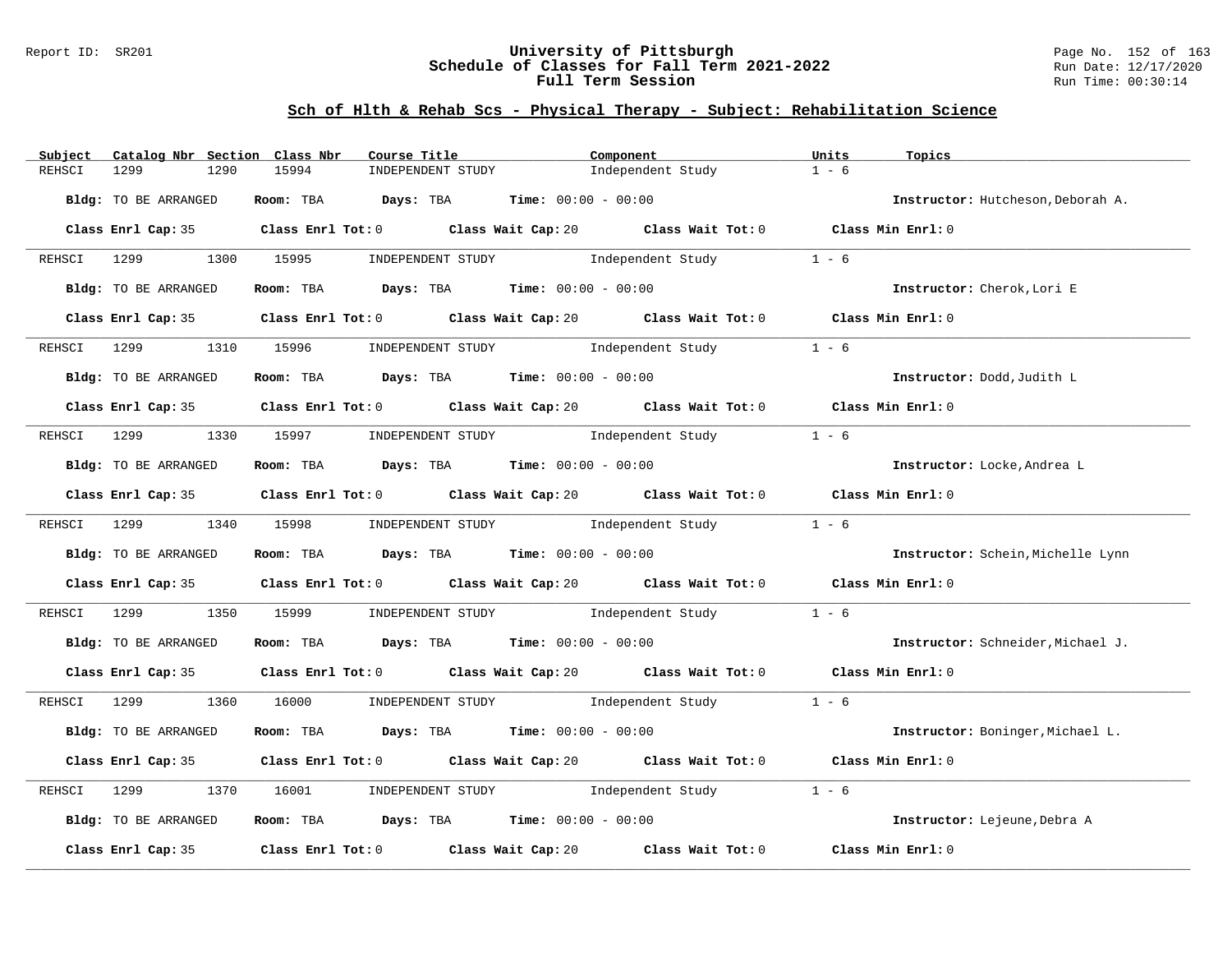| REHSCI | 1380<br>1299         | 15983<br>INDEPENDENT STUDY The Independent Study                                            | $1 - 6$                             |
|--------|----------------------|---------------------------------------------------------------------------------------------|-------------------------------------|
|        | Bldg: TO BE ARRANGED | Room: TBA $\rule{1em}{0.15mm}$ Days: TBA Time: $00:00 - 00:00$                              | Instructor: Hile, Elizabeth S.      |
|        |                      | Class Enrl Cap: 35 Class Enrl Tot: 0 Class Wait Cap: 20 Class Wait Tot: 0 Class Min Enrl: 0 |                                     |
| REHSCI |                      | 1299 1390 16696 INDEPENDENT STUDY Independent Study 1 - 6                                   |                                     |
|        | Bldg: TO BE ARRANGED | Room: TBA Days: TBA Time: $00:00 - 00:00$                                                   | Instructor: Piva, Sara R            |
|        |                      | Class Enrl Cap: 35 Class Enrl Tot: 0 Class Wait Cap: 20 Class Wait Tot: 0 Class Min Enrl: 0 |                                     |
|        |                      | REHSCI 1299 1400 17847 INDEPENDENT STUDY Independent Study 1 - 6                            |                                     |
|        | Bldg: TO BE ARRANGED | Room: TBA $Days:$ TBA Time: $00:00 - 00:00$                                                 | Instructor: Pearlman, Jonathan Lee  |
|        |                      | Class Enrl Cap: 5 Class Enrl Tot: 0 Class Wait Cap: 5 Class Wait Tot: 0 Class Min Enrl: 0   |                                     |
|        |                      | REHSCI 1299 1405 22266 INDEPENDENT STUDY Independent Study                                  | $1 - 6$                             |
|        | Bldg: TO BE ARRANGED | Room: TBA $Days:$ TBA $Time: 00:00 - 00:00$                                                 | Instructor: Bendixen, Roxanna Marie |
|        |                      | Class Enrl Cap: 35 Class Enrl Tot: 0 Class Wait Cap: 20 Class Wait Tot: 0 Class Min Enrl: 0 |                                     |
| REHSCI |                      | 1299   1410   22267   INDEPENDENT STUDY   Independent Study $1 - 6$                         |                                     |
|        | Bldg: TO BE ARRANGED | Room: TBA Days: TBA Time: $00:00 - 00:00$                                                   | Instructor: Sethi, Amit             |
|        |                      | Class Enrl Cap: 35 Class Enrl Tot: 0 Class Wait Cap: 20 Class Wait Tot: 0 Class Min Enrl: 0 |                                     |
|        |                      | REHSCI 1299 1415 22268 INDEPENDENT STUDY Independent Study 1 - 6                            |                                     |
|        | Bldg: TO BE ARRANGED | Room: TBA $Days:$ TBA $Time: 00:00 - 00:00$                                                 | Instructor: Baird, Joanne Merante   |
|        |                      | Class Enrl Cap: 35 Class Enrl Tot: 0 Class Wait Cap: 20 Class Wait Tot: 0 Class Min Enrl: 0 |                                     |
|        |                      | REHSCI 1299 1420 22269 INDEPENDENT STUDY Independent Study                                  | $1 - 6$                             |
|        | Bldg: TO BE ARRANGED | Room: TBA Days: TBA Time: $00:00 - 00:00$                                                   | Instructor: Staff                   |
|        |                      | Class Enrl Cap: 35 Class Enrl Tot: 0 Class Wait Cap: 20 Class Wait Tot: 0 Class Min Enrl: 0 |                                     |
| REHSCI |                      | 1299 1422 25107 INDEPENDENT STUDY Independent Study 1 - 6                                   |                                     |
|        | Bldg: TO BE ARRANGED | Room: TBA $\rule{1em}{0.15mm}$ Days: TBA Time: $00:00 - 00:00$                              | Instructor: Ankrom, William K       |
|        |                      | Class Enrl Cap: 30 Class Enrl Tot: 0 Class Wait Cap: 20 Class Wait Tot: 0                   | Class Min Enrl: 0                   |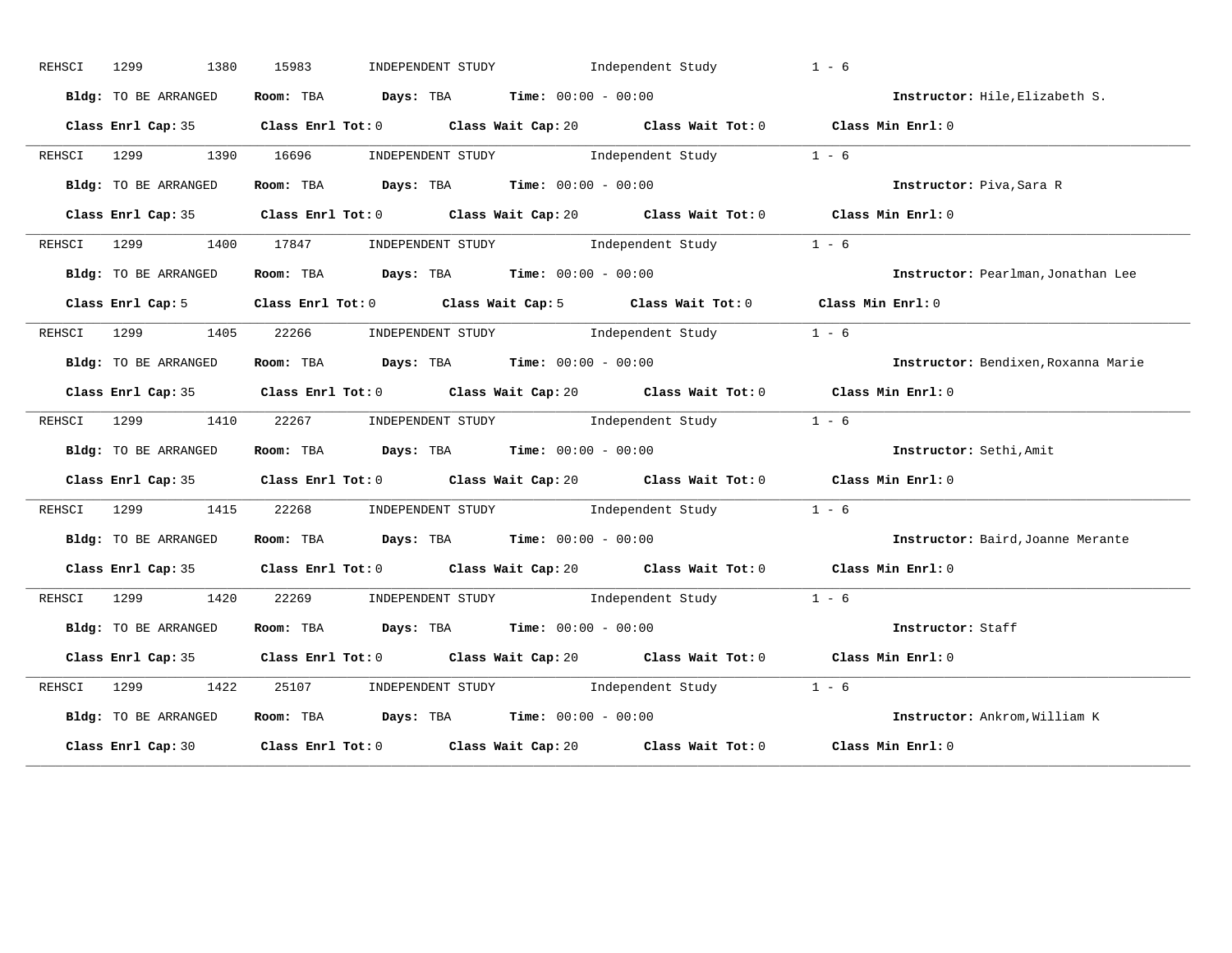#### Report ID: SR201 **1988 Manual Construment University of Pittsburgh** Page No. 154 of 163<br>**Schedule of Classes for Fall Term 2021-2022** 1999 Run Date: 12/17/2020 **Schedule of Classes for Fall Term 2021-2022** Run Date: 12/17/2021<br>**Full Term Session** Run Time: 00:30:14 Full Term Session

# **Sch of Hlth & Rehab Scs - School of Health and Rehabilitation Sciences - Subject: Health and Rehabilitation Scs**

| Subject    |                                                            | Catalog Nbr Section Class Nbr                                             | Course Title                                                          | Component                                                                                                          |                           | Units          | Topics            |                                         |
|------------|------------------------------------------------------------|---------------------------------------------------------------------------|-----------------------------------------------------------------------|--------------------------------------------------------------------------------------------------------------------|---------------------------|----------------|-------------------|-----------------------------------------|
| <b>HRS</b> | 1023<br>1060                                               | 13847                                                                     | HUMAN PHYSIOLOGY                                                      | Lecture                                                                                                            |                           | $\overline{4}$ |                   |                                         |
|            | Bldg: TBA                                                  | Room: TBA                                                                 | Days: Th                                                              | <b>Time:</b> $17:30 - 21:30$                                                                                       |                           |                |                   | Instructor: Hare, Jason W               |
|            | Class Enrl Cap: 10                                         | Class Enrl Tot: 0<br>Room Characteristics: PeopleSoft - Scheduled (PS)(1) |                                                                       | Class Wait Cap: 10                                                                                                 | Class Wait Tot: 0         |                | Class Min Enrl: 0 |                                         |
|            |                                                            |                                                                           | Combined Section ID: 0035(HRS 1023/REHSCI 1205) - REHSCI 1205(#21199) |                                                                                                                    |                           |                |                   |                                         |
| HRS        | 1704<br>1010                                               | 13971                                                                     |                                                                       | FUNDMS REHAB ENGR AND TECHN 1 Lecture                                                                              |                           | $\overline{a}$ |                   |                                         |
|            | Bldg: TBA                                                  | Room: TBA                                                                 | Days: Tu                                                              | <b>Time:</b> $17:00 - 20:00$                                                                                       |                           |                |                   | Instructor: Coltellaro, John J          |
|            |                                                            |                                                                           |                                                                       |                                                                                                                    |                           |                |                   | Straatmann, Joseph Aloysius             |
|            | Class Enrl Cap: 20                                         | Class Enrl Tot: 0                                                         |                                                                       | Class Wait Cap: 20                                                                                                 | Class Wait Tot: 0         |                | Class Min Enrl: 0 |                                         |
|            |                                                            | Room Characteristics: PeopleSoft - Scheduled (PS)(1)                      |                                                                       | Combined Section ID: 0140(BIOENG/2704/HRS/1704/2704) - BIOENG 2704(#12829), HRS 2704(#13880)                       |                           |                |                   |                                         |
| HRS        | 1704<br>1020                                               | 15723                                                                     |                                                                       | FUNDMS REHAB ENGR AND TECHN 1 Laboratory                                                                           |                           | 2              |                   |                                         |
|            | Bldg: TBA                                                  | Room: TBA                                                                 | Days: F                                                               | <b>Time:</b> $12:00 - 13:00$                                                                                       |                           |                |                   | Instructor: Straatmann, Joseph Aloysius |
|            |                                                            |                                                                           |                                                                       |                                                                                                                    |                           |                |                   | Coltellaro, John J                      |
|            | Class Enrl Cap: 10                                         | Class Enrl Tot: 0<br>Room Characteristics: PeopleSoft - Scheduled (PS)(1) |                                                                       | Class Wait Cap: 10<br>Combined Section ID: 0142(HRS/1704/2704/BIOENG/2704) - HRS 2704(#18046), BIOENG 2704(#18047) | Class Wait Tot: 0         |                | Class Min Enrl: 0 |                                         |
| HRS        | 1704<br>1050                                               | 18045                                                                     |                                                                       | FUNDMS REHAB ENGR AND TECHN 1 Laboratory                                                                           |                           | $\overline{2}$ |                   |                                         |
|            | Bldg: TBA                                                  | Room: TBA                                                                 | Days: F                                                               | <b>Time:</b> $13:00 - 14:00$                                                                                       |                           |                |                   | Instructor: Straatmann, Joseph Aloysius |
|            |                                                            |                                                                           |                                                                       |                                                                                                                    |                           |                |                   | Coltellaro, John J                      |
|            | Class Enrl Cap: 10                                         | Class Enrl Tot: 0<br>Room Characteristics: PeopleSoft - Scheduled (PS)(1) |                                                                       | Class Wait Cap: 10<br>Combined Section ID: 0141(BIOENG/2704/HRS/2704/1704) - BIOENG 2704(#12833), HRS 2704(#18728) | Class Wait Tot: 0         |                | Class Min Enrl: 0 |                                         |
| HRS        | 1706<br>1050                                               | 18680                                                                     | INTRO TO REHAB ENG DESIGNS                                            | Lecture                                                                                                            |                           | $\overline{4}$ |                   |                                         |
|            | Bldg: TO BE ARRANGED                                       | Room: TBA                                                                 | Days: Th                                                              | <b>Time:</b> $12:00 - 15:00$                                                                                       | UNIVERSITY HONORS COLLEGE |                |                   | Instructor: Mhatre, Anand Ashok         |
|            |                                                            |                                                                           |                                                                       |                                                                                                                    |                           |                |                   | Grindle, Garrett George                 |
|            |                                                            |                                                                           |                                                                       |                                                                                                                    |                           |                |                   | Goldberg, Mary Rohland                  |
|            | Class Enrl Cap: 14<br>Attributes: University Honors Course | Class Enrl Tot: 0                                                         |                                                                       | Class Wait Cap: 10                                                                                                 | Class Wait Tot: 0         |                | Class Min Enrl: 0 |                                         |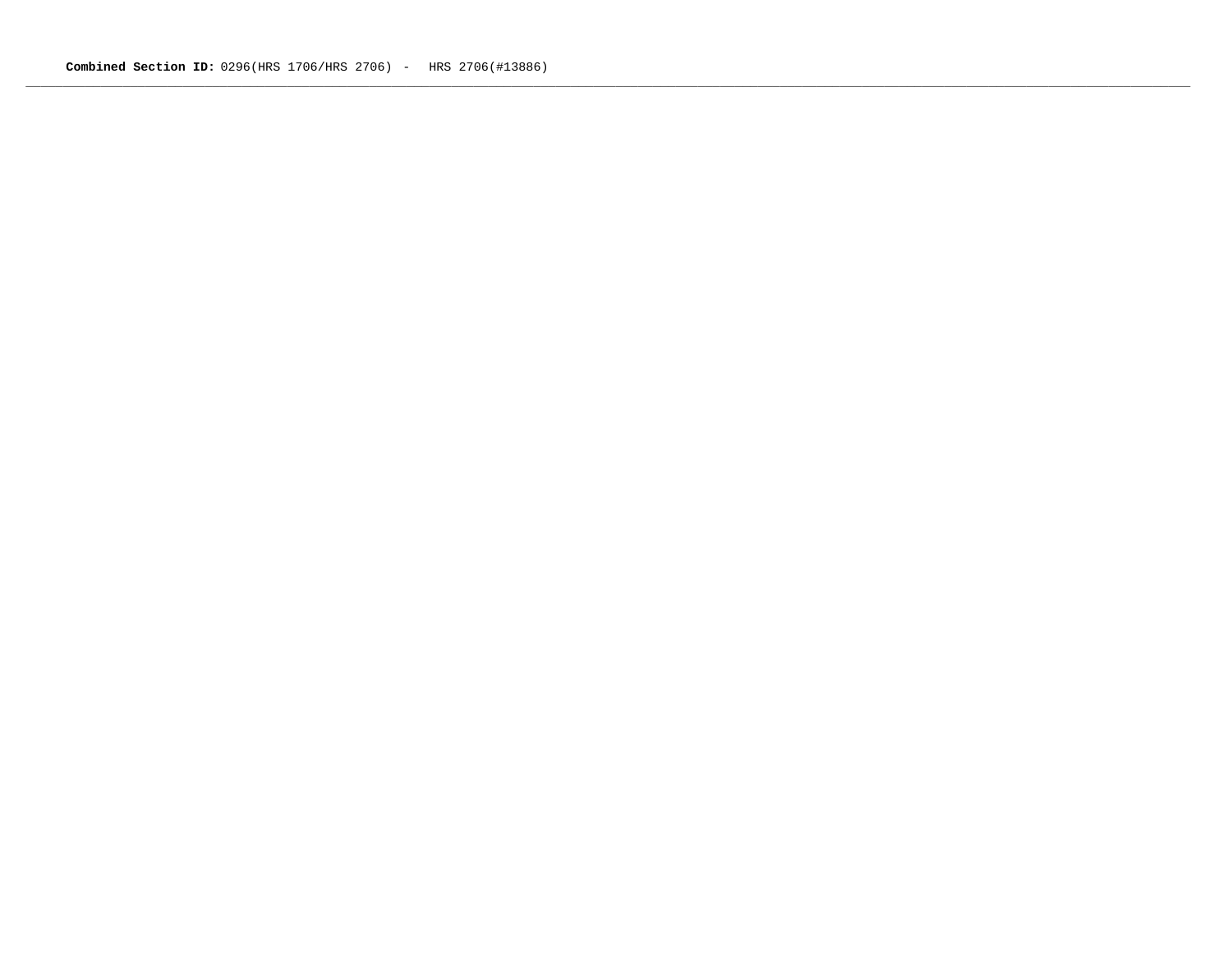#### Report ID: SR201 **University of Pittsburgh** Page No. 156 of 163 **Schedule of Classes for Fall Term 2021-2022** Run Date: 12/17/2020 **Full Term Session Run Time: 00:30:14**

### **Sch of Hlth & Rehab Scs - School of Health and Rehabilitation Sciences - Subject: Nutrition**

| Subject<br>Catalog Nbr Section Class Nbr                                                                                | Course Title                                                                                                                                                                                                                       | Component         | Units<br>Topics                   |
|-------------------------------------------------------------------------------------------------------------------------|------------------------------------------------------------------------------------------------------------------------------------------------------------------------------------------------------------------------------------|-------------------|-----------------------------------|
| 1603<br>1040<br>13987<br><b>NUTR</b>                                                                                    | NUTRITION ASSESSMENT 2                                                                                                                                                                                                             | Lecture           | $\mathbf{R}$                      |
| Bldg: TBA<br>Room: TBA                                                                                                  | Days: W<br>Time: $09:00 - 11:00$                                                                                                                                                                                                   |                   | Instructor: Hutcheson, Deborah A. |
| Class Enrl Cap: 30                                                                                                      | Class Enrl Tot: 0<br>Class Wait Cap: 20                                                                                                                                                                                            | Class Wait Tot: 0 | Class Min $Enr1: 0$               |
| Room Characteristics: PeopleSoft - Scheduled (PS)(1)<br>Combined Section ID: 0114(CDN/1603/HRS/2631) - HRS 2631(#13986) |                                                                                                                                                                                                                                    |                   |                                   |
|                                                                                                                         |                                                                                                                                                                                                                                    |                   |                                   |
|                                                                                                                         | <b></b> This class has an additional fee. For more information go to <a <br="" href="http://www.registrar.pitt.edu">target="_blank"&gt;http://www.registrar.pitt.edu/</a> , and click on Faculty and Staff, then Course and Class. |                   |                                   |
|                                                                                                                         |                                                                                                                                                                                                                                    |                   |                                   |
| 1603<br>1050<br>13988<br>NUTR                                                                                           | NUTRITION ASSESSMENT 2                                                                                                                                                                                                             | Laboratory        | $\overline{3}$                    |
| Bldg: Forbes Tower<br><b>Room: 06045</b>                                                                                | <b>Time:</b> $12:00 - 14:50$<br>Days: W                                                                                                                                                                                            |                   | Instructor: Hutcheson, Deborah A. |
| Class Enrl Cap: 30                                                                                                      | Class Enrl Tot: 0<br>Class Wait Cap: 20                                                                                                                                                                                            | Class Wait Tot: 0 | Class Min Enrl: 0                 |
| Combined Section ID: $0115$ (CDN/1603/HRS/2631) -                                                                       | HRS 2631(#28781)                                                                                                                                                                                                                   |                   |                                   |
|                                                                                                                         | <b></b> This class has an additional fee. For more information go to <a <="" href="http://www.registrar.pitt.edu" td=""><td></td><td></td></a>                                                                                     |                   |                                   |
|                                                                                                                         | target="_blank">http://www.registrar.pitt.edu/, and click on Faculty and Staff, then Course and Class.                                                                                                                             |                   |                                   |
| 1699<br>1010<br>22689<br><b>NUTR</b>                                                                                    | INDEPENDENT STUDY                                                                                                                                                                                                                  | Independent Study | $1 - 6$                           |
| Room: TBA<br>Bldg: TO BE ARRANGED                                                                                       | Days: TBA<br><b>Time:</b> $00:00 - 00:00$                                                                                                                                                                                          |                   | Instructor: Cousins, Trisha Ann   |
| Class Enrl Cap: 40                                                                                                      | Class Enrl Tot: 0<br>Class Wait Cap: 20                                                                                                                                                                                            | Class Wait Tot: 0 | Class Min Enrl: 0                 |
| 1699<br>1015<br>22690<br><b>NUTR</b>                                                                                    | INDEPENDENT STUDY                                                                                                                                                                                                                  | Independent Study | $1 - 6$                           |
| Bldg: TO BE ARRANGED<br>Room: TBA                                                                                       | Days: TBA<br><b>Time:</b> $00:00 - 00:00$                                                                                                                                                                                          |                   | Instructor: Cherok, Lori E        |
| Class Enrl Cap: 40                                                                                                      | Class Enrl Tot: 0<br>Class Wait Cap: 20                                                                                                                                                                                            | Class Wait Tot: 0 | Class Min Enrl: 0                 |
| 1699<br>1020<br>22691<br><b>NUTR</b>                                                                                    | INDEPENDENT STUDY                                                                                                                                                                                                                  | Independent Study | $1 - 6$                           |
| Bldg: TO BE ARRANGED<br>Room: TBA                                                                                       | <b>Time:</b> $00:00 - 00:00$<br>Days: TBA                                                                                                                                                                                          |                   | Instructor: Dodd, Judith L        |
| Class Enrl Cap: 40                                                                                                      | Class Wait Cap: 20<br>Class Enrl Tot: 0                                                                                                                                                                                            | Class Wait Tot: 0 | Class Min Enrl: 0                 |
| 1699<br>1025<br>22692<br><b>NUTR</b>                                                                                    | INDEPENDENT STUDY                                                                                                                                                                                                                  | Independent Study | $1 - 6$                           |
| Bldg: TO BE ARRANGED<br>Room: TBA                                                                                       | <b>Time:</b> $00:00 - 00:00$<br>Days: TBA                                                                                                                                                                                          |                   | Instructor: Hutcheson, Deborah A. |
| Class Enrl Cap: 40                                                                                                      | Class Enrl Tot: $0$<br>Class Wait Cap: 20                                                                                                                                                                                          | Class Wait Tot: 0 | Class Min Enrl: 0                 |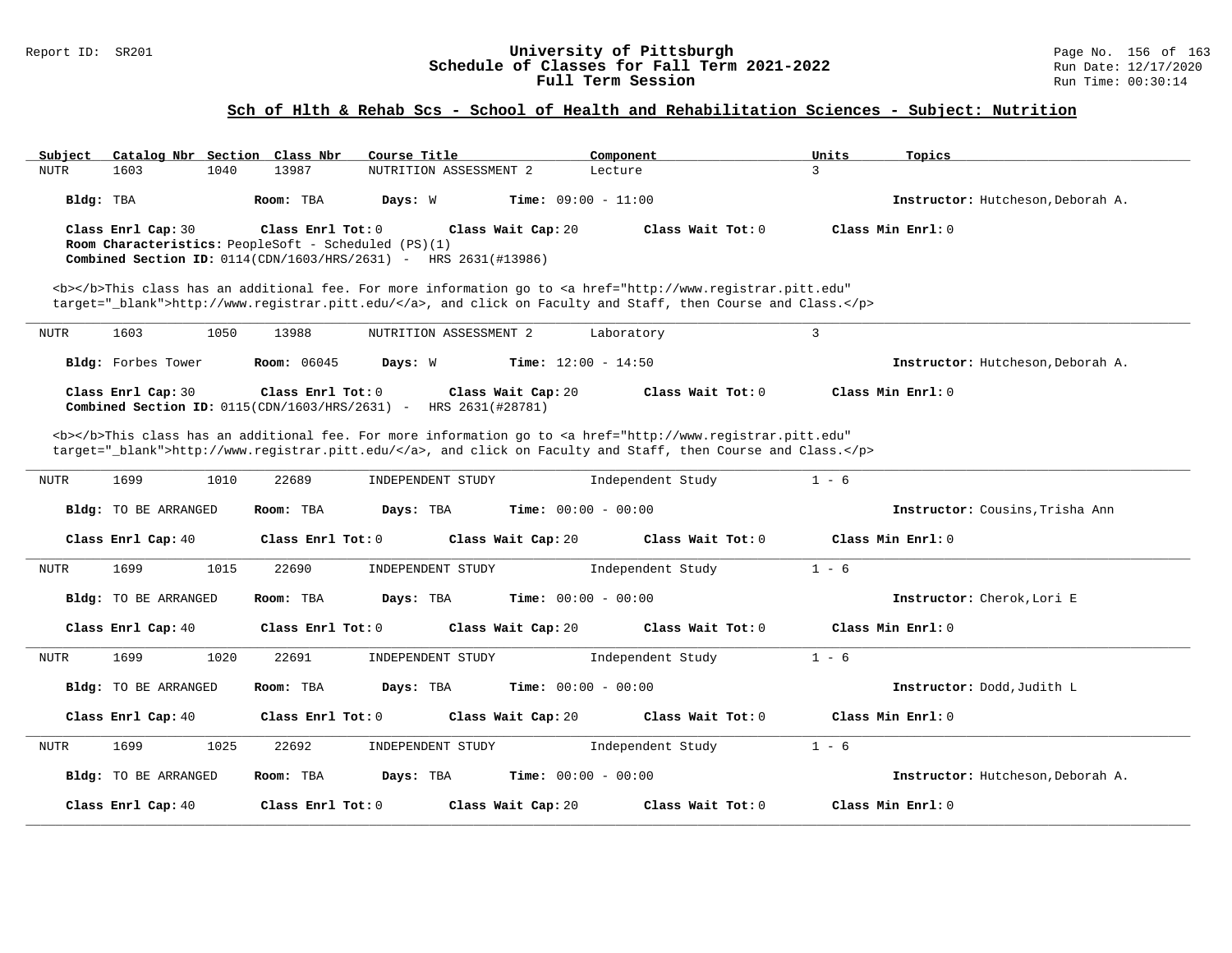### Report ID: SR201 **University of Pittsburgh** Page No. 157 of 163 **Schedule of Classes for Fall Term 2021-2022** Run Date: 12/17/2020 **Full Term Session Run Time: 00:30:14**

# **Sch of Hlth & Rehab Scs - School of Health and Rehabilitation Sciences - Subject: Nutrition**

| Subject | Catalog Nbr Section Class Nbr |      |                   | Course Title       | Component                    | Units | Topics                 |
|---------|-------------------------------|------|-------------------|--------------------|------------------------------|-------|------------------------|
| NUTR    | 1699                          | 1030 | 22693             | INDEPENDENT STUDY  | Independent Study            | - 6   |                        |
|         | <b>Bldg:</b> TO BE ARRANGED   |      | Room: TBA         | Days: TBA          | <b>Time:</b> $00:00 - 00:00$ |       | Instructor: Beals, Kim |
|         | Class Enrl Cap: 40            |      | Class Enrl Tot: 0 | Class Wait Cap: 20 | Class Wait Tot: 0            |       | Class Min Enrl: 0      |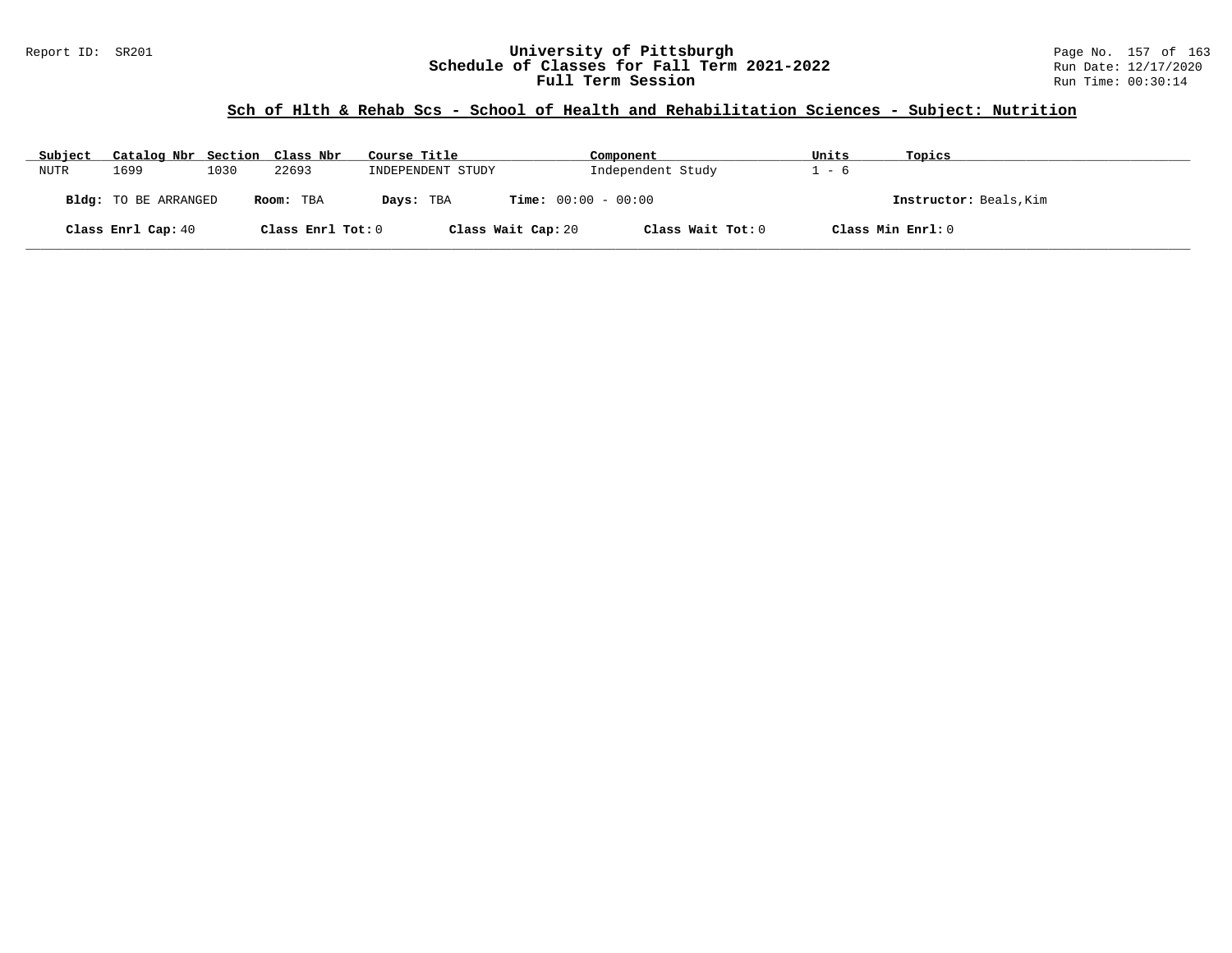### Report ID: SR201 **University of Pittsburgh** Page No. 158 of 163 **Schedule of Classes for Fall Term 2021-2022** Run Date: 12/17/2020 **Full Term Session Run Time: 00:30:14**

# **Sch of Hlth & Rehab Scs - SHRS - Graduate Education - Subject: Health and Rehabilitation Scs**

| Subject    | Catalog Nbr Section Class Nbr | Course Title                                                                                                                                                      | Component                                     | Units<br>Topics                   |
|------------|-------------------------------|-------------------------------------------------------------------------------------------------------------------------------------------------------------------|-----------------------------------------------|-----------------------------------|
| <b>HRS</b> | 1009<br>1030                  | 13846                                                                                                                                                             | ORGANIZATIONAL THEORY & BEHAVRLecture         | $\overline{3}$                    |
|            | Bldg: TBA                     | Room: TBA<br>Days: Tu                                                                                                                                             | <b>Time:</b> $13:00 - 16:00$                  | Instructor: Peterson, Kimberly A  |
|            |                               |                                                                                                                                                                   |                                               | Hackett, Stephanie A              |
|            | Class Enrl Cap: 30            | Class Enrl Tot: 0<br>Room Characteristics: PeopleSoft - Scheduled (PS)(1)                                                                                         | Class Wait Cap: 20<br>Class Wait Tot: 0       | Class Min Enrl: 0                 |
| HRS        | 1095<br>1250                  | 23620<br>COMMUNITY CONNECTOR COURSE                                                                                                                               | Lecture                                       | 2                                 |
|            | Bldg: TBA                     | Room: TBA                                                                                                                                                         | <b>Days:</b> W <b>Time:</b> $18:00 - 20:00$   | Instructor: Balouris, Sondra A    |
|            | Class Enrl Cap: 10            | Class Enrl Tot: 0<br>Room Characteristics: PeopleSoft - Scheduled (PS)(1)<br>Combined Section ID: 0202(PHARM/HRS/NUR/1095) - PHARM 1095(#24578), NUR 1095(#25373) | Class Wait Cap: 10<br>Class Wait Tot: 0       | Class Min Enrl: 0                 |
| HRS        | 1099<br>1010                  | 13853<br>INDEPENDENT STUDY                                                                                                                                        | Independent Study                             | $1 - 6$                           |
|            | Bldg: TO BE ARRANGED          | Room: TBA<br>Days: TBA                                                                                                                                            | $Time: 00:00 - 00:00$                         | Instructor: Dodd, Judith L        |
|            | Class Enrl Cap: 15            | Class Enrl Tot: 0                                                                                                                                                 | Class Wait Cap: 10 Class Wait Tot: 0          | Class Min Enrl: 0                 |
| <b>HRS</b> | 1099<br>1030                  | 14237<br>INDEPENDENT STUDY                                                                                                                                        | Independent Study                             | $1 - 6$                           |
|            | Bldg: TO BE ARRANGED          | Days: TBA<br>Room: TBA                                                                                                                                            | <b>Time:</b> $00:00 - 00:00$                  | Instructor: Cherok, Lori E        |
|            | Class Enrl Cap: 35            | Class Enrl Tot: 0                                                                                                                                                 | Class Wait Cap: 20<br>Class Wait Tot: 0       | Class Min Enrl: 0                 |
| HRS        | 1099<br>1040                  | 14238<br>INDEPENDENT STUDY                                                                                                                                        | Independent Study                             | $1 - 6$                           |
|            | <b>Bldg:</b> TO BE ARRANGED   | Room: TBA                                                                                                                                                         | <b>Days:</b> TBA <b>Time:</b> $00:00 - 00:00$ | Instructor: Hutcheson, Deborah A. |
|            | Class Enrl Cap: 35            | Class Enrl Tot: 0                                                                                                                                                 | Class Wait Cap: 20 Class Wait Tot: 0          | Class Min Enrl: 0                 |
| HRS        | 1099<br>1050                  | 14239<br>INDEPENDENT STUDY                                                                                                                                        | Independent Study                             | $1 - 6$                           |
|            | <b>Bldg:</b> TO BE ARRANGED   | Room: TBA<br>Days: TBA                                                                                                                                            | $Time: 00:00 - 00:00$                         | Instructor: Burdett, Ray G        |
|            | Class Enrl Cap: 35            | Class Enrl Tot: 0                                                                                                                                                 | Class Wait Cap: 20 Class Wait Tot: 0          | Class Min Enrl: 0                 |
| HRS        | 1099<br>1140                  | 14240<br>INDEPENDENT STUDY                                                                                                                                        | Independent Study                             | $1 - 6$                           |
|            | <b>Bldg:</b> TO BE ARRANGED   | Room: TBA<br>Days: TBA                                                                                                                                            | <b>Time:</b> $00:00 - 00:00$                  | Instructor: Brach, Jennifer Sokol |
|            | Class Enrl Cap: 35            | Class Enrl Tot: 0                                                                                                                                                 | Class Wait Tot: 0<br>Class Wait Cap: 20       | Class Min Enrl: 0                 |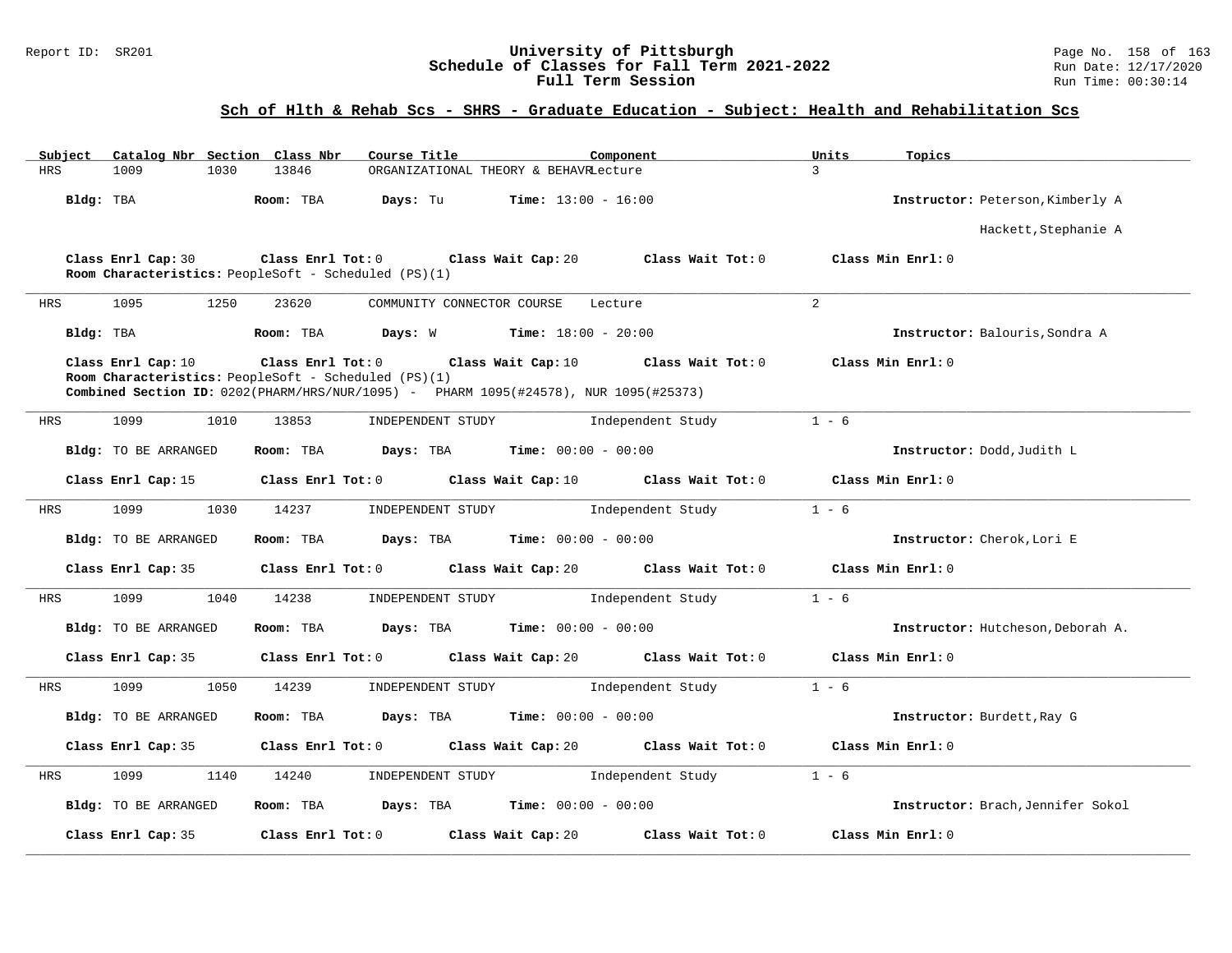#### Report ID: SR201 **University of Pittsburgh** Page No. 159 of 163 **Schedule of Classes for Fall Term 2021-2022** Run Date: 12/17/2020 **Full Term Session Run Time: 00:30:14**

# **Sch of Hlth & Rehab Scs - SHRS - Graduate Education - Subject: Health and Rehabilitation Scs**

| Subject<br>Catalog Nbr Section Class Nbr | Course Title                                                                                | Component                                                                                                                    | Units<br>Topics                   |
|------------------------------------------|---------------------------------------------------------------------------------------------|------------------------------------------------------------------------------------------------------------------------------|-----------------------------------|
| <b>HRS</b><br>1099<br>1150               | 14241<br>INDEPENDENT STUDY                                                                  | Independent Study                                                                                                            | $1 - 6$                           |
| Bldg: TO BE ARRANGED                     | Room: TBA $Days:$ TBA $Time: 00:00 - 00:00$                                                 |                                                                                                                              | Instructor: Carvell, George E     |
|                                          | Class Enrl Cap: 35 Class Enrl Tot: 0 Class Wait Cap: 20 Class Wait Tot: 0 Class Min Enrl: 0 |                                                                                                                              |                                   |
| 1099<br><b>HRS</b>                       | 1160 14242                                                                                  | INDEPENDENT STUDY Dindependent Study                                                                                         | $1 - 6$                           |
| Bldg: TO BE ARRANGED                     | Room: TBA $Days:$ TBA $Time: 00:00 - 00:00$                                                 |                                                                                                                              | Instructor: Delitto, Anthony      |
| Class Enrl Cap: 35                       |                                                                                             | Class Enrl Tot: 0 Class Wait Cap: 20 Class Wait Tot: 0 Class Min Enrl: 0                                                     |                                   |
| 1099<br><b>HRS</b>                       | 1170 14243                                                                                  | INDEPENDENT STUDY 1ndependent Study                                                                                          | $1 - 6$                           |
| Bldg: TO BE ARRANGED                     | Room: TBA $Days: TBA$ Time: $00:00 - 00:00$                                                 |                                                                                                                              | Instructor: Delitto, Ronna S.     |
|                                          | Class Enrl Cap: 35 Class Enrl Tot: 0 Class Wait Cap: 20 Class Wait Tot: 0 Class Min Enrl: 0 |                                                                                                                              |                                   |
| HRS 1099 1180 14244                      |                                                                                             | INDEPENDENT STUDY 1ndependent Study                                                                                          | $1 - 6$                           |
| Bldg: TO BE ARRANGED                     | Room: TBA $Days:$ TBA $Time: 00:00 - 00:00$                                                 |                                                                                                                              | Instructor: Fitzgerald, Lynn M.   |
|                                          | Class Enrl Cap: 35 Class Enrl Tot: 0 Class Wait Cap: 20 Class Wait Tot: 0 Class Min Enrl: 0 |                                                                                                                              |                                   |
|                                          | HRS 1099 1190 14245 INDEPENDENT STUDY Independent Study                                     |                                                                                                                              | $1 - 6$                           |
| Bldg: TO BE ARRANGED                     | Room: TBA $Days:$ TBA $Time: 00:00 - 00:00$                                                 |                                                                                                                              | Instructor: Fitzgerald, Gerald G. |
|                                          | Class Enrl Cap: 35 Class Enrl Tot: 0 Class Wait Cap: 20 Class Wait Tot: 0 Class Min Enrl: 0 |                                                                                                                              |                                   |
| 1099<br>1200<br>HRS                      | 14246                                                                                       | INDEPENDENT STUDY 1ndependent Study                                                                                          | $1 - 6$                           |
| Bldg: TO BE ARRANGED                     | Room: TBA $Days:$ TBA $Time: 00:00 - 00:00$                                                 |                                                                                                                              | Instructor: Balouris, Sondra A    |
|                                          | Class Enrl Cap: 35 Class Enrl Tot: 0 Class Wait Cap: 20 Class Wait Tot: 0 Class Min Enrl: 0 |                                                                                                                              |                                   |
| HRS 1099 1210 14247                      |                                                                                             | $\begin{minipage}[c]{0.9\linewidth} \textbf{INDEX} & \textbf{STUDY} \\ \textbf{Independent Study} & 1 - 6 \\ \end{minipage}$ |                                   |
| Bldg: TO BE ARRANGED                     | Room: TBA $Days:$ TBA $Time: 00:00 - 00:00$                                                 |                                                                                                                              | Instructor: Hile, Elizabeth S.    |
|                                          | Class Enrl Cap: 35 Class Enrl Tot: 0 Class Wait Cap: 20 Class Wait Tot: 0 Class Min Enrl: 0 |                                                                                                                              |                                   |
| 1099<br>1220<br>HRS                      | 14248                                                                                       | INDEPENDENT STUDY 1ndependent Study                                                                                          | $1 - 6$                           |
| Bldg: TO BE ARRANGED                     | Room: TBA $Days:$ TBA $Time: 00:00 - 00:00$                                                 |                                                                                                                              | Instructor: Irrgang, James J      |
| Class Enrl Cap: 35                       | Class Enrl Tot: 0 Class Wait Cap: 20                                                        | Class Wait Tot: 0                                                                                                            | Class Min Enrl: 0                 |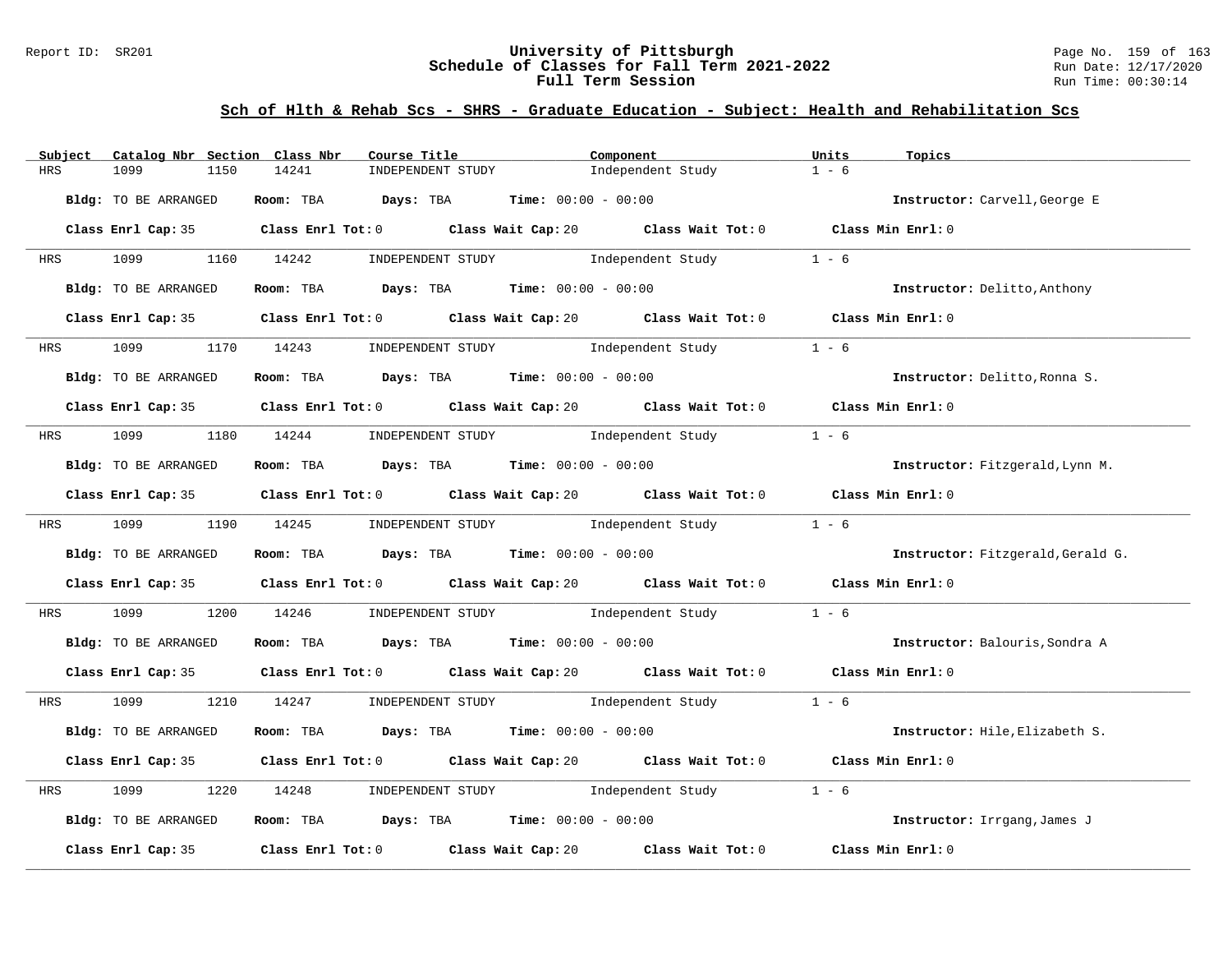| HRS | 1099<br>1230         | Independent Study<br>14249<br>INDEPENDENT STUDY                                             | $1 - 6$                               |
|-----|----------------------|---------------------------------------------------------------------------------------------|---------------------------------------|
|     | Bldg: TO BE ARRANGED | Room: TBA $Days:$ TBA $Time: 00:00 - 00:00$                                                 | Instructor: Abdelhak, Mervat          |
|     |                      | Class Enrl Cap: 35 Class Enrl Tot: 0 Class Wait Cap: 20 Class Wait Tot: 0 Class Min Enrl: 0 |                                       |
|     |                      | HRS 1099 1240 14250 INDEPENDENT STUDY Independent Study 1 - 6                               |                                       |
|     | Bldg: TO BE ARRANGED | Room: TBA $Days:$ TBA $Time: 00:00 - 00:00$                                                 | Instructor: Watzlaf, Valerie J        |
|     |                      | Class Enrl Cap: 35 Class Enrl Tot: 0 Class Wait Cap: 20 Class Wait Tot: 0 Class Min Enrl: 0 |                                       |
|     |                      | HRS 1099 1250 14251 INDEPENDENT STUDY Independent Study 1 - 6                               |                                       |
|     |                      | <b>Bldg:</b> TO BE ARRANGED <b>ROOM:</b> TBA <b>Days:</b> TBA <b>Time:</b> $00:00 - 00:00$  | Instructor: Anania-Firouzan, Patricia |
|     |                      | Class Enrl Cap: 35 Class Enrl Tot: 0 Class Wait Cap: 20 Class Wait Tot: 0 Class Min Enrl: 0 |                                       |
|     |                      | HRS 1099 1260 14252 INDEPENDENT STUDY Independent Study 1 - 6                               |                                       |
|     | Bldg: TO BE ARRANGED | Room: TBA $Days:$ TBA $Time: 00:00 - 00:00$                                                 | Instructor: Parmanto, Bambang         |
|     |                      | Class Enrl Cap: 35 Class Enrl Tot: 0 Class Wait Cap: 20 Class Wait Tot: 0 Class Min Enrl: 0 |                                       |
|     |                      | HRS 1099 1270 14253 INDEPENDENT STUDY Independent Study 1 - 6                               |                                       |
|     | Bldg: TO BE ARRANGED | Room: TBA $Days:$ TBA $Time: 00:00 - 00:00$                                                 | Instructor: Josbeno, Deborah Ann      |
|     |                      | Class Enrl Cap: 35 Class Enrl Tot: 0 Class Wait Cap: 20 Class Wait Tot: 0 Class Min Enrl: 0 |                                       |
|     |                      | HRS 1099 1280 14254 INDEPENDENT STUDY Independent Study 1 - 6                               |                                       |
|     | Bldg: TO BE ARRANGED | Room: TBA $Days:$ TBA $Time: 00:00 - 00:00$                                                 | Instructor: Kelly, M Kathleen         |
|     |                      | Class Enrl Cap: 35 Class Enrl Tot: 0 Class Wait Cap: 20 Class Wait Tot: 0 Class Min Enrl: 0 |                                       |
|     |                      | HRS 1099 1290 14255 INDEPENDENT STUDY Independent Study 1 - 6                               |                                       |
|     | Bldg: TO BE ARRANGED | Room: TBA $Days: TBA$ Time: $00:00 - 00:00$                                                 | Instructor: Locke, Andrea L           |
|     |                      | Class Enrl Cap: 35 Class Enrl Tot: 0 Class Wait Cap: 20 Class Wait Tot: 0 Class Min Enrl: 0 |                                       |
|     |                      | HRS 1099 1300 14256 INDEPENDENT STUDY Independent Study 1 - 6                               |                                       |
|     | Bldg: TO BE ARRANGED | Room: TBA $Days: TBA$ Time: $00:00 - 00:00$                                                 | Instructor: Miller, Debora Lewis      |
|     |                      | Class Enrl Cap: 35 Class Enrl Tot: 0 Class Wait Cap: 20 Class Wait Tot: 0 Class Min Enrl: 0 |                                       |
|     |                      | HRS 1099 1310 14257 INDEPENDENT STUDY Independent Study 1 - 6                               |                                       |
|     |                      | Bldg: TO BE ARRANGED Room: TBA Days: TBA Time: $00:00 - 00:00$                              | Instructor: Piva, Sara R              |
|     |                      | Class Enrl Cap: 35 Class Enrl Tot: 0 Class Wait Cap: 20 Class Wait Tot: 0                   | Class Min Enrl: 0                     |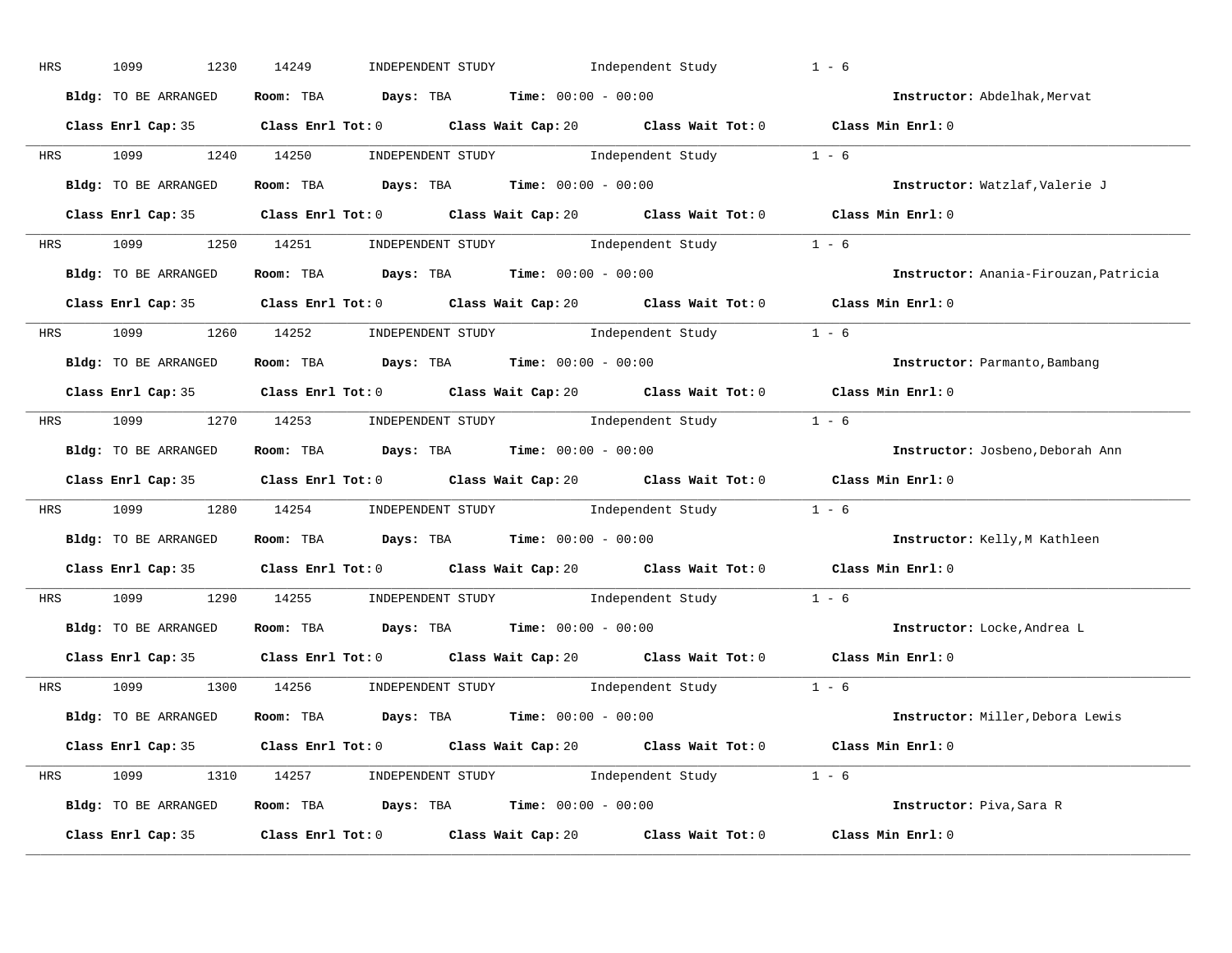#### Report ID: SR201 **University of Pittsburgh** Page No. 161 of 163 **Schedule of Classes for Fall Term 2021-2022** Run Date: 12/17/2020 **Full Term Session Run Time: 00:30:14**

# **Sch of Hlth & Rehab Scs - SHRS - Graduate Education - Subject: Health and Rehabilitation Scs**

| 14258<br>1099<br>1320<br>INDEPENDENT STUDY<br>HRS                                                   | $1 - 6$<br>Independent Study                                             |  |
|-----------------------------------------------------------------------------------------------------|--------------------------------------------------------------------------|--|
| Room: TBA $Days:$ TBA $Time: 00:00 - 00:00$<br>Bldg: TO BE ARRANGED                                 | Instructor: Sparto, Patrick J.                                           |  |
| Class Enrl Cap: 35 Class Enrl Tot: 0 Class Wait Cap: 20 Class Wait Tot: 0 Class Min Enrl: 0         |                                                                          |  |
| 1099<br>1330 14259<br><b>HRS</b><br>INDEPENDENT STUDY Dindependent Study                            | $1 - 6$                                                                  |  |
| Room: TBA $Days:$ TBA $Time: 00:00 - 00:00$<br>Bldg: TO BE ARRANGED                                 | Instructor: Timko, Michael G.                                            |  |
| Class Enrl Cap: 35                                                                                  | Class Enrl Tot: 0 Class Wait Cap: 20 Class Wait Tot: 0 Class Min Enrl: 0 |  |
| 1340 14260 INDEPENDENT STUDY Independent Study<br>1099<br><b>HRS</b>                                | $1 - 6$                                                                  |  |
| Room: TBA $Days: TBA$ Time: $00:00 - 00:00$<br>Bldg: TO BE ARRANGED                                 | Instructor: Van Swearingen, Jessie M                                     |  |
| Class Enrl Cap: 35 Class Enrl Tot: 0 Class Wait Cap: 20 Class Wait Tot: 0 Class Min Enrl: 0         |                                                                          |  |
| HRS 1099 1350 14261 INDEPENDENT STUDY Independent Study                                             | $1 - 6$                                                                  |  |
| Room: TBA $\rule{1em}{0.15mm}$ Days: TBA $\qquad$ Time: $00:00 - 00:00$<br>Bldg: TO BE ARRANGED     | Instructor: Whitney, Susan L                                             |  |
| Class Enrl Cap: 35 Class Enrl Tot: 0 Class Wait Cap: 20 Class Wait Tot: 0 Class Min Enrl: 0         |                                                                          |  |
| HRS 1099 1390 16449 INDEPENDENT STUDY Independent Study                                             | $1 - 6$                                                                  |  |
| Bldg: TO BE ARRANGED<br>Room: TBA $Days:$ TBA $Time: 00:00 - 00:00$                                 | Instructor: Zhou, Leming                                                 |  |
| Class Enrl Cap: 35 Class Enrl Tot: 0 Class Wait Cap: 20 Class Wait Tot: 0 Class Min Enrl: 0         |                                                                          |  |
| 1099 700<br>1400 16450 INDEPENDENT STUDY Independent Study<br><b>HRS</b>                            | $1 - 6$                                                                  |  |
| Room: TBA $Days:$ TBA $Time: 00:00 - 00:00$<br>Bldg: TO BE ARRANGED                                 | Instructor: DeAlmeida, Dilhari R                                         |  |
| Class Enrl Cap: 35 Class Enrl Tot: 0 Class Wait Cap: 20 Class Wait Tot: 0 Class Min Enrl: 0         |                                                                          |  |
| 23478 INDEPENDENT STUDY Independent Study 1 - 6<br>HRS 1099 1405                                    |                                                                          |  |
| Bldg: TO BE ARRANGED<br>Room: TBA $Days:$ TBA $Time: 00:00 - 00:00$                                 | Instructor: Saptono, Andi                                                |  |
| Class Enrl Cap: 35 Class Enrl Tot: 0 Class Wait Cap: 20 Class Wait Tot: 0 Class Min Enrl: 0         |                                                                          |  |
| INDEPENDENT STUDY 1ndependent Study<br>1099<br>1410<br>29827<br>HRS                                 | $1 - 6$                                                                  |  |
| Room: TBA $Days:$ TBA $Time: 00:00 - 00:00$<br>Bldg: TO BE ARRANGED                                 | Instructor: Nindl, Bradley C                                             |  |
| Class Enrl Cap: 35 $\qquad$ Class Enrl Tot: 0 $\qquad$ Class Wait Cap: 0 $\qquad$ Class Wait Tot: 0 | Class Min Enrl: 0                                                        |  |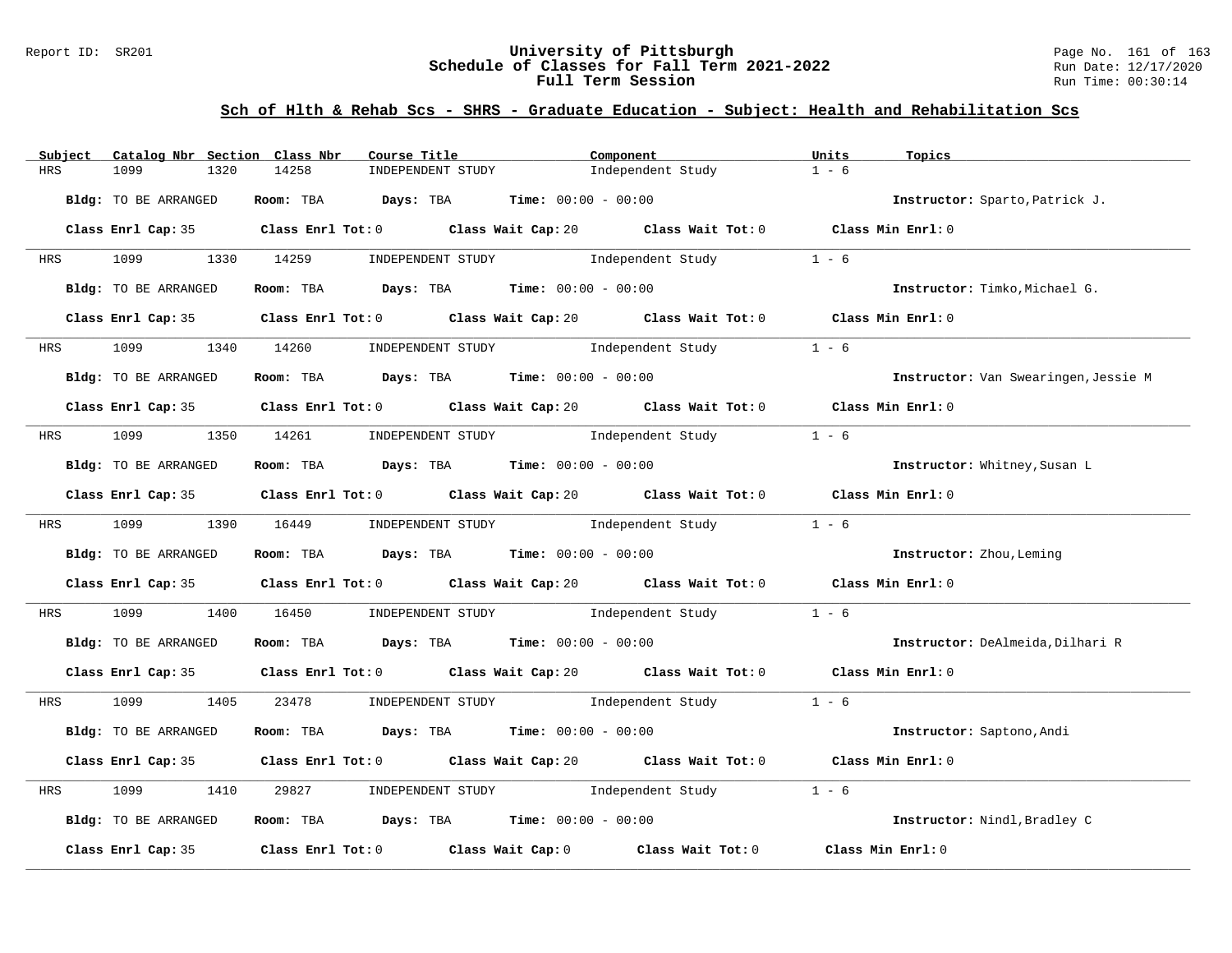| <b>HRS</b> | 2403                                     | 1010<br>28974      |                                                                                                                                                                           | MEDL TRMNLGY PHCOL PATHPHYLGY Lecture    |                                                                                                                                                                                                                                    | $\mathbf{1}$      |                                         |
|------------|------------------------------------------|--------------------|---------------------------------------------------------------------------------------------------------------------------------------------------------------------------|------------------------------------------|------------------------------------------------------------------------------------------------------------------------------------------------------------------------------------------------------------------------------------|-------------------|-----------------------------------------|
|            | Bldg: WEB Based Class                    | Room: TBA          | Days: TBA                                                                                                                                                                 | <b>Time:</b> $00:00 - 00:00$             |                                                                                                                                                                                                                                    |                   | Instructor: Anania-Firouzan, Patricia   |
|            |                                          |                    |                                                                                                                                                                           |                                          |                                                                                                                                                                                                                                    |                   | Horne, Taylor J                         |
|            | Class Enrl Cap: 30<br>Attributes: Online |                    | Class Enrl Tot: 0                                                                                                                                                         | Class Wait Cap: 0                        | Class Wait Tot: 0                                                                                                                                                                                                                  | Class Min Enrl: 0 |                                         |
| <b>HRS</b> | 2482                                     | 1010<br>13962      |                                                                                                                                                                           | LEGAL ASPECTS OF HEALTH CARE Lecture     |                                                                                                                                                                                                                                    | 2                 |                                         |
| Bldg: TBA  |                                          | Room: TBA          | Days: M                                                                                                                                                                   | <b>Time:</b> $16:00 - 18:00$             |                                                                                                                                                                                                                                    |                   | Instructor: Maziarz, Rebecca J          |
|            | Class Enrl Cap: 13                       |                    | Class Enrl Tot: 0<br>Room Characteristics: PeopleSoft - Scheduled (PS)(1)<br>Combined Section ID: 0143(HRS/2482/HIM/1482) - HIM 1482(#13871)                              | Class Wait Cap: 0                        | Class Wait Tot: 0                                                                                                                                                                                                                  | Class Min Enrl: 0 |                                         |
| <b>HRS</b> | 2631                                     | 1040<br>13986      | NUTRITION FOCUSED PHYS EXAM                                                                                                                                               |                                          | Lecture                                                                                                                                                                                                                            | $\overline{3}$    |                                         |
| Bldg: TBA  |                                          | Room: TBA          | Days: W                                                                                                                                                                   | <b>Time:</b> $09:00 - 11:00$             |                                                                                                                                                                                                                                    |                   | Instructor: Hutcheson, Deborah A.       |
|            | Class Enrl Cap: 45                       |                    | Class Enrl Tot: 0<br>Room Characteristics: PeopleSoft - Scheduled (PS)(1)<br><b>Combined Section ID:</b> 0114(CDN/1603/HRS/2631) - NUTR 1603(#13987)                      | Class Wait Cap: 0                        | Class Wait Tot: 0                                                                                                                                                                                                                  | Class Min Enrl: 0 |                                         |
|            |                                          |                    |                                                                                                                                                                           |                                          | <b></b> This class has an additional fee. For more information go to <a <br="" href="http://www.registrar.pitt.edu">target="_blank"&gt;http://www.registrar.pitt.edu/</a> , and click on Faculty and Staff, then Course and Class. |                   |                                         |
| <b>HRS</b> | 2631                                     | 1050<br>28781      | NUTRITION FOCUSED PHYS EXAM                                                                                                                                               |                                          | Laboratory                                                                                                                                                                                                                         | $\overline{3}$    |                                         |
|            | Bldg: Forbes Tower                       | <b>Room:</b> 06045 | Days: W                                                                                                                                                                   | <b>Time:</b> $12:00 - 14:50$             |                                                                                                                                                                                                                                    |                   | Instructor: Hutcheson, Deborah A.       |
|            | Class Enrl Cap: 45                       |                    | Class Enrl Tot: 0<br>Combined Section ID: $0115$ (CDN/1603/HRS/2631) -                                                                                                    | Class Wait Cap: 0<br>NUTR 1603(#13988)   | Class Wait $Tot: 0$                                                                                                                                                                                                                | Class Min Enrl: 0 |                                         |
| <b>HRS</b> | 2704                                     | 1010<br>13880      |                                                                                                                                                                           | FUNDMS REHAB ENGR AND TECHN 1 Lecture    |                                                                                                                                                                                                                                    | 2                 |                                         |
| Bldg: TBA  |                                          | Room: TBA          | Days: Tu                                                                                                                                                                  | <b>Time:</b> $17:00 - 20:00$             |                                                                                                                                                                                                                                    |                   | Instructor: Coltellaro, John J          |
|            |                                          |                    |                                                                                                                                                                           |                                          |                                                                                                                                                                                                                                    |                   | Straatmann, Joseph Aloysius             |
|            | Class Enrl Cap: 55                       |                    | Class Enrl Tot: 0<br>Room Characteristics: PeopleSoft - Scheduled (PS)(1)<br>Combined Section ID: 0140(BIOENG/2704/HRS/1704/2704) - BIOENG 2704(#12829), HRS 1704(#13971) | Class Wait Cap: 0                        | Class Wait Tot: 0                                                                                                                                                                                                                  | Class Min Enrl: 0 |                                         |
| <b>HRS</b> | 2704                                     | 1020<br>18046      |                                                                                                                                                                           | FUNDMS REHAB ENGR AND TECHN 1 Laboratory |                                                                                                                                                                                                                                    | 2                 |                                         |
| Bldg: TBA  |                                          | Room: TBA          | Days: F                                                                                                                                                                   | Time: $12:00 - 13:00$                    |                                                                                                                                                                                                                                    |                   | Instructor: Straatmann, Joseph Aloysius |
|            |                                          |                    |                                                                                                                                                                           |                                          |                                                                                                                                                                                                                                    |                   | Coltellaro, John J                      |
|            | Class Enrl Cap: 5                        |                    | Class Enrl Tot: 0<br>Room Characteristics: PeopleSoft - Scheduled (PS)(1)<br>Combined Section ID: 0142(HRS/1704/2704/BIOENG/2704) - HRS 1704(#15723), BIOENG 2704(#18047) | Class Wait Cap: 0                        | Class Wait Tot: 0                                                                                                                                                                                                                  | Class Min Enrl: 0 |                                         |